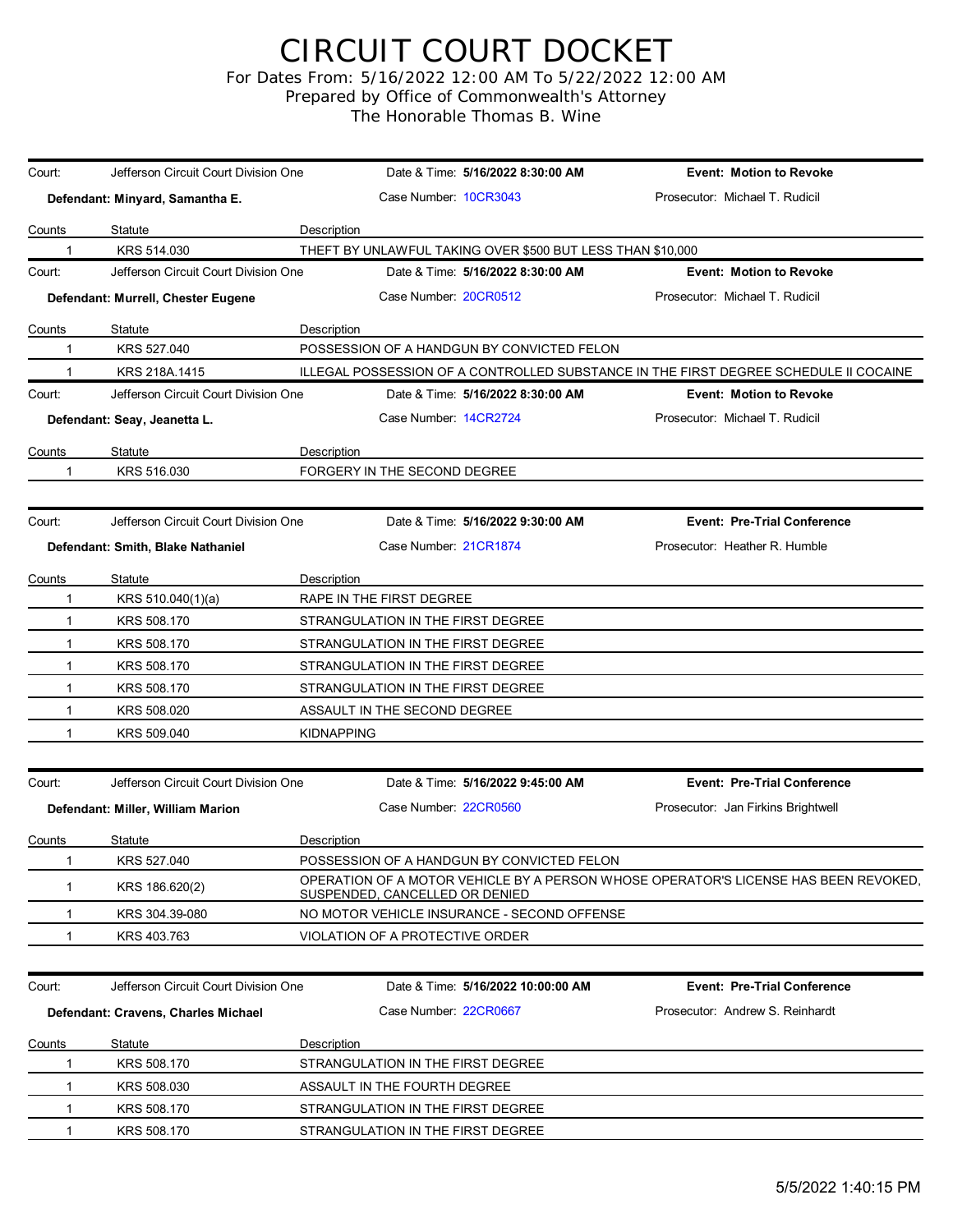| Prosecutor: Milja Zgonjanin<br>Case Number 21CR2024<br>Defendant: Horsley, Savone Isaiah<br>Statute<br>Description<br>Counts<br>KRS 189.580(1)<br>FAILURE TO STOP AND RENDER AID<br>1<br>FAILURE TO STOP AND RENDER AID<br>1<br>KRS 189.580(1)<br>KRS 508.060<br>1<br>WANTON ENDANGERMENT IN THE FIRST DEGREE (POLICE OFFICER)<br>KRS 508.060<br>WANTON ENDANGERMENT IN THE FIRST DEGREE (POLICE OFFICER)<br>1<br>KRS 520.095<br>FLEEING OR EVADING POLICE IN THE FIRST DEGREE (MOTOR VEHICLE)<br>1<br>KRS 520.095<br>$\mathbf{1}$<br>FLEEING OR EVADING POLICE IN THE FIRST DEGREE (PEDESTRIAN)<br>KRS 520.090<br><b>RESISTING ARREST</b><br>$\mathbf 1$<br>ILLEGAL POSSESSION OF A CONTROLLED SUBSTANCE IN THE FIRST DEGREE SCHEDULE II<br>$\mathbf{1}$<br>KRS 218A 1415, 218A 992<br>UNSPECIFIED WHILE IN POSSESSION OF A FIREARM<br>Jefferson Circuit Court Division One<br>Date & Time: 5/16/2022 10:30:00 AM<br>Court:<br><b>Event: Revocation Hearing</b><br>Case Number 19CR2354<br>Prosecutor: Milja Zgonjanin<br>Defendant: Hazelwood, Alexandria Paige<br>Statute<br>Description<br>Counts<br>KRS 514.030<br>THEFT BY UNLAWFUL TAKING OVER \$500 BUT LESS THAN \$10,000<br>1<br>KRS 514.030<br>$\mathbf{1}$<br>THEFT BY UNLAWFUL TAKING OVER \$500 BUT LESS THAN \$10,000<br>KRS 512.020<br>CRIMINAL MISCHIEF IN THE FIRST DEGREE<br>1<br>Jefferson Circuit Court Division One<br><b>Event: Pre-Trial Conference</b><br>Court:<br>Date & Time: 5/16/2022 10:30:00 AM<br>Prosecutor: Kathleen Reed<br>Case Number: 22CR0673<br>Defendant: Thompson, Montrell Devon<br>Statute<br>Description<br>Counts<br>KRS 527.040<br>POSSESSION OF A HANDGUN BY CONVICTED FELON<br>1<br>KRS 527.040<br>POSSESSION OF A FIREARM BY CONVICTED FELON<br>1<br>KRS 527.040<br>POSSESSION OF A FIREARM BY CONVICTED FELON<br>1<br>KRS 527.040<br>POSSESSION OF A FIREARM BY CONVICTED FELON<br>1<br>KRS 403.763<br>VIOLATION OF A PROTECTIVE ORDER<br>$\mathbf{1}$<br>$\mathbf{1}$<br>KRS 511.060<br>CRIMINAL TRESPASS IN THE FIRST DEGREE<br>KRS 189.580(1)<br>FAILURE TO STOP AND RENDER AID<br>$\mathbf{1}$<br>OPERATION OF A MOTOR VEHICLE BY A PERSON WHOSE OPERATOR'S LICENSE HAS BEEN REVOKED.<br>KRS 186.620(2)<br>1<br><u>SUSPENDED, CANCELLED OR DENIED</u><br>GIVING OFFICER FALSE IDENTIFYING INFORMATION<br>KRS 523.110(1)<br>1.<br>KRS 304.99-060<br>FAILURE OF NON-OWNER OPERATOR TO MAINTAIN REQUIRED INSURANCE<br>1<br>KRS 186.170<br>OPERATING A MOTOR VEHICLE WITH AN EXPIRED LICENSE PLATE<br>1<br>KRS 532.080<br>PERSISTENT FELONY OFFENDER IN THE FIRST DEGREE<br>1<br>Jefferson Circuit Court Division One<br>Date & Time: 5/16/2022 1:30:00 PM<br>Court:<br><b>Event: Revocation Hearing</b><br>Case Number 21CR0030<br>Prosecutor: Kayla Crepps<br>Defendant: Kroger, Susan Jane<br><b>Counts</b><br>Statute<br><b>Description</b><br>KRS 511.030<br>BURGLARY IN THE SECOND DEGREE<br>1<br>KRS 511.040<br>BURGLARY IN THE THIRD DEGREE<br>1 | Court: | Jefferson Circuit Court Division One | Date & Time: 5/16/2022 10:00:00 AM | <b>Event: Sentencing</b> |
|--------------------------------------------------------------------------------------------------------------------------------------------------------------------------------------------------------------------------------------------------------------------------------------------------------------------------------------------------------------------------------------------------------------------------------------------------------------------------------------------------------------------------------------------------------------------------------------------------------------------------------------------------------------------------------------------------------------------------------------------------------------------------------------------------------------------------------------------------------------------------------------------------------------------------------------------------------------------------------------------------------------------------------------------------------------------------------------------------------------------------------------------------------------------------------------------------------------------------------------------------------------------------------------------------------------------------------------------------------------------------------------------------------------------------------------------------------------------------------------------------------------------------------------------------------------------------------------------------------------------------------------------------------------------------------------------------------------------------------------------------------------------------------------------------------------------------------------------------------------------------------------------------------------------------------------------------------------------------------------------------------------------------------------------------------------------------------------------------------------------------------------------------------------------------------------------------------------------------------------------------------------------------------------------------------------------------------------------------------------------------------------------------------------------------------------------------------------------------------------------------------------------------------------------------------------------------------------------------------------------------------------------------------------------------------------------------------------------------------------------------------------------------------------------------------------------------------------------------------------------------------------------------------------------------------------------------------------|--------|--------------------------------------|------------------------------------|--------------------------|
|                                                                                                                                                                                                                                                                                                                                                                                                                                                                                                                                                                                                                                                                                                                                                                                                                                                                                                                                                                                                                                                                                                                                                                                                                                                                                                                                                                                                                                                                                                                                                                                                                                                                                                                                                                                                                                                                                                                                                                                                                                                                                                                                                                                                                                                                                                                                                                                                                                                                                                                                                                                                                                                                                                                                                                                                                                                                                                                                                              |        |                                      |                                    |                          |
|                                                                                                                                                                                                                                                                                                                                                                                                                                                                                                                                                                                                                                                                                                                                                                                                                                                                                                                                                                                                                                                                                                                                                                                                                                                                                                                                                                                                                                                                                                                                                                                                                                                                                                                                                                                                                                                                                                                                                                                                                                                                                                                                                                                                                                                                                                                                                                                                                                                                                                                                                                                                                                                                                                                                                                                                                                                                                                                                                              |        |                                      |                                    |                          |
|                                                                                                                                                                                                                                                                                                                                                                                                                                                                                                                                                                                                                                                                                                                                                                                                                                                                                                                                                                                                                                                                                                                                                                                                                                                                                                                                                                                                                                                                                                                                                                                                                                                                                                                                                                                                                                                                                                                                                                                                                                                                                                                                                                                                                                                                                                                                                                                                                                                                                                                                                                                                                                                                                                                                                                                                                                                                                                                                                              |        |                                      |                                    |                          |
|                                                                                                                                                                                                                                                                                                                                                                                                                                                                                                                                                                                                                                                                                                                                                                                                                                                                                                                                                                                                                                                                                                                                                                                                                                                                                                                                                                                                                                                                                                                                                                                                                                                                                                                                                                                                                                                                                                                                                                                                                                                                                                                                                                                                                                                                                                                                                                                                                                                                                                                                                                                                                                                                                                                                                                                                                                                                                                                                                              |        |                                      |                                    |                          |
|                                                                                                                                                                                                                                                                                                                                                                                                                                                                                                                                                                                                                                                                                                                                                                                                                                                                                                                                                                                                                                                                                                                                                                                                                                                                                                                                                                                                                                                                                                                                                                                                                                                                                                                                                                                                                                                                                                                                                                                                                                                                                                                                                                                                                                                                                                                                                                                                                                                                                                                                                                                                                                                                                                                                                                                                                                                                                                                                                              |        |                                      |                                    |                          |
|                                                                                                                                                                                                                                                                                                                                                                                                                                                                                                                                                                                                                                                                                                                                                                                                                                                                                                                                                                                                                                                                                                                                                                                                                                                                                                                                                                                                                                                                                                                                                                                                                                                                                                                                                                                                                                                                                                                                                                                                                                                                                                                                                                                                                                                                                                                                                                                                                                                                                                                                                                                                                                                                                                                                                                                                                                                                                                                                                              |        |                                      |                                    |                          |
|                                                                                                                                                                                                                                                                                                                                                                                                                                                                                                                                                                                                                                                                                                                                                                                                                                                                                                                                                                                                                                                                                                                                                                                                                                                                                                                                                                                                                                                                                                                                                                                                                                                                                                                                                                                                                                                                                                                                                                                                                                                                                                                                                                                                                                                                                                                                                                                                                                                                                                                                                                                                                                                                                                                                                                                                                                                                                                                                                              |        |                                      |                                    |                          |
|                                                                                                                                                                                                                                                                                                                                                                                                                                                                                                                                                                                                                                                                                                                                                                                                                                                                                                                                                                                                                                                                                                                                                                                                                                                                                                                                                                                                                                                                                                                                                                                                                                                                                                                                                                                                                                                                                                                                                                                                                                                                                                                                                                                                                                                                                                                                                                                                                                                                                                                                                                                                                                                                                                                                                                                                                                                                                                                                                              |        |                                      |                                    |                          |
|                                                                                                                                                                                                                                                                                                                                                                                                                                                                                                                                                                                                                                                                                                                                                                                                                                                                                                                                                                                                                                                                                                                                                                                                                                                                                                                                                                                                                                                                                                                                                                                                                                                                                                                                                                                                                                                                                                                                                                                                                                                                                                                                                                                                                                                                                                                                                                                                                                                                                                                                                                                                                                                                                                                                                                                                                                                                                                                                                              |        |                                      |                                    |                          |
|                                                                                                                                                                                                                                                                                                                                                                                                                                                                                                                                                                                                                                                                                                                                                                                                                                                                                                                                                                                                                                                                                                                                                                                                                                                                                                                                                                                                                                                                                                                                                                                                                                                                                                                                                                                                                                                                                                                                                                                                                                                                                                                                                                                                                                                                                                                                                                                                                                                                                                                                                                                                                                                                                                                                                                                                                                                                                                                                                              |        |                                      |                                    |                          |
|                                                                                                                                                                                                                                                                                                                                                                                                                                                                                                                                                                                                                                                                                                                                                                                                                                                                                                                                                                                                                                                                                                                                                                                                                                                                                                                                                                                                                                                                                                                                                                                                                                                                                                                                                                                                                                                                                                                                                                                                                                                                                                                                                                                                                                                                                                                                                                                                                                                                                                                                                                                                                                                                                                                                                                                                                                                                                                                                                              |        |                                      |                                    |                          |
|                                                                                                                                                                                                                                                                                                                                                                                                                                                                                                                                                                                                                                                                                                                                                                                                                                                                                                                                                                                                                                                                                                                                                                                                                                                                                                                                                                                                                                                                                                                                                                                                                                                                                                                                                                                                                                                                                                                                                                                                                                                                                                                                                                                                                                                                                                                                                                                                                                                                                                                                                                                                                                                                                                                                                                                                                                                                                                                                                              |        |                                      |                                    |                          |
|                                                                                                                                                                                                                                                                                                                                                                                                                                                                                                                                                                                                                                                                                                                                                                                                                                                                                                                                                                                                                                                                                                                                                                                                                                                                                                                                                                                                                                                                                                                                                                                                                                                                                                                                                                                                                                                                                                                                                                                                                                                                                                                                                                                                                                                                                                                                                                                                                                                                                                                                                                                                                                                                                                                                                                                                                                                                                                                                                              |        |                                      |                                    |                          |
|                                                                                                                                                                                                                                                                                                                                                                                                                                                                                                                                                                                                                                                                                                                                                                                                                                                                                                                                                                                                                                                                                                                                                                                                                                                                                                                                                                                                                                                                                                                                                                                                                                                                                                                                                                                                                                                                                                                                                                                                                                                                                                                                                                                                                                                                                                                                                                                                                                                                                                                                                                                                                                                                                                                                                                                                                                                                                                                                                              |        |                                      |                                    |                          |
|                                                                                                                                                                                                                                                                                                                                                                                                                                                                                                                                                                                                                                                                                                                                                                                                                                                                                                                                                                                                                                                                                                                                                                                                                                                                                                                                                                                                                                                                                                                                                                                                                                                                                                                                                                                                                                                                                                                                                                                                                                                                                                                                                                                                                                                                                                                                                                                                                                                                                                                                                                                                                                                                                                                                                                                                                                                                                                                                                              |        |                                      |                                    |                          |
|                                                                                                                                                                                                                                                                                                                                                                                                                                                                                                                                                                                                                                                                                                                                                                                                                                                                                                                                                                                                                                                                                                                                                                                                                                                                                                                                                                                                                                                                                                                                                                                                                                                                                                                                                                                                                                                                                                                                                                                                                                                                                                                                                                                                                                                                                                                                                                                                                                                                                                                                                                                                                                                                                                                                                                                                                                                                                                                                                              |        |                                      |                                    |                          |
|                                                                                                                                                                                                                                                                                                                                                                                                                                                                                                                                                                                                                                                                                                                                                                                                                                                                                                                                                                                                                                                                                                                                                                                                                                                                                                                                                                                                                                                                                                                                                                                                                                                                                                                                                                                                                                                                                                                                                                                                                                                                                                                                                                                                                                                                                                                                                                                                                                                                                                                                                                                                                                                                                                                                                                                                                                                                                                                                                              |        |                                      |                                    |                          |
|                                                                                                                                                                                                                                                                                                                                                                                                                                                                                                                                                                                                                                                                                                                                                                                                                                                                                                                                                                                                                                                                                                                                                                                                                                                                                                                                                                                                                                                                                                                                                                                                                                                                                                                                                                                                                                                                                                                                                                                                                                                                                                                                                                                                                                                                                                                                                                                                                                                                                                                                                                                                                                                                                                                                                                                                                                                                                                                                                              |        |                                      |                                    |                          |
|                                                                                                                                                                                                                                                                                                                                                                                                                                                                                                                                                                                                                                                                                                                                                                                                                                                                                                                                                                                                                                                                                                                                                                                                                                                                                                                                                                                                                                                                                                                                                                                                                                                                                                                                                                                                                                                                                                                                                                                                                                                                                                                                                                                                                                                                                                                                                                                                                                                                                                                                                                                                                                                                                                                                                                                                                                                                                                                                                              |        |                                      |                                    |                          |
|                                                                                                                                                                                                                                                                                                                                                                                                                                                                                                                                                                                                                                                                                                                                                                                                                                                                                                                                                                                                                                                                                                                                                                                                                                                                                                                                                                                                                                                                                                                                                                                                                                                                                                                                                                                                                                                                                                                                                                                                                                                                                                                                                                                                                                                                                                                                                                                                                                                                                                                                                                                                                                                                                                                                                                                                                                                                                                                                                              |        |                                      |                                    |                          |
|                                                                                                                                                                                                                                                                                                                                                                                                                                                                                                                                                                                                                                                                                                                                                                                                                                                                                                                                                                                                                                                                                                                                                                                                                                                                                                                                                                                                                                                                                                                                                                                                                                                                                                                                                                                                                                                                                                                                                                                                                                                                                                                                                                                                                                                                                                                                                                                                                                                                                                                                                                                                                                                                                                                                                                                                                                                                                                                                                              |        |                                      |                                    |                          |
|                                                                                                                                                                                                                                                                                                                                                                                                                                                                                                                                                                                                                                                                                                                                                                                                                                                                                                                                                                                                                                                                                                                                                                                                                                                                                                                                                                                                                                                                                                                                                                                                                                                                                                                                                                                                                                                                                                                                                                                                                                                                                                                                                                                                                                                                                                                                                                                                                                                                                                                                                                                                                                                                                                                                                                                                                                                                                                                                                              |        |                                      |                                    |                          |
|                                                                                                                                                                                                                                                                                                                                                                                                                                                                                                                                                                                                                                                                                                                                                                                                                                                                                                                                                                                                                                                                                                                                                                                                                                                                                                                                                                                                                                                                                                                                                                                                                                                                                                                                                                                                                                                                                                                                                                                                                                                                                                                                                                                                                                                                                                                                                                                                                                                                                                                                                                                                                                                                                                                                                                                                                                                                                                                                                              |        |                                      |                                    |                          |
|                                                                                                                                                                                                                                                                                                                                                                                                                                                                                                                                                                                                                                                                                                                                                                                                                                                                                                                                                                                                                                                                                                                                                                                                                                                                                                                                                                                                                                                                                                                                                                                                                                                                                                                                                                                                                                                                                                                                                                                                                                                                                                                                                                                                                                                                                                                                                                                                                                                                                                                                                                                                                                                                                                                                                                                                                                                                                                                                                              |        |                                      |                                    |                          |
|                                                                                                                                                                                                                                                                                                                                                                                                                                                                                                                                                                                                                                                                                                                                                                                                                                                                                                                                                                                                                                                                                                                                                                                                                                                                                                                                                                                                                                                                                                                                                                                                                                                                                                                                                                                                                                                                                                                                                                                                                                                                                                                                                                                                                                                                                                                                                                                                                                                                                                                                                                                                                                                                                                                                                                                                                                                                                                                                                              |        |                                      |                                    |                          |
|                                                                                                                                                                                                                                                                                                                                                                                                                                                                                                                                                                                                                                                                                                                                                                                                                                                                                                                                                                                                                                                                                                                                                                                                                                                                                                                                                                                                                                                                                                                                                                                                                                                                                                                                                                                                                                                                                                                                                                                                                                                                                                                                                                                                                                                                                                                                                                                                                                                                                                                                                                                                                                                                                                                                                                                                                                                                                                                                                              |        |                                      |                                    |                          |
|                                                                                                                                                                                                                                                                                                                                                                                                                                                                                                                                                                                                                                                                                                                                                                                                                                                                                                                                                                                                                                                                                                                                                                                                                                                                                                                                                                                                                                                                                                                                                                                                                                                                                                                                                                                                                                                                                                                                                                                                                                                                                                                                                                                                                                                                                                                                                                                                                                                                                                                                                                                                                                                                                                                                                                                                                                                                                                                                                              |        |                                      |                                    |                          |
|                                                                                                                                                                                                                                                                                                                                                                                                                                                                                                                                                                                                                                                                                                                                                                                                                                                                                                                                                                                                                                                                                                                                                                                                                                                                                                                                                                                                                                                                                                                                                                                                                                                                                                                                                                                                                                                                                                                                                                                                                                                                                                                                                                                                                                                                                                                                                                                                                                                                                                                                                                                                                                                                                                                                                                                                                                                                                                                                                              |        |                                      |                                    |                          |
|                                                                                                                                                                                                                                                                                                                                                                                                                                                                                                                                                                                                                                                                                                                                                                                                                                                                                                                                                                                                                                                                                                                                                                                                                                                                                                                                                                                                                                                                                                                                                                                                                                                                                                                                                                                                                                                                                                                                                                                                                                                                                                                                                                                                                                                                                                                                                                                                                                                                                                                                                                                                                                                                                                                                                                                                                                                                                                                                                              |        |                                      |                                    |                          |
|                                                                                                                                                                                                                                                                                                                                                                                                                                                                                                                                                                                                                                                                                                                                                                                                                                                                                                                                                                                                                                                                                                                                                                                                                                                                                                                                                                                                                                                                                                                                                                                                                                                                                                                                                                                                                                                                                                                                                                                                                                                                                                                                                                                                                                                                                                                                                                                                                                                                                                                                                                                                                                                                                                                                                                                                                                                                                                                                                              |        |                                      |                                    |                          |
|                                                                                                                                                                                                                                                                                                                                                                                                                                                                                                                                                                                                                                                                                                                                                                                                                                                                                                                                                                                                                                                                                                                                                                                                                                                                                                                                                                                                                                                                                                                                                                                                                                                                                                                                                                                                                                                                                                                                                                                                                                                                                                                                                                                                                                                                                                                                                                                                                                                                                                                                                                                                                                                                                                                                                                                                                                                                                                                                                              |        |                                      |                                    |                          |
|                                                                                                                                                                                                                                                                                                                                                                                                                                                                                                                                                                                                                                                                                                                                                                                                                                                                                                                                                                                                                                                                                                                                                                                                                                                                                                                                                                                                                                                                                                                                                                                                                                                                                                                                                                                                                                                                                                                                                                                                                                                                                                                                                                                                                                                                                                                                                                                                                                                                                                                                                                                                                                                                                                                                                                                                                                                                                                                                                              |        |                                      |                                    |                          |
|                                                                                                                                                                                                                                                                                                                                                                                                                                                                                                                                                                                                                                                                                                                                                                                                                                                                                                                                                                                                                                                                                                                                                                                                                                                                                                                                                                                                                                                                                                                                                                                                                                                                                                                                                                                                                                                                                                                                                                                                                                                                                                                                                                                                                                                                                                                                                                                                                                                                                                                                                                                                                                                                                                                                                                                                                                                                                                                                                              |        |                                      |                                    |                          |
|                                                                                                                                                                                                                                                                                                                                                                                                                                                                                                                                                                                                                                                                                                                                                                                                                                                                                                                                                                                                                                                                                                                                                                                                                                                                                                                                                                                                                                                                                                                                                                                                                                                                                                                                                                                                                                                                                                                                                                                                                                                                                                                                                                                                                                                                                                                                                                                                                                                                                                                                                                                                                                                                                                                                                                                                                                                                                                                                                              |        |                                      |                                    |                          |
|                                                                                                                                                                                                                                                                                                                                                                                                                                                                                                                                                                                                                                                                                                                                                                                                                                                                                                                                                                                                                                                                                                                                                                                                                                                                                                                                                                                                                                                                                                                                                                                                                                                                                                                                                                                                                                                                                                                                                                                                                                                                                                                                                                                                                                                                                                                                                                                                                                                                                                                                                                                                                                                                                                                                                                                                                                                                                                                                                              |        |                                      |                                    |                          |
|                                                                                                                                                                                                                                                                                                                                                                                                                                                                                                                                                                                                                                                                                                                                                                                                                                                                                                                                                                                                                                                                                                                                                                                                                                                                                                                                                                                                                                                                                                                                                                                                                                                                                                                                                                                                                                                                                                                                                                                                                                                                                                                                                                                                                                                                                                                                                                                                                                                                                                                                                                                                                                                                                                                                                                                                                                                                                                                                                              |        |                                      |                                    |                          |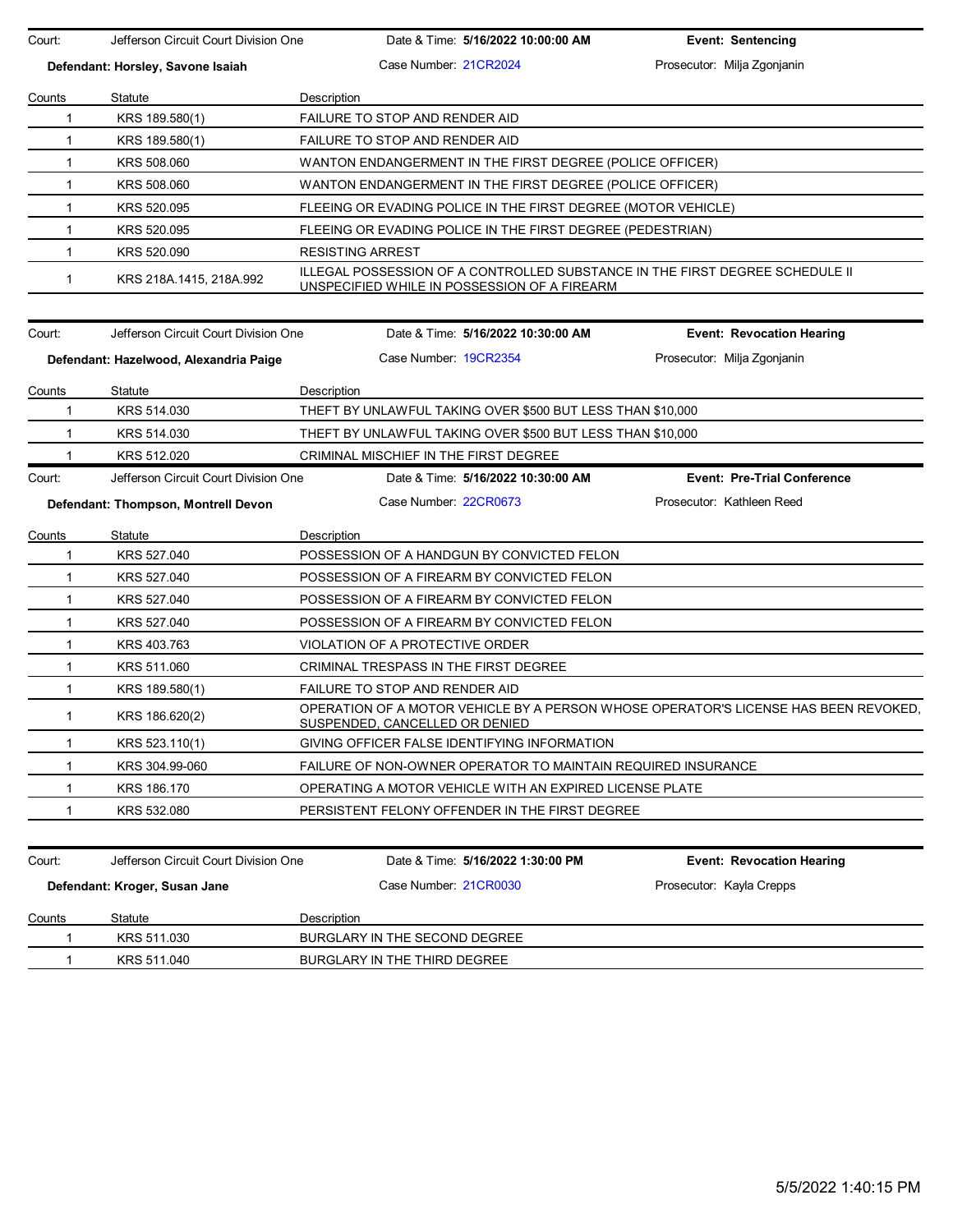| Court:       | Jefferson Circuit Court Division One | Date & Time: 5/16/2022 2:00:00 PM                                                                                            | <b>Event: Pre-Trial Conference</b> |
|--------------|--------------------------------------|------------------------------------------------------------------------------------------------------------------------------|------------------------------------|
|              | Defendant: Brown, Christopher L.     | Case Number: 22CR0482                                                                                                        | Prosecutor: Kayla Crepps           |
| Counts       | <b>Statute</b>                       | Description                                                                                                                  |                                    |
| 1            | KRS 508.010, 502.020                 | ASSAULT IN THE FIRST DEGREE (COMPLICITY)                                                                                     |                                    |
| 1            | KRS 508.060, 502.020                 | WANTON ENDANGERMENT IN THE FIRST DEGREE (COMPLICITY)                                                                         |                                    |
| 1            | KRS 508.060, 502.020                 | WANTON ENDANGERMENT IN THE FIRST DEGREE (COMPLICITY)                                                                         |                                    |
| $\mathbf{1}$ | KRS 508.060, 502.020                 | WANTON ENDANGERMENT IN THE FIRST DEGREE (COMPLICITY)                                                                         |                                    |
| 1            | KRS 508.060, 502.020                 | WANTON ENDANGERMENT IN THE FIRST DEGREE (COMPLICITY)                                                                         |                                    |
| Court:       | Jefferson Circuit Court Division One | Date & Time: 5/16/2022 2:00:00 PM                                                                                            | <b>Event: Pre-Trial Conference</b> |
|              | Defendant: James, Samuel Lee         | Case Number: 22CR0482                                                                                                        | Prosecutor: Kayla Crepps           |
| Counts       | Statute                              | Description                                                                                                                  |                                    |
| 1            | KRS 508.010, 502.020                 | ASSAULT IN THE FIRST DEGREE (COMPLICITY)                                                                                     |                                    |
| 1            | KRS 508.060, 502.020                 | WANTON ENDANGERMENT IN THE FIRST DEGREE (COMPLICITY)                                                                         |                                    |
| 1            | KRS 508.060, 502.020                 | WANTON ENDANGERMENT IN THE FIRST DEGREE (COMPLICITY)                                                                         |                                    |
| $\mathbf{1}$ | KRS 508.060, 502.020                 | WANTON ENDANGERMENT IN THE FIRST DEGREE (COMPLICITY)                                                                         |                                    |
| 1            | KRS 508.060, 502.020                 | WANTON ENDANGERMENT IN THE FIRST DEGREE (COMPLICITY)                                                                         |                                    |
| Court:       | Jefferson Circuit Court Division One | Date & Time: 5/16/2022 2:00:00 PM                                                                                            | <b>Event: Pre-Trial Conference</b> |
|              | Defendant: Jones, Cory L.            | Case Number: 22CR0482                                                                                                        | Prosecutor: Kayla Crepps           |
| Counts       | Statute                              | Description                                                                                                                  |                                    |
| 1            | KRS 508.060, 502.020                 | WANTON ENDANGERMENT IN THE FIRST DEGREE (COMPLICITY)                                                                         |                                    |
| 1            | KRS 508.060, 502.020                 | WANTON ENDANGERMENT IN THE FIRST DEGREE (COMPLICITY)                                                                         |                                    |
| 1            | KRS 508.010, 502.020                 | ASSAULT IN THE FIRST DEGREE (COMPLICITY)                                                                                     |                                    |
| $\mathbf{1}$ | KRS 508.060, 502.020                 | WANTON ENDANGERMENT IN THE FIRST DEGREE (COMPLICITY)                                                                         |                                    |
| 1            | KRS 508.060, 502.020                 | WANTON ENDANGERMENT IN THE FIRST DEGREE (COMPLICITY)                                                                         |                                    |
| Court:       | Jefferson Circuit Court Division One | Date & Time: 5/16/2022 2:00:00 PM                                                                                            | <b>Event: Pre-Trial Conference</b> |
|              | Defendant: Klyce, Crystal Lashun     | Case Number 22CR0482                                                                                                         | Prosecutor: Kayla Crepps           |
| Counts       | <b>Statute</b>                       | Description                                                                                                                  |                                    |
| 1            | KRS 527.040                          | POSSESSION OF A HANDGUN BY CONVICTED FELON                                                                                   |                                    |
| 1            | KRS 508.060, 502.020                 | WANTON ENDANGERMENT IN THE FIRST DEGREE (COMPLICITY)                                                                         |                                    |
| 1            | KRS 508.060, 502.020                 | WANTON ENDANGERMENT IN THE FIRST DEGREE (COMPLICITY)                                                                         |                                    |
| 1            | KRS 508.010, 502.020                 | ASSAULT IN THE FIRST DEGREE (COMPLICITY)                                                                                     |                                    |
| 1            | KRS 508.060, 502.020                 | WANTON ENDANGERMENT IN THE FIRST DEGREE (COMPLICITY)                                                                         |                                    |
| 1            | KRS 508.060, 502.020                 | WANTON ENDANGERMENT IN THE FIRST DEGREE (COMPLICITY)                                                                         |                                    |
| Court:       | Jefferson Circuit Court Division One | Date & Time: 5/16/2022 2:00:00 PM                                                                                            | <b>Event: Pre-Trial Conference</b> |
|              | Defendant: Reynolds, Brandon Gene    | Case Number: 22CR0440                                                                                                        | Prosecutor: Joseph Abney           |
| Counts       | <b>Statute</b>                       | Description                                                                                                                  |                                    |
| 1            | KRS 527.040                          | POSSESSION OF A HANDGUN BY CONVICTED FELON                                                                                   |                                    |
| 1            | KRS 514.120(1)(a)                    | OBSCURING THE IDENTITY OF A MACHINE OVER \$500 BUT LESS THAN \$10,000                                                        |                                    |
| 1            | KRS 186.620(2)                       | OPERATION OF A MOTOR VEHICLE BY A PERSON WHOSE OPERATOR'S LICENSE HAS BEEN REVOKED.<br><b>SUSPENDED, CANCELLED OR DENIED</b> |                                    |
| 1            | KRS 304.39-080                       | NO MOTOR VEHICLE INSURANCE - FIRST OFFENSE                                                                                   |                                    |
| 1            | KRS 186.170                          | OPERATING A MOTOR VEHICLE WITH AN EXPIRED LICENSE PLATE                                                                      |                                    |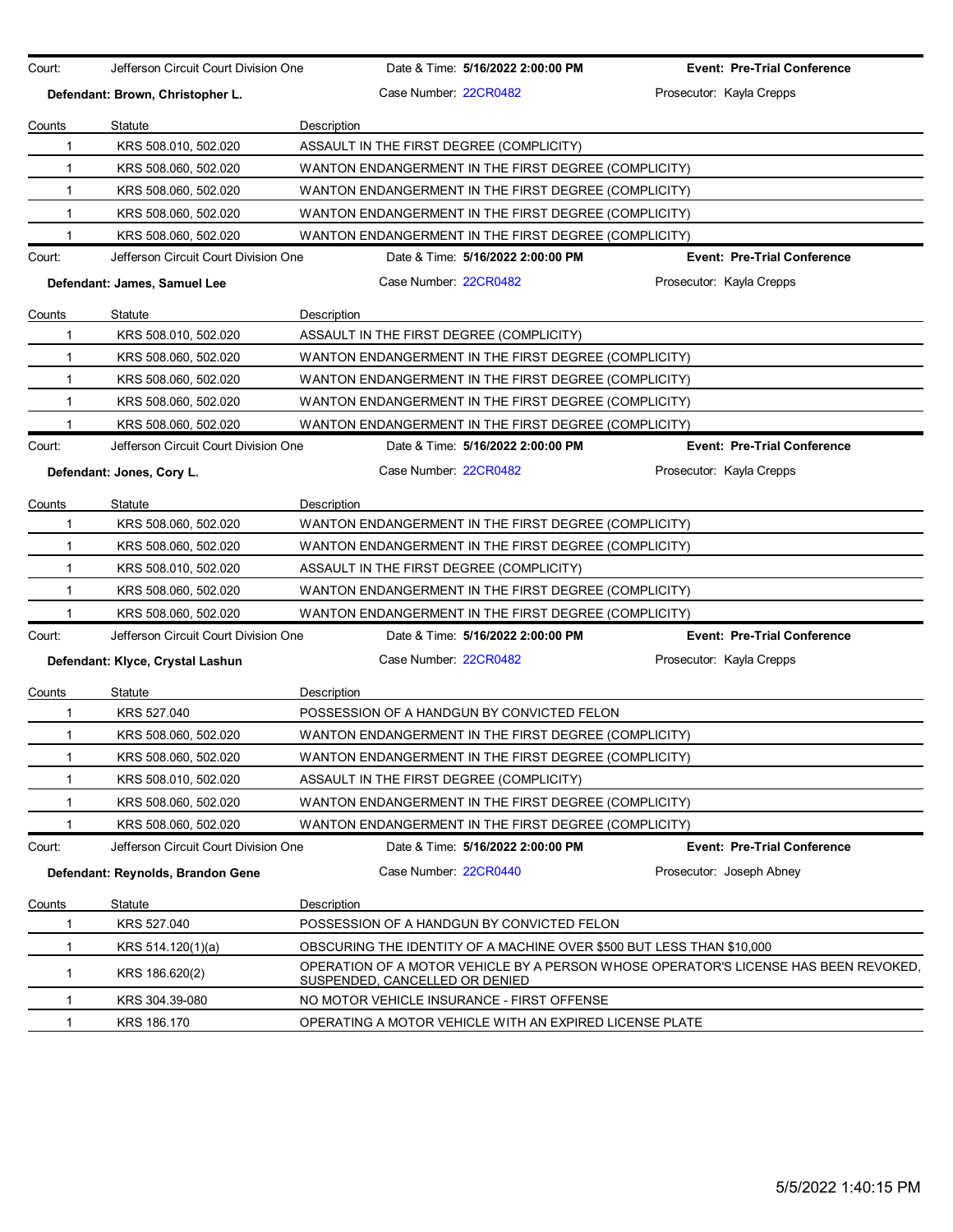| Court:        | Jefferson Circuit Court Division Two |             |                                       | Date & Time: 5/16/2022 9:00:00 AM                          | <b>Event: Motion to Revoke</b>                                                     |
|---------------|--------------------------------------|-------------|---------------------------------------|------------------------------------------------------------|------------------------------------------------------------------------------------|
|               | Defendant: Landers, Gary B.          |             | Case Number 15CR1506                  |                                                            | Prosecutor: Michael T. Rudicil                                                     |
| Counts        | Statute                              | Description |                                       |                                                            |                                                                                    |
| 1             | KRS 511.040                          |             | BURGLARY IN THE THIRD DEGREE          |                                                            |                                                                                    |
| Court:        | Jefferson Circuit Court Division Two |             |                                       | Date & Time: 5/16/2022 9:00:00 AM                          | <b>Event: Revocation Hearing</b>                                                   |
|               | Defendant: Parr, Quintez Tariq       |             | Case Number 19CR1152                  |                                                            | Prosecutor: Ebert Haegele                                                          |
|               |                                      |             |                                       |                                                            |                                                                                    |
| Counts        | Statute                              | Description |                                       |                                                            |                                                                                    |
| 1             | KRS 527.040, 502.020                 |             |                                       | POSSESSION OF A HANDGUN BY CONVICTED FELON (COMPLICITY)    |                                                                                    |
| 1             | KRS 527.020(10)                      |             |                                       |                                                            | CARRYING A CONCEALED DEADLY WEAPON BY PRIOR DEADLY WEAPON FELONY OFFENDER          |
| $\mathbf{1}$  | KRS 514.110, 502.020                 |             |                                       | RECEIVING STOLEN PROPERTY OVER \$10,000 (COMPLICITY)       |                                                                                    |
| Court:        | Jefferson Circuit Court Division Two |             |                                       | Date & Time: 5/16/2022 9:00:00 AM                          | <b>Event: Motion to Revoke</b>                                                     |
|               | Defendant: Shepherd, Carson L.       |             | Case Number 18CR2542                  |                                                            | Prosecutor: Michael T. Rudicil                                                     |
| Counts        | Statute                              | Description |                                       |                                                            |                                                                                    |
| 1             | KRS 17.510(10)(a) & (11)             |             |                                       | FAILURE TO COMPLY WITH SEX OFFENDER REGISTRATION           |                                                                                    |
| 1             | KRS 520.030                          |             | ESCAPE IN THE SECOND DEGREE           |                                                            |                                                                                    |
|               |                                      |             |                                       |                                                            |                                                                                    |
| Court:        | Jefferson Circuit Court Division Two |             |                                       | Date & Time: 5/16/2022 9:45:00 AM                          | <b>Event: Sentencing</b>                                                           |
|               | Defendant: Coffman, Arron Wayne      |             | Case Number: 21CR2607                 |                                                            | Prosecutor: Kathleen Reed                                                          |
|               |                                      |             |                                       |                                                            |                                                                                    |
| <u>Counts</u> | Statute                              | Description |                                       |                                                            |                                                                                    |
| 1             | KRS 514.030                          |             |                                       | THEFT BY UNLAWFUL TAKING OVER \$500 BUT LESS THAN \$10,000 |                                                                                    |
|               |                                      |             |                                       |                                                            |                                                                                    |
| Court:        | Jefferson Circuit Court Division Two |             |                                       | Date & Time: 5/16/2022 10:00:00 AM                         | <b>Event: Sentencing</b>                                                           |
|               | Defendant: Adamson, Jordan           |             | Case Number: 21CR1958                 |                                                            | Prosecutor: Michael T. Rudicil                                                     |
| Counts        | Statute                              | Description |                                       |                                                            |                                                                                    |
| 1             | KRS 511.040                          |             | BURGLARY IN THE THIRD DEGREE          |                                                            |                                                                                    |
| 1             | KRS 512.020                          |             | CRIMINAL MISCHIEF IN THE FIRST DEGREE |                                                            |                                                                                    |
|               | KRS 511.040                          |             | BURGLARY IN THE THIRD DEGREE          |                                                            |                                                                                    |
| Court:        | Jefferson Circuit Court Division Two |             |                                       | Date & Time: 5/16/2022 10:00:00 AM                         | Event: Arraignment                                                                 |
|               | Defendant: Hesler, Ryan G.           |             | Case Number: 22CR0862                 |                                                            | Prosecutor: Michael T. Rudicil                                                     |
| Counts        | Statute                              | Description |                                       |                                                            |                                                                                    |
|               | KRS 218A.1415                        |             | <b>METHAMPHETAMINE</b>                |                                                            | ILLEGAL POSSESSION OF A CONTROLLED SUBSTANCE IN THE FIRST DEGREE SCHEDULE II       |
| Court:        | Jefferson Circuit Court Division Two |             |                                       | Date & Time: 5/16/2022 10:00:00 AM                         | <b>Event: Revocation Hearing</b>                                                   |
|               | Defendant: Jones, Wayne Anthony      |             | Case Number 19CR2683                  |                                                            | Prosecutor: Michael T. Rudicil                                                     |
|               |                                      |             |                                       |                                                            |                                                                                    |
| Counts        | Statute                              | Description |                                       |                                                            | TRAFFICKING IN A CONTROLLED SUBSTANCE IN THE FIRST DEGREE SCHEDULE II COCAINE LESS |
| 1             | KRS 218A.1412                        |             | <u>THAN FOUR GRAMS</u>                |                                                            |                                                                                    |
| Court:        | Jefferson Circuit Court Division Two |             |                                       | Date & Time: 5/16/2022 10:00:00 AM                         | <b>Event: Status Hearing</b>                                                       |
|               | Defendant: Peresi, Nyonkuru Ernest   |             | Case Number: 20CR0844                 |                                                            | Prosecutor: Michael T. Rudicil                                                     |
| <u>Counts</u> | Statute                              | Description |                                       |                                                            |                                                                                    |
| 1             | KRS 511.030                          |             | BURGLARY IN THE SECOND DEGREE         |                                                            |                                                                                    |
| $\mathbf{1}$  | KRS 512.020                          |             | CRIMINAL MISCHIEF IN THE FIRST DEGREE |                                                            |                                                                                    |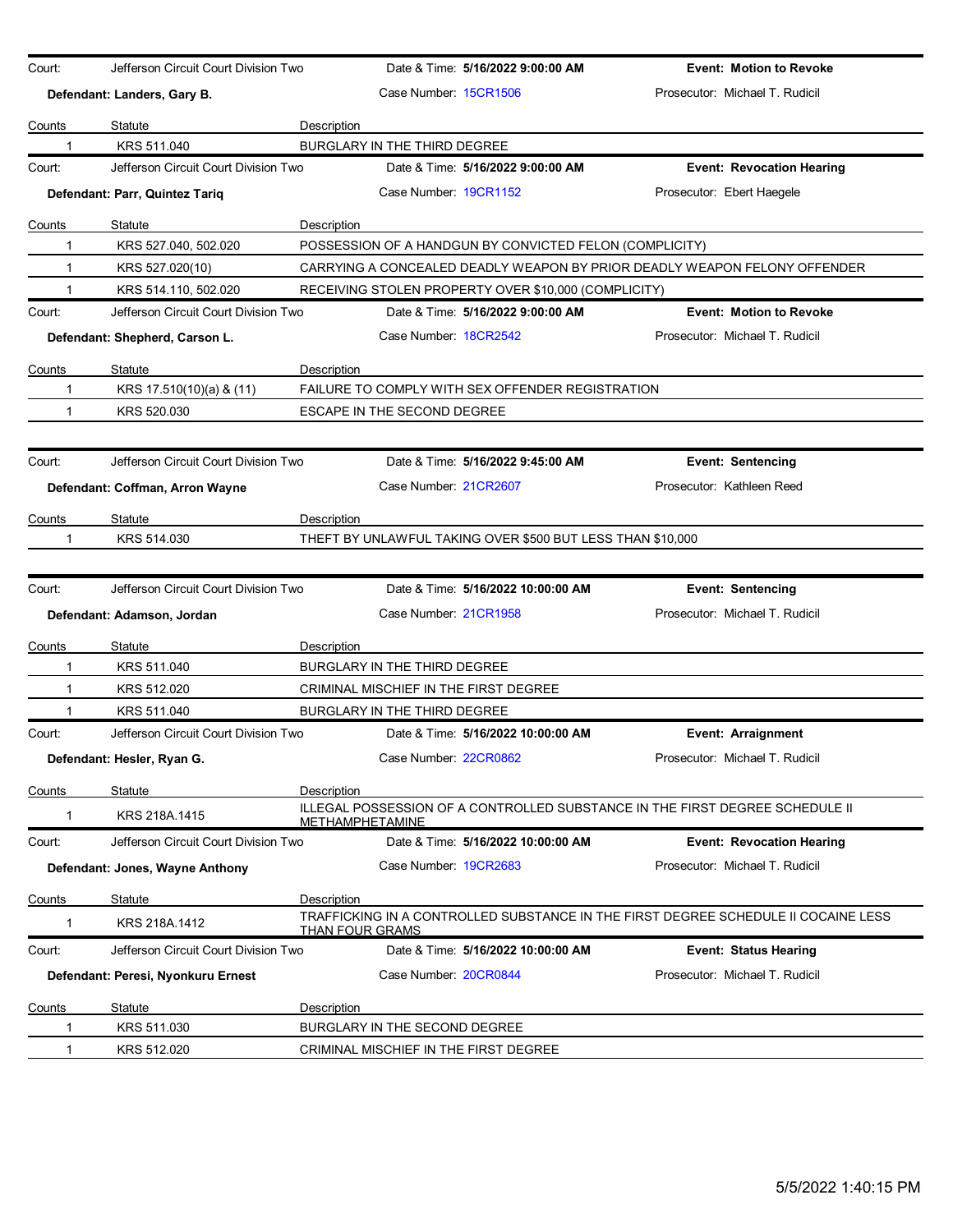| Court:       | Jefferson Circuit Court Division Two | Date & Time: 5/16/2022 10:00:00 AM                                                                                                   | <b>Event: Revocation Hearing</b> |
|--------------|--------------------------------------|--------------------------------------------------------------------------------------------------------------------------------------|----------------------------------|
|              | Defendant: Woolley, Rebecca N.       | Case Number 16CR1930                                                                                                                 | Prosecutor: Michael T. Rudicil   |
|              |                                      |                                                                                                                                      |                                  |
| Counts       | Statute<br>KRS 514.110               | Description<br>RECEIVING STOLEN PROPERTY OVER \$500 BUT LESS THAN \$10,000                                                           |                                  |
| 1<br>1       | KRS 514.030                          |                                                                                                                                      |                                  |
|              |                                      | THEFT BY UNLAWFUL TAKING OVER \$500 BUT LESS THAN \$10,000                                                                           |                                  |
|              |                                      |                                                                                                                                      |                                  |
| Court:       | Jefferson Circuit Court Division Two | Date & Time: 5/16/2022 10:30:00 AM                                                                                                   | <b>Event: Sentencing</b>         |
|              | Defendant: Erickson, Russell Alton   | Case Number: 22CR0448                                                                                                                | Prosecutor: Andrew S. Reinhardt  |
| Counts       | Statute                              | Description                                                                                                                          |                                  |
| $\mathbf 1$  | KRS 520.030                          | <b>ESCAPE IN THE SECOND DEGREE</b>                                                                                                   |                                  |
| 1            | KRS 519.070                          | TAMPERING WITH PRISONER MONITORING DEVICE                                                                                            |                                  |
| 1            | KRS 514.030                          | THEFT BY UNLAWFUL TAKING UNDER \$500                                                                                                 |                                  |
| 1            | KRS 514.070                          | THEFT BY FAILURE TO MAKE REQUIRED DISPOSITION OF PROPERTY UNDER \$500                                                                |                                  |
|              |                                      |                                                                                                                                      |                                  |
| Court:       | Jefferson Circuit Court Division Two | Date & Time: 5/16/2022 1:30:00 PM                                                                                                    | <b>Event: Competency Hearing</b> |
|              | Defendant: Aden, Jamal               | Case Number 19CR2299                                                                                                                 | Prosecutor: Emily Lantz          |
|              |                                      |                                                                                                                                      |                                  |
| Counts<br>1  | Statute<br>KRS 514.110, 502.020      | Description<br>RECEIVING STOLEN PROPERTY OVER \$10,000 (COMPLICITY)                                                                  |                                  |
| 1            | KRS 520.095, 502.020                 | FLEEING OR EVADING POLICE IN THE FIRST DEGREE (MOTOR VEHICLE) (COMPLICITY)                                                           |                                  |
|              |                                      | ILLEGAL POSSESSION OF A CONTROLLED SUBSTANCE, SCHEDULE I HALLUCINOGEN MARIJUANA                                                      |                                  |
| $\mathbf{1}$ | KRS 218A.1422, 502.020               | (COMPLICITY)                                                                                                                         |                                  |
| $\mathbf 1$  | KRS 524.100, 502.020                 | TAMPERING WITH PHYSICAL EVIDENCE (COMPLICITY)                                                                                        |                                  |
| $\mathbf 1$  | KRS 515.020, 502.020                 | ROBBERY IN THE FIRST DEGREE (COMPLICITY)                                                                                             |                                  |
| 1            | KRS 515.020, 502.020                 | ROBBERY IN THE FIRST DEGREE (COMPLICITY)                                                                                             |                                  |
| 1            | KRS 515.020, 502.020                 | ROBBERY IN THE FIRST DEGREE (COMPLICITY)                                                                                             |                                  |
| $\mathbf{1}$ | KRS 511.020, 502.020                 | BURGLARY IN THE FIRST DEGREE (COMPLICITY)                                                                                            |                                  |
| 1            | KRS 509.040, 502.020                 | KIDNAPPING (COMPLICITY)                                                                                                              |                                  |
| 1            | KRS 511.020, 502.020                 | BURGLARY IN THE FIRST DEGREE (COMPLICITY)                                                                                            |                                  |
|              |                                      |                                                                                                                                      |                                  |
| Court:       | Jefferson Circuit Court Division Two | Date & Time: 5/16/2022 1:45:00 PM                                                                                                    | Event: Plea of Guilty            |
|              | Defendant: Lee, Antoine L.           | Case Number 21CR0237                                                                                                                 | Prosecutor: Kavla Crepps         |
| Counts       | Statute                              | Description                                                                                                                          |                                  |
| 1            | KRS 508.025                          | ASSAULT IN THE THIRD DEGREE (CORRECTIONS OFFICER)                                                                                    |                                  |
|              |                                      |                                                                                                                                      |                                  |
|              |                                      |                                                                                                                                      |                                  |
| Court:       | Jefferson Circuit Court Division Two | Date & Time: 5/16/2022 2:00:00 PM                                                                                                    | <b>Event: Plea of Guilty</b>     |
|              | Defendant: Jones, Tommy Lamont       | Case Number: 21CR2349                                                                                                                | Prosecutor: Andrew Daley         |
| Counts       | Statute                              | <b>Description</b>                                                                                                                   |                                  |
|              | KRS 508.060                          | WANTON ENDANGERMENT IN THE FIRST DEGREE                                                                                              |                                  |
| 1            | KRS 527.040                          | POSSESSION OF A HANDGUN BY CONVICTED FELON                                                                                           |                                  |
| 1            | KRS 218A.1412, 218A.992              | TRAFFICKING IN A CONTROLLED SUBSTANCE IN THE FIRST DEGREE SCHEDULE II COCAINE FOUR<br>GRAMS OR MORE WHILE IN POSSESSION OF A FIREARM |                                  |
| 1            | KRS 218A 1430, 218A 992              | TRAFFICKING IN SYNTHETIC DRUGS WHILE IN POSSESSION OF A FIREARM                                                                      |                                  |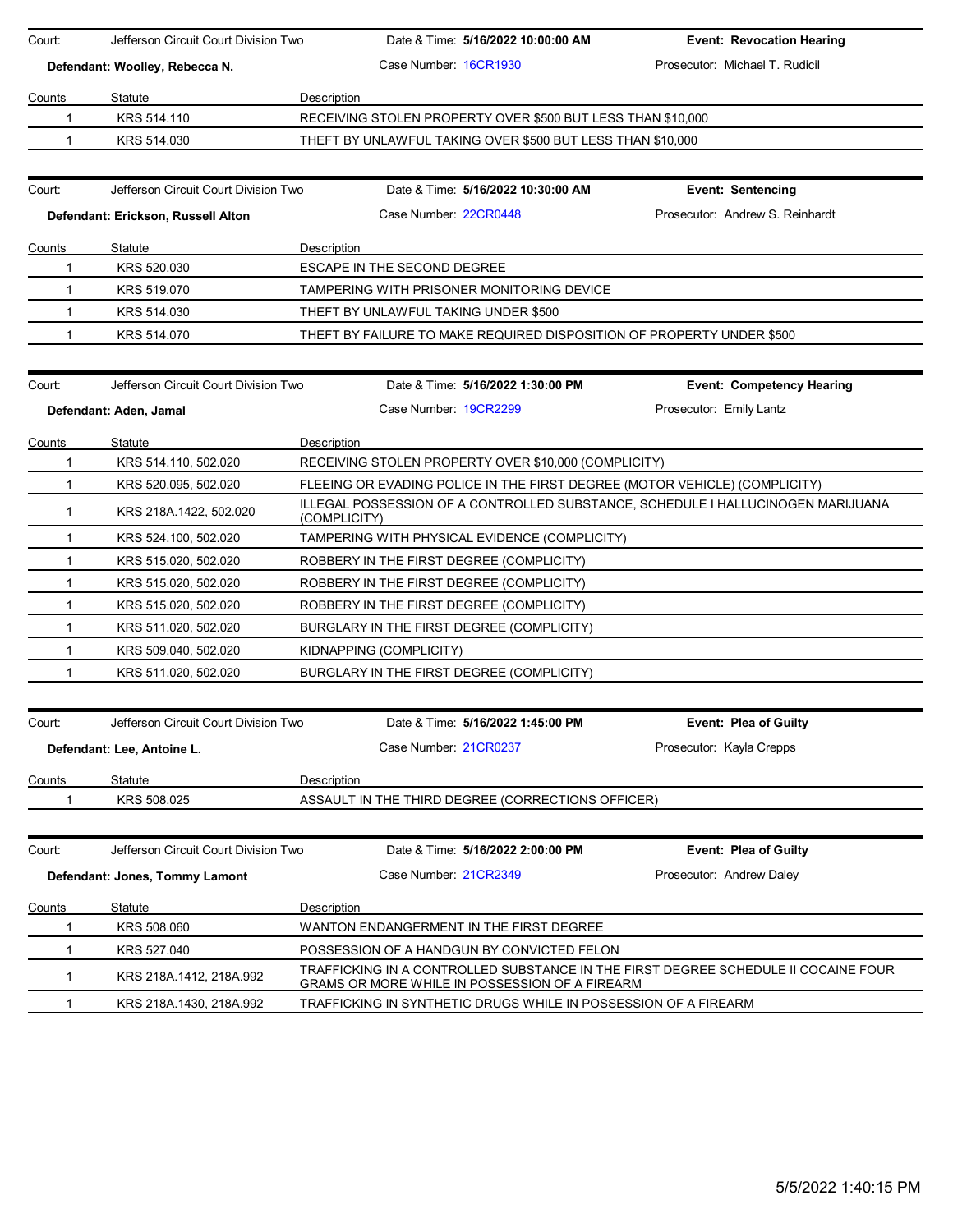Court: Jefferson Circuit Court Division Three Date & Time: **5/16/2022 10:30:00 AM Event: Sentencing Defendant: Erickson, Russell Alton** Case Number: 21CR1678 Prosecutor: Andrew S. Reinhardt Counts Statute **Description** 1 KRS 520.095 FLEEING OR EVADING POLICE IN THE FIRST DEGREE (PEDESTRIAN) 1 KRS 520.100 FLEEING OR EVADING POLICE IN THE SECOND DEGREE (PEDESTRIAN) 1 KRS 508.070 WANTON ENDANGERMENT IN THE SECOND DEGREE 1 KRS 508.025 ASSAULT IN THE THIRD DEGREE (POLICE/PROBATION OFFICER) 1 KRS 512.040 CRIMINAL MISCHIEF IN THE THIRD DEGREE 1 KRS 520.090 RESISTING ARREST Court: Jefferson Circuit Court Division Four Date & Time: **5/16/2022 11:00:00 AM Event: Trial Defendant: Estrada-Trejo, Luis Felipe** Case Number: 19CR2482 Prosecutor: Ashley N. Adams Counts Statute **Description** 1 KRS 189A.010(1)(5)(b)(11) OPERATING A MOTOR VEHICLE UNDER THE INFLUENCE OF INTOXICANTS - SECOND OFFENSE (AGGRAVATING CIRCUMSTANCES) 1 KRS 189.580(1) FAILURE TO STOP AND RENDER AID 1 KRS 512.020 CRIMINAL MISCHIEF IN THE FIRST DEGREE 1 KRS 186.170 OPERATING A MOTOR VEHICLE WITH AN EXPIRED LICENSE PLATE 1 KRS 304.39-080 NO MOTOR VEHICLE INSURANCE - FIRST OFFENSE 1 KRS 508.020 ASSAULT IN THE SECOND DEGREE 1 KRS 508.060 WANTON ENDANGERMENT IN THE FIRST DEGREE 1 KRS 512.020 CRIMINAL MISCHIEF IN THE FIRST DEGREE 1 KRS 189A.010(1)(5)(a)(11) OPERATING A MOTOR VEHICLE UNDER THE INFLUENCE OF INTOXICANTS - FIRST OFFENSE (AGGRAVATING CIRCUMSTANCES) Court: Jefferson Circuit Court Division Four Date & Time: **5/16/2022 11:00:00 AM Event: Pre-Trial Conference Defendant: Goff, Kamron Lamar Case Number: 18CR1394** Prosecutor: Critt Cunningham III Counts Statute **Description** 1 KRS 515.020, 502.020 ROBBERY IN THE FIRST DEGREE (COMPLICITY) 1 KRS 515.020, 502.020 ROBBERY IN THE FIRST DEGREE (COMPLICITY) 1 KRS 515.020, 502.020 ROBBERY IN THE FIRST DEGREE (COMPLICITY) 1 KRS 515.020, 502.020 ROBBERY IN THE FIRST DEGREE (COMPLICITY) 1 KRS 515.020, 502.020 ROBBERY IN THE FIRST DEGREE (COMPLICITY) 1 KRS 515.020 ROBBERY IN THE FIRST DEGREE 1 KRS 515.020 ROBBERY IN THE FIRST DEGREE 1 KRS 515.020, 502.020 ROBBERY IN THE FIRST DEGREE (COMPLICITY) 1 KRS 508.060, 502.020 WANTON ENDANGERMENT IN THE FIRST DEGREE (COMPLICITY) 1 KRS 508.060, 502.020 WANTON ENDANGERMENT IN THE FIRST DEGREE (COMPLICITY) 1 KRS 508.060, 502.020 WANTON ENDANGERMENT IN THE FIRST DEGREE (COMPLICITY) 1 KRS 508.060, 502.020 WANTON ENDANGERMENT IN THE FIRST DEGREE (COMPLICITY) 1 KRS 508.060 WANTON ENDANGERMENT IN THE FIRST DEGREE 1 KRS 508.060, 502.020 WANTON ENDANGERMENT IN THE FIRST DEGREE (COMPLICITY) Court: Jefferson Circuit Court Division Four Date & Time: **5/16/2022 11:00:00 AM Event: Pre-Trial Conference Defendant: Malone, Howard The Case Number: 18CR1394 Prosecutor: Critt Cunningham III** Counts Statute **Description** 1 KRS 515.020, 502.020 ROBBERY IN THE FIRST DEGREE (COMPLICITY) 1 KRS 508.060, 502.020 WANTON ENDANGERMENT IN THE FIRST DEGREE (COMPLICITY) 1 KRS 515.020, 506.080 CRIMINAL FACILITATION TO ROBBERY IN THE FIRST DEGREE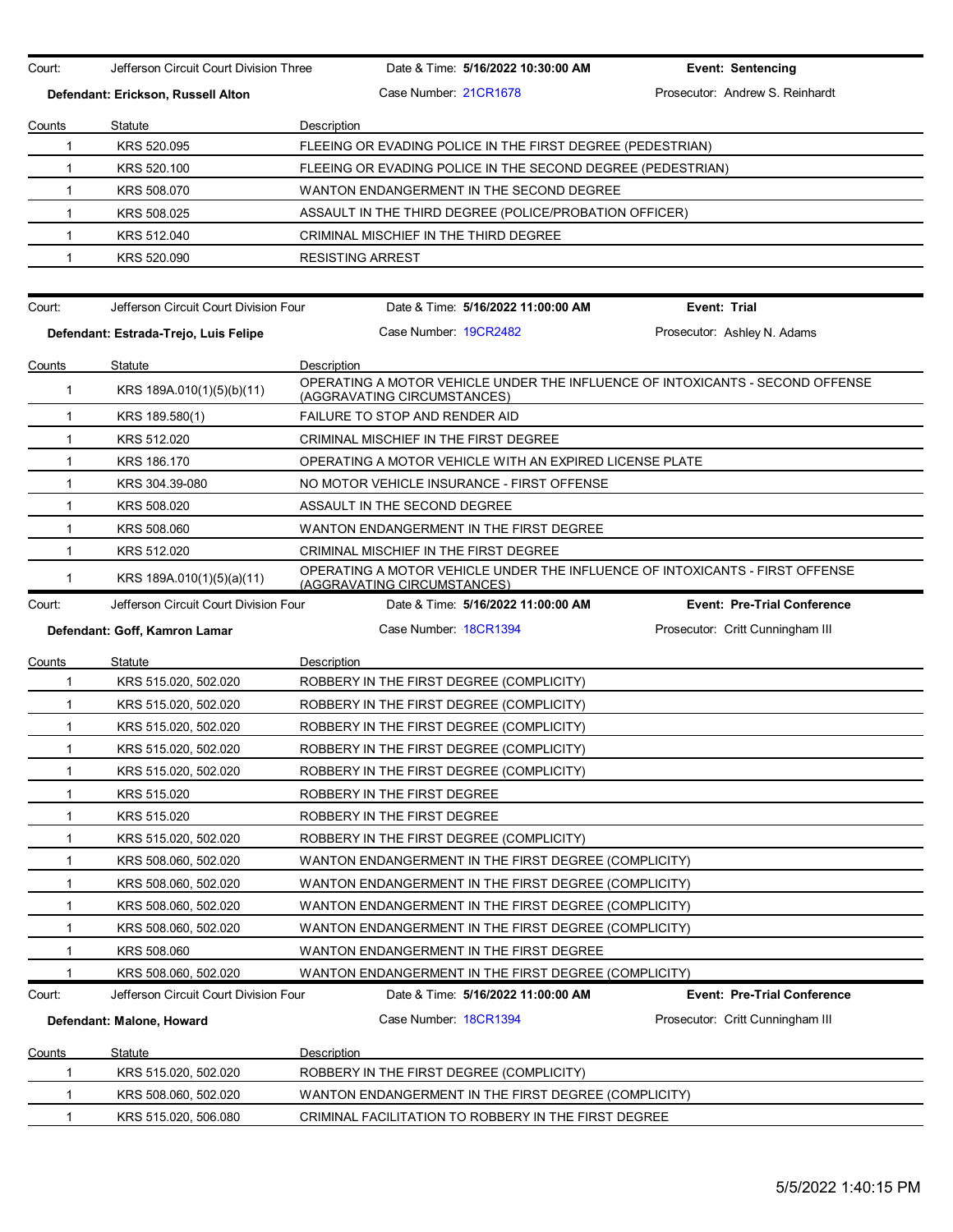| Court:       | Jefferson Circuit Court Division Four  | Date & Time: 5/16/2022 11:00:00 AM                                                                                      | <b>Event: Pre-Trial Conference</b> |
|--------------|----------------------------------------|-------------------------------------------------------------------------------------------------------------------------|------------------------------------|
|              | Defendant: McCarver, Gerald C.         | Case Number 18CR1394                                                                                                    | Prosecutor: Critt Cunningham III   |
| Counts       | Statute                                | Description                                                                                                             |                                    |
| $\mathbf 1$  | KRS 515.020, 502.020                   | ROBBERY IN THE FIRST DEGREE (COMPLICITY)                                                                                |                                    |
| $\mathbf{1}$ | KRS 515.020, 502.020                   | ROBBERY IN THE FIRST DEGREE (COMPLICITY)                                                                                |                                    |
| 1            | KRS 515.020, 502.020                   | ROBBERY IN THE FIRST DEGREE (COMPLICITY)                                                                                |                                    |
| 1            | KRS 515.020, 502.020                   | ROBBERY IN THE FIRST DEGREE (COMPLICITY)                                                                                |                                    |
| $\mathbf{1}$ | KRS 515.020, 502.020                   | ROBBERY IN THE FIRST DEGREE (COMPLICITY)                                                                                |                                    |
| $\mathbf{1}$ | KRS 515.020, 502.020                   | ROBBERY IN THE FIRST DEGREE (COMPLICITY)                                                                                |                                    |
| $\mathbf{1}$ | KRS 508.060, 502.020                   | WANTON ENDANGERMENT IN THE FIRST DEGREE (COMPLICITY)                                                                    |                                    |
| 1            | KRS 508.060, 502.020                   | WANTON ENDANGERMENT IN THE FIRST DEGREE (COMPLICITY)                                                                    |                                    |
| 1            | KRS 508.060, 502.020                   | WANTON ENDANGERMENT IN THE FIRST DEGREE (COMPLICITY)                                                                    |                                    |
| $\mathbf{1}$ | KRS 508.060, 502.020                   | WANTON ENDANGERMENT IN THE FIRST DEGREE (COMPLICITY)                                                                    |                                    |
| Court:       | Jefferson Circuit Court Division Four  | Date & Time: 5/16/2022 11:00:00 AM                                                                                      | Event: Trial                       |
|              |                                        |                                                                                                                         |                                    |
|              | Defendant: Vega Morata, Pablo          | Case Number: 19CR3346                                                                                                   | Prosecutor: Philip Bronson         |
| Counts       | Statute                                | Description                                                                                                             |                                    |
| $\mathbf{1}$ | KRS 218A.1412, 502.020                 | TRAFFICKING IN A CONTROLLED SUBSTANCE IN THE FIRST DEGREE SCHEDULE I HEROIN                                             |                                    |
| $\mathbf{1}$ | KRS 218A.1412, 502.020                 | (COMPLICITY)<br>TRAFFICKING IN A CONTROLLED SUBSTANCE IN THE FIRST DEGREE SCHEDULE I HEROIN<br>(COMPLICITY)             |                                    |
| $\mathbf{1}$ | KRS 218A.1412, 502.020                 | TRAFFICKING IN A CONTROLLED SUBSTANCE IN THE FIRST DEGREE SCHEDULE II<br>METHAMPHETAMINE TWO GRAMS OR MORE (COMPLICITY) |                                    |
| 1            | KRS 218A.1412, 502.020                 | TRAFFICKING IN A CONTROLLED SUBSTANCE IN THE FIRST DEGREE SCHEDULE I HEROIN<br>(COMPLICITY)                             |                                    |
|              |                                        |                                                                                                                         |                                    |
| Court:       | Jefferson Circuit Court Division Five  | Date & Time: 5/16/2022 10:30:00 AM                                                                                      | <b>Event: Motion to Revoke</b>     |
|              | Defendant: Barton, Richard Alexander   | Case Number: 18CR3542                                                                                                   | Prosecutor: Michael T. Rudicil     |
| Counts       | Statute                                | Description                                                                                                             |                                    |
| 1            | KRS 516.060                            | CRIMINAL POSSESSION OF A FORGED INSTRUMENT IN THE SECOND DEGREE                                                         |                                    |
| 1            | KRS 516,060                            | CRIMINAL POSSESSION OF A FORGED INSTRUMENT IN THE SECOND DEGREE                                                         |                                    |
| Court:       | Jefferson Circuit Court Division Five  | Date & Time: 5/16/2022 10:30:00 AM                                                                                      | <b>Event: Motion to Revoke</b>     |
|              | Defendant: Decker, Logan               | Case Number: 21CR1962                                                                                                   | Prosecutor: Michael T. Rudicil     |
| Counts       | Statute                                | Description                                                                                                             |                                    |
|              |                                        | ILLEGAL POSSESSION OF A CONTROLLED SUBSTANCE IN THE FIRST DEGREE SCHEDULE II                                            |                                    |
| 1            | KRS 218A.1415                          | METHAMPHETAMINE                                                                                                         |                                    |
| Court:       | Jefferson Circuit Court Division Five  | Date & Time: 5/16/2022 10:30:00 AM                                                                                      | <b>Event: Revocation Hearing</b>   |
|              | Defendant: Hazelwood, Alexandria Paige | Case Number: 21CR0544                                                                                                   | Prosecutor: Milja Zgonjanin        |
| Counts       | Statute                                | Description                                                                                                             |                                    |
| 1            | KRS 508.060                            | WANTON ENDANGERMENT IN THE FIRST DEGREE                                                                                 |                                    |
| 1            | KRS 508.060                            | WANTON ENDANGERMENT IN THE FIRST DEGREE                                                                                 |                                    |
| 1            | KRS 508.060                            | WANTON ENDANGERMENT IN THE FIRST DEGREE                                                                                 |                                    |
| 1            | KRS 508.060                            | WANTON ENDANGERMENT IN THE FIRST DEGREE                                                                                 |                                    |
| 1            | KRS 218A.1415                          | ILLEGAL POSSESSION OF A CONTROLLED SUBSTANCE IN THE FIRST DEGREE SCHEDULE I HEROIN                                      |                                    |
| 1            | KRS 508.120(1C)                        | CRIMINAL ABUSE IN THE THIRD DEGREE (IF CHILD IS LESS THAN 12)                                                           |                                    |
| 1            |                                        |                                                                                                                         |                                    |
|              | KRS 508.120(1C)                        | CRIMINAL ABUSE IN THE THIRD DEGREE (IF CHILD IS LESS THAN 12)                                                           |                                    |
| $\mathbf 1$  | KRS 508.120(1C)                        | CRIMINAL ABUSE IN THE THIRD DEGREE (IF CHILD IS LESS THAN 12)                                                           |                                    |
| 1            | KRS 508.120(1C)                        | CRIMINAL ABUSE IN THE THIRD DEGREE (IF CHILD IS LESS THAN 12)                                                           |                                    |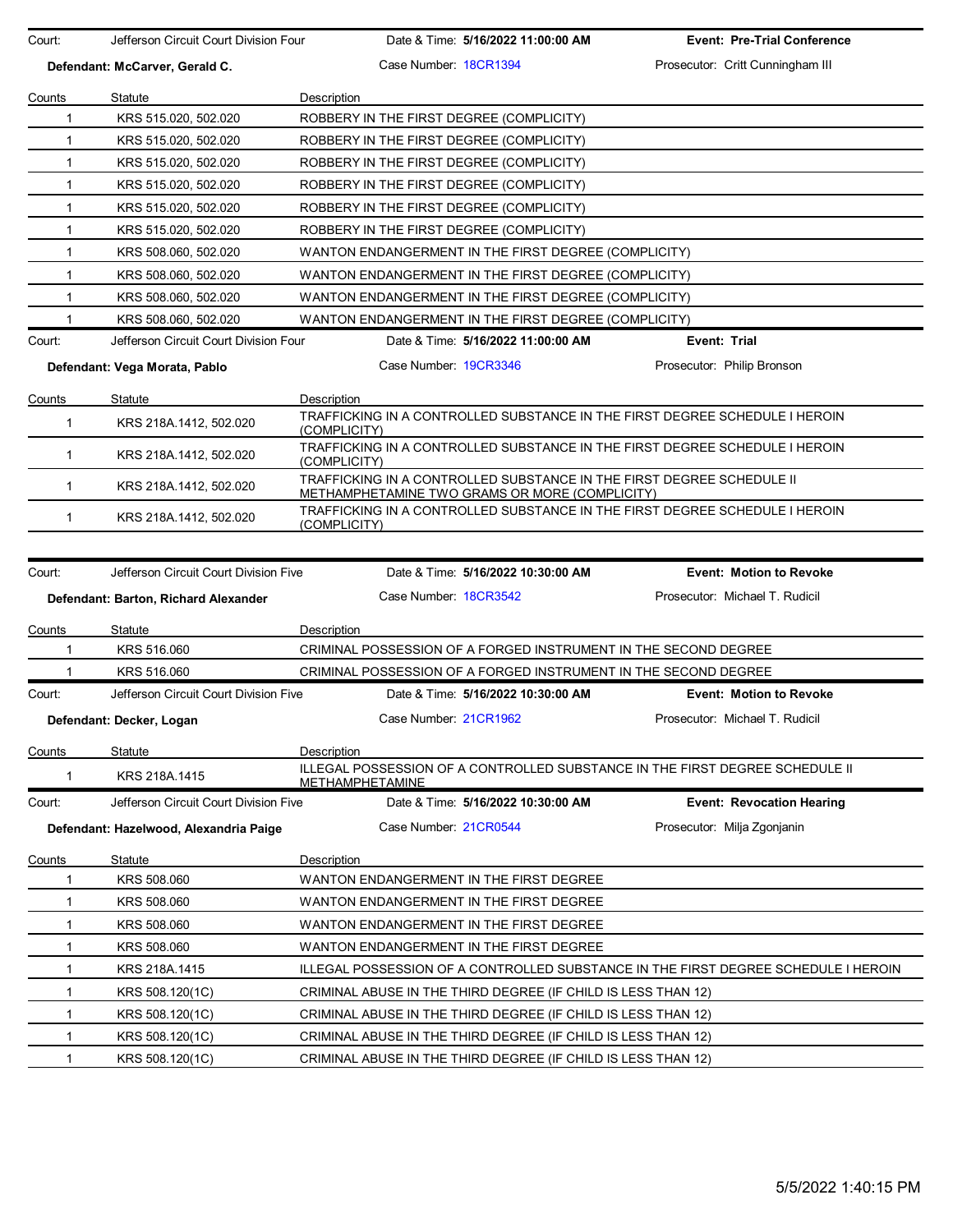| Court:       | Jefferson Circuit Court Division Five |                 | Date & Time: 5/16/2022 1:30:00 PM                           | <b>Event: Pre-Trial Conference</b>                                                 |
|--------------|---------------------------------------|-----------------|-------------------------------------------------------------|------------------------------------------------------------------------------------|
|              | Defendant: Brown, Princeton Taquan    |                 | Case Number 20CR0035                                        | Prosecutor: Marit A. DeLozier                                                      |
| Counts       | Statute                               | Description     |                                                             |                                                                                    |
| 1            | KRS 515.030                           |                 | ROBBERY IN THE SECOND DEGREE                                |                                                                                    |
| 1            | KRS 520.090                           |                 | <b>RESISTING ARREST</b>                                     |                                                                                    |
| $\mathbf{1}$ | KRS 512.040                           |                 | CRIMINAL MISCHIEF IN THE THIRD DEGREE                       |                                                                                    |
| 1            | KRS 508.050                           | <b>MENACING</b> |                                                             |                                                                                    |
| $\mathbf{1}$ | KRS 508.010                           |                 | ASSAULT IN THE FIRST DEGREE                                 |                                                                                    |
| 1            | KRS 527.040                           |                 | POSSESSION OF A HANDGUN BY CONVICTED FELON                  |                                                                                    |
| $\mathbf{1}$ | KRS 508.030                           |                 | ASSAULT IN THE FOURTH DEGREE                                |                                                                                    |
| $\mathbf{1}$ | KRS 520.030                           |                 | ESCAPE IN THE SECOND DEGREE                                 |                                                                                    |
| $\mathbf 1$  | KRS 519.070                           |                 | TAMPERING WITH PRISONER MONITORING DEVICE                   |                                                                                    |
| 1            | KRS 431.064                           |                 | VIOLATION OF CONDITIONS OF RELEASE                          |                                                                                    |
| 1            | KRS 514.070                           | \$1,000         |                                                             | THEFT BY FAILURE TO MAKE REQUIRED DISPOSITION OF PROPERTY OVER \$500 BUT LESS THAN |
| Court:       | Jefferson Circuit Court Division Five |                 | Date & Time: 5/16/2022 2:00:00 PM                           | <b>Event: Pre-Trial Conference</b>                                                 |
|              | Defendant: Cissell, William Alford    |                 | Case Number: 19CR0166                                       | Prosecutor: Elizabeth Jones Brown                                                  |
|              |                                       |                 |                                                             |                                                                                    |
| Counts       | Statute                               | Description     |                                                             |                                                                                    |
| 1            | KRS 507.020                           | <b>MURDER</b>   |                                                             |                                                                                    |
| 1            | KRS 515.020                           |                 | ROBBERY IN THE FIRST DEGREE                                 |                                                                                    |
| $\mathbf{1}$ | KRS 524.100                           |                 | TAMPERING WITH PHYSICAL EVIDENCE                            |                                                                                    |
| Court:       | Jefferson Circuit Court Division Five |                 | Date & Time: 5/16/2022 2:15:00 PM                           | <b>Event: Sentencing</b>                                                           |
|              | Defendant: Young, Bonny Louise        |                 | Case Number: 22CR0126                                       | Prosecutor: Marit A. DeLozier                                                      |
| Counts       | Statute                               | Description     |                                                             |                                                                                    |
| 1            | KRS 520.030                           |                 | ESCAPE IN THE SECOND DEGREE                                 |                                                                                    |
| $\mathbf 1$  | KRS 519.070                           |                 | TAMPERING WITH PRISONER MONITORING DEVICE                   |                                                                                    |
|              |                                       |                 |                                                             |                                                                                    |
| Court:       | Jefferson Circuit Court Division Six  |                 | Date & Time: 5/16/2022 9:00:00 AM                           | <b>Event: Pre-Trial Conference</b>                                                 |
|              | Defendant: Bynum, Rhonda Sue          |                 | Case Number: 22CR0277                                       | Prosecutor: Erin Conklin                                                           |
| Counts       | Statute                               | Description     |                                                             |                                                                                    |
| 1            | KRS 508.020                           |                 | ASSAULT IN THE SECOND DEGREE                                |                                                                                    |
| Court:       | Jefferson Circuit Court Division Six  |                 | Date & Time: 5/16/2022 9:00:00 AM                           | <b>Event: Pre-Trial Conference</b>                                                 |
|              | Defendant: Cooler, Jack Dixie         |                 | Case Number 21CR1032                                        | Prosecutor: Kathleen Reed                                                          |
| Counts       | Statute                               | Description     |                                                             |                                                                                    |
| 1            | KRS 508.060                           |                 | WANTON ENDANGERMENT IN THE FIRST DEGREE                     |                                                                                    |
| 1            | KRS 511.080                           |                 | CRIMINAL TRESPASS IN THE THIRD DEGREE                       |                                                                                    |
| 1            | KRS 520.090                           |                 | <b>RESISTING ARREST</b>                                     |                                                                                    |
| $\mathbf 1$  | KRS 520.100                           |                 | FLEEING OR EVADING POLICE IN THE SECOND DEGREE (PEDESTRIAN) |                                                                                    |
| 1            | KRS 512.020                           |                 | CRIMINAL MISCHIEF IN THE FIRST DEGREE                       |                                                                                    |
| 1            | KRS 512.020                           |                 | CRIMINAL MISCHIEF IN THE FIRST DEGREE                       |                                                                                    |
| 1            | KRS 508.050                           | <b>MENACING</b> |                                                             |                                                                                    |
| 1            | KRS 511.040                           |                 | BURGLARY IN THE THIRD DEGREE                                |                                                                                    |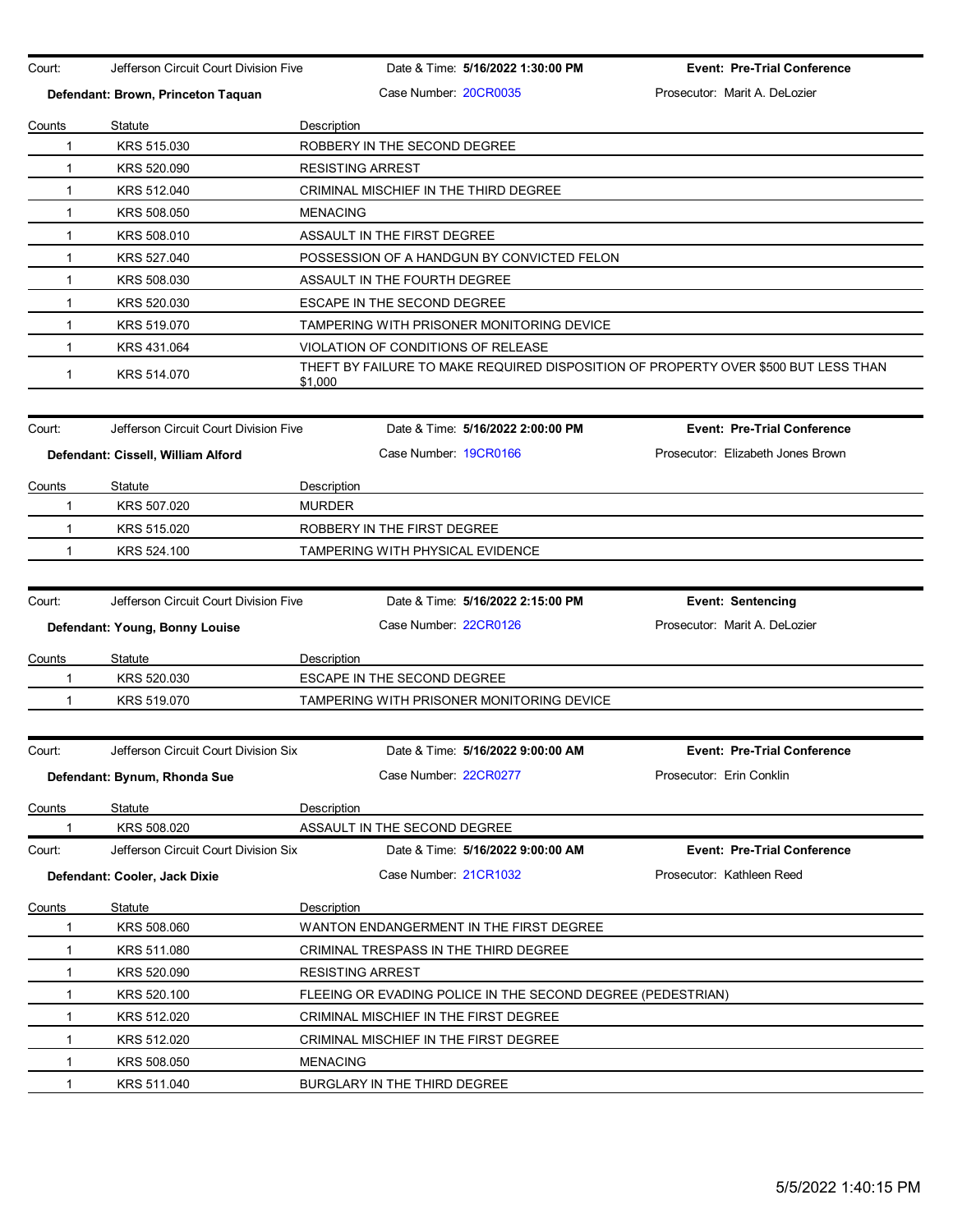| Case Number 19CR0892<br>Prosecutor: Emily Wessel<br>Defendant: Jones, Stephanie L.<br>Description<br>Statute<br>Counts<br>THEFT BY DECEPTION OVER \$500 BUT LESS THAN \$10,000 (FALSE IMPRESSION) (COMPLICITY)<br>1<br>KRS 514.040(1)(a), 502.020 |                                                                              |  |  |  |  |
|---------------------------------------------------------------------------------------------------------------------------------------------------------------------------------------------------------------------------------------------------|------------------------------------------------------------------------------|--|--|--|--|
|                                                                                                                                                                                                                                                   |                                                                              |  |  |  |  |
|                                                                                                                                                                                                                                                   |                                                                              |  |  |  |  |
|                                                                                                                                                                                                                                                   |                                                                              |  |  |  |  |
| $\mathbf{1}$<br>KRS 516.060, 502.020                                                                                                                                                                                                              | CRIMINAL POSSESSION OF A FORGED INSTRUMENT IN THE SECOND DEGREE (COMPLICITY) |  |  |  |  |
| $\mathbf{1}$<br>KRS 516.060, 502.020<br>CRIMINAL POSSESSION OF A FORGED INSTRUMENT IN THE SECOND DEGREE (COMPLICITY)                                                                                                                              |                                                                              |  |  |  |  |
| $\mathbf{1}$<br>KRS 516.060, 502.020<br>CRIMINAL POSSESSION OF A FORGED INSTRUMENT IN THE SECOND DEGREE (COMPLICITY)                                                                                                                              |                                                                              |  |  |  |  |
| $\mathbf{1}$<br>KRS 516.060, 502.020<br>CRIMINAL POSSESSION OF A FORGED INSTRUMENT IN THE SECOND DEGREE (COMPLICITY)                                                                                                                              |                                                                              |  |  |  |  |
| CRIMINAL POSSESSION OF A FORGED INSTRUMENT IN THE SECOND DEGREE (COMPLICITY)<br>$\mathbf{1}$<br>KRS 516.060, 502.020                                                                                                                              |                                                                              |  |  |  |  |
| $\mathbf{1}$<br>KRS 516.060, 502.020<br>CRIMINAL POSSESSION OF A FORGED INSTRUMENT IN THE SECOND DEGREE (COMPLICITY)                                                                                                                              |                                                                              |  |  |  |  |
| KRS 516.060, 502.020<br>CRIMINAL POSSESSION OF A FORGED INSTRUMENT IN THE SECOND DEGREE (COMPLICITY)<br>$\mathbf{1}$                                                                                                                              |                                                                              |  |  |  |  |
| KRS 516.060, 502.020<br>CRIMINAL POSSESSION OF A FORGED INSTRUMENT IN THE SECOND DEGREE (COMPLICITY)<br>1                                                                                                                                         |                                                                              |  |  |  |  |
| KRS 514.040(1)(a), 502.020<br>THEFT BY DECEPTION OVER \$500 BUT LESS THAN \$10,000 (FALSE IMPRESSION) (COMPLICITY)<br>1                                                                                                                           |                                                                              |  |  |  |  |
| THEFT BY DECEPTION OVER \$500 BUT LESS THAN \$10,000 (FALSE IMPRESSION) (COMPLICITY)<br>$\mathbf{1}$<br>KRS 514.040(1)(a), 502.020                                                                                                                |                                                                              |  |  |  |  |
| $\mathbf{1}$<br>THEFT BY DECEPTION OVER \$500 BUT LESS THAN \$10,000 (FALSE IMPRESSION) (COMPLICITY)<br>KRS 514.040(1)(a), 502.020                                                                                                                |                                                                              |  |  |  |  |
| $\mathbf{1}$<br>THEFT BY DECEPTION OVER \$500 BUT LESS THAN \$10,000 (FALSE IMPRESSION) (COMPLICITY)<br>KRS 514.040(1)(a), 502.020                                                                                                                |                                                                              |  |  |  |  |
| Jefferson Circuit Court Division Six<br>Court:<br>Date & Time: 5/16/2022 9:00:00 AM                                                                                                                                                               | <b>Event: Status Hearing</b>                                                 |  |  |  |  |
| Case Number 21CR1211<br>Prosecutor: Corey Gagnon<br>Defendant: Murphy, Stephen Michael                                                                                                                                                            |                                                                              |  |  |  |  |
| Statute<br>Description<br>Counts                                                                                                                                                                                                                  |                                                                              |  |  |  |  |
| KRS 508.060<br>WANTON ENDANGERMENT IN THE FIRST DEGREE<br>$\mathbf 1$                                                                                                                                                                             |                                                                              |  |  |  |  |
| KRS 514.030<br>THEFT BY UNLAWFUL TAKING UNDER \$500<br>$\mathbf{1}$                                                                                                                                                                               |                                                                              |  |  |  |  |
| KRS 514.030<br>THEFT BY UNLAWFUL TAKING OVER \$10,000 BUT LESS THAN \$1,000,000<br>-1                                                                                                                                                             |                                                                              |  |  |  |  |
| 1<br>KRS 511.080<br>CRIMINAL TRESPASS IN THE THIRD DEGREE                                                                                                                                                                                         |                                                                              |  |  |  |  |
|                                                                                                                                                                                                                                                   |                                                                              |  |  |  |  |
| Jefferson Circuit Court Division Six<br>Date & Time: 5/16/2022 9:00:00 AM<br>Court:                                                                                                                                                               | <b>Event: Plea of Guilty</b>                                                 |  |  |  |  |
| Case Number: 20CR1583<br>Prosecutor: Ebert Haegele<br>Defendant: Parr, Quintez Tariq                                                                                                                                                              |                                                                              |  |  |  |  |
| Statute<br>Counts<br>Description                                                                                                                                                                                                                  |                                                                              |  |  |  |  |
| KRS 527.040<br>POSSESSION OF A HANDGUN BY CONVICTED FELON<br>$\mathbf 1$                                                                                                                                                                          |                                                                              |  |  |  |  |
| ILLEGAL POSSESSION OF A CONTROLLED SUBSTANCE IN THE FIRST DEGREE SCHEDULE II COCAINE<br>$\mathbf{1}$<br>KRS 218A.1415, 218A.992<br>WHILE IN POSSESSION OF A FIREARM                                                                               |                                                                              |  |  |  |  |
| ILLEGAL POSSESSION OF A CONTROLLED SUBSTANCE SCHEDULE I HALLUCINOGEN MARIJUANA<br>KRS 218A.1422, 218A.992<br>$\mathbf{1}$<br>WHILE IN POSSESSION OF A FIREARM                                                                                     |                                                                              |  |  |  |  |
| ILLEGAL USE OR POSSESSION OF DRUG PARAPHERNALIA WHILE IN POSSESSION OF A FIREARM<br>1<br>KRS 218A.500(2), 218A.992                                                                                                                                |                                                                              |  |  |  |  |
| KRS 520.050<br>PROMOTING CONTRABAND IN THE FIRST DEGREE<br>1                                                                                                                                                                                      |                                                                              |  |  |  |  |
| ILLEGAL POSSESSION OF A CONTROLLED SUBSTANCE IN THE FIRST DEGREE SCHEDULE II<br>KRS 218A.1415<br>1<br>UNSPECIFIED THIRD OR GREATER OFFENSE                                                                                                        |                                                                              |  |  |  |  |
| TAMPERING WITH PHYSICAL EVIDENCE<br>1<br>KRS 524.100                                                                                                                                                                                              |                                                                              |  |  |  |  |
| KRS 508.025<br>ASSAULT IN THE THIRD DEGREE (CORRECTIONS OFFICER)<br>1                                                                                                                                                                             |                                                                              |  |  |  |  |
| $\mathbf{1}$<br>KRS 508.025<br>ASSAULT IN THE THIRD DEGREE (CORRECTIONS OFFICER)                                                                                                                                                                  |                                                                              |  |  |  |  |
| ILLEGAL POSSESSION OF A CONTROLLED SUBSTANCE IN THE FIRST DEGREE SCHEDULE II FENTANYL<br>$\mathbf{1}$<br>KRS 218A.1415, 218A.992<br>WHILE IN POSSESSION OF A FIREARM                                                                              |                                                                              |  |  |  |  |
| ILLEGAL POSSESSION OF A CONTROLLED SUBSTANCE IN THE FIRST DEGREE SCHEDULE II FENTANYL<br>KRS 218A.1415<br>1                                                                                                                                       |                                                                              |  |  |  |  |
| KRS 508.060<br>WANTON ENDANGERMENT IN THE FIRST DEGREE (POLICE OFFICER)<br>1                                                                                                                                                                      |                                                                              |  |  |  |  |
| KRS 508.060<br>WANTON ENDANGERMENT IN THE FIRST DEGREE (POLICE OFFICER)<br>1                                                                                                                                                                      |                                                                              |  |  |  |  |
| Jefferson Circuit Court Division Six<br>Date & Time: 5/16/2022 9:15:00 AM<br>Court:                                                                                                                                                               | <b>Event: Revocation Hearing</b>                                             |  |  |  |  |
| Case Number: 17CR3521<br>Prosecutor: Philip Bronson<br>Defendant: Harp, Jessica Rae                                                                                                                                                               |                                                                              |  |  |  |  |
| Counts<br>Statute<br>Description                                                                                                                                                                                                                  |                                                                              |  |  |  |  |
| TRAFFICKING IN A CONTROLLED SUBSTANCE IN THE FIRST DEGREE SCHEDULE II<br>$\mathbf{1}$<br>KRS 218A.1412, 502.020<br>METHAMPHETAMINE TWO GRAMS OR MORE (SUBSEQUENT OFFENDER) (COMPLICITY)                                                           |                                                                              |  |  |  |  |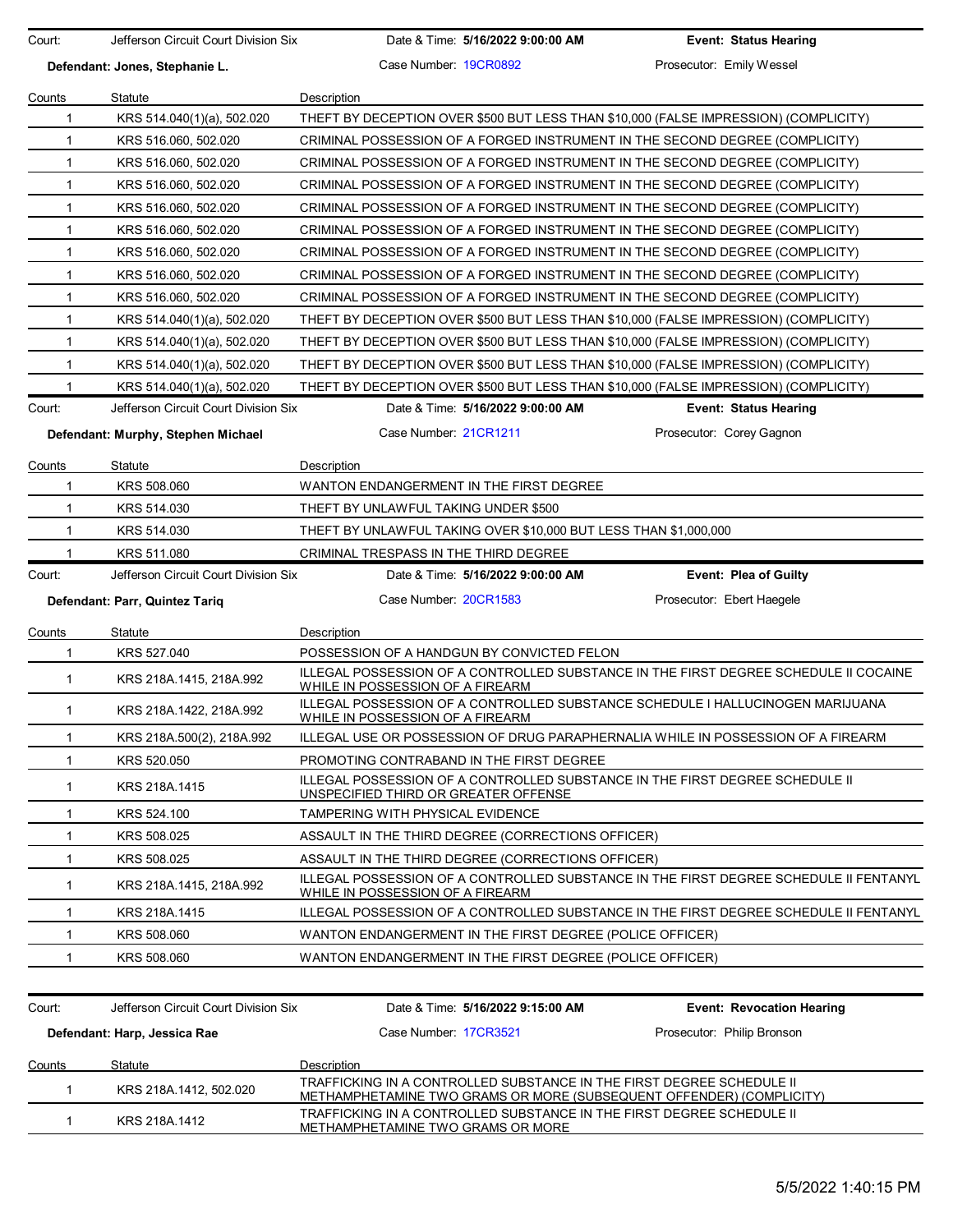| Court:        | Jefferson Circuit Court Division Six | Date & Time: 5/16/2022 9:15:00 AM                                                                                                                                                | <b>Event: Pre-Trial Conference</b> |
|---------------|--------------------------------------|----------------------------------------------------------------------------------------------------------------------------------------------------------------------------------|------------------------------------|
|               | Defendant: Smith, Jeffrey Lamont     | Case Number 21CR1956                                                                                                                                                             | Prosecutor: Emily Wessel           |
| Counts        | Statute                              | Description                                                                                                                                                                      |                                    |
| 1             | KRS 515.020                          | ROBBERY IN THE FIRST DEGREE                                                                                                                                                      |                                    |
| 1             | KRS 532.080                          | PERSISTENT FELONY OFFENDER IN THE FIRST DEGREE                                                                                                                                   |                                    |
|               |                                      |                                                                                                                                                                                  |                                    |
| Court:        | Jefferson Circuit Court Division Six | Date & Time: 5/16/2022 9:30:00 AM                                                                                                                                                | <b>Event: Sentencing</b>           |
|               | Defendant: Finch, Larry Lavon        | Case Number 18CR1200                                                                                                                                                             | Prosecutor: Sheri Wornall          |
| Counts        | <b>Statute</b>                       | Description                                                                                                                                                                      |                                    |
| $\mathbf 1$   | KRS 510.040(1)(a)                    | RAPE IN THE FIRST DEGREE                                                                                                                                                         |                                    |
| $\mathbf 1$   | KRS 510.110(1)(c)                    | SEXUAL ABUSE IN THE FIRST DEGREE                                                                                                                                                 |                                    |
| 1             | KRS 524.040                          | INTIMIDATING A PARTICIPANT IN THE LEGAL PROCESS                                                                                                                                  |                                    |
| 1             | KRS 524.100                          | TAMPERING WITH PHYSICAL EVIDENCE                                                                                                                                                 |                                    |
| $\mathbf{1}$  | KRS 508.030                          | ASSAULT IN THE FOURTH DEGREE                                                                                                                                                     |                                    |
| $\mathbf{1}$  | KRS 508.080                          | TERRORISTIC THREATENING IN THE THIRD DEGREE                                                                                                                                      |                                    |
| $\mathbf{1}$  | KRS 508,080                          | TERRORISTIC THREATENING IN THE THIRD DEGREE                                                                                                                                      |                                    |
| 1             | KRS 532.080                          | PERSISTENT FELONY OFFENDER IN THE FIRST DEGREE                                                                                                                                   |                                    |
| Court:        | Jefferson Circuit Court Division Six | Date & Time: 5/16/2022 9:30:00 AM                                                                                                                                                | <b>Event: Bond Hearing</b>         |
|               | Defendant: Frith, Billie Nichole     | Case Number: 17CR1857                                                                                                                                                            | Prosecutor: Ebert Haegele          |
| Counts        | Statute                              | Description                                                                                                                                                                      |                                    |
| 1             | KRS 218A.1415                        | ILLEGAL POSSESSION OF A CONTROLLED SUBSTANCE IN THE FIRST DEGREE SCHEDULE I HEROIN                                                                                               |                                    |
| 1             | KRS 218A 500(2), 502.020             | ILLEGAL USE OR POSSESSION OF DRUG PARAPHERNALIA (COMPLICITY)                                                                                                                     |                                    |
| $\mathbf 1$   | KRS 520.100                          | FLEEING OR EVADING POLICE IN THE SECOND DEGREE (PEDESTRIAN)                                                                                                                      |                                    |
| 1             | KRS 186.620(2)                       | OPERATION OF A MOTOR VEHICLE BY A PERSON WHOSE OPERATOR'S LICENSE HAS BEEN REVOKED.<br>SUSPENDED, CANCELLED OR DENIED                                                            |                                    |
| $\mathbf{1}$  | KRS 304.39-117                       | <b>FAILURE TO PRODUCE INSURANCE CARD</b>                                                                                                                                         |                                    |
| $\mathbf{1}$  | KRS 186.170                          | OPERATING A MOTOR VEHICLE WITH AN EXPIRED LICENSE PLATE                                                                                                                          |                                    |
| 1             | KRS 189.380(1)(3)                    | FAILURE TO GIVE PROPER TRAFFIC SIGNAL                                                                                                                                            |                                    |
| $\mathbf{1}$  | KRS 189.380(1)(3)                    | FAILURE TO GIVE PROPER TRAFFIC SIGNAL                                                                                                                                            |                                    |
| 1             | KRS 218A.1412, 502.020               | TRAFFICKING IN A CONTROLLED SUBSTANCE IN THE FIRST DEGREE SCHEDULE II<br><u>METHAMPHETAMINE LESS THAN TWO GRAMS (COMPLICITY)</u>                                                 |                                    |
| Court:        | Jefferson Circuit Court Division Six | Date & Time: 5/16/2022 9:30:00 AM                                                                                                                                                | <b>Event: Revocation Hearing</b>   |
|               | Defendant: Sweatt, Donte Lee         | Case Number 18CR0903                                                                                                                                                             | Prosecutor: Kaleb Noblett          |
| <b>Counts</b> | Statute                              | Description                                                                                                                                                                      |                                    |
| 1             | KRS 218A.1412, 218A.992,<br>502.020  | TRAFFICKING IN A CONTROLLED SUBSTANCE IN THE FIRST DEGREE SCHEDULE I HEROIN WHILE IN<br>POSSESSION OF A FIREARM (COMPLICITY)                                                     |                                    |
| $\mathbf 1$   | KRS 218A.1413, 218A.992,<br>502.020  | TRAFFICKING IN A CONTROLLED SUBSTANCE IN THE SECOND DEGREE SCHEDULE III<br>BUPRENORPHINE-NALOXONE LESS THAN TWENTY DOSAGE UNITS WHILE IN POSSESSION OF A<br>FIREARM (COMPLICITY) |                                    |
| $\mathbf{1}$  | KRS 218A.1422, 502.020               | ILLEGAL POSSESSION OF A CONTROLLED SUBSTANCE, SCHEDULE I HALLUCINOGEN MARIJUANA<br>(COMPLICITY)                                                                                  |                                    |
| 1             | KRS 186.510                          | FAILURE TO BE IN POSSESSION OF OPERATOR'S LICENSE AND/OR SHOW OPERATOR'S LICENSE ON<br>DEMAND                                                                                    |                                    |
| 1             | KRS 189.030(1), 189.040(1)           | OPERATING A MOTOR VEHICLE WITHOUT ILLUMINATED HEAD LAMPS                                                                                                                         |                                    |
| 1             | KRS 218A.1415                        | ILLEGAL POSSESSION OF A CONTROLLED SUBSTANCE IN THE FIRST DEGREE SCHEDULE I HEROIN                                                                                               |                                    |
| $\mathbf{1}$  | KRS 524.100                          | TAMPERING WITH PHYSICAL EVIDENCE                                                                                                                                                 |                                    |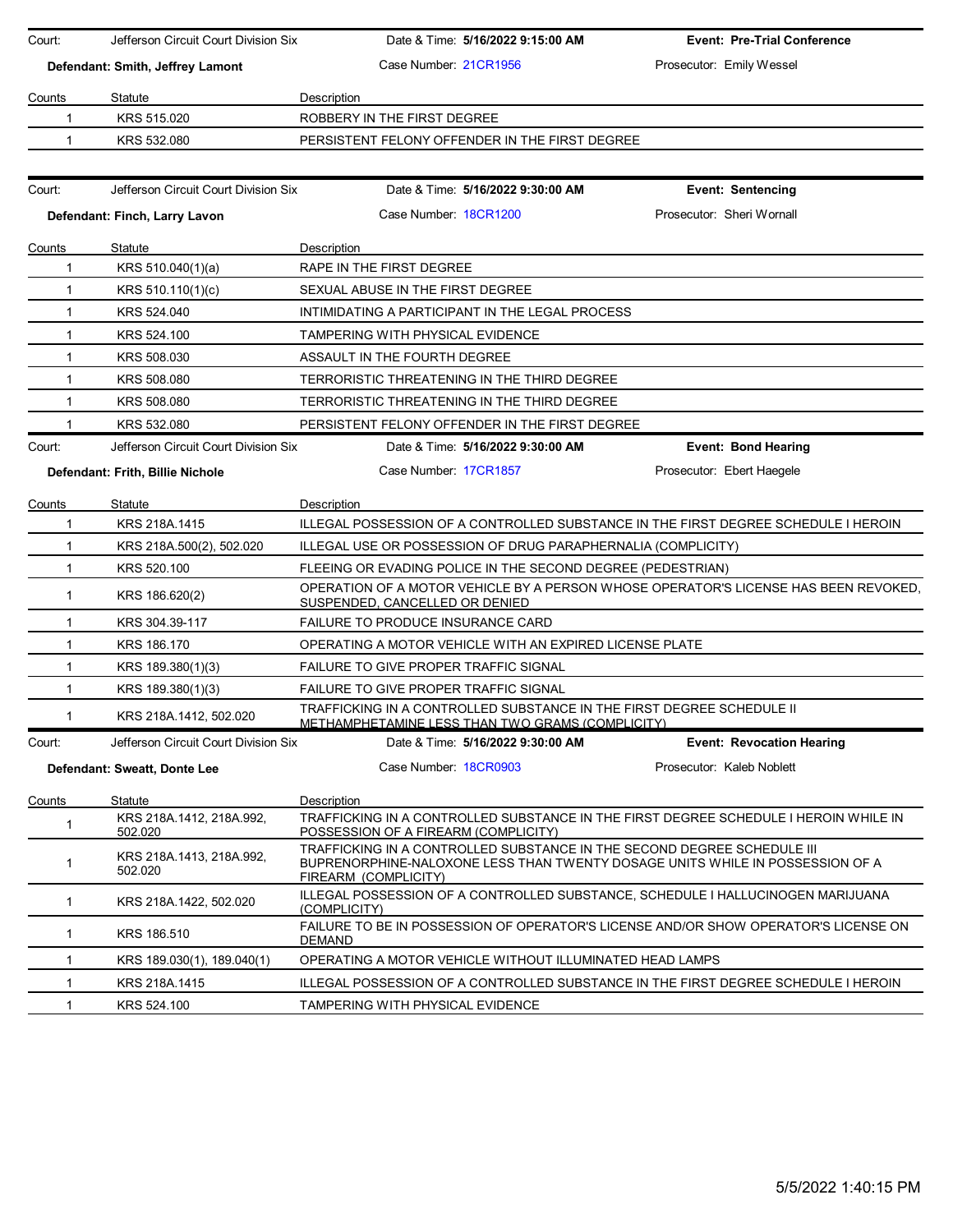| Court:        | Jefferson Circuit Court Division Six   | Date & Time: 5/16/2022 9:30:00 AM                             | <b>Event: Sentencing</b>                                                                                                          |  |  |  |  |
|---------------|----------------------------------------|---------------------------------------------------------------|-----------------------------------------------------------------------------------------------------------------------------------|--|--|--|--|
|               | Defendant: Taylor, Jason Davon         | Case Number 20CR0821                                          | Prosecutor: Philip Bronson                                                                                                        |  |  |  |  |
| Counts        | Statute                                | Description                                                   |                                                                                                                                   |  |  |  |  |
| $\mathbf{1}$  | KRS 218A 1412, 218A 992                | GRAMS OR MORE WHILE IN POSSESSION OF A FIREARM                | TRAFFICKING IN A CONTROLLED SUBSTANCE IN THE FIRST DEGREE SCHEDULE II COCAINE FOUR                                                |  |  |  |  |
| $\mathbf 1$   | KRS 218A.1421, 218A.992                |                                                               | TRAFFICKING IN MARIJUANA, SCHEDULE I HALLUCINOGEN (MORE THAN 8 OUNCES BUT LESS THAN 5<br>POUNDS) WHILE IN POSSESSION OF A FIREARM |  |  |  |  |
| $\mathbf{1}$  | KRS 218A.500(2)                        | ILLEGAL USE OR POSSESSION OF DRUG PARAPHERNALIA               |                                                                                                                                   |  |  |  |  |
| $\mathbf 1$   | KRS 527.040, 502.020                   | POSSESSION OF A HANDGUN BY CONVICTED FELON (COMPLICITY)       |                                                                                                                                   |  |  |  |  |
| $\mathbf{1}$  | KRS 514.110, 502.020                   | RECEIVING STOLEN FIREARM (COMPLICITY)                         |                                                                                                                                   |  |  |  |  |
| $\mathbf{1}$  | KRS 218A 1412, 218A 992,<br>502.020    | THAN FOUR GRAMS WHILE IN POSSESSION OF A FIREARM (COMPLICITY) | TRAFFICKING IN A CONTROLLED SUBSTANCE IN THE FIRST DEGREE SCHEDULE II COCAINE LESS                                                |  |  |  |  |
| $\mathbf{1}$  | KRS 218A.1421, 218A.992,<br>502.020    | POSSESSION OF A FIREARM (COMPLICITY)                          | TRAFFICKING IN MARIJUANA SCHEDULE I HALLUCINOGEN (LESS THAN 8 OUNCES) WHILE IN                                                    |  |  |  |  |
| Court:        | Jefferson Circuit Court Division Six   | Date & Time: 5/16/2022 10:30:00 AM                            | <b>Event: Revocation Hearing</b>                                                                                                  |  |  |  |  |
|               |                                        |                                                               |                                                                                                                                   |  |  |  |  |
|               | Defendant: Hazelwood, Alexandria Paige | Case Number 21CR0831                                          | Prosecutor: Milja Zgonjanin                                                                                                       |  |  |  |  |
| Counts        | Statute                                | Description                                                   |                                                                                                                                   |  |  |  |  |
| 1             | KRS 520.030                            | ESCAPE IN THE SECOND DEGREE                                   |                                                                                                                                   |  |  |  |  |
| $\mathbf{1}$  | KRS 519.070                            | TAMPERING WITH PRISONER MONITORING DEVICE                     |                                                                                                                                   |  |  |  |  |
| 1             | KRS 514.070                            |                                                               | THEFT BY FAILURE TO MAKE REQUIRED DISPOSITION OF PROPERTY UNDER \$500                                                             |  |  |  |  |
|               |                                        |                                                               |                                                                                                                                   |  |  |  |  |
| Court:        | Jefferson Circuit Court Division Six   | Date & Time: 5/16/2022 11:00:00 AM                            | <b>Event: Motion to Revoke</b>                                                                                                    |  |  |  |  |
|               | Defendant: Norris, Kyle Lamar          | Case Number 19CR1175                                          | Prosecutor: Erin Conklin                                                                                                          |  |  |  |  |
| Counts        | Statute                                | Description                                                   |                                                                                                                                   |  |  |  |  |
| $\mathbf 1$   | KRS 218A.1415                          |                                                               | ILLEGAL POSSESSION OF A CONTROLLED SUBSTANCE IN THE FIRST DEGREE SCHEDULE II COCAINE                                              |  |  |  |  |
| 1             | KRS 524.100                            | TAMPERING WITH PHYSICAL EVIDENCE                              |                                                                                                                                   |  |  |  |  |
| 1.            | KRS 512.070                            | <b>CRIMINAL LITTERING</b>                                     |                                                                                                                                   |  |  |  |  |
|               |                                        |                                                               |                                                                                                                                   |  |  |  |  |
| Court:        | Jefferson Circuit Court Division Six   | Date & Time: 5/16/2022 1:45:00 PM                             | <b>Event: Pre-Trial Conference</b>                                                                                                |  |  |  |  |
|               | Defendant: Lee, Antione Lamar          | Case Number 22CR0525                                          | Prosecutor: Kayla Crepps                                                                                                          |  |  |  |  |
|               |                                        |                                                               |                                                                                                                                   |  |  |  |  |
| Counts<br>1   | Statute<br>KRS 513.030                 | Description<br>ARSON IN THE SECOND DEGREE                     |                                                                                                                                   |  |  |  |  |
| 1             |                                        |                                                               |                                                                                                                                   |  |  |  |  |
|               | KRS 508.070                            | WANTON ENDANGERMENT IN THE SECOND DEGREE                      |                                                                                                                                   |  |  |  |  |
| 1             | KRS 511.070                            | CRIMINAL TRESPASS IN THE SECOND DEGREE                        |                                                                                                                                   |  |  |  |  |
| 1             | KRS 513.040                            | ARSON IN THE THIRD DEGREE                                     |                                                                                                                                   |  |  |  |  |
|               |                                        |                                                               |                                                                                                                                   |  |  |  |  |
| Court:        | Jefferson Circuit Court Division Seven | Date & Time: 5/16/2022 8:30:00 AM                             | <b>Event: Pre-Trial Conference</b>                                                                                                |  |  |  |  |
|               | Defendant: Boyd, Brian Phillip         | Case Number: 22CR0676                                         | Prosecutor: James Alex Oliva                                                                                                      |  |  |  |  |
| <u>Counts</u> | Statute                                | Description                                                   |                                                                                                                                   |  |  |  |  |
| 1             | KRS 514.110                            | RECEIVING STOLEN FIREARM                                      |                                                                                                                                   |  |  |  |  |
| 1             | KRS 527.040                            | POSSESSION OF A HANDGUN BY CONVICTED FELON                    |                                                                                                                                   |  |  |  |  |
| $\mathbf{1}$  | KRS 218A 1422, 218A 992                | WHILE IN POSSESSION OF A FIREARM                              | ILLEGAL POSSESSION OF A CONTROLLED SUBSTANCE SCHEDULE I HALLUCINOGEN MARIJUANA                                                    |  |  |  |  |
| $\mathbf{1}$  | KRS 511.080                            | CRIMINAL TRESPASS IN THE THIRD DEGREE                         |                                                                                                                                   |  |  |  |  |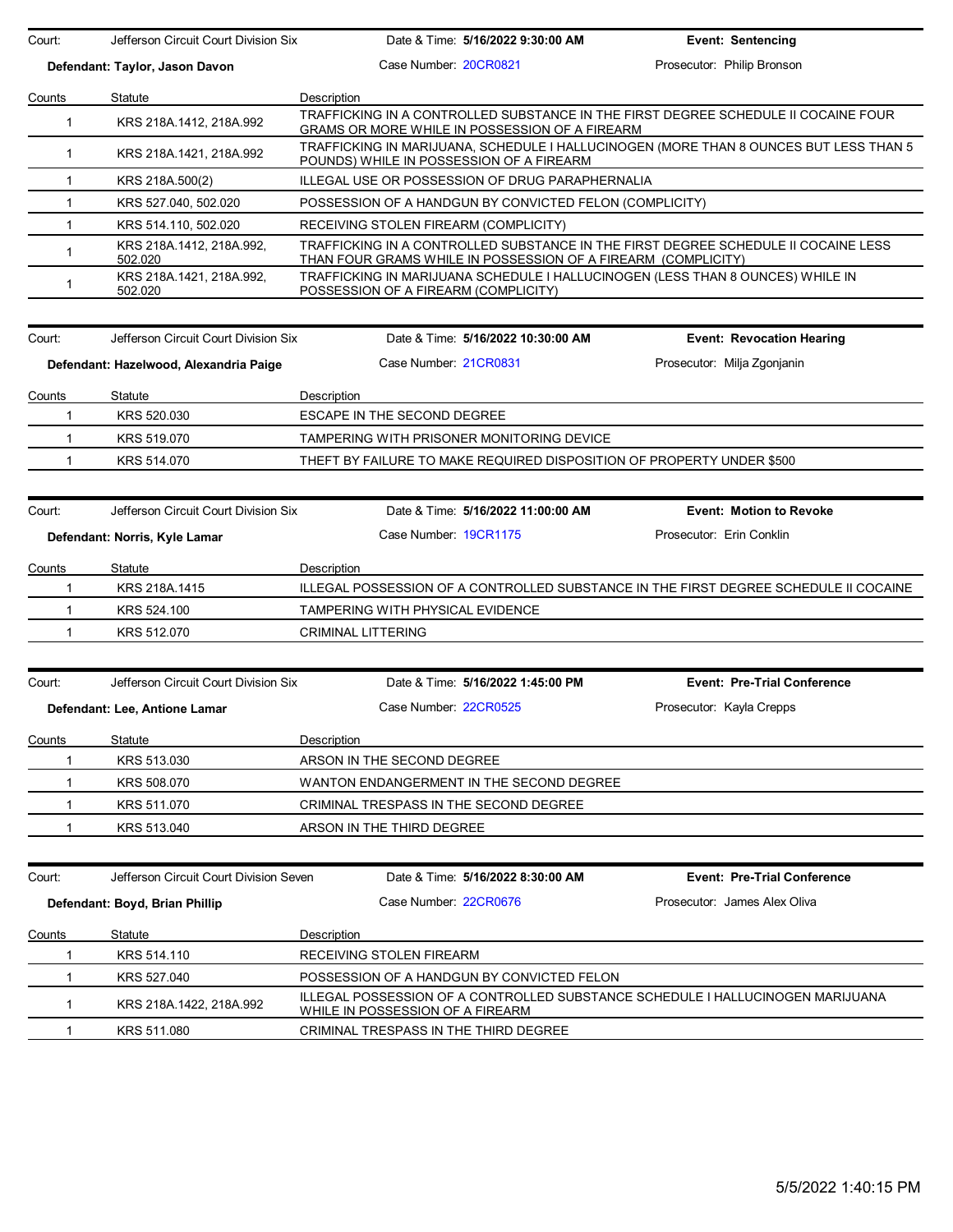| Court:       | Jefferson Circuit Court Division Seven |                 |                                       | Date & Time: 5/16/2022 8:30:00 AM                             | <b>Event: Pre-Trial Conference</b>                              |
|--------------|----------------------------------------|-----------------|---------------------------------------|---------------------------------------------------------------|-----------------------------------------------------------------|
|              | Defendant: Dunn, Stephen               |                 | Case Number: 22CR0303                 |                                                               | Prosecutor: Corey Gagnon                                        |
| Counts       | Statute                                | Description     |                                       |                                                               |                                                                 |
| 1            | KRS 508.060                            |                 |                                       | WANTON ENDANGERMENT IN THE FIRST DEGREE                       |                                                                 |
| 1            | KRS 508.080                            |                 |                                       | TERRORISTIC THREATENING IN THE THIRD DEGREE                   |                                                                 |
| Court:       | Jefferson Circuit Court Division Seven |                 |                                       | Date & Time: 5/16/2022 8:30:00 AM                             | <b>Event: Pre-Trial Conference</b>                              |
|              | Defendant: Flener, Crystal L.          |                 | Case Number: 22CR0305                 |                                                               | Prosecutor: Ashley N. Adams                                     |
| Counts       | Statute                                | Description     |                                       |                                                               |                                                                 |
| 1            | KRS 516.030                            |                 | FORGERY IN THE SECOND DEGREE          |                                                               |                                                                 |
| $\mathbf{1}$ | KRS 514.160                            |                 | THEFT OF IDENTITY                     |                                                               |                                                                 |
| 1            | KRS 514.030                            |                 |                                       | THEFT BY UNLAWFUL TAKING OVER \$500 BUT LESS THAN \$10,000    |                                                                 |
| 1            | KRS 516.060                            |                 |                                       |                                                               | CRIMINAL POSSESSION OF A FORGED INSTRUMENT IN THE SECOND DEGREE |
| Court:       | Jefferson Circuit Court Division Seven |                 |                                       | Date & Time: 5/16/2022 8:30:00 AM                             | <b>Event: Pre-Trial Conference</b>                              |
|              | Defendant: Jones, Amber                |                 | Case Number 22CR0141                  |                                                               | Prosecutor: Corey Gagnon                                        |
| Counts       | Statute                                | Description     |                                       |                                                               |                                                                 |
| $\mathbf 1$  | KRS 514.030                            |                 |                                       | THEFT BY UNLAWFUL TAKING UNDER \$500 (SHOPLIFTING)            |                                                                 |
| 1            | KRS 508.050                            | <b>MENACING</b> |                                       |                                                               |                                                                 |
| $\mathbf{1}$ | KRS 508.060                            |                 |                                       | WANTON ENDANGERMENT IN THE FIRST DEGREE                       |                                                                 |
| $\mathbf{1}$ | KRS 527.040                            |                 |                                       | POSSESSION OF A HANDGUN BY CONVICTED FELON                    |                                                                 |
| $\mathbf{1}$ | KRS 514.110                            |                 | RECEIVING STOLEN FIREARM              |                                                               |                                                                 |
|              | KRS 515.020                            |                 | ROBBERY IN THE FIRST DEGREE           |                                                               |                                                                 |
| Court:       | Jefferson Circuit Court Division Seven |                 |                                       | Date & Time: 5/16/2022 8:30:00 AM                             | <b>Event: Pre-Trial Conference</b>                              |
|              | Defendant: Morris, Xavier Henry        |                 | Case Number: 22CR0531                 |                                                               | Prosecutor: Kayla Crepps                                        |
| Counts       | Statute                                | Description     |                                       |                                                               |                                                                 |
| 1            | KRS 520.095                            |                 |                                       | FLEEING OR EVADING POLICE IN THE FIRST DEGREE (MOTOR VEHICLE) |                                                                 |
| 1            | KRS 514.110                            |                 |                                       | RECEIVING STOLEN PROPERTY OVER \$1,000 BUT LESS THAN \$10,000 |                                                                 |
| $\mathbf{1}$ | KRS 189.580(1)                         |                 | FAILURE TO STOP AND RENDER AID        |                                                               |                                                                 |
| $\mathbf{1}$ | KRS 189.580(1)                         |                 | FAILURE TO STOP AND RENDER AID        |                                                               |                                                                 |
| 1            | KRS 512.020                            |                 | CRIMINAL MISCHIEF IN THE FIRST DEGREE |                                                               |                                                                 |
| 1            | KRS 186.410(1)                         |                 |                                       | OPERATING A MOTOR VEHICLE WITHOUT AN OPERATOR'S LICENSE       |                                                                 |
|              | KRS 520.095                            |                 |                                       | FLEEING OR EVADING POLICE IN THE FIRST DEGREE (PEDESTRIAN)    |                                                                 |
| Court:       | Jefferson Circuit Court Division Seven |                 |                                       | Date & Time: 5/16/2022 8:30:00 AM                             | <b>Event: Pre-Trial Conference</b>                              |
|              | Defendant: Thompson, Randes Cassie     |                 | Case Number 21CR2662                  |                                                               | Prosecutor: Christie J. Foster                                  |
| Counts       | Statute                                | Description     |                                       |                                                               |                                                                 |
| 1            | KRS 508.020                            |                 | ASSAULT IN THE SECOND DEGREE          |                                                               |                                                                 |
| 1            | KRS 508.020                            |                 | ASSAULT IN THE SECOND DEGREE          |                                                               |                                                                 |
|              | KRS 508.060                            |                 |                                       | WANTON ENDANGERMENT IN THE FIRST DEGREE                       |                                                                 |
| Court:       | Jefferson Circuit Court Division Seven |                 |                                       | Date & Time: 5/16/2022 8:30:00 AM                             | <b>Event: Pre-Trial Conference</b>                              |
|              | Defendant: Travis, Akkya Jymerya       |                 | Case Number: 22CR0149                 |                                                               | Prosecutor: Christie J. Foster                                  |
| Counts       | Statute                                | Description     |                                       |                                                               |                                                                 |
| 1            | KRS 513.020, 506.010                   |                 |                                       | CRIMINAL ATTEMPT ARSON IN THE FIRST DEGREE                    |                                                                 |
| 1            | KRS 513.030, 506.010                   |                 |                                       | CRIMINAL ATTEMPT ARSON IN THE SECOND DEGREE                   |                                                                 |
| 1            | KRS 532.080                            |                 |                                       | PERSISTENT FELONY OFFENDER IN THE SECOND DEGREE               |                                                                 |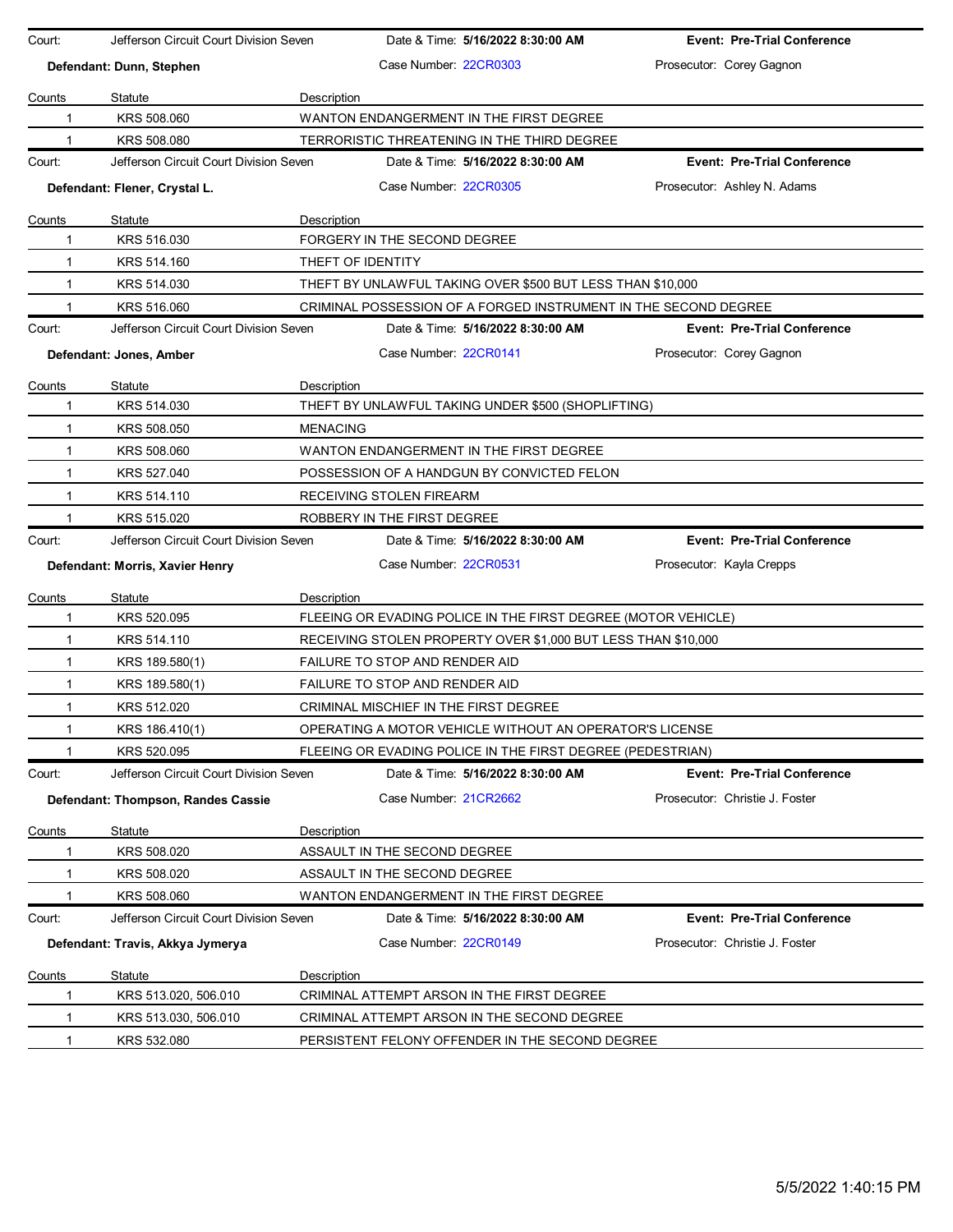| Court:        | Jefferson Circuit Court Division Seven |                                         | Date & Time: 5/16/2022 8:30:00 AM                             | <b>Event: Pre-Trial Conference</b>                                                  |  |  |  |  |
|---------------|----------------------------------------|-----------------------------------------|---------------------------------------------------------------|-------------------------------------------------------------------------------------|--|--|--|--|
|               | Defendant: Yudier, Antonio             |                                         | Case Number 22CR0631                                          | Prosecutor: LC Bates                                                                |  |  |  |  |
| Counts        | Statute                                | Description                             |                                                               |                                                                                     |  |  |  |  |
| 1             | KRS 508.010                            |                                         | ASSAULT IN THE FIRST DEGREE                                   |                                                                                     |  |  |  |  |
| 1             | KRS 512.020                            |                                         | CRIMINAL MISCHIEF IN THE FIRST DEGREE                         |                                                                                     |  |  |  |  |
| $\mathbf{1}$  | KRS 508.060                            | WANTON ENDANGERMENT IN THE FIRST DEGREE |                                                               |                                                                                     |  |  |  |  |
| $\mathbf{1}$  | KRS 508.060                            |                                         | WANTON ENDANGERMENT IN THE FIRST DEGREE                       |                                                                                     |  |  |  |  |
| 1             | KRS 512.020                            |                                         | CRIMINAL MISCHIEF IN THE FIRST DEGREE                         |                                                                                     |  |  |  |  |
|               |                                        |                                         |                                                               |                                                                                     |  |  |  |  |
| Court:        | Jefferson Circuit Court Division Seven |                                         | Date & Time: 5/16/2022 9:00:00 AM                             | <b>Event: Revocation Hearing</b>                                                    |  |  |  |  |
|               | Defendant: Parr, Quintez Tariq         |                                         | Case Number 19CR2181                                          | Prosecutor: Ebert Haegele                                                           |  |  |  |  |
| Counts        | Statute                                | Description                             |                                                               |                                                                                     |  |  |  |  |
| 1             | KRS 218A 1412, 502.020                 | (COMPLICITY)                            |                                                               | TRAFFICKING IN A CONTROLLED SUBSTANCE IN THE FIRST DEGREE SCHEDULE I HEROIN         |  |  |  |  |
| $\mathbf{1}$  | KRS 218A 500(2), 502.020               |                                         | ILLEGAL USE OR POSSESSION OF DRUG PARAPHERNALIA (COMPLICITY)  |                                                                                     |  |  |  |  |
| $\mathbf{1}$  | KRS 218A.1415                          |                                         |                                                               | ILLEGAL POSSESSION OF A CONTROLLED SUBSTANCE IN THE FIRST DEGREE SCHEDULE I HEROIN  |  |  |  |  |
|               | Jefferson Circuit Court Division Seven |                                         |                                                               | <b>Post Conviction Motion for</b>                                                   |  |  |  |  |
| Court:        |                                        |                                         | Date & Time: 5/16/2022 9:45:00 AM                             | Event:<br><b>Sentence Modification</b>                                              |  |  |  |  |
|               | Defendant: Omar, Amal                  |                                         | Case Number 18CR0204                                          | Prosecutor: Christie J. Foster                                                      |  |  |  |  |
| Counts        | Statute                                | Description                             |                                                               |                                                                                     |  |  |  |  |
| 1             | KRS 508.060                            |                                         | WANTON ENDANGERMENT IN THE FIRST DEGREE                       |                                                                                     |  |  |  |  |
| 1             | KRS 508.020                            |                                         | ASSAULT IN THE SECOND DEGREE                                  |                                                                                     |  |  |  |  |
| 1             | KRS 512.040                            |                                         | CRIMINAL MISCHIEF IN THE THIRD DEGREE                         |                                                                                     |  |  |  |  |
| 1             | KRS 513.020                            |                                         | ARSON IN THE FIRST DEGREE                                     |                                                                                     |  |  |  |  |
| $\mathbf{1}$  | KRS 512.020                            |                                         | CRIMINAL MISCHIEF IN THE FIRST DEGREE                         |                                                                                     |  |  |  |  |
| $\mathbf{1}$  | KRS 508.060                            |                                         | WANTON ENDANGERMENT IN THE FIRST DEGREE                       |                                                                                     |  |  |  |  |
| $\mathbf{1}$  | KRS 508.060                            |                                         | WANTON ENDANGERMENT IN THE FIRST DEGREE                       |                                                                                     |  |  |  |  |
| 1             | KRS 513.040                            |                                         | ARSON IN THE THIRD DEGREE                                     |                                                                                     |  |  |  |  |
| 1             | KRS 508.030                            |                                         | ASSAULT IN THE FOURTH DEGREE                                  |                                                                                     |  |  |  |  |
|               |                                        |                                         |                                                               |                                                                                     |  |  |  |  |
| Court:        | Jefferson Circuit Court Division Seven |                                         | Date & Time: 5/16/2022 11:30:00 AM                            | <b>Event: Status Hearing</b>                                                        |  |  |  |  |
|               | Defendant: Tinker, Rajae Jajuan        |                                         | Case Number 22CR0443                                          | Prosecutor: Joseph Abney                                                            |  |  |  |  |
| <u>Counts</u> | Statute                                | Description                             |                                                               |                                                                                     |  |  |  |  |
| 1             | KRS 527.040                            |                                         | POSSESSION OF A HANDGUN BY CONVICTED FELON                    |                                                                                     |  |  |  |  |
| 1             | KRS 514.110                            |                                         | RECEIVING STOLEN FIREARM                                      |                                                                                     |  |  |  |  |
| 1             | KRS 514.110                            |                                         | RECEIVING STOLEN PROPERTY OVER \$1,000 BUT LESS THAN \$10,000 |                                                                                     |  |  |  |  |
| 1             | KRS 524.100                            |                                         | TAMPERING WITH PHYSICAL EVIDENCE                              |                                                                                     |  |  |  |  |
| 1             | KRS 520.095                            |                                         | FLEEING OR EVADING POLICE IN THE FIRST DEGREE (PEDESTRIAN)    |                                                                                     |  |  |  |  |
| 1             | KRS 218A.1422, 218A.992                |                                         | WHILE IN POSSESSION OF A FIREARM                              | ILLEGAL POSSESSION OF A CONTROLLED SUBSTANCE SCHEDULE I HALLUCINOGEN MARIJUANA      |  |  |  |  |
| 1             | KRS 524.100                            |                                         | TAMPERING WITH PHYSICAL EVIDENCE                              |                                                                                     |  |  |  |  |
| 1             | KRS 511.080                            |                                         | CRIMINAL TRESPASS IN THE THIRD DEGREE                         |                                                                                     |  |  |  |  |
|               |                                        |                                         |                                                               |                                                                                     |  |  |  |  |
| Court:        | Jefferson Circuit Court Division Seven |                                         | Date & Time: 5/16/2022 1:00:00 PM                             | <b>Event: Revocation Hearing</b>                                                    |  |  |  |  |
|               | Defendant: Sherley, Tamara             |                                         | Case Number 13CR0315                                          | Prosecutor: Critt Cunningham III                                                    |  |  |  |  |
| <b>Counts</b> | Statute                                | Description                             |                                                               |                                                                                     |  |  |  |  |
| 1             | KRS 218A.1413                          |                                         | TWENTY DOSAGE UNITS OR MORE                                   | TRAFFICKING IN A CONTROLLED SUBSTANCE IN THE SECOND DEGREE SCHEDULE III HYDROCODONE |  |  |  |  |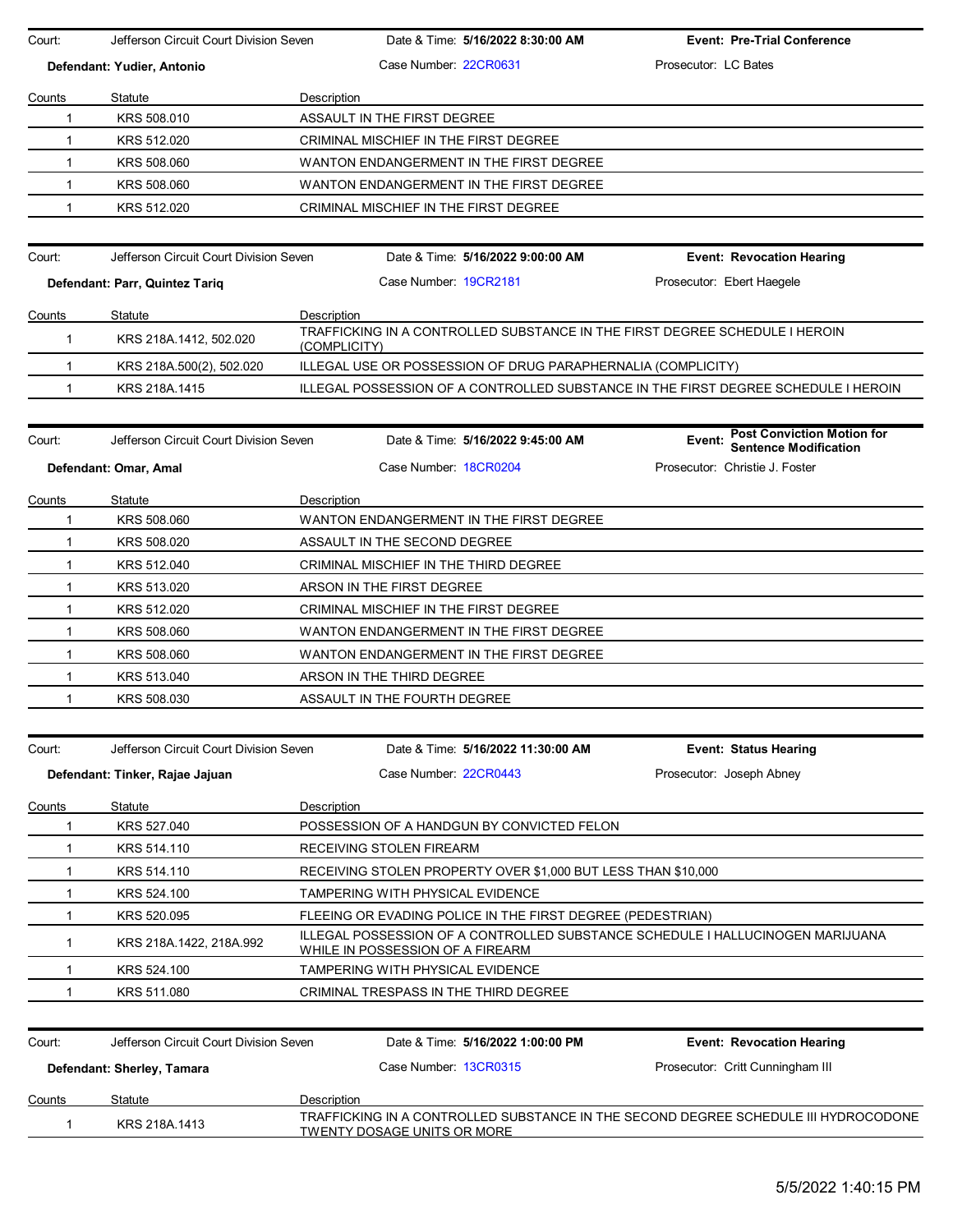| Court:        | Jefferson Circuit Court Division Eight |                                                             | Date & Time: 5/16/2022 8:30:00 AM                             | <b>Event: Pre-Trial Conference</b>                                                                                                                  |
|---------------|----------------------------------------|-------------------------------------------------------------|---------------------------------------------------------------|-----------------------------------------------------------------------------------------------------------------------------------------------------|
|               | Defendant: Madina Nunez, Jose Omar     | Case Number: 22CR0271                                       |                                                               | Prosecutor: Marit A. DeLozier                                                                                                                       |
| Counts        | Statute                                | Description                                                 |                                                               |                                                                                                                                                     |
|               | KRS 515.020                            | ROBBERY IN THE FIRST DEGREE                                 |                                                               |                                                                                                                                                     |
| Court:        | Jefferson Circuit Court Division Eight |                                                             | Date & Time: 5/16/2022 8:30:00 AM                             | <b>Event: Pre-Trial Conference</b>                                                                                                                  |
|               | Defendant: Murphy, Ivory Lamont        | Case Number: 22CR0372                                       |                                                               | Prosecutor: Ajla Hakalovic                                                                                                                          |
| Counts        | Statute                                | Description                                                 |                                                               |                                                                                                                                                     |
| $\mathbf{1}$  | KRS 520.100                            | FLEEING OR EVADING POLICE IN THE SECOND DEGREE (PEDESTRIAN) |                                                               |                                                                                                                                                     |
| $\mathbf{1}$  | KRS 218A.1422, 502.020                 | (COMPLICITY)                                                |                                                               | ILLEGAL POSSESSION OF A CONTROLLED SUBSTANCE, SCHEDULE I HALLUCINOGEN MARIJUANA                                                                     |
| $\mathbf{1}$  | KRS 218A.1412                          |                                                             |                                                               | TRAFFICKING IN A CONTROLLED SUBSTANCE IN THE FIRST DEGREE SCHEDULE I HEROIN                                                                         |
| $\mathbf{1}$  | KRS 218A.1412                          | THAN TEN DOSAGE UNITS                                       |                                                               | TRAFFICKING IN A CONTROLLED SUBSTANCE IN THE FIRST DEGREE SCHEDULE II OPIATES LESS                                                                  |
| $\mathbf{1}$  | KRS 218A.1412, 502.020                 | DOSAGE UNITS OR MORE (COMPLICITY)                           |                                                               | TRAFFICKING IN A CONTROLLED SUBSTANCE IN THE FIRST DEGREE SCHEDULE II OXYCODONE TEN                                                                 |
| $\mathbf{1}$  | KRS 218A.1415, 502.020                 | (COMPLICITY)                                                |                                                               | ILLEGAL POSSESSION OF A CONTROLLED SUBSTANCE IN THE FIRST DEGREE SCHEDULE II COCAINE                                                                |
|               | Jefferson Circuit Court Division Eight |                                                             | Date & Time: 5/16/2022 8:45:00 AM                             | <b>Event: Pre-Trial Conference</b>                                                                                                                  |
| Court:        |                                        |                                                             |                                                               |                                                                                                                                                     |
|               | Defendant: Gore, Charles Jermaine      | Case Number 22CR0581                                        |                                                               | Prosecutor: Ajla Hakalovic                                                                                                                          |
| <b>Counts</b> | Statute                                | Description                                                 |                                                               |                                                                                                                                                     |
| $\mathbf{1}$  | KRS 218A.1412                          | GRAMS OR MORE (SUBSEQUENT OFFENDER)                         |                                                               | TRAFFICKING IN A CONTROLLED SUBSTANCE IN THE FIRST DEGREE SCHEDULE II COCAINE FOUR                                                                  |
| $\mathbf{1}$  | KRS 218A.1412                          | UNITS OR MORE (SUBSEQUENT OFFENDER)                         |                                                               | TRAFFICKING IN A CONTROLLED SUBSTANCE IN THE FIRST DEGREE UNSPECIFIED TEN DOSAGE                                                                    |
| $\mathbf{1}$  | KRS 218A.1421                          | OFFENDER)                                                   |                                                               | TRAFFICKING IN MARIJUANA, SCHEDULE I HALLUCINOGEN (LESS THAN 8 OUNCES) (SUBSEQUENT                                                                  |
| $\mathbf{1}$  | KRS 527.040                            |                                                             | POSSESSION OF A HANDGUN BY CONVICTED FELON                    |                                                                                                                                                     |
| $\mathbf{1}$  | KRS 527.040                            |                                                             | POSSESSION OF A HANDGUN BY CONVICTED FELON                    |                                                                                                                                                     |
| $\mathbf{1}$  | KRS 527.080(2A)                        | USING RESTRICTED AMMUNITION DURING FELONY (NO SHOTS)        |                                                               |                                                                                                                                                     |
| $\mathbf{1}$  | KRS 186.170(1)                         |                                                             | RIM OR FRAME OBSCURING LETTERING OR DECAL ON PLATE            |                                                                                                                                                     |
| $\mathbf{1}$  | KRS 520.095                            |                                                             | FLEEING OR EVADING POLICE IN THE FIRST DEGREE (MOTOR VEHICLE) |                                                                                                                                                     |
| $\mathbf{1}$  | KRS 508,060                            | WANTON ENDANGERMENT IN THE FIRST DEGREE (POLICE OFFICER)    |                                                               |                                                                                                                                                     |
| $\mathbf{1}$  | KRS 527.040                            | POSSESSION OF A HANDGUN BY CONVICTED FELON                  |                                                               |                                                                                                                                                     |
| $\mathbf{1}$  | KRS 218A.1421, 218A.992                | POSSESSION OF A FIREARM (SUBSEQUENT OFFENDER)               |                                                               | TRAFFICKING IN MARIJUANA SCHEDULE I HALLUCINOGEN (LESS THAN 8 OUNCES) WHILE IN                                                                      |
| 1             | KRS 304.39-080                         | NO MOTOR VEHICLE INSURANCE - FIRST OFFENSE                  |                                                               |                                                                                                                                                     |
| 1             | KRS 186.190(2)                         | FAILURE TO TRANSFER REGISTRATION OF MOTOR VEHICLE           |                                                               |                                                                                                                                                     |
| $\mathbf{1}$  | KRS 218A.1421, 218A.992,<br>502.020    | POSSESSION OF A FIREARM (COMPLICITY)                        |                                                               | TRAFFICKING IN MARIJUANA SCHEDULE I HALLUCINOGEN (LESS THAN 8 OUNCES) WHILE IN                                                                      |
| $\mathbf{1}$  | KRS 218A.1412, 502.020                 | (COMPLICITY)                                                |                                                               | TRAFFICKING IN A CONTROLLED SUBSTANCE IN THE FIRST DEGREE SCHEDULE II FENTANYL                                                                      |
| 1             | KRS 218A 1421, 502.020                 | POUNDS)(COMPLICITY)                                         |                                                               | TRAFFICKING IN MARIJUANA, SCHEDULE I HALLUCINOGEN (MORE THAN 8 OUNCES BUT LESS THAN 5                                                               |
| $\mathbf{1}$  | KRS 218A 1415, 502.020                 | OXYCODONE (COMPLICITY)                                      |                                                               | ILLEGAL POSSESSION OF A CONTROLLED SUBSTANCE IN THE FIRST DEGREE SCHEDULE II                                                                        |
| $\mathbf{1}$  | KRS 218A 1416, 502.020                 |                                                             |                                                               | ILLEGAL POSSESSION OF A CONTROLLED SUBSTANCE IN THE SECOND DEGREE SCHEDULE I NON-<br>NARCOTIC 3,4-METHYLENEDIOXYMETHAMPHETAMINE (MDMA) (COMPLICITY) |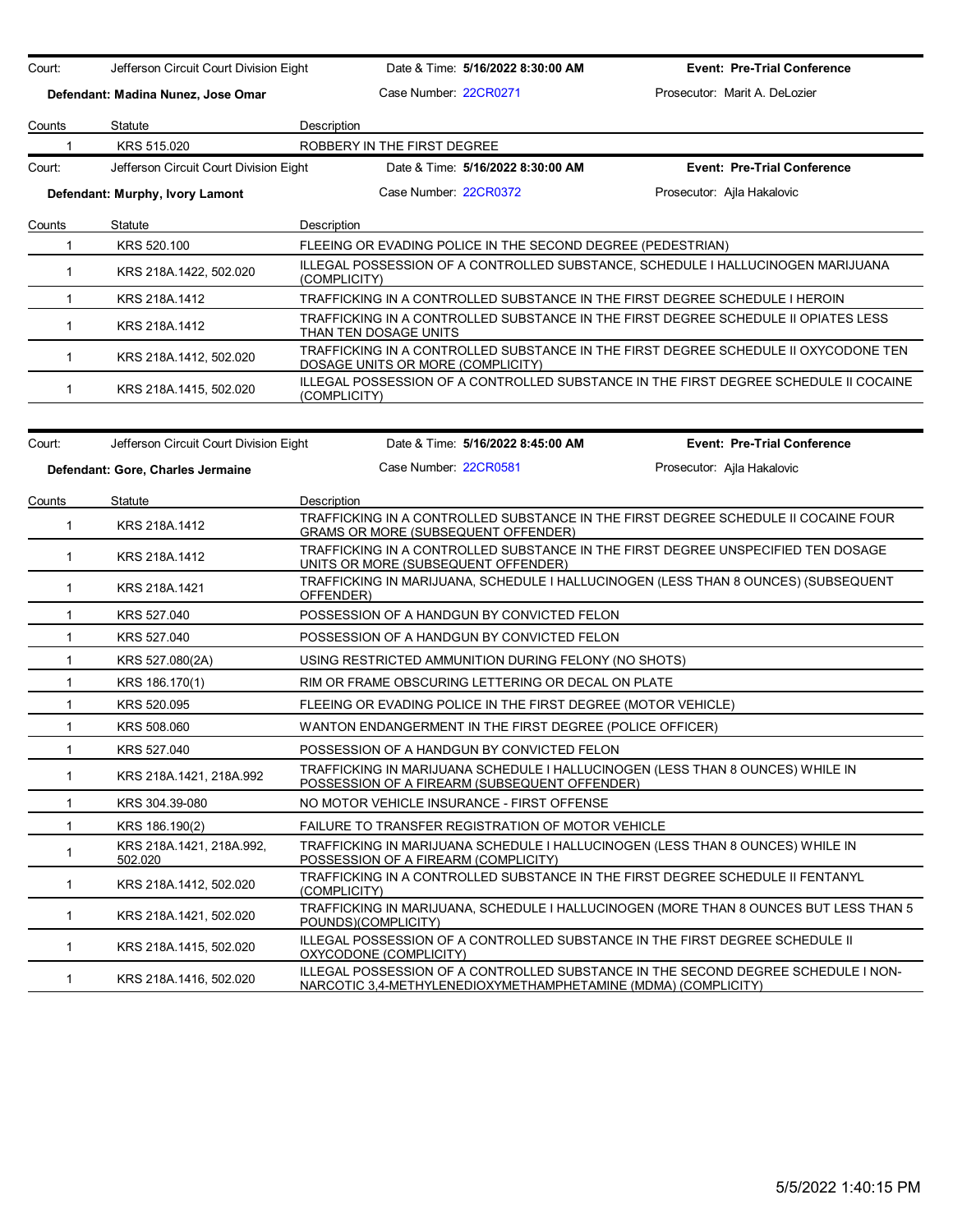| Court:                          | Jefferson Circuit Court Division Eight     |                   | Date & Time: 5/16/2022 8:45:00 AM                                       | Event: Arraignment                 |  |
|---------------------------------|--------------------------------------------|-------------------|-------------------------------------------------------------------------|------------------------------------|--|
| Defendant: Semien, Tevien Deion |                                            |                   | Case Number: 22CR0597                                                   | Prosecutor: Ashley N. Adams        |  |
| Counts                          | Statute                                    | Description       |                                                                         |                                    |  |
| 1                               | KRS 514.030                                |                   | THEFT BY UNLAWFUL TAKING OVER \$10,000 BUT LESS THAN \$1,000,000 (AUTO) |                                    |  |
| 1                               | KRS 520.030                                |                   | ESCAPE IN THE SECOND DEGREE                                             |                                    |  |
| 1                               | KRS 519.070                                |                   | TAMPERING WITH PRISONER MONITORING DEVICE                               |                                    |  |
| 1                               | KRS 514.070                                |                   | THEFT BY FAILURE TO MAKE REQUIRED DISPOSITION OF PROPERTY UNDER \$500   |                                    |  |
|                                 |                                            |                   |                                                                         |                                    |  |
| Court:                          | Jefferson Circuit Court Division Eight     |                   | Date & Time: 5/16/2022 9:00:00 AM                                       | <b>Event: Pre-Trial Conference</b> |  |
|                                 | Defendant: Ezell, McKenzie Menaim          |                   | Case Number: 22CR0613                                                   | Prosecutor: Erin Conklin           |  |
| Counts                          | Statute                                    | Description       |                                                                         |                                    |  |
| 1                               | KRS 515.020, 502.020                       |                   | ROBBERY IN THE FIRST DEGREE (COMPLICITY)                                |                                    |  |
|                                 |                                            |                   |                                                                         |                                    |  |
| Court:                          | Jefferson Circuit Court Division Eight     |                   | Date & Time: 5/16/2022 9:15:00 AM                                       | <b>Event: Pre-Trial Conference</b> |  |
|                                 | Defendant: Dabney, Sean Wilton             |                   | Case Number: 22CR0616                                                   | Prosecutor: Elizabeth Jones Brown  |  |
| Counts                          | Statute                                    | Description       |                                                                         |                                    |  |
| 1                               | KRS 515.020                                |                   | ROBBERY IN THE FIRST DEGREE                                             |                                    |  |
| $\mathbf{1}$                    | KRS 515.020                                |                   | ROBBERY IN THE FIRST DEGREE                                             |                                    |  |
| $\mathbf{1}$                    | KRS 515.020                                |                   | ROBBERY IN THE FIRST DEGREE                                             |                                    |  |
| 1                               | KRS 515.020                                |                   | ROBBERY IN THE FIRST DEGREE                                             |                                    |  |
| $\mathbf{1}$                    | KRS 515.020                                |                   | ROBBERY IN THE FIRST DEGREE                                             |                                    |  |
| 1                               | KRS 515.020<br>ROBBERY IN THE FIRST DEGREE |                   |                                                                         |                                    |  |
| 1                               | KRS 515.020                                |                   | ROBBERY IN THE FIRST DEGREE                                             |                                    |  |
|                                 |                                            |                   |                                                                         |                                    |  |
| Court:                          | Jefferson Circuit Court Division Eight     |                   | Date & Time: 5/16/2022 1:00:00 PM                                       | <b>Event: Status Hearing</b>       |  |
|                                 | Defendant: Espinoza, Jose Alberto          |                   | Case Number 19CR2238                                                    | Prosecutor: Elizabeth Jones Brown  |  |
| Counts                          | Statute                                    | Description       |                                                                         |                                    |  |
| 1                               | KRS 507.020, 506.010                       |                   | CRIMINAL ATTEMPT MURDER                                                 |                                    |  |
| 1                               | KRS 509.040                                | <b>KIDNAPPING</b> |                                                                         |                                    |  |
| 1                               | KRS 515.020                                |                   | ROBBERY IN THE FIRST DEGREE                                             |                                    |  |
| 1                               | KRS 508.020                                |                   | ASSAULT IN THE SECOND DEGREE                                            |                                    |  |
| 1                               | KRS 527.040                                |                   | POSSESSION OF A HANDGUN BY CONVICTED FELON                              |                                    |  |
|                                 | KRS 527.040                                |                   | POSSESSION OF A HANDGUN BY CONVICTED FELON                              |                                    |  |
|                                 |                                            |                   |                                                                         |                                    |  |
| Court:                          | Jefferson Circuit Court Division Nine      |                   | Date & Time: 5/16/2022 9:30:00 AM                                       | <b>Event: Pre-Trial Conference</b> |  |
|                                 | Defendant: Davis, Davon D.                 |                   | Case Number: 22CR0049                                                   | Prosecutor: Marit A. DeLozier      |  |
| Counts                          | Statute                                    | Description       |                                                                         |                                    |  |
|                                 | KRS 520.030                                |                   | <b>ESCAPE IN THE SECOND DEGREE</b>                                      |                                    |  |
|                                 | KRS 519.070                                |                   | TAMPERING WITH PRISONER MONITORING DEVICE                               |                                    |  |
|                                 | KRS 514.030                                |                   | THEFT BY UNLAWFUL TAKING UNDER \$500                                    |                                    |  |
| Court:                          | Jefferson Circuit Court Division Nine      |                   | Date & Time: 5/16/2022 9:30:00 AM                                       | <b>Event: Status Hearing</b>       |  |
|                                 | Defendant: Osley, Anthony D.               |                   | Case Number: 21CR0694                                                   | Prosecutor: Marit A. DeLozier      |  |
|                                 |                                            |                   |                                                                         |                                    |  |
| Counts                          | Statute                                    | Description       |                                                                         |                                    |  |
|                                 | KRS 508.010                                |                   | ASSAULT IN THE FIRST DEGREE                                             |                                    |  |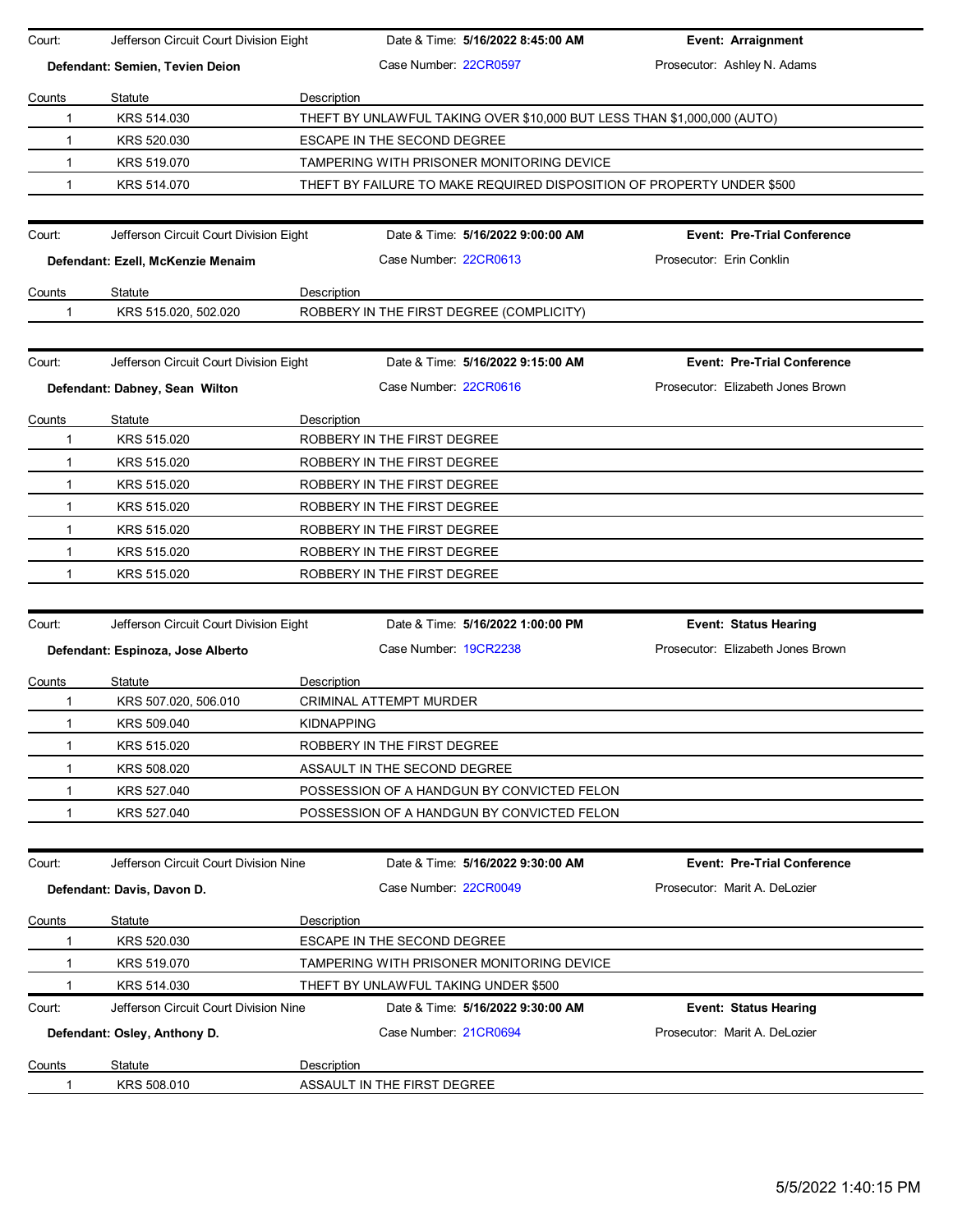| Court:       | Jefferson Circuit Court Division Nine |                   | Date & Time: 5/16/2022 9:30:00 AM                                       | <b>Event: Pre-Trial Conference</b>                                                  |
|--------------|---------------------------------------|-------------------|-------------------------------------------------------------------------|-------------------------------------------------------------------------------------|
|              | Defendant: Rainey, Fernandez          |                   | Case Number 21CR1943                                                    | Prosecutor: Matthew Cody Hill                                                       |
| Counts       | Statute                               | Description       |                                                                         |                                                                                     |
| 1            | KRS 527.040                           |                   | POSSESSION OF A HANDGUN BY CONVICTED FELON                              |                                                                                     |
| $\mathbf{1}$ | KRS 218A.1412, 218A.992               |                   | GRAMS OR MORE WHILE IN POSSESSION OF A FIREARM (SUBSEQUENT OFFENDER)    | TRAFFICKING IN A CONTROLLED SUBSTANCE IN THE FIRST DEGREE SCHEDULE II COCAINE FOUR  |
| $\mathbf{1}$ | KRS 218A.1412, 218A.992,<br>502.020   |                   | GRAMS OR MORE WHILE IN POSSESSION OF A FIREARM (COMPLICITY)             | TRAFFICKING IN A CONTROLLED SUBSTANCE IN THE FIRST DEGREE SCHEDULE II COCAINE FOUR  |
| Court:       | Jefferson Circuit Court Division Nine |                   | Date & Time: 5/16/2022 9:31:00 AM                                       | <b>Event: Revocation Hearing</b>                                                    |
|              | Defendant: Gardner, Edward Louis      |                   | Case Number 20CR1806                                                    | Prosecutor: Emily Wessel                                                            |
| Counts       | Statute                               | Description       |                                                                         |                                                                                     |
| $\mathbf{1}$ | KRS 514.110                           |                   | RECEIVING STOLEN FIREARM                                                |                                                                                     |
| $\mathbf{1}$ | KRS 514.110                           |                   | RECEIVING STOLEN PROPERTY OVER \$10,000                                 |                                                                                     |
| $\mathbf{1}$ | KRS 520.100                           |                   | FLEEING OR EVADING POLICE IN THE SECOND DEGREE (PEDESTRIAN)             |                                                                                     |
| $\mathbf{1}$ | KRS 514.110                           |                   | RECEIVING STOLEN PROPERTY OVER \$500 BUT LESS THAN \$10,000             |                                                                                     |
|              |                                       |                   |                                                                         |                                                                                     |
| Court:       | Jefferson Circuit Court Division Nine |                   | Date & Time: 5/16/2022 10:30:00 AM                                      | <b>Event: Sentencing</b>                                                            |
|              | Defendant: Erickson, Russell Alton    |                   | Case Number 21CR1637                                                    | Prosecutor: Andrew S. Reinhardt                                                     |
| Counts       | Statute                               | Description       |                                                                         |                                                                                     |
| 1            | KRS 509.040                           | <b>KIDNAPPING</b> |                                                                         |                                                                                     |
| $\mathbf{1}$ | KRS 508.170                           |                   | STRANGULATION IN THE FIRST DEGREE                                       |                                                                                     |
| 1            | KRS 508.030                           |                   | ASSAULT IN THE FOURTH DEGREE                                            |                                                                                     |
| Court:       | Jefferson Circuit Court Division Nine |                   | Date & Time: 5/16/2022 10:30:00 AM                                      | <b>Event: Pre-Trial Conference</b>                                                  |
|              | Defendant: Gulley, Jordan Kyle        |                   | Case Number 21CR1051                                                    | Prosecutor: Emily Wessel                                                            |
| Counts       | Statute                               | Description       |                                                                         |                                                                                     |
| 1            | KRS 516.060                           |                   | CRIMINAL POSSESSION OF A FORGED INSTRUMENT IN THE SECOND DEGREE         |                                                                                     |
| 1            | KRS 514.040(1)(a)                     |                   | THEFT BY DECEPTION OVER \$500 BUT LESS THAN \$10,000 (FALSE IMPRESSION) |                                                                                     |
| Court:       | Jefferson Circuit Court Division Nine |                   | Date & Time: 5/16/2022 10:30:00 AM                                      | <b>Event: Pre-Trial Conference</b>                                                  |
|              | Defendant: Hopkins, Alexis Kennedy    |                   | Case Number 21CR2215                                                    | Prosecutor: Emily Wessel                                                            |
| Counts       | Statute                               | Description       |                                                                         |                                                                                     |
| 1            | KRS 508.010                           |                   | ASSAULT IN THE FIRST DEGREE                                             |                                                                                     |
| 1            | KRS 508.060                           |                   | WANTON ENDANGERMENT IN THE FIRST DEGREE                                 |                                                                                     |
| 1            | KRS 508,060                           |                   | WANTON ENDANGERMENT IN THE FIRST DEGREE                                 |                                                                                     |
| 1            | KRS 508.060                           |                   | WANTON ENDANGERMENT IN THE FIRST DEGREE                                 |                                                                                     |
| 1            | KRS 218A 1412                         |                   | DOSAGE UNITS OR MORE                                                    | TRAFFICKING IN A CONTROLLED SUBSTANCE IN THE FIRST DEGREE SCHEDULE II OXYCODONE TEN |
| 1            | KRS 508.080                           |                   | TERRORISTIC THREATENING IN THE THIRD DEGREE                             |                                                                                     |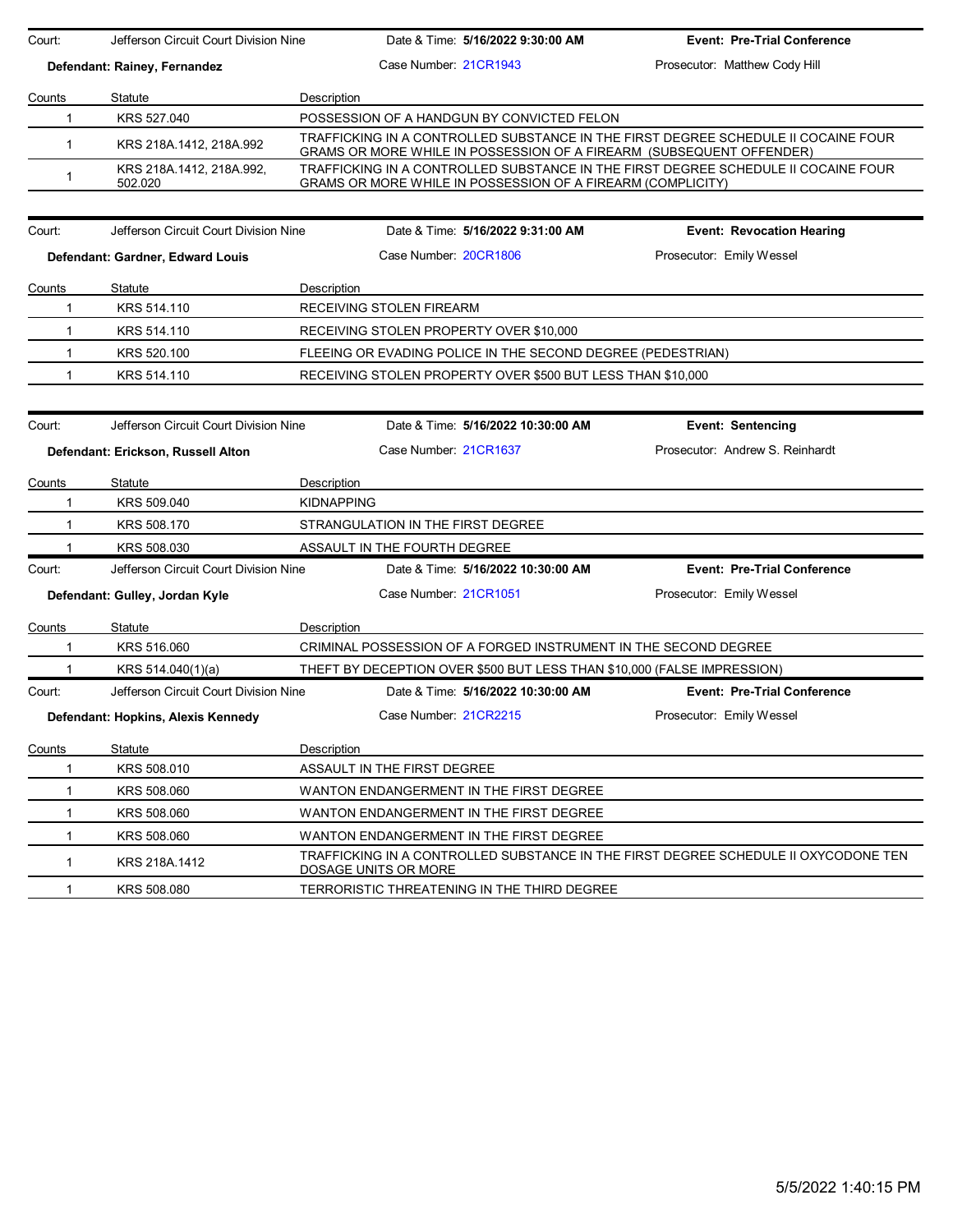Court: Jefferson Circuit Court Division Nine Date & Time: **5/16/2022 10:30:00 AM Event: Shock Probation Hearing Defendant: Stull, Keith Daniel Case Number: 21CR1009 Prosecutor: Caroline Bruenderman** Counts Statute **Description** 1 KRS 508.080 TERRORISTIC THREATENING IN THE THIRD DEGREE 1 KRS 508.025 ASSAULT IN THE THIRD DEGREE (SOCIAL WORKER) 1 KRS 515.020 ROBBERY IN THE FIRST DEGREE 1 KRS 508.080 TERRORISTIC THREATENING IN THE THIRD DEGREE 1 KRS 520.095 FLEEING OR EVADING POLICE IN THE FIRST DEGREE (MOTOR VEHICLE) 1 KRS 520.095 FLEEING OR EVADING POLICE IN THE FIRST DEGREE (PEDESTRIAN) 1 KRS 186.620(2) OPERATION OF A MOTOR VEHICLE BY A PERSON WHOSE OPERATOR'S LICENSE HAS BEEN REVOKED, SUSPENDED, CANCELLED OR DENIED 1 KRS 304.99-060 FAILURE OF NON-OWNER OPERATOR TO MAINTAIN REQUIRED INSURANCE 1 KRS 514.110 RECEIVING STOLEN PROPERTY OVER \$10,000 Court: Jefferson Circuit Court Division Nine Date & Time: **5/16/2022 10:45:00 AM Event: Plea of Guilty Defendant: Board, Sh'Dell E.** Case Number: 19CR1127 Prosecutor: Ebert Haegele Counts Statute Description 1 KRS 527.040, 502.020 POSSESSION OF A HANDGUN BY CONVICTED FELON (COMPLICITY) 1 KRS 527.040, 502.020 POSSESSION OF A FIREARM BY CONVICTED FELON (COMPLICITY) 1 KRS 508.060, 502.020 WANTON ENDANGERMENT IN THE FIRST DEGREE (COMPLICITY) 1 KRS 524.100, 502.020 TAMPERING WITH PHYSICAL EVIDENCE (COMPLICITY) 1 KRS 527.080(2B), 502.020 USING RESTRICTED AMMUNITION DURING FELONY (SHOTS FIRED, NO INJURY) (COMPLICITY) 1 KRS 514.110, 502.020 RECEIVING STOLEN FIREARM (COMPLICITY) 1 KRS 520.100, 502.020 FLEEING OR EVADING POLICE IN THE SECOND DEGREE (PEDESTRIAN) (COMPLICITY) 1 KRS 525.060, 502.020 DISORDERLY CONDUCT IN THE SECOND DEGREE (COMPLICITY) Court: Jefferson Circuit Court Division Nine Date & Time: **5/16/2022 10:45:00 AM Event: Plea of Guilty Defendant: Redd, Wintea Lemar Case Number: 19CR1127** Prosecutor: Ebert Haegele Counts Statute **Description** 1 KRS 527.040, 502.020 POSSESSION OF A HANDGUN BY CONVICTED FELON (COMPLICITY) 1 KRS 527.040, 502.020 POSSESSION OF A FIREARM BY CONVICTED FELON (COMPLICITY) 1 KRS 508.060, 502.020 WANTON ENDANGERMENT IN THE FIRST DEGREE (COMPLICITY) 1 KRS 524.100, 502.020 TAMPERING WITH PHYSICAL EVIDENCE (COMPLICITY) 1 KRS 527.080(2B), 502.020 USING RESTRICTED AMMUNITION DURING FELONY (SHOTS FIRED, NO INJURY) (COMPLICITY) 1 KRS 514.110, 502.020 RECEIVING STOLEN FIREARM (COMPLICITY) 1 KRS 520.100, 502.020 FLEEING OR EVADING POLICE IN THE SECOND DEGREE (PEDESTRIAN) (COMPLICITY) 1 KRS 525.060, 502.020 DISORDERLY CONDUCT IN THE SECOND DEGREE (COMPLICITY) Court: Jefferson Circuit Court Division Nine Date & Time: **5/16/2022 11:00:00 AM Event: Revocation Hearing Defendant: Kilgore-Bailey, Asha Faye Case Number: 19CR1049** Prosecutor: Joseph Abney Counts Statute Description 1 KRS 514.030 THEFT BY UNLAWFUL TAKING OVER \$500 BUT LESS THAN \$10,000 1 KRS 511.050 POSSESSION OF BURGLAR'S TOOLS 1 KRS 218A.1415 ILLEGAL POSSESSION OF A CONTROLLED SUBSTANCE IN THE FIRST DEGREE SCHEDULE II UNSPECIFIED 1 KRS 524.100 TAMPERING WITH PHYSICAL EVIDENCE 1 KRS 218A.210 POSSESSION OF CONTROLLED SUBSTANCES NOT IN ORIGINAL CONTAINER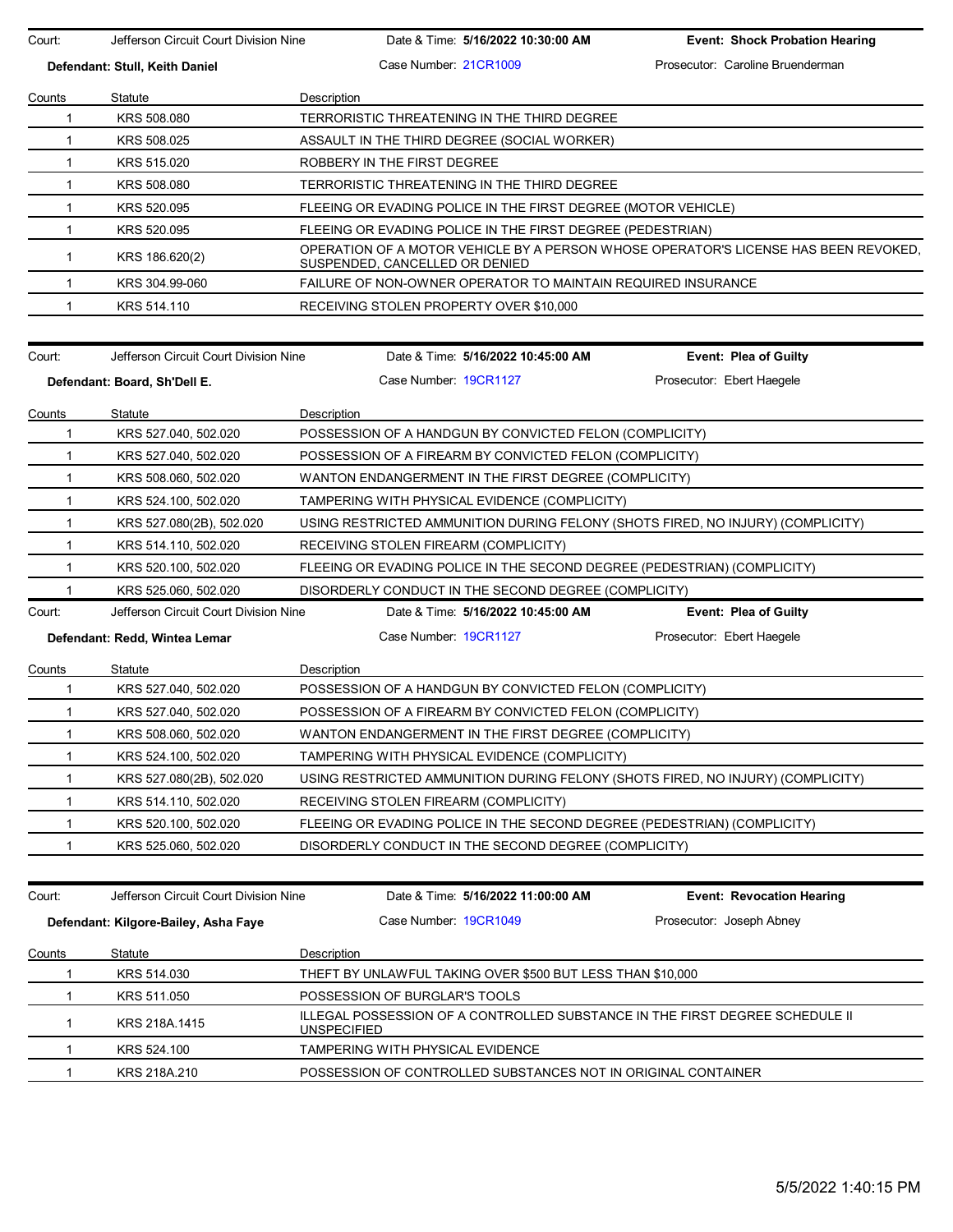| Court:                           | Jefferson Circuit Court Division Nine |                                                                  | Date & Time: 5/16/2022 11:15:00 AM | <b>Event: Pre-Trial Conference</b>                                                 |
|----------------------------------|---------------------------------------|------------------------------------------------------------------|------------------------------------|------------------------------------------------------------------------------------|
| Defendant: Patton, Matthew Scott |                                       | Case Number 21CR0281                                             |                                    | Prosecutor: Joseph Abney                                                           |
| Counts                           | Statute                               | Description                                                      |                                    |                                                                                    |
| 1                                | KRS 511.020                           | BURGLARY IN THE FIRST DEGREE                                     |                                    |                                                                                    |
| $\mathbf{1}$                     | KRS 508.020                           | ASSAULT IN THE SECOND DEGREE                                     |                                    |                                                                                    |
|                                  |                                       |                                                                  |                                    |                                                                                    |
| Court:                           | Jefferson Circuit Court Division Nine |                                                                  | Date & Time: 5/16/2022 1:30:00 PM  | <b>Event: Motion to Revoke</b>                                                     |
|                                  | Defendant: Wheeler, Catharine Leigh   | Case Number 15CR0679                                             |                                    | Prosecutor: Corey Gagnon                                                           |
| Counts                           | Statute                               | Description                                                      |                                    |                                                                                    |
| 1                                | KRS 514.030                           | THEFT BY UNLAWFUL TAKING OVER \$500 BUT LESS THAN \$10,000       |                                    |                                                                                    |
|                                  |                                       |                                                                  |                                    |                                                                                    |
| Court:                           | Jefferson Circuit Court Division Ten  |                                                                  | Date & Time: 5/16/2022 9:00:00 AM  | <b>Event: Pre-Trial Conference</b>                                                 |
|                                  | Defendant: Burnett, Jacob Michael     | Case Number: 20CR0992                                            |                                    | Prosecutor: Critt Cunningham III                                                   |
| Counts                           | Statute                               | Description                                                      |                                    |                                                                                    |
| 1                                | KRS 507.020                           | <b>MURDER</b>                                                    |                                    |                                                                                    |
| 1                                | KRS 508.170                           | STRANGULATION IN THE FIRST DEGREE                                |                                    |                                                                                    |
| $\mathbf{1}$                     | KRS 511.020                           | BURGLARY IN THE FIRST DEGREE                                     |                                    |                                                                                    |
| $\mathbf{1}$                     | KRS 515.020                           | ROBBERY IN THE FIRST DEGREE                                      |                                    |                                                                                    |
| 1                                | KRS 524.100                           | TAMPERING WITH PHYSICAL EVIDENCE                                 |                                    |                                                                                    |
| Court:                           | Jefferson Circuit Court Division Ten  |                                                                  | Date & Time: 5/16/2022 9:00:00 AM  | <b>Event: Status Hearing</b>                                                       |
|                                  | Defendant: Clifton, Jason Adam        | Case Number 18CR3408                                             |                                    | Prosecutor: Emily Wessel                                                           |
| Counts                           | Statute                               | Description                                                      |                                    |                                                                                    |
| 1                                | KRS 514.040(1)(a)                     |                                                                  |                                    | THEFT BY DECEPTION OVER \$500 BUT LESS THAN \$10,000 (FALSE IMPRESSION)            |
| $\mathbf{1}$                     | KRS 514.070                           |                                                                  |                                    | THEFT BY FAILURE TO MAKE REQUIRED DISPOSITION OF PROPERTY OVER \$10,000            |
| $\mathbf{1}$                     | KRS 227A.020, 227A.130                | FALSE REPRESENTATION/AIDING AS LICENSED ELECTRICIAL CONTRACTOR   |                                    |                                                                                    |
| 1                                | KRS 514.070                           | \$10,000                                                         |                                    | THEFT BY FAILURE TO MAKE REQUIRED DISPOSITION OF PROPERTY OVER \$500 BUT LESS THAN |
| 1                                | KRS 514.040(1)(a)                     | THEFT BY DECEPTION OVER \$10,000 (FALSE IMPRESSION)              |                                    |                                                                                    |
| $\mathbf{1}$                     | KRS 514.070                           | \$10,000                                                         |                                    | THEFT BY FAILURE TO MAKE REQUIRED DISPOSITION OF PROPERTY OVER \$500 BUT LESS THAN |
| $\mathbf 1$                      | KRS 514.040                           | THEFT BY DECEPTION OVER \$500 BUT LESS THAN \$10,000 (BAD CHECK) |                                    |                                                                                    |
|                                  |                                       |                                                                  |                                    |                                                                                    |
| Court:                           | Jefferson Circuit Court Division Ten  |                                                                  | Date & Time: 5/16/2022 9:15:00 AM  | Event: Plea of Guilty                                                              |
|                                  | Defendant: Czartorski, Thomas Stanley | Case Number 21CR2451                                             |                                    | Prosecutor: Erin Conklin                                                           |
| Counts                           | Statute                               | Description                                                      |                                    |                                                                                    |
| 1                                | KRS 523.020                           | PERJURY IN THE FIRST DEGREE                                      |                                    |                                                                                    |
|                                  |                                       |                                                                  |                                    |                                                                                    |
| Court:                           | Jefferson Circuit Court Division Ten  |                                                                  | Date & Time: 5/16/2022 9:30:00 AM  | <b>Event: Revocation Hearing</b>                                                   |
|                                  | Defendant: Hager, Jason Dewayne       | Case Number 18CR1162                                             |                                    | Prosecutor: Heather R. Humble                                                      |
| <b>Counts</b>                    | Statute                               | Description                                                      |                                    |                                                                                    |
| 1                                | KRS 218A.1412, 502.020                | METHAMPHETAMINE TWO GRAMS OR MORE (COMPLICITY)                   |                                    | TRAFFICKING IN A CONTROLLED SUBSTANCE IN THE FIRST DEGREE SCHEDULE II              |
| 1                                | KRS 218A.1422, 502.020                | (COMPLICITY)                                                     |                                    | ILLEGAL POSSESSION OF A CONTROLLED SUBSTANCE, SCHEDULE I HALLUCINOGEN MARIJUANA    |
| 1                                | KRS 218A.500(2), 502.020              | ILLEGAL USE OR POSSESSION OF DRUG PARAPHERNALIA (COMPLICITY)     |                                    |                                                                                    |
| 1                                | KRS 218A.1415                         | METHAMPHETAMINE                                                  |                                    | ILLEGAL POSSESSION OF A CONTROLLED SUBSTANCE IN THE FIRST DEGREE SCHEDULE II       |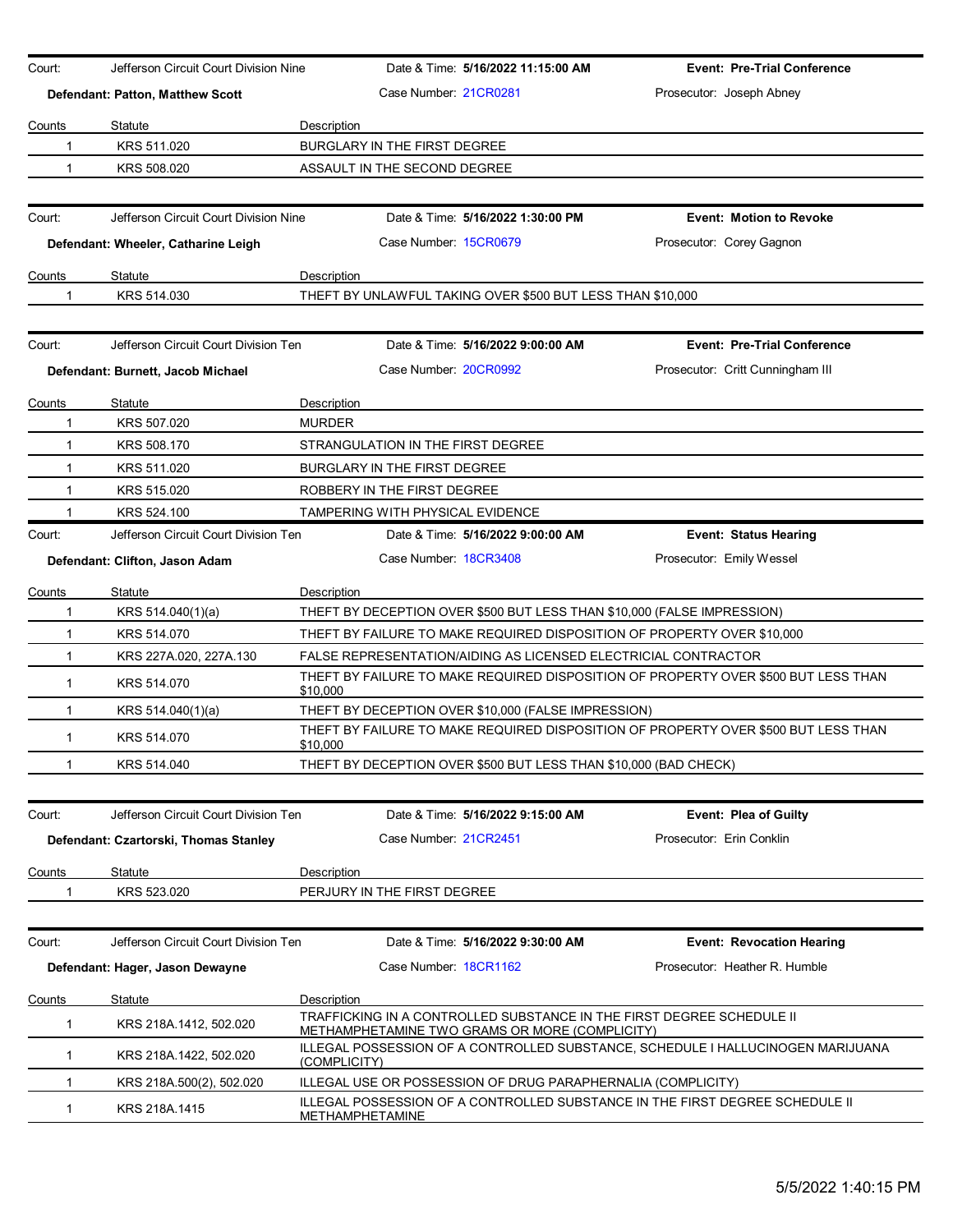| Court:        | Jefferson Circuit Court Division Ten | Date & Time: 5/16/2022 9:45:00 AM                                                                                                             | <b>Event: Pre-Trial Conference</b> |
|---------------|--------------------------------------|-----------------------------------------------------------------------------------------------------------------------------------------------|------------------------------------|
|               | Defendant: Bledsoe, Damon Dejuan     | Case Number 21CR0393                                                                                                                          | Prosecutor: Christie J. Foster     |
|               |                                      |                                                                                                                                               |                                    |
| Counts<br>1   | Statute<br>KRS 511.020               | Description<br><b>BURGLARY IN THE FIRST DEGREE</b>                                                                                            |                                    |
| $\mathbf{1}$  | KRS 508.170                          | STRANGULATION IN THE FIRST DEGREE                                                                                                             |                                    |
| 1             | KRS 508.170                          | STRANGULATION IN THE FIRST DEGREE                                                                                                             |                                    |
| 1             | KRS 508.030                          | ASSAULT IN THE FOURTH DEGREE                                                                                                                  |                                    |
| $\mathbf{1}$  | KRS 508,080                          | TERRORISTIC THREATENING IN THE THIRD DEGREE                                                                                                   |                                    |
| 1             | KRS 532.080                          | PERSISTENT FELONY OFFENDER IN THE FIRST DEGREE                                                                                                |                                    |
| Court:        | Jefferson Circuit Court Division Ten | Date & Time: 5/16/2022 9:45:00 AM                                                                                                             | <b>Event: Sentencing</b>           |
|               |                                      | Case Number 20CR0457                                                                                                                          | Prosecutor: Kathleen Reed          |
|               | Defendant: Coffman, Aaron Wayne      |                                                                                                                                               |                                    |
| Counts        | Statute                              | Description                                                                                                                                   |                                    |
| 1             | KRS 511.040                          | <b>BURGLARY IN THE THIRD DEGREE</b>                                                                                                           |                                    |
| 1             | KRS 511.040                          | BURGLARY IN THE THIRD DEGREE                                                                                                                  |                                    |
| $\mathbf{1}$  | KRS 511.040                          | BURGLARY IN THE THIRD DEGREE                                                                                                                  |                                    |
| $\mathbf{1}$  | KRS 511.040                          | BURGLARY IN THE THIRD DEGREE                                                                                                                  |                                    |
| $\mathbf{1}$  | KRS 511.040                          | BURGLARY IN THE THIRD DEGREE                                                                                                                  |                                    |
| $\mathbf{1}$  | KRS 511.040                          | <b>BURGLARY IN THE THIRD DEGREE</b>                                                                                                           |                                    |
| 1             | KRS 511.040                          | BURGLARY IN THE THIRD DEGREE                                                                                                                  |                                    |
| $\mathbf{1}$  | KRS 511.040                          | BURGLARY IN THE THIRD DEGREE                                                                                                                  |                                    |
|               |                                      |                                                                                                                                               |                                    |
| Court:        | Jefferson Circuit Court Division Ten | Date & Time: 5/16/2022 10:00:00 AM                                                                                                            | <b>Event: Revocation Hearing</b>   |
|               | Defendant: Conklin, Steven Nicholas  | Case Number 17CR2357                                                                                                                          | Prosecutor: Ebert Haegele          |
| Counts        | Statute                              | Description                                                                                                                                   |                                    |
| $\mathbf{1}$  | KRS 218A.1412, 502.020               | TRAFFICKING IN A CONTROLLED SUBSTANCE IN THE FIRST DEGREE SCHEDULE II<br>METHAMPHETAMINE TWO GRAMS OR MORE (SUBSEQUENT OFFENDER) (COMPLICITY) |                                    |
| $\mathbf{1}$  | KRS 218A.500(2), 502.020             | ILLEGAL USE OR POSSESSION OF DRUG PARAPHERNALIA (COMPLICITY)                                                                                  |                                    |
| 1             | KRS 218A.1412, 502.020               | TRAFFICKING IN A CONTROLLED SUBSTANCE IN THE FIRST DEGREE SCHEDULE II<br>METHAMPHETAMINE LESS THAN TWO GRAMS (COMPLICITY)                     |                                    |
|               |                                      |                                                                                                                                               |                                    |
| Court:        | Jefferson Circuit Court Division Ten | Date & Time: 5/16/2022 2:00:00 PM                                                                                                             | Event: Motion to Revoke            |
|               | Defendant: Kiper, Charles Ray        | Case Number: 20CR1888                                                                                                                         | Prosecutor: Milja Zgonjanin        |
| <b>Counts</b> | Statute                              | Description                                                                                                                                   |                                    |
| 1             | KRS 527.040                          | POSSESSION OF A HANDGUN BY CONVICTED FELON                                                                                                    |                                    |
| 1             | KRS 218A.1415                        | ILLEGAL POSSESSION OF A CONTROLLED SUBSTANCE IN THE FIRST DEGREE SCHEDULE II<br><b>METHAMPHETAMINE</b>                                        |                                    |
| 1             | KRS 514.110                          | RECEIVING STOLEN PROPERTY OVER \$500 BUT LESS THAN \$10,000                                                                                   |                                    |
| $\mathbf 1$   | KRS 514.120(1)(a)                    | OBSCURING THE IDENTITY OF A MACHINE OVER \$500 BUT LESS THAN \$10,000                                                                         |                                    |
| $\mathbf{1}$  | KRS 527.040                          | POSSESSION OF A FIREARM BY CONVICTED FELON                                                                                                    |                                    |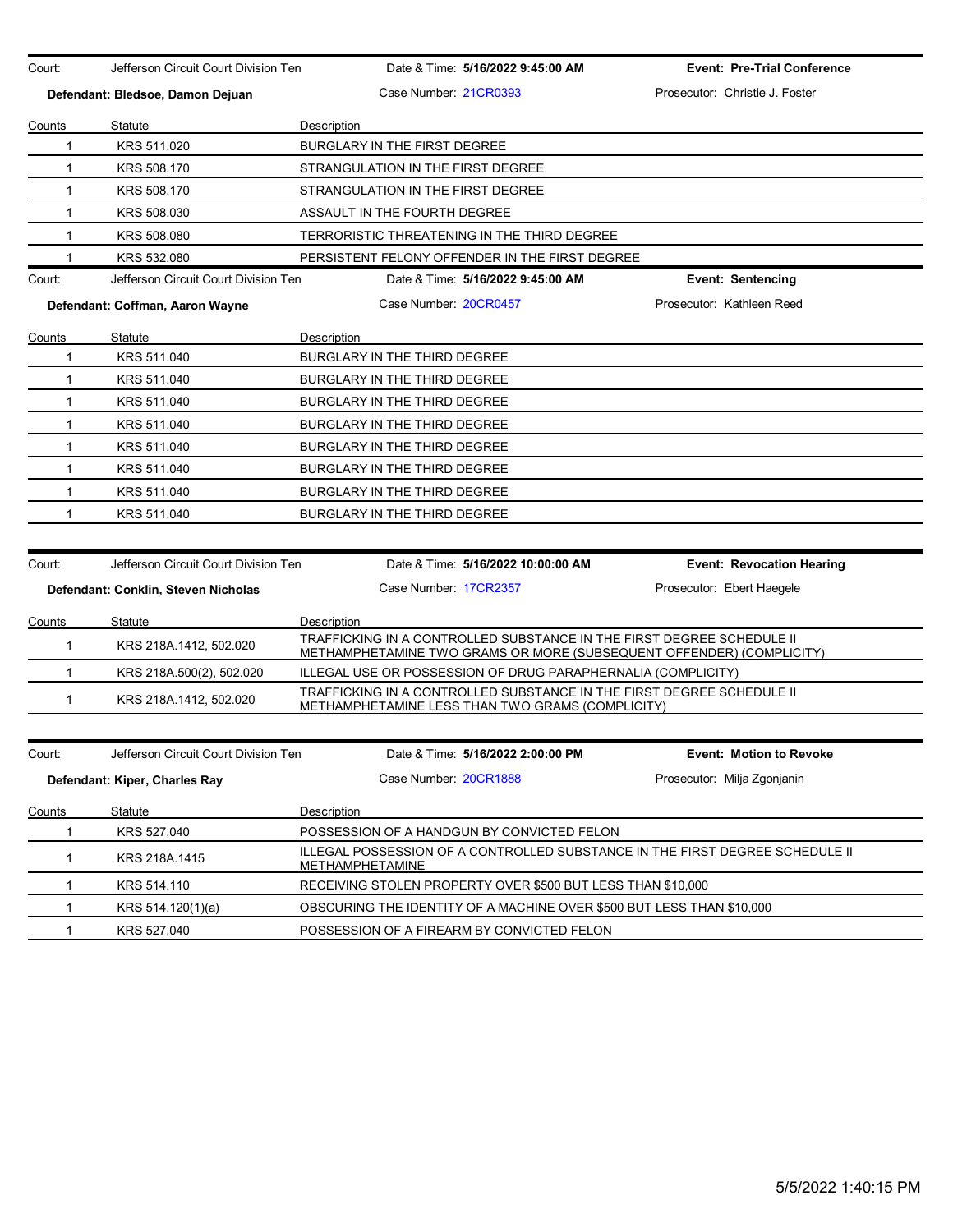| Court:                | Jefferson Circuit Court Division Eleven |              |                                      | Date & Time: 5/16/2022 9:15:00 AM                             | <b>Event: Pre-Trial Conference</b>                                                                                                                          |
|-----------------------|-----------------------------------------|--------------|--------------------------------------|---------------------------------------------------------------|-------------------------------------------------------------------------------------------------------------------------------------------------------------|
|                       | Defendant: Brooks, Shawn Michael        |              | Case Number 22CR0601                 |                                                               | Prosecutor: Andrew Daley                                                                                                                                    |
|                       |                                         |              |                                      |                                                               |                                                                                                                                                             |
| Counts                | Statute                                 | Description  |                                      |                                                               |                                                                                                                                                             |
| $\mathbf{1}$          | KRS 514.110, 502.020                    |              |                                      |                                                               | RECEIVING STOLEN PROPERTY OVER \$1,000 BUT LESS THAN \$10,000 (COMPLICITY)                                                                                  |
| $\mathbf{1}$          | KRS 520.090                             |              | <b>RESISTING ARREST</b>              |                                                               |                                                                                                                                                             |
| $\mathbf{1}$          | KRS 520.095                             |              |                                      | FLEEING OR EVADING POLICE IN THE FIRST DEGREE (MOTOR VEHICLE) |                                                                                                                                                             |
| $\mathbf{1}$          | KRS 508.025                             |              |                                      | ASSAULT IN THE THIRD DEGREE (POLICE/PROBATION OFFICER)        |                                                                                                                                                             |
| $\mathbf{1}$          | KRS 520.095                             |              |                                      | FLEEING OR EVADING POLICE IN THE FIRST DEGREE (PEDESTRIAN)    |                                                                                                                                                             |
| 1                     | KRS 508.060                             |              |                                      | WANTON ENDANGERMENT IN THE FIRST DEGREE (POLICE OFFICER)      |                                                                                                                                                             |
| Court:                | Jefferson Circuit Court Division Eleven |              |                                      | Date & Time: 5/16/2022 9:15:00 AM                             | <b>Event: Pre-Trial Conference</b>                                                                                                                          |
|                       | Defendant: Sparrow, Laila               |              | Case Number: 22CR0601                |                                                               | Prosecutor: Andrew Daley                                                                                                                                    |
| Counts                | Statute                                 | Description  |                                      |                                                               |                                                                                                                                                             |
| 1                     | KRS 514.110, 502.020                    |              |                                      |                                                               | RECEIVING STOLEN PROPERTY OVER \$1,000 BUT LESS THAN \$10,000 (COMPLICITY)                                                                                  |
|                       |                                         |              |                                      |                                                               |                                                                                                                                                             |
| Court:                | Jefferson Circuit Court Division Eleven |              |                                      | Date & Time: 5/16/2022 9:45:00 AM                             | <b>Event: Sentencing</b>                                                                                                                                    |
|                       | Defendant: Coffman, Aaron Wayne         |              | Case Number: 21CR1515                |                                                               | Prosecutor: Kathleen Reed                                                                                                                                   |
| Counts                | Statute                                 | Description  |                                      |                                                               |                                                                                                                                                             |
| -1                    | KRS 527,040                             |              |                                      | POSSESSION OF A HANDGUN BY CONVICTED FELON                    |                                                                                                                                                             |
|                       | KRS 511.080                             |              |                                      | CRIMINAL TRESPASS IN THE THIRD DEGREE                         |                                                                                                                                                             |
| Court:                | Jefferson Circuit Court Division Eleven |              |                                      | Date & Time: 5/16/2022 9:45:00 AM                             | <b>Event: Sentencing</b>                                                                                                                                    |
|                       | Defendant: Lewis, Demeatrion A.         |              | Case Number 17CR2725                 |                                                               | Prosecutor: Kaleb Noblett                                                                                                                                   |
|                       |                                         |              |                                      |                                                               |                                                                                                                                                             |
| Counts<br>$\mathbf 1$ | Statute<br>KRS 527.040                  | Description  |                                      | POSSESSION OF A HANDGUN BY CONVICTED FELON                    |                                                                                                                                                             |
| $\mathbf{1}$          | KRS 218A.1412, 218A.992                 |              |                                      |                                                               | TRAFFICKING IN A CONTROLLED SUBSTANCE IN THE FIRST DEGREE UNSPECIFIED TEN DOSAGE                                                                            |
| $\mathbf 1$           | KRS 218A.500(2), 218A.992,              |              |                                      | UNITS OR MORE WHILE IN POSSESSION OF A FIREARM                | ILLEGAL USE OR POSSESSION OF DRUG PARAPHERNALIA WHILE IN POSSESSION OF A FIREARM                                                                            |
|                       | 502.020                                 | (COMPLICITY) |                                      |                                                               | ILLEGAL POSSESSION OF A CONTROLLED SUBSTANCE SCHEDULE I HALLUCINOGEN MARIJUANA                                                                              |
| $\mathbf{1}$          | KRS 218A.1422, 218A.992                 |              | WHILE IN POSSESSION OF A FIREARM     |                                                               |                                                                                                                                                             |
| $\mathbf{1}$          | KRS 218A.1412, 218A.992,<br>502.020     |              |                                      |                                                               | TRAFFICKING IN A CONTROLLED SUBSTANCE IN THE FIRST DEGREE SCHEDULE II OXYCODONE LESS<br>THAN TEN DOSAGE UNITS WHILE IN POSSESSION OF A FIREARM (COMPLICITY) |
| 1                     | KRS 218A.1421, 218A.992,<br>502.020     |              | POSSESSION OF A FIREARM (COMPLICITY) |                                                               | TRAFFICKING IN MARIJUANA SCHEDULE I HALLUCINOGEN (LESS THAN 8 OUNCES) WHILE IN                                                                              |
|                       |                                         |              |                                      |                                                               |                                                                                                                                                             |
| Court:                | Jefferson Circuit Court Division Eleven |              |                                      | Date & Time: 5/16/2022 10:00:00 AM                            | <b>Event: Revocation Hearing</b>                                                                                                                            |
|                       | Defendant: Crawford, Kailin D.          |              | Case Number 19CR0309                 |                                                               | Prosecutor: Philip Bronson                                                                                                                                  |
| Counts                | <b>Statute</b>                          | Description  |                                      |                                                               |                                                                                                                                                             |
| $\mathbf 1$           | KRS 218A.1412, 218A.992,<br>502.020     |              |                                      |                                                               | TRAFFICKING IN A CONTROLLED SUBSTANCE IN THE FIRST DEGREE SCHEDULE II<br>METHAMPHETAMINE TWO GRAMS OR MORE WHILE IN POSSESSION OF A FIREARM (COMPLICITY)    |
| -1                    | KRS 527.020, 502.020                    |              |                                      | CARRYING A CONCEALED DEADLY WEAPON (COMPLICITY)               |                                                                                                                                                             |
| 1                     | KRS 218A 500(2), 502.020                |              |                                      | ILLEGAL USE OR POSSESSION OF DRUG PARAPHERNALIA (COMPLICITY)  |                                                                                                                                                             |
| $\mathbf{1}$          | KRS 218A.1412                           |              |                                      | <b>METHAMPHETAMINE TWO GRAMS OR MORE</b>                      | TRAFFICKING IN A CONTROLLED SUBSTANCE IN THE FIRST DEGREE SCHEDULE II                                                                                       |
| Court:                | Jefferson Circuit Court Division Eleven |              |                                      | Date & Time: 5/16/2022 10:00:00 AM                            | <b>Event: Status Hearing</b>                                                                                                                                |
|                       | Defendant: Porter, Treshawn D.          |              | Case Number: 18CR0218                |                                                               | Prosecutor: Andrew Daley                                                                                                                                    |
| Counts                | Statute                                 | Description  |                                      |                                                               |                                                                                                                                                             |
| 1                     | KRS 515.020, 502.020                    |              |                                      | ROBBERY IN THE FIRST DEGREE (COMPLICITY)                      |                                                                                                                                                             |
| $\mathbf{1}$          | KRS 515.020, 506.080                    |              |                                      | CRIMINAL FACILITATION TO ROBBERY IN THE FIRST DEGREE          |                                                                                                                                                             |
|                       |                                         |              |                                      |                                                               |                                                                                                                                                             |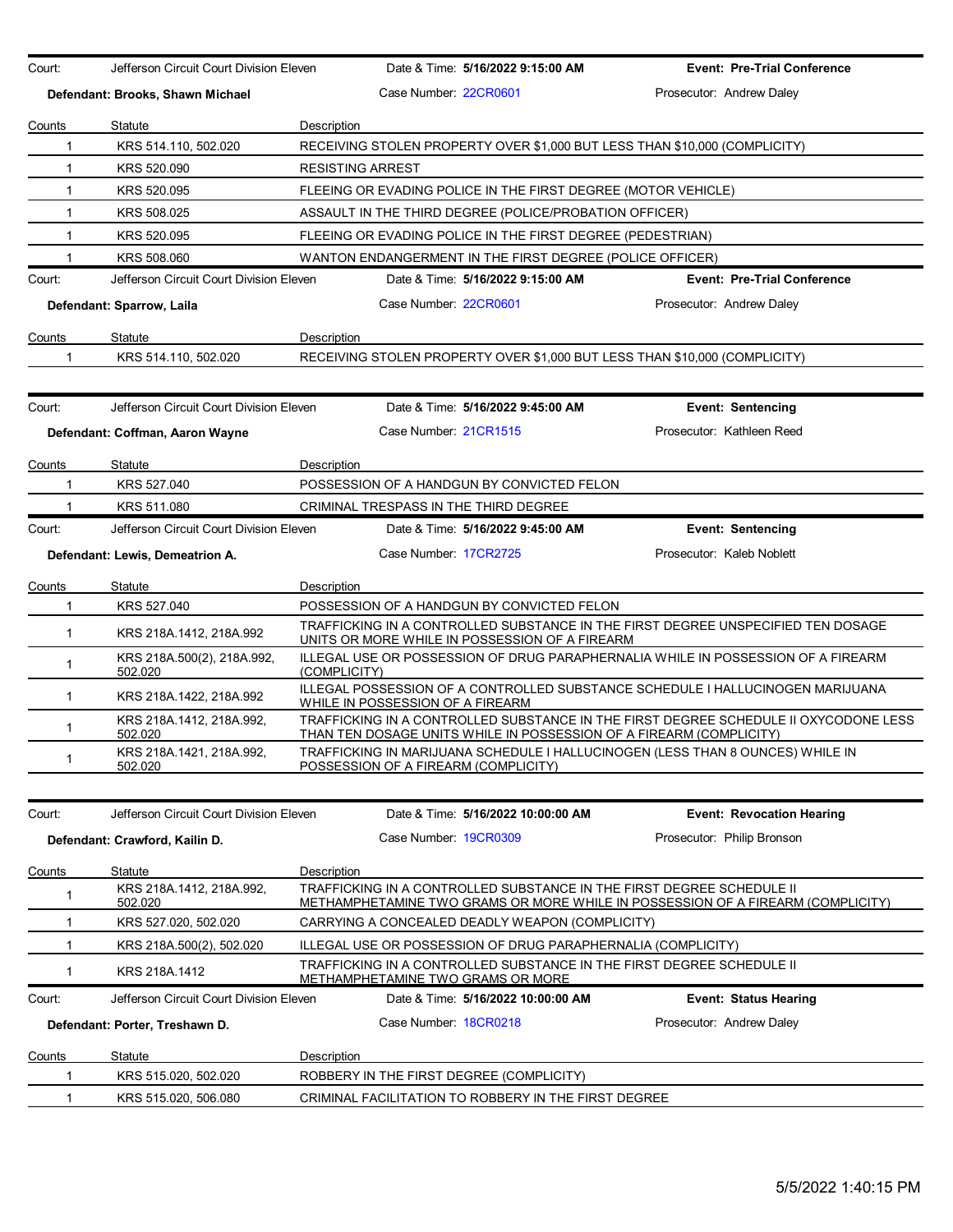| Court:        | Jefferson Circuit Court Division Eleven |             | Date & Time: 5/16/2022 10:00:00 AM                                                                                      | <b>Event: Status Hearing</b>                                                        |
|---------------|-----------------------------------------|-------------|-------------------------------------------------------------------------------------------------------------------------|-------------------------------------------------------------------------------------|
|               | Defendant: Yarnell, Christopher W.      |             | Case Number 18CR0218                                                                                                    | Prosecutor: Andrew Daley                                                            |
| Counts        | Statute                                 | Description |                                                                                                                         |                                                                                     |
| $\mathbf 1$   | KRS 515.020, 502.020                    |             | ROBBERY IN THE FIRST DEGREE (COMPLICITY)                                                                                |                                                                                     |
| 1             | KRS 515.020, 506.080                    |             | CRIMINAL FACILITATION TO ROBBERY IN THE FIRST DEGREE                                                                    |                                                                                     |
|               |                                         |             |                                                                                                                         |                                                                                     |
| Court:        | Jefferson Circuit Court Division Eleven |             | Date & Time: 5/16/2022 10:15:00 AM                                                                                      | <b>Event: Pre-Trial Conference</b>                                                  |
|               | Defendant: Jones, Charles Thomas        |             | Case Number 21CR2464                                                                                                    | Prosecutor: Philip Bronson                                                          |
| <b>Counts</b> | Statute                                 | Description |                                                                                                                         |                                                                                     |
| $\mathbf{1}$  | KRS 218A.1412, 502.020                  |             | TRAFFICKING IN A CONTROLLED SUBSTANCE IN THE FIRST DEGREE SCHEDULE II<br>METHAMPHETAMINE TWO GRAMS OR MORE (COMPLICITY) |                                                                                     |
| $\mathbf{1}$  | KRS 218A.500(2), 502.020                |             | ILLEGAL USE OR POSSESSION OF DRUG PARAPHERNALIA (COMPLICITY)                                                            |                                                                                     |
| 1             | KRS 218A 1415, 502.020                  |             | ILLEGAL POSSESSION OF A CONTROLLED SUBSTANCE IN THE FIRST DEGREE SCHEDULE II<br>METHAMPHETAMINE (COMPLICITY)            |                                                                                     |
| 1             | KRS 511.080                             |             | CRIMINAL TRESPASS IN THE THIRD DEGREE                                                                                   |                                                                                     |
| 1.            | KRS 520.030, 502.020                    |             | ESCAPE IN THE SECOND DEGREE (COMPLICITY)                                                                                |                                                                                     |
| $\mathbf 1$   | KRS 519.070, 502.020                    |             | TAMPERING WITH PRISONER MONITORING DEVICE (COMPLICITY)                                                                  |                                                                                     |
| $\mathbf{1}$  | KRS 514.070                             | \$1,000     |                                                                                                                         | THEFT BY FAILURE TO MAKE REQUIRED DISPOSITION OF PROPERTY OVER \$500 BUT LESS THAN  |
|               |                                         |             |                                                                                                                         |                                                                                     |
| Court:        | Jefferson Circuit Court Division Eleven |             | Date & Time: 5/16/2022 10:30:00 AM                                                                                      | <b>Event: Revocation Hearing</b>                                                    |
|               | Defendant: Gambrell, Katie Ann          |             | Case Number 21CR1885                                                                                                    | Prosecutor: Andrew Daley                                                            |
|               |                                         |             |                                                                                                                         |                                                                                     |
| Counts        | Statute                                 | Description |                                                                                                                         |                                                                                     |
| $\mathbf{1}$  | KRS 189A.010(1)(5)(a)                   |             | OPERATING A MOTOR VEHICLE UNDER THE INFLUENCE OF INTOXICANTS - FIRST OFFENSE                                            |                                                                                     |
| $\mathbf 1$   | KRS 304.39-117                          |             | <b>FAILURE TO PRODUCE INSURANCE CARD</b>                                                                                |                                                                                     |
| $\mathbf 1$   | KRS 508.020                             |             | ASSAULT IN THE SECOND DEGREE                                                                                            |                                                                                     |
| $\mathbf 1$   | KRS 508.020                             |             | ASSAULT IN THE SECOND DEGREE                                                                                            |                                                                                     |
| 1             | KRS 514.120(1)(a)                       |             | OBSCURING THE IDENTITY OF A MACHINE OVER \$500 BUT LESS THAN \$10,000                                                   |                                                                                     |
| $\mathbf 1$   | KRS 186.170                             |             | OPERATING A MOTOR VEHICLE WITH NO/EXPIRED KENTUCKY REGISTRATION RECEIPT                                                 |                                                                                     |
| $\mathbf{1}$  | KRS 508.060                             |             | WANTON ENDANGERMENT IN THE FIRST DEGREE                                                                                 |                                                                                     |
| $\mathbf{1}$  | KRS 508,060                             |             | WANTON ENDANGERMENT IN THE FIRST DEGREE                                                                                 |                                                                                     |
| $\mathbf 1$   | KRS 186.620(2)                          |             | SUSPENDED, CANCELLED OR DENIED                                                                                          | OPERATION OF A MOTOR VEHICLE BY A PERSON WHOSE OPERATOR'S LICENSE HAS BEEN REVOKED. |
|               |                                         |             | Date & Time: 5/16/2022 11:00:00 AM                                                                                      |                                                                                     |
| Court:        | Jefferson Circuit Court Division Eleven |             |                                                                                                                         | <b>Event: Pre-Trial Conference</b>                                                  |
|               | Defendant: Hulsey, Kenneth Paul         |             | Case Number 21CR2757                                                                                                    | Prosecutor: Kathleen Reed                                                           |
| Counts        | Statute                                 | Description |                                                                                                                         |                                                                                     |
| 1             | KRS 514.120(1)(a)                       |             | OBSCURING THE IDENTITY OF A MACHINE OVER \$500 BUT LESS THAN \$10,000                                                   |                                                                                     |
| 1             | KRS 218A.1415                           |             |                                                                                                                         | ILLEGAL POSSESSION OF A CONTROLLED SUBSTANCE IN THE FIRST DEGREE SCHEDULE I HEROIN  |
| 1             | KRS 524.100                             |             | TAMPERING WITH PHYSICAL EVIDENCE                                                                                        |                                                                                     |
| 1             | KRS 186.170                             |             | OPERATING A MOTOR VEHICLE WITH AN EXPIRED LICENSE PLATE                                                                 |                                                                                     |
| 1             | KRS 304.39-080                          |             | NO MOTOR VEHICLE INSURANCE - FIRST OFFENSE                                                                              |                                                                                     |
| 1             | KRS 189.140                             |             | OPERATING A MOTOR VEHICLE WITHOUT A SUITABLE AND EFFICIENT MUFFLER                                                      |                                                                                     |
| 1             | KRS 218A.1415                           |             | ILLEGAL POSSESSION OF A CONTROLLED SUBSTANCE IN THE FIRST DEGREE SCHEDULE II<br>METHAMPHETAMINE                         |                                                                                     |
| 1             | KRS 523.110(1)                          |             | GIVING OFFICER FALSE IDENTIFYING INFORMATION                                                                            |                                                                                     |
|               |                                         |             |                                                                                                                         |                                                                                     |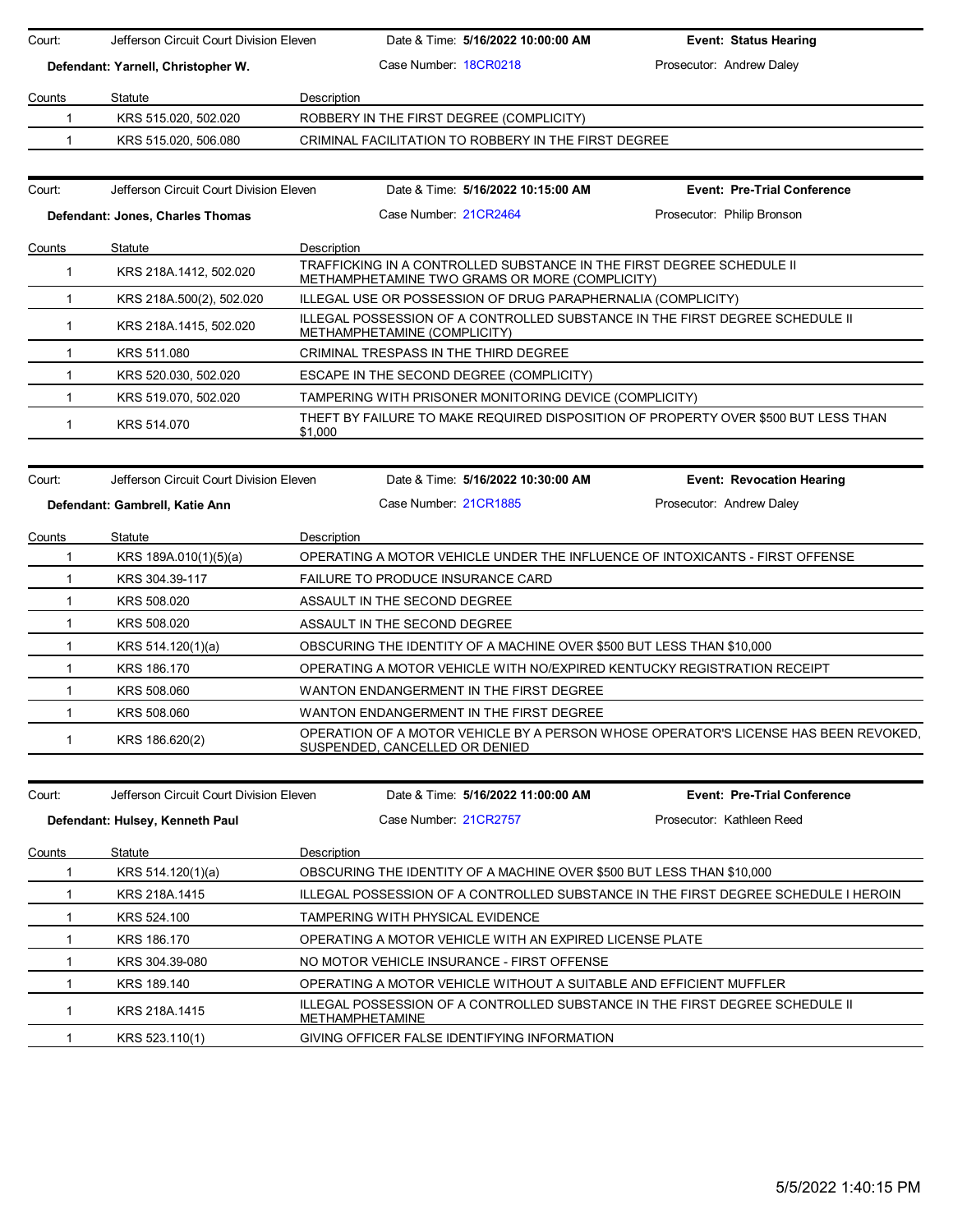Court: Jefferson Circuit Court Division Eleven Date & Time: **5/16/2022 2:30:00 PM Event: Arraignment Defendant: Kimbro, Cassandra Lynn** Case Number: 22CR0706 Prosecutor: Erin Conklin Counts Statute **Description** 1 KRS 189.580(1) FAILURE TO STOP AND RENDER AID 1 KRS 512.020 CRIMINAL MISCHIEF IN THE FIRST DEGREE 1 KRS 186.620(2) OPERATION OF A MOTOR VEHICLE BY A PERSON WHOSE OPERATOR'S LICENSE HAS BEEN REVOKED, SUSPENDED, CANCELLED OR DENIED 1 KRS 304.99-060 FAILURE OF NON-OWNER OPERATOR TO MAINTAIN REQUIRED INSURANCE (SUBSEQUENT OFFENDER) 1 KRS 186.170 OPERATING A MOTOR VEHICLE WITH AN EXPIRED LICENSE PLATE 1 KRS 508.060 WANTON ENDANGERMENT IN THE FIRST DEGREE 1 KRS 304.99-060 FAILURE OF NON-OWNER OPERATOR TO MAINTAIN REQUIRED INSURANCE Court: Jefferson Circuit Court Division Twelve Date & Time: **5/16/2022 9:00:00 AM Event: Pre-Trial Conference Defendant: Dewitt, Michael Jacob** Case Number: 21CR0827 Prosecutor: LC Bates Counts Statute Description 1 KRS 514.110 RECEIVING STOLEN PROPERTY OVER \$10,000 1 KRS 514.110 RECEIVING STOLEN PROPERTY OVER \$10,000 1 KRS 508.025 ASSAULT IN THE THIRD DEGREE (POLICE/PROBATION OFFICER) 1 KRS 514.120(1)(a) OBSCURING THE IDENTITY OF A MACHINE OVER \$10,000 1 KRS 514.120(1)(a) OBSCURING THE IDENTITY OF A MACHINE OVER \$10,000 1 KRS 520.090 RESISTING ARREST 1 KRS 525.060 DISORDERLY CONDUCT IN THE SECOND DEGREE 1 KRS 511.080 CRIMINAL TRESPASS IN THE THIRD DEGREE 1 KRS 525.100 PUBLIC INTOXICATION 1 KRS 527.040 POSSESSION OF A HANDGUN BY CONVICTED FELON 1 KRS 218A 1415 ILLEGAL POSSESSION OF A CONTROLLED SUBSTANCE IN THE FIRST DEGREE SCHEDULE II METHAMPHETAMINE 1 KRS 189.580(1) FAILURE TO STOP AND RENDER AID 1 KRS 514.110 RECEIVING STOLEN FIREARM 1 KRS 527.040 POSSESSION OF A FIREARM BY CONVICTED FELON 1 KRS 527.040 POSSESSION OF A HANDGUN BY CONVICTED FELON 1 KRS 507.020 MURDER 1 KRS 189A.010(1)(5)(a)(11) OPERATING A MOTOR VEHICLE UNDER THE INFLUENCE OF INTOXICANTS - FIRST OFFENSE (AGGRAVATING CIRCUMSTANCES) 1 KRS 218A.1415, 218A.992 ILLEGAL POSSESSION OF A CONTROLLED SUBSTANCE IN THE FIRST DEGREE SCHEDULE II OPIATES WHILE IN POSSESSION OF A FIREARM Court: Jefferson Circuit Court Division Twelve Date & Time: **5/16/2022 9:00:00 AM Event: Status Hearing Defendant: Randolph, Fabian Avalon** Case Number: 20CR0079 Prosecutor: Marit A. DeLozier Counts Statute Description 1 KRS 514.030 THEFT BY UNLAWFUL TAKING UNDER \$500 1 KRS 514.030 THEFT BY UNLAWFUL TAKING UNDER \$500 1 KRS 508.080 TERRORISTIC THREATENING IN THE THIRD DEGREE 1 KRS 514.030, 506.010 CRIMINAL ATTEMPT THEFT BY UNLAWFUL TAKING OVER \$500 BUT LESS THAN \$10,000 1 KRS 514.030 THEFT BY UNLAWFUL TAKING OVER \$500 BUT LESS THAN \$10,000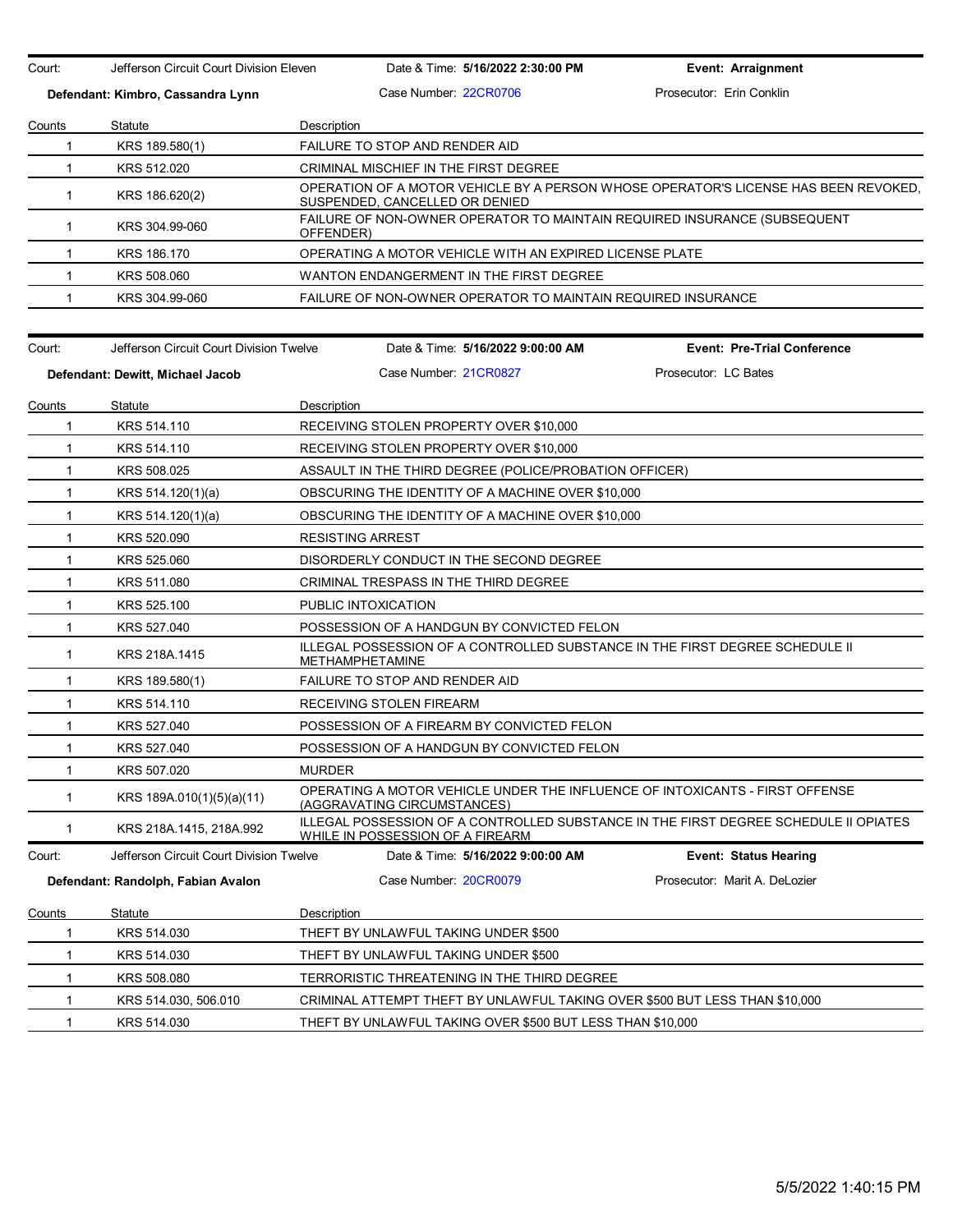| Court:        | Jefferson Circuit Court Division Twelve |                                                                                                                                  | Date & Time: 5/16/2022 9:15:00 AM                                                                                            | <b>Event: Revocation Hearing</b>                                                      |  |
|---------------|-----------------------------------------|----------------------------------------------------------------------------------------------------------------------------------|------------------------------------------------------------------------------------------------------------------------------|---------------------------------------------------------------------------------------|--|
|               | Defendant: Bowens, Teisha W.            |                                                                                                                                  | Case Number 15CR2122                                                                                                         | Prosecutor: Joseph Abney                                                              |  |
| Counts        | Statute                                 | Description                                                                                                                      |                                                                                                                              |                                                                                       |  |
| $\mathbf{1}$  | KRS 194A.505, 506.010                   |                                                                                                                                  | ORDER TO RECEIVE PUBLIC ASSISTANCE BENEFITS (FAILURE TO REPORT)                                                              | CRIMINAL ATTEMPT FALSE STATEMENTS/MISREPRESENTATIONS/FAILURE TO REPORT CHANGE IN      |  |
|               |                                         |                                                                                                                                  |                                                                                                                              |                                                                                       |  |
| Court:        | Jefferson Circuit Court Division Twelve |                                                                                                                                  | Date & Time: 5/16/2022 9:30:00 AM                                                                                            | <b>Event: Pre-Trial Conference</b>                                                    |  |
|               | Defendant: Burnett, Jacob Michael       |                                                                                                                                  | Case Number 20CR2020                                                                                                         | Prosecutor: Critt Cunningham III                                                      |  |
| Counts        | Statute                                 | Description                                                                                                                      |                                                                                                                              |                                                                                       |  |
| 1             | KRS 508.025                             |                                                                                                                                  | ASSAULT IN THE THIRD DEGREE (POLICE/PROBATION OFFICER)                                                                       |                                                                                       |  |
| 1             | KRS 520.090                             | <b>RESISTING ARREST</b>                                                                                                          |                                                                                                                              |                                                                                       |  |
| Court:        | Jefferson Circuit Court Division Twelve |                                                                                                                                  | Date & Time: 5/16/2022 9:45:00 AM                                                                                            | <b>Event: Pre-Trial Conference</b>                                                    |  |
|               |                                         |                                                                                                                                  | Case Number: 21CR1476                                                                                                        |                                                                                       |  |
|               | Defendant: Preece, Ada Radon            |                                                                                                                                  |                                                                                                                              | Prosecutor: Philip Bronson                                                            |  |
| Counts        | Statute                                 | Description                                                                                                                      |                                                                                                                              |                                                                                       |  |
| $\mathbf 1$   | KRS 527.040, 502.020                    |                                                                                                                                  | POSSESSION OF A HANDGUN BY CONVICTED FELON (COMPLICITY)                                                                      |                                                                                       |  |
| 1             | KRS 218A.500(2), 218A.992,<br>502.020   | (COMPLICITY)                                                                                                                     |                                                                                                                              | ILLEGAL USE OR POSSESSION OF DRUG PARAPHERNALIA WHILE IN POSSESSION OF A FIREARM      |  |
| $\mathbf{1}$  | KRS 218A.1412, 218A.992                 |                                                                                                                                  | DOSAGE UNITS OR MORE WHILE IN POSSESSION OF A FIREARM                                                                        | TRAFFICKING IN A CONTROLLED SUBSTANCE IN THE FIRST DEGREE SCHEDULE II OPIATES TEN     |  |
| $\mathbf{1}$  | KRS 218A 1415, 218A 992                 |                                                                                                                                  | ILLEGAL POSSESSION OF A CONTROLLED SUBSTANCE IN THE FIRST DEGREE SCHEDULE II<br>UNSPECIFIED WHILE IN POSSESSION OF A FIREARM |                                                                                       |  |
| $\mathbf{1}$  | KRS 218A.1415, 218A.992                 | ILLEGAL POSSESSION OF A CONTROLLED SUBSTANCE IN THE FIRST DEGREE SCHEDULE II<br>METHAMPHETAMINE WHILE IN POSSESSION OF A FIREARM |                                                                                                                              |                                                                                       |  |
| -1            | KRS 514.110, 502.020                    |                                                                                                                                  | RECEIVING STOLEN PROPERTY OVER \$500 BUT LESS THAN \$10,000 (COMPLICITY)                                                     |                                                                                       |  |
| 1             | KRS 218A 1415, 218A 992,<br>502.020     |                                                                                                                                  | WHILE IN POSSESSION OF A FIREARM (COMPLICITY)                                                                                | ILLEGAL POSSESSION OF A CONTROLLED SUBSTANCE IN THE FIRST DEGREE SCHEDULE II FENTANYL |  |
| 1             | KRS 520.030                             |                                                                                                                                  | ESCAPE IN THE SECOND DEGREE                                                                                                  |                                                                                       |  |
| $\mathbf{1}$  | KRS 519.070                             |                                                                                                                                  | TAMPERING WITH PRISONER MONITORING DEVICE                                                                                    |                                                                                       |  |
| 1             | KRS 514.070                             |                                                                                                                                  | THEFT BY FAILURE TO MAKE REQUIRED DISPOSITION OF PROPERTY UNDER \$500                                                        |                                                                                       |  |
| Court:        | Jefferson Circuit Court Division Twelve |                                                                                                                                  | Date & Time: 5/16/2022 10:00:00 AM                                                                                           | <b>Event: Pre-Trial Conference</b>                                                    |  |
|               |                                         |                                                                                                                                  |                                                                                                                              |                                                                                       |  |
|               | Defendant: Hazelwood, Alexandria Paige  |                                                                                                                                  | Case Number: 21CR2568                                                                                                        | Prosecutor: Milja Zgonjanin                                                           |  |
| <u>Counts</u> | Statute                                 | Description                                                                                                                      |                                                                                                                              |                                                                                       |  |
|               | KRS 520.030                             |                                                                                                                                  | <b>ESCAPE IN THE SECOND DEGREE</b>                                                                                           |                                                                                       |  |
|               | KRS 519.070                             |                                                                                                                                  | TAMPERING WITH PRISONER MONITORING DEVICE                                                                                    |                                                                                       |  |
| Court:        | Jefferson Circuit Court Division Twelve |                                                                                                                                  | Date & Time: 5/16/2022 10:00:00 AM                                                                                           | <b>Event: Pre-Trial Conference</b>                                                    |  |
|               | Defendant: Nguyen, Michael T.           |                                                                                                                                  | Case Number 21CR2365                                                                                                         | Prosecutor: Erin Conklin                                                              |  |
| <u>Counts</u> | Statute                                 | Description                                                                                                                      |                                                                                                                              |                                                                                       |  |
|               | KRS 511.040                             |                                                                                                                                  | BURGLARY IN THE THIRD DEGREE                                                                                                 |                                                                                       |  |
|               | KRS 512.020                             |                                                                                                                                  | CRIMINAL MISCHIEF IN THE FIRST DEGREE                                                                                        |                                                                                       |  |
| Court:        | Jefferson Circuit Court Division Twelve |                                                                                                                                  | Date & Time: 5/16/2022 10:15:00 AM                                                                                           | <b>Event: Pre-Trial Conference</b>                                                    |  |
|               | Defendant: Quiroa-Chan, Jesus Agusto    |                                                                                                                                  | Case Number 21CR1273                                                                                                         | Prosecutor: Milja Zgonjanin                                                           |  |
| <u>Counts</u> | Statute                                 | <b>Description</b>                                                                                                               |                                                                                                                              |                                                                                       |  |
| 1             | KRS 510.040(1)(a)                       |                                                                                                                                  | RAPE IN THE FIRST DEGREE                                                                                                     |                                                                                       |  |
|               |                                         |                                                                                                                                  |                                                                                                                              |                                                                                       |  |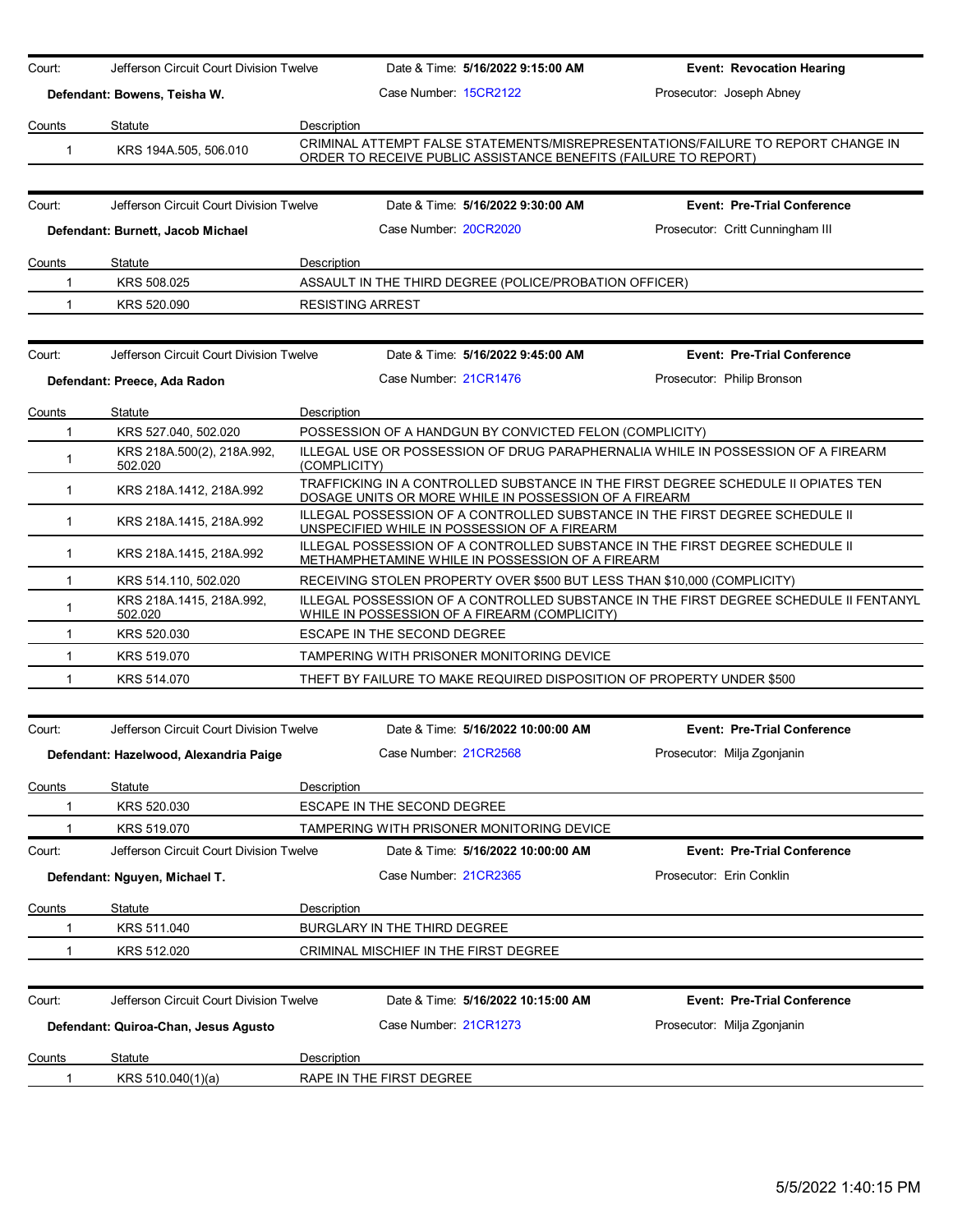| Case Number 22CR0383<br>Prosecutor: Kathleen Reed<br>Defendant: Cooler, Jack Dixie<br>Counts<br>Statute<br>Description<br>KRS 520.030<br>ESCAPE IN THE SECOND DEGREE<br>1<br>TAMPERING WITH PRISONER MONITORING DEVICE<br>$\mathbf{1}$<br>KRS 519.070<br>KRS 514.070<br>THEFT BY FAILURE TO MAKE REQUIRED DISPOSITION OF PROPERTY UNDER \$500<br>1<br>Jefferson Circuit Court Division Twelve<br>Date & Time: 5/16/2022 1:00:00 PM<br>Court:<br><b>Event: Revocation Hearing</b><br>Case Number 20CR0179<br>Prosecutor: William D. Adams<br>Defendant: Johnson, Damon L.<br>Description<br>Counts<br>Statute<br>TRAFFICKING IN MARIJUANA, SCHEDULE I HALLUCINOGEN (MORE THAN 8 OUNCES BUT LESS THAN 5<br>KRS 218A.1421<br>$\mathbf{1}$<br>POUNDS)<br>Jefferson Circuit Court Division Thirteen<br>Date & Time: 5/16/2022 9:15:00 AM<br><b>Event: Pre-Trial Conference</b><br>Court:<br>Case Number 21CR1971<br>Prosecutor: Emily Wessel<br>Defendant: Ponder, Stanley William<br>Statute<br>Description<br>Counts<br>KRS 514.110(3)<br>RECEIVING STOLEN PROPERTY UNDER \$500<br>1<br>STATE LOTTERY TICKET FRAUD<br>$\mathbf 1$<br>KRS 154A.990(2)<br>$\mathbf{1}$<br>KRS 154A.990(2)<br>STATE LOTTERY TICKET FRAUD<br>1<br>KRS 154A.990(2)<br>STATE LOTTERY TICKET FRAUD<br>$\mathbf{1}$<br>KRS 514.110(3)<br>RECEIVING STOLEN PROPERTY UNDER \$500<br>$\mathbf{1}$<br>KRS 514.110(3)<br>RECEIVING STOLEN PROPERTY UNDER \$500<br>KRS 154A.990(2)<br>STATE LOTTERY TICKET FRAUD<br>$\mathbf{1}$<br>KRS 514.110, 502.020<br>RECEIVING STOLEN PROPERTY OVER \$500 BUT LESS THAN \$10,000 (COMPLICITY)<br>1<br>Jefferson Circuit Court Division Thirteen<br>Date & Time: 5/16/2022 9:30:00 AM<br>Court:<br><b>Event: Revocation Hearing</b><br>Case Number 20CR0118<br>Prosecutor: Ajla Hakalovic<br>Defendant: Christian, Brandon Nicholas<br>Description<br>Counts<br>Statute<br>ILLEGAL POSSESSION OF A CONTROLLED SUBSTANCE IN THE FIRST DEGREE SCHEDULE I HEROIN<br>KRS 218A.1415, 218A.992,<br>$\mathbf 1$<br>(COMPLICITY) WHILE IN POSSESSION OF A FIREARM<br>502.020<br>KRS 524.100<br>TAMPERING WITH PHYSICAL EVIDENCE<br>1<br>KRS 520.095<br>FLEEING OR EVADING POLICE IN THE FIRST DEGREE (PEDESTRIAN)<br>1<br>ILLEGAL USE OR POSSESSION OF DRUG PARAPHERNALIA WHILE IN POSSESSION OF A FIREARM<br>KRS 218A.500(2), 218A.992,<br>$\mathbf{1}$<br>502.020<br>(COMPLICITY)<br>TRAFFICKING IN A CONTROLLED SUBSTANCE IN THE FIRST DEGREE SCHEDULE II FENTANYL<br>KRS 218A.1412, 502.020<br>$\mathbf 1$<br>(COMPLICITY)<br>TRAFFICKING IN MARIJUANA, SCHEDULE I HALLUCINOGEN (LESS THAN 8 OUNCES)<br>KRS 218A.1421<br>-1<br>KRS 520.100<br>FLEEING OR EVADING POLICE IN THE SECOND DEGREE (PEDESTRIAN)<br>-1<br>KRS 189.380(1)(3)<br>FAILURE TO GIVE PROPER TRAFFIC SIGNAL<br>-1<br>TRAFFICKING IN A CONTROLLED SUBSTANCE IN THE FIRST DEGREE SCHEDULE II OPIATES TEN<br>$\mathbf{1}$<br>KRS 218A.1412<br><u>DOSAGE UNITS OR MORE</u><br>Jefferson Circuit Court Division Thirteen<br>Date & Time: 5/16/2022 9:30:00 AM<br><b>Event: Sentencing</b><br>Court:<br>Case Number: 20CR0750<br>Prosecutor: Lashae Richie<br>Defendant: Ethington, Michael Paul<br>Statute<br>Description<br><b>Counts</b><br>THEFT BY UNLAWFUL TAKING OVER \$10,000 BUT LESS THAN \$1,000,000<br>KRS 514.030<br>1<br>KRS 514.070<br>THEFT BY FAILURE TO MAKE REQUIRED DISPOSITION OF PROPERTY OVER \$10,000<br>1 | Court: | Jefferson Circuit Court Division Twelve | Date & Time: 5/16/2022 10:45:00 AM | <b>Event: Pre-Trial Conference</b> |
|-------------------------------------------------------------------------------------------------------------------------------------------------------------------------------------------------------------------------------------------------------------------------------------------------------------------------------------------------------------------------------------------------------------------------------------------------------------------------------------------------------------------------------------------------------------------------------------------------------------------------------------------------------------------------------------------------------------------------------------------------------------------------------------------------------------------------------------------------------------------------------------------------------------------------------------------------------------------------------------------------------------------------------------------------------------------------------------------------------------------------------------------------------------------------------------------------------------------------------------------------------------------------------------------------------------------------------------------------------------------------------------------------------------------------------------------------------------------------------------------------------------------------------------------------------------------------------------------------------------------------------------------------------------------------------------------------------------------------------------------------------------------------------------------------------------------------------------------------------------------------------------------------------------------------------------------------------------------------------------------------------------------------------------------------------------------------------------------------------------------------------------------------------------------------------------------------------------------------------------------------------------------------------------------------------------------------------------------------------------------------------------------------------------------------------------------------------------------------------------------------------------------------------------------------------------------------------------------------------------------------------------------------------------------------------------------------------------------------------------------------------------------------------------------------------------------------------------------------------------------------------------------------------------------------------------------------------------------------------------------------------------------------------------------------------------------------------------------------------------------------------------------------------------------------------------------------------------------------------------------------------------------------------------------------------------------------------------------------------------------------------------------------|--------|-----------------------------------------|------------------------------------|------------------------------------|
|                                                                                                                                                                                                                                                                                                                                                                                                                                                                                                                                                                                                                                                                                                                                                                                                                                                                                                                                                                                                                                                                                                                                                                                                                                                                                                                                                                                                                                                                                                                                                                                                                                                                                                                                                                                                                                                                                                                                                                                                                                                                                                                                                                                                                                                                                                                                                                                                                                                                                                                                                                                                                                                                                                                                                                                                                                                                                                                                                                                                                                                                                                                                                                                                                                                                                                                                                                                                 |        |                                         |                                    |                                    |
|                                                                                                                                                                                                                                                                                                                                                                                                                                                                                                                                                                                                                                                                                                                                                                                                                                                                                                                                                                                                                                                                                                                                                                                                                                                                                                                                                                                                                                                                                                                                                                                                                                                                                                                                                                                                                                                                                                                                                                                                                                                                                                                                                                                                                                                                                                                                                                                                                                                                                                                                                                                                                                                                                                                                                                                                                                                                                                                                                                                                                                                                                                                                                                                                                                                                                                                                                                                                 |        |                                         |                                    |                                    |
|                                                                                                                                                                                                                                                                                                                                                                                                                                                                                                                                                                                                                                                                                                                                                                                                                                                                                                                                                                                                                                                                                                                                                                                                                                                                                                                                                                                                                                                                                                                                                                                                                                                                                                                                                                                                                                                                                                                                                                                                                                                                                                                                                                                                                                                                                                                                                                                                                                                                                                                                                                                                                                                                                                                                                                                                                                                                                                                                                                                                                                                                                                                                                                                                                                                                                                                                                                                                 |        |                                         |                                    |                                    |
|                                                                                                                                                                                                                                                                                                                                                                                                                                                                                                                                                                                                                                                                                                                                                                                                                                                                                                                                                                                                                                                                                                                                                                                                                                                                                                                                                                                                                                                                                                                                                                                                                                                                                                                                                                                                                                                                                                                                                                                                                                                                                                                                                                                                                                                                                                                                                                                                                                                                                                                                                                                                                                                                                                                                                                                                                                                                                                                                                                                                                                                                                                                                                                                                                                                                                                                                                                                                 |        |                                         |                                    |                                    |
|                                                                                                                                                                                                                                                                                                                                                                                                                                                                                                                                                                                                                                                                                                                                                                                                                                                                                                                                                                                                                                                                                                                                                                                                                                                                                                                                                                                                                                                                                                                                                                                                                                                                                                                                                                                                                                                                                                                                                                                                                                                                                                                                                                                                                                                                                                                                                                                                                                                                                                                                                                                                                                                                                                                                                                                                                                                                                                                                                                                                                                                                                                                                                                                                                                                                                                                                                                                                 |        |                                         |                                    |                                    |
|                                                                                                                                                                                                                                                                                                                                                                                                                                                                                                                                                                                                                                                                                                                                                                                                                                                                                                                                                                                                                                                                                                                                                                                                                                                                                                                                                                                                                                                                                                                                                                                                                                                                                                                                                                                                                                                                                                                                                                                                                                                                                                                                                                                                                                                                                                                                                                                                                                                                                                                                                                                                                                                                                                                                                                                                                                                                                                                                                                                                                                                                                                                                                                                                                                                                                                                                                                                                 |        |                                         |                                    |                                    |
|                                                                                                                                                                                                                                                                                                                                                                                                                                                                                                                                                                                                                                                                                                                                                                                                                                                                                                                                                                                                                                                                                                                                                                                                                                                                                                                                                                                                                                                                                                                                                                                                                                                                                                                                                                                                                                                                                                                                                                                                                                                                                                                                                                                                                                                                                                                                                                                                                                                                                                                                                                                                                                                                                                                                                                                                                                                                                                                                                                                                                                                                                                                                                                                                                                                                                                                                                                                                 |        |                                         |                                    |                                    |
|                                                                                                                                                                                                                                                                                                                                                                                                                                                                                                                                                                                                                                                                                                                                                                                                                                                                                                                                                                                                                                                                                                                                                                                                                                                                                                                                                                                                                                                                                                                                                                                                                                                                                                                                                                                                                                                                                                                                                                                                                                                                                                                                                                                                                                                                                                                                                                                                                                                                                                                                                                                                                                                                                                                                                                                                                                                                                                                                                                                                                                                                                                                                                                                                                                                                                                                                                                                                 |        |                                         |                                    |                                    |
|                                                                                                                                                                                                                                                                                                                                                                                                                                                                                                                                                                                                                                                                                                                                                                                                                                                                                                                                                                                                                                                                                                                                                                                                                                                                                                                                                                                                                                                                                                                                                                                                                                                                                                                                                                                                                                                                                                                                                                                                                                                                                                                                                                                                                                                                                                                                                                                                                                                                                                                                                                                                                                                                                                                                                                                                                                                                                                                                                                                                                                                                                                                                                                                                                                                                                                                                                                                                 |        |                                         |                                    |                                    |
|                                                                                                                                                                                                                                                                                                                                                                                                                                                                                                                                                                                                                                                                                                                                                                                                                                                                                                                                                                                                                                                                                                                                                                                                                                                                                                                                                                                                                                                                                                                                                                                                                                                                                                                                                                                                                                                                                                                                                                                                                                                                                                                                                                                                                                                                                                                                                                                                                                                                                                                                                                                                                                                                                                                                                                                                                                                                                                                                                                                                                                                                                                                                                                                                                                                                                                                                                                                                 |        |                                         |                                    |                                    |
|                                                                                                                                                                                                                                                                                                                                                                                                                                                                                                                                                                                                                                                                                                                                                                                                                                                                                                                                                                                                                                                                                                                                                                                                                                                                                                                                                                                                                                                                                                                                                                                                                                                                                                                                                                                                                                                                                                                                                                                                                                                                                                                                                                                                                                                                                                                                                                                                                                                                                                                                                                                                                                                                                                                                                                                                                                                                                                                                                                                                                                                                                                                                                                                                                                                                                                                                                                                                 |        |                                         |                                    |                                    |
|                                                                                                                                                                                                                                                                                                                                                                                                                                                                                                                                                                                                                                                                                                                                                                                                                                                                                                                                                                                                                                                                                                                                                                                                                                                                                                                                                                                                                                                                                                                                                                                                                                                                                                                                                                                                                                                                                                                                                                                                                                                                                                                                                                                                                                                                                                                                                                                                                                                                                                                                                                                                                                                                                                                                                                                                                                                                                                                                                                                                                                                                                                                                                                                                                                                                                                                                                                                                 |        |                                         |                                    |                                    |
|                                                                                                                                                                                                                                                                                                                                                                                                                                                                                                                                                                                                                                                                                                                                                                                                                                                                                                                                                                                                                                                                                                                                                                                                                                                                                                                                                                                                                                                                                                                                                                                                                                                                                                                                                                                                                                                                                                                                                                                                                                                                                                                                                                                                                                                                                                                                                                                                                                                                                                                                                                                                                                                                                                                                                                                                                                                                                                                                                                                                                                                                                                                                                                                                                                                                                                                                                                                                 |        |                                         |                                    |                                    |
|                                                                                                                                                                                                                                                                                                                                                                                                                                                                                                                                                                                                                                                                                                                                                                                                                                                                                                                                                                                                                                                                                                                                                                                                                                                                                                                                                                                                                                                                                                                                                                                                                                                                                                                                                                                                                                                                                                                                                                                                                                                                                                                                                                                                                                                                                                                                                                                                                                                                                                                                                                                                                                                                                                                                                                                                                                                                                                                                                                                                                                                                                                                                                                                                                                                                                                                                                                                                 |        |                                         |                                    |                                    |
|                                                                                                                                                                                                                                                                                                                                                                                                                                                                                                                                                                                                                                                                                                                                                                                                                                                                                                                                                                                                                                                                                                                                                                                                                                                                                                                                                                                                                                                                                                                                                                                                                                                                                                                                                                                                                                                                                                                                                                                                                                                                                                                                                                                                                                                                                                                                                                                                                                                                                                                                                                                                                                                                                                                                                                                                                                                                                                                                                                                                                                                                                                                                                                                                                                                                                                                                                                                                 |        |                                         |                                    |                                    |
|                                                                                                                                                                                                                                                                                                                                                                                                                                                                                                                                                                                                                                                                                                                                                                                                                                                                                                                                                                                                                                                                                                                                                                                                                                                                                                                                                                                                                                                                                                                                                                                                                                                                                                                                                                                                                                                                                                                                                                                                                                                                                                                                                                                                                                                                                                                                                                                                                                                                                                                                                                                                                                                                                                                                                                                                                                                                                                                                                                                                                                                                                                                                                                                                                                                                                                                                                                                                 |        |                                         |                                    |                                    |
|                                                                                                                                                                                                                                                                                                                                                                                                                                                                                                                                                                                                                                                                                                                                                                                                                                                                                                                                                                                                                                                                                                                                                                                                                                                                                                                                                                                                                                                                                                                                                                                                                                                                                                                                                                                                                                                                                                                                                                                                                                                                                                                                                                                                                                                                                                                                                                                                                                                                                                                                                                                                                                                                                                                                                                                                                                                                                                                                                                                                                                                                                                                                                                                                                                                                                                                                                                                                 |        |                                         |                                    |                                    |
|                                                                                                                                                                                                                                                                                                                                                                                                                                                                                                                                                                                                                                                                                                                                                                                                                                                                                                                                                                                                                                                                                                                                                                                                                                                                                                                                                                                                                                                                                                                                                                                                                                                                                                                                                                                                                                                                                                                                                                                                                                                                                                                                                                                                                                                                                                                                                                                                                                                                                                                                                                                                                                                                                                                                                                                                                                                                                                                                                                                                                                                                                                                                                                                                                                                                                                                                                                                                 |        |                                         |                                    |                                    |
|                                                                                                                                                                                                                                                                                                                                                                                                                                                                                                                                                                                                                                                                                                                                                                                                                                                                                                                                                                                                                                                                                                                                                                                                                                                                                                                                                                                                                                                                                                                                                                                                                                                                                                                                                                                                                                                                                                                                                                                                                                                                                                                                                                                                                                                                                                                                                                                                                                                                                                                                                                                                                                                                                                                                                                                                                                                                                                                                                                                                                                                                                                                                                                                                                                                                                                                                                                                                 |        |                                         |                                    |                                    |
|                                                                                                                                                                                                                                                                                                                                                                                                                                                                                                                                                                                                                                                                                                                                                                                                                                                                                                                                                                                                                                                                                                                                                                                                                                                                                                                                                                                                                                                                                                                                                                                                                                                                                                                                                                                                                                                                                                                                                                                                                                                                                                                                                                                                                                                                                                                                                                                                                                                                                                                                                                                                                                                                                                                                                                                                                                                                                                                                                                                                                                                                                                                                                                                                                                                                                                                                                                                                 |        |                                         |                                    |                                    |
|                                                                                                                                                                                                                                                                                                                                                                                                                                                                                                                                                                                                                                                                                                                                                                                                                                                                                                                                                                                                                                                                                                                                                                                                                                                                                                                                                                                                                                                                                                                                                                                                                                                                                                                                                                                                                                                                                                                                                                                                                                                                                                                                                                                                                                                                                                                                                                                                                                                                                                                                                                                                                                                                                                                                                                                                                                                                                                                                                                                                                                                                                                                                                                                                                                                                                                                                                                                                 |        |                                         |                                    |                                    |
|                                                                                                                                                                                                                                                                                                                                                                                                                                                                                                                                                                                                                                                                                                                                                                                                                                                                                                                                                                                                                                                                                                                                                                                                                                                                                                                                                                                                                                                                                                                                                                                                                                                                                                                                                                                                                                                                                                                                                                                                                                                                                                                                                                                                                                                                                                                                                                                                                                                                                                                                                                                                                                                                                                                                                                                                                                                                                                                                                                                                                                                                                                                                                                                                                                                                                                                                                                                                 |        |                                         |                                    |                                    |
|                                                                                                                                                                                                                                                                                                                                                                                                                                                                                                                                                                                                                                                                                                                                                                                                                                                                                                                                                                                                                                                                                                                                                                                                                                                                                                                                                                                                                                                                                                                                                                                                                                                                                                                                                                                                                                                                                                                                                                                                                                                                                                                                                                                                                                                                                                                                                                                                                                                                                                                                                                                                                                                                                                                                                                                                                                                                                                                                                                                                                                                                                                                                                                                                                                                                                                                                                                                                 |        |                                         |                                    |                                    |
|                                                                                                                                                                                                                                                                                                                                                                                                                                                                                                                                                                                                                                                                                                                                                                                                                                                                                                                                                                                                                                                                                                                                                                                                                                                                                                                                                                                                                                                                                                                                                                                                                                                                                                                                                                                                                                                                                                                                                                                                                                                                                                                                                                                                                                                                                                                                                                                                                                                                                                                                                                                                                                                                                                                                                                                                                                                                                                                                                                                                                                                                                                                                                                                                                                                                                                                                                                                                 |        |                                         |                                    |                                    |
|                                                                                                                                                                                                                                                                                                                                                                                                                                                                                                                                                                                                                                                                                                                                                                                                                                                                                                                                                                                                                                                                                                                                                                                                                                                                                                                                                                                                                                                                                                                                                                                                                                                                                                                                                                                                                                                                                                                                                                                                                                                                                                                                                                                                                                                                                                                                                                                                                                                                                                                                                                                                                                                                                                                                                                                                                                                                                                                                                                                                                                                                                                                                                                                                                                                                                                                                                                                                 |        |                                         |                                    |                                    |
|                                                                                                                                                                                                                                                                                                                                                                                                                                                                                                                                                                                                                                                                                                                                                                                                                                                                                                                                                                                                                                                                                                                                                                                                                                                                                                                                                                                                                                                                                                                                                                                                                                                                                                                                                                                                                                                                                                                                                                                                                                                                                                                                                                                                                                                                                                                                                                                                                                                                                                                                                                                                                                                                                                                                                                                                                                                                                                                                                                                                                                                                                                                                                                                                                                                                                                                                                                                                 |        |                                         |                                    |                                    |
|                                                                                                                                                                                                                                                                                                                                                                                                                                                                                                                                                                                                                                                                                                                                                                                                                                                                                                                                                                                                                                                                                                                                                                                                                                                                                                                                                                                                                                                                                                                                                                                                                                                                                                                                                                                                                                                                                                                                                                                                                                                                                                                                                                                                                                                                                                                                                                                                                                                                                                                                                                                                                                                                                                                                                                                                                                                                                                                                                                                                                                                                                                                                                                                                                                                                                                                                                                                                 |        |                                         |                                    |                                    |
|                                                                                                                                                                                                                                                                                                                                                                                                                                                                                                                                                                                                                                                                                                                                                                                                                                                                                                                                                                                                                                                                                                                                                                                                                                                                                                                                                                                                                                                                                                                                                                                                                                                                                                                                                                                                                                                                                                                                                                                                                                                                                                                                                                                                                                                                                                                                                                                                                                                                                                                                                                                                                                                                                                                                                                                                                                                                                                                                                                                                                                                                                                                                                                                                                                                                                                                                                                                                 |        |                                         |                                    |                                    |
|                                                                                                                                                                                                                                                                                                                                                                                                                                                                                                                                                                                                                                                                                                                                                                                                                                                                                                                                                                                                                                                                                                                                                                                                                                                                                                                                                                                                                                                                                                                                                                                                                                                                                                                                                                                                                                                                                                                                                                                                                                                                                                                                                                                                                                                                                                                                                                                                                                                                                                                                                                                                                                                                                                                                                                                                                                                                                                                                                                                                                                                                                                                                                                                                                                                                                                                                                                                                 |        |                                         |                                    |                                    |
|                                                                                                                                                                                                                                                                                                                                                                                                                                                                                                                                                                                                                                                                                                                                                                                                                                                                                                                                                                                                                                                                                                                                                                                                                                                                                                                                                                                                                                                                                                                                                                                                                                                                                                                                                                                                                                                                                                                                                                                                                                                                                                                                                                                                                                                                                                                                                                                                                                                                                                                                                                                                                                                                                                                                                                                                                                                                                                                                                                                                                                                                                                                                                                                                                                                                                                                                                                                                 |        |                                         |                                    |                                    |
|                                                                                                                                                                                                                                                                                                                                                                                                                                                                                                                                                                                                                                                                                                                                                                                                                                                                                                                                                                                                                                                                                                                                                                                                                                                                                                                                                                                                                                                                                                                                                                                                                                                                                                                                                                                                                                                                                                                                                                                                                                                                                                                                                                                                                                                                                                                                                                                                                                                                                                                                                                                                                                                                                                                                                                                                                                                                                                                                                                                                                                                                                                                                                                                                                                                                                                                                                                                                 |        |                                         |                                    |                                    |
|                                                                                                                                                                                                                                                                                                                                                                                                                                                                                                                                                                                                                                                                                                                                                                                                                                                                                                                                                                                                                                                                                                                                                                                                                                                                                                                                                                                                                                                                                                                                                                                                                                                                                                                                                                                                                                                                                                                                                                                                                                                                                                                                                                                                                                                                                                                                                                                                                                                                                                                                                                                                                                                                                                                                                                                                                                                                                                                                                                                                                                                                                                                                                                                                                                                                                                                                                                                                 |        |                                         |                                    |                                    |
|                                                                                                                                                                                                                                                                                                                                                                                                                                                                                                                                                                                                                                                                                                                                                                                                                                                                                                                                                                                                                                                                                                                                                                                                                                                                                                                                                                                                                                                                                                                                                                                                                                                                                                                                                                                                                                                                                                                                                                                                                                                                                                                                                                                                                                                                                                                                                                                                                                                                                                                                                                                                                                                                                                                                                                                                                                                                                                                                                                                                                                                                                                                                                                                                                                                                                                                                                                                                 |        |                                         |                                    |                                    |
|                                                                                                                                                                                                                                                                                                                                                                                                                                                                                                                                                                                                                                                                                                                                                                                                                                                                                                                                                                                                                                                                                                                                                                                                                                                                                                                                                                                                                                                                                                                                                                                                                                                                                                                                                                                                                                                                                                                                                                                                                                                                                                                                                                                                                                                                                                                                                                                                                                                                                                                                                                                                                                                                                                                                                                                                                                                                                                                                                                                                                                                                                                                                                                                                                                                                                                                                                                                                 |        |                                         |                                    |                                    |
|                                                                                                                                                                                                                                                                                                                                                                                                                                                                                                                                                                                                                                                                                                                                                                                                                                                                                                                                                                                                                                                                                                                                                                                                                                                                                                                                                                                                                                                                                                                                                                                                                                                                                                                                                                                                                                                                                                                                                                                                                                                                                                                                                                                                                                                                                                                                                                                                                                                                                                                                                                                                                                                                                                                                                                                                                                                                                                                                                                                                                                                                                                                                                                                                                                                                                                                                                                                                 |        |                                         |                                    |                                    |
|                                                                                                                                                                                                                                                                                                                                                                                                                                                                                                                                                                                                                                                                                                                                                                                                                                                                                                                                                                                                                                                                                                                                                                                                                                                                                                                                                                                                                                                                                                                                                                                                                                                                                                                                                                                                                                                                                                                                                                                                                                                                                                                                                                                                                                                                                                                                                                                                                                                                                                                                                                                                                                                                                                                                                                                                                                                                                                                                                                                                                                                                                                                                                                                                                                                                                                                                                                                                 |        |                                         |                                    |                                    |
|                                                                                                                                                                                                                                                                                                                                                                                                                                                                                                                                                                                                                                                                                                                                                                                                                                                                                                                                                                                                                                                                                                                                                                                                                                                                                                                                                                                                                                                                                                                                                                                                                                                                                                                                                                                                                                                                                                                                                                                                                                                                                                                                                                                                                                                                                                                                                                                                                                                                                                                                                                                                                                                                                                                                                                                                                                                                                                                                                                                                                                                                                                                                                                                                                                                                                                                                                                                                 |        |                                         |                                    |                                    |
|                                                                                                                                                                                                                                                                                                                                                                                                                                                                                                                                                                                                                                                                                                                                                                                                                                                                                                                                                                                                                                                                                                                                                                                                                                                                                                                                                                                                                                                                                                                                                                                                                                                                                                                                                                                                                                                                                                                                                                                                                                                                                                                                                                                                                                                                                                                                                                                                                                                                                                                                                                                                                                                                                                                                                                                                                                                                                                                                                                                                                                                                                                                                                                                                                                                                                                                                                                                                 |        |                                         |                                    |                                    |
|                                                                                                                                                                                                                                                                                                                                                                                                                                                                                                                                                                                                                                                                                                                                                                                                                                                                                                                                                                                                                                                                                                                                                                                                                                                                                                                                                                                                                                                                                                                                                                                                                                                                                                                                                                                                                                                                                                                                                                                                                                                                                                                                                                                                                                                                                                                                                                                                                                                                                                                                                                                                                                                                                                                                                                                                                                                                                                                                                                                                                                                                                                                                                                                                                                                                                                                                                                                                 |        |                                         |                                    |                                    |
|                                                                                                                                                                                                                                                                                                                                                                                                                                                                                                                                                                                                                                                                                                                                                                                                                                                                                                                                                                                                                                                                                                                                                                                                                                                                                                                                                                                                                                                                                                                                                                                                                                                                                                                                                                                                                                                                                                                                                                                                                                                                                                                                                                                                                                                                                                                                                                                                                                                                                                                                                                                                                                                                                                                                                                                                                                                                                                                                                                                                                                                                                                                                                                                                                                                                                                                                                                                                 |        |                                         |                                    |                                    |
|                                                                                                                                                                                                                                                                                                                                                                                                                                                                                                                                                                                                                                                                                                                                                                                                                                                                                                                                                                                                                                                                                                                                                                                                                                                                                                                                                                                                                                                                                                                                                                                                                                                                                                                                                                                                                                                                                                                                                                                                                                                                                                                                                                                                                                                                                                                                                                                                                                                                                                                                                                                                                                                                                                                                                                                                                                                                                                                                                                                                                                                                                                                                                                                                                                                                                                                                                                                                 |        |                                         |                                    |                                    |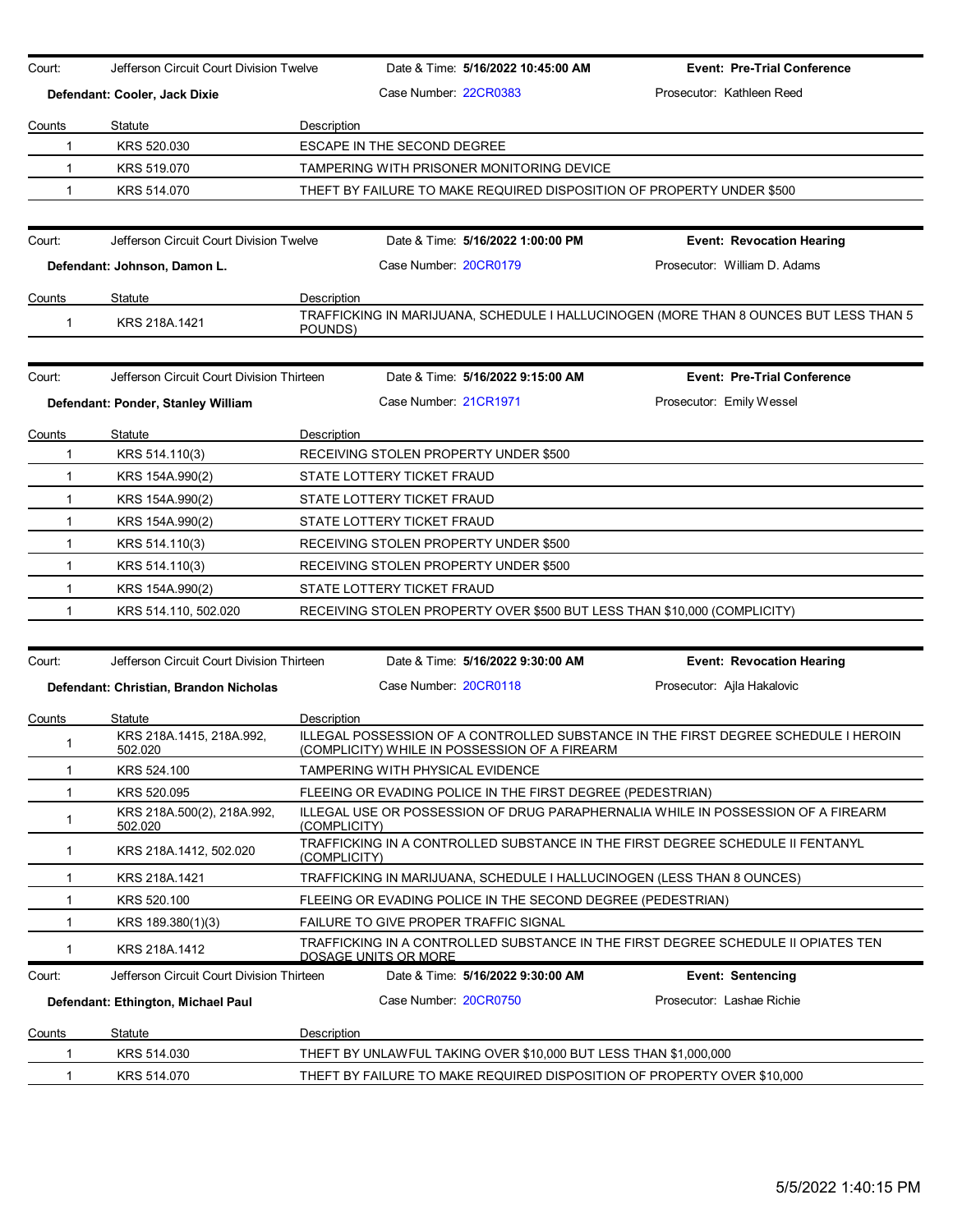Court: Jefferson Circuit Court Division Thirteen Date & Time: **5/16/2022 10:00:00 AM Event: Revocation Hearing Defendant: Jackson, Eddie Derrell Case Number: 19CR1702 Prosecutor: Lucas Taylor** Prosecutor: Lucas Taylor Counts Statute **Description** 1 KRS 527.040 POSSESSION OF A HANDGUN BY CONVICTED FELON 1 KRS 218A.1422, 218A.992 ILLEGAL POSSESSION OF A CONTROLLED SUBSTANCE SCHEDULE I HALLUCINOGEN MARIJUANA WHILE IN POSSESSION OF A FIREARM 1 KRS 527.020 CARRYING A CONCEALED DEADLY WEAPON 1 KRS 524.100 TAMPERING WITH PHYSICAL EVIDENCE 1 KRS 527.040 POSSESSION OF A FIREARM BY CONVICTED FELON 1 KRS 524.100, 506.010 CRIMINAL ATTEMPT TAMPERING WITH PHYSICAL EVIDENCE Court: Jefferson Circuit Court Division Thirteen Date & Time: **5/16/2022 10:30:00 AM Event: Plea of Guilty Defendant: Satterly, Kristina Lynn** Case Number: 22CR0135 Prosecutor: Corey Gagnon Counts Statute Description 1 KRS 514.110, 502.020 RECEIVING STOLEN PROPERTY OVER \$10,000 (COMPLICITY) ILLEGAL POSSESSION OF A CONTROLLED SUBSTANCE IN THE FIRST DEGREE SCHEDULE II<br>ACTUALITY AND LES UNITARY IN THE SUBSTANCE IN THE FIRST DEGREE SCHEDULE II METHAMPHETAMINE 1 KRS 511.050, 502.020 POSSESSION OF BURGLAR'S TOOLS (COMPLICITY) 1 KRS 511.040, 502.020 BURGLARY IN THE THIRD DEGREE (COMPLICITY) 1 KRS 218A.500(2) ILLEGAL USE OR POSSESSION OF DRUG PARAPHERNALIA 1 KRS 523.110(1) GIVING OFFICER FALSE IDENTIFYING INFORMATION 1 KRS 512.020, 502.020 CRIMINAL MISCHIEF IN THE FIRST DEGREE (COMPLICITY) 1 KRS 514.030, 502.020 THEFT BY UNLAWFUL TAKING OVER \$1,000 BUT LESS THAN \$10,000 (COMPLICITY) 1 KRS 218A.1415 ILLEGAL POSSESSION OF A CONTROLLED SUBSTANCE IN THE FIRST DEGREE SCHEDULE II COCAINE Court: Jefferson Circuit Court Division Thirteen Date & Time: **5/16/2022 10:30:00 AM Event: Plea of Guilty Defendant: Whitlock, Rickie Cornell** Case Number: 22CR0135 Prosecutor: Corey Gagnon Counts Statute **Description** 1 KRS 511.040, 502.020 BURGLARY IN THE THIRD DEGREE (COMPLICITY) 1 KRS 511.050, 502.020 POSSESSION OF BURGLAR'S TOOLS (COMPLICITY) 1 KRS 514.110, 502.020 RECEIVING STOLEN PROPERTY OVER \$10,000 (COMPLICITY) 1 KRS 520.100 FLEEING OR EVADING POLICE IN THE SECOND DEGREE (PEDESTRIAN) 1 KRS 512.020, 502.020 CRIMINAL MISCHIEF IN THE FIRST DEGREE (COMPLICITY) 1 KRS 514.030, 502.020 THEFT BY UNLAWFUL TAKING OVER \$1,000 BUT LESS THAN \$10,000 (COMPLICITY) Court: Jefferson Circuit Court Division Thirteen Date & Time: **5/16/2022 3:30:00 PM Event: Motion to Revoke Defendant: Haggard, Maunyeh Markeese** Case Number: 19CR1017 Prosecutor: William D. Adams **Counts** Statute Description 1 KRS 520.095 FLEEING OR EVADING POLICE IN THE FIRST DEGREE (MOTOR VEHICLE) 1 KRS 520.095 FLEEING OR EVADING POLICE IN THE FIRST DEGREE (MOTOR VEHICLE) 1 KRS 218A.1414 TRAFFICKING IN A CONTROLLED SUBSTANCE IN THE THIRD DEGREE UNSPECIFIED ONE HUNDRED AND TWENTY DOSAGE UNITS OR MORE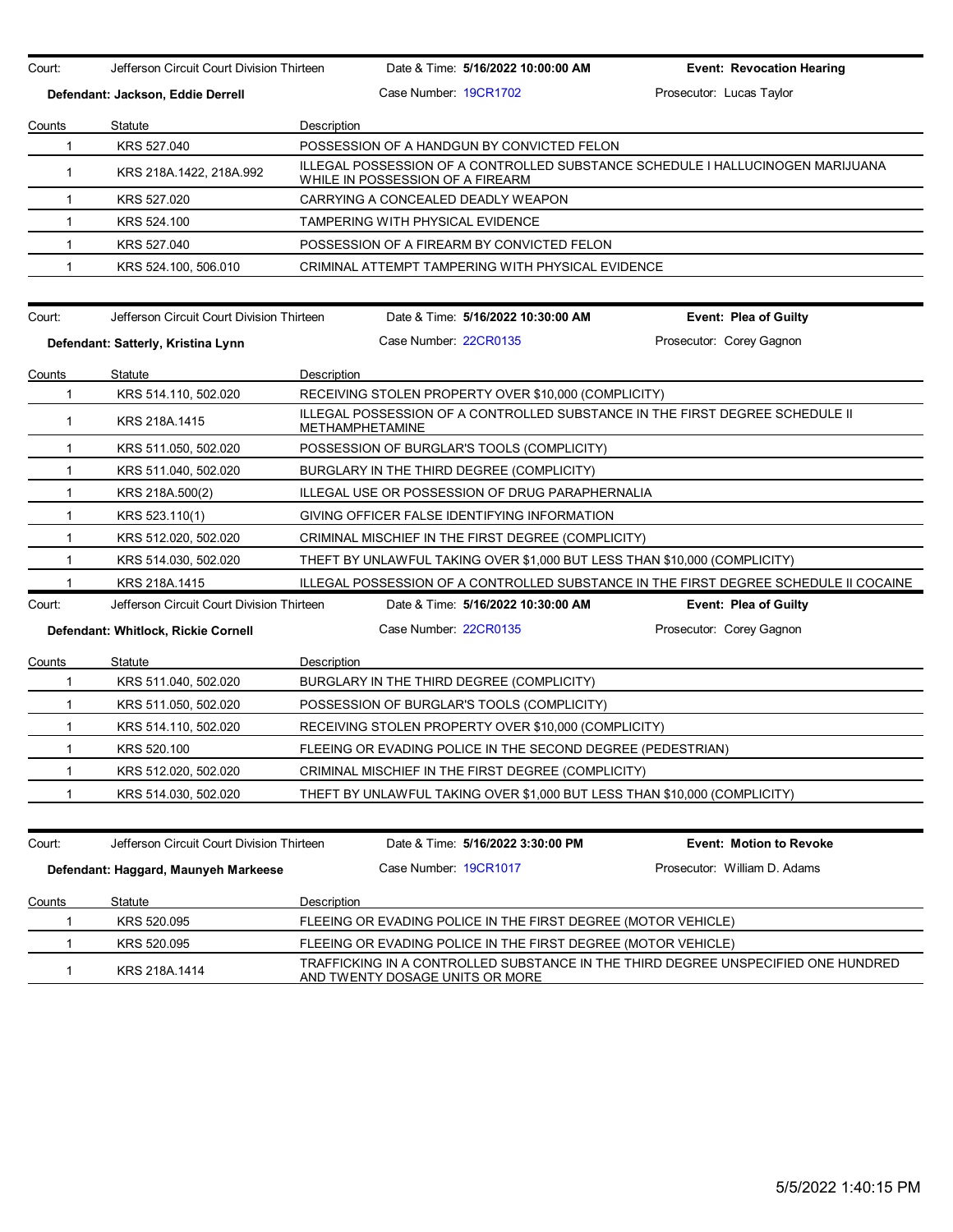| Court:<br>Jefferson Circuit Court Division One |                                      | Date & Time: 5/17/2022 10:00:00 AM                                                                                                                    | <b>Event: Revocation Hearing</b>   |  |
|------------------------------------------------|--------------------------------------|-------------------------------------------------------------------------------------------------------------------------------------------------------|------------------------------------|--|
|                                                | Defendant: Fowler, Arthur            | Case Number 14CR0451                                                                                                                                  | Prosecutor: Ebert Haegele          |  |
| Counts                                         | Statute                              | Description                                                                                                                                           |                                    |  |
| $\mathbf{1}$                                   | KRS 218A.1413                        | TRAFFICKING IN A CONTROLLED SUBSTANCE IN THE SECOND DEGREE SCHEDULE 13.4 -<br>METHYLENEDIOXYMETHAMPHETAMINE (MDMA) (ECSTASY) TEN DOSAGE UNITS OR MORE |                                    |  |
| 1                                              | KRS 512.040                          | CRIMINAL MISCHIEF IN THE THIRD DEGREE                                                                                                                 |                                    |  |
| $\mathbf{1}$                                   | KRS 512.040                          | CRIMINAL MISCHIEF IN THE THIRD DEGREE                                                                                                                 |                                    |  |
| $\mathbf{1}$                                   | KRS 520.090                          | <b>RESISTING ARREST</b>                                                                                                                               |                                    |  |
| $\mathbf{1}$                                   | KRS 218A.500, 502.020                | ILLEGAL USE OR POSSESSION OF DRUG PARAPHERNALIA (COMPLICITY)                                                                                          |                                    |  |
| $\mathbf{1}$                                   | KRS 508.025                          | ASSAULT IN THE THIRD DEGREE (POLICE/PROBATION OFFICER)                                                                                                |                                    |  |
| $\mathbf{1}$                                   | KRS 508.025                          | ASSAULT IN THE THIRD DEGREE (POLICE/PROBATION OFFICER)                                                                                                |                                    |  |
| $\mathbf{1}$                                   | KRS 218A.1421, 502.020               | TRAFFICKING IN MARIJUANA, SCHEDULE I HALLUCINOGEN (5 POUNDS OR MORE) (COMPLICITY)                                                                     |                                    |  |
| $\mathbf 1$                                    | KRS 218A.1412, 502.020               | TRAFFICKING IN A CONTROLLED SUBSTANCE IN THE FIRST DEGREE SCHEDULE II COCAINE FOUR<br><b>GRAMS OR MORE (COMPLICITY)</b>                               |                                    |  |
| $\mathbf{1}$                                   | KRS 218A.1412, 502.020               | TRAFFICKING IN A CONTROLLED SUBSTANCE IN THE FIRST DEGREE SCHEDULE II<br>METHAMPHETAMINE TWO GRAMS OR MORE (COMPLICITY)                               |                                    |  |
| $\mathbf 1$                                    | KRS 218A.1412, 502.020               | TRAFFICKING IN A CONTROLLED SUBSTANCE IN THE FIRST DEGREE SCHEDULE I HEROIN TWO<br><b>GRAMS OR MORE (COMPLICITY)</b>                                  |                                    |  |
| Court:                                         | Jefferson Circuit Court Division One | Date & Time: 5/17/2022 10:00:00 AM                                                                                                                    | <b>Event: Plea of Guilty</b>       |  |
|                                                | Defendant: Higdon, Jason A.          | Case Number 19CR0134                                                                                                                                  | Prosecutor: Emily Wessel           |  |
| Counts                                         | Statute                              | Description                                                                                                                                           |                                    |  |
| 1                                              | KRS 527.090                          | <b>FRAUDULENT FIREARM TRANSACTION</b>                                                                                                                 |                                    |  |
|                                                | KRS 527.090                          | FRAUDULENT FIREARM TRANSACTION                                                                                                                        |                                    |  |
| Court:                                         | Jefferson Circuit Court Division One | Date & Time: 5/17/2022 10:00:00 AM                                                                                                                    | <b>Event: Pre-Trial Conference</b> |  |
|                                                | Defendant: Thompson, Joshua Rayvon   | Case Number 22CR0675                                                                                                                                  | Prosecutor: Marit A. DeLozier      |  |
| Counts                                         | Statute                              | Description                                                                                                                                           |                                    |  |
| 1                                              | KRS 508.060                          | WANTON ENDANGERMENT IN THE FIRST DEGREE                                                                                                               |                                    |  |
| 1                                              | KRS 508.060                          | WANTON ENDANGERMENT IN THE FIRST DEGREE                                                                                                               |                                    |  |
| 1                                              | KRS 508.060                          | WANTON ENDANGERMENT IN THE FIRST DEGREE                                                                                                               |                                    |  |
|                                                |                                      |                                                                                                                                                       |                                    |  |
| Court:                                         | Jefferson Circuit Court Division One | Date & Time: 5/17/2022 10:30:00 AM                                                                                                                    | <b>Event: Pre-Trial Conference</b> |  |
|                                                | Defendant: Edison, Lavonte Montez    | Case Number: 21CR1275                                                                                                                                 | Prosecutor: Joseph Abney           |  |
| Counts                                         | <b>Statute</b>                       | Description                                                                                                                                           |                                    |  |
| 1                                              | KRS 520.095                          | FLEEING OR EVADING POLICE IN THE FIRST DEGREE (MOTOR VEHICLE)                                                                                         |                                    |  |
| 1                                              | KRS 514.110                          | RECEIVING STOLEN PROPERTY OVER \$10,000                                                                                                               |                                    |  |
| $\mathbf{1}$                                   | KRS 512.030                          | CRIMINAL MISCHIEF IN THE SECOND DEGREE                                                                                                                |                                    |  |
| 1                                              | KRS 508.070                          | WANTON ENDANGERMENT IN THE SECOND DEGREE                                                                                                              |                                    |  |
| 1                                              | KRS 508.070                          | WANTON ENDANGERMENT IN THE SECOND DEGREE                                                                                                              |                                    |  |
| 1                                              | KRS 431.064                          | VIOLATION OF CONDITIONS OF RELEASE                                                                                                                    |                                    |  |
| 1                                              | KRS 520.030                          | ESCAPE IN THE SECOND DEGREE                                                                                                                           |                                    |  |
| 1                                              | KRS 519.070                          | TAMPERING WITH PRISONER MONITORING DEVICE                                                                                                             |                                    |  |
| Court:                                         | Jefferson Circuit Court Division One | Date & Time: 5/17/2022 10:30:00 AM                                                                                                                    | Event: Plea of Guilty              |  |
|                                                | Defendant: Gardner, Jamal Deshawn    | Case Number 21CR1296                                                                                                                                  | Prosecutor: Philip Bronson         |  |
| <b>Counts</b>                                  | Statute                              | Description                                                                                                                                           |                                    |  |
| 1                                              | KRS 520.030                          | ESCAPE IN THE SECOND DEGREE                                                                                                                           |                                    |  |
| $\mathbf 1$                                    | KRS 519.070                          | TAMPERING WITH PRISONER MONITORING DEVICE                                                                                                             |                                    |  |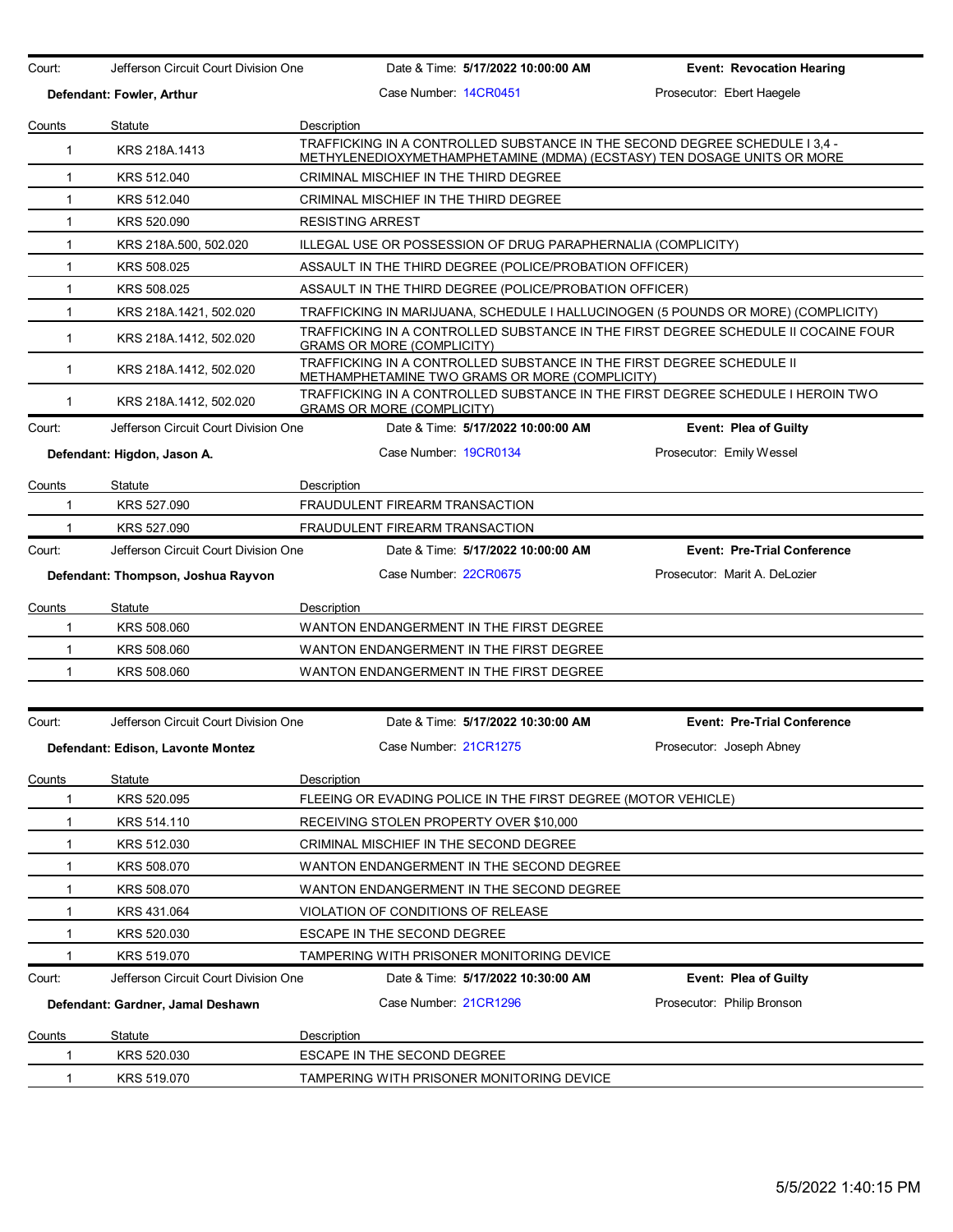| Court:        | Jefferson Circuit Court Division One | Date & Time: 5/17/2022 10:30:00 AM                                                                                                                                                           | <b>Event: Pre-Trial Conference</b> |
|---------------|--------------------------------------|----------------------------------------------------------------------------------------------------------------------------------------------------------------------------------------------|------------------------------------|
|               | Defendant: Roos, Mary E.             | Case Number 21CR0711                                                                                                                                                                         | Prosecutor: Kayla Crepps           |
| Counts        | Statute                              | Description                                                                                                                                                                                  |                                    |
| 1             | KRS 511.020, 502.020                 | BURGLARY IN THE FIRST DEGREE (COMPLICITY)                                                                                                                                                    |                                    |
| Court:        | Jefferson Circuit Court Division One | Date & Time: 5/17/2022 10:30:00 AM                                                                                                                                                           | <b>Event: Pre-Trial Conference</b> |
|               | Defendant: York, Laquan Shalik       | Case Number 21CR0711                                                                                                                                                                         | Prosecutor: Kayla Crepps           |
| <b>Counts</b> | Statute                              | Description                                                                                                                                                                                  |                                    |
| 1             | KRS 511.020, 502.020                 | BURGLARY IN THE FIRST DEGREE (COMPLICITY)                                                                                                                                                    |                                    |
| $\mathbf{1}$  | KRS 532.080                          | PERSISTENT FELONY OFFENDER IN THE FIRST DEGREE                                                                                                                                               |                                    |
| 1             | KRS 527.040                          | POSSESSION OF A FIREARM BY CONVICTED FELON                                                                                                                                                   |                                    |
|               |                                      |                                                                                                                                                                                              |                                    |
| Court:        | Jefferson Circuit Court Division One | Date & Time: 5/17/2022 11:00:00 AM                                                                                                                                                           | <b>Event: Pre-Trial Conference</b> |
|               | Defendant: Broadus, Mark Anthony     | Case Number 21CR1903                                                                                                                                                                         | Prosecutor: Kaleb Noblett          |
| Counts        | Statute                              | Description                                                                                                                                                                                  |                                    |
| 1             | KRS 520.095                          | FLEEING OR EVADING POLICE IN THE FIRST DEGREE (PEDESTRIAN)                                                                                                                                   |                                    |
| $\mathbf{1}$  | KRS 218A 1412, 502.020               | TRAFFICKING IN A CONTROLLED SUBSTANCE IN THE FIRST DEGREE SCHEDULE II FENTANYL<br>(SUBSEQUENT OFFENDER) (COMPLICITY)                                                                         |                                    |
| $\mathbf{1}$  | KRS 527.040, 502.020                 | POSSESSION OF A HANDGUN BY CONVICTED FELON (COMPLICITY)                                                                                                                                      |                                    |
| $\mathbf{1}$  | KRS 218A 1413, 502.020               | TRAFFICKING IN A CONTROLLED SUBSTANCE IN THE SECOND DEGREE SCHEDULE I 3,4 -<br>METHYLENEDIOXYMETHAMPHETAMINE (MDMA) (ECSTASY) TEN DOSAGE UNITS OR MORE<br>(SUBSEQUENT OFFENDER) (COMPLICITY) |                                    |
| $\mathbf{1}$  | KRS 218A.1421, 502.020               | TRAFFICKING IN MARIJUANA, SCHEDULE I HALLUCINOGEN (LESS THAN 8 OUNCES) (SUBSEQUENT<br>OFFENDER) (COMPLICITY)                                                                                 |                                    |
| 1             | KRS 218A.500(2), 502.020             | ILLEGAL USE OR POSSESSION OF DRUG PARAPHERNALIA (COMPLICITY)                                                                                                                                 |                                    |
|               |                                      |                                                                                                                                                                                              |                                    |
| Court:        | Jefferson Circuit Court Division One | Date & Time: 5/17/2022 11:00:00 AM                                                                                                                                                           | <b>Event: Revocation Hearing</b>   |
|               | Defendant: Broyles, Leah N.          | Case Number: 14CR1962                                                                                                                                                                        | Prosecutor: Ryan Olberding         |
| Counts        | Statute                              | Description                                                                                                                                                                                  |                                    |
| 1             | KRS 511.040                          | BURGLARY IN THE THIRD DEGREE                                                                                                                                                                 |                                    |
| $\mathbf{1}$  | KRS 511.040                          | BURGLARY IN THE THIRD DEGREE                                                                                                                                                                 |                                    |
| $\mathbf{1}$  | KRS 511.040                          | BURGLARY IN THE THIRD DEGREE                                                                                                                                                                 |                                    |
| $\mathbf{1}$  | KRS 511.040                          | BURGLARY IN THE THIRD DEGREE                                                                                                                                                                 |                                    |
| -1            | KRS 511.040                          | BURGLARY IN THE THIRD DEGREE                                                                                                                                                                 |                                    |
|               | KRS 511.040                          | BURGLARY IN THE THIRD DEGREE                                                                                                                                                                 |                                    |
| 1             | KRS 511.040                          | BURGLARY IN THE THIRD DEGREE                                                                                                                                                                 |                                    |
| 1             | KRS 511.040                          | BURGLARY IN THE THIRD DEGREE                                                                                                                                                                 |                                    |
| 1             | KRS 511.040                          | BURGLARY IN THE THIRD DEGREE                                                                                                                                                                 |                                    |
| -1            | KRS 511.040                          | BURGLARY IN THE THIRD DEGREE                                                                                                                                                                 |                                    |
| 1             | KRS 511.040                          | BURGLARY IN THE THIRD DEGREE                                                                                                                                                                 |                                    |
|               | KRS 511.040                          | BURGLARY IN THE THIRD DEGREE                                                                                                                                                                 |                                    |
| Court:        | Jefferson Circuit Court Division One | Date & Time: 5/17/2022 11:00:00 AM                                                                                                                                                           | <b>Event: Pre-Trial Conference</b> |
|               | Defendant: Rondo, Jermale Dennis     | Case Number: 21CR1903                                                                                                                                                                        | Prosecutor: Kaleb Noblett          |
| Counts        | Statute                              | Description                                                                                                                                                                                  |                                    |
| 1             | KRS 527.040, 502.020                 | POSSESSION OF A HANDGUN BY CONVICTED FELON (COMPLICITY)                                                                                                                                      |                                    |
| 1             | KRS 520.100                          | FLEEING OR EVADING POLICE IN THE SECOND DEGREE (PEDESTRIAN)                                                                                                                                  |                                    |
| $\mathbf{1}$  | KRS 218A.1415, 502.020               | ILLEGAL POSSESSION OF A CONTROLLED SUBSTANCE IN THE FIRST DEGREE SCHEDULE I HEROIN<br>(COMPLICITY)<br>ILLEGAL POSSESSION OF A CONTROLLED SUBSTANCE IN THE FIRST DEGREE SCHEDULE II           |                                    |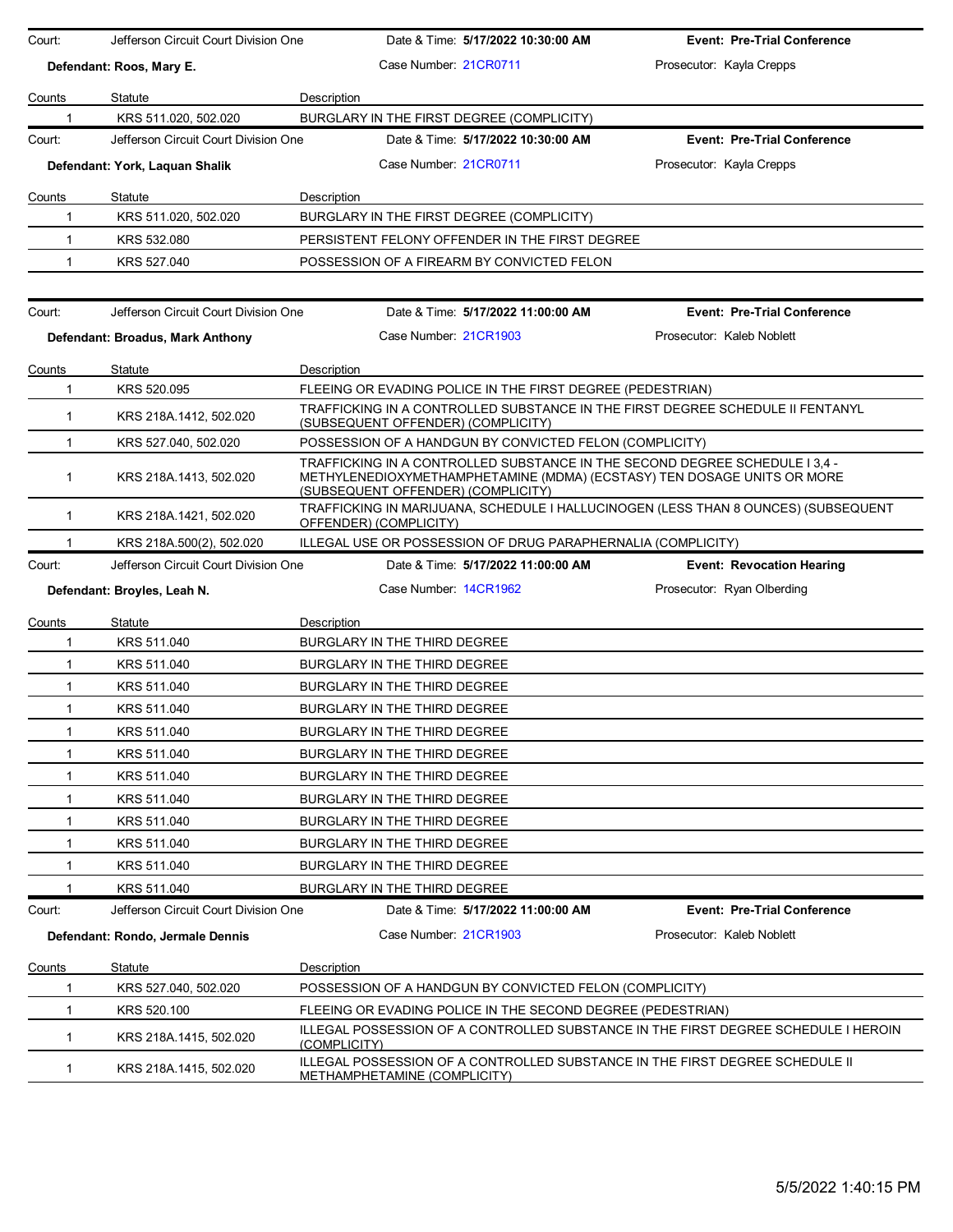| Court:        | Jefferson Circuit Court Division One |                    | Date & Time: 5/17/2022 1:30:00 PM                                                                      | <b>Event: Motion to Revoke</b>     |
|---------------|--------------------------------------|--------------------|--------------------------------------------------------------------------------------------------------|------------------------------------|
|               | Defendant: Paul, Cameron Scott       |                    | Case Number 19CR3456                                                                                   | Prosecutor: James Alex Oliva       |
| Counts        | Statute                              | Description        |                                                                                                        |                                    |
| $\mathbf 1$   | KRS 218A.1415                        |                    | ILLEGAL POSSESSION OF A CONTROLLED SUBSTANCE IN THE FIRST DEGREE SCHEDULE II<br><b>METHAMPHETAMINE</b> |                                    |
| $\mathbf{1}$  | KRS 514.110                          |                    | RECEIVING STOLEN PROPERTY OVER \$500 BUT LESS THAN \$10,000                                            |                                    |
| $\mathbf{1}$  | KRS 186.990(6)                       |                    | THEFT OF MOTOR VEHICLE REGISTRATION PLATE                                                              |                                    |
| $\mathbf{1}$  | KRS 514.110                          |                    | RECEIVING STOLEN PROPERTY OVER \$10,000                                                                |                                    |
| 1             | KRS 514.110                          |                    | RECEIVING STOLEN PROPERTY OVER \$500 BUT LESS THAN \$10,000                                            |                                    |
| $\mathbf{1}$  | KRS 514.110                          |                    | RECEIVING STOLEN PROPERTY OVER \$500 BUT LESS THAN \$10,000                                            |                                    |
| 1             | KRS 514.110                          |                    | RECEIVING STOLEN PROPERTY OVER \$10,000                                                                |                                    |
| Court:        | Jefferson Circuit Court Division One |                    | Date & Time: 5/17/2022 1:30:00 PM                                                                      | <b>Event: Pre-Trial Conference</b> |
|               | Defendant: Scott, Kylie Laine        |                    | Case Number 21CR1684                                                                                   | Prosecutor: Marit A. DeLozier      |
| Counts        | Statute                              | Description        |                                                                                                        |                                    |
| 1             | KRS 508.010                          |                    | ASSAULT IN THE FIRST DEGREE                                                                            |                                    |
|               |                                      |                    |                                                                                                        |                                    |
| Court:        | Jefferson Circuit Court Division One |                    | Date & Time: 5/17/2022 2:00:00 PM                                                                      | <b>Event: Pre-Trial Conference</b> |
|               | Defendant: Abdillahi, Amin           |                    | Case Number 21CR2446                                                                                   | Prosecutor: Emily Lantz            |
| Counts        | Statute                              | Description        |                                                                                                        |                                    |
| $\mathbf 1$   | KRS 515.020, 502.020                 |                    | ROBBERY IN THE FIRST DEGREE (COMPLICITY)                                                               |                                    |
| 1             | KRS 515.020, 502.020                 |                    | ROBBERY IN THE FIRST DEGREE (COMPLICITY)                                                               |                                    |
| $\mathbf{1}$  | KRS 515.020                          |                    | ROBBERY IN THE FIRST DEGREE                                                                            |                                    |
| $\mathbf{1}$  | KRS 515.020, 502.020                 |                    | ROBBERY IN THE FIRST DEGREE (COMPLICITY)                                                               |                                    |
| $\mathbf{1}$  | KRS 515.020, 502.020                 |                    | ROBBERY IN THE FIRST DEGREE (COMPLICITY)                                                               |                                    |
| 1             | KRS 515.020, 502.020                 |                    | ROBBERY IN THE FIRST DEGREE (COMPLICITY)                                                               |                                    |
| $\mathbf{1}$  | KRS 515.020                          |                    | ROBBERY IN THE FIRST DEGREE                                                                            |                                    |
| 1             | KRS 515.020, 502.020                 |                    | ROBBERY IN THE FIRST DEGREE (COMPLICITY)                                                               |                                    |
| Court:        | Jefferson Circuit Court Division One |                    | Date & Time: 5/17/2022 2:00:00 PM                                                                      | <b>Event: Pre-Trial Conference</b> |
|               | Defendant: Ross, Destiny S.          |                    | Case Number 21CR1752                                                                                   | Prosecutor: Christie J. Foster     |
| <u>Counts</u> | Statute                              | <b>Description</b> |                                                                                                        |                                    |
| 1             | KRS 508.100                          |                    | CRIMINAL ABUSE IN THE FIRST DEGREE                                                                     |                                    |
| 1             | KRS 508.020                          |                    | ASSAULT IN THE SECOND DEGREE                                                                           |                                    |
|               |                                      |                    |                                                                                                        |                                    |
| Court:        | Jefferson Circuit Court Division One |                    | Date & Time: 5/17/2022 2:30:00 PM                                                                      | <b>Event: Pre-Trial Conference</b> |
|               | Defendant: Bowman, Lance M.          |                    | Case Number 19CR3472                                                                                   | Prosecutor: Mark S. Baker          |
| Counts        | <b>Statute</b>                       | Description        |                                                                                                        |                                    |
| 1             | KRS 507.020                          | <b>MURDER</b>      |                                                                                                        |                                    |
| 1             | KRS 527.040                          |                    | POSSESSION OF A HANDGUN BY CONVICTED FELON                                                             |                                    |
| $\mathbf 1$   | KRS 524.100                          |                    | TAMPERING WITH PHYSICAL EVIDENCE                                                                       |                                    |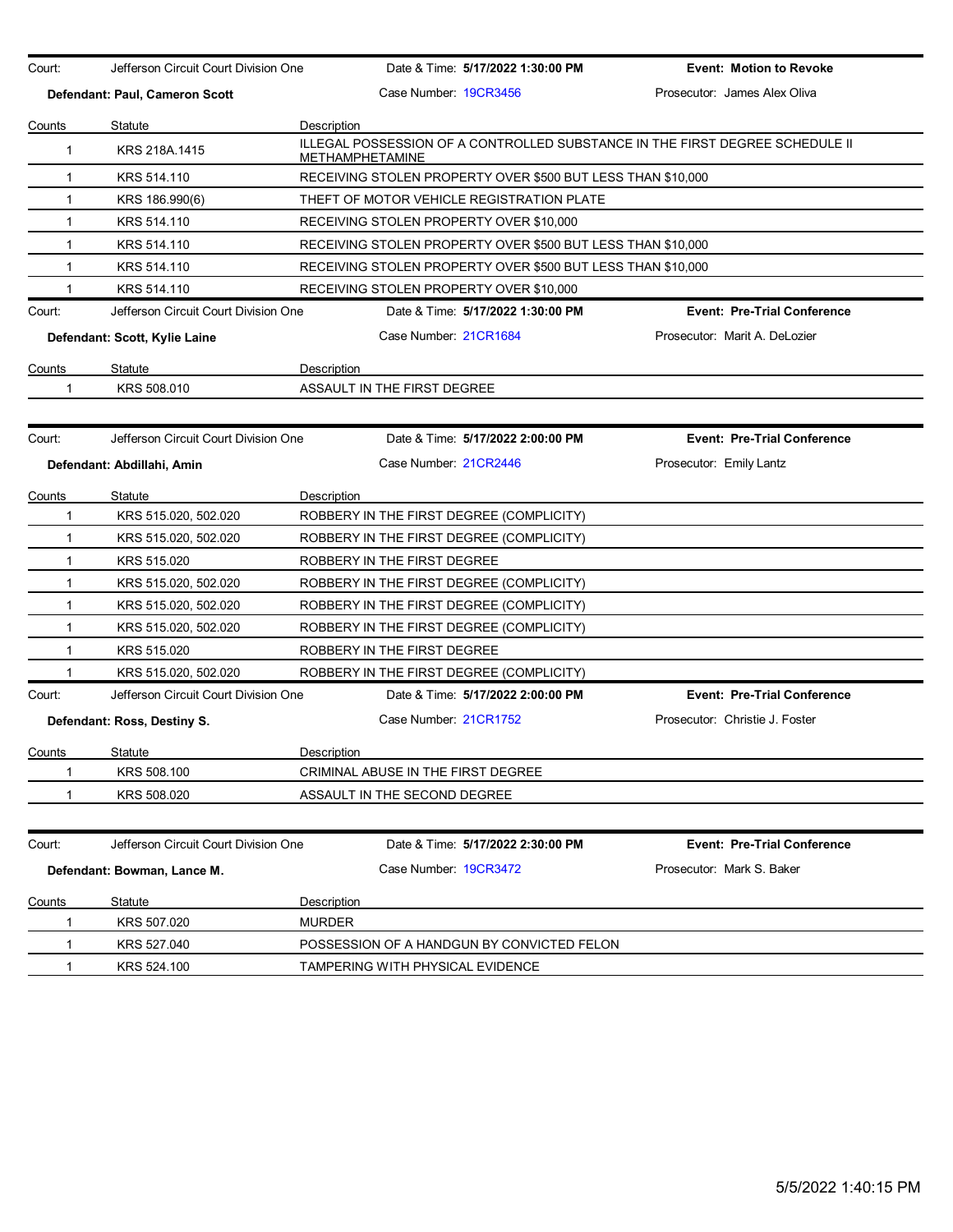| Court:                                                                                                                                         | Jefferson Circuit Court Division Two                                       |                                                                                                                    | Date & Time: 5/17/2022 9:30:00 AM  | <b>Event: Pre-Trial Conference</b>                                                                                                                   |  |  |  |
|------------------------------------------------------------------------------------------------------------------------------------------------|----------------------------------------------------------------------------|--------------------------------------------------------------------------------------------------------------------|------------------------------------|------------------------------------------------------------------------------------------------------------------------------------------------------|--|--|--|
| Defendant: Berry, Jessica D.                                                                                                                   |                                                                            | Case Number: 20CR0868                                                                                              |                                    | Prosecutor: Matthew Cody Hill                                                                                                                        |  |  |  |
| Counts                                                                                                                                         | Statute                                                                    | Description                                                                                                        |                                    |                                                                                                                                                      |  |  |  |
| $\mathbf 1$                                                                                                                                    | KRS 508.025                                                                | ASSAULT IN THE THIRD DEGREE (POLICE/PROBATION OFFICER)                                                             |                                    |                                                                                                                                                      |  |  |  |
| $\mathbf{1}$                                                                                                                                   | KRS 508.025                                                                | ASSAULT IN THE THIRD DEGREE (POLICE/PROBATION OFFICER)                                                             |                                    |                                                                                                                                                      |  |  |  |
| $\mathbf{1}$                                                                                                                                   | KRS 218A.1412, 502.020                                                     | TRAFFICKING IN A CONTROLLED SUBSTANCE IN THE FIRST DEGREE SCHEDULE II COCAINE LESS<br>THAN FOUR GRAMS (COMPLICITY) |                                    |                                                                                                                                                      |  |  |  |
| $\mathbf 1$                                                                                                                                    | KRS 520.090                                                                | <b>RESISTING ARREST</b>                                                                                            |                                    |                                                                                                                                                      |  |  |  |
| $\mathbf{1}$                                                                                                                                   | KRS 218A.500(2)                                                            | ILLEGAL USE OR POSSESSION OF DRUG PARAPHERNALIA                                                                    |                                    |                                                                                                                                                      |  |  |  |
| $\mathbf{1}$                                                                                                                                   | KRS 218A 1415, 502.020                                                     | (COMPLICITY)                                                                                                       |                                    | ILLEGAL POSSESSION OF A CONTROLLED SUBSTANCE IN THE FIRST DEGREE SCHEDULE II COCAINE                                                                 |  |  |  |
| Court:                                                                                                                                         | Jefferson Circuit Court Division Two                                       |                                                                                                                    | Date & Time: 5/17/2022 9:30:00 AM  | <b>Event: Pre-Trial Conference</b>                                                                                                                   |  |  |  |
|                                                                                                                                                | Defendant: Walker, Larry Wayne                                             | Case Number 20CR0868                                                                                               |                                    | Prosecutor: Matthew Cody Hill                                                                                                                        |  |  |  |
| Counts                                                                                                                                         | Statute                                                                    | Description                                                                                                        |                                    |                                                                                                                                                      |  |  |  |
| $\mathbf 1$                                                                                                                                    | KRS 508.025                                                                | ASSAULT IN THE THIRD DEGREE (POLICE/PROBATION OFFICER)                                                             |                                    |                                                                                                                                                      |  |  |  |
| $\mathbf{1}$                                                                                                                                   | KRS 508.025                                                                | ASSAULT IN THE THIRD DEGREE (POLICE/PROBATION OFFICER)                                                             |                                    |                                                                                                                                                      |  |  |  |
| $\mathbf 1$                                                                                                                                    | KRS 218A.1412, 502.020                                                     | THAN FOUR GRAMS (COMPLICITY)                                                                                       |                                    | TRAFFICKING IN A CONTROLLED SUBSTANCE IN THE FIRST DEGREE SCHEDULE II COCAINE LESS                                                                   |  |  |  |
| $\mathbf{1}$                                                                                                                                   | KRS 520.090                                                                | <b>RESISTING ARREST</b>                                                                                            |                                    |                                                                                                                                                      |  |  |  |
| $\mathbf 1$                                                                                                                                    | KRS 218A.500(2)                                                            | <b>ILLEGAL USE OR POSSESSION OF DRUG PARAPHERNALIA</b>                                                             |                                    |                                                                                                                                                      |  |  |  |
| 1                                                                                                                                              | KRS 520.100<br>FLEEING OR EVADING POLICE IN THE SECOND DEGREE (PEDESTRIAN) |                                                                                                                    |                                    |                                                                                                                                                      |  |  |  |
| ILLEGAL POSSESSION OF A CONTROLLED SUBSTANCE IN THE FIRST DEGREE SCHEDULE II COCAINE<br>$\mathbf{1}$<br>KRS 218A.1415, 502.020<br>(COMPLICITY) |                                                                            |                                                                                                                    |                                    |                                                                                                                                                      |  |  |  |
|                                                                                                                                                |                                                                            |                                                                                                                    |                                    |                                                                                                                                                      |  |  |  |
| Court:                                                                                                                                         | Jefferson Circuit Court Division Two                                       |                                                                                                                    | Date & Time: 5/17/2022 10:00:00 AM | <b>Event: Pre-Trial Conference</b>                                                                                                                   |  |  |  |
|                                                                                                                                                | Defendant: Cabrera, Erika T.                                               | Case Number 17CR1010                                                                                               |                                    | Prosecutor: Jan Firkins Brightwell                                                                                                                   |  |  |  |
| <u>Counts</u>                                                                                                                                  | Statute                                                                    | Description                                                                                                        |                                    |                                                                                                                                                      |  |  |  |
| $\mathbf 1$                                                                                                                                    | KRS 194A.505                                                               |                                                                                                                    |                                    | FALSE STATEMENTS/MISREPRESENTATIONS/FAILURE TO REPORT CHANGE IN ORDER TO RECEIVE<br>PUBLIC ASSISTANCE BENEFITS (FALSE STATEMENTS/MISREPRESENTATIONS) |  |  |  |
| Court:                                                                                                                                         | Jefferson Circuit Court Division Two                                       |                                                                                                                    | Date & Time: 5/17/2022 10:00:00 AM | <b>Event: Pre-Trial Conference</b>                                                                                                                   |  |  |  |
|                                                                                                                                                | Defendant: Jodoin, Kelly Meghan                                            | Case Number 21CR2501                                                                                               |                                    | Prosecutor: James Alex Oliva                                                                                                                         |  |  |  |
| Counts                                                                                                                                         | Statute                                                                    | Description                                                                                                        |                                    |                                                                                                                                                      |  |  |  |
| 1                                                                                                                                              | KRS 514.110, 502.020                                                       | RECEIVING STOLEN PROPERTY OVER \$10,000 (COMPLICITY)                                                               |                                    |                                                                                                                                                      |  |  |  |
|                                                                                                                                                | KRS 514.110, 502.020                                                       |                                                                                                                    |                                    | RECEIVING STOLEN PROPERTY OVER \$1,000 BUT LESS THAN \$10,000 (COMPLICITY)                                                                           |  |  |  |
| Court:                                                                                                                                         | Jefferson Circuit Court Division Two                                       |                                                                                                                    | Date & Time: 5/17/2022 10:00:00 AM | <b>Event: Pre-Trial Conference</b>                                                                                                                   |  |  |  |
|                                                                                                                                                | Defendant: Miller, Stefan Andrew                                           | Case Number: 21CR2501                                                                                              |                                    | Prosecutor: James Alex Oliva                                                                                                                         |  |  |  |
| Counts                                                                                                                                         | Statute                                                                    | Description                                                                                                        |                                    |                                                                                                                                                      |  |  |  |
|                                                                                                                                                | KRS 514.110, 502.020                                                       | RECEIVING STOLEN PROPERTY OVER \$1,000 BUT LESS THAN \$10,000 (COMPLICITY)                                         |                                    |                                                                                                                                                      |  |  |  |
|                                                                                                                                                | KRS 514.110, 502.020                                                       | RECEIVING STOLEN PROPERTY OVER \$10,000 (COMPLICITY)                                                               |                                    |                                                                                                                                                      |  |  |  |
| Court:                                                                                                                                         | Jefferson Circuit Court Division Two                                       |                                                                                                                    | Date & Time: 5/17/2022 10:00:00 AM | <b>Event: Pre-Trial Conference</b>                                                                                                                   |  |  |  |
|                                                                                                                                                | Defendant: Robinson, Deangelo Anton                                        | Case Number: 21CR2702                                                                                              |                                    | Prosecutor: Milja Zgonjanin                                                                                                                          |  |  |  |
| Counts                                                                                                                                         | Statute                                                                    | Description                                                                                                        |                                    |                                                                                                                                                      |  |  |  |
|                                                                                                                                                | KRS 508.060                                                                | WANTON ENDANGERMENT IN THE FIRST DEGREE                                                                            |                                    |                                                                                                                                                      |  |  |  |
| 1                                                                                                                                              | KRS 527.040                                                                | POSSESSION OF A HANDGUN BY CONVICTED FELON                                                                         |                                    |                                                                                                                                                      |  |  |  |
| $\mathbf 1$                                                                                                                                    | KRS 527.040                                                                | POSSESSION OF A HANDGUN BY CONVICTED FELON                                                                         |                                    |                                                                                                                                                      |  |  |  |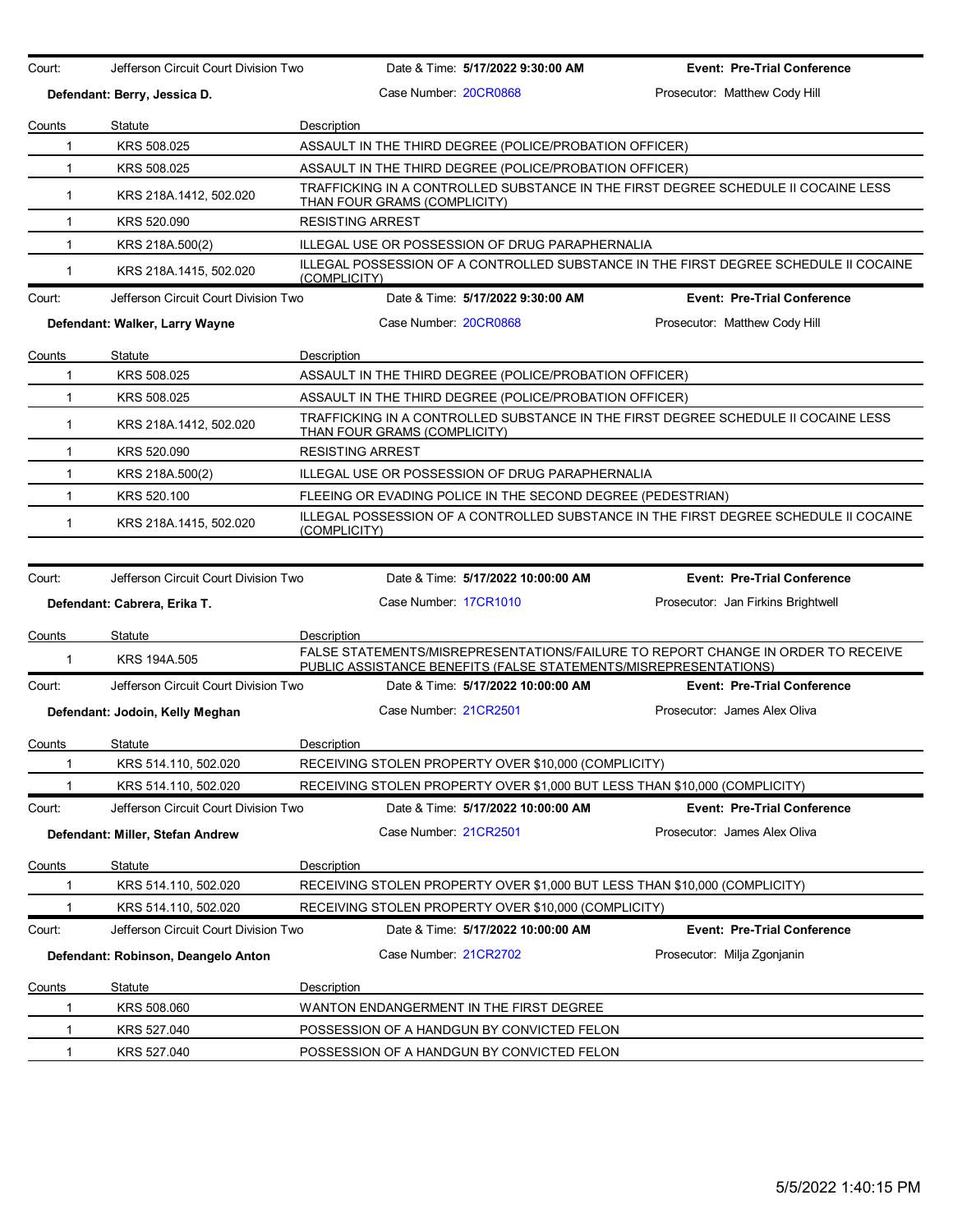| Court:                          | Jefferson Circuit Court Division Two | Date & Time: 5/17/2022 10:00:00 AM                                                                                                                           | <b>Event: Revocation Hearing</b>   |
|---------------------------------|--------------------------------------|--------------------------------------------------------------------------------------------------------------------------------------------------------------|------------------------------------|
| Defendant: Yelder, Temeka Tenil |                                      | Case Number 15CR1114                                                                                                                                         | Prosecutor: Jan Firkins Brightwell |
| Counts                          | Statute                              | Description                                                                                                                                                  |                                    |
| 1                               | KRS 532.080                          | PERSISTENT FELONY OFFENDER IN THE FIRST DEGREE                                                                                                               |                                    |
| 1                               | KRS 532.080                          | PERSISTENT FELONY OFFENDER IN THE SECOND DEGREE                                                                                                              |                                    |
| $\mathbf{1}$                    | KRS 514.030, 502.020                 | THEFT BY UNLAWFUL TAKING OVER \$500 BUT LESS THAN \$10,000 (SHOPLIFTING) (COMPLICITY)                                                                        |                                    |
| $\mathbf{1}$                    | KRS 514.030, 502.020                 | THEFT BY UNLAWFUL TAKING OVER \$500 BUT LESS THAN \$10,000 (SHOPLIFTING) (COMPLICITY)                                                                        |                                    |
|                                 |                                      |                                                                                                                                                              |                                    |
| Court:                          | Jefferson Circuit Court Division Two | Date & Time: 5/17/2022 10:15:00 AM                                                                                                                           | <b>Event: Revocation Hearing</b>   |
|                                 | Defendant: Blockton, Jeffery Lynn    | Case Number 19CR0099                                                                                                                                         | Prosecutor: James Alex Oliva       |
| Counts                          | Statute                              | Description                                                                                                                                                  |                                    |
| 1                               | KRS 189.530(2)                       | POSSESSION OF AN OPEN ALCOHOLIC BEVERAGE CONTAINER IN A MOTOR VEHICLE                                                                                        |                                    |
| $\mathbf{1}$                    | KRS 189A.090(1)(2)(c)                | OPERATING A MOTOR VEHICLE WHILE LICENSE IS REVOKED OR SUSPENDED FOR DRIVING UNDER<br>THE INFLUENCE - THIRD OR SUBSEQUENT OFFENSE (AGGRAVATING CIRCUMSTANCES) |                                    |
| 1                               | KRS 304.99-060                       | FAILURE OF NON-OWNER OPERATOR TO MAINTAIN REQUIRED INSURANCE                                                                                                 |                                    |
| 1                               | KRS 186.170                          | OPERATING A MOTOR VEHICLE WITH AN EXPIRED LICENSE PLATE                                                                                                      |                                    |
| 1                               | KRS 527.020                          | CARRYING A CONCEALED DEADLY WEAPON                                                                                                                           |                                    |
| $\mathbf{1}$                    | KRS 527.040                          | POSSESSION OF A HANDGUN BY CONVICTED FELON                                                                                                                   |                                    |
| $\mathbf{1}$                    | KRS 514.110                          | RECEIVING STOLEN FIREARM                                                                                                                                     |                                    |
| $\mathbf{1}$                    | KRS 189A.010(1)(5)(C)(11)            | OPERATING A MOTOR VEHICLE UNDER THE INFLUENCE OF INTOXICANTS - THIRD OFFENSE<br>(AGGRAVATING CIRCUMSTANCES)                                                  |                                    |
|                                 | KRS 189.345                          | IMPROPERLY ON THE LEFT SIDE OF THE ROAD                                                                                                                      |                                    |
| Court:                          | Jefferson Circuit Court Division Two | Date & Time: 5/17/2022 10:15:00 AM                                                                                                                           | <b>Event: Plea of Guilty</b>       |
|                                 | Defendant: Jenkins, Cody Scott       | Case Number 19CR0145                                                                                                                                         | Prosecutor: Milja Zgonjanin        |
| Counts                          | Statute                              | Description                                                                                                                                                  |                                    |
| 1                               | KRS 516.030                          | FORGERY IN THE SECOND DEGREE                                                                                                                                 |                                    |
|                                 | KRS 514.030                          | THEFT BY UNLAWFUL TAKING OVER \$10,000 BUT LESS THAN \$1,000,000                                                                                             |                                    |
| Court:                          | Jefferson Circuit Court Division Two | Date & Time: 5/17/2022 10:15:00 AM                                                                                                                           | <b>Event: Pre-Trial Conference</b> |
|                                 | Defendant: Johnson, John Fitzgerald  | Case Number 21CR2295                                                                                                                                         | Prosecutor: Emily Lantz            |
| Counts                          | Statute                              | Description                                                                                                                                                  |                                    |
| $\mathbf{1}$                    | KRS 508.060                          | WANTON ENDANGERMENT IN THE FIRST DEGREE                                                                                                                      |                                    |
| 1                               | KRS 508.060                          | WANTON ENDANGERMENT IN THE FIRST DEGREE                                                                                                                      |                                    |
| 1                               | KRS 508.060                          | WANTON ENDANGERMENT IN THE FIRST DEGREE                                                                                                                      |                                    |
| 1                               | KRS 508.060                          | WANTON ENDANGERMENT IN THE FIRST DEGREE                                                                                                                      |                                    |
| 1                               | KRS 508.060                          | WANTON ENDANGERMENT IN THE FIRST DEGREE                                                                                                                      |                                    |
| Court:                          | Jefferson Circuit Court Division Two | Date & Time: 5/17/2022 10:15:00 AM                                                                                                                           | <b>Event: Pre-Trial Conference</b> |
|                                 | Defendant: Jones, Darryl Keith       | Case Number. 22CR0550                                                                                                                                        | Prosecutor: Jan Firkins Brightwell |
| Counts                          | Statute                              | Description                                                                                                                                                  |                                    |
|                                 | KRS 514.110                          | RECEIVING STOLEN PROPERTY OVER \$1,000 BUT LESS THAN \$10,000                                                                                                |                                    |
|                                 | KRS 514.110                          | RECEIVING STOLEN PROPERTY OVER \$500 BUT LESS THAN \$1,000                                                                                                   |                                    |
| Court:                          | Jefferson Circuit Court Division Two | Date & Time: 5/17/2022 10:15:00 AM                                                                                                                           | <b>Event: Pre-Trial Conference</b> |
|                                 | Defendant: Tan, Ericsel Vitacion     | Case Number 21CR0500                                                                                                                                         | Prosecutor: Ryan Olberding         |
| Counts                          | Statute                              | Description                                                                                                                                                  |                                    |
| 1                               | KRS 508.010                          | ASSAULT IN THE FIRST DEGREE                                                                                                                                  |                                    |
| 1                               | KRS 508.020                          | ASSAULT IN THE SECOND DEGREE                                                                                                                                 |                                    |
| 1                               | KRS 508.060                          | WANTON ENDANGERMENT IN THE FIRST DEGREE                                                                                                                      |                                    |
| $\mathbf{1}$                    | KRS 508.060                          | WANTON ENDANGERMENT IN THE FIRST DEGREE                                                                                                                      |                                    |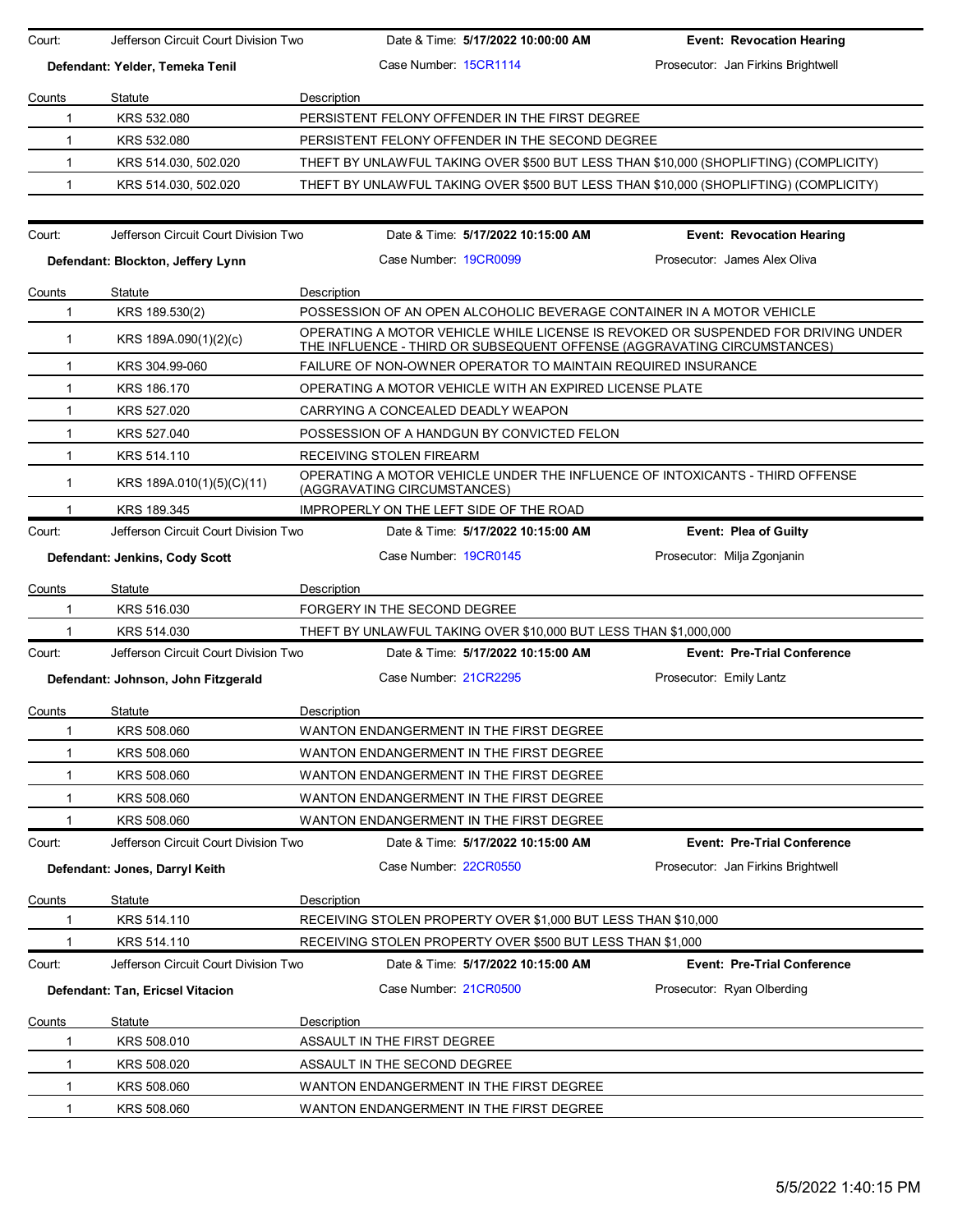| Case Number 17CR1919<br>Defendant: Kidwell, Samantha M.<br>Counts<br>Statute<br>Description<br>KRS 516.060, 502.020<br>CRIMINAL POSSESSION OF A FORGED INSTRUMENT IN THE SECOND DEGREE (COMPLICITY)<br>$\mathbf{1}$<br>$\mathbf{1}$<br>KRS 516.060, 502.020<br>CRIMINAL POSSESSION OF A FORGED INSTRUMENT IN THE SECOND DEGREE (COMPLICITY)<br>CRIMINAL POSSESSION OF A FORGED INSTRUMENT IN THE SECOND DEGREE (COMPLICITY)<br>$\mathbf{1}$<br>KRS 516.060, 502.020<br>$\mathbf{1}$<br>KRS 514.040, 502.020<br>THEFT BY DECEPTION OVER \$500 BUT LESS THAN \$10,000 (BAD CHECK) (COMPLICITY)<br>$\mathbf{1}$<br>KRS 514.040, 502.020<br>THEFT BY DECEPTION OVER \$500 BUT LESS THAN \$10,000 (BAD CHECK) (COMPLICITY)<br>Court:<br>Jefferson Circuit Court Division Two<br>Date & Time: 5/17/2022 10:30:00 AM<br>Case Number: 20CR0909<br>Defendant: Williams, Larry James | <b>Event: Revocation Hearing</b><br>Prosecutor: James Alex Oliva<br><b>Event: Pre-Trial Conference</b>                                                            |  |  |  |
|----------------------------------------------------------------------------------------------------------------------------------------------------------------------------------------------------------------------------------------------------------------------------------------------------------------------------------------------------------------------------------------------------------------------------------------------------------------------------------------------------------------------------------------------------------------------------------------------------------------------------------------------------------------------------------------------------------------------------------------------------------------------------------------------------------------------------------------------------------------------------|-------------------------------------------------------------------------------------------------------------------------------------------------------------------|--|--|--|
|                                                                                                                                                                                                                                                                                                                                                                                                                                                                                                                                                                                                                                                                                                                                                                                                                                                                            |                                                                                                                                                                   |  |  |  |
|                                                                                                                                                                                                                                                                                                                                                                                                                                                                                                                                                                                                                                                                                                                                                                                                                                                                            |                                                                                                                                                                   |  |  |  |
|                                                                                                                                                                                                                                                                                                                                                                                                                                                                                                                                                                                                                                                                                                                                                                                                                                                                            |                                                                                                                                                                   |  |  |  |
|                                                                                                                                                                                                                                                                                                                                                                                                                                                                                                                                                                                                                                                                                                                                                                                                                                                                            |                                                                                                                                                                   |  |  |  |
|                                                                                                                                                                                                                                                                                                                                                                                                                                                                                                                                                                                                                                                                                                                                                                                                                                                                            |                                                                                                                                                                   |  |  |  |
|                                                                                                                                                                                                                                                                                                                                                                                                                                                                                                                                                                                                                                                                                                                                                                                                                                                                            |                                                                                                                                                                   |  |  |  |
|                                                                                                                                                                                                                                                                                                                                                                                                                                                                                                                                                                                                                                                                                                                                                                                                                                                                            |                                                                                                                                                                   |  |  |  |
|                                                                                                                                                                                                                                                                                                                                                                                                                                                                                                                                                                                                                                                                                                                                                                                                                                                                            |                                                                                                                                                                   |  |  |  |
|                                                                                                                                                                                                                                                                                                                                                                                                                                                                                                                                                                                                                                                                                                                                                                                                                                                                            |                                                                                                                                                                   |  |  |  |
|                                                                                                                                                                                                                                                                                                                                                                                                                                                                                                                                                                                                                                                                                                                                                                                                                                                                            | Prosecutor: Andrew Daley                                                                                                                                          |  |  |  |
| Counts<br>Statute<br>Description                                                                                                                                                                                                                                                                                                                                                                                                                                                                                                                                                                                                                                                                                                                                                                                                                                           |                                                                                                                                                                   |  |  |  |
| $\mathbf{1}$<br>KRS 527.050, 502.020<br>POSSESSION OF A DEFACED FIREARM (COMPLICITY)                                                                                                                                                                                                                                                                                                                                                                                                                                                                                                                                                                                                                                                                                                                                                                                       |                                                                                                                                                                   |  |  |  |
| TRAFFICKING IN A CONTROLLED SUBSTANCE IN THE FIRST DEGREE SCHEDULE I HEROIN WHILE IN<br>KRS 218A.1412, 218A.992,<br>1<br>502.020<br>POSSESSION OF A FIREARM (COMPLICITY)                                                                                                                                                                                                                                                                                                                                                                                                                                                                                                                                                                                                                                                                                                   |                                                                                                                                                                   |  |  |  |
| KRS 218A.1412, 218A.992,<br>TRAFFICKING IN A CONTROLLED SUBSTANCE IN THE FIRST DEGREE SCHEDULE II<br>$\mathbf{1}$<br>502.020<br>METHAMPHETAMINE TWO GRAMS OR MORE WHILE IN POSSESSION OF A FIREARM (COMPLICITY)                                                                                                                                                                                                                                                                                                                                                                                                                                                                                                                                                                                                                                                            |                                                                                                                                                                   |  |  |  |
| KRS 218A.1412, 218A.992,<br>TRAFFICKING IN A CONTROLLED SUBSTANCE IN THE FIRST DEGREE SCHEDULE II COCAINE LESS<br>$\mathbf{1}$<br>THAN FOUR GRAMS WHILE IN POSSESSION OF A FIREARM (COMPLICITY)<br>502.020                                                                                                                                                                                                                                                                                                                                                                                                                                                                                                                                                                                                                                                                 |                                                                                                                                                                   |  |  |  |
| KRS 218A.1430, 218A.992,<br>$\mathbf{1}$<br>TRAFFICKING IN SYNTHETIC DRUGS WHILE IN POSSESSION OF A FIREARM (COMPLICITY)<br>502.020                                                                                                                                                                                                                                                                                                                                                                                                                                                                                                                                                                                                                                                                                                                                        |                                                                                                                                                                   |  |  |  |
| KRS 218A 1413, 218A 992,<br>1<br>502.020<br>POSSESSION OF A FIREARM (COMPLICITY)                                                                                                                                                                                                                                                                                                                                                                                                                                                                                                                                                                                                                                                                                                                                                                                           | TRAFFICKING IN A CONTROLLED SUBSTANCE IN THE SECOND DEGREE SCHEDULE I 3.4 -<br>METHYLENEDIOXYMETHAMPHETAMINE (MDMA) (ECSTASY) LESS THAN TEN DOSAGE UNITS WHILE IN |  |  |  |
| ILLEGAL POSSESSION OF A CONTROLLED SUBSTANCE IN THE FIRST DEGREE SCHEDULE II OPIATES<br>KRS 218A 1415, 218A 992,<br>$\mathbf{1}$<br>WHILE IN POSSESSION OF A FIREARM (COMPLICITY)<br>502.020                                                                                                                                                                                                                                                                                                                                                                                                                                                                                                                                                                                                                                                                               |                                                                                                                                                                   |  |  |  |
| TRAFFICKING IN A CONTROLLED SUBSTANCE IN THE THIRD DEGREE SCHEDULE V GABAPENTIN<br>KRS 218A 1414, 218A 992,<br>TWENTY DOSAGE UNITS OR MORE BUT LESS THAN OR EQUAL TO ONE-HUNDRED AND TWENTY<br>$\mathbf{1}$<br>502.020<br>DOSAGE UNITS WHILE IN POSSESSION OF A FIREARM (COMPLICITY)                                                                                                                                                                                                                                                                                                                                                                                                                                                                                                                                                                                       |                                                                                                                                                                   |  |  |  |
| ILLEGAL POSSESSION OF A CONTROLLED SUBSTANCE SCHEDULE I HALLUCINOGEN MARIJUANA<br>KRS 218A.1422, 218A.992,<br>$\mathbf{1}$<br>502.020<br>WHILE IN POSSESSION OF A FIREARM (COMPLICITY)                                                                                                                                                                                                                                                                                                                                                                                                                                                                                                                                                                                                                                                                                     |                                                                                                                                                                   |  |  |  |
| KRS 218A.500(2), 218A.992,<br>ILLEGAL USE OR POSSESSION OF DRUG PARAPHERNALIA WHILE IN POSSESSION OF A FIREARM<br>$\mathbf{1}$<br>502.020<br>(COMPLICITY)                                                                                                                                                                                                                                                                                                                                                                                                                                                                                                                                                                                                                                                                                                                  |                                                                                                                                                                   |  |  |  |
| KRS 508.030<br>ASSAULT IN THE FOURTH DEGREE<br>$\mathbf{1}$                                                                                                                                                                                                                                                                                                                                                                                                                                                                                                                                                                                                                                                                                                                                                                                                                |                                                                                                                                                                   |  |  |  |
| $\mathbf{1}$<br>KRS 508,080<br>TERRORISTIC THREATENING IN THE THIRD DEGREE                                                                                                                                                                                                                                                                                                                                                                                                                                                                                                                                                                                                                                                                                                                                                                                                 |                                                                                                                                                                   |  |  |  |
| TRAFFICKING IN A CONTROLLED SUBSTANCE IN THE FIRST DEGREE UNSPECIFIED LESS THAN TEN<br>$\mathbf{1}$<br>KRS 218A.1412, 218A.992<br>DOSAGE UNITS WHILE IN POSSESSION OF A FIREARM                                                                                                                                                                                                                                                                                                                                                                                                                                                                                                                                                                                                                                                                                            |                                                                                                                                                                   |  |  |  |

| Court: | Jefferson Circuit Court Division Two | Date & Time: 5/17/2022 10:45:00 AM                                                                                 | <b>Event: Plea of Guilty</b> |  |  |
|--------|--------------------------------------|--------------------------------------------------------------------------------------------------------------------|------------------------------|--|--|
|        | Defendant: McGahey, Kevin Floyd      | Case Number 20CR0817                                                                                               | Prosecutor: Andrew Daley     |  |  |
| Counts | Statute                              | Description                                                                                                        |                              |  |  |
|        | KRS 189,040                          | OPERATING A MOTOR VEHICLE WITH ONE HEADLAMP INOPERABLE                                                             |                              |  |  |
|        | KRS 524.100                          | <b>TAMPERING WITH PHYSICAL EVIDENCE</b>                                                                            |                              |  |  |
|        | KRS 218A 1412                        | TRAFFICKING IN A CONTROLLED SUBSTANCE IN THE FIRST DEGREE SCHEDULE II<br>METHAMPHETAMINE LESS THAN TWO GRAMS       |                              |  |  |
|        | KRS 218A.1412                        | TRAFFICKING IN A CONTROLLED SUBSTANCE IN THE FIRST DEGREE SCHEDULE I HEROIN                                        |                              |  |  |
|        | KRS 189A.090(1)(2)(a)                | OPERATING A MOTOR VEHICLE WHILE LICENSE IS REVOKED OR SUSPENDED FOR DRIVING UNDER<br>THE INFLUENCE - FIRST OFFENSE |                              |  |  |
|        | KRS 189.125                          | <b>FAILURE TO WEAR SEAT BELT</b>                                                                                   |                              |  |  |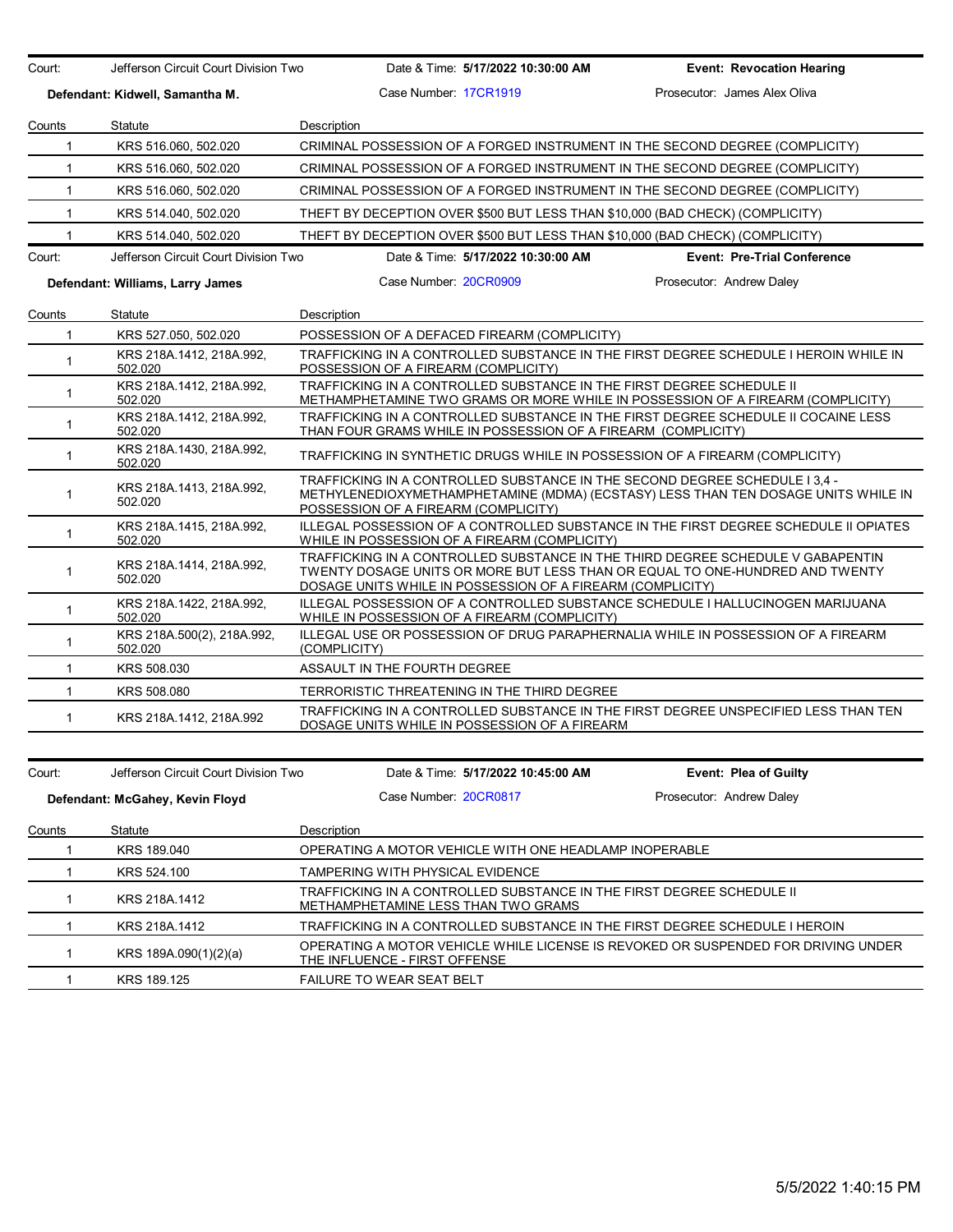| Court:                               | Jefferson Circuit Court Division Two   |                    | Date & Time: 5/17/2022 11:00:00 AM                                                                                                          | <b>Event: Sentencing</b>           |  |  |  |
|--------------------------------------|----------------------------------------|--------------------|---------------------------------------------------------------------------------------------------------------------------------------------|------------------------------------|--|--|--|
|                                      |                                        |                    | Case Number: 22CR0021                                                                                                                       | Prosecutor: Jan Firkins Brightwell |  |  |  |
|                                      | Defendant: Johnson, Ramonte R.         |                    |                                                                                                                                             |                                    |  |  |  |
| Counts                               | Statute                                | Description        |                                                                                                                                             |                                    |  |  |  |
| 1                                    | KRS 527.040                            |                    | POSSESSION OF A HANDGUN BY CONVICTED FELON                                                                                                  |                                    |  |  |  |
|                                      | KRS 524.100                            |                    | <b>TAMPERING WITH PHYSICAL EVIDENCE</b>                                                                                                     |                                    |  |  |  |
| 1                                    | KRS 532,080                            |                    | PERSISTENT FELONY OFFENDER IN THE SECOND DEGREE                                                                                             |                                    |  |  |  |
| Court:                               | Jefferson Circuit Court Division Two   |                    | Date & Time: 5/17/2022 11:15:00 AM                                                                                                          | <b>Event: Pre-Trial Conference</b> |  |  |  |
|                                      | Defendant: Juarez-Rodriguez, Similiano |                    | Case Number 22CR0670                                                                                                                        | Prosecutor: Kayla Crepps           |  |  |  |
| Counts                               | Statute                                | Description        |                                                                                                                                             |                                    |  |  |  |
| 1                                    | KRS 508.060, 502.020                   |                    | WANTON ENDANGERMENT IN THE FIRST DEGREE (COMPLICITY)                                                                                        |                                    |  |  |  |
| 1                                    | KRS 508.020, 502.020                   |                    | ASSAULT IN THE SECOND DEGREE (COMPLICITY)                                                                                                   |                                    |  |  |  |
| 1                                    | KRS 508.030, 502.020                   |                    | ASSAULT IN THE FOURTH DEGREE (COMPLICITY)                                                                                                   |                                    |  |  |  |
| 1                                    | KRS 508.060, 502.020                   |                    | WANTON ENDANGERMENT IN THE FIRST DEGREE (COMPLICITY)                                                                                        |                                    |  |  |  |
|                                      |                                        |                    |                                                                                                                                             |                                    |  |  |  |
| Court:                               | Jefferson Circuit Court Division Two   |                    | Date & Time: 5/17/2022 11:30:00 AM                                                                                                          | <b>Event: Sentencing</b>           |  |  |  |
|                                      | Defendant: Anthony, Montez Lamonte     |                    | Case Number: 21CR1193                                                                                                                       | Prosecutor: Lindsay Ann Porter     |  |  |  |
|                                      |                                        |                    |                                                                                                                                             |                                    |  |  |  |
| Counts<br>1                          | Statute                                | Description        |                                                                                                                                             |                                    |  |  |  |
|                                      | KRS 514.110                            |                    | RECEIVING STOLEN FIREARM                                                                                                                    |                                    |  |  |  |
| Court:                               | Jefferson Circuit Court Division Four  |                    | Date & Time: 5/17/2022 9:15:00 AM                                                                                                           | <b>Event: Revocation Hearing</b>   |  |  |  |
| Defendant: Meriwether, Keevon Lajuan |                                        |                    | Case Number 17CR3532                                                                                                                        | Prosecutor: Corey Gagnon           |  |  |  |
|                                      |                                        |                    |                                                                                                                                             |                                    |  |  |  |
| Counts                               | Statute<br>KRS 514.110                 | Description        |                                                                                                                                             |                                    |  |  |  |
|                                      |                                        |                    | RECEIVING STOLEN PROPERTY OVER \$500 BUT LESS THAN \$10,000<br>ILLEGAL POSSESSION OF A CONTROLLED SUBSTANCE IN THE FIRST DEGREE SCHEDULE II |                                    |  |  |  |
| $\mathbf{1}$                         | KRS 218A.1415                          |                    | <b>METHAMPHETAMINE</b>                                                                                                                      |                                    |  |  |  |
|                                      |                                        |                    |                                                                                                                                             | Sentencing on a Revocation         |  |  |  |
| Court:                               | Jefferson Circuit Court Division Four  |                    | Date & Time: 5/17/2022 9:30:00 AM                                                                                                           | Event:<br>Hearing                  |  |  |  |
|                                      | Defendant: Miller, Stefan Andrew       |                    | Case Number: 20CR1989                                                                                                                       | Prosecutor: Emily Wessel           |  |  |  |
| Counts                               | Statute                                | Description        |                                                                                                                                             |                                    |  |  |  |
|                                      | KRS 514.110                            |                    | RECEIVING STOLEN FIREARM                                                                                                                    |                                    |  |  |  |
|                                      | KRS 514.110                            |                    | RECEIVING STOLEN PROPERTY OVER \$500 BUT LESS THAN \$10,000                                                                                 |                                    |  |  |  |
|                                      |                                        |                    |                                                                                                                                             |                                    |  |  |  |
| Court:                               | Jefferson Circuit Court Division Four  |                    | Date & Time: 5/17/2022 10:00:00 AM                                                                                                          | <b>Event: Pre-Trial Conference</b> |  |  |  |
|                                      | Defendant: Collins, Jonathan Michael   |                    | Case Number 21CR1327                                                                                                                        | Prosecutor: Erin Conklin           |  |  |  |
| Counts                               | Statute                                | Description        |                                                                                                                                             |                                    |  |  |  |
|                                      | KRS 514.030                            |                    | THEFT BY UNLAWFUL TAKING OVER \$500 BUT LESS THAN \$10,000                                                                                  |                                    |  |  |  |
|                                      | KRS 512.020                            |                    | CRIMINAL MISCHIEF IN THE FIRST DEGREE                                                                                                       |                                    |  |  |  |
| Court:                               | Jefferson Circuit Court Division Four  |                    | Date & Time: 5/17/2022 10:00:00 AM                                                                                                          | <b>Event: Status Hearing</b>       |  |  |  |
|                                      | Defendant: Stahl, Heather              |                    | Case Number 11CR0879                                                                                                                        | Prosecutor: Ebert Haegele          |  |  |  |
| Counts                               | Statute                                | <b>Description</b> |                                                                                                                                             |                                    |  |  |  |
| 1                                    | KRS 514.040(1)(a), 502.020             |                    | THEFT BY DECEPTION OVER \$300 (FALSE IMPRESSION) (COMPLICITY)                                                                               |                                    |  |  |  |
| 1                                    | KRS 514.040(1)(a), 502.020             |                    | THEFT BY DECEPTION OVER \$10,000 (FALSE IMPRESSION) (COMPLICITY)                                                                            |                                    |  |  |  |
|                                      |                                        |                    |                                                                                                                                             |                                    |  |  |  |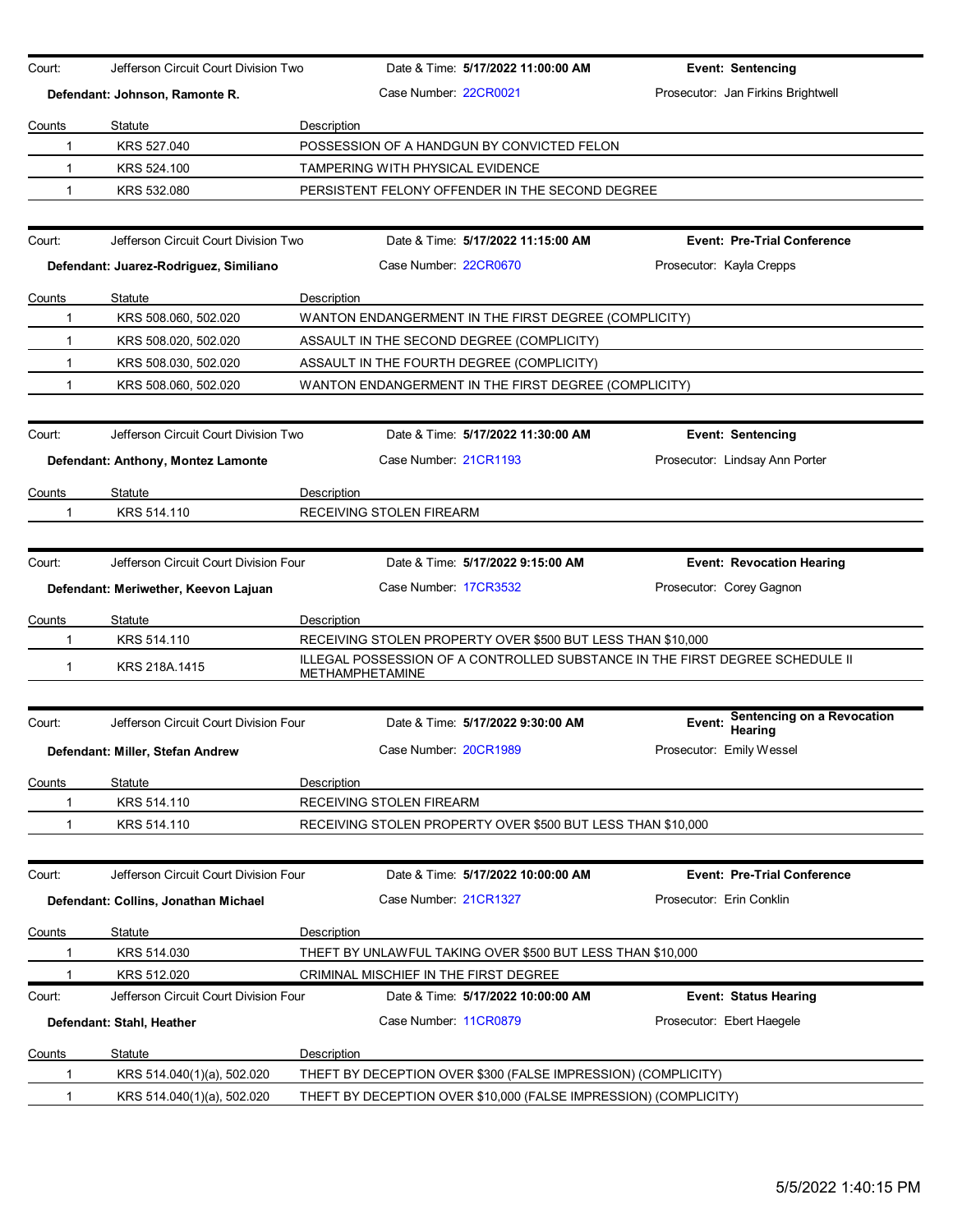| Court:<br>Jefferson Circuit Court Division Four |                                       | Date & Time: 5/17/2022 10:00:00 AM                                                                                                                                                                                | <b>Event: Status Hearing</b>       |  |  |  |
|-------------------------------------------------|---------------------------------------|-------------------------------------------------------------------------------------------------------------------------------------------------------------------------------------------------------------------|------------------------------------|--|--|--|
| Defendant: Wallace, Maranda                     |                                       | Case Number 11CR0879                                                                                                                                                                                              | Prosecutor: Ebert Haegele          |  |  |  |
| Counts                                          | Statute                               | Description                                                                                                                                                                                                       |                                    |  |  |  |
| 1                                               | KRS 514.040(1)(a), 502.020            | THEFT BY DECEPTION OVER \$300 (FALSE IMPRESSION) (COMPLICITY)                                                                                                                                                     |                                    |  |  |  |
| 1                                               | KRS 514.040(1)(a), 502.020            | THEFT BY DECEPTION OVER \$10,000 (FALSE IMPRESSION) (COMPLICITY)                                                                                                                                                  |                                    |  |  |  |
| Court:                                          | Jefferson Circuit Court Division Four | Date & Time: 5/17/2022 10:00:00 AM                                                                                                                                                                                | <b>Event: Pre-Trial Conference</b> |  |  |  |
|                                                 | Defendant: White, James Williams      | Case Number. 21CR2750                                                                                                                                                                                             | Prosecutor: Milja Zgonjanin        |  |  |  |
| Counts<br>Statute                               |                                       | Description                                                                                                                                                                                                       |                                    |  |  |  |
| 1                                               | KRS 527.040                           | POSSESSION OF A HANDGUN BY CONVICTED FELON                                                                                                                                                                        |                                    |  |  |  |
| $\mathbf{1}$                                    | KRS 218A.1415, 218A.992               | ILLEGAL POSSESSION OF A CONTROLLED SUBSTANCE IN THE FIRST DEGREE SCHEDULE I HEROIN<br>WHILE IN POSSESSION OF A FIREARM                                                                                            |                                    |  |  |  |
| 1                                               | KRS 218A.1415                         | ILLEGAL POSSESSION OF A CONTROLLED SUBSTANCE IN THE FIRST DEGREE SCHEDULE II FENTANYL                                                                                                                             |                                    |  |  |  |
| Court:                                          | Jefferson Circuit Court Division Four | Date & Time: 5/17/2022 10:15:00 AM                                                                                                                                                                                | <b>Event: Revocation Hearing</b>   |  |  |  |
|                                                 | Defendant: Sheik-Hussein, Ahmed A.    | Case Number 19CR2486                                                                                                                                                                                              | Prosecutor: Ryan Olberding         |  |  |  |
| Counts                                          | Statute                               | Description                                                                                                                                                                                                       |                                    |  |  |  |
| 1                                               | KRS 508.060                           | WANTON ENDANGERMENT IN THE FIRST DEGREE                                                                                                                                                                           |                                    |  |  |  |
| KRS 512.020<br>1                                |                                       | CRIMINAL MISCHIEF IN THE FIRST DEGREE                                                                                                                                                                             |                                    |  |  |  |
| 1                                               | KRS 508.070                           | WANTON ENDANGERMENT IN THE SECOND DEGREE                                                                                                                                                                          |                                    |  |  |  |
| Court:                                          | Jefferson Circuit Court Division Four | Date & Time: 5/17/2022 10:15:00 AM                                                                                                                                                                                | <b>Event: Pre-Trial Conference</b> |  |  |  |
|                                                 | Defendant: Thompson, Leandrae Demar   | Case Number 21CR1719                                                                                                                                                                                              | Prosecutor: Kayla Crepps           |  |  |  |
| Counts                                          | Statute                               | Description                                                                                                                                                                                                       |                                    |  |  |  |
| 1                                               | KRS 527.040                           | POSSESSION OF A HANDGUN BY CONVICTED FELON                                                                                                                                                                        |                                    |  |  |  |
| $\mathbf{1}$                                    | KRS 218A.1416                         | ILLEGAL POSSESSION OF A CONTROLLED SUBSTANCE IN THE SECOND DEGREE UNSPECIFIED                                                                                                                                     |                                    |  |  |  |
| $\mathbf{1}$                                    | KRS 218A.1421                         | TRAFFICKING IN MARIJUANA, SCHEDULE I HALLUCINOGEN (LESS THAN 8 OUNCES)                                                                                                                                            |                                    |  |  |  |
| 1                                               | KRS 532.080                           | PERSISTENT FELONY OFFENDER IN THE FIRST DEGREE                                                                                                                                                                    |                                    |  |  |  |
| 1                                               | KRS 218A.1417                         | ILLEGAL POSSESSION OF A CONTROLLED SUBSTANCE IN THE THIRD DEGREE SCHEDULE IV<br>ALPRAZOLAM                                                                                                                        |                                    |  |  |  |
| Court:                                          | Jefferson Circuit Court Division Four | Date & Time: 5/17/2022 10:30:00 AM                                                                                                                                                                                | <b>Event: Sentencing</b>           |  |  |  |
|                                                 | Defendant: Bingham, Maxwell Elias     | Case Number 21CR1866                                                                                                                                                                                              | Prosecutor: Mark S. Baker          |  |  |  |
| Counts                                          | Statute                               | Description                                                                                                                                                                                                       |                                    |  |  |  |
| 1                                               | KRS 527.040                           | POSSESSION OF A HANDGUN BY CONVICTED FELON                                                                                                                                                                        |                                    |  |  |  |
| 1                                               | KRS 218A.1414, 218A.992               | TRAFFICKING IN A CONTROLLED SUBSTANCE IN THE THIRD DEGREE SCHEDULE IV ALPRAZOLAM<br>TWENTY DOSAGE UNITS OR MORE BUT LESS THAN OR EQUAL TO ONE-HUNDRED AND TWENTY<br>DOSAGE UNITS WHILE IN POSSESSION OF A FIREARM |                                    |  |  |  |
| Court:                                          | Jefferson Circuit Court Division Four | Date & Time: 5/17/2022 10:30:00 AM                                                                                                                                                                                | <b>Event: Revocation Hearing</b>   |  |  |  |
|                                                 | Defendant: Burton, John               | Case Number 19CR2461                                                                                                                                                                                              | Prosecutor: Emily Wessel           |  |  |  |
| Counts                                          | Statute                               | Description                                                                                                                                                                                                       |                                    |  |  |  |
| 1                                               | KRS 520.030                           | ESCAPE IN THE SECOND DEGREE                                                                                                                                                                                       |                                    |  |  |  |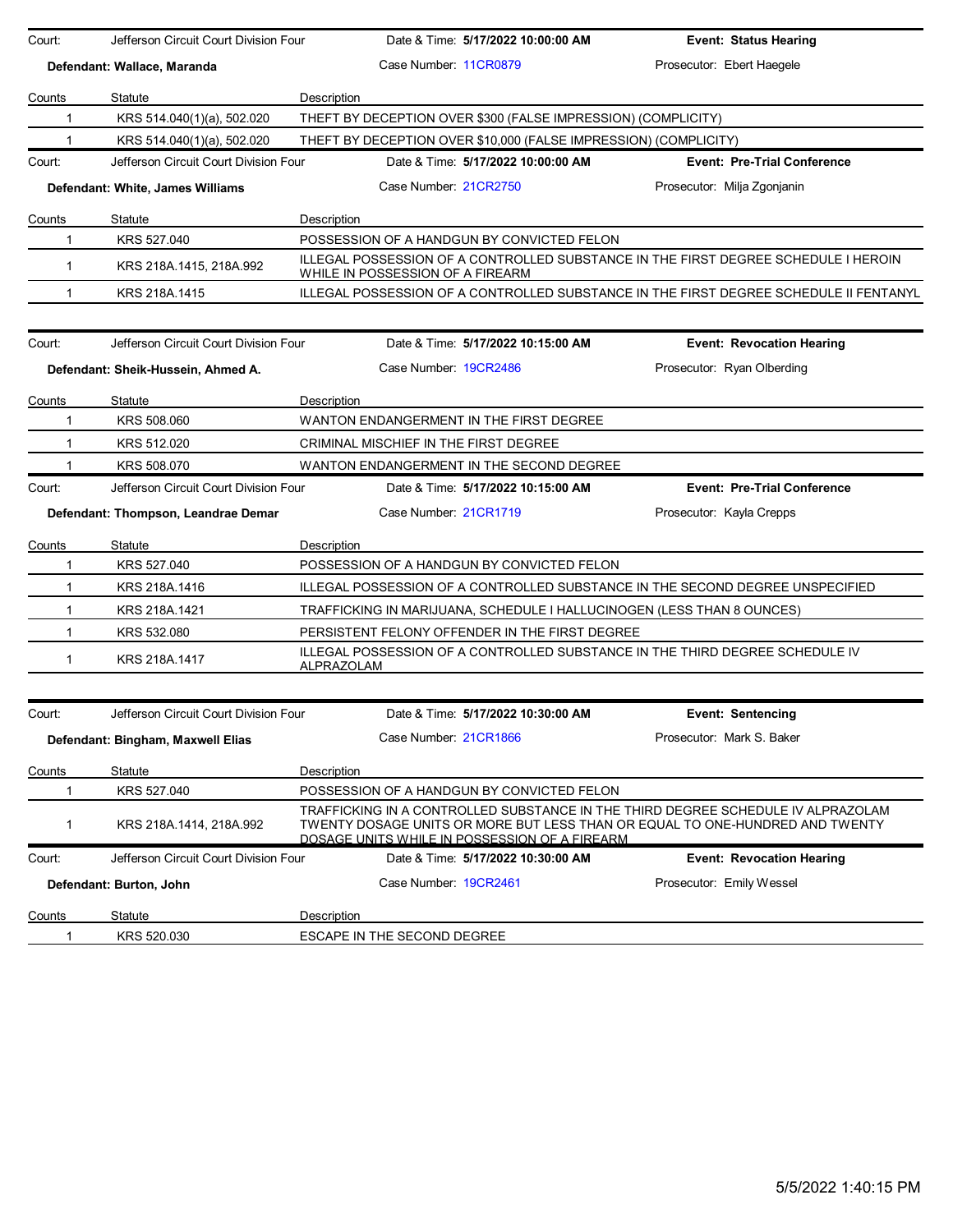| Court:                       | Jefferson Circuit Court Division Four | Date & Time: 5/17/2022 10:30:00 AM                                                                                                                              | <b>Event: Bond Hearing</b>    |  |  |  |
|------------------------------|---------------------------------------|-----------------------------------------------------------------------------------------------------------------------------------------------------------------|-------------------------------|--|--|--|
| Defendant: Daffron, Cory Lee |                                       | Case Number: 22CR0830                                                                                                                                           | Prosecutor: Matthew Cody Hill |  |  |  |
| Counts                       | Statute                               | Description                                                                                                                                                     |                               |  |  |  |
| 1                            | KRS 523.110(1)                        | GIVING OFFICER FALSE IDENTIFYING INFORMATION                                                                                                                    |                               |  |  |  |
| $\mathbf{1}$                 | KRS 527,040                           | POSSESSION OF A HANDGUN BY CONVICTED FELON                                                                                                                      |                               |  |  |  |
| $\mathbf{1}$                 | KRS 527.040                           | POSSESSION OF A HANDGUN BY CONVICTED FELON                                                                                                                      |                               |  |  |  |
| 1                            | KRS 527.040                           | POSSESSION OF A FIREARM BY CONVICTED FELON                                                                                                                      |                               |  |  |  |
| $\mathbf{1}$                 | KRS 527,040                           | POSSESSION OF A FIREARM BY CONVICTED FELON                                                                                                                      |                               |  |  |  |
|                              |                                       |                                                                                                                                                                 |                               |  |  |  |
| $\mathbf{1}$                 | KRS 527.050                           | POSSESSION OF A DEFACED FIREARM                                                                                                                                 |                               |  |  |  |
| 1                            | KRS 527.050                           | POSSESSION OF A DEFACED FIREARM                                                                                                                                 |                               |  |  |  |
| 1                            | KRS 186.540                           | FAILURE TO NOTIFY TRANSPORTATION CABINET OF CHANGE OF ADDRESS                                                                                                   |                               |  |  |  |
| $\mathbf{1}$                 | KRS 218A.1412, 218A.992               | TRAFFICKING IN A CONTROLLED SUBSTANCE IN THE FIRST DEGREE UNSPECIFIED TEN DOSAGE<br>UNITS OR MORE WHILE IN POSSESSION OF A FIREARM (SUBSEQUENT OFFENDER)        |                               |  |  |  |
| $\mathbf{1}$                 | KRS 218A 1412, 502.020                | TRAFFICKING IN A CONTROLLED SUBSTANCE IN THE FIRST DEGREE SCHEDULE II<br>METHAMPHETAMINE TWO GRAMS OR MORE (COMPLICITY)                                         |                               |  |  |  |
| 1                            | KRS 218A.1421, 218A.992,<br>502.020   | TRAFFICKING IN MARIJUANA, SCHEDULE I HALLUCINOGEN (MORE THAN 8 OUNCES BUT LESS THAN 5<br>POUNDS) WHILE IN POSSESSION OF A FIREARM (COMPLICITY)                  |                               |  |  |  |
| $\mathbf{1}$                 | KRS 527.040                           | POSSESSION OF A HANDGUN BY CONVICTED FELON                                                                                                                      |                               |  |  |  |
| $\mathbf{1}$                 | KRS 218A 500(2), 502.020              | ILLEGAL USE OR POSSESSION OF DRUG PARAPHERNALIA (COMPLICITY)                                                                                                    |                               |  |  |  |
| $\mathbf{1}$                 | KRS 218A.1412, 218A.992,<br>502.020   | TRAFFICKING IN A CONTROLLED SUBSTANCE IN THE FIRST DEGREE SCHEDULE II<br><b>METHAMPHETAMINE TWO GRAMS OR MORE WHILE IN POSSESSION OF A FIREARM (COMPLICITY)</b> |                               |  |  |  |
| $\mathbf{1}$                 | KRS 218A.1412, 218A.992,<br>502.020   | TRAFFICKING IN A CONTROLLED SUBSTANCE IN THE FIRST DEGREE SCHEDULE II COCAINE FOUR<br>GRAMS OR MORE WHILE IN POSSESSION OF A FIREARM (COMPLICITY)               |                               |  |  |  |
| $\mathbf{1}$                 | KRS 218A.1415, 502.020                | ILLEGAL POSSESSION OF A CONTROLLED SUBSTANCE IN THE FIRST DEGREE SCHEDULE II<br>METHAMPHETAMINE (COMPLICITY)                                                    |                               |  |  |  |
|                              |                                       |                                                                                                                                                                 |                               |  |  |  |
| Court:                       | Jefferson Circuit Court Division Four | Date & Time: 5/17/2022 11:00:00 AM                                                                                                                              | <b>Event: Sentencing</b>      |  |  |  |
|                              | Defendant: Grindell, Eric Taylor      | Case Number 20CR1845                                                                                                                                            | Prosecutor: Milja Zgonjanin   |  |  |  |
| Counts                       | <b>Statute</b>                        | Description                                                                                                                                                     |                               |  |  |  |
| 1                            | KRS 527.040                           | POSSESSION OF A HANDGUN BY CONVICTED FELON                                                                                                                      |                               |  |  |  |
| $\mathbf{1}$                 | KRS 218A.1415, 218A.992               | ILLEGAL POSSESSION OF A CONTROLLED SUBSTANCE IN THE FIRST DEGREE SCHEDULE II<br>METHAMPHETAMINE WHILE IN POSSESSION OF A FIREARM                                |                               |  |  |  |
| 1                            | KRS 514.110                           | RECEIVING STOLEN FIREARM                                                                                                                                        |                               |  |  |  |
| $\mathbf{1}$                 | KRS 218A.500(2)                       | ILLEGAL USE OR POSSESSION OF DRUG PARAPHERNALIA                                                                                                                 |                               |  |  |  |

|  | KRS 186.620(2) | OPERATION OF A MOTOR VEHICLE BY A PERSON WHOSE OPERATOR'S LICENSE HAS BEEN REVOKED<br>SUSPENDED, CANCELLED OR DENIED |
|--|----------------|----------------------------------------------------------------------------------------------------------------------|
|  | KRS 186.170    | OPERATING A MOTOR VEHICLE WITH AN EXPIRED LICENSE PLATE                                                              |
|  | KRS 304.99-060 | FAILURE OF NON-OWNER OPERATOR TO MAINTAIN REQUIRED INSURANCE                                                         |
|  | KRS 516,070    | CRIMINAL POSSESSION OF A FORGED INSTRUMENT IN THE THIRD DEGREE                                                       |
|  | KRS 218A 1415  | ILLEGAL POSSESSION OF A CONTROLLED SUBSTANCE IN THE FIRST DEGREE SCHEDULE II<br><b>METHAMPHETAMINE</b>               |
|  |                |                                                                                                                      |

| Court:                        | Jefferson Circuit Court Division Four |             | Date & Time: 5/17/2022 11:30:00 AM | <b>Event: Sentencing</b>      |  |
|-------------------------------|---------------------------------------|-------------|------------------------------------|-------------------------------|--|
| Defendant: Simms, Leslie Ryan |                                       |             | Case Number 20CR1577               | Prosecutor: Heather R. Humble |  |
| Counts                        | Statute                               | Description |                                    |                               |  |
|                               | KRS 511.020                           |             | BURGLARY IN THE FIRST DEGREE       |                               |  |
|                               | KRS 508.020                           |             | ASSAULT IN THE SECOND DEGREE       |                               |  |
|                               |                                       |             |                                    |                               |  |

 $\overline{\phantom{0}}$ Ξ.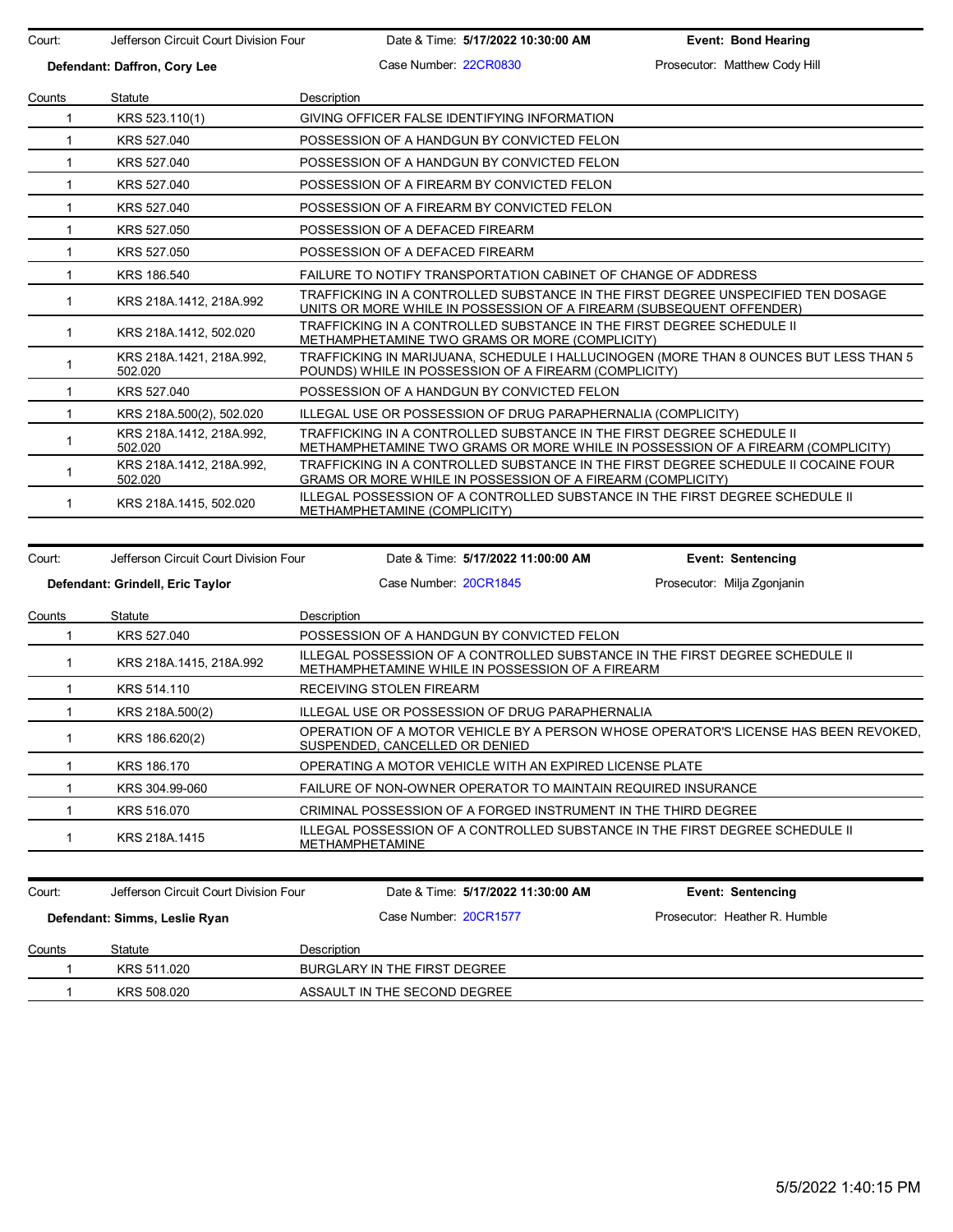| Court:      | Jefferson Circuit Court Division Four |                 |                                    | Date & Time: 5/17/2022 1:30:00 PM                          | <b>Event: Motion to Revoke</b>                                                |
|-------------|---------------------------------------|-----------------|------------------------------------|------------------------------------------------------------|-------------------------------------------------------------------------------|
|             |                                       |                 | Case Number 18CR3384               |                                                            | Prosecutor: James Alex Oliva                                                  |
|             | Defendant: Paul, Cameron Scott        |                 |                                    |                                                            |                                                                               |
| Counts      | Statute                               | Description     |                                    |                                                            |                                                                               |
| 1           | KRS 514.030                           |                 |                                    |                                                            | THEFT BY UNLAWFUL TAKING OVER \$500 BUT LESS THAN \$10,000 (VEHICLE PARTS)    |
| 1           | KRS 514.030                           |                 |                                    | THEFT BY UNLAWFUL TAKING OVER \$500 BUT LESS THAN \$10,000 |                                                                               |
| 1           | KRS 514.030                           |                 |                                    | THEFT BY UNLAWFUL TAKING OVER \$500 BUT LESS THAN \$10,000 |                                                                               |
|             |                                       |                 |                                    |                                                            |                                                                               |
| Court:      | Jefferson Circuit Court Division Five |                 |                                    | Date & Time: 5/17/2022 10:30:00 AM                         | <b>Event: Pre-Trial Conference</b>                                            |
|             | Defendant: Jennings, Mark Thomas      |                 | Case Number 21CR0626               |                                                            | Prosecutor: Andrew Daley                                                      |
| Counts      | Statute                               | Description     |                                    |                                                            |                                                                               |
| $\mathbf 1$ | KRS 218A.1415                         |                 | METHAMPHETAMINE SECOND OFFENSE     |                                                            | ILLEGAL POSSESSION OF A CONTROLLED SUBSTANCE IN THE FIRST DEGREE SCHEDULE II  |
|             | KRS 218A.500(2)                       |                 |                                    | ILLEGAL USE OR POSSESSION OF DRUG PARAPHERNALIA            |                                                                               |
| Court:      | Jefferson Circuit Court Division Five |                 |                                    | Date & Time: 5/17/2022 10:30:00 AM                         | <b>Event: Revocation Hearing</b>                                              |
|             | Defendant: Jordan, Avery Lavell       |                 | Case Number 20CR1931               |                                                            | Prosecutor: Caroline Bruenderman                                              |
| Counts      | <b>Statute</b>                        | Description     |                                    |                                                            |                                                                               |
| 1           | KRS 514.110, 502.020                  |                 |                                    | RECEIVING STOLEN FIREARM (COMPLICITY)                      |                                                                               |
|             | KRS 514.110, 502.020                  |                 |                                    | RECEIVING STOLEN FIREARM (COMPLICITY)                      |                                                                               |
| Court:      | Jefferson Circuit Court Division Five |                 |                                    | Date & Time: 5/17/2022 10:30:00 AM                         | <b>Event: Pre-Trial Conference</b>                                            |
|             | Defendant: Yearby, Rudolph            |                 | Case Number 21CR2729               |                                                            | Prosecutor: Milja Zgonjanin                                                   |
| Counts      | Statute                               | Description     |                                    |                                                            |                                                                               |
| 1           | KRS 520.030                           |                 | ESCAPE IN THE SECOND DEGREE        |                                                            |                                                                               |
| 1           | KRS 519.070                           |                 |                                    | TAMPERING WITH PRISONER MONITORING DEVICE                  |                                                                               |
|             |                                       |                 |                                    |                                                            |                                                                               |
| Court:      | Jefferson Circuit Court Division Five |                 |                                    | Date & Time: 5/17/2022 10:45:00 AM                         | <b>Event: Pre-Trial Conference</b>                                            |
|             | Defendant: Boezeman, Mariah Michelle  |                 | Case Number 22CR0447               |                                                            | Prosecutor: Marit A. DeLozier                                                 |
| Counts      | Statute                               | Description     |                                    |                                                            |                                                                               |
|             | KRS 520.030                           |                 | <b>ESCAPE IN THE SECOND DEGREE</b> |                                                            |                                                                               |
| Court:      | Jefferson Circuit Court Division Five |                 |                                    | Date & Time: 5/17/2022 10:45:00 AM                         | <b>Event: Pre-Trial Conference</b>                                            |
|             | Defendant: Fladung, Donald Nicholas   |                 | Case Number: 22CR0072              |                                                            | Prosecutor: Andrew Daley                                                      |
| Counts      | Statute                               | Description     |                                    |                                                            |                                                                               |
|             | KRS 189A.010(1)(5)(d)                 |                 |                                    |                                                            | OPERATING A MOTOR VEHICLE UNDER THE INFLUENCE OF INTOXICANTS - FOURTH OFFENSE |
| Court:      | Jefferson Circuit Court Division Five |                 |                                    | Date & Time: 5/17/2022 10:45:00 AM                         | <b>Event: Revocation Hearing</b>                                              |
|             | Defendant: Mathews, Mario Demorris    |                 | Case Number: 21CR0077              |                                                            | Prosecutor: Joseph Abney                                                      |
| Counts      | <b>Statute</b>                        | Description     |                                    |                                                            |                                                                               |
|             | KRS 511.020, 506.010                  |                 |                                    | CRIMINAL ATTEMPT BURGLARY IN THE FIRST DEGREE              |                                                                               |
|             | KRS 508.050                           | <b>MENACING</b> |                                    |                                                            |                                                                               |
| 1           | KRS 508.050                           | <b>MENACING</b> |                                    |                                                            |                                                                               |
| 1           | KRS 508.080                           |                 |                                    | TERRORISTIC THREATENING IN THE THIRD DEGREE                |                                                                               |
| 1           | KRS 511.040                           |                 | BURGLARY IN THE THIRD DEGREE       |                                                            |                                                                               |
|             |                                       |                 |                                    |                                                            |                                                                               |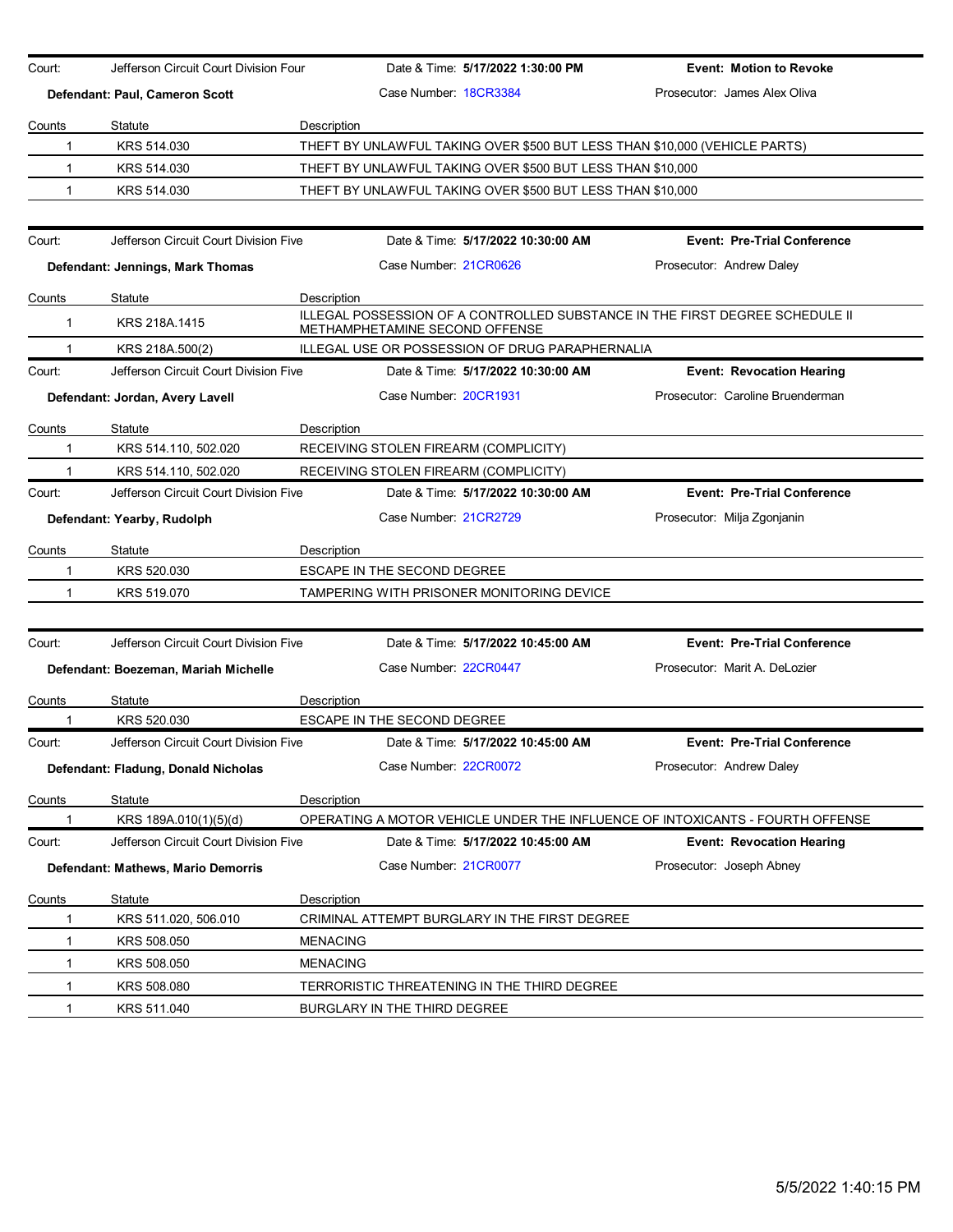Court: Jefferson Circuit Court Division Five Date & Time: **5/17/2022 10:45:00 AM Event: Pre-Trial Conference**

**Defendant: Threedouble, Donald Ray** Case Number: 22CR0669 Prosecutor: Matthew Cody Hill Counts Statute **Description** 1 KRS 520.095 FLEEING OR EVADING POLICE IN THE FIRST DEGREE (MOTOR VEHICLE) 1 KRS 527.040 POSSESSION OF A HANDGUN BY CONVICTED FELON <sup>1</sup> KRS 218A.1415, 218A.992, 502.020 ILLEGAL POSSESSION OF A CONTROLLED SUBSTANCE IN THE FIRST DEGREE SCHEDULE II COCAINE WHILE IN POSSESSION OF A FIREARM (COMPLICITY) 1 KRS 218A.1416, 218A.992 ILLEGAL POSSESSION OF A CONTROLLED SUBSTANCE IN THE SECOND DEGREE UNSPECIFIED WHILE IN POSSESSION OF A FIREARM 1 KRS 218A.1416, 218A.992 ILLEGAL POSSESSION OF A CONTROLLED SUBSTANCE IN THE SECOND DEGREE UNSPECIFIED WHILE IN POSSESSION OF A FIREARM 1 KRS 218A.1416, 218A.992 ILLEGAL POSSESSION OF A CONTROLLED SUBSTANCE IN THE SECOND DEGREE UNSPECIFIED WHILE IN POSSESSION OF A FIREARM 1 KRS 218A.1417, 218A.992 ILLEGAL POSSESSION OF A CONTROLLED SUBSTANCE IN THE THIRD DEGREE UNSPECIFIED WHILE IN POSSESSION OF A FIREARM 1 KRS 218A.500(2), 218A.992, 502.020 ILLEGAL USE OR POSSESSION OF DRUG PARAPHERNALIA WHILE IN POSSESSION OF A FIREARM (COMPLICITY) 1 KRS 218A.1416, 218A.992, 502.020 ILLEGAL POSSESSION OF A CONTROLLED SUBSTANCE IN THE SECOND DEGREE SCHEDULE III SUBOXONE WHILE IN POSSESSION OF A FIREARM (COMPLICITY) <sup>1</sup> KRS 218A.1416, 218A.992, 502.020 ILLEGAL POSSESSION OF A CONTROLLED SUBSTANCE IN THE SECOND DEGREE SCHEDULE III HYDROCODONE WHILE IN POSSESSION OF A FIREARM (COMPLICITY) 1 KRS 218A.1415, 218A.992, 502.020 ILLEGAL POSSESSION OF A CONTROLLED SUBSTANCE IN THE FIRST DEGREE SCHEDULE II OXYCODONE WHILE IN POSSESSION OF A FIREARM (COMPLICITY)

Court: Jefferson Circuit Court Division Five Date & Time: **5/17/2022 11:15:00 AM Event: Revocation Hearing Defendant: Clark, James P.** Case Number: 20CR1728 Prosecutor: Ebert Haegele Counts Statute Description 1 KRS 218A.1412, 502.020 TRAFFICKING IN A CONTROLLED SUBSTANCE IN THE FIRST DEGREE SCHEDULE II METHAMPHETAMINE TWO GRAMS OR MORE (COMPLICITY) 1 KRS 218A.1415, 502.020 ILLEGAL POSSESSION OF A CONTROLLED SUBSTANCE IN THE FIRST DEGREE SCHEDULE II FENTANYL (COMPLICITY) 1 KRS 218A.500(2), 502.020 ILLEGAL USE OR POSSESSION OF DRUG PARAPHERNALIA (COMPLICITY) 1 KRS 218A.1422 ILLEGAL POSSESSION OF A CONTROLLED SUBSTANCE, SCHEDULE I HALLUCINOGEN MARIJUANA 1 KRS 218A.1415 ILLEGAL POSSESSION OF A CONTROLLED SUBSTANCE IN THE FIRST DEGREE SCHEDULE II METHAMPHETAMINE

| Court: | Jefferson Circuit Court Division Six | Date & Time: 5/17/2022 9:00:00 AM                                                                      | <b>Event: Pre-Trial Conference</b> |  |
|--------|--------------------------------------|--------------------------------------------------------------------------------------------------------|------------------------------------|--|
|        | Defendant: Brown, Jariian Pinell     | Case Number: 22CR0328                                                                                  | Prosecutor: LC Bates               |  |
| Counts | Statute                              | <b>Description</b>                                                                                     |                                    |  |
|        | KRS 527,040                          | POSSESSION OF A HANDGUN BY CONVICTED FELON                                                             |                                    |  |
|        | KRS 515,020                          | ROBBERY IN THE FIRST DEGREE.                                                                           |                                    |  |
| Court: | Jefferson Circuit Court Division Six | Date & Time: 5/17/2022 9:00:00 AM                                                                      | <b>Event: Pre-Trial Conference</b> |  |
|        | Defendant: Caffee, Larry Edward      | Case Number 21CR2657                                                                                   | Prosecutor: James Alex Oliva       |  |
| Counts | Statute                              | Description                                                                                            |                                    |  |
|        | KRS 511,030                          | BURGLARY IN THE SECOND DEGREE.                                                                         |                                    |  |
|        | KRS 511,030                          | BURGLARY IN THE SECOND DEGREE                                                                          |                                    |  |
|        | KRS 218A.1415                        | ILLEGAL POSSESSION OF A CONTROLLED SUBSTANCE IN THE FIRST DEGREE SCHEDULE II<br><b>METHAMPHETAMINE</b> |                                    |  |
|        | KRS 218A.1415                        | ILLEGAL POSSESSION OF A CONTROLLED SUBSTANCE IN THE FIRST DEGREE SCHEDULE II<br><b>METHAMPHETAMINE</b> |                                    |  |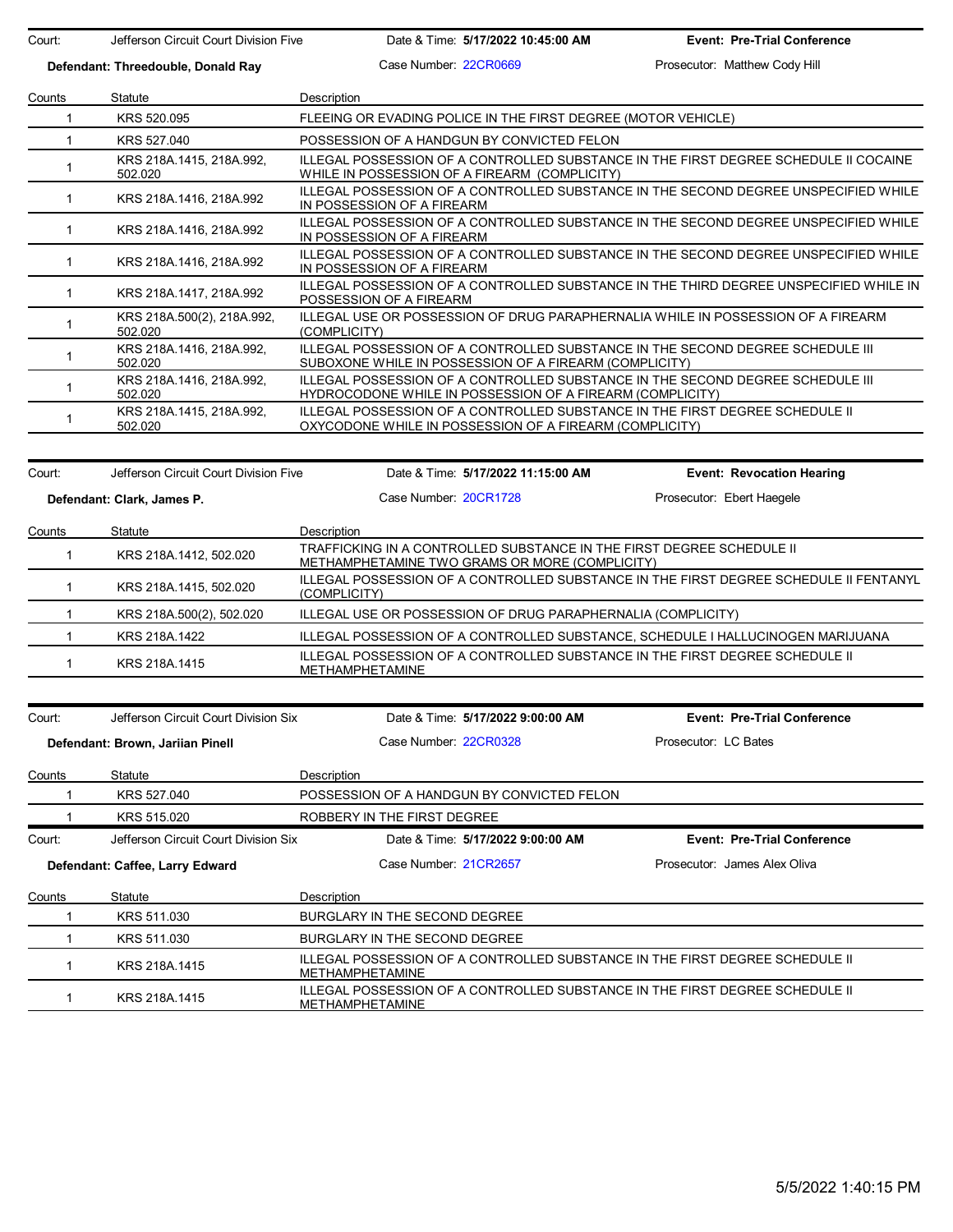| Court:        | Jefferson Circuit Court Division Six       | Date & Time: 5/17/2022 9:00:00 AM                                                                          | <b>Event: Pre-Trial Conference</b> |
|---------------|--------------------------------------------|------------------------------------------------------------------------------------------------------------|------------------------------------|
|               | Defendant: Meadows, Robert Wayne           | Case Number: 22CR0334                                                                                      | Prosecutor: Matthew Cody Hill      |
| Counts        | Statute                                    | Description                                                                                                |                                    |
| $\mathbf{1}$  | KRS 218A.1412                              | TRAFFICKING IN A CONTROLLED SUBSTANCE IN THE FIRST DEGREE SCHEDULE II<br>METHAMPHETAMINE TWO GRAMS OR MORE |                                    |
| 1             | KRS 218A.1415                              | ILLEGAL POSSESSION OF A CONTROLLED SUBSTANCE IN THE FIRST DEGREE SCHEDULE I HEROIN                         |                                    |
| 1             | KRS 218A.1422, 502.020                     | ILLEGAL POSSESSION OF A CONTROLLED SUBSTANCE, SCHEDULE I HALLUCINOGEN MARIJUANA<br>(COMPLICITY)            |                                    |
| $\mathbf{1}$  | KRS 516.050                                | CRIMINAL POSSESSION OF A FORGED INSTRUMENT IN THE FIRST DEGREE                                             |                                    |
| 1             | KRS 511,050                                | POSSESSION OF BURGLAR'S TOOLS                                                                              |                                    |
| 1             | KRS 508.050                                | <b>MENACING</b>                                                                                            |                                    |
| 1             | KRS 218A.500(2), 502.020                   | ILLEGAL USE OR POSSESSION OF DRUG PARAPHERNALIA (COMPLICITY)                                               |                                    |
| $\mathbf{1}$  | KRS 514.110                                | RECEIVING STOLEN PROPERTY OVER \$500 BUT LESS THAN \$10,000                                                |                                    |
| $\mathbf{1}$  | KRS 186.510                                | FAILURE TO BE IN POSSESSION OF OPERATOR'S LICENSE AND/OR SHOW OPERATOR'S LICENSE ON<br><b>DEMAND</b>       |                                    |
| $\mathbf 1$   | KRS 218A 1415, 502.020                     | ILLEGAL POSSESSION OF A CONTROLLED SUBSTANCE IN THE FIRST DEGREE SCHEDULE II FENTANYL<br>(COMPLICITY)      |                                    |
| Court:        | Jefferson Circuit Court Division Six       | Date & Time: 5/17/2022 9:00:00 AM                                                                          | <b>Event: Status Hearing</b>       |
|               | Defendant: Stewart, Keyshaun Joseph Canard | Case Number: 18CR1234                                                                                      | Prosecutor: Elizabeth Jones Brown  |
| Counts        | Statute                                    | Description                                                                                                |                                    |
| 1             | KRS 511.020, 502.020                       | BURGLARY IN THE FIRST DEGREE (COMPLICITY)                                                                  |                                    |
| 1             | KRS 512.040, 502.020                       | CRIMINAL MISCHIEF IN THE THIRD DEGREE (COMPLICITY)                                                         |                                    |
| $\mathbf 1$   | KRS 218A.1415                              | ILLEGAL POSSESSION OF A CONTROLLED SUBSTANCE IN THE FIRST DEGREE SCHEDULE II<br><b>HYDROCODONE</b>         |                                    |
|               | KRS 511.040                                | BURGLARY IN THE THIRD DEGREE                                                                               |                                    |
| Court:        | Jefferson Circuit Court Division Six       | Date & Time: 5/17/2022 9:00:00 AM                                                                          | <b>Event: Pre-Trial Conference</b> |
|               | Defendant: Turner, Larry Wayne             | Case Number 21CR1832                                                                                       | Prosecutor: James Alex Oliva       |
| Counts        | Statute                                    | Description                                                                                                |                                    |
| 1             | KRS 514.030                                | THEFT BY UNLAWFUL TAKING OVER \$500 BUT LESS THAN \$10,000                                                 |                                    |
|               |                                            |                                                                                                            |                                    |
| Court:        | Jefferson Circuit Court Division Six       | Date & Time: 5/17/2022 9:15:00 AM                                                                          | <b>Event: Pre-Trial Conference</b> |
|               | Defendant: Blockton, Jeffery Lynn          | Case Number 21CR1606                                                                                       | Prosecutor: James Alex Oliva       |
| Counts        | Statute                                    | Description                                                                                                |                                    |
|               | KRS 527.040                                | POSSESSION OF A HANDGUN BY CONVICTED FELON                                                                 |                                    |
|               | KRS 514.110                                | RECEIVING STOLEN FIREARM                                                                                   |                                    |
| Court:        | Jefferson Circuit Court Division Six       | Date & Time: 5/17/2022 9:15:00 AM                                                                          | <b>Event: Bond Hearing</b>         |
|               | Defendant: Carrier, Joseph A.              | Case Number: 21CR0159                                                                                      | Prosecutor: James Alex Oliva       |
| Counts        | Statute                                    | Description                                                                                                |                                    |
| 1             | KRS 514.110, 502.020                       | RECEIVING STOLEN PROPERTY OVER \$500 BUT LESS THAN \$10,000 (COMPLICITY)                                   |                                    |
|               |                                            |                                                                                                            |                                    |
| Court:        | Jefferson Circuit Court Division Six       | Date & Time: 5/17/2022 9:30:00 AM                                                                          | Event: Trial                       |
|               | Defendant: Blanton, William Clifford       | Case Number: 19CR1818                                                                                      | Prosecutor: Philip Bronson         |
| Counts        | Statute                                    | <b>Description</b>                                                                                         |                                    |
|               | KRS 514.110, 502.020                       | RECEIVING STOLEN PROPERTY OVER \$500 BUT LESS THAN \$10,000 (COMPLICITY)                                   |                                    |
| Court:        | Jefferson Circuit Court Division Six       | Date & Time: 5/17/2022 9:30:00 AM                                                                          | Event: Trial                       |
|               | Defendant: Brooks, Travis Lee              | Case Number: 19CR1818                                                                                      | Prosecutor: Philip Bronson         |
| <b>Counts</b> | Statute                                    | Description                                                                                                |                                    |
| 1             | KRS 514.110, 502.020                       | RECEIVING STOLEN FIREARM (COMPLICITY)                                                                      |                                    |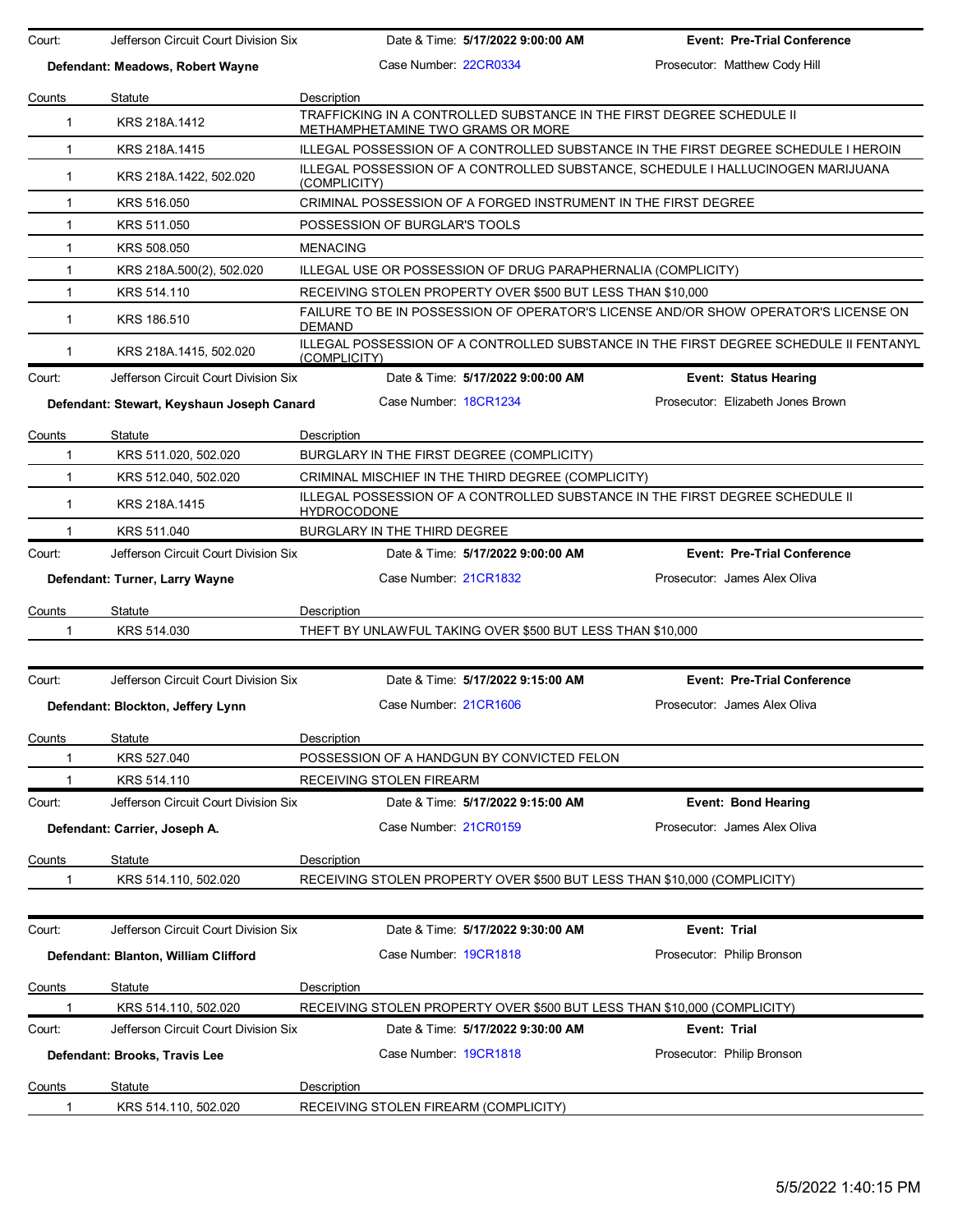| Court:       | Jefferson Circuit Court Division Six   |                      | Date & Time: 5/17/2022 9:30:00 AM                             | <b>Event: Plea of Guilty</b>                                                                                                                                         |
|--------------|----------------------------------------|----------------------|---------------------------------------------------------------|----------------------------------------------------------------------------------------------------------------------------------------------------------------------|
|              | Defendant: Jackson, Gordon Lo'pez      |                      | Case Number 20CR2019                                          | Prosecutor: Philip Bronson                                                                                                                                           |
| Counts       | Statute                                | Description          |                                                               |                                                                                                                                                                      |
| $\mathbf{1}$ | KRS 218A.1421, 502.020                 |                      | OFFENDER) (COMPLICITY)                                        | TRAFFICKING IN MARIJUANA, SCHEDULE I HALLUCINOGEN (LESS THAN 8 OUNCES) (SUBSEQUENT                                                                                   |
| $\mathbf{1}$ | KRS 218A.1416, 502.020                 | CODEINE (COMPLICITY) |                                                               | ILLEGAL POSSESSION OF A CONTROLLED SUBSTANCE IN THE SECOND DEGREE SCHEDULE III                                                                                       |
| $\mathbf{1}$ | KRS 218A.1421, 218A.992,<br>502.020    |                      |                                                               | TRAFFICKING IN MARIJUANA, SCHEDULE I HALLUCINOGEN (MORE THAN 8 OUNCES BUT LESS THAN 5<br>POUNDS) WHILE IN POSSESSION OF A FIREARM (SUBSEQUENT OFFENDER) (COMPLICITY) |
| $\mathbf{1}$ | KRS 218A.1416, 218A.992,<br>502.020    |                      | CODEINE WHILE IN POSSESSION OF A FIREARM (COMPLICITY)         | ILLEGAL POSSESSION OF A CONTROLLED SUBSTANCE IN THE SECOND DEGREE SCHEDULE III                                                                                       |
| $\mathbf{1}$ | KRS 514.110, 502.020                   |                      | RECEIVING STOLEN FIREARM (COMPLICITY)                         |                                                                                                                                                                      |
| 1            | KRS 189.110(2)                         |                      | OPERATING A MOTOR VEHICLE WITH EXCESSIVE WINDOW TINT          |                                                                                                                                                                      |
| Court:       | Jefferson Circuit Court Division Six   |                      | Date & Time: 5/17/2022 9:30:00 AM                             | <b>Event: Pre-Trial Conference</b>                                                                                                                                   |
|              | Defendant: Smith, Grenisa              |                      | Case Number 20CR1317                                          | Prosecutor: Marit A. DeLozier                                                                                                                                        |
| Counts       | Statute                                | Description          |                                                               |                                                                                                                                                                      |
| 1            | KRS 507.020                            | <b>MURDER</b>        |                                                               |                                                                                                                                                                      |
| Court:       | Jefferson Circuit Court Division Six   |                      | Date & Time: 5/17/2022 9:30:00 AM                             | Event: Trial                                                                                                                                                         |
|              | Defendant: Wesley, Patrick             |                      | Case Number: 21CR1575                                         | Prosecutor: Marit A. DeLozier                                                                                                                                        |
| Counts       | Statute                                | Description          |                                                               |                                                                                                                                                                      |
| $\mathbf{1}$ | KRS 527.070                            |                      | UNLAWFUL POSSESSION OF A WEAPON ON SCHOOL PROPERTY            |                                                                                                                                                                      |
| $\mathbf{1}$ | KRS 508,060                            |                      | WANTON ENDANGERMENT IN THE FIRST DEGREE                       |                                                                                                                                                                      |
| $\mathbf{1}$ | KRS 508.060                            |                      | WANTON ENDANGERMENT IN THE FIRST DEGREE                       |                                                                                                                                                                      |
| 1            | KRS 508.078                            |                      | TERRORISTIC THREATENING IN THE SECOND DEGREE                  |                                                                                                                                                                      |
| Court:       | Jefferson Circuit Court Division Seven |                      | Date & Time: 5/17/2022 10:30:00 AM                            |                                                                                                                                                                      |
|              |                                        |                      |                                                               | <b>Event: Revocation Hearing</b>                                                                                                                                     |
|              | Defendant: Jordan, Avery Lavell        |                      | Case Number: 21CR0060                                         | Prosecutor: Caroline Bruenderman                                                                                                                                     |
| Counts       | Statute                                | Description          |                                                               |                                                                                                                                                                      |
| 1            | KRS 514.110                            |                      | RECEIVING STOLEN FIREARM                                      |                                                                                                                                                                      |
| $\mathbf{1}$ | KRS 514.110                            |                      | <b>RECEIVING STOLEN FIREARM</b>                               |                                                                                                                                                                      |
| $\mathbf{1}$ | KRS 514.110                            |                      | RECEIVING STOLEN PROPERTY OVER \$10,000                       |                                                                                                                                                                      |
| 1            | KRS 520.095                            |                      | FLEEING OR EVADING POLICE IN THE FIRST DEGREE (MOTOR VEHICLE) |                                                                                                                                                                      |
| 1            | KRS 520.095                            |                      | FLEEING OR EVADING POLICE IN THE FIRST DEGREE (PEDESTRIAN)    |                                                                                                                                                                      |
| 1            | KRS 524.100                            |                      | TAMPERING WITH PHYSICAL EVIDENCE                              |                                                                                                                                                                      |
| 1            | KRS 218A.1421, 218A.992                |                      | POSSESSION OF A FIREARM                                       | TRAFFICKING IN MARIJUANA SCHEDULE I HALLUCINOGEN (LESS THAN 8 OUNCES) WHILE IN                                                                                       |
| 1            | KRS 514.110                            |                      | RECEIVING STOLEN PROPERTY OVER \$500 BUT LESS THAN \$10,000   |                                                                                                                                                                      |
| 1            | KRS 218A.1422                          |                      |                                                               | ILLEGAL POSSESSION OF A CONTROLLED SUBSTANCE, SCHEDULE I HALLUCINOGEN MARIJUANA                                                                                      |
| Court:       | Jefferson Circuit Court Division Seven |                      | Date & Time: 5/17/2022 11:30:00 AM                            | <b>Event: Sentencing</b>                                                                                                                                             |
|              |                                        |                      |                                                               |                                                                                                                                                                      |
|              | Defendant: Anthony, Montez Lamonte     |                      | Case Number: 22CR0219                                         | Prosecutor: Erin Conklin                                                                                                                                             |
| Counts       | Statute                                | Description          |                                                               |                                                                                                                                                                      |
| 1            | KRS 514.110                            |                      | RECEIVING STOLEN PROPERTY OVER \$10,000                       |                                                                                                                                                                      |
| 1            | KRS 527.020                            |                      | CARRYING A CONCEALED DEADLY WEAPON                            |                                                                                                                                                                      |
| 1            | KRS 520.095                            |                      | FLEEING OR EVADING POLICE IN THE FIRST DEGREE (MOTOR VEHICLE) |                                                                                                                                                                      |
| 1            | KRS 520.100                            |                      | FLEEING OR EVADING POLICE IN THE SECOND DEGREE (PEDESTRIAN)   |                                                                                                                                                                      |
| 1            | KRS 189.231(2)                         |                      | DISREGARDING OFFICIAL TRAFFIC CONTROL DEVICE                  |                                                                                                                                                                      |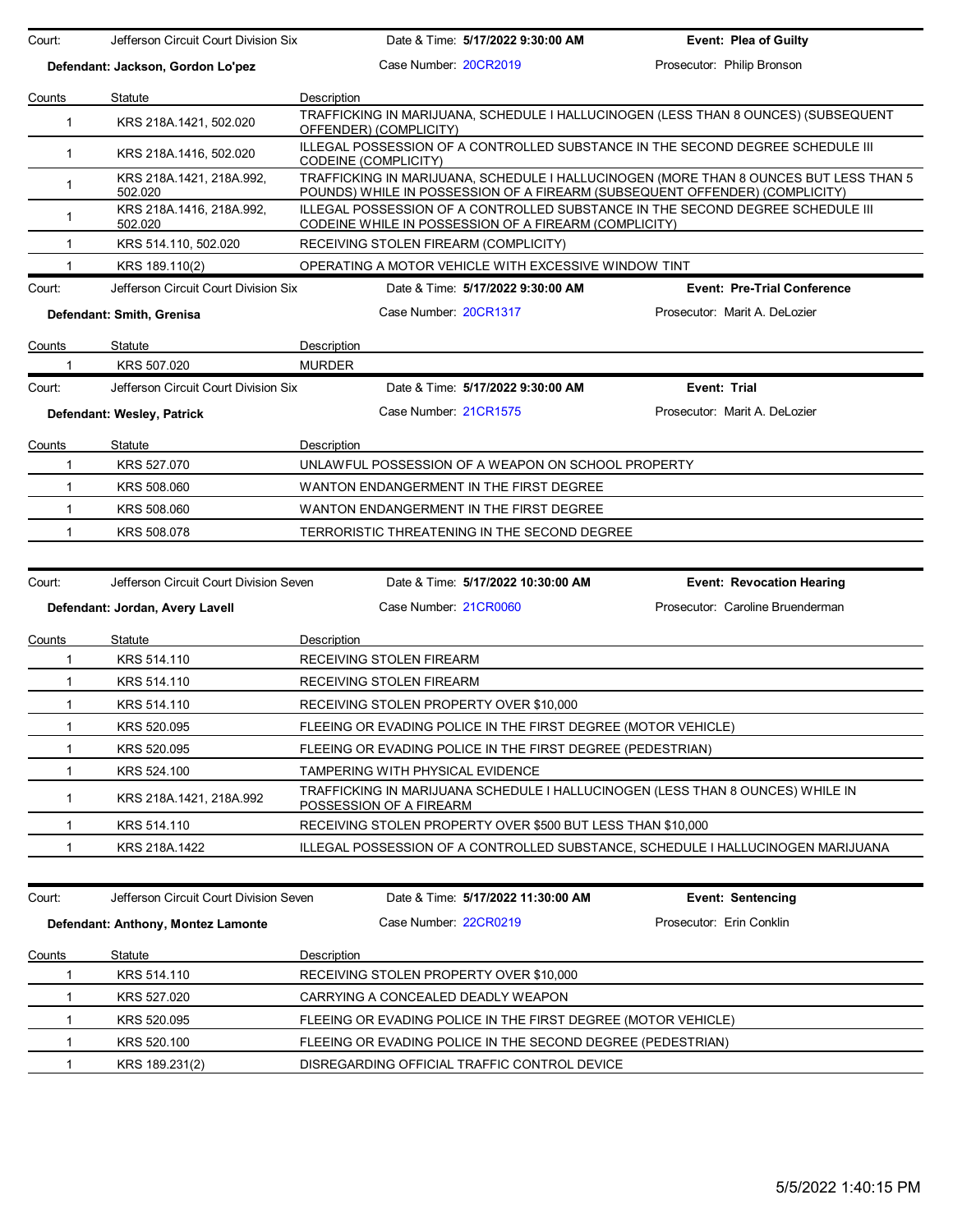| Court:        | Jefferson Circuit Court Division Eight |                                            | Date & Time: 5/17/2022 1:00:00 PM                                | <b>Event: Pre-Trial Conference</b>                                           |  |  |  |
|---------------|----------------------------------------|--------------------------------------------|------------------------------------------------------------------|------------------------------------------------------------------------------|--|--|--|
|               | Defendant: Lape, Mary Rachel           |                                            | Case Number 21CR2667                                             | Prosecutor: Erin Conklin                                                     |  |  |  |
| Counts        | Statute                                | Description                                |                                                                  |                                                                              |  |  |  |
| 1             | KRS 514.030                            |                                            | THEFT BY UNLAWFUL TAKING OVER \$10,000 BUT LESS THAN \$1,000,000 |                                                                              |  |  |  |
| $\mathbf{1}$  | KRS 514.030                            |                                            | THEFT BY UNLAWFUL TAKING UNDER \$500                             |                                                                              |  |  |  |
|               | KRS 514.030                            |                                            | THEFT BY UNLAWFUL TAKING UNDER \$500                             |                                                                              |  |  |  |
| Court:        | Jefferson Circuit Court Division Eight |                                            | Date & Time: 5/17/2022 1:00:00 PM                                | <b>Event: Pre-Trial Conference</b>                                           |  |  |  |
|               | Defendant: Miller, Wesley David        |                                            | Case Number 21CR1317                                             | Prosecutor: LC Bates                                                         |  |  |  |
| Counts        | Statute                                | Description                                |                                                                  |                                                                              |  |  |  |
| -1            | KRS 514.110                            |                                            | RECEIVING STOLEN PROPERTY OVER \$10,000                          |                                                                              |  |  |  |
| $\mathbf{1}$  | KRS 218A.1415                          | METHAMPHETAMINE                            |                                                                  | ILLEGAL POSSESSION OF A CONTROLLED SUBSTANCE IN THE FIRST DEGREE SCHEDULE II |  |  |  |
| Court:        | Jefferson Circuit Court Division Eight |                                            | Date & Time: 5/17/2022 1:15:00 PM                                | <b>Event: Status Hearing</b>                                                 |  |  |  |
|               | Defendant: Collier, Randall Rexford    |                                            | Case Number 21CR2033                                             | Prosecutor: Lashae Richie                                                    |  |  |  |
|               |                                        |                                            |                                                                  |                                                                              |  |  |  |
| Counts        | Statute                                | Description                                |                                                                  |                                                                              |  |  |  |
| 1             | KRS 513,030                            |                                            | ARSON IN THE SECOND DEGREE                                       |                                                                              |  |  |  |
|               | KRS 532.080                            |                                            | PERSISTENT FELONY OFFENDER IN THE FIRST DEGREE                   |                                                                              |  |  |  |
| Court:        | Jefferson Circuit Court Division Eight |                                            | Date & Time: 5/17/2022 1:15:00 PM                                | <b>Event: Plea of Guilty</b>                                                 |  |  |  |
|               | Defendant: Woodson, Lynn Eric          |                                            | Case Number 21CR2611                                             | Prosecutor: Ashley N. Adams                                                  |  |  |  |
| Counts        | Statute                                | Description                                |                                                                  |                                                                              |  |  |  |
| 1             | KRS 527,040                            | POSSESSION OF A HANDGUN BY CONVICTED FELON |                                                                  |                                                                              |  |  |  |
| 1             | KRS 508.060                            | WANTON ENDANGERMENT IN THE FIRST DEGREE    |                                                                  |                                                                              |  |  |  |
| 1             | KRS 218A.1415, 218A.992                |                                            | METHAMPHETAMINE WHILE IN POSSESSION OF A FIREARM                 | ILLEGAL POSSESSION OF A CONTROLLED SUBSTANCE IN THE FIRST DEGREE SCHEDULE II |  |  |  |
| $\mathbf{1}$  | KRS 218A.1415                          | <b>METHAMPHETAMINE</b>                     |                                                                  | ILLEGAL POSSESSION OF A CONTROLLED SUBSTANCE IN THE FIRST DEGREE SCHEDULE II |  |  |  |
|               |                                        |                                            |                                                                  |                                                                              |  |  |  |
| Court:        | Jefferson Circuit Court Division Eight |                                            | Date & Time: 5/17/2022 1:31:00 PM                                | <b>Event: Pre-Trial Conference</b>                                           |  |  |  |
|               | Defendant: Paul, Cameron Scott         |                                            | Case Number 21CR2688                                             | Prosecutor: Corey Gagnon                                                     |  |  |  |
| Counts        | Statute                                | Description                                |                                                                  |                                                                              |  |  |  |
|               | KRS 511.040                            |                                            | BURGLARY IN THE THIRD DEGREE                                     |                                                                              |  |  |  |
| 1             | KRS 514.030                            |                                            | THEFT BY UNLAWFUL TAKING OVER \$500 BUT LESS THAN \$10,000       |                                                                              |  |  |  |
| Court:        | Jefferson Circuit Court Division Nine  |                                            | Date & Time: 5/17/2022 9:15:00 AM                                | <b>Event: Revocation Hearing</b>                                             |  |  |  |
|               | Defendant: Meriwether, Keevon Lajuan   |                                            | Case Number 17CR3550                                             | Prosecutor: Corey Gagnon                                                     |  |  |  |
| <b>Counts</b> | <b>Statute</b>                         | Description                                |                                                                  |                                                                              |  |  |  |
| 1             | KRS 511.040, 502.020                   |                                            | BURGLARY IN THE THIRD DEGREE (COMPLICITY)                        |                                                                              |  |  |  |
| $\mathbf{1}$  | KRS 218A.1415                          | <b>METHAMPHETAMINE</b>                     |                                                                  | ILLEGAL POSSESSION OF A CONTROLLED SUBSTANCE IN THE FIRST DEGREE SCHEDULE II |  |  |  |
| 1             | KRS 514.030                            |                                            | THEFT BY UNLAWFUL TAKING OVER \$500 BUT LESS THAN \$10,000       |                                                                              |  |  |  |
| 1             | KRS 514.030                            |                                            | THEFT BY UNLAWFUL TAKING OVER \$500 BUT LESS THAN \$10,000       |                                                                              |  |  |  |
| -1            | KRS 514.030                            |                                            | THEFT BY UNLAWFUL TAKING UNDER \$500                             |                                                                              |  |  |  |
| $\mathbf{1}$  | KRS 514.030                            |                                            | THEFT BY UNLAWFUL TAKING UNDER \$500                             |                                                                              |  |  |  |
| $\mathbf{1}$  | KRS 514.030                            |                                            | THEFT BY UNLAWFUL TAKING UNDER \$500                             |                                                                              |  |  |  |
| $\mathbf{1}$  | KRS 514.030                            |                                            | THEFT BY UNLAWFUL TAKING UNDER \$500                             |                                                                              |  |  |  |
| 1             | KRS 514.030                            |                                            | THEFT BY UNLAWFUL TAKING UNDER \$500                             |                                                                              |  |  |  |
| 1             | KRS 514.030                            |                                            | THEFT BY UNLAWFUL TAKING UNDER \$500                             |                                                                              |  |  |  |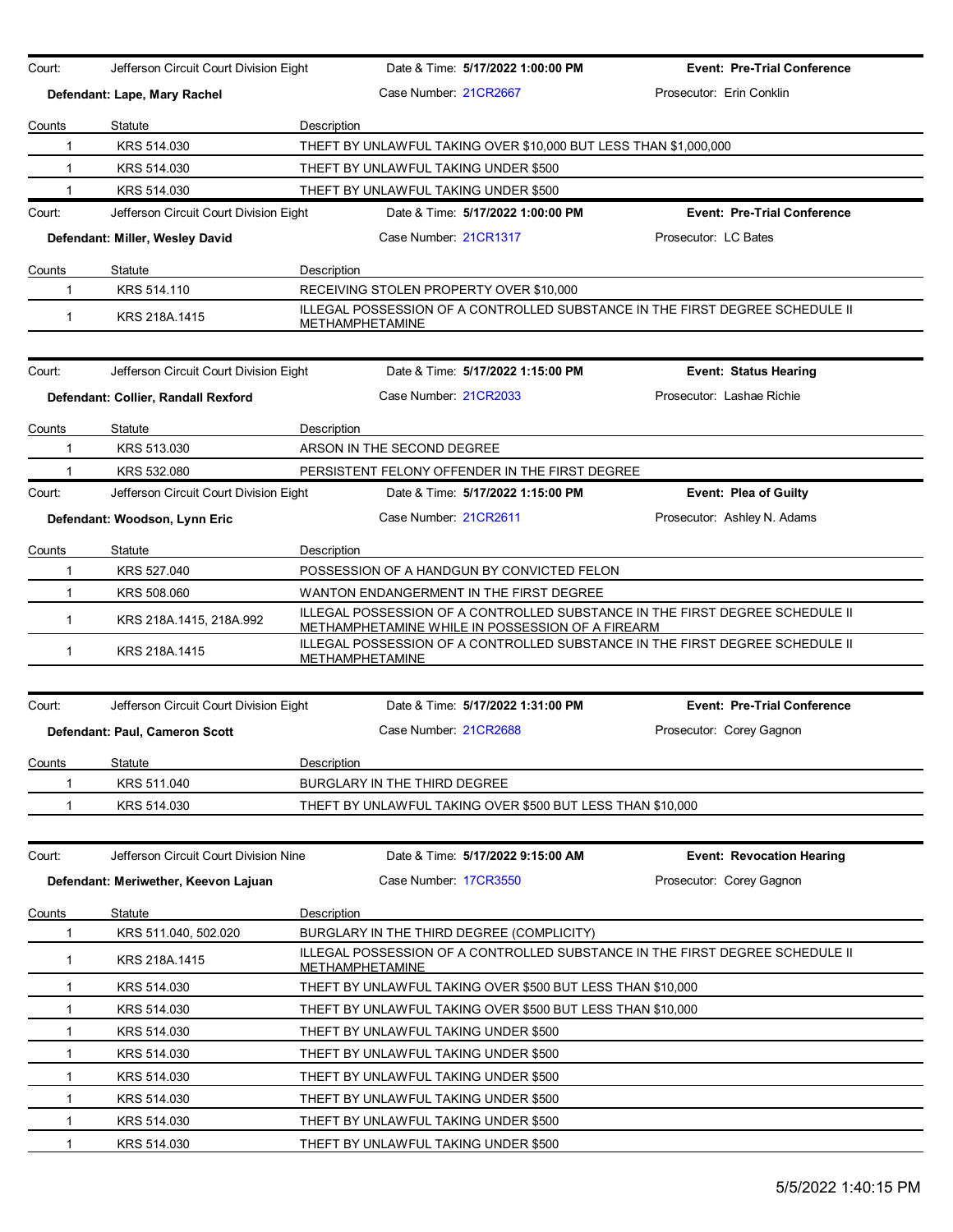| Court:       | Jefferson Circuit Court Division Nine |                                           | Date & Time: 5/17/2022 9:30:00 AM                          | <b>Event: Plea of Guilty</b>                                                          |  |
|--------------|---------------------------------------|-------------------------------------------|------------------------------------------------------------|---------------------------------------------------------------------------------------|--|
|              | Defendant: Bradley, Camry Nasha       | Case Number 21CR2031                      |                                                            | Prosecutor: Philip Bronson                                                            |  |
| Counts       | Statute                               | Description                               |                                                            |                                                                                       |  |
| 1            | KRS 218A.1415                         |                                           |                                                            | ILLEGAL POSSESSION OF A CONTROLLED SUBSTANCE IN THE FIRST DEGREE SCHEDULE I HEROIN    |  |
| $\mathbf{1}$ | KRS 218A.1412                         |                                           |                                                            | TRAFFICKING IN A CONTROLLED SUBSTANCE IN THE FIRST DEGREE SCHEDULE I HEROIN           |  |
| $\mathbf{1}$ | KRS 218A.1415, 502.020                | (COMPLICITY)                              |                                                            | ILLEGAL POSSESSION OF A CONTROLLED SUBSTANCE IN THE FIRST DEGREE SCHEDULE II FENTANYL |  |
| $\mathbf{1}$ | KRS 218A 1415, 502.020                | OXYCODONE (COMPLICITY)                    |                                                            | ILLEGAL POSSESSION OF A CONTROLLED SUBSTANCE IN THE FIRST DEGREE SCHEDULE II          |  |
| Court:       | Jefferson Circuit Court Division Nine |                                           | Date & Time: 5/17/2022 9:30:00 AM                          | <b>Event: Revocation Hearing</b>                                                      |  |
|              | Defendant: Stone, Christina L.        | Case Number 17CR2349                      |                                                            | Prosecutor: James Alex Oliva                                                          |  |
| Counts       | Statute                               | Description                               |                                                            |                                                                                       |  |
| 1            | KRS 520.030                           | ESCAPE IN THE SECOND DEGREE               |                                                            |                                                                                       |  |
| Court:       | Jefferson Circuit Court Division Nine |                                           | Date & Time: 5/17/2022 10:00:00 AM                         | <b>Event: Pre-Trial Conference</b>                                                    |  |
|              | Defendant: Ward, Kevin Justin         | Case Number: 22CR0570                     |                                                            | Prosecutor: LC Bates                                                                  |  |
|              |                                       |                                           |                                                            |                                                                                       |  |
| Counts       | Statute                               | Description                               |                                                            |                                                                                       |  |
| 1            | KRS 527.040                           |                                           | POSSESSION OF A HANDGUN BY CONVICTED FELON                 |                                                                                       |  |
| $\mathbf{1}$ | KRS 514.110                           | RECEIVING STOLEN FIREARM                  |                                                            |                                                                                       |  |
| 1            | KRS 514.040(1)(a)                     |                                           | THEFT BY DECEPTION UNDER \$500 (FALSE IMPRESSION)          |                                                                                       |  |
|              |                                       |                                           |                                                            |                                                                                       |  |
| Court:       | Jefferson Circuit Court Division Nine |                                           | Date & Time: 5/17/2022 11:00:00 AM                         | <b>Event: Revocation Hearing</b>                                                      |  |
|              | Defendant: Brown, Amanda Grace        | Case Number 21CR1782                      |                                                            | Prosecutor: Jan Firkins Brightwell                                                    |  |
| Counts       | Statute                               | Description                               |                                                            |                                                                                       |  |
| 1            | KRS 511.040                           | <b>BURGLARY IN THE THIRD DEGREE</b>       |                                                            |                                                                                       |  |
| $\mathbf{1}$ | KRS 514.110(3)                        | RECEIVING STOLEN PROPERTY UNDER \$500     |                                                            |                                                                                       |  |
| 1            | KRS 514.030                           | THEFT BY UNLAWFUL TAKING UNDER \$500      |                                                            |                                                                                       |  |
| 1            | KRS 514.030                           |                                           | THEFT BY UNLAWFUL TAKING OVER \$500 BUT LESS THAN \$10,000 |                                                                                       |  |
| $\mathbf{1}$ | KRS 218A.1415                         | METHAMPHETAMINE                           |                                                            | ILLEGAL POSSESSION OF A CONTROLLED SUBSTANCE IN THE FIRST DEGREE SCHEDULE II          |  |
| $\mathbf 1$  | KRS 218A.500(2)                       |                                           | ILLEGAL USE OR POSSESSION OF DRUG PARAPHERNALIA            |                                                                                       |  |
| 1            | KRS 511.030, 502.020                  |                                           | BURGLARY IN THE SECOND DEGREE (COMPLICITY)                 |                                                                                       |  |
| 1            | KRS 511.030                           | BURGLARY IN THE SECOND DEGREE             |                                                            |                                                                                       |  |
|              |                                       |                                           |                                                            |                                                                                       |  |
| Court:       | Jefferson Circuit Court Division Nine |                                           | Date & Time: 5/17/2022 11:15:00 AM                         | <b>Event: Revocation Hearing</b>                                                      |  |
|              | Defendant: Toney, Kenneth Ray         | Case Number: 18CR2984                     |                                                            | Prosecutor: Jackson Rice                                                              |  |
| Counts       | Statute                               | Description                               |                                                            |                                                                                       |  |
| 1            | KRS 511.040, 502.020                  | BURGLARY IN THE THIRD DEGREE (COMPLICITY) |                                                            |                                                                                       |  |
| 1            | KRS 514.110, 502.020                  |                                           |                                                            | RECEIVING STOLEN PROPERTY OVER \$500 BUT LESS THAN \$10,000 (COMPLICITY)              |  |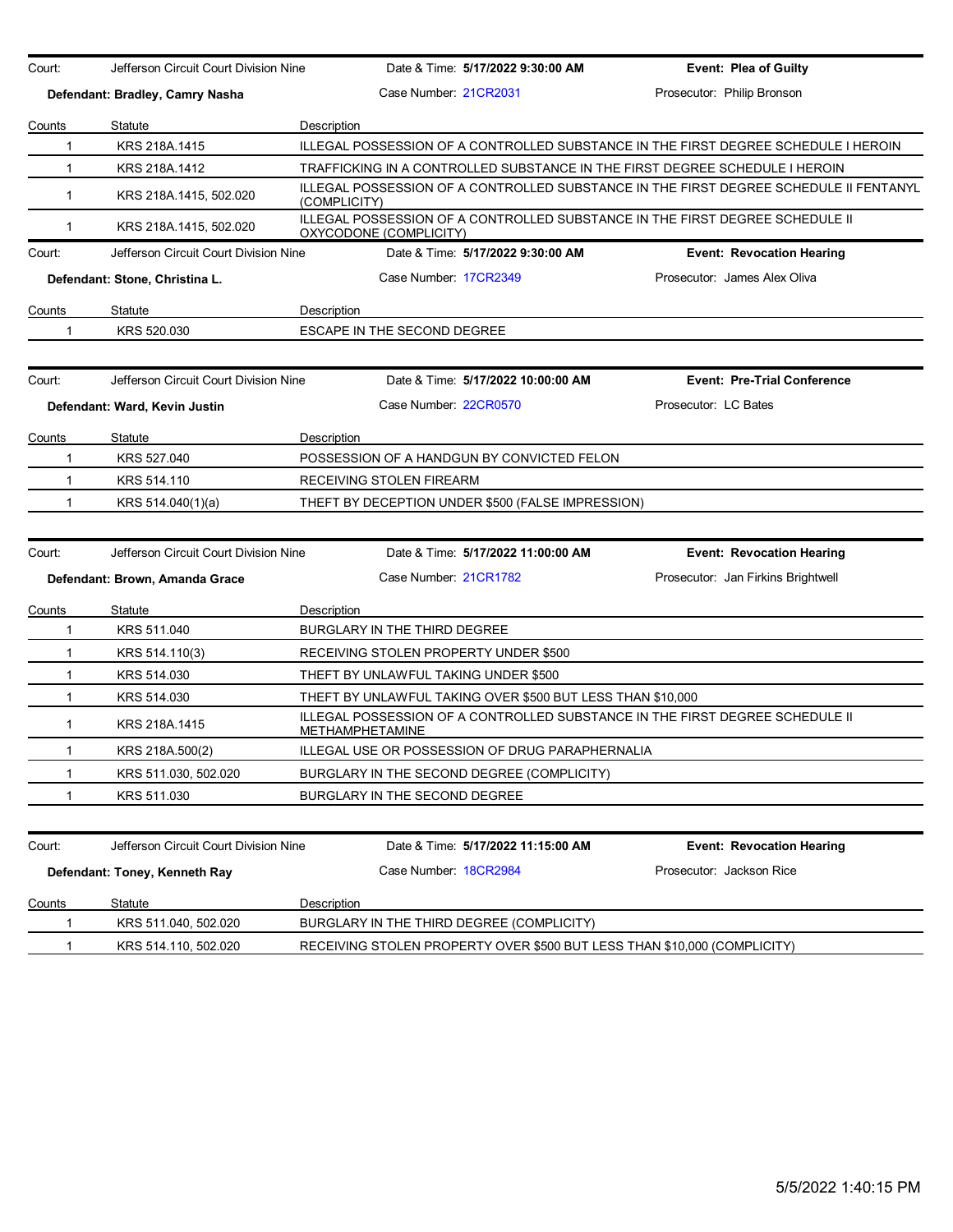Court: Jefferson Circuit Court Division Nine Date & Time: **5/17/2022 11:30:00 AM Event: Sentencing Defendant: Pugh, Demetrey Dywan** Case Number: 21CR1611 Prosecutor: Kayla Crepps Counts Statute **Description** 1 KRS 514.030 THEFT BY UNLAWFUL TAKING OVER \$500 BUT LESS THAN \$10,000 1 KRS 511.080 CRIMINAL TRESPASS IN THE THIRD DEGREE 1 KRS 218A 1415 ILLEGAL POSSESSION OF A CONTROLLED SUBSTANCE IN THE FIRST DEGREE SCHEDULE II METHAMPHETAMINE 1 KRS 218A.1415 ILLEGAL POSSESSION OF A CONTROLLED SUBSTANCE IN THE FIRST DEGREE SCHEDULE II METHAMPHETAMINE 1 KRS 516.050 CRIMINAL POSSESSION OF A FORGED INSTRUMENT IN THE FIRST DEGREE 1 KRS 532.080 PERSISTENT FELONY OFFENDER IN THE FIRST DEGREE Court: Jefferson Circuit Court Division Ten Date & Time: **5/17/2022 9:00:00 AM Event: Revocation Hearing Defendant: McCann, Dayjion L. Case Number: 14CR2766** Prosecutor: Emily Lantz Counts Statute Description 1 KRS 514.040(1)(a) THEFT BY DECEPTION OVER \$500 BUT LESS THAN \$10,000 (FALSE IMPRESSION) 1 KRS 516.060(a) CRIMINAL POSSESSION OF A FORGED INSTRUMENT IN THE SECOND DEGREE 1 KRS 516.060(a) CRIMINAL POSSESSION OF A FORGED INSTRUMENT IN THE SECOND DEGREE 1 KRS 516.060(a) CRIMINAL POSSESSION OF A FORGED INSTRUMENT IN THE SECOND DEGREE 1 KRS 516.060(a) CRIMINAL POSSESSION OF A FORGED INSTRUMENT IN THE SECOND DEGREE 1 KRS 516.060(a) CRIMINAL POSSESSION OF A FORGED INSTRUMENT IN THE SECOND DEGREE 1 KRS 516.060(a) CRIMINAL POSSESSION OF A FORGED INSTRUMENT IN THE SECOND DEGREE 1 KRS 516.060(a) CRIMINAL POSSESSION OF A FORGED INSTRUMENT IN THE SECOND DEGREE 1 KRS 516.060(a) CRIMINAL POSSESSION OF A FORGED INSTRUMENT IN THE SECOND DEGREE 1 KRS 514.040(1)(a) THEFT BY DECEPTION OVER \$500 BUT LESS THAN \$10,000 (FALSE IMPRESSION) 1 KRS 516.060(a) CRIMINAL POSSESSION OF A FORGED INSTRUMENT IN THE SECOND DEGREE Court: Jefferson Circuit Court Division Ten Date & Time: **5/17/2022 9:30:00 AM Event: Revocation Hearing Defendant: Arledge, Joshua E.** Case Number: 17CR3567 Prosecutor: James Alex Oliva **Counts** Statute **Description** 1 KRS 511.030, 502.020 BURGLARY IN THE SECOND DEGREE (COMPLICITY) 1 KRS 514.030, 502.020 THEFT BY UNLAWFUL TAKING OVER \$500 BUT LESS THAN \$10,000 (COMPLICITY) Court: Jefferson Circuit Court Division Ten Date & Time: **5/17/2022 9:30:00 AM Event: Revocation Hearing Defendant: Duane, Anthony Joseph Case Number: 18CR0751 Prosecutor: Ebert Haegele** Counts Statute Description 1 KRS 218A.1415, 502.020 ILLEGAL POSSESSION OF A CONTROLLED SUBSTANCE IN THE FIRST DEGREE SCHEDULE II METHAMPHETAMINE (COMPLICITY) 1 KRS 520.050 PROMOTING CONTRABAND IN THE FIRST DEGREE 1 KRS 524.100 TAMPERING WITH PHYSICAL EVIDENCE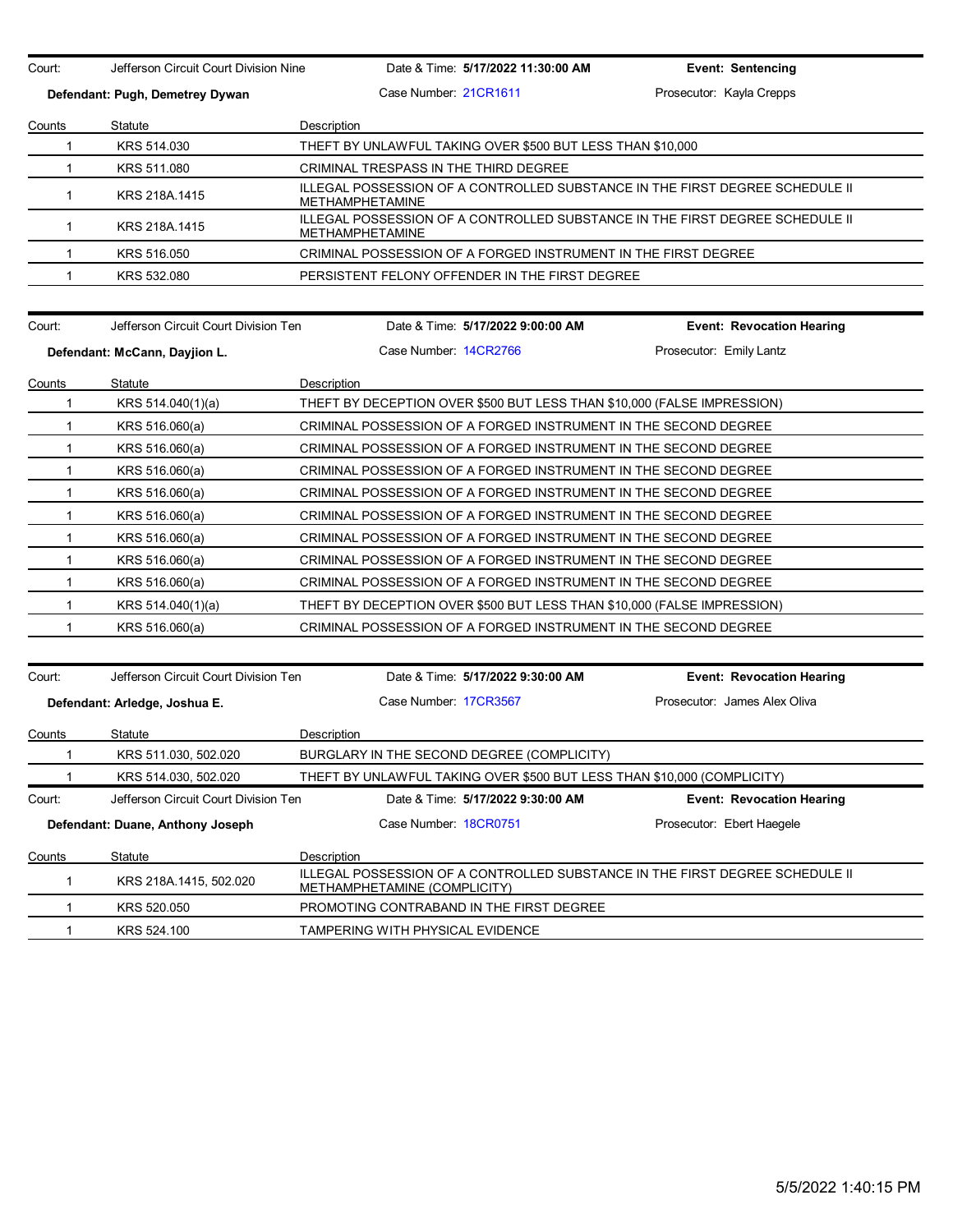| Court:       | Jefferson Circuit Court Division Ten    | Date & Time: 5/17/2022 9:45:00 AM                                                                                                                                                             | <b>Event: Revocation Hearing</b>   |
|--------------|-----------------------------------------|-----------------------------------------------------------------------------------------------------------------------------------------------------------------------------------------------|------------------------------------|
|              | Defendant: Frazier, Jecory Lamont       | Case Number: 16CR3172                                                                                                                                                                         | Prosecutor: Jackson Rice           |
| Counts       | Statute                                 | Description                                                                                                                                                                                   |                                    |
| $\mathbf 1$  | KRS 218A.1412                           | TRAFFICKING IN A CONTROLLED SUBSTANCE IN THE FIRST DEGREE SCHEDULE II<br>METHAMPHETAMINE LESS THAN TWO GRAMS                                                                                  |                                    |
| $\mathbf{1}$ | KRS 218A.1414                           | TRAFFICKING IN A CONTROLLED SUBSTANCE IN THE THIRD DEGREE UNSPECIFIED TWENTY DOSAGE<br>UNITS OR MORE (SUBSEQUENT OFFENDER)                                                                    |                                    |
| $\mathbf{1}$ | KRS 218A.1412                           | TRAFFICKING IN A CONTROLLED SUBSTANCE IN THE FIRST DEGREE SCHEDULE II<br>METHAMPHETAMINE LESS THAN TWO GRAMS                                                                                  |                                    |
| $\mathbf{1}$ | KRS 218A.1414, 502.020                  | TRAFFICKING IN A CONTROLLED SUBSTANCE IN THE THIRD DEGREE SCHEDULE IV ALPRAZOLAM<br>TWENTY DOSAGE UNITS OR MORE BUT LESS THAN OR EQUAL TO ONE-HUNDRED AND TWENTY<br>DOSAGE UNITS (COMPLICITY) |                                    |
| Court:       | Jefferson Circuit Court Division Ten    | Date & Time: 5/17/2022 9:45:00 AM                                                                                                                                                             | <b>Event: Revocation Hearing</b>   |
|              | Defendant: Scott, Alan Bruce            | Case Number 17CR1907                                                                                                                                                                          | Prosecutor: Milja Zgonjanin        |
| Counts       | Statute                                 | Description                                                                                                                                                                                   |                                    |
| $\mathbf{1}$ | KRS 218A.1415                           | ILLEGAL POSSESSION OF A CONTROLLED SUBSTANCE IN THE FIRST DEGREE SCHEDULE I HEROIN                                                                                                            |                                    |
| 1            | KRS 520.030                             | ESCAPE IN THE SECOND DEGREE                                                                                                                                                                   |                                    |
|              |                                         |                                                                                                                                                                                               |                                    |
| Court:       | Jefferson Circuit Court Division Ten    | Date & Time: 5/17/2022 10:00:00 AM                                                                                                                                                            | Event: Trial                       |
|              | Defendant: Holman, Richard Lewis        | Case Number 19CR2960                                                                                                                                                                          | Prosecutor: James Alex Oliva       |
| Counts       | Statute                                 | Description                                                                                                                                                                                   |                                    |
| 1            | KRS 514.120(1)(a), 502.020              | OBSCURING THE IDENTITY OF A MACHINE OVER \$500 BUT LESS THAN \$10,000 (COMPLICITY)                                                                                                            |                                    |
| $\mathbf{1}$ | KRS 520.095                             | FLEEING OR EVADING POLICE IN THE FIRST DEGREE (PEDESTRIAN)                                                                                                                                    |                                    |
| $\mathbf{1}$ | KRS 514.030, 502.020                    | THEFT BY UNLAWFUL TAKING UNDER \$500 (COMPLICITY)                                                                                                                                             |                                    |
| $\mathbf{1}$ | KRS 514.110, 502.020                    | RECEIVING STOLEN PROPERTY OVER \$500 BUT LESS THAN \$10,000 (COMPLICITY)                                                                                                                      |                                    |
| $\mathbf{1}$ | KRS 514.030, 502.020                    | THEFT BY UNLAWFUL TAKING UNDER \$500 (COMPLICITY)                                                                                                                                             |                                    |
| Court:       | Jefferson Circuit Court Division Ten    | Date & Time: 5/17/2022 10:00:00 AM                                                                                                                                                            | Event: Trial                       |
|              | Defendant: Richardson, Qiana Delvon     | Case Number: 19CR2960                                                                                                                                                                         | Prosecutor: James Alex Oliva       |
| Counts       | Statute                                 | Description                                                                                                                                                                                   |                                    |
| 1            | KRS 514.120(1)(a), 502.020              | OBSCURING THE IDENTITY OF A MACHINE OVER \$500 BUT LESS THAN \$10,000 (COMPLICITY)                                                                                                            |                                    |
| $\mathbf{1}$ | KRS 514.110, 502.020                    | RECEIVING STOLEN PROPERTY OVER \$500 BUT LESS THAN \$10,000 (COMPLICITY)                                                                                                                      |                                    |
| $\mathbf{1}$ | KRS 514.030, 502.020                    | THEFT BY UNLAWFUL TAKING UNDER \$500 (COMPLICITY)                                                                                                                                             |                                    |
| $\mathbf{1}$ | KRS 514.030, 502.020                    | THEFT BY UNLAWFUL TAKING UNDER \$500 (COMPLICITY)                                                                                                                                             |                                    |
|              |                                         |                                                                                                                                                                                               |                                    |
| Court:       | Jefferson Circuit Court Division Eleven | Date & Time: 5/17/2022 9:15:00 AM                                                                                                                                                             | <b>Event: Pre-Trial Conference</b> |
|              | Defendant: Blanton, William Clifford    | Case Number 21CR0464                                                                                                                                                                          | Prosecutor: Philip Bronson         |
| Counts       | Statute                                 | Description                                                                                                                                                                                   |                                    |
| 1            | KRS 514.110, 502.020                    | RECEIVING STOLEN PROPERTY OVER \$500 BUT LESS THAN \$10,000 (COMPLICITY)                                                                                                                      |                                    |
| 1            | KRS 514.120(1)(a), 502.020              | OBSCURING THE IDENTITY OF A MACHINE OVER \$500 BUT LESS THAN \$10,000 (COMPLICITY)                                                                                                            |                                    |
| 1            | KRS 186.990(6), 502.020                 | THEFT OF MOTOR VEHICLE REGISTRATION PLATE (COMPLICITY)                                                                                                                                        |                                    |
| 1            | KRS 514.110, 502.020                    | RECEIVING STOLEN PROPERTY OVER \$10,000 (COMPLICITY)                                                                                                                                          |                                    |
| $\mathbf{1}$ | KRS 218A.1415, 502.020                  | ILLEGAL POSSESSION OF A CONTROLLED SUBSTANCE IN THE FIRST DEGREE SCHEDULE II<br><b>METHAMPHETAMINE (COMPLICITY)</b>                                                                           |                                    |
| $\mathbf{1}$ | KRS 186.620(2), 502.020                 | OPERATION OF A MOTOR VEHICLE BY A PERSON WHOSE OPERATOR'S LICENSE HAS BEEN REVOKED.<br>SUSPENDED, CANCELLED OR DENIED (COMPLICITY)                                                            |                                    |
| $\mathbf{1}$ | KRS 218A 500(2), 502.020                | ILLEGAL USE OR POSSESSION OF DRUG PARAPHERNALIA (COMPLICITY)                                                                                                                                  |                                    |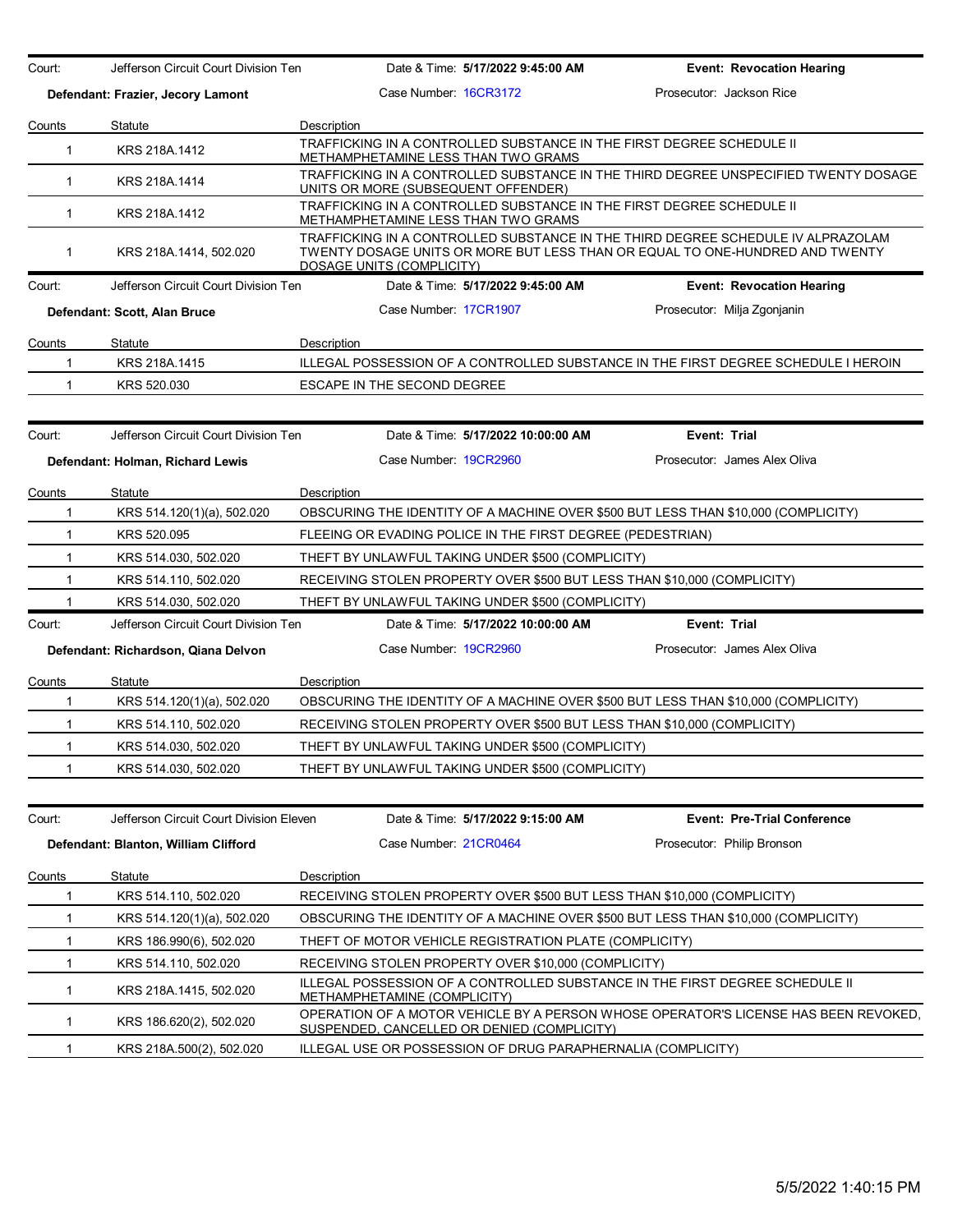| Court:       | Jefferson Circuit Court Division Eleven |                         | Date & Time: 5/17/2022 9:15:00 AM                                                                            | <b>Event: Pre-Trial Conference</b>                                                |
|--------------|-----------------------------------------|-------------------------|--------------------------------------------------------------------------------------------------------------|-----------------------------------------------------------------------------------|
|              | Defendant: Kern, Kenneth William        |                         | Case Number 21CR2218                                                                                         | Prosecutor: Kayla Crepps                                                          |
| Counts       | Statute                                 | Description             |                                                                                                              |                                                                                   |
| 1            | KRS 514.110, 502.020                    |                         | RECEIVING STOLEN PROPERTY OVER \$10,000 (COMPLICITY)                                                         |                                                                                   |
|              | KRS 532,080                             |                         | PERSISTENT FELONY OFFENDER IN THE FIRST DEGREE                                                               |                                                                                   |
| Court:       | Jefferson Circuit Court Division Eleven |                         | Date & Time: 5/17/2022 9:15:00 AM                                                                            | <b>Event: Revocation Hearing</b>                                                  |
|              | Defendant: Meriwether, Keevon Lajuan    |                         | Case Number 17CR2820                                                                                         | Prosecutor: Corey Gagnon                                                          |
| Counts       | Statute                                 | Description             |                                                                                                              |                                                                                   |
| -1           | KRS 514.030                             |                         | THEFT BY UNLAWFUL TAKING OVER \$500 BUT LESS THAN \$10,000                                                   |                                                                                   |
| 1            | KRS 508.050                             | <b>MENACING</b>         |                                                                                                              |                                                                                   |
| $\mathbf 1$  | KRS 520.090                             | <b>RESISTING ARREST</b> |                                                                                                              |                                                                                   |
| 1            | KRS 520.100                             |                         | FLEEING OR EVADING POLICE IN THE SECOND DEGREE (PEDESTRIAN)                                                  |                                                                                   |
| $\mathbf{1}$ | KRS 511.080                             |                         | CRIMINAL TRESPASS IN THE THIRD DEGREE                                                                        |                                                                                   |
| $\mathbf 1$  | KRS 511.080                             |                         | CRIMINAL TRESPASS IN THE THIRD DEGREE                                                                        |                                                                                   |
| $\mathbf{1}$ | KRS 511.080                             |                         | CRIMINAL TRESPASS IN THE THIRD DEGREE                                                                        |                                                                                   |
| $\mathbf 1$  | KRS 511.080                             |                         | CRIMINAL TRESPASS IN THE THIRD DEGREE                                                                        |                                                                                   |
| 1            | KRS 527.040                             |                         | POSSESSION OF A HANDGUN BY CONVICTED FELON                                                                   |                                                                                   |
| 1            | KRS 218A.1412, 218A.992,<br>502.020     |                         | TRAFFICKING IN A CONTROLLED SUBSTANCE IN THE FIRST DEGREE SCHEDULE II                                        | METHAMPHETAMINE LESS THAN TWO GRAMS WHILE IN POSSESSION OF A FIREARM (COMPLICITY) |
| 1            | KRS 218A.500(2)                         |                         | ILLEGAL USE OR POSSESSION OF DRUG PARAPHERNALIA                                                              |                                                                                   |
| $\mathbf{1}$ | KRS 218A.1412                           |                         | TRAFFICKING IN A CONTROLLED SUBSTANCE IN THE FIRST DEGREE SCHEDULE II<br>METHAMPHETAMINE LESS THAN TWO GRAMS |                                                                                   |
|              | KRS 527.040                             |                         | POSSESSION OF A FIREARM BY CONVICTED FELON                                                                   |                                                                                   |
| Court:       | Jefferson Circuit Court Division Eleven |                         | Date & Time: 5/17/2022 9:15:00 AM                                                                            | <b>Event: Pre-Trial Conference</b>                                                |
|              | Defendant: Tanksley, Bailee Sue         |                         | Case Number 21CR2218                                                                                         | Prosecutor: Kayla Crepps                                                          |
| Counts       | Statute                                 | Description             |                                                                                                              |                                                                                   |
|              | KRS 514.110, 502.020                    |                         | RECEIVING STOLEN PROPERTY OVER \$10,000 (COMPLICITY)                                                         |                                                                                   |
| Court:       | Jefferson Circuit Court Division Eleven |                         | Date & Time: 5/17/2022 9:15:00 AM                                                                            | <b>Event: Sentencing</b>                                                          |
|              | Defendant: Ward, Kevin Justin           |                         | Case Number: 21CR0702                                                                                        | Prosecutor: LC Bates                                                              |
| Counts       | Statute                                 | Description             |                                                                                                              |                                                                                   |
| 1            | KRS 514.110                             |                         | RECEIVING STOLEN PROPERTY OVER \$500 BUT LESS THAN \$10,000                                                  |                                                                                   |
|              | KRS 520.095                             |                         | FLEEING OR EVADING POLICE IN THE FIRST DEGREE (MOTOR VEHICLE)                                                |                                                                                   |
| Court:       | Jefferson Circuit Court Division Eleven |                         | Date & Time: 5/17/2022 9:15:00 AM                                                                            | <b>Event: Pre-Trial Conference</b>                                                |
|              | Defendant: Williams, Altease            |                         | Case Number: 22CR0071                                                                                        | Prosecutor: Ryan Olberding                                                        |
| Counts       | <b>Statute</b>                          | Description             |                                                                                                              |                                                                                   |
|              | KRS 511.080                             |                         | CRIMINAL TRESPASS IN THE THIRD DEGREE                                                                        |                                                                                   |
| 1            |                                         |                         | KRS 511.020, 506.010, 502.020 CRIMINAL ATTEMPT BURGLARY IN THE FIRST DEGREE (COMPLICITY)                     |                                                                                   |
|              | KRS 512.030, 502.020                    |                         | CRIMINAL MISCHIEF IN THE SECOND DEGREE (COMPLICITY)                                                          |                                                                                   |
| Court:       | Jefferson Circuit Court Division Eleven |                         | Date & Time: 5/17/2022 9:15:00 AM                                                                            | <b>Event: Pre-Trial Conference</b>                                                |
|              | Defendant: Williams, Dajae Marie        |                         | Case Number 22CR0071                                                                                         | Prosecutor: Ryan Olberding                                                        |
| Counts       | Statute                                 | Description             |                                                                                                              |                                                                                   |
| 1            | KRS 511.080                             |                         | CRIMINAL TRESPASS IN THE THIRD DEGREE                                                                        |                                                                                   |
| 1            | KRS 511.020, 506.010, 502.020           |                         | CRIMINAL ATTEMPT BURGLARY IN THE FIRST DEGREE (COMPLICITY)                                                   |                                                                                   |
| 1            | KRS 512.030, 502.020                    |                         | CRIMINAL MISCHIEF IN THE SECOND DEGREE (COMPLICITY)                                                          |                                                                                   |
| $\mathbf 1$  | KRS 508.060                             |                         | WANTON ENDANGERMENT IN THE FIRST DEGREE                                                                      |                                                                                   |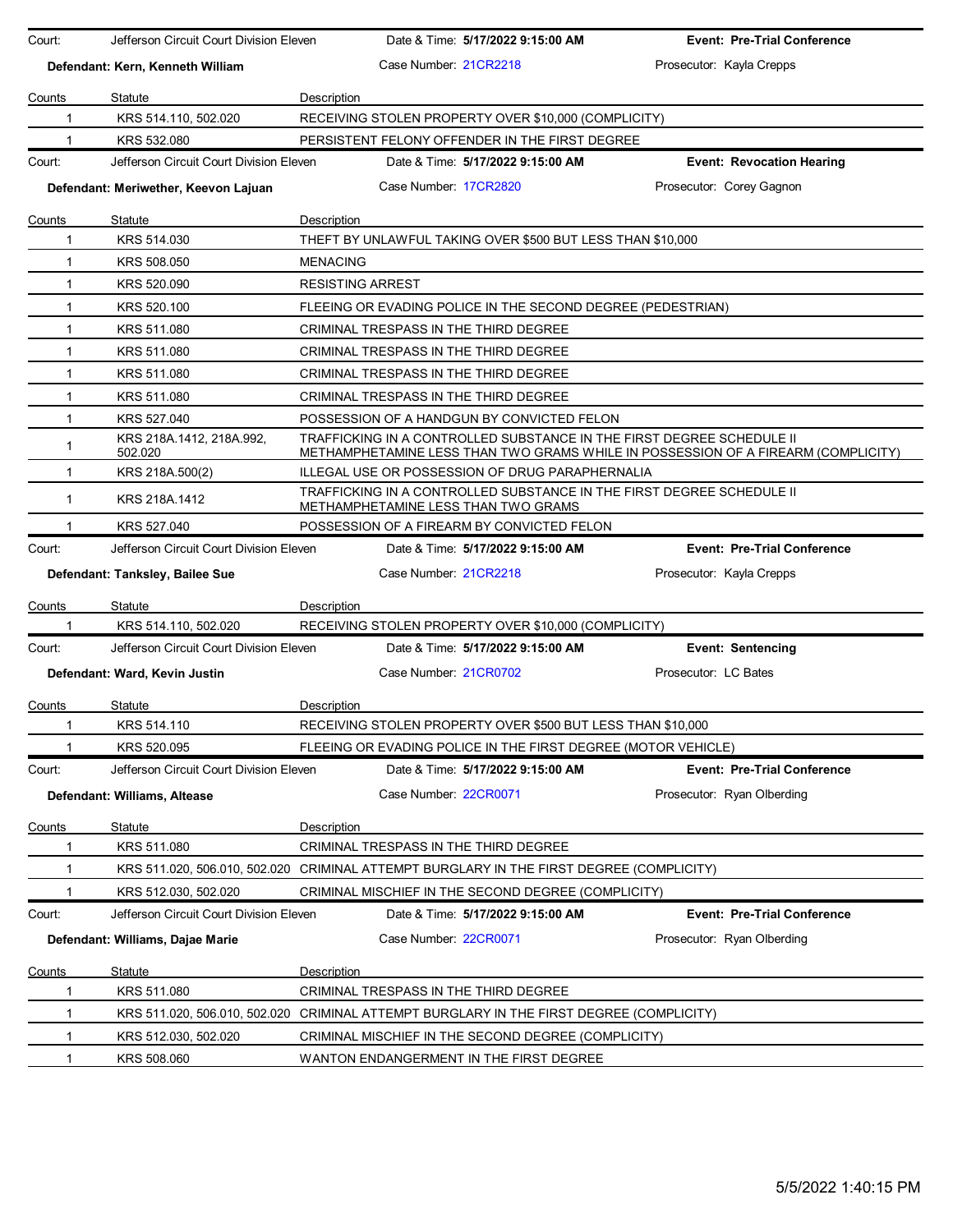| Court:        | Jefferson Circuit Court Division Eleven | Date & Time: 5/17/2022 9:15:00 AM                                                                                              | <b>Event: Pre-Trial Conference</b>                                                  |  |  |  |
|---------------|-----------------------------------------|--------------------------------------------------------------------------------------------------------------------------------|-------------------------------------------------------------------------------------|--|--|--|
|               | Defendant: Williams, Diamond            | Case Number 22CR0071                                                                                                           | Prosecutor: Ryan Olberding                                                          |  |  |  |
|               |                                         |                                                                                                                                |                                                                                     |  |  |  |
| Counts<br>1   | Statute<br>KRS 511.080                  | Description<br>CRIMINAL TRESPASS IN THE THIRD DEGREE                                                                           |                                                                                     |  |  |  |
| 1             |                                         | KRS 511.020, 506.010, 502.020 CRIMINAL ATTEMPT BURGLARY IN THE FIRST DEGREE (COMPLICITY)                                       |                                                                                     |  |  |  |
| 1             | KRS 512.030, 502.020                    | CRIMINAL MISCHIEF IN THE SECOND DEGREE (COMPLICITY)                                                                            |                                                                                     |  |  |  |
|               |                                         |                                                                                                                                |                                                                                     |  |  |  |
| Court:        | Jefferson Circuit Court Division Eleven | Date & Time: 5/17/2022 9:30:00 AM                                                                                              | <b>Event: Pre-Trial Conference</b>                                                  |  |  |  |
|               | Defendant: Bailey, Zachary Dylan        | Case Number 21CR1940                                                                                                           | Prosecutor: Kaleb Noblett                                                           |  |  |  |
| Counts        | Statute                                 | Description                                                                                                                    |                                                                                     |  |  |  |
| $\mathbf 1$   | KRS 511.040, 502.020                    | BURGLARY IN THE THIRD DEGREE (COMPLICITY)                                                                                      |                                                                                     |  |  |  |
| 1             | KRS 511.040, 502.020                    | BURGLARY IN THE THIRD DEGREE (COMPLICITY)                                                                                      |                                                                                     |  |  |  |
| 1             | KRS 511.040, 502.020                    | BURGLARY IN THE THIRD DEGREE (COMPLICITY)                                                                                      |                                                                                     |  |  |  |
| $\mathbf{1}$  | KRS 511.040, 502.020                    | BURGLARY IN THE THIRD DEGREE (COMPLICITY)                                                                                      |                                                                                     |  |  |  |
| $\mathbf{1}$  | KRS 511.050, 502.020                    | POSSESSION OF BURGLAR'S TOOLS (COMPLICITY)                                                                                     |                                                                                     |  |  |  |
| $\mathbf{1}$  | KRS 514.120(1)(a), 502.020              | OBSCURING THE IDENTITY OF A MACHINE OVER \$500 BUT LESS THAN \$10,000 (COMPLICITY)                                             |                                                                                     |  |  |  |
| 1             | KRS 512.040, 502.020                    | CRIMINAL MISCHIEF IN THE THIRD DEGREE (COMPLICITY)                                                                             |                                                                                     |  |  |  |
| 1             | KRS 189.290                             | <b>CARELESS DRIVING</b>                                                                                                        |                                                                                     |  |  |  |
| $\mathbf{1}$  | KRS 186.620(2)                          | SUSPENDED, CANCELLED OR DENIED                                                                                                 | OPERATION OF A MOTOR VEHICLE BY A PERSON WHOSE OPERATOR'S LICENSE HAS BEEN REVOKED. |  |  |  |
| 1             | KRS 218A.1421, 502.020                  | TRAFFICKING IN MARIJUANA, SCHEDULE I HALLUCINOGEN (LESS THAN 8 OUNCES) (COMPLICITY)                                            |                                                                                     |  |  |  |
| $\mathbf{1}$  | KRS 218A.1412, 502.020                  | TRAFFICKING IN A CONTROLLED SUBSTANCE IN THE FIRST DEGREE SCHEDULE II<br><b>METHAMPHETAMINE TWO GRAMS OR MORE (COMPLICITY)</b> |                                                                                     |  |  |  |
| Court:        | Jefferson Circuit Court Division Eleven | Date & Time: 5/17/2022 9:30:00 AM                                                                                              | <b>Event: Status Hearing</b>                                                        |  |  |  |
|               | Defendant: Hall, Darron E.              | Case Number: 18CR0877                                                                                                          | Prosecutor: Emily Wessel                                                            |  |  |  |
| Counts        | Statute                                 | Description                                                                                                                    |                                                                                     |  |  |  |
| $\mathbf{1}$  | KRS 189A.010(1)(5)(d)(11)               | OPERATING A MOTOR VEHICLE UNDER THE INFLUENCE OF INTOXICANTS - FOURTH OFFENSE<br>(AGGRAVATING CIRCUMSTANCES)                   |                                                                                     |  |  |  |
| $\mathbf{1}$  | KRS 508,060                             | WANTON ENDANGERMENT IN THE FIRST DEGREE                                                                                        |                                                                                     |  |  |  |
| 1             | KRS 508.060                             | WANTON ENDANGERMENT IN THE FIRST DEGREE                                                                                        |                                                                                     |  |  |  |
| $\mathbf{1}$  | KRS 512.020                             | CRIMINAL MISCHIEF IN THE FIRST DEGREE                                                                                          |                                                                                     |  |  |  |
| 1             | KRS 189.530(2)                          | POSSESSION OF AN OPEN ALCOHOLIC BEVERAGE CONTAINER IN A MOTOR VEHICLE                                                          |                                                                                     |  |  |  |
|               | KRS 508.020                             | ASSAULT IN THE SECOND DEGREE                                                                                                   |                                                                                     |  |  |  |
| Court:        | Jefferson Circuit Court Division Eleven | Date & Time: 5/17/2022 9:30:00 AM                                                                                              | <b>Event: Pre-Trial Conference</b>                                                  |  |  |  |
|               | Defendant: Riedling, Amy Michelle       | Case Number: 21CR1940                                                                                                          | Prosecutor: Kaleb Noblett                                                           |  |  |  |
| <u>Counts</u> | Statute                                 | Description                                                                                                                    |                                                                                     |  |  |  |
| 1             | KRS 511.040, 502.020                    | BURGLARY IN THE THIRD DEGREE (COMPLICITY)                                                                                      |                                                                                     |  |  |  |
| 1             | KRS 511.040, 502.020                    | BURGLARY IN THE THIRD DEGREE (COMPLICITY)                                                                                      |                                                                                     |  |  |  |
| 1             | KRS 511.040, 502.020                    | BURGLARY IN THE THIRD DEGREE (COMPLICITY)                                                                                      |                                                                                     |  |  |  |
| 1             | KRS 511.040, 502.020                    | BURGLARY IN THE THIRD DEGREE (COMPLICITY)                                                                                      |                                                                                     |  |  |  |
| 1             | KRS 511.050, 502.020                    | POSSESSION OF BURGLAR'S TOOLS (COMPLICITY)                                                                                     |                                                                                     |  |  |  |
| $\mathbf{1}$  | KRS 512.040, 502.020                    | CRIMINAL MISCHIEF IN THE THIRD DEGREE (COMPLICITY)                                                                             |                                                                                     |  |  |  |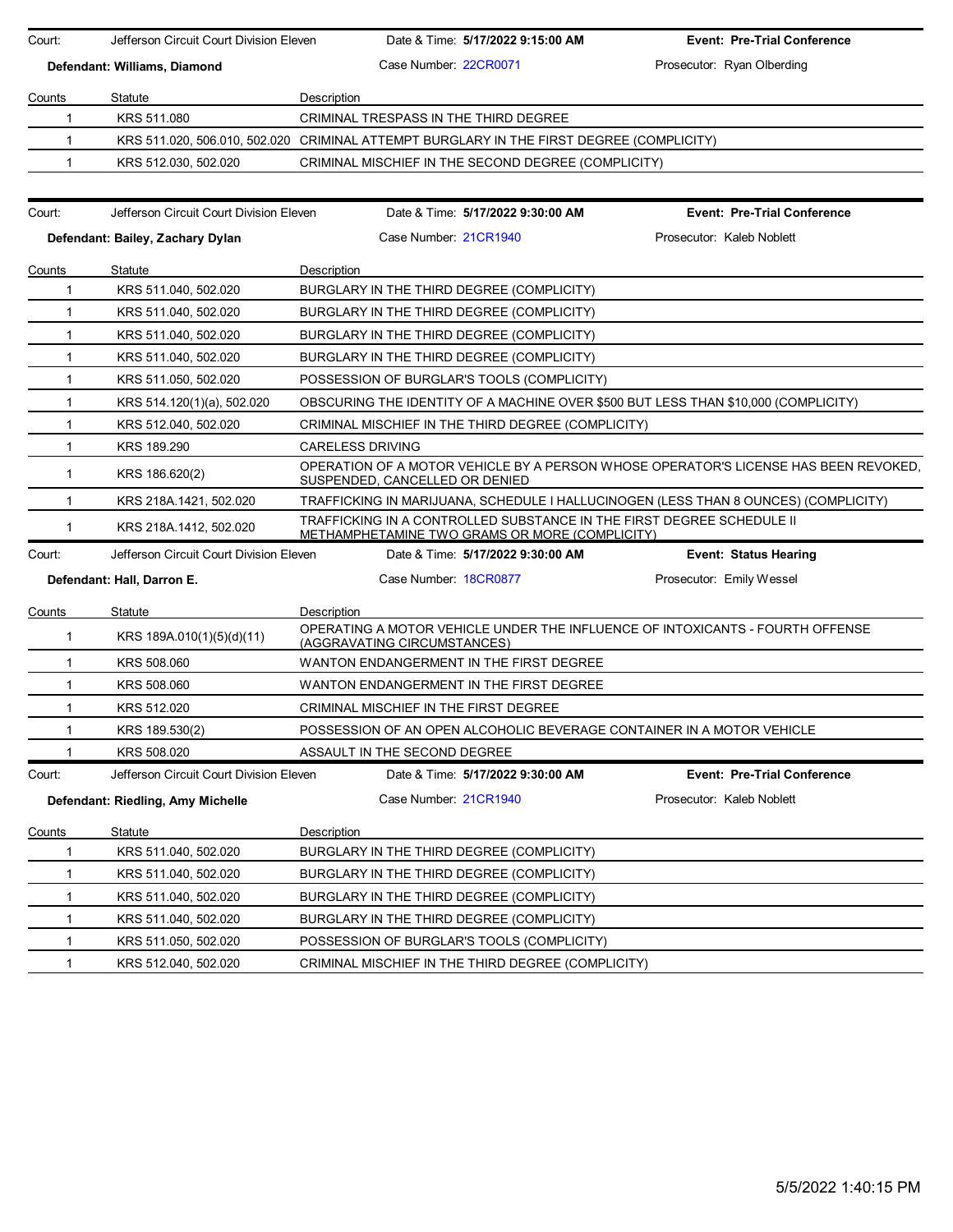| Court:       | Jefferson Circuit Court Division Eleven |                                                                     | Date & Time: 5/17/2022 9:45:00 AM                                                                      | <b>Event: Pre-Trial Conference</b> |  |  |
|--------------|-----------------------------------------|---------------------------------------------------------------------|--------------------------------------------------------------------------------------------------------|------------------------------------|--|--|
|              | Defendant: Cook, Paula Marie            |                                                                     | Case Number 22CR0146                                                                                   | Prosecutor: Lucas Taylor           |  |  |
| Counts       | Statute                                 | Description                                                         |                                                                                                        |                                    |  |  |
| 1            | KRS 511.030                             |                                                                     | BURGLARY IN THE SECOND DEGREE                                                                          |                                    |  |  |
| 1            | KRS 218A.500(2)                         |                                                                     | ILLEGAL USE OR POSSESSION OF DRUG PARAPHERNALIA                                                        |                                    |  |  |
| $\mathbf 1$  | KRS 218A.1415                           |                                                                     | ILLEGAL POSSESSION OF A CONTROLLED SUBSTANCE IN THE FIRST DEGREE SCHEDULE II<br><b>METHAMPHETAMINE</b> |                                    |  |  |
| 1            | KRS 511.060                             |                                                                     | CRIMINAL TRESPASS IN THE FIRST DEGREE                                                                  |                                    |  |  |
| Court:       | Jefferson Circuit Court Division Eleven |                                                                     | Date & Time: 5/17/2022 9:45:00 AM                                                                      | <b>Event: Pre-Trial Conference</b> |  |  |
|              | Defendant: Ricardo-Miranda, Ramiro      |                                                                     | Case Number 22CR0029                                                                                   | Prosecutor: Danielle M. Yannelli   |  |  |
| Counts       | Statute                                 | Description                                                         |                                                                                                        |                                    |  |  |
| 1            | KRS 508.010                             |                                                                     | ASSAULT IN THE FIRST DEGREE                                                                            |                                    |  |  |
| 1            | KRS 509.040                             |                                                                     | <b>KIDNAPPING</b>                                                                                      |                                    |  |  |
| $\mathbf{1}$ | KRS 508.170                             |                                                                     | STRANGULATION IN THE FIRST DEGREE                                                                      |                                    |  |  |
| 1            | KRS 514.030                             | THEFT BY UNLAWFUL TAKING OVER \$1,000 BUT LESS THAN \$10,000 (AUTO) |                                                                                                        |                                    |  |  |
| $\mathbf{1}$ | KRS 508.080                             |                                                                     | TERRORISTIC THREATENING IN THE THIRD DEGREE                                                            |                                    |  |  |
|              | KRS 507.020, 506.010                    |                                                                     | <b>CRIMINAL ATTEMPT MURDER</b>                                                                         |                                    |  |  |
| Court:       | Jefferson Circuit Court Division Eleven |                                                                     | Date & Time: 5/17/2022 9:45:00 AM                                                                      | <b>Event: Pre-Trial Conference</b> |  |  |
|              | Defendant: Wallace, Erik Michael        |                                                                     | Case Number 20CR1592                                                                                   | Prosecutor: Danielle M. Yannelli   |  |  |
| Counts       | Statute                                 | Description                                                         |                                                                                                        |                                    |  |  |
| 1            | KRS 527.040                             |                                                                     | POSSESSION OF A HANDGUN BY CONVICTED FELON                                                             |                                    |  |  |
| 1            | KRS 508,060                             |                                                                     | WANTON ENDANGERMENT IN THE FIRST DEGREE                                                                |                                    |  |  |
| Court:       | Jefferson Circuit Court Division Eleven |                                                                     | Date & Time: 5/17/2022 10:00:00 AM                                                                     | <b>Event: Sentencing</b>           |  |  |
|              | Defendant: Byrd, Bradley Shea           |                                                                     | Case Number 20CR0835                                                                                   | Prosecutor: Kayla Crepps           |  |  |
| Counts       | Statute                                 | Description                                                         |                                                                                                        |                                    |  |  |
| 1            | KRS 527.040                             |                                                                     | POSSESSION OF A FIREARM BY CONVICTED FELON                                                             |                                    |  |  |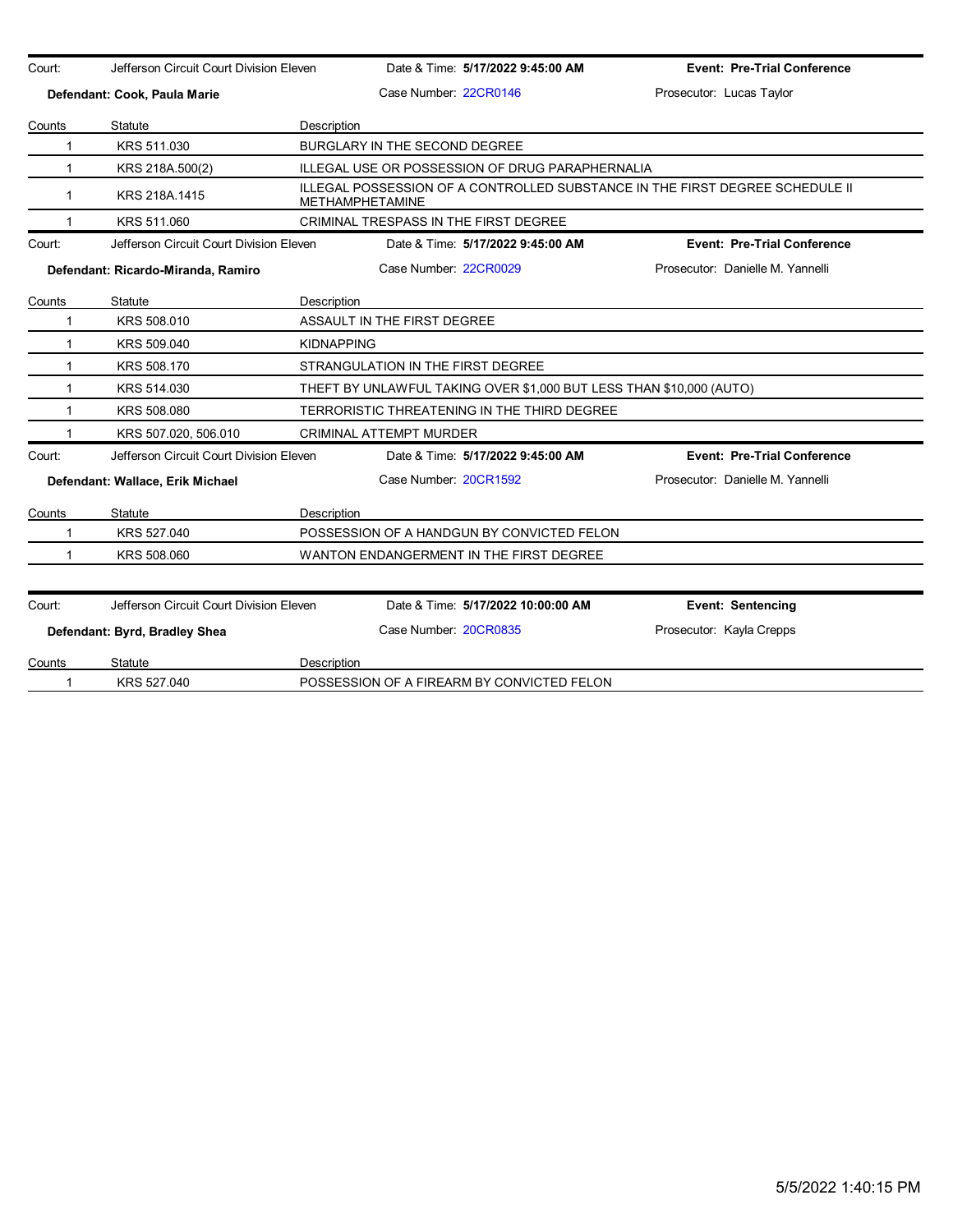| Court:       | Jefferson Circuit Court Division Eleven |             |                             | Date & Time: 5/17/2022 10:00:00 AM              | Event: Trial                                                                       |
|--------------|-----------------------------------------|-------------|-----------------------------|-------------------------------------------------|------------------------------------------------------------------------------------|
|              | Defendant: Webb, Jason L.               |             | Case Number 16CR1798        |                                                 | Prosecutor: Sheri Wornall                                                          |
| Counts       | Statute                                 | Description |                             |                                                 |                                                                                    |
| 1            | KRS 531.335                             |             |                             |                                                 | POSSESSION OF MATTER PORTRAYING A SEXUAL PERFORMANCE BY A MINOR                    |
| $\mathbf{1}$ | KRS 531.335                             |             |                             |                                                 | POSSESSION OF MATTER PORTRAYING A SEXUAL PERFORMANCE BY A MINOR                    |
| 1            | KRS 531.335                             |             |                             |                                                 | POSSESSION OF MATTER PORTRAYING A SEXUAL PERFORMANCE BY A MINOR                    |
| 1            | KRS 531.335                             |             |                             |                                                 | POSSESSION OF MATTER PORTRAYING A SEXUAL PERFORMANCE BY A MINOR                    |
| 1            | KRS 531.335                             |             |                             |                                                 | POSSESSION OF MATTER PORTRAYING A SEXUAL PERFORMANCE BY A MINOR                    |
| $\mathbf 1$  | KRS 531.335                             |             |                             |                                                 | POSSESSION OF MATTER PORTRAYING A SEXUAL PERFORMANCE BY A MINOR                    |
| $\mathbf{1}$ | KRS 531.335                             |             |                             |                                                 | POSSESSION OF MATTER PORTRAYING A SEXUAL PERFORMANCE BY A MINOR                    |
| 1            | KRS 531.335                             |             |                             |                                                 | POSSESSION OF MATTER PORTRAYING A SEXUAL PERFORMANCE BY A MINOR                    |
| 1            | KRS 531.335                             |             |                             |                                                 | POSSESSION OF MATTER PORTRAYING A SEXUAL PERFORMANCE BY A MINOR                    |
| 1            | KRS 531.335                             |             |                             |                                                 | POSSESSION OF MATTER PORTRAYING A SEXUAL PERFORMANCE BY A MINOR                    |
| $\mathbf 1$  | KRS 531.335                             |             |                             |                                                 | POSSESSION OF MATTER PORTRAYING A SEXUAL PERFORMANCE BY A MINOR                    |
| $\mathbf{1}$ | KRS 531.335                             |             |                             |                                                 | POSSESSION OF MATTER PORTRAYING A SEXUAL PERFORMANCE BY A MINOR                    |
| 1            | KRS 531.335                             |             |                             |                                                 | POSSESSION OF MATTER PORTRAYING A SEXUAL PERFORMANCE BY A MINOR                    |
| 1            | KRS 531.335                             |             |                             |                                                 | POSSESSION OF MATTER PORTRAYING A SEXUAL PERFORMANCE BY A MINOR                    |
| 1            | KRS 531.335                             |             |                             |                                                 | POSSESSION OF MATTER PORTRAYING A SEXUAL PERFORMANCE BY A MINOR                    |
| $\mathbf 1$  | KRS 531.335                             |             |                             |                                                 | POSSESSION OF MATTER PORTRAYING A SEXUAL PERFORMANCE BY A MINOR                    |
| 1            | KRS 531.335                             |             |                             |                                                 | POSSESSION OF MATTER PORTRAYING A SEXUAL PERFORMANCE BY A MINOR                    |
| 1            | KRS 531.335                             |             |                             |                                                 | POSSESSION OF MATTER PORTRAYING A SEXUAL PERFORMANCE BY A MINOR                    |
| 1            | KRS 531.335                             |             |                             |                                                 | POSSESSION OF MATTER PORTRAYING A SEXUAL PERFORMANCE BY A MINOR                    |
| 1            | KRS 531.335                             |             |                             |                                                 | POSSESSION OF MATTER PORTRAYING A SEXUAL PERFORMANCE BY A MINOR                    |
|              |                                         |             |                             |                                                 |                                                                                    |
| Court:       | Jefferson Circuit Court Division Eleven |             |                             | Date & Time: 5/17/2022 10:15:00 AM              | Event: Plea of Guilty                                                              |
|              | Defendant: Jackson, Gordon Lo'pez       |             | Case Number 21CR1010        |                                                 | Prosecutor: Philip Bronson                                                         |
| Counts       | Statute                                 | Description |                             |                                                 |                                                                                    |
| 1            | KRS 514.110, 502.020                    |             |                             | RECEIVING STOLEN FIREARM (COMPLICITY)           |                                                                                    |
| 1            | KRS 431.064, 502.020                    |             |                             | VIOLATION OF CONDITIONS OF RELEASE (COMPLICITY) |                                                                                    |
|              |                                         |             |                             |                                                 |                                                                                    |
| Court:       | Jefferson Circuit Court Division Twelve |             |                             | Date & Time: 5/17/2022 9:00:00 AM               | <b>Event: Pre-Trial Conference</b>                                                 |
|              | Defendant: Jodoin, Kelly Meghan         |             | Case Number 22CR0680        |                                                 | Prosecutor: James Alex Oliva                                                       |
| Counts       | Statute                                 | Description |                             |                                                 |                                                                                    |
| 1            | KRS 511.040, 502.020                    |             |                             | BURGLARY IN THE THIRD DEGREE (COMPLICITY)       |                                                                                    |
| 1            | KRS 514.110, 502.020                    |             |                             |                                                 | RECEIVING STOLEN PROPERTY OVER \$1,000 BUT LESS THAN \$10,000 (COMPLICITY)         |
| 1            | KRS 520.030                             |             | ESCAPE IN THE SECOND DEGREE |                                                 |                                                                                    |
| 1            | KRS 519.070                             |             |                             | TAMPERING WITH PRISONER MONITORING DEVICE       |                                                                                    |
| 1            | KRS 514.070                             |             |                             |                                                 | THEFT BY FAILURE TO MAKE REQUIRED DISPOSITION OF PROPERTY OVER \$500 BUT LESS THAN |

\$1,000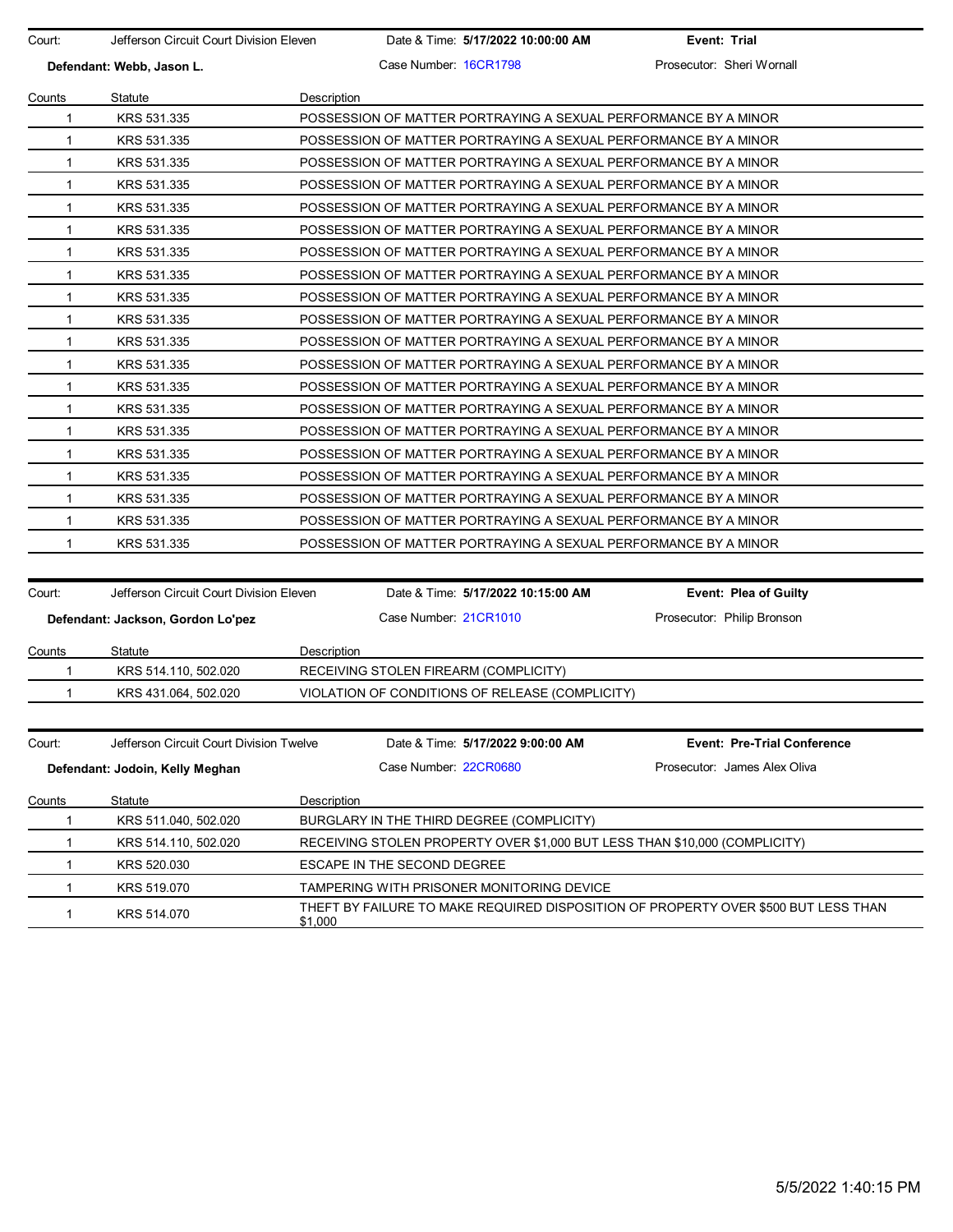| Court:                       | Jefferson Circuit Court Division Twelve                                    |                                                                                                 | Date & Time: 5/17/2022 9:00:00 AM                                            | <b>Event: Pre-Trial Conference</b> |  |  |
|------------------------------|----------------------------------------------------------------------------|-------------------------------------------------------------------------------------------------|------------------------------------------------------------------------------|------------------------------------|--|--|
|                              | Defendant: Miller, Stefan Andrew                                           |                                                                                                 | Case Number: 22CR0680                                                        | Prosecutor: James Alex Oliva       |  |  |
|                              |                                                                            |                                                                                                 |                                                                              |                                    |  |  |
| Counts                       | Statute                                                                    | Description                                                                                     |                                                                              |                                    |  |  |
| 1                            | KRS 514.110, 502.020                                                       |                                                                                                 | RECEIVING STOLEN PROPERTY OVER \$1,000 BUT LESS THAN \$10,000 (COMPLICITY)   |                                    |  |  |
| $\mathbf{1}$                 | KRS 514.120(1)(a)                                                          |                                                                                                 | OBSCURING THE IDENTITY OF A MACHINE OVER \$500 BUT LESS THAN \$10,000        |                                    |  |  |
| $\mathbf{1}$                 | KRS 304.39-080                                                             |                                                                                                 | NO MOTOR VEHICLE INSURANCE - FIRST OFFENSE                                   |                                    |  |  |
| $\mathbf{1}$                 | KRS 218A.1415                                                              | <b>UNSPECIFIED</b>                                                                              | ILLEGAL POSSESSION OF A CONTROLLED SUBSTANCE IN THE FIRST DEGREE SCHEDULE II |                                    |  |  |
| 1                            | KRS 218A.500(2), 502.020                                                   |                                                                                                 | ILLEGAL USE OR POSSESSION OF DRUG PARAPHERNALIA (COMPLICITY)                 |                                    |  |  |
| $\mathbf{1}$                 | KRS 514.110                                                                |                                                                                                 | RECEIVING STOLEN PROPERTY OVER \$500 BUT LESS THAN \$10,000                  |                                    |  |  |
| $\mathbf{1}$                 | KRS 511.040                                                                |                                                                                                 | BURGLARY IN THE THIRD DEGREE                                                 |                                    |  |  |
| $\mathbf{1}$                 | KRS 218A.1415                                                              | ILLEGAL POSSESSION OF A CONTROLLED SUBSTANCE IN THE FIRST DEGREE SCHEDULE II<br>METHAMPHETAMINE |                                                                              |                                    |  |  |
| 1                            | KRS 434.650                                                                |                                                                                                 | FRAUDULENT USE OF A CREDIT CARD UNDER \$500                                  |                                    |  |  |
| $\mathbf{1}$                 | KRS 514.110                                                                |                                                                                                 | RECEIVING STOLEN PROPERTY OVER \$10,000                                      |                                    |  |  |
| $\mathbf 1$                  | KRS 514.110                                                                |                                                                                                 | RECEIVING STOLEN PROPERTY OVER \$1,000 BUT LESS THAN \$10,000                |                                    |  |  |
| 1                            | KRS 511.040, 502.020                                                       |                                                                                                 | BURGLARY IN THE THIRD DEGREE (COMPLICITY)                                    |                                    |  |  |
| Court:                       | Jefferson Circuit Court Division Twelve                                    |                                                                                                 | Date & Time: 5/17/2022 9:00:00 AM                                            | <b>Event: Pre-Trial Conference</b> |  |  |
|                              | Defendant: Rich, Kambra Lashay                                             |                                                                                                 | Case Number 21CR1037                                                         | Prosecutor: Lashae Richie          |  |  |
| Counts                       | Statute                                                                    | Description                                                                                     |                                                                              |                                    |  |  |
| 1                            | KRS 511.030, 502.020                                                       |                                                                                                 | BURGLARY IN THE SECOND DEGREE (COMPLICITY)                                   |                                    |  |  |
| 1                            | KRS 512.020, 502.020<br>CRIMINAL MISCHIEF IN THE FIRST DEGREE (COMPLICITY) |                                                                                                 |                                                                              |                                    |  |  |
| Court:                       | Jefferson Circuit Court Division Twelve                                    |                                                                                                 | Date & Time: 5/17/2022 9:00:00 AM                                            | <b>Event: Sentencing</b>           |  |  |
| Defendant: Smith, Rocky Dean |                                                                            |                                                                                                 | Case Number 21CR2744                                                         | Prosecutor: LC Bates               |  |  |
|                              |                                                                            |                                                                                                 |                                                                              |                                    |  |  |
| Counts                       | Statute                                                                    | Description                                                                                     |                                                                              |                                    |  |  |
| 1                            | KRS 514.110                                                                |                                                                                                 | RECEIVING STOLEN PROPERTY OVER \$500 BUT LESS THAN \$10,000                  |                                    |  |  |
| 1                            | KRS 514.110                                                                |                                                                                                 | RECEIVING STOLEN PROPERTY OVER \$500 BUT LESS THAN \$10,000                  |                                    |  |  |
| Court:                       | Jefferson Circuit Court Division Twelve                                    |                                                                                                 | Date & Time: 5/17/2022 9:00:00 AM                                            | Event: Trial                       |  |  |
|                              | Defendant: Stovall-Chitwood, Barbara Joyce                                 |                                                                                                 | Case Number 19CR2564                                                         | Prosecutor: Lucas Taylor           |  |  |
| Counts                       | Statute                                                                    | Description                                                                                     |                                                                              |                                    |  |  |
|                              | KRS 189A.010(1)(5)(a)                                                      |                                                                                                 | OPERATING A MOTOR VEHICLE UNDER THE INFLUENCE OF INTOXICANTS - FIRST OFFENSE |                                    |  |  |
|                              | KRS 508.060                                                                |                                                                                                 | WANTON ENDANGERMENT IN THE FIRST DEGREE                                      |                                    |  |  |
|                              | KRS 508.020                                                                |                                                                                                 | ASSAULT IN THE SECOND DEGREE                                                 |                                    |  |  |
| Court:                       | Jefferson Circuit Court Division Twelve                                    |                                                                                                 | Date & Time: 5/17/2022 9:00:00 AM                                            | <b>Event: Sentencing</b>           |  |  |
|                              | Defendant: Watkins, Andrew Robert                                          |                                                                                                 | Case Number: 21CR2189                                                        | Prosecutor: LC Bates               |  |  |
| Counts                       | Statute                                                                    | Description                                                                                     |                                                                              |                                    |  |  |
|                              | KRS 527.040                                                                |                                                                                                 | POSSESSION OF A HANDGUN BY CONVICTED FELON                                   |                                    |  |  |
| Court:                       | Jefferson Circuit Court Division Twelve                                    |                                                                                                 | Date & Time: 5/17/2022 9:00:00 AM                                            | <b>Event: Pre-Trial Conference</b> |  |  |
|                              | Defendant: Yeager, Krystal Ann                                             |                                                                                                 | Case Number: 21CR1037                                                        | Prosecutor: Lashae Richie          |  |  |
| Counts                       | Statute                                                                    | Description                                                                                     |                                                                              |                                    |  |  |
| 1                            | KRS 511.030, 502.020                                                       |                                                                                                 | BURGLARY IN THE SECOND DEGREE (COMPLICITY)                                   |                                    |  |  |
| 1                            | KRS 512.020, 502.020                                                       |                                                                                                 | CRIMINAL MISCHIEF IN THE FIRST DEGREE (COMPLICITY)                           |                                    |  |  |
| 1                            | KRS 511.060                                                                |                                                                                                 | CRIMINAL TRESPASS IN THE FIRST DEGREE                                        |                                    |  |  |
| $\mathbf{1}$                 | KRS 512.030                                                                |                                                                                                 | CRIMINAL MISCHIEF IN THE SECOND DEGREE                                       |                                    |  |  |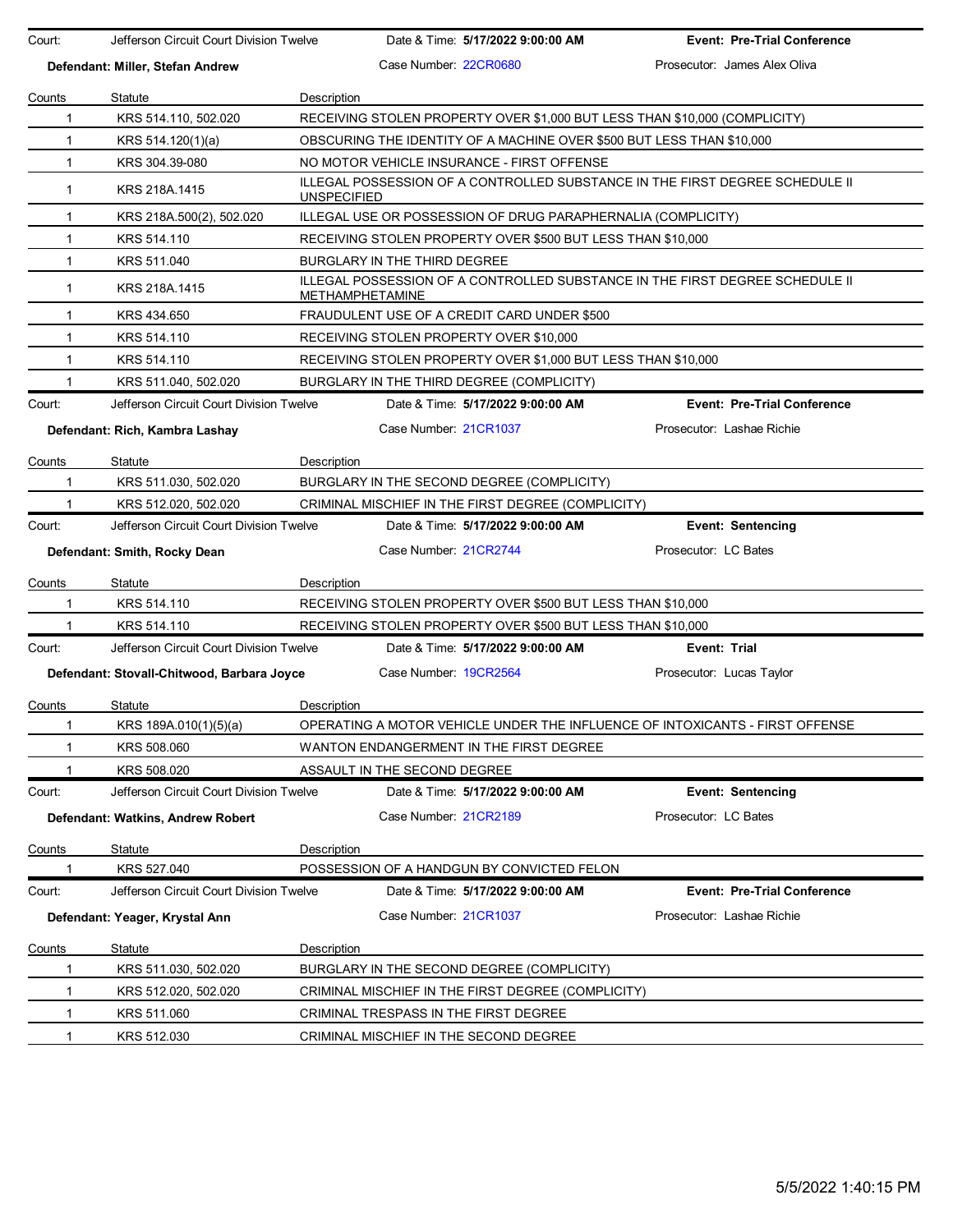| Court:       | Jefferson Circuit Court Division Twelve |                                       | Date & Time: 5/17/2022 9:15:00 AM                                                                                                                                                             | <b>Event: Pre-Trial Conference</b>                                                  |
|--------------|-----------------------------------------|---------------------------------------|-----------------------------------------------------------------------------------------------------------------------------------------------------------------------------------------------|-------------------------------------------------------------------------------------|
|              | Defendant: Hibbs, Brandon L.            |                                       | Case Number 22CR0467                                                                                                                                                                          | Prosecutor: Marit A. DeLozier                                                       |
| Counts       | Statute                                 | Description                           |                                                                                                                                                                                               |                                                                                     |
| 1            | KRS 513,030                             |                                       | ARSON IN THE SECOND DEGREE                                                                                                                                                                    |                                                                                     |
| 1            | KRS 508,060                             |                                       | WANTON ENDANGERMENT IN THE FIRST DEGREE                                                                                                                                                       |                                                                                     |
|              |                                         |                                       |                                                                                                                                                                                               |                                                                                     |
| Court:       | Jefferson Circuit Court Division Twelve |                                       | Date & Time: 5/17/2022 9:30:00 AM                                                                                                                                                             | <b>Event: Pre-Trial Conference</b>                                                  |
|              | Defendant: Murphy, Tori Paige           |                                       | Case Number: 22CR0512                                                                                                                                                                         | Prosecutor: Lashae Richie                                                           |
|              |                                         |                                       |                                                                                                                                                                                               |                                                                                     |
| Counts       | Statute                                 | Description                           |                                                                                                                                                                                               |                                                                                     |
| 1            | KRS 186.170                             |                                       | OPERATING A MOTOR VEHICLE WITH AN EXPIRED LICENSE PLATE                                                                                                                                       |                                                                                     |
| 1            | KRS 514.110                             |                                       | RECEIVING STOLEN PROPERTY OVER \$10,000<br>ILLEGAL POSSESSION OF A CONTROLLED SUBSTANCE IN THE FIRST DEGREE SCHEDULE II                                                                       |                                                                                     |
| $\mathbf{1}$ | KRS 218A.1415                           |                                       | <b>METHAMPHETAMINE</b>                                                                                                                                                                        |                                                                                     |
| $\mathbf{1}$ | KRS 218A.500(2)                         |                                       | ILLEGAL USE OR POSSESSION OF DRUG PARAPHERNALIA                                                                                                                                               |                                                                                     |
| $\mathbf 1$  | KRS 186.620(2)                          |                                       | SUSPENDED, CANCELLED OR DENIED                                                                                                                                                                | OPERATION OF A MOTOR VEHICLE BY A PERSON WHOSE OPERATOR'S LICENSE HAS BEEN REVOKED. |
| 1            | KRS 514.110                             |                                       | RECEIVING STOLEN PROPERTY OVER \$500 BUT LESS THAN \$10,000                                                                                                                                   |                                                                                     |
| 1            | KRS 514.110                             |                                       | RECEIVING STOLEN PROPERTY OVER \$1,000 BUT LESS THAN \$10,000                                                                                                                                 |                                                                                     |
|              |                                         |                                       |                                                                                                                                                                                               |                                                                                     |
| Court:       | Jefferson Circuit Court Division Twelve |                                       | Date & Time: 5/17/2022 9:45:00 AM                                                                                                                                                             | <b>Event: Pre-Trial Conference</b>                                                  |
|              | Defendant: Broadus, Mark Anthony        |                                       | Case Number: 22CR0058                                                                                                                                                                         | Prosecutor: Kaleb Noblett                                                           |
| Counts       | Statute                                 | Description                           |                                                                                                                                                                                               |                                                                                     |
| 1            | KRS 527.040, 502.020                    |                                       | POSSESSION OF A HANDGUN BY CONVICTED FELON (COMPLICITY)                                                                                                                                       |                                                                                     |
| 1            | KRS 514.110, 502.020                    | RECEIVING STOLEN FIREARM (COMPLICITY) |                                                                                                                                                                                               |                                                                                     |
| $\mathbf{1}$ | KRS 218A.1412, 218A.992                 |                                       | TRAFFICKING IN A CONTROLLED SUBSTANCE IN THE FIRST DEGREE UNSPECIFIED TEN DOSAGE<br>UNITS OR MORE WHILE IN POSSESSION OF A FIREARM                                                            |                                                                                     |
| $\mathbf{1}$ | KRS 218A.1414, 502.020                  |                                       | TRAFFICKING IN A CONTROLLED SUBSTANCE IN THE THIRD DEGREE SCHEDULE IV ALPRAZOLAM<br>TWENTY DOSAGE UNITS OR MORE BUT LESS THAN OR EQUAL TO ONE-HUNDRED AND TWENTY<br>DOSAGE UNITS (COMPLICITY) |                                                                                     |
|              | Jefferson Circuit Court Division Twelve |                                       | Date & Time: 5/17/2022 10:00:00 AM                                                                                                                                                            | Event: Trial                                                                        |
| Court:       |                                         |                                       |                                                                                                                                                                                               |                                                                                     |
|              | Defendant: Hillard, Michael Anthony     |                                       | Case Number 19CR0720                                                                                                                                                                          | Prosecutor: Christie J. Foster                                                      |
| Counts       | <b>Statute</b>                          | Description                           |                                                                                                                                                                                               |                                                                                     |
| 1            | KRS 508.010                             |                                       | ASSAULT IN THE FIRST DEGREE                                                                                                                                                                   |                                                                                     |
| 1            | KRS 532.080                             |                                       | PERSISTENT FELONY OFFENDER IN THE SECOND DEGREE                                                                                                                                               |                                                                                     |
| Court:       | Jefferson Circuit Court Division Twelve |                                       | Date & Time: 5/17/2022 10:00:00 AM                                                                                                                                                            | Event: Trial                                                                        |
|              | Defendant: Morris, Troy Lee             |                                       | Case Number: 20CR0405                                                                                                                                                                         | Prosecutor: Erin Conklin                                                            |
| Counts       | Statute                                 | Description                           |                                                                                                                                                                                               |                                                                                     |
| 1            | KRS 508.020                             |                                       | ASSAULT IN THE SECOND DEGREE                                                                                                                                                                  |                                                                                     |
| 1            | KRS 508.060                             |                                       | WANTON ENDANGERMENT IN THE FIRST DEGREE                                                                                                                                                       |                                                                                     |
| 1            | KRS 527.040                             |                                       | POSSESSION OF A HANDGUN BY CONVICTED FELON                                                                                                                                                    |                                                                                     |
| Court:       | Jefferson Circuit Court Division Twelve |                                       | Date & Time: 5/17/2022 10:00:00 AM                                                                                                                                                            | Event: Trial                                                                        |
|              | Defendant: Wheeler, Joseph Scott        |                                       | Case Number 19CR3412                                                                                                                                                                          | Prosecutor: Christie J. Foster                                                      |
| Counts       | Statute                                 | Description                           |                                                                                                                                                                                               |                                                                                     |
| 1            | KRS 508.010                             |                                       | ASSAULT IN THE FIRST DEGREE                                                                                                                                                                   |                                                                                     |
| 1            | KRS 509.020                             |                                       | UNLAWFUL IMPRISONMENT IN THE FIRST DEGREE                                                                                                                                                     |                                                                                     |
| $\mathbf{1}$ | KRS 508.080                             |                                       | TERRORISTIC THREATENING IN THE THIRD DEGREE                                                                                                                                                   |                                                                                     |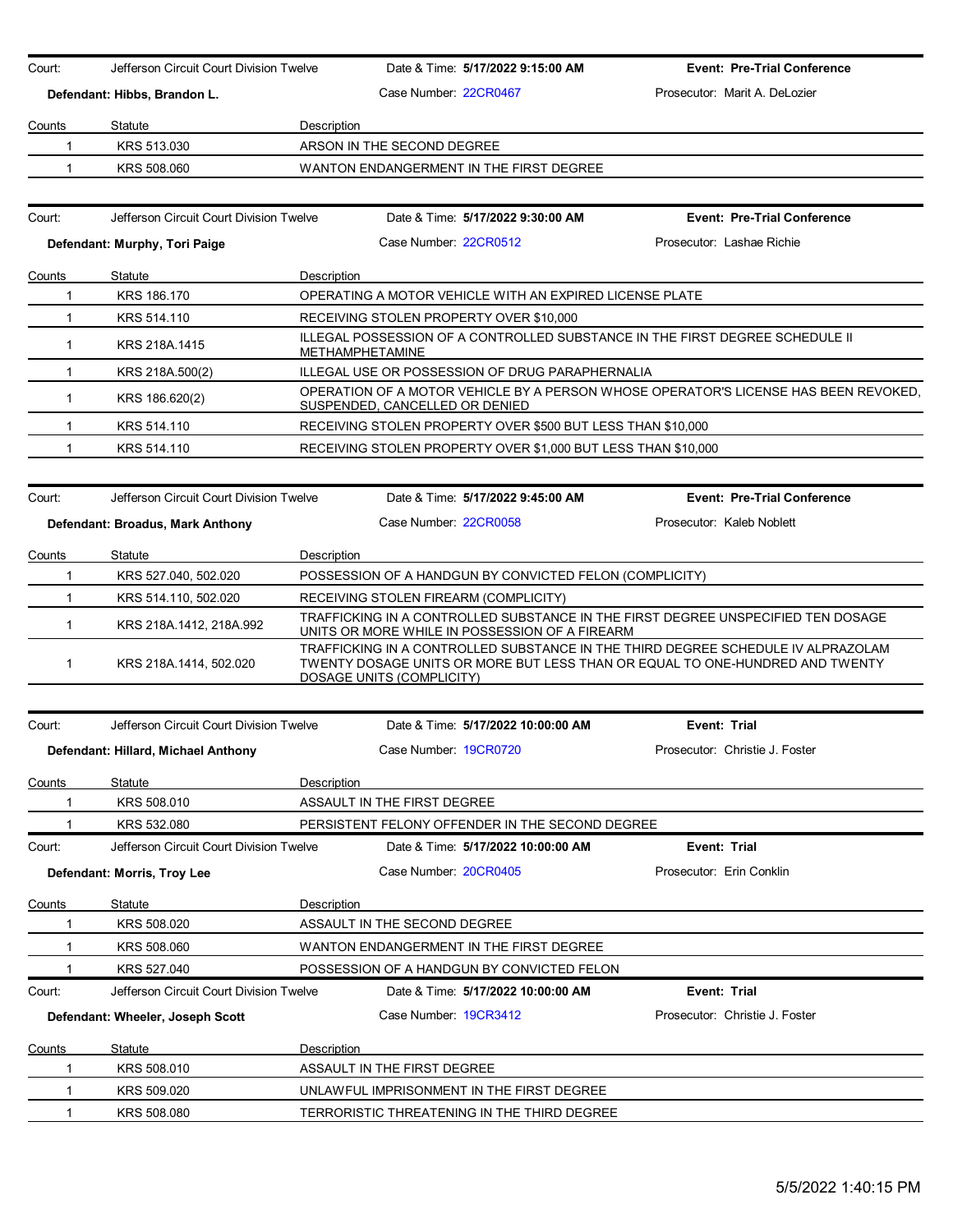| Court:       | Jefferson Circuit Court Division Thirteen                                                                                                                   |                                                                                                                    |                                | Date & Time: 5/17/2022 9:00:00 AM                           | <b>Event: Pre-Trial Conference</b>                                               |
|--------------|-------------------------------------------------------------------------------------------------------------------------------------------------------------|--------------------------------------------------------------------------------------------------------------------|--------------------------------|-------------------------------------------------------------|----------------------------------------------------------------------------------|
|              | Defendant: Blackshear, Frank Alvin                                                                                                                          |                                                                                                                    | Case Number: 22CR0088          |                                                             | Prosecutor: LC Bates                                                             |
| Counts       | Statute                                                                                                                                                     | <b>Description</b>                                                                                                 |                                |                                                             |                                                                                  |
| 1            | KRS 515.020, 502.020                                                                                                                                        |                                                                                                                    |                                | ROBBERY IN THE FIRST DEGREE (COMPLICITY)                    |                                                                                  |
| Court:       | Jefferson Circuit Court Division Thirteen                                                                                                                   |                                                                                                                    |                                | Date & Time: 5/17/2022 9:00:00 AM                           | <b>Event: Pre-Trial Conference</b>                                               |
|              | Defendant: Brown, Jariian Pinell                                                                                                                            |                                                                                                                    | Case Number: 22CR0088          |                                                             | Prosecutor: LC Bates                                                             |
| Counts       | Statute                                                                                                                                                     | Description                                                                                                        |                                |                                                             |                                                                                  |
| 1            | KRS 515.020, 502.020                                                                                                                                        |                                                                                                                    |                                | ROBBERY IN THE FIRST DEGREE (COMPLICITY)                    |                                                                                  |
| $\mathbf{1}$ | KRS 514.110                                                                                                                                                 |                                                                                                                    |                                | RECEIVING STOLEN PROPERTY OVER \$500 BUT LESS THAN \$10,000 |                                                                                  |
| $\mathbf{1}$ | KRS 434.650                                                                                                                                                 |                                                                                                                    |                                |                                                             | FRAUDULENT USE OF A CREDIT CARD OVER \$500 BUT LESS THAN \$10,000                |
| $\mathbf{1}$ | KRS 514.160                                                                                                                                                 | THEFT OF IDENTITY                                                                                                  |                                |                                                             |                                                                                  |
| $\mathbf{1}$ | CRIMINAL POSSESSION OF A FORGED INSTRUMENT IN THE FIRST DEGREE<br>KRS 516.050                                                                               |                                                                                                                    |                                |                                                             |                                                                                  |
| $\mathbf{1}$ | KRS 527.040                                                                                                                                                 | POSSESSION OF A HANDGUN BY CONVICTED FELON                                                                         |                                |                                                             |                                                                                  |
| $\mathbf{1}$ | ILLEGAL POSSESSION OF A CONTROLLED SUBSTANCE IN THE FIRST DEGREE SCHEDULE II<br>KRS 218A 1415, 218A 992<br>METHAMPHETAMINE WHILE IN POSSESSION OF A FIREARM |                                                                                                                    |                                |                                                             |                                                                                  |
| $\mathbf 1$  | KRS 218A 1422, 218A 992                                                                                                                                     | ILLEGAL POSSESSION OF A CONTROLLED SUBSTANCE SCHEDULE I HALLUCINOGEN MARIJUANA<br>WHILE IN POSSESSION OF A FIREARM |                                |                                                             |                                                                                  |
| $\mathbf{1}$ | KRS 218A.500(2), 218A.992                                                                                                                                   |                                                                                                                    |                                |                                                             | ILLEGAL USE OR POSSESSION OF DRUG PARAPHERNALIA WHILE IN POSSESSION OF A FIREARM |
| $\mathbf{1}$ | KRS 514.160                                                                                                                                                 | THEFT OF IDENTITY                                                                                                  |                                |                                                             |                                                                                  |
| $\mathbf{1}$ | KRS 523.110(1)                                                                                                                                              |                                                                                                                    |                                | GIVING OFFICER FALSE IDENTIFYING INFORMATION                |                                                                                  |
| $\mathbf{1}$ | KRS 186.170(1)                                                                                                                                              |                                                                                                                    |                                | <b>IMPROPER DISPLAY OF REGISTRATION PLATE</b>               |                                                                                  |
| $\mathbf{1}$ | KRS 527.090                                                                                                                                                 |                                                                                                                    | FRAUDULENT FIREARM TRANSACTION |                                                             |                                                                                  |
| 1            | KRS 527.090                                                                                                                                                 |                                                                                                                    | FRAUDULENT FIREARM TRANSACTION |                                                             |                                                                                  |
| $\mathbf{1}$ | KRS 527.090                                                                                                                                                 |                                                                                                                    | FRAUDULENT FIREARM TRANSACTION |                                                             |                                                                                  |
| $\mathbf{1}$ | KRS 516.050                                                                                                                                                 |                                                                                                                    |                                |                                                             | CRIMINAL POSSESSION OF A FORGED INSTRUMENT IN THE FIRST DEGREE                   |
| 1            | KRS 514.160                                                                                                                                                 | THEFT OF IDENTITY                                                                                                  |                                |                                                             |                                                                                  |
| $\mathbf{1}$ | KRS 508.010                                                                                                                                                 |                                                                                                                    | ASSAULT IN THE FIRST DEGREE    |                                                             |                                                                                  |
| 1            | KRS 527.040                                                                                                                                                 |                                                                                                                    |                                | POSSESSION OF A FIREARM BY CONVICTED FELON                  |                                                                                  |
| Court:       | Jefferson Circuit Court Division Thirteen                                                                                                                   |                                                                                                                    |                                | Date & Time: 5/17/2022 9:30:00 AM                           | Sentencing on a Revocation<br>Event:<br>Hearing                                  |
|              | Defendant: Miller, Stefan Andrew                                                                                                                            |                                                                                                                    | Case Number 19CR3372           |                                                             | Prosecutor: Emily Wessel                                                         |

| Counts | Statute                | Description                                                                                                           |
|--------|------------------------|-----------------------------------------------------------------------------------------------------------------------|
|        | KRS 514.110, 502.020   | RECEIVING STOLEN PROPERTY OVER \$10,000 (COMPLICITY)                                                                  |
|        | KRS 218A.1404(2)       | <b>PROHIBITED ACTIVITIES RELATING TO CONTROLLED SUBSTANCES</b>                                                        |
|        | KRS 218A.1404(2)       | <b>PROHIBITED ACTIVITIES RELATING TO CONTROLLED SUBSTANCES</b>                                                        |
|        | KRS 218A.500(2)        | ILLEGAL USE OR POSSESSION OF DRUG PARAPHERNALIA                                                                       |
|        | KRS 514.120(1)(a)      | OBSCURING THE IDENTITY OF A MACHINE OVER \$500 BUT LESS THAN \$10,000                                                 |
|        | KRS 186.620(2)         | OPERATION OF A MOTOR VEHICLE BY A PERSON WHOSE OPERATOR'S LICENSE HAS BEEN REVOKED.<br>SUSPENDED, CANCELLED OR DENIED |
|        | KRS 186A.315           | ILLEGAL POSSESSION OF MANUFACTURER'S VIN PLATE                                                                        |
|        | KRS 516,050            | CRIMINAL POSSESSION OF A FORGED INSTRUMENT IN THE FIRST DEGREE                                                        |
|        | KRS 218A 1415, 502.020 | ILLEGAL POSSESSION OF A CONTROLLED SUBSTANCE IN THE FIRST DEGREE SCHEDULE II<br>METHAMPHETAMINE (COMPLICITY)          |
|        | KRS 514.110, 502.020   | RECEIVING STOLEN PROPERTY OVER \$500 BUT LESS THAN \$10,000 (COMPLICITY)                                              |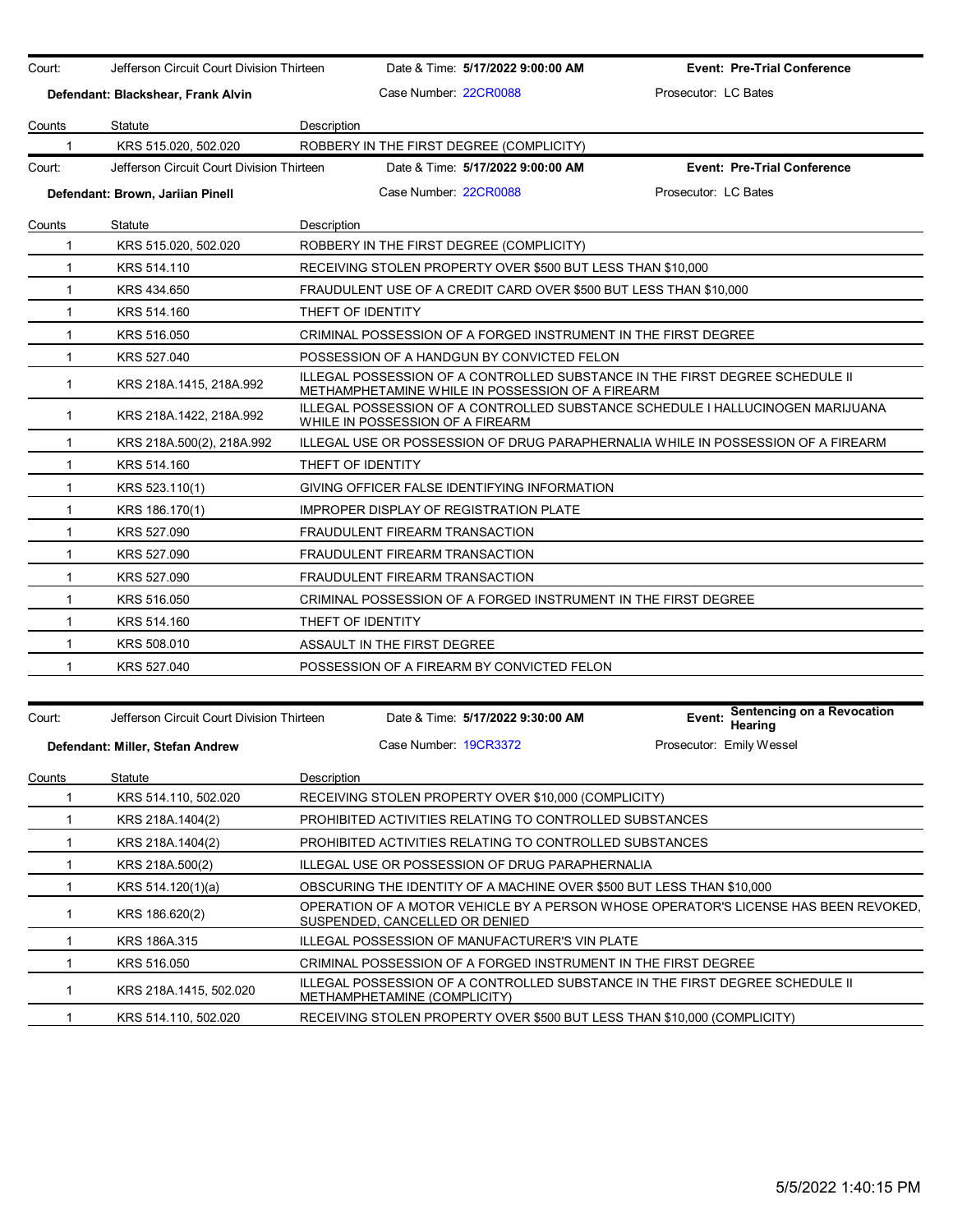| Court:      | Jefferson Circuit Court Division Thirteen |                 | Date & Time: 5/17/2022 9:45:00 AM                                                                       | <b>Event: Sentencing</b>                                                              |
|-------------|-------------------------------------------|-----------------|---------------------------------------------------------------------------------------------------------|---------------------------------------------------------------------------------------|
|             | Defendant: Hicks, Thompson Douglas        |                 | Case Number 21CR2498                                                                                    | Prosecutor: Lashae Richie                                                             |
| Counts      | Statute                                   | Description     |                                                                                                         |                                                                                       |
| 1           | KRS 514.110, 502.020                      |                 | RECEIVING STOLEN PROPERTY OVER \$1,000 BUT LESS THAN \$10,000 (COMPLICITY)                              |                                                                                       |
| 1           | KRS 532.080                               |                 | PERSISTENT FELONY OFFENDER IN THE FIRST DEGREE                                                          |                                                                                       |
|             |                                           |                 |                                                                                                         |                                                                                       |
| Court:      | Jefferson Circuit Court Division Thirteen |                 | Date & Time: 5/17/2022 1:30:00 PM                                                                       | <b>Event: Arraignment</b>                                                             |
|             | Defendant: Wilson, Sarah A.               |                 | Case Number 22CR0864                                                                                    | Prosecutor: William D. Adams                                                          |
| Counts      | Statute                                   | Description     |                                                                                                         |                                                                                       |
| 1           | KRS 520.050                               |                 | PROMOTING CONTRABAND IN THE FIRST DEGREE                                                                |                                                                                       |
|             |                                           |                 |                                                                                                         |                                                                                       |
| Court:      | Jefferson Circuit Court Division One      |                 | Date & Time: 5/18/2022 10:00:00 AM                                                                      | <b>Event: Plea of Guilty</b>                                                          |
|             | Defendant: Doneghy, Richard Eugene        |                 | Case Number 21CR2697                                                                                    | Prosecutor: Kaleb Noblett                                                             |
| Counts      | Statute                                   | Description     |                                                                                                         |                                                                                       |
| 1           | KRS 189.390                               | <b>SPEEDING</b> |                                                                                                         |                                                                                       |
| $\mathbf 1$ | KRS 189.290                               |                 | <b>RECKLESS DRIVING</b>                                                                                 |                                                                                       |
| 1           | KRS 512.020                               |                 | CRIMINAL MISCHIEF IN THE FIRST DEGREE                                                                   |                                                                                       |
| $\mathbf 1$ | KRS 520.095                               |                 | FLEEING OR EVADING POLICE IN THE FIRST DEGREE (MOTOR VEHICLE)                                           |                                                                                       |
| 1           | KRS 186.410(1)                            |                 | OPERATING A MOTOR VEHICLE WITHOUT AN OPERATOR'S LICENSE                                                 |                                                                                       |
| $\mathbf 1$ | KRS 304.39-080                            |                 | NO MOTOR VEHICLE INSURANCE - FIRST OFFENSE                                                              |                                                                                       |
| 1           | KRS 218A 1421, 218A 992                   |                 | TRAFFICKING IN MARIJUANA SCHEDULE I HALLUCINOGEN (5 POUNDS OR MORE) WHILE IN<br>POSSESSION OF A FIREARM |                                                                                       |
| 1           | KRS 218A.500(2)                           |                 | ILLEGAL USE OR POSSESSION OF DRUG PARAPHERNALIA                                                         |                                                                                       |
| $\mathbf 1$ | KRS 218A.1412                             |                 | TRAFFICKING IN A CONTROLLED SUBSTANCE IN THE FIRST DEGREE UNSPECIFIED TEN DOSAGE<br>UNITS OR MORE       |                                                                                       |
| $\mathbf 1$ | KRS 520.095                               |                 | FLEEING OR EVADING POLICE IN THE FIRST DEGREE (MOTOR VEHICLE)                                           |                                                                                       |
| 1           | KRS 189.231(2)                            |                 | DISREGARDING OFFICIAL TRAFFIC CONTROL DEVICE                                                            |                                                                                       |
| 1           | KRS 218A.1412, 218A.992,<br>502.020       |                 | TEN DOSAGE UNITS OR MORE WHILE IN POSSESSION OF A FIREARM (COMPLICITY)                                  | TRAFFICKING IN A CONTROLLED SUBSTANCE IN THE FIRST DEGREE SCHEDULE II HYDROCODONE     |
| 1           | KRS 218A.1421, 218A.992,<br>502.020       |                 | POUNDS) WHILE IN POSSESSION OF A FIREARM (COMPLICITY)                                                   | TRAFFICKING IN MARIJUANA. SCHEDULE I HALLUCINOGEN (MORE THAN 8 OUNCES BUT LESS THAN 5 |
| Court:      | Jefferson Circuit Court Division One      |                 | Date & Time: 5/18/2022 10:30:00 AM                                                                      | <b>Event: Revocation Hearing</b>                                                      |
|             | Defendant: Davenport, Maggie M.           |                 | Case Number: 17CR2380                                                                                   | Prosecutor: Mark S. Baker                                                             |
| Counts      | Statute                                   | Description     |                                                                                                         |                                                                                       |
|             | KRS 514.030, 502.020                      |                 | THEFT BY UNLAWFUL TAKING OVER \$500 BUT LESS THAN \$10,000 (COMPLICITY)                                 |                                                                                       |
| Court:      | Jefferson Circuit Court Division One      |                 | Date & Time: 5/18/2022 10:30:00 AM                                                                      | <b>Event: Revocation Hearing</b>                                                      |
|             | Defendant: Wright, Joseph                 |                 | Case Number: 18CR0045                                                                                   | Prosecutor: Jan Firkins Brightwell                                                    |
| Counts      | Statute                                   | Description     |                                                                                                         |                                                                                       |
| 1           | KRS 514.110                               |                 | RECEIVING STOLEN PROPERTY OVER \$500 BUT LESS THAN \$10,000                                             |                                                                                       |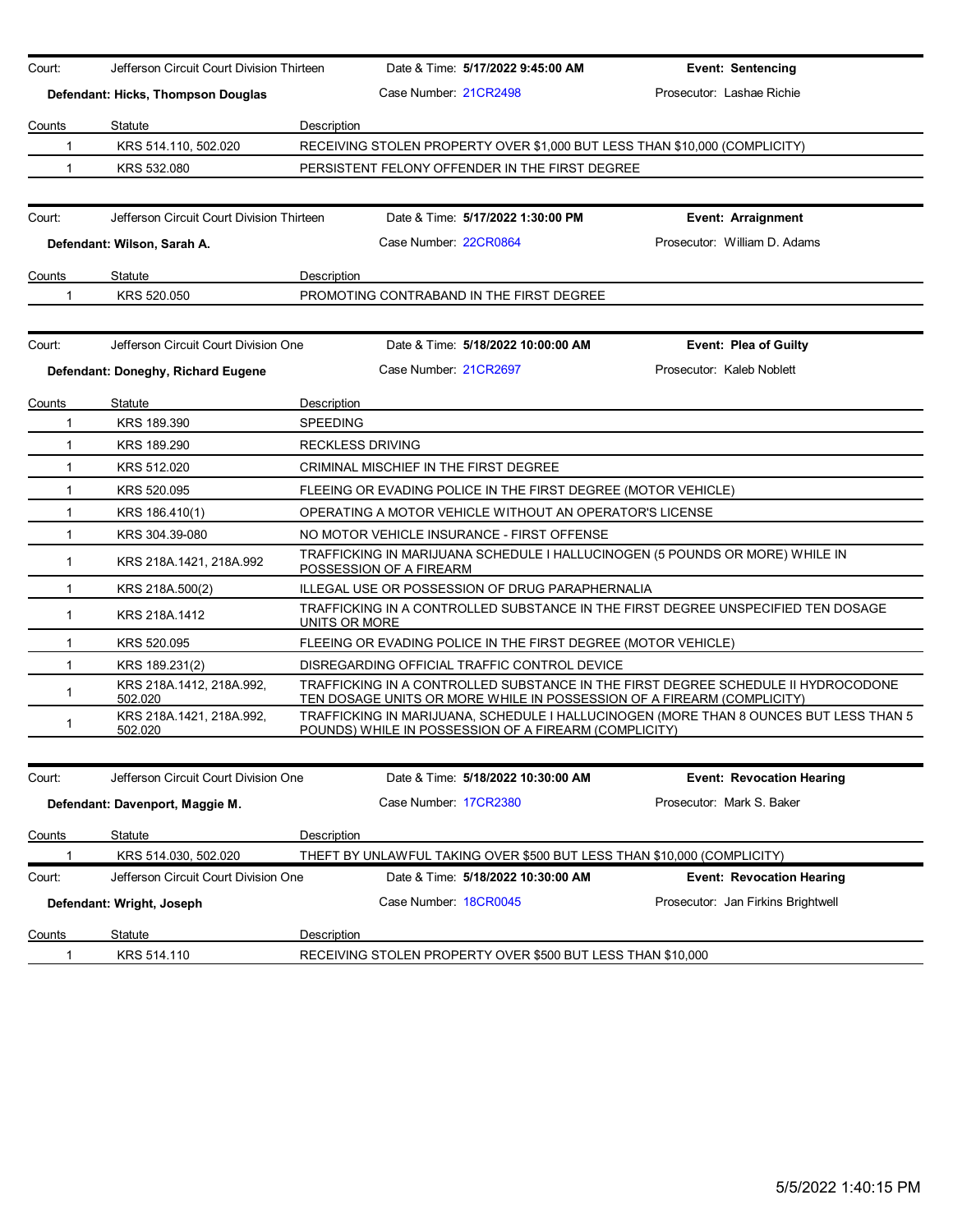| Court:                 | Jefferson Circuit Court Division One | Date & Time: 5/18/2022 11:00:00 AM                                                                                                   | <b>Event: Revocation Hearing</b>   |
|------------------------|--------------------------------------|--------------------------------------------------------------------------------------------------------------------------------------|------------------------------------|
|                        | Defendant: Jones, Anthony Dewayne    | Case Number: 20CR1659                                                                                                                | Prosecutor: Jan Firkins Brightwell |
|                        |                                      |                                                                                                                                      |                                    |
| Counts<br>$\mathbf{1}$ | Statute<br>KRS 186.620(2)            | Description<br>OPERATION OF A MOTOR VEHICLE BY A PERSON WHOSE OPERATOR'S LICENSE HAS BEEN REVOKED.<br>SUSPENDED, CANCELLED OR DENIED |                                    |
| $\mathbf{1}$           | KRS 218A.1422                        | ILLEGAL POSSESSION OF A CONTROLLED SUBSTANCE, SCHEDULE I HALLUCINOGEN MARIJUANA                                                      |                                    |
| $\mathbf{1}$           | KRS 514.110                          | RECEIVING STOLEN FIREARM                                                                                                             |                                    |
| $\mathbf{1}$           | KRS 508.060, 502.020                 | WANTON ENDANGERMENT IN THE FIRST DEGREE (COMPLICITY)                                                                                 |                                    |
|                        |                                      |                                                                                                                                      |                                    |
| Court:                 | Jefferson Circuit Court Division One | Date & Time: 5/18/2022 1:00:00 PM                                                                                                    | <b>Event: Revocation Hearing</b>   |
|                        | Defendant: Simmons, Josh J.          | Case Number 14CR2970                                                                                                                 | Prosecutor: Philip Bronson         |
| <b>Counts</b>          | Statute                              | Description                                                                                                                          |                                    |
| $\mathbf 1$            | KRS 218A.1421, 218A.992              | TRAFFICKING IN MARIJUANA WHILE IN POSSESSION OF A FIREARM, SCHEDULE I HALLUCINOGEN<br>(LESS THAN 8 OUNCES)                           |                                    |
| Court:                 | Jefferson Circuit Court Division One | Date & Time: 5/18/2022 2:00:00 PM                                                                                                    | <b>Event: Revocation Hearing</b>   |
|                        | Defendant: Leach, Jonathan Keith     | Case Number: 20CR1140                                                                                                                | Prosecutor: Erin Conklin           |
|                        |                                      |                                                                                                                                      |                                    |
| Counts                 | Statute                              | Description                                                                                                                          |                                    |
| 1                      | KRS 17.510(10)(a) & (11)             | FAILURE TO COMPLY WITH SEX OFFENDER REGISTRATION (SUBSEQUENT OFFENDER)                                                               |                                    |
| $\mathbf 1$            | KRS 17.510(10)(a) & (11)             | FAILURE TO COMPLY WITH SEX OFFENDER REGISTRATION                                                                                     |                                    |
|                        |                                      |                                                                                                                                      |                                    |
| Court:                 | Jefferson Circuit Court Division Two | Date & Time: 5/18/2022 9:10:00 AM                                                                                                    | <b>Event: Pre-Trial Conference</b> |
|                        | Defendant: Aldridge, Billie Joyce    | Case Number 19CR1405                                                                                                                 | Prosecutor: Heather R. Humble      |
| Counts                 | Statute                              | Description                                                                                                                          |                                    |
| 1                      | KRS 514.160, 502.020                 | THEFT OF IDENTITY (COMPLICITY)                                                                                                       |                                    |
| $\mathbf{1}$           | KRS 516.030, 502.020                 | FORGERY IN THE SECOND DEGREE (COMPLICITY)                                                                                            |                                    |
| $\mathbf{1}$           | KRS 516.060, 502.020                 | CRIMINAL POSSESSION OF A FORGED INSTRUMENT IN THE SECOND DEGREE (COMPLICITY)                                                         |                                    |
| 1                      | KRS 514.030, 502.020                 | THEFT BY UNLAWFUL TAKING OVER \$500 BUT LESS THAN \$10,000 (COMPLICITY)                                                              |                                    |
| Court:                 | Jefferson Circuit Court Division Two | Date & Time: 5/18/2022 9:10:00 AM                                                                                                    | <b>Event: Pre-Trial Conference</b> |
|                        | Defendant: Steele, Kayla Brooke      | Case Number: 19CR1405                                                                                                                | Prosecutor: Heather R. Humble      |
| Counts                 | Statute                              | Description                                                                                                                          |                                    |
| 1                      | KRS 514.160, 502.020                 | THEFT OF IDENTITY (COMPLICITY)                                                                                                       |                                    |
| 1                      | KRS 514.160, 502.020                 | THEFT OF IDENTITY (COMPLICITY)                                                                                                       |                                    |
| 1                      | KRS 434.650, 502.020                 | FRAUDULENT USE OF A CREDIT CARD OVER \$500 BUT LESS THAN \$10,000 (COMPLICITY)                                                       |                                    |
| 1                      | KRS 434.650, 502.020                 | FRAUDULENT USE OF A CREDIT CARD OVER \$500 BUT LESS THAN \$10,000 (COMPLICITY)                                                       |                                    |
| 1                      | KRS 434.650, 502.020                 | FRAUDULENT USE OF A CREDIT CARD OVER \$500 BUT LESS THAN \$10,000 (COMPLICITY)                                                       |                                    |
| 1                      | KRS 516.030, 502.020                 | FORGERY IN THE SECOND DEGREE (COMPLICITY)                                                                                            |                                    |
| 1                      | KRS 514.160, 502.020                 | THEFT OF IDENTITY (COMPLICITY)                                                                                                       |                                    |
| 1                      | KRS 516.060, 502.020                 | CRIMINAL POSSESSION OF A FORGED INSTRUMENT IN THE SECOND DEGREE (COMPLICITY)                                                         |                                    |
| 1                      | KRS 516.060, 502.020                 | CRIMINAL POSSESSION OF A FORGED INSTRUMENT IN THE SECOND DEGREE (COMPLICITY)                                                         |                                    |
|                        |                                      |                                                                                                                                      |                                    |
| 1                      | KRS 514.160, 502.020                 | THEFT OF IDENTITY (COMPLICITY)                                                                                                       |                                    |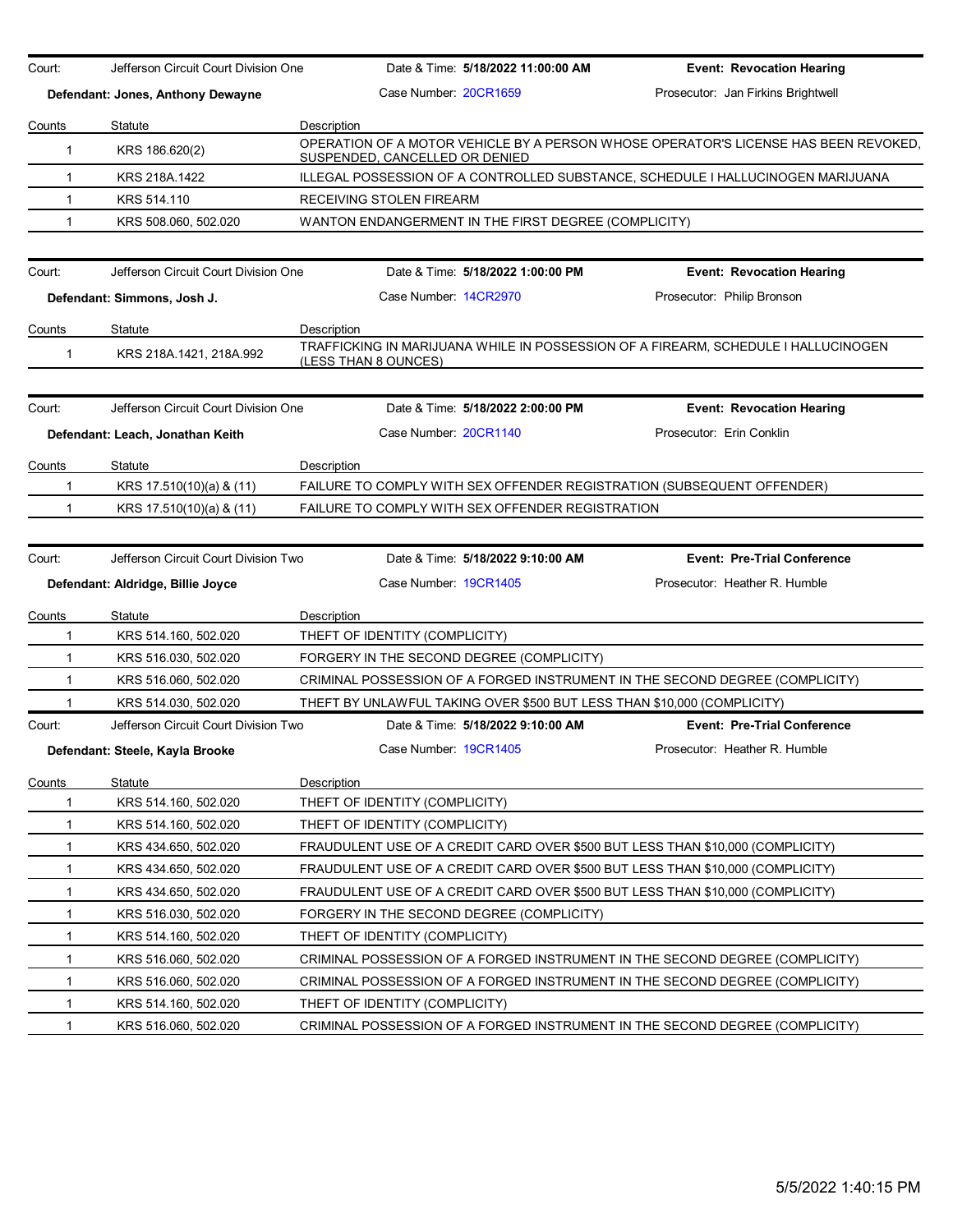| Court:       | Jefferson Circuit Court Division Two | Date & Time: 5/18/2022 10:00:00 AM                                                                                               | <b>Event: Status Hearing</b>       |
|--------------|--------------------------------------|----------------------------------------------------------------------------------------------------------------------------------|------------------------------------|
|              | Defendant: Harlow, Christopher J.    | Case Number: 18CR3313                                                                                                            | Prosecutor: Heather R. Humble      |
| Counts       | Statute                              | Description                                                                                                                      |                                    |
| 1            | KRS 218A.1415, 502.020               | ILLEGAL POSSESSION OF A CONTROLLED SUBSTANCE IN THE FIRST DEGREE SCHEDULE II<br>METHAMPHETAMINE (COMPLICITY)                     |                                    |
| $\mathbf{1}$ | KRS 524.100, 502.020                 | TAMPERING WITH PHYSICAL EVIDENCE (COMPLICITY)                                                                                    |                                    |
| $\mathbf 1$  | KRS 520.050, 502.020                 | PROMOTING CONTRABAND IN THE FIRST DEGREE (COMPLICITY)                                                                            |                                    |
| 1            | KRS 218A.500(2), 502.020             | ILLEGAL USE OR POSSESSION OF DRUG PARAPHERNALIA (COMPLICITY)                                                                     |                                    |
| Court:       | Jefferson Circuit Court Division Two | Date & Time: 5/18/2022 10:00:00 AM                                                                                               | <b>Event: Sentencing</b>           |
|              | Defendant: Langford, Thomas Lee      | Case Number: 19CR3478                                                                                                            | Prosecutor: Ebert Haegele          |
| Counts       | Statute                              | Description                                                                                                                      |                                    |
| 1            | KRS 514.110                          | RECEIVING STOLEN PROPERTY OVER \$500 BUT LESS THAN \$10,000                                                                      |                                    |
| 1            | KRS 527.020                          | CARRYING A CONCEALED DEADLY WEAPON                                                                                               |                                    |
| 1            | KRS 218A.350, 218A.992               | SALE OR TRANSFER OF A SIMULATED CONTROLLED SUBSTANCE WHILE IN POSSESSION OF A<br><b>FIREARM</b>                                  |                                    |
| 1            | KRS 218A.350, 218A.992               | SALE OR TRANSFER OF A SIMULATED CONTROLLED SUBSTANCE WHILE IN POSSESSION OF A<br><b>FIREARM</b>                                  |                                    |
| 1            | KRS 218A.350, 218A.992               | SALE OR TRANSFER OF A SIMULATED CONTROLLED SUBSTANCE WHILE IN POSSESSION OF A<br><b>FIREARM</b>                                  |                                    |
| $\mathbf{1}$ | KRS 218A.1415, 218A.992              | ILLEGAL POSSESSION OF A CONTROLLED SUBSTANCE IN THE FIRST DEGREE SCHEDULE II<br>METHAMPHETAMINE WHILE IN POSSESSION OF A FIREARM |                                    |
| 1            | KRS 218A.500(2)                      | ILLEGAL USE OR POSSESSION OF DRUG PARAPHERNALIA                                                                                  |                                    |
| 1            | KRS 186.170                          | OPERATING A MOTOR VEHICLE WITH AN EXPIRED LICENSE PLATE                                                                          |                                    |
| $\mathbf 1$  | KRS 520.050                          | PROMOTING CONTRABAND IN THE FIRST DEGREE                                                                                         |                                    |
| $\mathbf{1}$ | KRS 218A.1415                        | ILLEGAL POSSESSION OF A CONTROLLED SUBSTANCE IN THE FIRST DEGREE SCHEDULE II COCAINE                                             |                                    |
| $\mathbf 1$  | KRS 218A.1415                        | ILLEGAL POSSESSION OF A CONTROLLED SUBSTANCE IN THE FIRST DEGREE SCHEDULE I HEROIN                                               |                                    |
| 1            | KRS 524.100                          | TAMPERING WITH PHYSICAL EVIDENCE                                                                                                 |                                    |
| 1            | KRS 514.110                          | RECEIVING STOLEN PROPERTY OVER \$10,000                                                                                          |                                    |
| $\mathbf 1$  | KRS 520.030                          | ESCAPE IN THE SECOND DEGREE                                                                                                      |                                    |
| 1            | KRS 519.070                          | TAMPERING WITH PRISONER MONITORING DEVICE                                                                                        |                                    |
| 1            | KRS 218A.1415                        | ILLEGAL POSSESSION OF A CONTROLLED SUBSTANCE IN THE FIRST DEGREE SCHEDULE II<br>METHAMPHETAMINE                                  |                                    |
| Court:       | Jefferson Circuit Court Division Two | Date & Time: 5/18/2022 10:00:00 AM                                                                                               | <b>Event: Pre-Trial Conference</b> |
|              | Defendant: Tyson, Briylon Rashawn    | Case Number: 21CR2103                                                                                                            | Prosecutor: LC Bates               |
| Counts       | Statute                              | <b>Description</b>                                                                                                               |                                    |
| $\mathbf 1$  | KRS 515.020                          | ROBBERY IN THE FIRST DEGREE                                                                                                      |                                    |
| 1            | KRS 520.095                          | FLEEING OR EVADING POLICE IN THE FIRST DEGREE (PEDESTRIAN)                                                                       |                                    |
| 1            | KRS 218A.1415, 218A.992              | ILLEGAL POSSESSION OF A CONTROLLED SUBSTANCE IN THE FIRST DEGREE SCHEDULE II<br>METHAMPHETAMINE WHILE IN POSSESSION OF A FIREARM |                                    |
| 1            | KRS 218A.1415, 218A.992              | ILLEGAL POSSESSION OF A CONTROLLED SUBSTANCE IN THE FIRST DEGREE SCHEDULE I HEROIN<br>WHILE IN POSSESSION OF A FIREARM           |                                    |
| $\mathbf{1}$ | KRS 218A.1422, 218A.992              | ILLEGAL POSSESSION OF A CONTROLLED SUBSTANCE SCHEDULE I HALLUCINOGEN MARIJUANA<br>WHILE IN POSSESSION OF A FIREARM               |                                    |
|              |                                      |                                                                                                                                  |                                    |
| Court:       | Jefferson Circuit Court Division Two | Date & Time: 5/18/2022 10:15:00 AM                                                                                               | <b>Event: Plea of Guilty</b>       |
|              | Defendant: Case, Camber Marie        | Case Number 21CR1904                                                                                                             | Prosecutor: Kathleen Reed          |
| Counts       | Statute                              | Description                                                                                                                      |                                    |
| 1            | KRS 508.020                          | ASSAULT IN THE SECOND DEGREE                                                                                                     |                                    |
| $\mathbf{1}$ | KRS 189A.010(1)(5)(a)(11)            | OPERATING A MOTOR VEHICLE UNDER THE INFLUENCE OF INTOXICANTS - FIRST OFFENSE<br>(AGGRAVATING CIRCUMSTANCES)                      |                                    |
| $\mathbf{1}$ | KRS 508.030                          | ASSAULT IN THE FOURTH DEGREE                                                                                                     |                                    |
| $\mathbf 1$  | KRS 508.060                          | WANTON ENDANGERMENT IN THE FIRST DEGREE                                                                                          |                                    |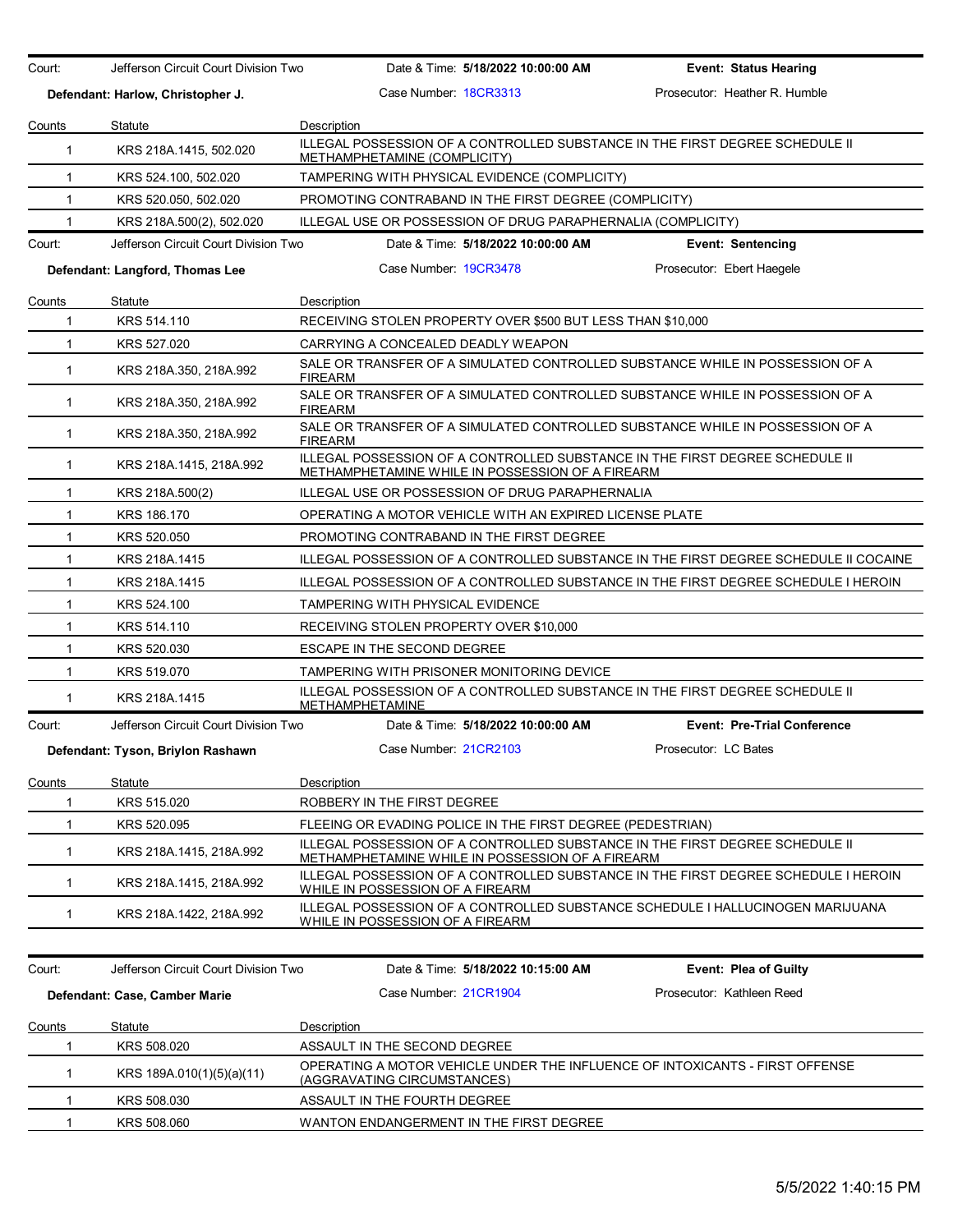| Court:       | Jefferson Circuit Court Division Two | Date & Time: 5/18/2022 10:15:00 AM                                 | <b>Event: Pre-Trial Conference</b>                                                                                                                       |  |
|--------------|--------------------------------------|--------------------------------------------------------------------|----------------------------------------------------------------------------------------------------------------------------------------------------------|--|
|              | Defendant: Murff, Bernard            | Case Number: 22CR0087                                              | Prosecutor: Critt Cunningham III                                                                                                                         |  |
| Counts       | Statute                              | Description                                                        |                                                                                                                                                          |  |
|              | KRS 527.040                          | POSSESSION OF A HANDGUN BY CONVICTED FELON                         |                                                                                                                                                          |  |
| Court:       | Jefferson Circuit Court Division Two | Date & Time: 5/18/2022 10:15:00 AM                                 | <b>Event: Pre-Trial Conference</b>                                                                                                                       |  |
|              | Defendant: Thornton, Terry J.        | Case Number 21CR0326                                               | Prosecutor: Lashae Richie                                                                                                                                |  |
| Counts       | Statute                              | Description                                                        |                                                                                                                                                          |  |
| 1            | KRS 514.110                          | RECEIVING STOLEN PROPERTY OVER \$500 BUT LESS THAN \$10,000        |                                                                                                                                                          |  |
| 1            | KRS 514.030                          | THEFT BY UNLAWFUL TAKING OVER \$500 BUT LESS THAN \$10,000         |                                                                                                                                                          |  |
| $\mathbf{1}$ | KRS 514.030                          | THEFT BY UNLAWFUL TAKING OVER \$500 BUT LESS THAN \$10,000         |                                                                                                                                                          |  |
| $\mathbf{1}$ | KRS 523.110(1)                       | GIVING OFFICER FALSE IDENTIFYING INFORMATION                       |                                                                                                                                                          |  |
| 1            | KRS 514.110                          | RECEIVING STOLEN PROPERTY OVER \$500 BUT LESS THAN \$10,000        |                                                                                                                                                          |  |
|              |                                      |                                                                    |                                                                                                                                                          |  |
| Court:       | Jefferson Circuit Court Division Two | Date & Time: 5/18/2022 10:45:00 AM                                 | <b>Event: Pre-Trial Conference</b>                                                                                                                       |  |
|              | Defendant: Brown, Theodore D.        | Case Number 22CR0117                                               | Prosecutor: Milja Zgonjanin                                                                                                                              |  |
| Counts       | Statute                              | Description                                                        |                                                                                                                                                          |  |
| 1            | KRS 218A.1421, 218A.992,<br>502.020  | POSSESSION OF A FIREARM (COMPLICITY)                               | TRAFFICKING IN MARIJUANA SCHEDULE I HALLUCINOGEN (LESS THAN 8 OUNCES) WHILE IN                                                                           |  |
|              | KRS 527.020                          | CARRYING A CONCEALED DEADLY WEAPON                                 |                                                                                                                                                          |  |
| Court:       | Jefferson Circuit Court Division Two | Date & Time: 5/18/2022 10:45:00 AM                                 | <b>Event: Pre-Trial Conference</b>                                                                                                                       |  |
|              | Defendant: Taylor, Maurice Bernard   | Case Number 22CR0487                                               | Prosecutor: Critt Cunningham III                                                                                                                         |  |
| Counts       | Statute                              | Description                                                        |                                                                                                                                                          |  |
| 1            | KRS 507.020                          | <b>MURDER</b>                                                      |                                                                                                                                                          |  |
| 1            | KRS 515.020                          | ROBBERY IN THE FIRST DEGREE                                        |                                                                                                                                                          |  |
|              |                                      |                                                                    |                                                                                                                                                          |  |
| Court:       | Jefferson Circuit Court Division Two | Date & Time: 5/18/2022 10:45:00 AM                                 | <b>Event: Pre-Trial Conference</b>                                                                                                                       |  |
|              | Defendant: Williams, Mikell Davon    | Case Number: 22CR0117                                              | Prosecutor: Milja Zgonjanin                                                                                                                              |  |
| Counts       | Statute                              | Description                                                        |                                                                                                                                                          |  |
| 1            | KRS 218A.1421                        | POUNDS)                                                            | TRAFFICKING IN MARIJUANA, SCHEDULE I HALLUCINOGEN (MORE THAN 8 OUNCES BUT LESS THAN 5                                                                    |  |
| 1            | KRS 218A.1421, 218A.992,<br>502.020  | POSSESSION OF A FIREARM (COMPLICITY)                               | TRAFFICKING IN MARIJUANA SCHEDULE I HALLUCINOGEN (LESS THAN 8 OUNCES) WHILE IN                                                                           |  |
|              |                                      |                                                                    |                                                                                                                                                          |  |
| Court:       | Jefferson Circuit Court Division Two | Date & Time: 5/18/2022 11:00:00 AM                                 | <b>Event: Sentencing</b>                                                                                                                                 |  |
|              | Defendant: Fugett, James A.          | Case Number 19CR0356                                               | Prosecutor: Kaleb Noblett                                                                                                                                |  |
| Counts       | Statute                              | Description                                                        |                                                                                                                                                          |  |
| 1            | KRS 508.060                          | WANTON ENDANGERMENT IN THE FIRST DEGREE (POLICE OFFICER)           |                                                                                                                                                          |  |
| $\mathbf{1}$ | KRS 508.060                          | WANTON ENDANGERMENT IN THE FIRST DEGREE (POLICE OFFICER)           |                                                                                                                                                          |  |
| $\mathbf{1}$ | KRS 218A.142, 218A.992               |                                                                    | AGGRAVATED TRAFFICKING IN A CONTROLLED SUBSTANCE IN THE FIRST DEGREE SCHEDULE I<br>HEROIN ONE HUNDRED GRAMS OR MORE WHILE IN POSSESSION OF A FIREARM     |  |
| 1            | KRS 218A.1412, 218A.992,<br>502.020  | <b>GRAMS OR MORE WHILE IN POSSESSION OF A FIREARM (COMPLICITY)</b> | TRAFFICKING IN A CONTROLLED SUBSTANCE IN THE FIRST DEGREE SCHEDULE II COCAINE FOUR                                                                       |  |
| 1            | KRS 218A.1412, 218A.992,<br>502.020  |                                                                    | TRAFFICKING IN A CONTROLLED SUBSTANCE IN THE FIRST DEGREE SCHEDULE II<br>METHAMPHETAMINE TWO GRAMS OR MORE WHILE IN POSSESSION OF A FIREARM (COMPLICITY) |  |
| $\mathbf{1}$ | KRS 218A.1422, 218A.992,<br>502.020  | WHILE IN POSSESSION OF A FIREARM (COMPLICITY)                      | ILLEGAL POSSESSION OF A CONTROLLED SUBSTANCE SCHEDULE I HALLUCINOGEN MARIJUANA                                                                           |  |
| 1            | KRS 218A.1413                        | DOSAGE UNITS OR MORE                                               | TRAFFICKING IN A CONTROLLED SUBSTANCE IN THE SECOND DEGREE UNSPECIFIED TWENTY                                                                            |  |
| 1            | KRS 218A.1412, 218A.992,<br>502.020  | POSSESSION OF A FIREARM (COMPLICITY)                               | TRAFFICKING IN A CONTROLLED SUBSTANCE IN THE FIRST DEGREE SCHEDULE I HEROIN WHILE IN                                                                     |  |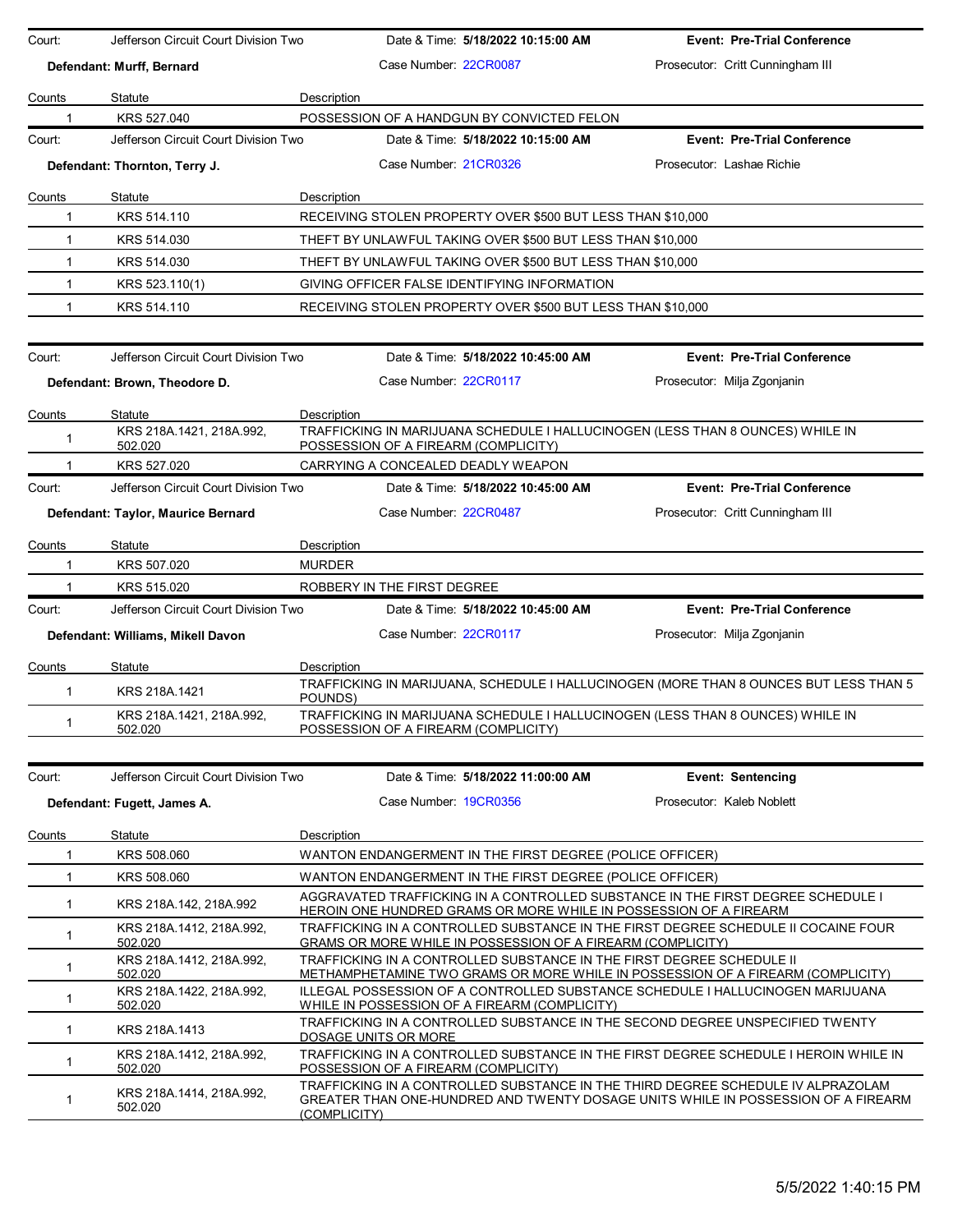| Counts<br>1<br>1             | Defendant: Allen, Daniel Lee          | Jefferson Circuit Court Division Two<br>Date & Time: 5/18/2022 11:15:00 AM                                                                                                                              | <b>Event: Pre-Trial Conference</b> |  |  |  |
|------------------------------|---------------------------------------|---------------------------------------------------------------------------------------------------------------------------------------------------------------------------------------------------------|------------------------------------|--|--|--|
|                              |                                       | Case Number 21CR2338                                                                                                                                                                                    | Prosecutor: Lucas Taylor           |  |  |  |
|                              | Statute                               | Description                                                                                                                                                                                             |                                    |  |  |  |
|                              | KRS 514.030                           | THEFT BY UNLAWFUL TAKING OVER \$1,000 BUT LESS THAN \$10,000                                                                                                                                            |                                    |  |  |  |
|                              | KRS 186.410(1)                        | OPERATING A MOTOR VEHICLE WITHOUT AN OPERATOR'S LICENSE                                                                                                                                                 |                                    |  |  |  |
| Court:                       | Jefferson Circuit Court Division Two  | Date & Time: 5/18/2022 11:15:00 AM                                                                                                                                                                      | <b>Event: Revocation Hearing</b>   |  |  |  |
|                              | Defendant: Maddox, LaPriest Darnell   | Case Number: 19CR2916                                                                                                                                                                                   | Prosecutor: Ebert Haegele          |  |  |  |
|                              |                                       |                                                                                                                                                                                                         |                                    |  |  |  |
| Counts<br>1                  | Statute<br>KRS 508.060, 502.020       | Description<br>WANTON ENDANGERMENT IN THE FIRST DEGREE (COMPLICITY)                                                                                                                                     |                                    |  |  |  |
| $\mathbf{1}$                 | KRS 527.020                           | CARRYING A CONCEALED DEADLY WEAPON                                                                                                                                                                      |                                    |  |  |  |
| $\mathbf{1}$                 | KRS 514.110, 502.020                  | RECEIVING STOLEN PROPERTY OVER \$10,000 (COMPLICITY)                                                                                                                                                    |                                    |  |  |  |
| $\mathbf{1}$                 | KRS 218A.1421, 502.020                | TRAFFICKING IN MARIJUANA, SCHEDULE I HALLUCINOGEN (LESS THAN 8 OUNCES) (COMPLICITY)                                                                                                                     |                                    |  |  |  |
| $\mathbf{1}$                 | KRS 524.100                           | TAMPERING WITH PHYSICAL EVIDENCE                                                                                                                                                                        |                                    |  |  |  |
| 1                            | KRS 218A.1413, 218A.992,<br>502.020   | TRAFFICKING IN A CONTROLLED SUBSTANCE IN THE SECOND DEGREE SCHEDULE I 3.4 -<br>METHYLENEDIOXYMETHAMPHETAMINE (MDMA) (ECSTASY) TEN DOSAGE UNITS OR MORE WHILE IN<br>POSSESSION OF A FIREARM (COMPLICITY) |                                    |  |  |  |
| $\mathbf{1}$                 | KRS 218A.1421, 218A.992,<br>502.020   | TRAFFICKING IN MARIJUANA SCHEDULE I HALLUCINOGEN (LESS THAN 8 OUNCES) WHILE IN<br>POSSESSION OF A FIREARM (COMPLICITY)                                                                                  |                                    |  |  |  |
| $\mathbf{1}$                 | KRS 218A 1417, 218A 992,<br>502.020   | ILLEGAL POSSESSION OF A CONTROLLED SUBSTANCE IN THE THIRD DEGREE SCHEDULE IV<br>TRAMADOL WHILE IN POSSESSION OF A FIREARM (COMPLICITY)                                                                  |                                    |  |  |  |
| $\mathbf{1}$                 | KRS 218A.500(2), 218A.992,<br>502.020 | ILLEGAL USE OR POSSESSION OF DRUG PARAPHERNALIA WHILE IN POSSESSION OF A FIREARM<br>(COMPLICITY)                                                                                                        |                                    |  |  |  |
| $\mathbf 1$                  | KRS 218A.500(2), 502.020              | ILLEGAL USE OR POSSESSION OF DRUG PARAPHERNALIA (COMPLICITY)                                                                                                                                            |                                    |  |  |  |
| 1                            | KRS 514.110                           | RECEIVING STOLEN PROPERTY OVER \$500 BUT LESS THAN \$10,000                                                                                                                                             |                                    |  |  |  |
| $\mathbf{1}$                 | KRS 218A.1413                         | TRAFFICKING IN A CONTROLLED SUBSTANCE IN THE SECOND DEGREE SCHEDULE I 3.4 -<br>METHYLENEDIOXYMETHAMPHETAMINE (MDMA) (ECSTASY) TEN DOSAGE UNITS OR MORE                                                  |                                    |  |  |  |
|                              |                                       |                                                                                                                                                                                                         |                                    |  |  |  |
| Court:                       | Jefferson Circuit Court Division Two  | Date & Time: 5/18/2022 11:30:00 AM                                                                                                                                                                      | <b>Event: Competency Hearing</b>   |  |  |  |
|                              | Defendant: Tyler, Shawn D.            | Case Number 21CR1682                                                                                                                                                                                    | Prosecutor: Mark S. Baker          |  |  |  |
| Counts                       | Statute                               | Description                                                                                                                                                                                             |                                    |  |  |  |
| 1                            | KRS 507.020                           | <b>MURDER</b>                                                                                                                                                                                           |                                    |  |  |  |
| $\mathbf{1}$                 | KRS 508.020                           | ASSAULT IN THE SECOND DEGREE                                                                                                                                                                            |                                    |  |  |  |
| $\mathbf{1}$                 | KRS 524.100                           | TAMPERING WITH PHYSICAL EVIDENCE                                                                                                                                                                        |                                    |  |  |  |
| 1                            | KRS 507.020, 506.010                  | <b>CRIMINAL ATTEMPT MURDER</b>                                                                                                                                                                          |                                    |  |  |  |
| Court:                       | Jefferson Circuit Court Division Two  | Date & Time: 5/18/2022 11:45:00 AM                                                                                                                                                                      | <b>Event: Plea of Guilty</b>       |  |  |  |
|                              | Defendant: Hargrove, James David      | Case Number: 20CR0446                                                                                                                                                                                   | Prosecutor: Erin Conklin           |  |  |  |
|                              |                                       |                                                                                                                                                                                                         |                                    |  |  |  |
| Counts                       | Statute                               | Description                                                                                                                                                                                             |                                    |  |  |  |
| 1                            | KRS 508.020                           | ASSAULT IN THE SECOND DEGREE                                                                                                                                                                            |                                    |  |  |  |
| 1                            | KRS 508.060                           | WANTON ENDANGERMENT IN THE FIRST DEGREE                                                                                                                                                                 |                                    |  |  |  |
|                              | Jefferson Circuit Court Division Two  | Date & Time: 5/18/2022 2:00:00 PM                                                                                                                                                                       | <b>Event: Suppression Hearing</b>  |  |  |  |
|                              |                                       |                                                                                                                                                                                                         |                                    |  |  |  |
|                              | Defendant: Foutch, James Telly        | Case Number 21CR0266                                                                                                                                                                                    | Prosecutor: Philip Bronson         |  |  |  |
|                              |                                       |                                                                                                                                                                                                         |                                    |  |  |  |
| Court:<br><b>Counts</b><br>1 | Statute<br>KRS 218A.1412, 502.020     | Description<br>TRAFFICKING IN A CONTROLLED SUBSTANCE IN THE FIRST DEGREE SCHEDULE II<br>METHAMPHETAMINE TWO GRAMS OR MORE (SUBSEQUENT OFFENDER) (COMPLICITY)                                            |                                    |  |  |  |
| 1                            | KRS 218A.1415, 502.020                | ILLEGAL POSSESSION OF A CONTROLLED SUBSTANCE IN THE FIRST DEGREE SCHEDULE II OPIATES<br>SECOND OFFENSE (COMPLICITY)                                                                                     |                                    |  |  |  |
| 1                            | KRS 218A 500(2), 502.020              | ILLEGAL USE OR POSSESSION OF DRUG PARAPHERNALIA (COMPLICITY)                                                                                                                                            |                                    |  |  |  |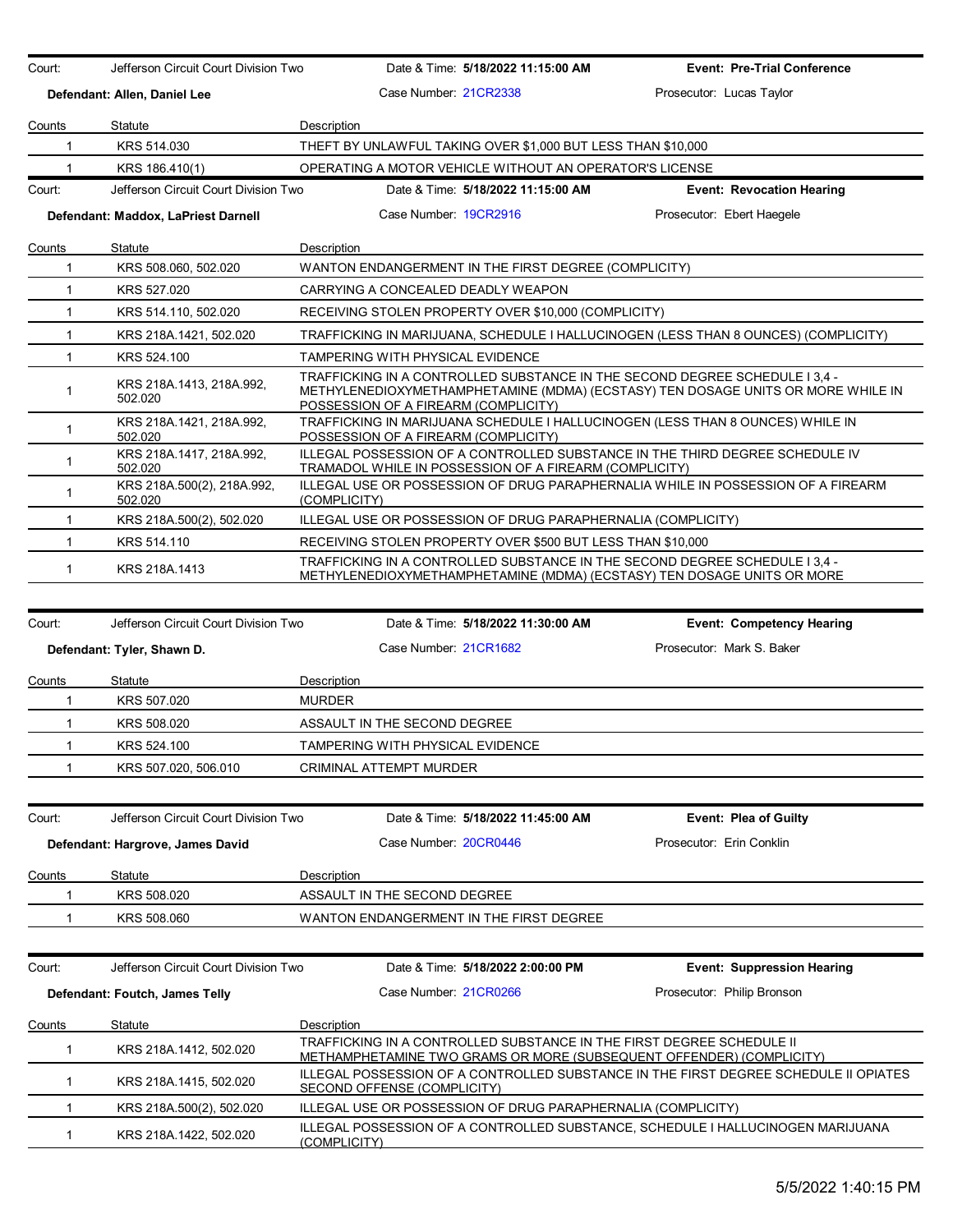| Court:                      | Jefferson Circuit Court Division Four | Date & Time: 5/18/2022 10:00:00 AM                                                                                                            | <b>Event: Pre-Trial Conference</b> |  |  |  |
|-----------------------------|---------------------------------------|-----------------------------------------------------------------------------------------------------------------------------------------------|------------------------------------|--|--|--|
| Defendant: Brooks, Arik Ali |                                       | Case Number 21CR0301                                                                                                                          | Prosecutor: Ebert Haegele          |  |  |  |
| Counts                      | Statute                               | Description                                                                                                                                   |                                    |  |  |  |
| $\mathbf 1$                 | KRS 527.040                           | POSSESSION OF A FIREARM BY CONVICTED FELON                                                                                                    |                                    |  |  |  |
| $\mathbf{1}$                | KRS 527.040                           | POSSESSION OF A HANDGUN BY CONVICTED FELON                                                                                                    |                                    |  |  |  |
| $\mathbf{1}$                | KRS 218A.1415, 218A.992               | ILLEGAL POSSESSION OF A CONTROLLED SUBSTANCE IN THE FIRST DEGREE SCHEDULE I HEROIN<br>WHILE IN POSSESSION OF A FIREARM                        |                                    |  |  |  |
| $\mathbf 1$                 | KRS 218A.1415, 218A.992               | ILLEGAL POSSESSION OF A CONTROLLED SUBSTANCE IN THE FIRST DEGREE SCHEDULE II<br>UNSPECIFIED WHILE IN POSSESSION OF A FIREARM                  |                                    |  |  |  |
| $\mathbf{1}$                | KRS 520.095                           | FLEEING OR EVADING POLICE IN THE FIRST DEGREE (PEDESTRIAN)                                                                                    |                                    |  |  |  |
| $\mathbf{1}$                | KRS 508.030                           | ASSAULT IN THE FOURTH DEGREE                                                                                                                  |                                    |  |  |  |
| $\mathbf{1}$                | KRS 508.080                           | TERRORISTIC THREATENING IN THE THIRD DEGREE                                                                                                   |                                    |  |  |  |
| $\mathbf 1$                 | KRS 218A.1415, 502.020                | ILLEGAL POSSESSION OF A CONTROLLED SUBSTANCE IN THE FIRST DEGREE SCHEDULE I HEROIN<br>(COMPLICITY)                                            |                                    |  |  |  |
| $\mathbf 1$                 | KRS 218A.1415, 502.020                | ILLEGAL POSSESSION OF A CONTROLLED SUBSTANCE IN THE FIRST DEGREE SCHEDULE II FENTANYL<br>(COMPLICITY)                                         |                                    |  |  |  |
| $\mathbf 1$                 | KRS 218A.1415, 502.020                | ILLEGAL POSSESSION OF A CONTROLLED SUBSTANCE IN THE FIRST DEGREE SCHEDULE II<br>OXYCODONE (COMPLICITY)                                        |                                    |  |  |  |
| Court:                      | Jefferson Circuit Court Division Four | Date & Time: 5/18/2022 10:15:00 AM                                                                                                            | <b>Event: Pre-Trial Conference</b> |  |  |  |
|                             | Defendant: Guzman, Martin Daniel      | Case Number: 21CR0919                                                                                                                         | Prosecutor: Lashae Richie          |  |  |  |
| Counts                      | Statute                               | Description                                                                                                                                   |                                    |  |  |  |
| 1                           | KRS 511.040                           | BURGLARY IN THE THIRD DEGREE                                                                                                                  |                                    |  |  |  |
| 1                           | KRS 532.080                           | PERSISTENT FELONY OFFENDER IN THE FIRST DEGREE                                                                                                |                                    |  |  |  |
| Court:                      | Jefferson Circuit Court Division Four | Date & Time: 5/18/2022 10:15:00 AM                                                                                                            | <b>Event: Pre-Trial Conference</b> |  |  |  |
|                             | Defendant: Mullins, Robert Alexander  | Case Number: 22CR0404                                                                                                                         | Prosecutor: Erin Conklin           |  |  |  |
| Counts                      | Statute                               | Description                                                                                                                                   |                                    |  |  |  |
| $\mathbf{1}$                | KRS 189A.010(1)(5)(d)(11)             | OPERATING A MOTOR VEHICLE UNDER THE INFLUENCE OF INTOXICANTS - FOURTH OFFENSE<br>(AGGRAVATING CIRCUMSTANCES)                                  |                                    |  |  |  |
| $\mathbf{1}$                | KRS 189.580(1)                        | FAILURE TO STOP AND RENDER AID                                                                                                                |                                    |  |  |  |
| $\mathbf{1}$                | KRS 512.030                           | CRIMINAL MISCHIEF IN THE SECOND DEGREE                                                                                                        |                                    |  |  |  |
| Court:                      | Jefferson Circuit Court Division Four | Date & Time: 5/18/2022 10:30:00 AM                                                                                                            | <b>Event: Pre-Trial Conference</b> |  |  |  |
|                             | Defendant: Huff, Arness O.            | Case Number: 19CR2116                                                                                                                         | Prosecutor: Ryane Conroy           |  |  |  |
|                             |                                       |                                                                                                                                               |                                    |  |  |  |
| Counts<br>1                 | Statute<br>KRS 509.040, 502.020       | Description<br>KIDNAPPING (COMPLICITY)                                                                                                        |                                    |  |  |  |
| Court:                      | Jefferson Circuit Court Division Four | Date & Time: 5/18/2022 10:30:00 AM                                                                                                            | <b>Event: Pre-Trial Conference</b> |  |  |  |
|                             |                                       |                                                                                                                                               | Prosecutor: Philip Bronson         |  |  |  |
|                             | Defendant: Mattingly, William Keith   | Case Number: 20CR1259                                                                                                                         |                                    |  |  |  |
| Counts                      | Statute                               | Description                                                                                                                                   |                                    |  |  |  |
| 1                           | KRS 218A 1415, 218A 992,<br>502.020   | ILLEGAL POSSESSION OF A CONTROLLED SUBSTANCE IN THE FIRST DEGREE SCHEDULE II<br>METHAMPHETAMINE WHILE IN POSSESSION OF A FIREARM (COMPLICITY) |                                    |  |  |  |
| 1                           | KRS 218A.500(2), 218A.992,<br>502.020 | ILLEGAL USE OR POSSESSION OF DRUG PARAPHERNALIA WHILE IN POSSESSION OF A FIREARM<br>(COMPLICITY)                                              |                                    |  |  |  |
| 1                           | KRS 527.040, 502.020                  | POSSESSION OF A HANDGUN BY CONVICTED FELON (COMPLICITY)                                                                                       |                                    |  |  |  |
| Court:                      | Jefferson Circuit Court Division Four | Date & Time: 5/18/2022 10:30:00 AM                                                                                                            | <b>Event: Pre-Trial Conference</b> |  |  |  |
|                             | Defendant: Moses, Moses Justin        | Case Number 21CR1357                                                                                                                          | Prosecutor: Milja Zgonjanin        |  |  |  |
| Counts                      | Statute                               | Description                                                                                                                                   |                                    |  |  |  |
| 1                           | KRS 510.040(1)(a)                     | RAPE IN THE FIRST DEGREE                                                                                                                      |                                    |  |  |  |
| $\mathbf{1}$                | KRS 510.110(1)(a)                     | SEXUAL ABUSE IN THE FIRST DEGREE                                                                                                              |                                    |  |  |  |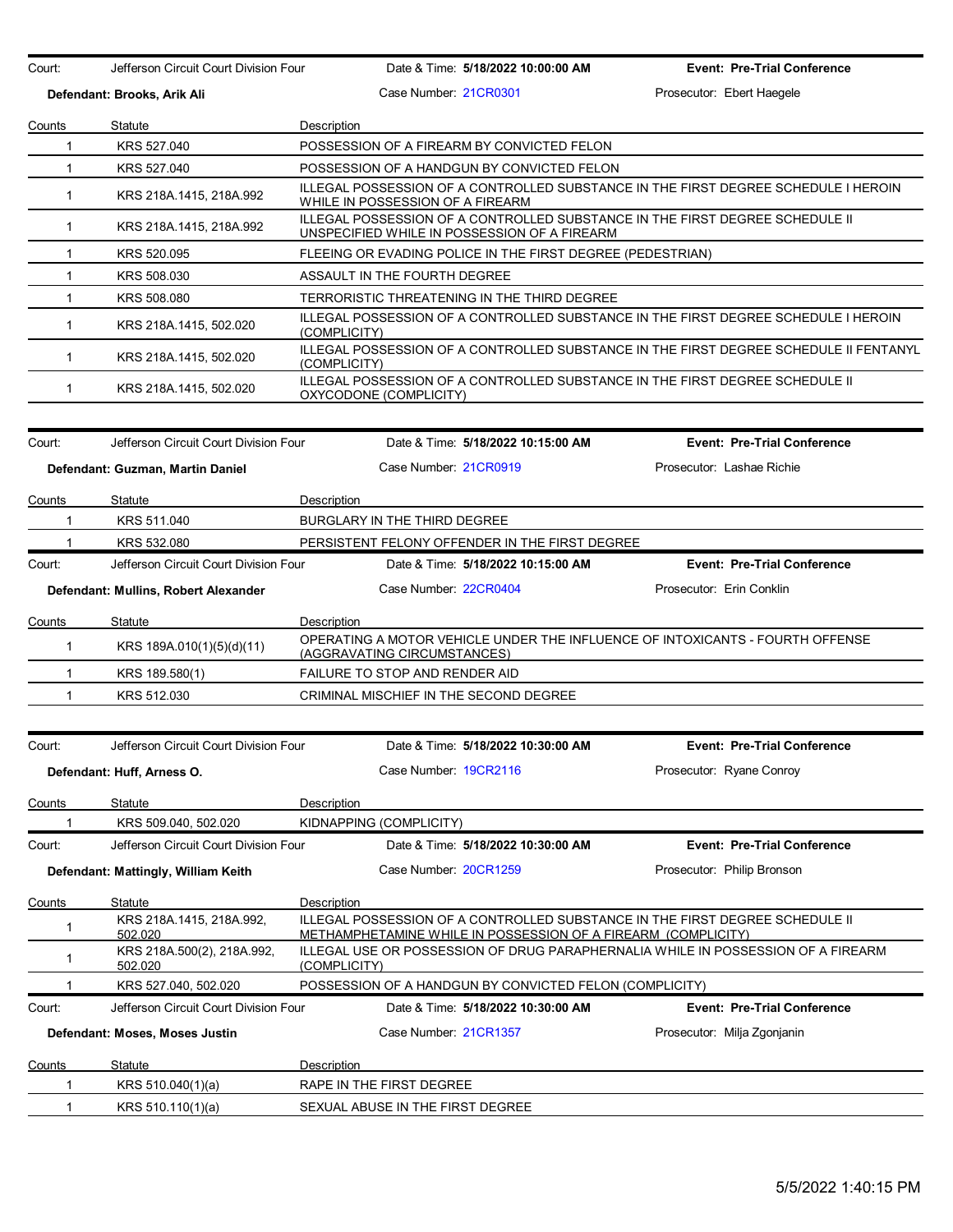| Court:       | Jefferson Circuit Court Division Four |             | Date & Time: 5/18/2022 10:30:00 AM                   | <b>Event: Pre-Trial Conference</b>                                          |
|--------------|---------------------------------------|-------------|------------------------------------------------------|-----------------------------------------------------------------------------|
|              | Defendant: Thompson, Kenneth D.       |             | Case Number 19CR2116                                 | Prosecutor: Ryane Conroy                                                    |
| Counts       | Statute                               | Description |                                                      |                                                                             |
| 1            | KRS 509.040, 502.020                  |             | KIDNAPPING (COMPLICITY)                              |                                                                             |
| 1            | KRS 510.040(1)(a)                     |             | RAPE IN THE FIRST DEGREE                             |                                                                             |
| 1            | KRS 510.070(1)(a)                     |             | SODOMY IN THE FIRST DEGREE                           |                                                                             |
| Court:       | Jefferson Circuit Court Division Four |             | Date & Time: 5/18/2022 10:30:00 AM                   | <b>Event: Pre-Trial Conference</b>                                          |
|              | Defendant: Thompson, Marlon D.        |             | Case Number 19CR2116                                 | Prosecutor: Ryane Conroy                                                    |
| Counts       | Statute                               | Description |                                                      |                                                                             |
| 1            | KRS 509.040, 502.020                  |             | KIDNAPPING (COMPLICITY)                              |                                                                             |
| Court:       | Jefferson Circuit Court Division Four |             | Date & Time: 5/18/2022 10:30:00 AM                   | <b>Event: Pre-Trial Conference</b>                                          |
|              | Defendant: Thompson, Michael Antonio  |             | Case Number 19CR2116                                 | Prosecutor: Ryane Conroy                                                    |
| Counts       | Statute                               | Description |                                                      |                                                                             |
| 1            | KRS 509.040, 502.020                  |             | KIDNAPPING (COMPLICITY)                              |                                                                             |
|              |                                       |             |                                                      |                                                                             |
| Court:       | Jefferson Circuit Court Division Four |             | Date & Time: 5/18/2022 11:00:00 AM                   | <b>Event: Sentencing</b>                                                    |
|              | Defendant: Cox, Eric D.               |             | Case Number 21CR0131                                 | Prosecutor: Heather R. Humble                                               |
| Counts       | Statute                               | Description |                                                      |                                                                             |
| 1            | KRS 514.110, 502.020                  |             | RECEIVING STOLEN PROPERTY OVER \$10,000 (COMPLICITY) |                                                                             |
| 1            | KRS 516.050, 502.020                  |             |                                                      | CRIMINAL POSSESSION OF A FORGED INSTRUMENT IN THE FIRST DEGREE (COMPLICITY) |
| 1            | KRS 516.050, 502.020                  |             |                                                      | CRIMINAL POSSESSION OF A FORGED INSTRUMENT IN THE FIRST DEGREE (COMPLICITY) |
| $\mathbf{1}$ | KRS 516.050, 502.020                  |             |                                                      | CRIMINAL POSSESSION OF A FORGED INSTRUMENT IN THE FIRST DEGREE (COMPLICITY) |
| $\mathbf{1}$ | KRS 516.050, 502.020                  |             |                                                      | CRIMINAL POSSESSION OF A FORGED INSTRUMENT IN THE FIRST DEGREE (COMPLICITY) |
| 1            | KRS 516.050, 502.020                  |             |                                                      | CRIMINAL POSSESSION OF A FORGED INSTRUMENT IN THE FIRST DEGREE (COMPLICITY) |
| 1            | KRS 516.050, 502.020                  |             |                                                      | CRIMINAL POSSESSION OF A FORGED INSTRUMENT IN THE FIRST DEGREE (COMPLICITY) |
| 1            | KRS 516.050, 502.020                  |             |                                                      | CRIMINAL POSSESSION OF A FORGED INSTRUMENT IN THE FIRST DEGREE (COMPLICITY) |
| $\mathbf{1}$ | KRS 516.050, 502.020                  |             |                                                      | CRIMINAL POSSESSION OF A FORGED INSTRUMENT IN THE FIRST DEGREE (COMPLICITY) |
| $\mathbf{1}$ | KRS 516.050, 502.020                  |             |                                                      | CRIMINAL POSSESSION OF A FORGED INSTRUMENT IN THE FIRST DEGREE (COMPLICITY) |
| $\mathbf{1}$ | KRS 516.050, 502.020                  |             |                                                      | CRIMINAL POSSESSION OF A FORGED INSTRUMENT IN THE FIRST DEGREE (COMPLICITY) |
| 1            | KRS 516.050, 502.020                  |             |                                                      | CRIMINAL POSSESSION OF A FORGED INSTRUMENT IN THE FIRST DEGREE (COMPLICITY) |
| 1            | KRS 516.050, 502.020                  |             |                                                      | CRIMINAL POSSESSION OF A FORGED INSTRUMENT IN THE FIRST DEGREE (COMPLICITY) |
| 1            | KRS 516.050, 502.020                  |             |                                                      | CRIMINAL POSSESSION OF A FORGED INSTRUMENT IN THE FIRST DEGREE (COMPLICITY) |
| 1            | KRS 516.050, 502.020                  |             |                                                      | CRIMINAL POSSESSION OF A FORGED INSTRUMENT IN THE FIRST DEGREE (COMPLICITY) |
| 1            | KRS 516.050, 502.020                  |             |                                                      | CRIMINAL POSSESSION OF A FORGED INSTRUMENT IN THE FIRST DEGREE (COMPLICITY) |
| 1            | KRS 516.050, 502.020                  |             |                                                      | CRIMINAL POSSESSION OF A FORGED INSTRUMENT IN THE FIRST DEGREE (COMPLICITY) |
| 1            | KRS 514.140, 502.020                  |             | THEFT OF MAIL MATTER (COMPLICITY)                    |                                                                             |
| 1            | KRS 514.140, 502.020                  |             | THEFT OF MAIL MATTER (COMPLICITY)                    |                                                                             |
| 1            | KRS 514.140, 502.020                  |             | THEFT OF MAIL MATTER (COMPLICITY)                    |                                                                             |
| 1            | KRS 514.140, 502.020                  |             | THEFT OF MAIL MATTER (COMPLICITY)                    |                                                                             |
| 1            | KRS 514.140, 502.020                  |             | THEFT OF MAIL MATTER (COMPLICITY)                    |                                                                             |
| 1            | KRS 514.140, 502.020                  |             | THEFT OF MAIL MATTER (COMPLICITY)                    |                                                                             |
| 1            | KRS 514.140, 502.020                  |             | THEFT OF MAIL MATTER (COMPLICITY)                    |                                                                             |
| 1            | KRS 514.140, 502.020                  |             | THEFT OF MAIL MATTER (COMPLICITY)                    |                                                                             |
| 1            | KRS 514.140, 502.020                  |             | THEFT OF MAIL MATTER (COMPLICITY)                    |                                                                             |
| 1            | KRS 514.140, 502.020                  |             | THEFT OF MAIL MATTER (COMPLICITY)                    |                                                                             |
| 1            | KRS 514.140, 502.020                  |             | THEFT OF MAIL MATTER (COMPLICITY)                    |                                                                             |
| 1            | KRS 514.140, 502.020                  |             | THEFT OF MAIL MATTER (COMPLICITY)                    |                                                                             |
| 1            | KRS 514.140, 502.020                  |             | THEFT OF MAIL MATTER (COMPLICITY)                    |                                                                             |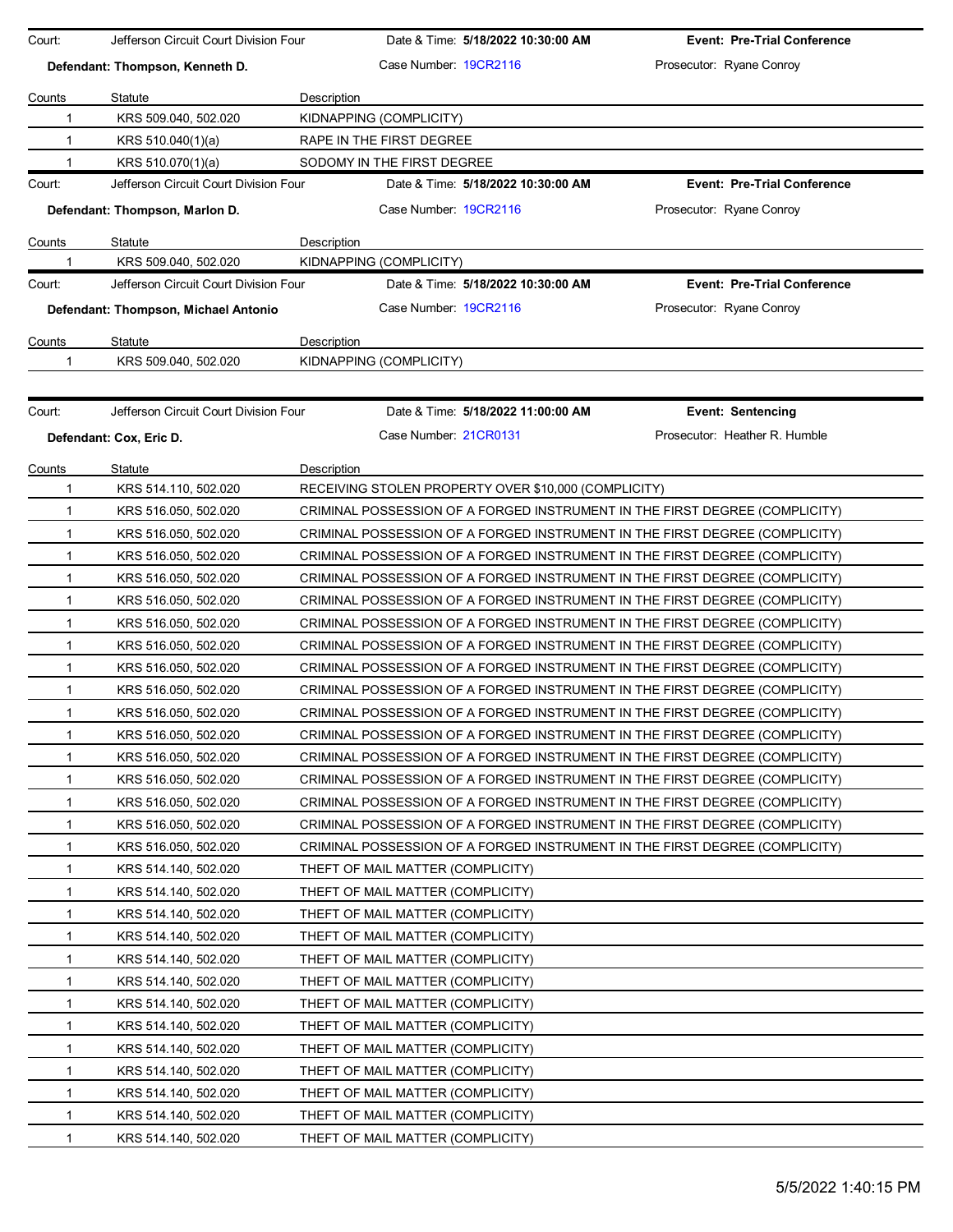| 1             | KRS 508.020                           | ASSAULT IN THE SECOND DEGREE                                   |  |  |
|---------------|---------------------------------------|----------------------------------------------------------------|--|--|
| <b>Counts</b> | Statute                               | Description                                                    |  |  |
|               | Defendant: Fugett, James A.           | Case Number: 19CR2879<br>Prosecutor: Kaleb Noblett             |  |  |
| Court:        | Jefferson Circuit Court Division Four | Date & Time: 5/18/2022 11:00:00 AM<br><b>Event: Sentencing</b> |  |  |
|               | KRS 523.110(1)                        | GIVING OFFICER FALSE IDENTIFYING INFORMATION                   |  |  |
| $\mathbf 1$   | KRS 514.110(3), 502.020               | RECEIVING STOLEN PROPERTY UNDER \$500 (COMPLICITY)             |  |  |
| $\mathbf{1}$  | KRS 514.110(3), 502.020               | RECEIVING STOLEN PROPERTY UNDER \$500 (COMPLICITY)             |  |  |
| 1             | KRS 514.110(3), 502.020               | RECEIVING STOLEN PROPERTY UNDER \$500 (COMPLICITY)             |  |  |
| 1             | KRS 514.110(3), 502.020               | RECEIVING STOLEN PROPERTY UNDER \$500 (COMPLICITY)             |  |  |
| 1             | KRS 514.110(3), 502.020               | RECEIVING STOLEN PROPERTY UNDER \$500 (COMPLICITY)             |  |  |
| $\mathbf{1}$  | KRS 514.110(3), 502.020               | RECEIVING STOLEN PROPERTY UNDER \$500 (COMPLICITY)             |  |  |
| 1             | KRS 514.110(3), 502.020               | RECEIVING STOLEN PROPERTY UNDER \$500 (COMPLICITY)             |  |  |
| 1             | KRS 514.110(3), 502.020               | RECEIVING STOLEN PROPERTY UNDER \$500 (COMPLICITY)             |  |  |
| 1             | KRS 514.110(3), 502.020               | RECEIVING STOLEN PROPERTY UNDER \$500 (COMPLICITY)             |  |  |
| $\mathbf 1$   | KRS 514.110(3), 502.020               | RECEIVING STOLEN PROPERTY UNDER \$500 (COMPLICITY)             |  |  |
| $\mathbf 1$   | KRS 514.110(3), 502.020               | RECEIVING STOLEN PROPERTY UNDER \$500 (COMPLICITY)             |  |  |
| 1             | KRS 514.140, 502.020                  | THEFT OF MAIL MATTER (COMPLICITY)                              |  |  |
|               | KRS 514.140, 502.020                  | THEFT OF MAIL MATTER (COMPLICITY)                              |  |  |
| $\mathbf 1$   | KRS 514.140, 502.020                  | THEFT OF MAIL MATTER (COMPLICITY)                              |  |  |
| 1             | KRS 514.140, 502.020                  | THEFT OF MAIL MATTER (COMPLICITY)                              |  |  |
| 1             | KRS 514.140, 502.020                  | THEFT OF MAIL MATTER (COMPLICITY)                              |  |  |
| $\mathbf 1$   | KRS 514.140, 502.020                  | THEFT OF MAIL MATTER (COMPLICITY)                              |  |  |
| 1             | KRS 514.140, 502.020                  | THEFT OF MAIL MATTER (COMPLICITY)                              |  |  |
| 1             | KRS 514.140, 502.020                  | THEFT OF MAIL MATTER (COMPLICITY)                              |  |  |
| 1             | KRS 514.140, 502.020                  | THEFT OF MAIL MATTER (COMPLICITY)                              |  |  |
| 1             | KRS 514.140, 502.020                  | THEFT OF MAIL MATTER (COMPLICITY)                              |  |  |
| $\mathbf 1$   | KRS 514.140, 502.020                  | THEFT OF MAIL MATTER (COMPLICITY)                              |  |  |
| 1             | KRS 514.140, 502.020                  | THEFT OF MAIL MATTER (COMPLICITY)                              |  |  |
| 1             | KRS 514.140, 502.020                  | THEFT OF MAIL MATTER (COMPLICITY)                              |  |  |
| $\mathbf{1}$  | KRS 514.140, 502.020                  | THEFT OF MAIL MATTER (COMPLICITY)                              |  |  |
| 1             | KRS 514.140, 502.020                  | THEFT OF MAIL MATTER (COMPLICITY)                              |  |  |
| 1             | KRS 514.140, 502.020                  | THEFT OF MAIL MATTER (COMPLICITY)                              |  |  |
| 1             | KRS 514.140, 502.020                  | THEFT OF MAIL MATTER (COMPLICITY)                              |  |  |
| 1             | KRS 514.140, 502.020                  | THEFT OF MAIL MATTER (COMPLICITY)                              |  |  |
| $\mathbf{1}$  | KRS 514.140, 502.020                  | THEFT OF MAIL MATTER (COMPLICITY)                              |  |  |
| 1             | KRS 514.140, 502.020                  | THEFT OF MAIL MATTER (COMPLICITY)                              |  |  |
| 1             | KRS 514.140, 502.020                  | THEFT OF MAIL MATTER (COMPLICITY)                              |  |  |
| 1             | KRS 514.140, 502.020                  | THEFT OF MAIL MATTER (COMPLICITY)                              |  |  |
| 1             | KRS 514.140, 502.020                  | THEFT OF MAIL MATTER (COMPLICITY)                              |  |  |
| 1             | KRS 514.140, 502.020                  | THEFT OF MAIL MATTER (COMPLICITY)                              |  |  |
| 1             | KRS 514.140, 502.020                  | THEFT OF MAIL MATTER (COMPLICITY)                              |  |  |
| 1             | KRS 514.140, 502.020                  | THEFT OF MAIL MATTER (COMPLICITY)                              |  |  |
| 1             | KRS 514.140, 502.020                  | THEFT OF MAIL MATTER (COMPLICITY)                              |  |  |
| 1             | KRS 514.140, 502.020                  | THEFT OF MAIL MATTER (COMPLICITY)                              |  |  |
| 1             | KRS 514.140, 502.020                  | THEFT OF MAIL MATTER (COMPLICITY)                              |  |  |
| 1             | KRS 514.140, 502.020                  | THEFT OF MAIL MATTER (COMPLICITY)                              |  |  |
| 1             | KRS 514.140, 502.020                  | THEFT OF MAIL MATTER (COMPLICITY)                              |  |  |
| 1             | KRS 514.140, 502.020                  | THEFT OF MAIL MATTER (COMPLICITY)                              |  |  |
| 1             | KRS 514.140, 502.020                  | THEFT OF MAIL MATTER (COMPLICITY)                              |  |  |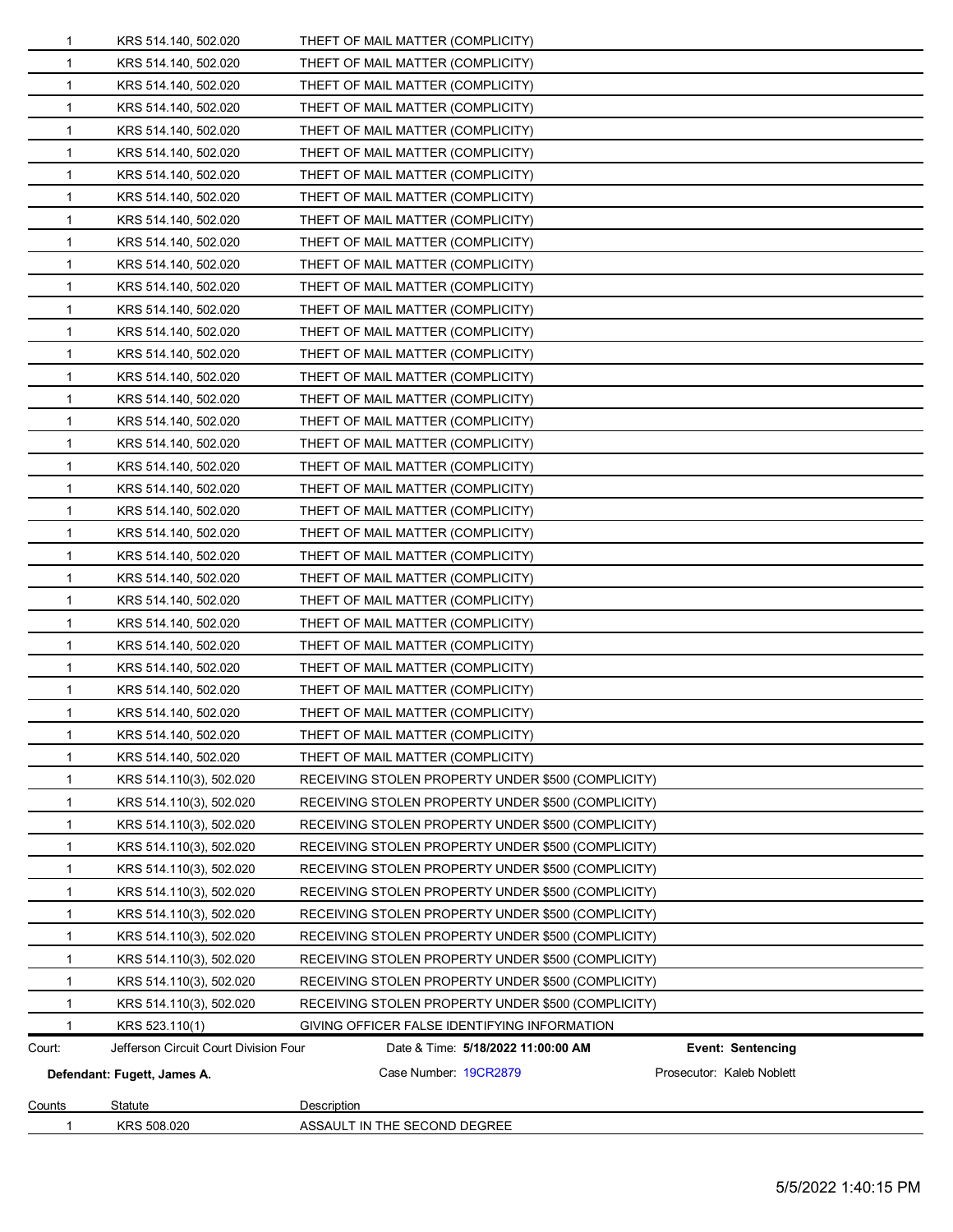Court: Jefferson Circuit Court Division Four Date & Time: **5/18/2022 11:00:00 AM Event: Sentencing**

**Defendant: Steele, Kayla Brooke** Case Number: 21CR0131 Prosecutor: Heather R. Humble

| Counts       | Statute                 | Description                                                                 |
|--------------|-------------------------|-----------------------------------------------------------------------------|
| $\mathbf{1}$ | KRS 514.110, 502.020    | RECEIVING STOLEN PROPERTY OVER \$10,000 (COMPLICITY)                        |
| $\mathbf{1}$ | KRS 514.110(3), 502.020 | RECEIVING STOLEN PROPERTY UNDER \$500 (COMPLICITY)                          |
| 1            | KRS 514.110(3), 502.020 | RECEIVING STOLEN PROPERTY UNDER \$500 (COMPLICITY)                          |
| $\mathbf{1}$ | KRS 514.110(3), 502.020 | RECEIVING STOLEN PROPERTY UNDER \$500 (COMPLICITY)                          |
| $\mathbf 1$  | KRS 514.110(3), 502.020 | RECEIVING STOLEN PROPERTY UNDER \$500 (COMPLICITY)                          |
| $\mathbf{1}$ | KRS 514.110(3), 502.020 | RECEIVING STOLEN PROPERTY UNDER \$500 (COMPLICITY)                          |
| $\mathbf{1}$ | KRS 514.110(3), 502.020 | RECEIVING STOLEN PROPERTY UNDER \$500 (COMPLICITY)                          |
| $\mathbf 1$  | KRS 514.110(3), 502.020 | RECEIVING STOLEN PROPERTY UNDER \$500 (COMPLICITY)                          |
| 1            | KRS 514.110(3), 502.020 | RECEIVING STOLEN PROPERTY UNDER \$500 (COMPLICITY)                          |
| $\mathbf 1$  | KRS 514.110(3), 502.020 | RECEIVING STOLEN PROPERTY UNDER \$500 (COMPLICITY)                          |
| $\mathbf{1}$ | KRS 514.110(3), 502.020 | RECEIVING STOLEN PROPERTY UNDER \$500 (COMPLICITY)                          |
| $\mathbf{1}$ | KRS 514.110(3), 502.020 | RECEIVING STOLEN PROPERTY UNDER \$500 (COMPLICITY)                          |
| $\mathbf 1$  | KRS 523.110(1)          | GIVING OFFICER FALSE IDENTIFYING INFORMATION                                |
| $\mathbf{1}$ | KRS 516.050, 502.020    | CRIMINAL POSSESSION OF A FORGED INSTRUMENT IN THE FIRST DEGREE (COMPLICITY) |
| $\mathbf 1$  | KRS 516.050, 502.020    | CRIMINAL POSSESSION OF A FORGED INSTRUMENT IN THE FIRST DEGREE (COMPLICITY) |
| $\mathbf{1}$ | KRS 516.050, 502.020    | CRIMINAL POSSESSION OF A FORGED INSTRUMENT IN THE FIRST DEGREE (COMPLICITY) |
| $\mathbf{1}$ | KRS 516.050, 502.020    | CRIMINAL POSSESSION OF A FORGED INSTRUMENT IN THE FIRST DEGREE (COMPLICITY) |
| $\mathbf 1$  | KRS 516.050, 502.020    | CRIMINAL POSSESSION OF A FORGED INSTRUMENT IN THE FIRST DEGREE (COMPLICITY) |
| $\mathbf 1$  | KRS 516.050, 502.020    | CRIMINAL POSSESSION OF A FORGED INSTRUMENT IN THE FIRST DEGREE (COMPLICITY) |
| $\mathbf 1$  | KRS 516.050, 502.020    | CRIMINAL POSSESSION OF A FORGED INSTRUMENT IN THE FIRST DEGREE (COMPLICITY) |
| $\mathbf{1}$ | KRS 516.050, 502.020    | CRIMINAL POSSESSION OF A FORGED INSTRUMENT IN THE FIRST DEGREE (COMPLICITY) |
| $\mathbf{1}$ | KRS 516.050, 502.020    | CRIMINAL POSSESSION OF A FORGED INSTRUMENT IN THE FIRST DEGREE (COMPLICITY) |
| 1            | KRS 516.050, 502.020    | CRIMINAL POSSESSION OF A FORGED INSTRUMENT IN THE FIRST DEGREE (COMPLICITY) |
| 1            | KRS 516.050, 502.020    | CRIMINAL POSSESSION OF A FORGED INSTRUMENT IN THE FIRST DEGREE (COMPLICITY) |
| $\mathbf 1$  | KRS 516.050, 502.020    | CRIMINAL POSSESSION OF A FORGED INSTRUMENT IN THE FIRST DEGREE (COMPLICITY) |
| $\mathbf 1$  | KRS 516.050, 502.020    | CRIMINAL POSSESSION OF A FORGED INSTRUMENT IN THE FIRST DEGREE (COMPLICITY) |
| $\mathbf{1}$ | KRS 516.050, 502.020    | CRIMINAL POSSESSION OF A FORGED INSTRUMENT IN THE FIRST DEGREE (COMPLICITY) |
| 1            | KRS 516.050, 502.020    | CRIMINAL POSSESSION OF A FORGED INSTRUMENT IN THE FIRST DEGREE (COMPLICITY) |
| 1            | KRS 516.050, 502.020    | CRIMINAL POSSESSION OF A FORGED INSTRUMENT IN THE FIRST DEGREE (COMPLICITY) |
| $\mathbf{1}$ | KRS 514.140, 502.020    | THEFT OF MAIL MATTER (COMPLICITY)                                           |
| $\mathbf{1}$ | KRS 514.140, 502.020    | THEFT OF MAIL MATTER (COMPLICITY)                                           |
| 1            | KRS 514.140, 502.020    | THEFT OF MAIL MATTER (COMPLICITY)                                           |
| 1            | KRS 514.140, 502.020    | THEFT OF MAIL MATTER (COMPLICITY)                                           |
| $\mathbf{1}$ | KRS 514.140, 502.020    | THEFT OF MAIL MATTER (COMPLICITY)                                           |
| $\mathbf 1$  | KRS 514.140, 502.020    | THEFT OF MAIL MATTER (COMPLICITY)                                           |
| $\mathbf 1$  | KRS 514.140, 502.020    | THEFT OF MAIL MATTER (COMPLICITY)                                           |
| 1            | KRS 514.140, 502.020    | THEFT OF MAIL MATTER (COMPLICITY)                                           |
| 1            | KRS 514.140, 502.020    | THEFT OF MAIL MATTER (COMPLICITY)                                           |
| 1            | KRS 514.140, 502.020    | THEFT OF MAIL MATTER (COMPLICITY)                                           |
| $\mathbf 1$  | KRS 514.140, 502.020    | THEFT OF MAIL MATTER (COMPLICITY)                                           |
| $\mathbf 1$  | KRS 514.140, 502.020    | THEFT OF MAIL MATTER (COMPLICITY)                                           |
| 1            | KRS 514.140, 502.020    | THEFT OF MAIL MATTER (COMPLICITY)                                           |
| 1            | KRS 514.140, 502.020    | THEFT OF MAIL MATTER (COMPLICITY)                                           |
| 1            | KRS 514.140, 502.020    | THEFT OF MAIL MATTER (COMPLICITY)                                           |
| 1            | KRS 514.140, 502.020    | THEFT OF MAIL MATTER (COMPLICITY)                                           |
| 1            | KRS 514.140, 502.020    | THEFT OF MAIL MATTER (COMPLICITY)                                           |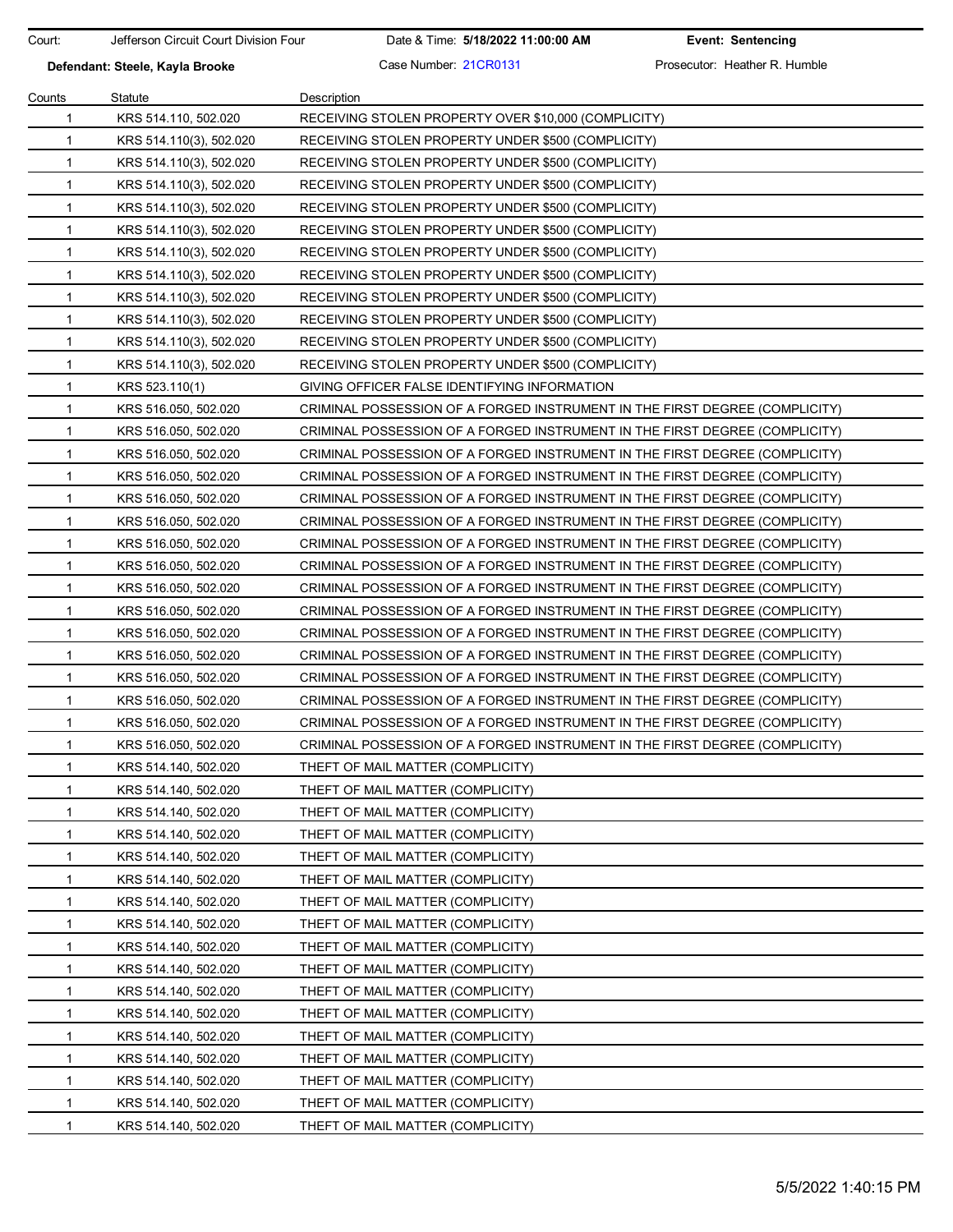| $\mathbf 1$  | KRS 218A.1422                                | ILLEGAL POSSESSION OF A CONTROLLED SUBSTANCE, SCHEDULE I HALLUCINOGEN MARIJUANA |                                    |  |  |
|--------------|----------------------------------------------|---------------------------------------------------------------------------------|------------------------------------|--|--|
| 1            | KRS 527.040                                  | POSSESSION OF A HANDGUN BY CONVICTED FELON                                      |                                    |  |  |
| Counts       | Statute                                      | Description                                                                     |                                    |  |  |
|              | Defendant: Warren, Matthew Lewis             | Case Number: 21CR1214                                                           | Prosecutor: Critt Cunningham III   |  |  |
| Court:       | Jefferson Circuit Court Division Four        | Date & Time: 5/18/2022 11:00:00 AM                                              | <b>Event: Pre-Trial Conference</b> |  |  |
|              | KRS 519.070                                  | TAMPERING WITH PRISONER MONITORING DEVICE                                       |                                    |  |  |
| 1            | KRS 514.070                                  | THEFT BY FAILURE TO MAKE REQUIRED DISPOSITION OF PROPERTY UNDER \$500           |                                    |  |  |
| 1            | KRS 520.030                                  | ESCAPE IN THE SECOND DEGREE                                                     |                                    |  |  |
| 1            | KRS 514.140, 502.020                         | THEFT OF MAIL MATTER (COMPLICITY)                                               |                                    |  |  |
| 1            | KRS 514.140, 502.020                         | THEFT OF MAIL MATTER (COMPLICITY)                                               |                                    |  |  |
| 1            | KRS 514.140, 502.020                         | THEFT OF MAIL MATTER (COMPLICITY)                                               |                                    |  |  |
| 1            | KRS 514.140, 502.020                         | THEFT OF MAIL MATTER (COMPLICITY)                                               |                                    |  |  |
| 1            | KRS 514.140, 502.020                         | THEFT OF MAIL MATTER (COMPLICITY)                                               |                                    |  |  |
| 1            | KRS 514.140, 502.020                         | THEFT OF MAIL MATTER (COMPLICITY)                                               |                                    |  |  |
| 1            | KRS 514.140, 502.020                         | THEFT OF MAIL MATTER (COMPLICITY)                                               |                                    |  |  |
| 1            | KRS 514.140, 502.020                         | THEFT OF MAIL MATTER (COMPLICITY)                                               |                                    |  |  |
| 1            | KRS 514.140, 502.020                         | THEFT OF MAIL MATTER (COMPLICITY)                                               |                                    |  |  |
| 1            | KRS 514.140, 502.020                         | THEFT OF MAIL MATTER (COMPLICITY)                                               |                                    |  |  |
| 1            | KRS 514.140, 502.020                         | THEFT OF MAIL MATTER (COMPLICITY)                                               |                                    |  |  |
| 1            | KRS 514.140, 502.020                         | THEFT OF MAIL MATTER (COMPLICITY)                                               |                                    |  |  |
| 1            | KRS 514.140, 502.020                         | THEFT OF MAIL MATTER (COMPLICITY)                                               |                                    |  |  |
| 1            | KRS 514.140, 502.020                         | THEFT OF MAIL MATTER (COMPLICITY)                                               |                                    |  |  |
| 1            | KRS 514.140, 502.020                         | THEFT OF MAIL MATTER (COMPLICITY)                                               |                                    |  |  |
| 1            | KRS 514.140, 502.020                         | THEFT OF MAIL MATTER (COMPLICITY)                                               |                                    |  |  |
| 1            | KRS 514.140, 502.020                         | THEFT OF MAIL MATTER (COMPLICITY)                                               |                                    |  |  |
| 1            | KRS 514.140, 502.020                         | THEFT OF MAIL MATTER (COMPLICITY)                                               |                                    |  |  |
| 1            | KRS 514.140, 502.020                         | THEFT OF MAIL MATTER (COMPLICITY)                                               |                                    |  |  |
| 1<br>1       | KRS 514.140, 502.020<br>KRS 514.140, 502.020 | THEFT OF MAIL MATTER (COMPLICITY)<br>THEFT OF MAIL MATTER (COMPLICITY)          |                                    |  |  |
|              |                                              | THEFT OF MAIL MATTER (COMPLICITY)                                               |                                    |  |  |
| 1<br>1       | KRS 514.140, 502.020<br>KRS 514.140, 502.020 | THEFT OF MAIL MATTER (COMPLICITY)                                               |                                    |  |  |
| 1            | KRS 514.140, 502.020                         | THEFT OF MAIL MATTER (COMPLICITY)                                               |                                    |  |  |
| 1            | KRS 514.140, 502.020                         | THEFT OF MAIL MATTER (COMPLICITY)                                               |                                    |  |  |
| 1            | KRS 514.140, 502.020                         | THEFT OF MAIL MATTER (COMPLICITY)                                               |                                    |  |  |
| 1            | KRS 514.140, 502.020                         | THEFT OF MAIL MATTER (COMPLICITY)                                               |                                    |  |  |
| 1            | KRS 514.140, 502.020                         | THEFT OF MAIL MATTER (COMPLICITY)                                               |                                    |  |  |
| $\mathbf{1}$ | KRS 514.140, 502.020                         | THEFT OF MAIL MATTER (COMPLICITY)                                               |                                    |  |  |
|              |                                              |                                                                                 |                                    |  |  |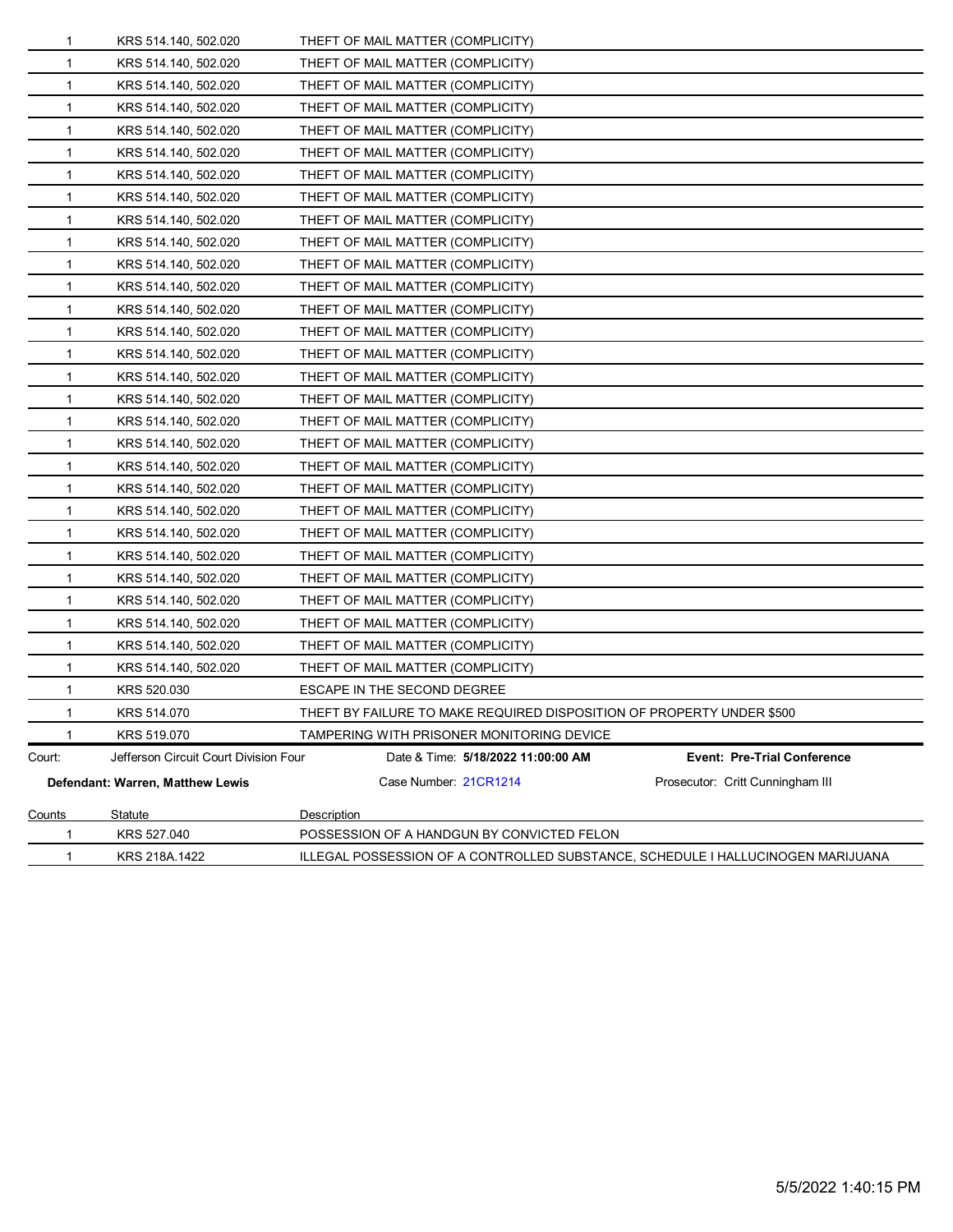Court: Jefferson Circuit Court Division Four Date & Time: **5/18/2022 11:30:00 AM Event: Revocation Hearing Defendant: Allen, Lorenzo Letawn** Case Number: 19CR2245 Prosecutor: Ebert Haegele Counts Statute **Description** 1 KRS 524.100 TAMPERING WITH PHYSICAL EVIDENCE 1 KRS 527.040 POSSESSION OF A HANDGUN BY CONVICTED FELON 1 KRS 520.095 FLEEING OR EVADING POLICE IN THE FIRST DEGREE (PEDESTRIAN) 1 KRS 520.030 ESCAPE IN THE SECOND DEGREE 1 KRS 218A.1412, 218A.992, 502.020 TRAFFICKING IN A CONTROLLED SUBSTANCE IN THE FIRST DEGREE SCHEDULE II METHAMPHETAMINE TWO GRAMS OR MORE WHILE IN POSSESSION OF A FIREARM (COMPLICITY) <sup>1</sup> KRS 218A.1412, 218A.992, 502.020 TRAFFICKING IN A CONTROLLED SUBSTANCE IN THE FIRST DEGREE SCHEDULE II COCAINE LESS THAN FOUR GRAMS WHILE IN POSSESSION OF A FIREARM (COMPLICITY) 1 KRS 218A.1421, 218A.992, 502.020 TRAFFICKING IN MARIJUANA SCHEDULE I HALLUCINOGEN (LESS THAN 8 OUNCES) WHILE IN POSSESSION OF A FIREARM (COMPLICITY) 1 KRS 514.110, 502.020 RECEIVING STOLEN FIREARM (COMPLICITY) <sup>1</sup> KRS 218A.500(2), 218A.992, 502.020 ILLEGAL USE OR POSSESSION OF DRUG PARAPHERNALIA WHILE IN POSSESSION OF A FIREARM (COMPLICITY) 1 KRS 218A.1412 TRAFFICKING IN A CONTROLLED SUBSTANCE IN THE FIRST DEGREE SCHEDULE II METHAMPHETAMINE LESS THAN TWO GRAMS 1 KRS 527.040 POSSESSION OF A FIREARM BY CONVICTED FELON 1 KRS 218A.1412 TRAFFICKING IN A CONTROLLED SUBSTANCE IN THE FIRST DEGREE SCHEDULE II COCAINE LESS THAN FOUR GRAMS Court: Jefferson Circuit Court Division Four Date & Time: **5/18/2022 1:30:00 PM Event: Pre-Trial Conference Defendant: Carpenter, Robert Lee** Case Number: 17CR1410 Prosecutor: Scott B. Drabenstadt Counts Statute **Description** 1 KRS 507.020, 502.020 MURDER (COMPLICITY) 1 KRS 509.040, 502.020 KIDNAPPING (COMPLICITY) 1 KRS 509.040, 506.010, 502.020 CRIMINAL ATTEMPT KIDNAPPING (COMPLICITY) 1 KRS 515.020, 502.020 ROBBERY IN THE FIRST DEGREE (COMPLICITY) 1 KRS 524.100, 502.020 TAMPERING WITH PHYSICAL EVIDENCE (COMPLICITY) Court: Jefferson Circuit Court Division Four Date & Time: **5/18/2022 1:30:00 PM Event: Pre-Trial Conference Defendant: McKnight, Misty L** Case Number: 17CR1410 Prosecutor: Scott B. Drabenstadt Counts Statute **Description** 1 KRS 507.020, 502.020 MURDER (COMPLICITY) 1 KRS 509.040, 502.020 KIDNAPPING (COMPLICITY) 1 KRS 509.040, 506.010, 502.020 CRIMINAL ATTEMPT KIDNAPPING (COMPLICITY) 1 KRS 515.020, 502.020 ROBBERY IN THE FIRST DEGREE (COMPLICITY) 1 KRS 524.100, 502.020 TAMPERING WITH PHYSICAL EVIDENCE (COMPLICITY) Court: Jefferson Circuit Court Division Five Date & Time: **5/18/2022 10:15:00 AM Event: Pre-Trial Conference Defendant: Guzman, Martin Daniel Case Number: 21CR1989 Prosecutor: Lashae Richie Counts** Statute **Description** 1 KRS 511.040 BURGLARY IN THE THIRD DEGREE 1 KRS 516.060 CRIMINAL POSSESSION OF A FORGED INSTRUMENT IN THE SECOND DEGREE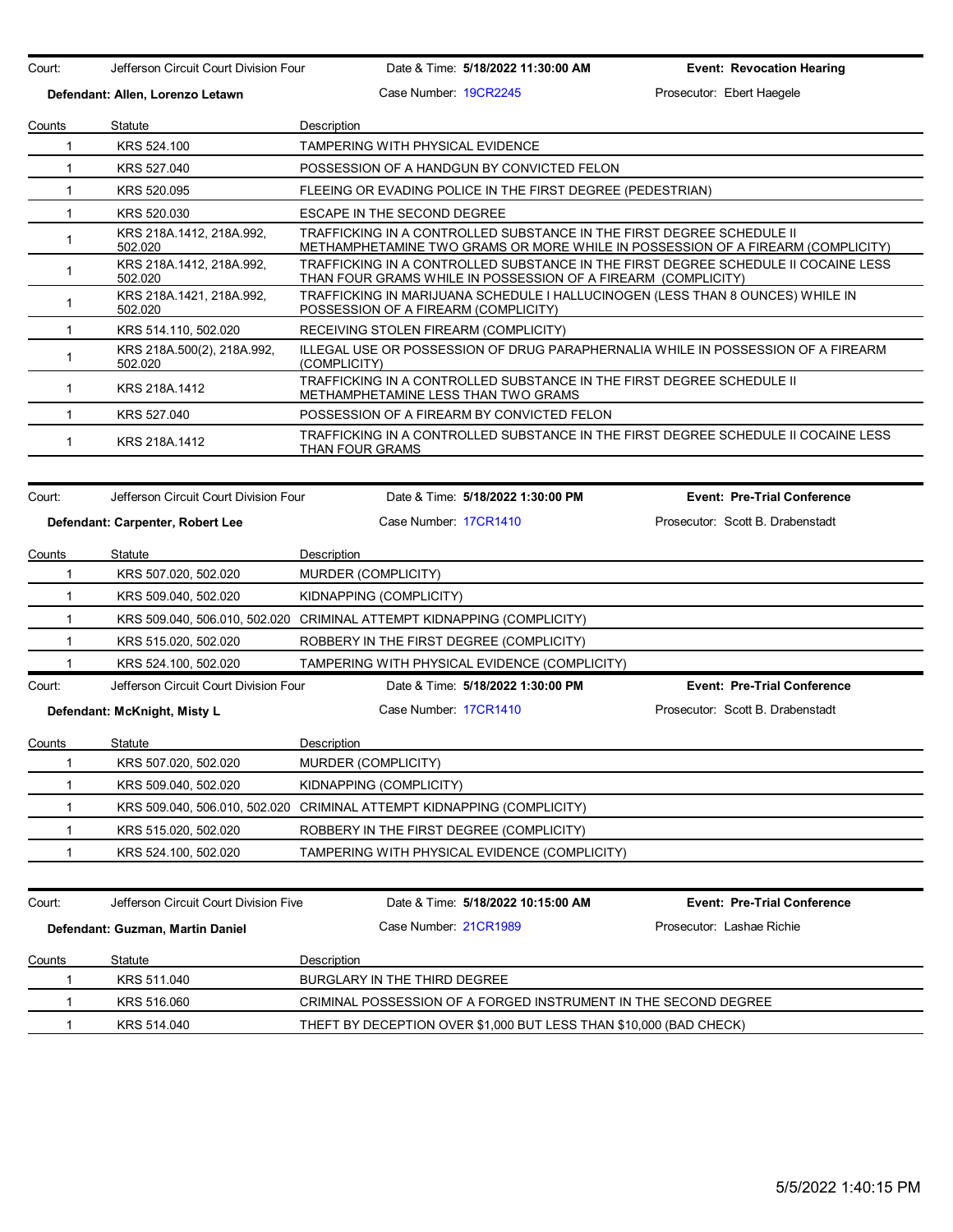| Court:        | Jefferson Circuit Court Division Five |                 |                              | Date & Time: 5/18/2022 10:30:00 AM                               | <b>Event: Plea of Guilty</b>                                                          |
|---------------|---------------------------------------|-----------------|------------------------------|------------------------------------------------------------------|---------------------------------------------------------------------------------------|
|               | Defendant: Bertholf, Bradley Neil     |                 | Case Number 21CR1252         |                                                                  | Prosecutor: Philip Bronson                                                            |
| Counts        | Statute                               | Description     |                              |                                                                  |                                                                                       |
| 1             | KRS 218A.1421, 502.020                |                 |                              |                                                                  | TRAFFICKING IN MARIJUANA, SCHEDULE I HALLUCINOGEN (5 POUNDS OR MORE) (COMPLICITY)     |
| $\mathbf{1}$  | KRS 189.330(4)                        |                 | DISREGARDING STOP SIGN       |                                                                  |                                                                                       |
| 1             | KRS 218A.500(2), 502.020              |                 |                              | ILLEGAL USE OR POSSESSION OF DRUG PARAPHERNALIA (COMPLICITY)     |                                                                                       |
| Court:        | Jefferson Circuit Court Division Five |                 |                              | Date & Time: 5/18/2022 10:30:00 AM                               | <b>Event: Plea of Guilty</b>                                                          |
|               | Defendant: Carney, Donald C.          |                 | Case Number: 21CR1252        |                                                                  | Prosecutor: Philip Bronson                                                            |
| <u>Counts</u> | <b>Statute</b>                        | Description     |                              |                                                                  |                                                                                       |
| 1             | KRS 218A.1421, 502.020                |                 | POUNDS)(COMPLICITY)          |                                                                  | TRAFFICKING IN MARIJUANA, SCHEDULE I HALLUCINOGEN (MORE THAN 8 OUNCES BUT LESS THAN 5 |
| 1             | KRS 189.390                           | <b>SPEEDING</b> |                              |                                                                  |                                                                                       |
| Court:        | Jefferson Circuit Court Division Five |                 |                              | Date & Time: 5/18/2022 10:30:00 AM                               | <b>Event: Revocation Hearing</b>                                                      |
|               | Defendant: Hudson, Devin Cornell      |                 | Case Number: 20CR1196        |                                                                  | Prosecutor: Emily Wessel                                                              |
| Counts        | Statute                               | Description     |                              |                                                                  |                                                                                       |
| 1             | KRS 508.020                           |                 | ASSAULT IN THE SECOND DEGREE |                                                                  |                                                                                       |
| 1             | KRS 508.010                           |                 | ASSAULT IN THE FIRST DEGREE  |                                                                  |                                                                                       |
| $\mathbf{1}$  | KRS 508.060                           |                 |                              | WANTON ENDANGERMENT IN THE FIRST DEGREE                          |                                                                                       |
| 1             | KRS 508.020                           |                 | ASSAULT IN THE SECOND DEGREE |                                                                  |                                                                                       |
| Court:        | Jefferson Circuit Court Division Five |                 |                              | Date & Time: 5/18/2022 10:30:00 AM                               | <b>Event: Pre-Trial Conference</b>                                                    |
|               | Defendant: Jackson, Stephen D.        |                 | Case Number 21CR2534         |                                                                  | Prosecutor: James Alex Oliva                                                          |
| Counts        | Statute                               | Description     |                              |                                                                  |                                                                                       |
| 1             | KRS 514.030                           |                 |                              | THEFT BY UNLAWFUL TAKING OVER \$10,000 BUT LESS THAN \$1,000,000 |                                                                                       |
| 1             | KRS 514.030                           |                 |                              | THEFT BY UNLAWFUL TAKING OVER \$10,000 BUT LESS THAN \$1,000,000 |                                                                                       |
| $\mathbf{1}$  | KRS 514.030                           |                 |                              | THEFT BY UNLAWFUL TAKING OVER \$10,000 BUT LESS THAN \$1,000,000 |                                                                                       |
| $\mathbf{1}$  | KRS 514.030                           |                 |                              | THEFT BY UNLAWFUL TAKING OVER \$10,000 BUT LESS THAN \$1,000,000 |                                                                                       |
| $\mathbf{1}$  | KRS 514.030                           |                 |                              | THEFT BY UNLAWFUL TAKING OVER \$10,000 BUT LESS THAN \$1,000,000 |                                                                                       |
| $\mathbf{1}$  | KRS 514.030                           |                 |                              | THEFT BY UNLAWFUL TAKING OVER \$10,000 BUT LESS THAN \$1,000,000 |                                                                                       |
| 1             | KRS 514.030                           |                 |                              | THEFT BY UNLAWFUL TAKING OVER \$10,000 BUT LESS THAN \$1,000,000 |                                                                                       |
| 1             | KRS 514.030                           |                 |                              | THEFT BY UNLAWFUL TAKING OVER \$10,000 BUT LESS THAN \$1,000,000 |                                                                                       |
| 1             | KRS 514.030                           |                 |                              | THEFT BY UNLAWFUL TAKING OVER \$10,000 BUT LESS THAN \$1,000,000 |                                                                                       |
| 1             | KRS 514.030                           |                 |                              | THEFT BY UNLAWFUL TAKING OVER \$10,000 BUT LESS THAN \$1,000,000 |                                                                                       |
| 1             | KRS 514.030                           |                 |                              | THEFT BY UNLAWFUL TAKING OVER \$10,000 BUT LESS THAN \$1,000,000 |                                                                                       |
| 1             | KRS 186A.325                          |                 |                              | TRAFFICKING IN STOLEN VEHICLES OR STOLEN VEHICLE PARTS           |                                                                                       |
| Court:        | Jefferson Circuit Court Division Five |                 |                              | Date & Time: 5/18/2022 10:30:00 AM                               | <b>Event: Pre-Trial Conference</b>                                                    |
|               | Defendant: Johnson, Brian Lamont      |                 | Case Number: 22CR0578        |                                                                  | Prosecutor: Lashae Richie                                                             |
| Counts        | <b>Statute</b>                        | Description     |                              |                                                                  |                                                                                       |
| 1             | KRS 514.030                           |                 |                              | THEFT BY UNLAWFUL TAKING OVER \$500 BUT LESS THAN \$10,000       |                                                                                       |
| 1             | KRS 514.030                           |                 |                              | THEFT BY UNLAWFUL TAKING OVER \$500 BUT LESS THAN \$10,000       |                                                                                       |
| 1             | KRS 514.030                           |                 |                              | THEFT BY UNLAWFUL TAKING OVER \$500 BUT LESS THAN \$10,000       |                                                                                       |
| 1             | KRS 514.030                           |                 |                              | THEFT BY UNLAWFUL TAKING OVER \$500 BUT LESS THAN \$10,000       |                                                                                       |
| 1             | KRS 532.080                           |                 |                              | PERSISTENT FELONY OFFENDER IN THE FIRST DEGREE                   |                                                                                       |
|               |                                       |                 |                              |                                                                  |                                                                                       |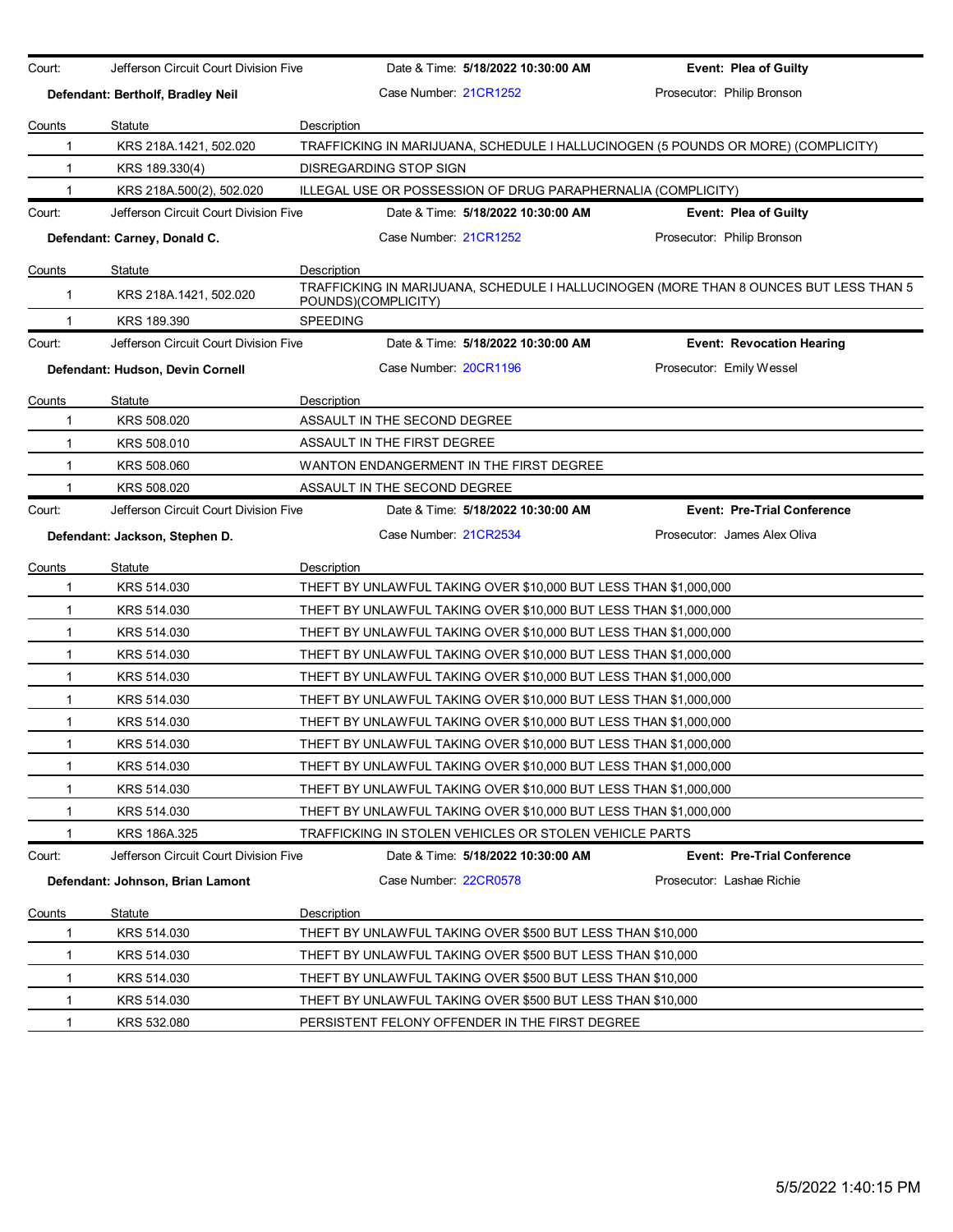| Court:        | Jefferson Circuit Court Division Five   |                                                                | Date & Time: 5/18/2022 10:30:00 AM | <b>Event: Plea of Guilty</b>                                                          |
|---------------|-----------------------------------------|----------------------------------------------------------------|------------------------------------|---------------------------------------------------------------------------------------|
|               | Defendant: Labriola, Matthew Charles    | Case Number 21CR1252                                           |                                    | Prosecutor: Philip Bronson                                                            |
| Counts        | Statute                                 | Description                                                    |                                    |                                                                                       |
| 1             | KRS 218A 500(2), 502.020                | ILLEGAL USE OR POSSESSION OF DRUG PARAPHERNALIA (COMPLICITY)   |                                    |                                                                                       |
| 1             | KRS 218A.1421, 502.020                  |                                                                |                                    | TRAFFICKING IN MARIJUANA, SCHEDULE I HALLUCINOGEN (5 POUNDS OR MORE) (COMPLICITY)     |
|               | KRS 189.380(1)(3)                       | FAILURE TO GIVE PROPER TRAFFIC SIGNAL                          |                                    |                                                                                       |
| Court:        | Jefferson Circuit Court Division Five   |                                                                | Date & Time: 5/18/2022 10:30:00 AM | <b>Event: Pre-Trial Conference</b>                                                    |
|               | Defendant: Smith, Anna Marie            | Case Number 22CR0604                                           |                                    | Prosecutor: Jackson Rice                                                              |
| Counts        | Statute                                 | Description                                                    |                                    |                                                                                       |
| -1            | KRS 511.030, 502.020                    | BURGLARY IN THE SECOND DEGREE (COMPLICITY)                     |                                    |                                                                                       |
| Court:        | Jefferson Circuit Court Division Five   |                                                                | Date & Time: 5/18/2022 10:45:00 AM | <b>Event: Revocation Hearing</b>                                                      |
|               |                                         | Case Number: 09CR3807                                          |                                    | Prosecutor: Philip Bronson                                                            |
|               | Defendant: Howard, Bryan Ashley         |                                                                |                                    |                                                                                       |
| Counts        | Statute                                 | Description                                                    |                                    |                                                                                       |
| 1             | KRS 218A.1417, 502.020                  | (COMPLICITY)                                                   |                                    | ILLEGAL POSSESSION OF A CONTROLLED SUBSTANCE IN THE THIRD DEGREE UNSPECIFIED          |
| 1             | KRS 218A.500, 502.020                   | ILLEGAL USE OR POSSESSION OF DRUG PARAPHERNALIA (COMPLICITY)   |                                    |                                                                                       |
| $\mathbf 1$   | KRS 218A.1412, 502.020                  | (COMPLICITY)                                                   |                                    | TRAFFICKING IN A CONTROLLED SUBSTANCE IN THE FIRST DEGREE SCHEDULE II COCAINE         |
| 1             | KRS 218A.1412                           | <b>THAN FOUR GRAMS</b>                                         |                                    | TRAFFICKING IN A CONTROLLED SUBSTANCE IN THE FIRST DEGREE SCHEDULE II COCAINE LESS    |
| Court:        | Jefferson Circuit Court Division Five   |                                                                | Date & Time: 5/18/2022 10:45:00 AM | <b>Event: Revocation Hearing</b>                                                      |
|               | Defendant: Robinson, Kristopher Michael | Case Number 17CR0404                                           |                                    | Prosecutor: Ebert Haegele                                                             |
| Counts        | Statute                                 | Description                                                    |                                    |                                                                                       |
| 1             | KRS 514.110                             | RECEIVING STOLEN FIREARM                                       |                                    |                                                                                       |
| 1             | KRS 520.100                             | FLEEING OR EVADING POLICE IN THE SECOND DEGREE (MOTOR VEHICLE) |                                    |                                                                                       |
|               |                                         |                                                                |                                    |                                                                                       |
| Court:        | Jefferson Circuit Court Division Five   |                                                                | Date & Time: 5/18/2022 11:00:00 AM | <b>Event: Pre-Trial Conference</b>                                                    |
|               | Defendant: Maupin II, Danny Lee         | Case Number 21CR0192                                           |                                    | Prosecutor: Emily Wessel                                                              |
| Counts        | Statute                                 | Description                                                    |                                    |                                                                                       |
| 1             | KRS 513.030, 502.020                    | ARSON IN THE SECOND DEGREE (COMPLICITY)                        |                                    |                                                                                       |
| 1             | KRS 511.040                             | BURGLARY IN THE THIRD DEGREE                                   |                                    |                                                                                       |
| 1             | KRS 532.080                             | PERSISTENT FELONY OFFENDER IN THE FIRST DEGREE                 |                                    |                                                                                       |
|               |                                         |                                                                |                                    |                                                                                       |
| Court:        | Jefferson Circuit Court Division Six    |                                                                | Date & Time: 5/18/2022 8:30:00 AM  | Event: Arraignment                                                                    |
|               | Defendant: Carroll, Charles Robert      | Case Number: 22CR0859                                          |                                    | Prosecutor: Amanda Hernandez                                                          |
| Counts        | Statute                                 | Description                                                    |                                    |                                                                                       |
| 1             | KRS 514.110                             | RECEIVING STOLEN PROPERTY OVER \$500 BUT LESS THAN \$10,000    |                                    |                                                                                       |
| 1             | KRS 218A.1415                           | <u>METHAMPHETAMINE</u>                                         |                                    | ILLEGAL POSSESSION OF A CONTROLLED SUBSTANCE IN THE FIRST DEGREE SCHEDULE II          |
| Court:        | Jefferson Circuit Court Division Six    |                                                                | Date & Time: 5/18/2022 8:30:00 AM  | Event: Arraignment                                                                    |
|               | Defendant: Hermida-Perez, Cristain      | Case Number 21CR0171                                           |                                    | Prosecutor: Amanda Hernandez                                                          |
| <u>Counts</u> | Statute                                 | Description                                                    |                                    |                                                                                       |
| 1             | KRS 218A.1421                           | POUNDS)                                                        |                                    | TRAFFICKING IN MARIJUANA, SCHEDULE I HALLUCINOGEN (MORE THAN 8 OUNCES BUT LESS THAN 5 |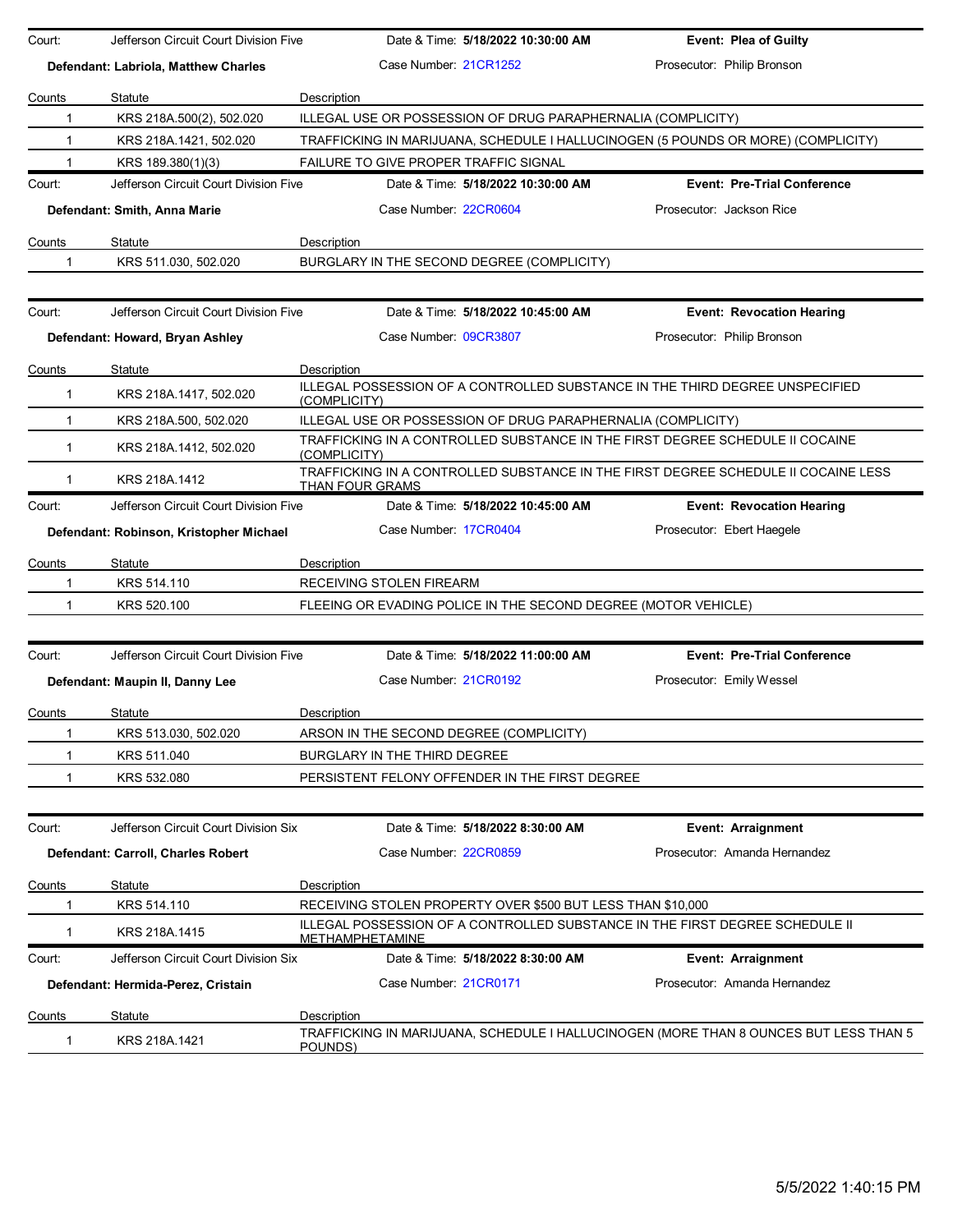| Court:       | Jefferson Circuit Court Division Six      |                                                              | Date & Time: 5/18/2022 8:30:00 AM | <b>Event: Sentencing</b>                                                                                                                          |
|--------------|-------------------------------------------|--------------------------------------------------------------|-----------------------------------|---------------------------------------------------------------------------------------------------------------------------------------------------|
|              | Defendant: White, Jeremy                  | Case Number: 22CR0543                                        |                                   | Prosecutor: Amanda Hernandez                                                                                                                      |
|              |                                           |                                                              |                                   |                                                                                                                                                   |
| Counts       | Statute                                   | Description                                                  |                                   |                                                                                                                                                   |
| 1            | KRS 520.030                               | ESCAPE IN THE SECOND DEGREE                                  |                                   |                                                                                                                                                   |
|              |                                           |                                                              |                                   |                                                                                                                                                   |
| Court:       | Jefferson Circuit Court Division Six      |                                                              | Date & Time: 5/18/2022 9:30:00 AM | <b>Event: Revocation Hearing</b>                                                                                                                  |
|              | Defendant: Cleasant, Dominique Desean     | Case Number: 20CR0315                                        |                                   | Prosecutor: Jan Firkins Brightwell                                                                                                                |
| Counts       | Statute                                   | Description                                                  |                                   |                                                                                                                                                   |
| 1            | KRS 218A.1415                             |                                                              |                                   | ILLEGAL POSSESSION OF A CONTROLLED SUBSTANCE IN THE FIRST DEGREE SCHEDULE II OPIATES                                                              |
| $\mathbf{1}$ | KRS 218A.1415                             |                                                              |                                   | ILLEGAL POSSESSION OF A CONTROLLED SUBSTANCE IN THE FIRST DEGREE SCHEDULE II OPIATES                                                              |
| $\mathbf{1}$ | KRS 218A.1415                             |                                                              |                                   | ILLEGAL POSSESSION OF A CONTROLLED SUBSTANCE IN THE FIRST DEGREE SCHEDULE II OPIATES                                                              |
| $\mathbf{1}$ | KRS 218A.1421                             |                                                              |                                   | TRAFFICKING IN MARIJUANA, SCHEDULE I HALLUCINOGEN (LESS THAN 8 OUNCES)                                                                            |
| 1            | KRS 527.040                               | POSSESSION OF A HANDGUN BY CONVICTED FELON                   |                                   |                                                                                                                                                   |
| $\mathbf 1$  | KRS 218A 1415, 218A 992                   | SECOND OFFENSE WHILE IN POSSESSION OF A FIREARM              |                                   | ILLEGAL POSSESSION OF A CONTROLLED SUBSTANCE IN THE FIRST DEGREE SCHEDULE II OPIATES                                                              |
| $\mathbf{1}$ | KRS 514.110                               | RECEIVING STOLEN FIREARM                                     |                                   |                                                                                                                                                   |
| $\mathbf{1}$ | KRS 218A.1422, 218A.992                   | WHILE IN POSSESSION OF A FIREARM                             |                                   | ILLEGAL POSSESSION OF A CONTROLLED SUBSTANCE SCHEDULE I HALLUCINOGEN MARIJUANA                                                                    |
| 1            | KRS 218A.210                              |                                                              |                                   | POSSESSION OF CONTROLLED SUBSTANCES NOT IN ORIGINAL CONTAINER                                                                                     |
| $\mathbf{1}$ | KRS 304.39-080                            | NO MOTOR VEHICLE INSURANCE - FIRST OFFENSE                   |                                   |                                                                                                                                                   |
| 1            | KRS 189.110(2)                            | OPERATING A MOTOR VEHICLE WITH EXCESSIVE WINDOW TINT         |                                   |                                                                                                                                                   |
| $\mathbf{1}$ | KRS 186.410(1)                            | OPERATING A MOTOR VEHICLE WITHOUT AN OPERATOR'S LICENSE      |                                   |                                                                                                                                                   |
| 1            | KRS 532.080                               | PERSISTENT FELONY OFFENDER IN THE FIRST DEGREE               |                                   |                                                                                                                                                   |
| Court:       | Jefferson Circuit Court Division Six      |                                                              | Date & Time: 5/18/2022 9:30:00 AM | <b>Event: Pre-Trial Conference</b>                                                                                                                |
|              | Defendant: McGlasson, Zachary Thomas      | Case Number 21CR2206                                         |                                   | Prosecutor: Corey Gagnon                                                                                                                          |
| Counts       | Statute                                   | Description                                                  |                                   |                                                                                                                                                   |
| 1            | KRS 520.100                               | FLEEING OR EVADING POLICE IN THE SECOND DEGREE (PEDESTRIAN)  |                                   |                                                                                                                                                   |
| 1            | KRS 527.040                               | POSSESSION OF A HANDGUN BY CONVICTED FELON                   |                                   |                                                                                                                                                   |
| 1            | KRS 524.100                               | TAMPERING WITH PHYSICAL EVIDENCE                             |                                   |                                                                                                                                                   |
| Court:       | Jefferson Circuit Court Division Six      |                                                              | Date & Time: 5/18/2022 9:30:00 AM | <b>Event: Pre-Trial Conference</b>                                                                                                                |
|              | Defendant: Pavey, Dustin Forrest          | Case Number: 21CR0061                                        |                                   | Prosecutor: Kayla Crepps                                                                                                                          |
| Counts       | <b>Statute</b>                            | Description                                                  |                                   |                                                                                                                                                   |
| 1            | KRS 527.040                               | POSSESSION OF A HANDGUN BY CONVICTED FELON                   |                                   |                                                                                                                                                   |
| 1            | KRS 527.050                               | POSSESSION OF A DEFACED FIREARM                              |                                   |                                                                                                                                                   |
| 1            | KRS 514.120(1)(a)                         |                                                              |                                   | OBSCURING THE IDENTITY OF A MACHINE OVER \$500 BUT LESS THAN \$10,000                                                                             |
| $\mathbf{1}$ | KRS 532.080                               | PERSISTENT FELONY OFFENDER IN THE FIRST DEGREE               |                                   |                                                                                                                                                   |
| Court:       | Jefferson Circuit Court Division Six      |                                                              | Date & Time: 5/18/2022 9:30:00 AM | <b>Event: Pre-Trial Conference</b>                                                                                                                |
|              | Defendant: Richardson, Laquindrick Deshan | Case Number: 22CR0335                                        |                                   | Prosecutor: Kaleb Noblett                                                                                                                         |
| Counts       | <b>Statute</b>                            | Description                                                  |                                   |                                                                                                                                                   |
| 1            | KRS 218A.1421, 502.020                    | POUNDS)(COMPLICITY)                                          |                                   | TRAFFICKING IN MARIJUANA, SCHEDULE I HALLUCINOGEN (MORE THAN 8 OUNCES BUT LESS THAN 5                                                             |
| 1            | KRS 218A.1412                             | DOSAGE UNITS                                                 |                                   | TRAFFICKING IN A CONTROLLED SUBSTANCE IN THE FIRST DEGREE UNSPECIFIED LESS THAN TEN                                                               |
| 1            | KRS 189.380(1)(3)                         | FAILURE TO GIVE PROPER TRAFFIC SIGNAL                        |                                   |                                                                                                                                                   |
| 1            | KRS 218A.500(2), 502.020                  | ILLEGAL USE OR POSSESSION OF DRUG PARAPHERNALIA (COMPLICITY) |                                   |                                                                                                                                                   |
| $\mathbf{1}$ | KRS 186.620(2)                            | SUSPENDED, CANCELLED OR DENIED                               |                                   | OPERATION OF A MOTOR VEHICLE BY A PERSON WHOSE OPERATOR'S LICENSE HAS BEEN REVOKED.                                                               |
| $\mathbf{1}$ | KRS 218A.1414, 502.020                    |                                                              |                                   | TRAFFICKING IN A CONTROLLED SUBSTANCE IN THE THIRD DEGREE SCHEDULE IV ALPRAZOLAM<br>GREATER THAN ONE-HUNDRED AND TWENTY DOSAGE UNITS (COMPLICITY) |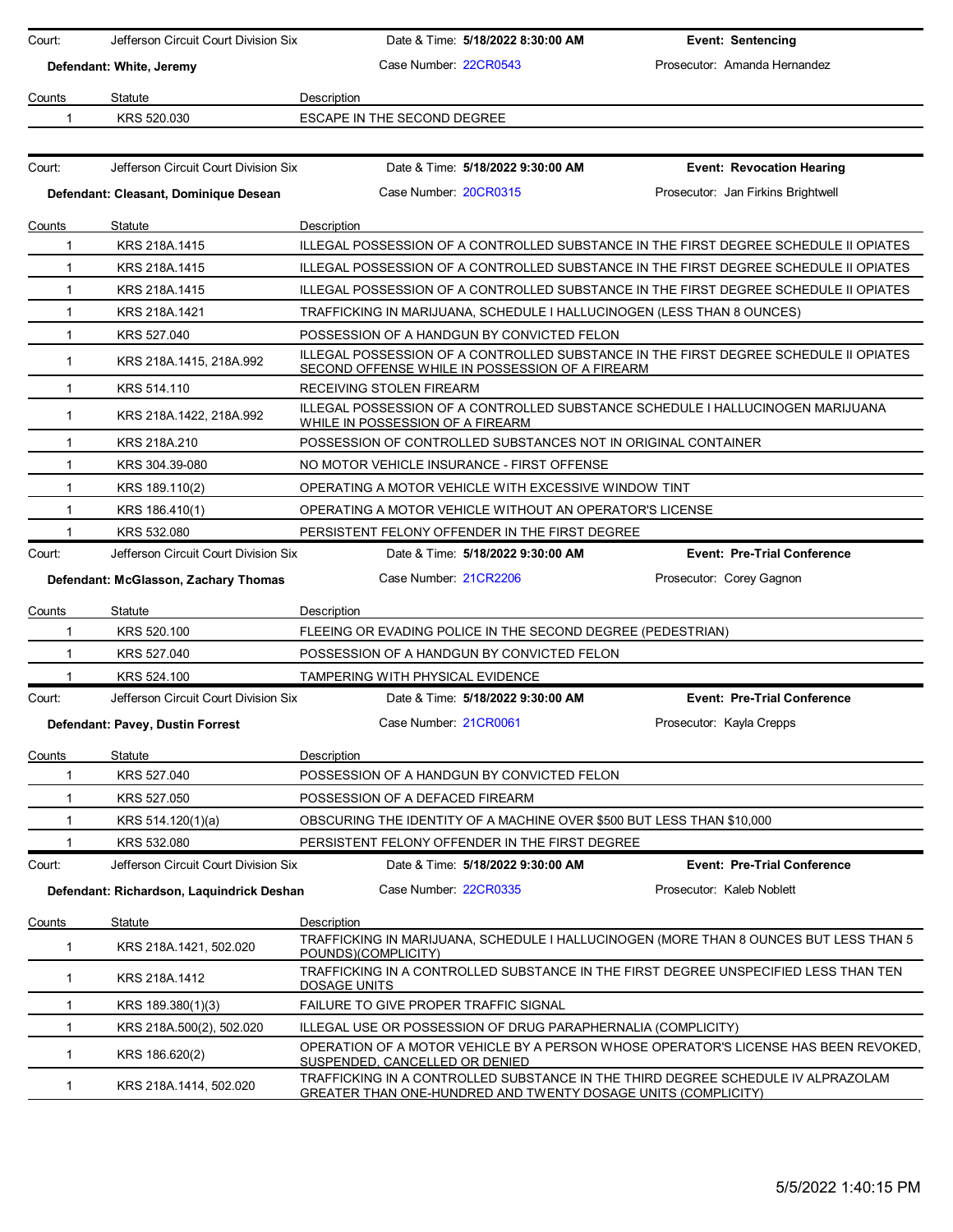| Court:       | Jefferson Circuit Court Division Six                                | Date & Time: 5/18/2022 9:30:00 AM                                                                                         | <b>Event: Sentencing</b>                                         |
|--------------|---------------------------------------------------------------------|---------------------------------------------------------------------------------------------------------------------------|------------------------------------------------------------------|
|              | Defendant: Williams, Maurice J.                                     | Case Number: 19CR2856                                                                                                     | Prosecutor: Philip Bronson                                       |
| Counts       | Statute                                                             | Description                                                                                                               |                                                                  |
| $\mathbf{1}$ | KRS 218A.1412, 502.020                                              | TRAFFICKING IN A CONTROLLED SUBSTANCE IN THE FIRST DEGREE SCHEDULE I HEROIN<br>(COMPLICITY)                               |                                                                  |
| 1.           | KRS 218A.1412, 502.020                                              | TRAFFICKING IN A CONTROLLED SUBSTANCE IN THE FIRST DEGREE SCHEDULE II<br>METHAMPHETAMINE LESS THAN TWO GRAMS (COMPLICITY) |                                                                  |
| $\mathbf{1}$ | KRS 218A.1412, 502.020                                              | TRAFFICKING IN A CONTROLLED SUBSTANCE IN THE FIRST DEGREE SCHEDULE II COCAINE LESS<br>THAN FOUR GRAMS (COMPLICITY)        |                                                                  |
| $\mathbf{1}$ | KRS 218A.1422, 502.020                                              | ILLEGAL POSSESSION OF A CONTROLLED SUBSTANCE, SCHEDULE I HALLUCINOGEN MARIJUANA<br>(COMPLICITY)                           |                                                                  |
| Court:       | Jefferson Circuit Court Division Six                                | Date & Time: 5/18/2022 10:30:00 AM                                                                                        | <b>Event: Revocation Hearing</b>                                 |
|              | Defendant: Wright, Joseph                                           | Case Number: 18CR1284                                                                                                     | Prosecutor: Jan Firkins Brightwell                               |
| Counts       | Statute                                                             | Description                                                                                                               |                                                                  |
| 1            | KRS 514.030                                                         | THEFT BY UNLAWFUL TAKING OVER \$500 BUT LESS THAN \$10,000                                                                |                                                                  |
| $\mathbf{1}$ | KRS 524.100                                                         | TAMPERING WITH PHYSICAL EVIDENCE                                                                                          |                                                                  |
| $\mathbf{1}$ | KRS 218A.500(2)                                                     | ILLEGAL USE OR POSSESSION OF DRUG PARAPHERNALIA                                                                           |                                                                  |
| $\mathbf{1}$ | KRS 514.030                                                         | THEFT BY UNLAWFUL TAKING OVER \$500 BUT LESS THAN \$10,000                                                                |                                                                  |
| 1            | KRS 514.030                                                         | THEFT BY UNLAWFUL TAKING OVER \$500 BUT LESS THAN \$10,000                                                                |                                                                  |
| $\mathbf{1}$ | KRS 218A.1415                                                       | ILLEGAL POSSESSION OF A CONTROLLED SUBSTANCE IN THE FIRST DEGREE SCHEDULE II<br><b>METHAMPHETAMINE</b>                    |                                                                  |
| $\mathbf 1$  | KRS 218A.500(2)                                                     | ILLEGAL USE OR POSSESSION OF DRUG PARAPHERNALIA                                                                           |                                                                  |
| 1            | KRS 218A.1422                                                       | ILLEGAL POSSESSION OF A CONTROLLED SUBSTANCE, SCHEDULE I HALLUCINOGEN MARIJUANA                                           |                                                                  |
|              |                                                                     |                                                                                                                           |                                                                  |
| Court:       | Jefferson Circuit Court Division Six<br>Defendant: Goodrich, Cedric | Date & Time: 5/18/2022 1:30:00 PM<br>Case Number: 18CR0117                                                                | <b>Event: Revocation Hearing</b><br>Prosecutor: Amanda Hernandez |
|              |                                                                     |                                                                                                                           |                                                                  |
| Counts<br>1  | Statute<br>KRS 218A.1412                                            | Description<br>TRAFFICKING IN A CONTROLLED SUBSTANCE IN THE FIRST DEGREE SCHEDULE II COCAINE LESS                         |                                                                  |
|              |                                                                     | THAN FOUR GRAMS                                                                                                           |                                                                  |
| Court:       |                                                                     |                                                                                                                           |                                                                  |
|              | Jefferson Circuit Court Division Seven                              | Date & Time: 5/18/2022 8:30:00 AM                                                                                         | <b>Event: Pre-Trial Conference</b>                               |
|              | Defendant: Brumback, Joseph David                                   | Case Number: 22CR0567                                                                                                     | Prosecutor: Kathleen Reed                                        |
| Counts       | Statute                                                             | Description                                                                                                               |                                                                  |
|              | KRS 512.020                                                         | CRIMINAL MISCHIEF IN THE FIRST DEGREE                                                                                     |                                                                  |
|              | KRS 512.020                                                         | CRIMINAL MISCHIEF IN THE FIRST DEGREE                                                                                     |                                                                  |
|              | KRS 512.020                                                         | CRIMINAL MISCHIEF IN THE FIRST DEGREE                                                                                     |                                                                  |
| Court:       | Jefferson Circuit Court Division Seven                              | Date & Time: 5/18/2022 8:30:00 AM                                                                                         | <b>Event: Pre-Trial Conference</b>                               |
|              | Defendant: Frazier, Jecory Lamont                                   | Case Number: 22CR0450                                                                                                     | Prosecutor: Jackson Rice                                         |
| Counts       | Statute                                                             | Description                                                                                                               |                                                                  |
|              | KRS 527.040                                                         | POSSESSION OF A HANDGUN BY CONVICTED FELON                                                                                |                                                                  |
|              | KRS 524.100                                                         | TAMPERING WITH PHYSICAL EVIDENCE                                                                                          |                                                                  |
| Court:       | Jefferson Circuit Court Division Seven                              | Date & Time: 5/18/2022 8:30:00 AM                                                                                         | <b>Event: Revocation Hearing</b>                                 |
|              | Defendant: Johnson, Craig                                           | Case Number: 20CR0536                                                                                                     | Prosecutor: Erin Conklin                                         |
| Counts       | Statute                                                             | Description                                                                                                               |                                                                  |
|              | KRS 514.160                                                         | THEFT OF IDENTITY                                                                                                         |                                                                  |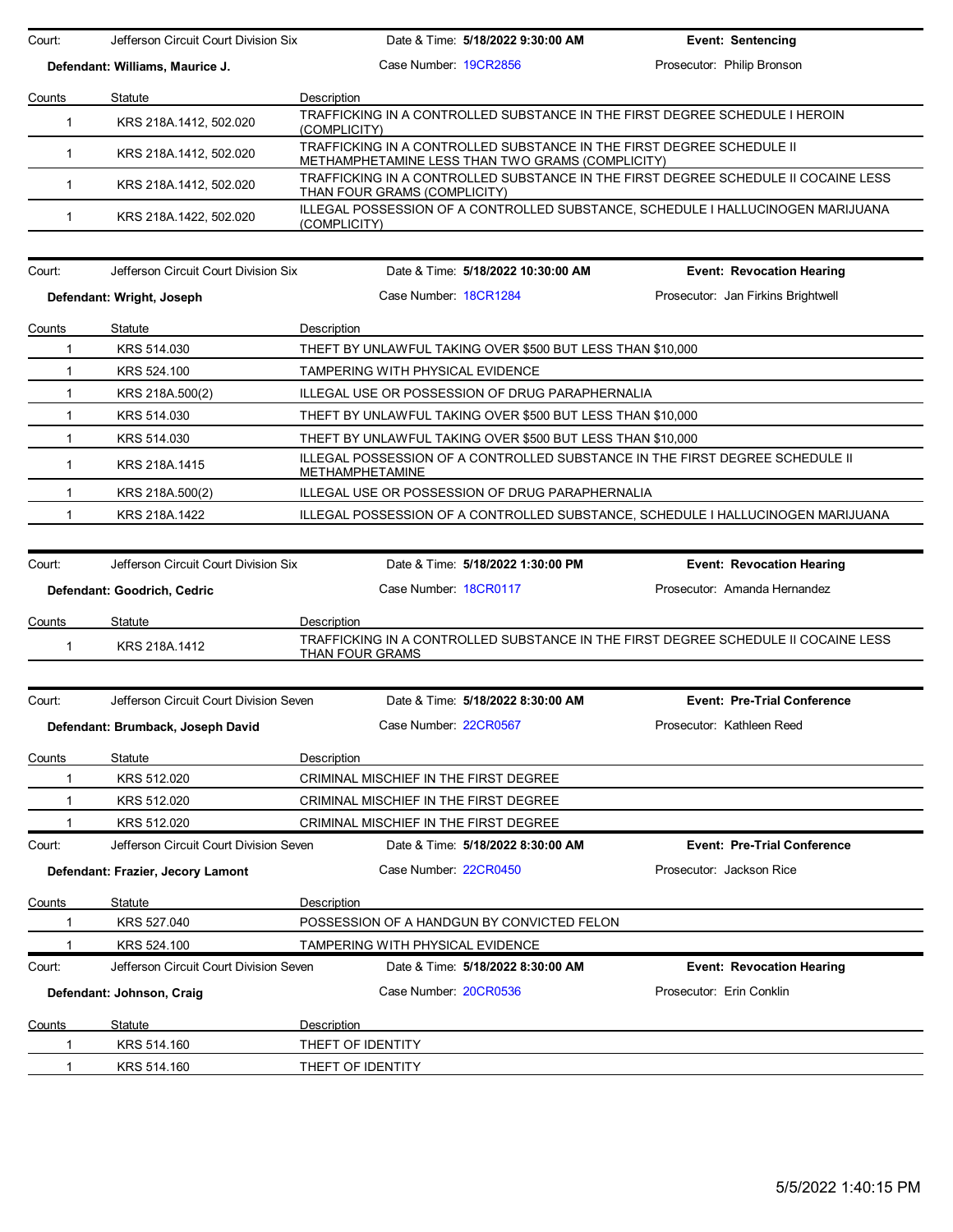| Court:                          | Jefferson Circuit Court Division Seven | Date & Time: 5/18/2022 8:30:00 AM                                                                                  | <b>Event: Pre-Trial Conference</b>                                           |  |  |  |
|---------------------------------|----------------------------------------|--------------------------------------------------------------------------------------------------------------------|------------------------------------------------------------------------------|--|--|--|
| Defendant: Lloyd, Andre Ramonte |                                        | Case Number 21CR1523                                                                                               | Prosecutor: James Alex Oliva                                                 |  |  |  |
| Counts                          | Statute                                | Description                                                                                                        |                                                                              |  |  |  |
| 1                               | KRS 514.030                            | THEFT BY UNLAWFUL TAKING OVER \$10,000 BUT LESS THAN \$1,000,000                                                   |                                                                              |  |  |  |
| $\mathbf{1}$                    | KRS 512.020                            | CRIMINAL MISCHIEF IN THE FIRST DEGREE                                                                              |                                                                              |  |  |  |
| $\mathbf{1}$                    | KRS 520.100                            | FLEEING OR EVADING POLICE IN THE SECOND DEGREE (PEDESTRIAN)                                                        |                                                                              |  |  |  |
| $\mathbf{1}$                    | KRS 189.290                            | <b>RECKLESS DRIVING</b>                                                                                            |                                                                              |  |  |  |
| 1                               | KRS 514.030                            | THEFT BY UNLAWFUL TAKING OVER \$500 BUT LESS THAN \$10,000                                                         |                                                                              |  |  |  |
| Court:                          | Jefferson Circuit Court Division Seven | Date & Time: 5/18/2022 8:30:00 AM                                                                                  | <b>Event: Pre-Trial Conference</b>                                           |  |  |  |
| Defendant: Lovings, Larico      |                                        | Case Number: 22CR0042                                                                                              | Prosecutor: LC Bates                                                         |  |  |  |
| Counts                          | Statute                                | Description                                                                                                        |                                                                              |  |  |  |
| 1                               | KRS 527.040                            | POSSESSION OF A HANDGUN BY CONVICTED FELON                                                                         |                                                                              |  |  |  |
| $\mathbf{1}$                    | KRS 189.231(2)                         | DISREGARDING OFFICIAL TRAFFIC CONTROL DEVICE                                                                       |                                                                              |  |  |  |
| $\mathbf{1}$                    | KRS 186.170                            | OPERATING A MOTOR VEHICLE WITH AN EXPIRED LICENSE PLATE                                                            |                                                                              |  |  |  |
| $\mathbf{1}$                    | KRS 218A.1422, 218A.992                | ILLEGAL POSSESSION OF A CONTROLLED SUBSTANCE SCHEDULE I HALLUCINOGEN MARIJUANA<br>WHILE IN POSSESSION OF A FIREARM |                                                                              |  |  |  |
| Court:                          | Jefferson Circuit Court Division Seven | Date & Time: 5/18/2022 8:30:00 AM                                                                                  | <b>Event: Pre-Trial Conference</b>                                           |  |  |  |
|                                 | Defendant: Murphy, Tori Paige          | Case Number 21CR1309                                                                                               | Prosecutor: Lashae Richie                                                    |  |  |  |
| Counts                          | Statute                                | Description                                                                                                        |                                                                              |  |  |  |
| 1                               | KRS 218A.1415                          | ILLEGAL POSSESSION OF A CONTROLLED SUBSTANCE IN THE FIRST DEGREE SCHEDULE I HEROIN                                 |                                                                              |  |  |  |
| $\mathbf 1$                     | KRS 218A.1415                          | ILLEGAL POSSESSION OF A CONTROLLED SUBSTANCE IN THE FIRST DEGREE SCHEDULE II<br>METHAMPHETAMINE                    |                                                                              |  |  |  |
| $\mathbf{1}$                    | KRS 218A.1430                          | ILLEGAL POSSESSION OF SYNTHETIC DRUGS                                                                              |                                                                              |  |  |  |
| $\mathbf{1}$                    | KRS 514.110                            | RECEIVING STOLEN PROPERTY OVER \$10,000                                                                            |                                                                              |  |  |  |
| $\mathbf{1}$                    | KRS 218A.1415                          | <b>METHAMPHETAMINE</b>                                                                                             | ILLEGAL POSSESSION OF A CONTROLLED SUBSTANCE IN THE FIRST DEGREE SCHEDULE II |  |  |  |
| $\mathbf 1$                     | KRS 532.080                            | PERSISTENT FELONY OFFENDER IN THE FIRST DEGREE                                                                     |                                                                              |  |  |  |
| $\mathbf{1}$                    | KRS 218A.1415                          | ILLEGAL POSSESSION OF A CONTROLLED SUBSTANCE IN THE FIRST DEGREE SCHEDULE II FENTANYL                              |                                                                              |  |  |  |
| 1                               | KRS 514.110                            | RECEIVING STOLEN PROPERTY OVER \$500 BUT LESS THAN \$10,000                                                        |                                                                              |  |  |  |
| Court:                          | Jefferson Circuit Court Division Seven | Date & Time: 5/18/2022 8:30:00 AM                                                                                  | <b>Event: Pre-Trial Conference</b>                                           |  |  |  |
|                                 | Defendant: Yu, Zhuowen                 | Case Number 21CR1538                                                                                               | Prosecutor: Ebert Haegele                                                    |  |  |  |
| Counts                          | Statute                                | Description                                                                                                        |                                                                              |  |  |  |
| 1                               | KRS 218A.1421, 502.020                 | TRAFFICKING IN MARIJUANA, SCHEDULE I HALLUCINOGEN (5 POUNDS OR MORE) (COMPLICITY)                                  |                                                                              |  |  |  |
| 1                               | KRS 218A.500(2), 502.020               | ILLEGAL USE OR POSSESSION OF DRUG PARAPHERNALIA (COMPLICITY)                                                       |                                                                              |  |  |  |
| Court:                          | Jefferson Circuit Court Division Seven | Date & Time: 5/18/2022 8:45:00 AM                                                                                  | <b>Event: Revocation Hearing</b>                                             |  |  |  |
|                                 | Defendant: Bramer, Justin Ashley       | Case Number 17CR3103                                                                                               | Prosecutor: Andrew Daley                                                     |  |  |  |
| Counts                          | Statute                                | Description                                                                                                        |                                                                              |  |  |  |
|                                 | KRS 514.110                            | RECEIVING STOLEN FIREARM                                                                                           |                                                                              |  |  |  |
| Court:                          | Jefferson Circuit Court Division Seven | Date & Time: 5/18/2022 8:45:00 AM                                                                                  | <b>Event: Revocation Hearing</b>                                             |  |  |  |
|                                 | Defendant: Harrison, Tyler Deshawn     | Case Number: 15CR2506                                                                                              | Prosecutor: Ryan Olberding                                                   |  |  |  |
| Counts                          | Statute                                | Description                                                                                                        |                                                                              |  |  |  |
| 1                               | KRS 532.080                            | PERSISTENT FELONY OFFENDER IN THE FIRST DEGREE                                                                     |                                                                              |  |  |  |
| 1                               | KRS 519.040, 502.020                   | FALSELY REPORTING AN INCIDENT (COMPLICITY)                                                                         |                                                                              |  |  |  |
| 1                               | KRS 304.47-020(1)(b), 502.020          | FRAUDULENT INSURANCE ACTS OVER \$500 (COMPLICITY)                                                                  |                                                                              |  |  |  |
| 1                               | KRS 513.030, 506.010                   | CRIMINAL ATTEMPT ARSON IN THE SECOND DEGREE                                                                        |                                                                              |  |  |  |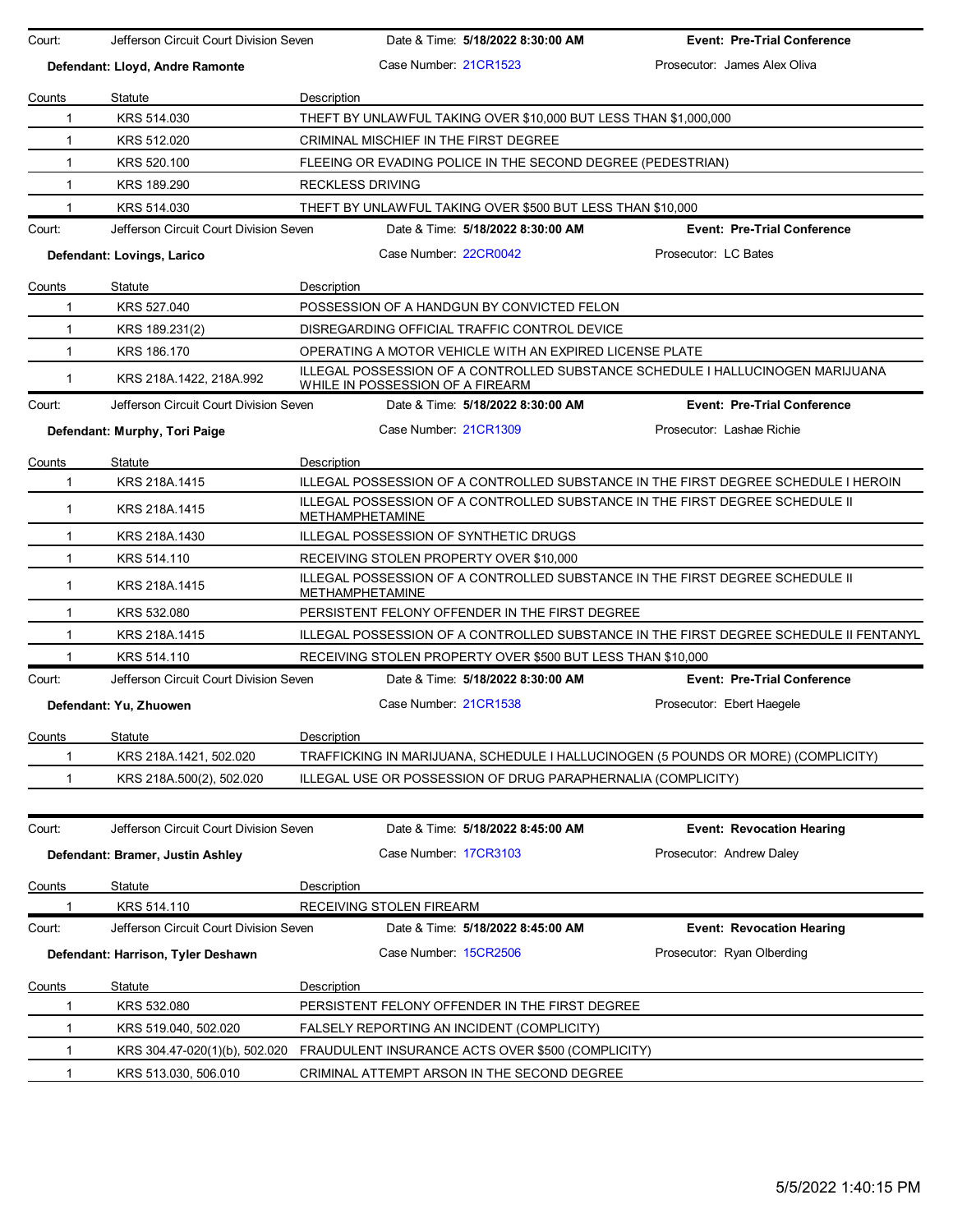| Jefferson Circuit Court Division Seven<br>Court:<br>Defendant: Fugett, James A. |                                        | Date & Time: 5/18/2022 11:00:00 AM                                                                                                    | <b>Event: Sentencing</b>           |  |  |  |
|---------------------------------------------------------------------------------|----------------------------------------|---------------------------------------------------------------------------------------------------------------------------------------|------------------------------------|--|--|--|
|                                                                                 |                                        | Case Number: 21CR2597                                                                                                                 | Prosecutor: Kaleb Noblett          |  |  |  |
| Counts                                                                          | Statute                                | Description                                                                                                                           |                                    |  |  |  |
| $\mathbf{1}$                                                                    | KRS 527.030                            | <b>DEFACING A FIREARM</b>                                                                                                             |                                    |  |  |  |
| 1                                                                               | KRS 514.110, 502.020                   | RECEIVING STOLEN FIREARM (COMPLICITY)                                                                                                 |                                    |  |  |  |
| $\mathbf{1}$                                                                    | KRS 218A.1415, 218A.992                | ILLEGAL POSSESSION OF A CONTROLLED SUBSTANCE IN THE FIRST DEGREE SCHEDULE II<br>UNSPECIFIED WHILE IN POSSESSION OF A FIREARM          |                                    |  |  |  |
| $\mathbf{1}$                                                                    | KRS 218A.1422, 218A.992,<br>502.020    | ILLEGAL POSSESSION OF A CONTROLLED SUBSTANCE SCHEDULE I HALLUCINOGEN MARIJUANA<br>WHILE IN POSSESSION OF A FIREARM (COMPLICITY)       |                                    |  |  |  |
| $\mathbf{1}$                                                                    | KRS 512.020                            | <b>CRIMINAL MISCHIEF IN THE FIRST DEGREE</b>                                                                                          |                                    |  |  |  |
| $\mathbf{1}$                                                                    | KRS 511.030                            | BURGLARY IN THE SECOND DEGREE                                                                                                         |                                    |  |  |  |
| $\mathbf{1}$                                                                    | KRS 218A 1415, 218A 992,<br>502.020    | ILLEGAL POSSESSION OF A CONTROLLED SUBSTANCE IN THE FIRST DEGREE SCHEDULE II COCAINE<br>WHILE IN POSSESSION OF A FIREARM (COMPLICITY) |                                    |  |  |  |
| $\mathbf{1}$                                                                    | KRS 508,080                            | TERRORISTIC THREATENING IN THE THIRD DEGREE                                                                                           |                                    |  |  |  |
| 1                                                                               | KRS 527.050, 502.020                   | POSSESSION OF A DEFACED FIREARM (COMPLICITY)                                                                                          |                                    |  |  |  |
| Court:                                                                          | Jefferson Circuit Court Division Eight | Date & Time: 5/18/2022 8:30:00 AM                                                                                                     | <b>Event: Status Hearing</b>       |  |  |  |
|                                                                                 | Defendant: Adams, Shaquil Marquis      | Case Number 21CR1571                                                                                                                  | Prosecutor: Scott B. Drabenstadt   |  |  |  |
|                                                                                 |                                        |                                                                                                                                       |                                    |  |  |  |
| Counts                                                                          | Statute                                | Description                                                                                                                           |                                    |  |  |  |
| 1                                                                               | KRS 508.060, 502.020                   | WANTON ENDANGERMENT IN THE FIRST DEGREE (COMPLICITY)                                                                                  |                                    |  |  |  |
| $\mathbf{1}$                                                                    | KRS 508.060, 502.020                   | WANTON ENDANGERMENT IN THE FIRST DEGREE (COMPLICITY)                                                                                  |                                    |  |  |  |
| $\mathbf{1}$                                                                    | KRS 508.060, 502.020                   | WANTON ENDANGERMENT IN THE FIRST DEGREE (COMPLICITY)                                                                                  |                                    |  |  |  |
| $\mathbf{1}$                                                                    | KRS 508.060, 502.020                   | WANTON ENDANGERMENT IN THE FIRST DEGREE (COMPLICITY)                                                                                  |                                    |  |  |  |
| $\mathbf{1}$                                                                    | KRS 508.060, 502.020                   | WANTON ENDANGERMENT IN THE FIRST DEGREE (COMPLICITY)                                                                                  |                                    |  |  |  |
| $\mathbf{1}$                                                                    | KRS 508.060, 502.020                   | WANTON ENDANGERMENT IN THE FIRST DEGREE (COMPLICITY)                                                                                  |                                    |  |  |  |
| 1                                                                               | KRS 508.060, 502.020                   | WANTON ENDANGERMENT IN THE FIRST DEGREE (COMPLICITY)                                                                                  |                                    |  |  |  |
| Court:                                                                          | Jefferson Circuit Court Division Eight | Date & Time: 5/18/2022 8:30:00 AM                                                                                                     | <b>Event: Status Hearing</b>       |  |  |  |
|                                                                                 | Defendant: Philpott, Carmen Nadine     | Case Number 21CR1571                                                                                                                  | Prosecutor: Scott B. Drabenstadt   |  |  |  |
| Counts                                                                          | Statute                                | Description                                                                                                                           |                                    |  |  |  |
| 1                                                                               | KRS 508.060, 502.020                   | WANTON ENDANGERMENT IN THE FIRST DEGREE (COMPLICITY)                                                                                  |                                    |  |  |  |
| 1                                                                               | KRS 524.100                            | TAMPERING WITH PHYSICAL EVIDENCE                                                                                                      |                                    |  |  |  |
|                                                                                 |                                        |                                                                                                                                       |                                    |  |  |  |
| Court:                                                                          | Jefferson Circuit Court Division Eight | Date & Time: 5/18/2022 10:30:00 AM                                                                                                    | <b>Event: Revocation Hearing</b>   |  |  |  |
|                                                                                 | Defendant: Wright, Joseph              | Case Number 19CR0305                                                                                                                  | Prosecutor: Jan Firkins Brightwell |  |  |  |
| Counts                                                                          | Statute                                | Description                                                                                                                           |                                    |  |  |  |
|                                                                                 | KRS 514.030                            | THEFT BY UNLAWFUL TAKING OVER \$500 BUT LESS THAN \$10,000                                                                            |                                    |  |  |  |
| Court:                                                                          | Jefferson Circuit Court Division Eight | Date & Time: 5/18/2022 1:00:00 PM                                                                                                     | <b>Event: Revocation Hearing</b>   |  |  |  |
|                                                                                 | Defendant: Gallagher, Jacob Michael    | Case Number: 21CR1465                                                                                                                 | Prosecutor: Kayla Crepps           |  |  |  |
| Counts                                                                          | Statute                                | Description                                                                                                                           |                                    |  |  |  |
| 1                                                                               | KRS 514.110, 502.020                   | RECEIVING STOLEN PROPERTY OVER \$500 BUT LESS THAN \$10,000 (COMPLICITY)                                                              |                                    |  |  |  |
| 1                                                                               | KRS 514.110                            | RECEIVING STOLEN PROPERTY OVER \$10,000                                                                                               |                                    |  |  |  |
| 1                                                                               | KRS 515.030                            | ROBBERY IN THE SECOND DEGREE                                                                                                          |                                    |  |  |  |
| 1                                                                               | KRS 532.080                            | PERSISTENT FELONY OFFENDER IN THE FIRST DEGREE                                                                                        |                                    |  |  |  |
| 1                                                                               | KRS 514.110, 502.020                   | RECEIVING STOLEN PROPERTY OVER \$500 BUT LESS THAN \$10,000 (COMPLICITY)                                                              |                                    |  |  |  |
| 1                                                                               | KRS 514.110                            | RECEIVING STOLEN PROPERTY OVER \$500 BUT LESS THAN \$10,000                                                                           |                                    |  |  |  |
| $\mathbf{1}$                                                                    | KRS 514.030                            | THEFT BY UNLAWFUL TAKING OVER \$500 BUT LESS THAN \$10,000                                                                            |                                    |  |  |  |
|                                                                                 |                                        |                                                                                                                                       |                                    |  |  |  |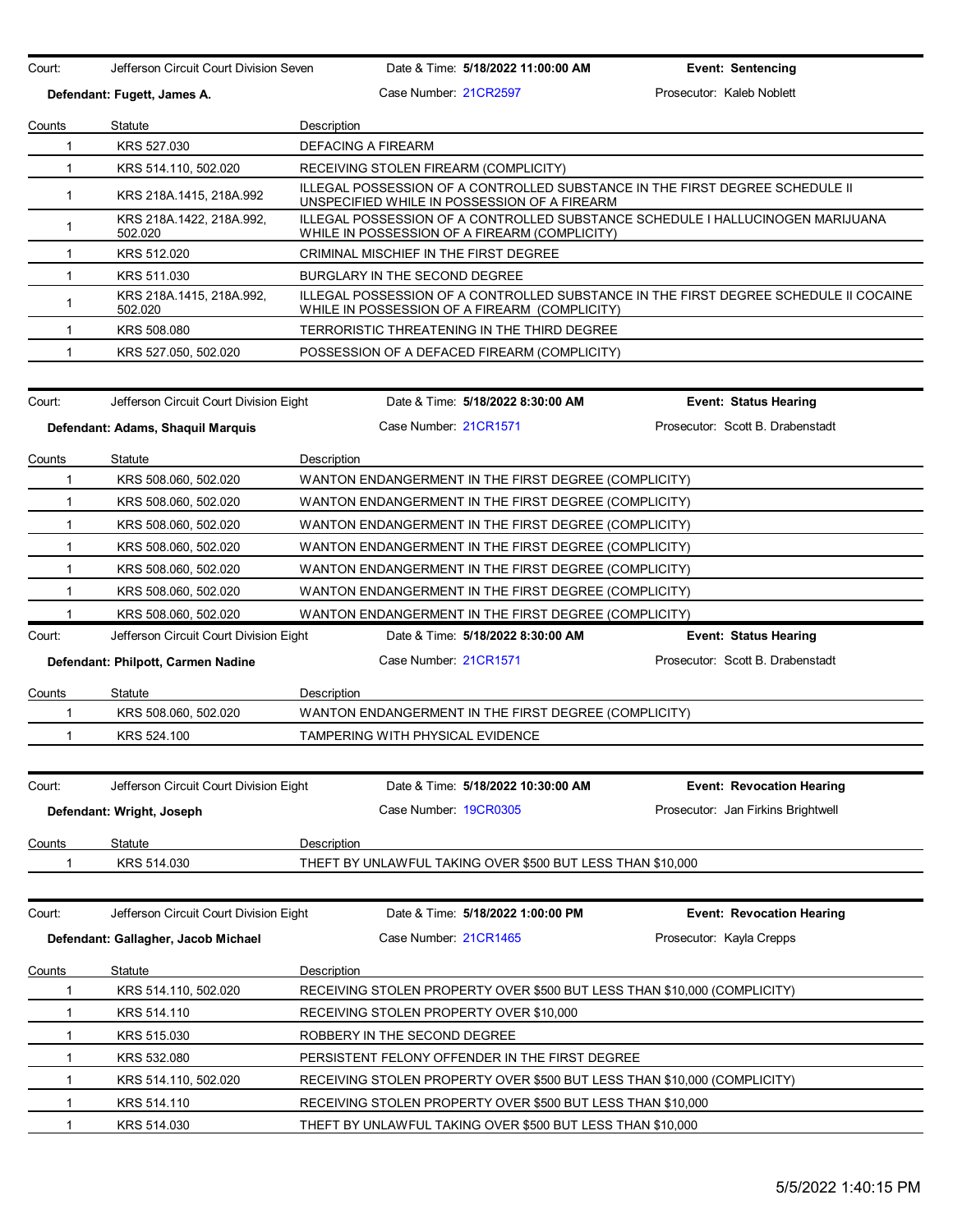| Court:                                           | Jefferson Circuit Court Division Eight |                  | Date & Time: 5/18/2022 1:00:00 PM                                                                                                                        | <b>Event: Revocation Hearing</b>      |  |
|--------------------------------------------------|----------------------------------------|------------------|----------------------------------------------------------------------------------------------------------------------------------------------------------|---------------------------------------|--|
| Defendant: Simmons, Josh J.                      |                                        |                  | Case Number: 17CR1274                                                                                                                                    | Prosecutor: Philip Bronson            |  |
| Counts                                           | Statute                                | Description      |                                                                                                                                                          |                                       |  |
| 1                                                | KRS 218A.1430, 502.020                 |                  | TRAFFICKING IN SYNTHETIC DRUGS (COMPLICITY)                                                                                                              |                                       |  |
| $\mathbf{1}$                                     | KRS 520.090                            |                  | <b>RESISTING ARREST</b>                                                                                                                                  |                                       |  |
| $\mathbf 1$                                      | KRS 512.040                            |                  | CRIMINAL MISCHIEF IN THE THIRD DEGREE                                                                                                                    |                                       |  |
| Court:                                           | Jefferson Circuit Court Division Eight |                  | Date & Time: 5/18/2022 1:15:00 PM                                                                                                                        | <b>Event: Shock Probation Hearing</b> |  |
| Defendant: Lawson, Ronnie Lee W                  |                                        |                  | Case Number: 19CR1983                                                                                                                                    | Prosecutor: Emily Wessel              |  |
| Counts                                           | Statute                                | Description      |                                                                                                                                                          |                                       |  |
| 1                                                | KRS 508,060                            |                  | WANTON ENDANGERMENT IN THE FIRST DEGREE                                                                                                                  |                                       |  |
| $\mathbf 1$                                      | KRS 508,060                            |                  | WANTON ENDANGERMENT IN THE FIRST DEGREE                                                                                                                  |                                       |  |
| $\mathbf 1$                                      | KRS 527,040                            |                  | POSSESSION OF A HANDGUN BY CONVICTED FELON                                                                                                               |                                       |  |
| 1                                                | KRS 527.040                            |                  | POSSESSION OF A FIREARM BY CONVICTED FELON                                                                                                               |                                       |  |
| Court:                                           | Jefferson Circuit Court Division Eight |                  | Date & Time: 5/18/2022 1:15:00 PM                                                                                                                        | <b>Event: Sentencing</b>              |  |
|                                                  | Defendant: Tedford, Jermaine Enrico    |                  | Case Number 22CR0321                                                                                                                                     | Prosecutor: Ajla Hakalovic            |  |
| Counts                                           | Statute                                | Description      |                                                                                                                                                          |                                       |  |
| 1                                                | KRS 218A.1412, 218A.992,<br>502.020    |                  | TRAFFICKING IN A CONTROLLED SUBSTANCE IN THE FIRST DEGREE SCHEDULE II<br>METHAMPHETAMINE TWO GRAMS OR MORE WHILE IN POSSESSION OF A FIREARM (COMPLICITY) |                                       |  |
| 1                                                | KRS 218A.1422, 218A.992,<br>502.020    |                  | ILLEGAL POSSESSION OF A CONTROLLED SUBSTANCE SCHEDULE I HALLUCINOGEN MARIJUANA<br>WHILE IN POSSESSION OF A FIREARM (COMPLICITY)                          |                                       |  |
|                                                  |                                        |                  |                                                                                                                                                          |                                       |  |
| 1                                                | KRS 189.380(1)(3)                      |                  | FAILURE TO GIVE PROPER TRAFFIC SIGNAL                                                                                                                    |                                       |  |
|                                                  |                                        |                  |                                                                                                                                                          |                                       |  |
|                                                  | Jefferson Circuit Court Division Eight |                  | Date & Time: 5/18/2022 1:30:00 PM                                                                                                                        | <b>Event: Shock Probation Hearing</b> |  |
|                                                  | Defendant: Riggs, Charles Thomas       |                  | Case Number: 21CR1300                                                                                                                                    | Prosecutor: Joseph Abney              |  |
|                                                  | Statute                                | Description      |                                                                                                                                                          |                                       |  |
| 1                                                | KRS 514.110                            |                  | RECEIVING STOLEN PROPERTY OVER \$10,000                                                                                                                  |                                       |  |
| $\mathbf{1}$                                     | KRS 218A.1404(2)                       |                  | <b>PROHIBITED ACTIVITIES RELATING TO CONTROLLED SUBSTANCES</b>                                                                                           |                                       |  |
| $\mathbf{1}$                                     | KRS 514.110                            |                  | RECEIVING STOLEN PROPERTY OVER \$500 BUT LESS THAN \$10,000                                                                                              |                                       |  |
| $\mathbf{1}$                                     | KRS 527.040                            |                  | POSSESSION OF A HANDGUN BY CONVICTED FELON                                                                                                               |                                       |  |
| 1                                                | KRS 514.110                            |                  | RECEIVING STOLEN PROPERTY OVER \$500 BUT LESS THAN \$10,000                                                                                              |                                       |  |
| 1                                                | KRS 520.095                            |                  | FLEEING OR EVADING POLICE IN THE FIRST DEGREE (PEDESTRIAN)                                                                                               |                                       |  |
| 1                                                | KRS 520.100                            |                  | FLEEING OR EVADING POLICE IN THE SECOND DEGREE (MOTOR VEHICLE)                                                                                           |                                       |  |
| 1                                                | KRS 186.170                            |                  | OPERATING A MOTOR VEHICLE WITH AN EXPIRED LICENSE PLATE                                                                                                  |                                       |  |
| $\mathbf 1$                                      | KRS 218A.1415                          | <b>OXYCODONE</b> | ILLEGAL POSSESSION OF A CONTROLLED SUBSTANCE IN THE FIRST DEGREE SCHEDULE II                                                                             |                                       |  |
|                                                  | Jefferson Circuit Court Division Eight |                  | Date & Time: 5/18/2022 1:30:00 PM                                                                                                                        | <b>Event: Shock Probation Hearing</b> |  |
|                                                  | Defendant: Riggs, Sean Gabriel         |                  | Case Number: 21CR0033                                                                                                                                    | Prosecutor: Lashae Richie             |  |
|                                                  | Statute                                | Description      |                                                                                                                                                          |                                       |  |
| 1                                                | KRS 514.110                            |                  | RECEIVING STOLEN PROPERTY OVER \$500 BUT LESS THAN \$10,000                                                                                              |                                       |  |
| 1                                                | KRS 218A.500(2)                        |                  | ILLEGAL USE OR POSSESSION OF DRUG PARAPHERNALIA                                                                                                          |                                       |  |
| Court:<br>Counts<br>Court:<br><b>Counts</b><br>1 | KRS 514.110, 502.020                   |                  | RECEIVING STOLEN PROPERTY OVER \$10,000 (COMPLICITY)                                                                                                     |                                       |  |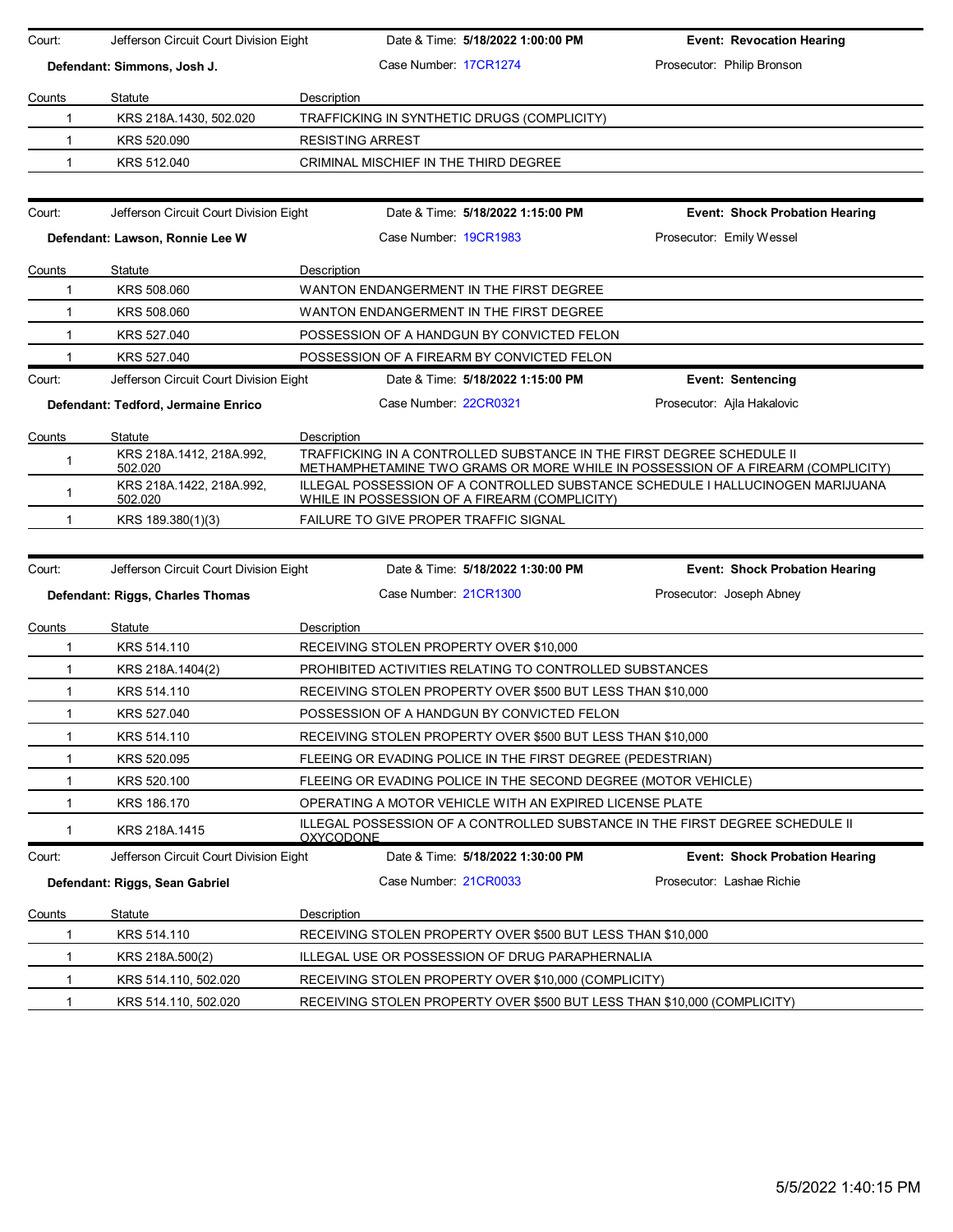| Court:                            | Jefferson Circuit Court Division Nine | Date & Time: 5/18/2022 10:30:00 AM                                                                                                                                                    | <b>Event: Pre-Trial Conference</b> |
|-----------------------------------|---------------------------------------|---------------------------------------------------------------------------------------------------------------------------------------------------------------------------------------|------------------------------------|
| Defendant: O'Neal, Brittany Marie |                                       | Case Number 21CR0148<br>Prosecutor: Kaleb Noblett                                                                                                                                     |                                    |
| Counts<br>Statute                 |                                       | Description                                                                                                                                                                           |                                    |
| $\mathbf 1$                       | KRS 218A.1412, 218A.992,<br>502.020   | TRAFFICKING IN A CONTROLLED SUBSTANCE IN THE FIRST DEGREE SCHEDULE I HEROIN TWO<br>GRAMS OR MORE WHILE IN POSSESSION OF A FIREARM (COMPLICITY)                                        |                                    |
| $\mathbf{1}$                      | KRS 218A 1414, 218A 992,<br>502.020   | TRAFFICKING IN A CONTROLLED SUBSTANCE IN THE THIRD DEGREE SCHEDULE IV ALPRAZOLAM<br>GREATER THAN ONE-HUNDRED AND TWENTY DOSAGE UNITS WHILE IN POSSESSION OF A FIREARM<br>(COMPLICITY) |                                    |
| $\mathbf{1}$                      | KRS 514.110, 502.020                  | RECEIVING STOLEN FIREARM (COMPLICITY)                                                                                                                                                 |                                    |
| $\mathbf{1}$                      | KRS 527.050, 502.020                  | POSSESSION OF A DEFACED FIREARM (COMPLICITY)                                                                                                                                          |                                    |
| $\mathbf{1}$                      | KRS 218A.500(2), 502.020              | ILLEGAL USE OR POSSESSION OF DRUG PARAPHERNALIA (COMPLICITY)                                                                                                                          |                                    |
| Court:                            | Jefferson Circuit Court Division Nine | Date & Time: 5/18/2022 10:30:00 AM                                                                                                                                                    | <b>Event: Pre-Trial Conference</b> |
|                                   | Defendant: Smith, Ledrae Lonell       | Case Number 21CR0148                                                                                                                                                                  | Prosecutor: Kaleb Noblett          |
| Counts                            | <b>Statute</b>                        | Description                                                                                                                                                                           |                                    |
| $\mathbf{1}$                      | KRS 527.040, 502.020                  | POSSESSION OF A FIREARM BY CONVICTED FELON (COMPLICITY)                                                                                                                               |                                    |
| $\mathbf{1}$                      | KRS 514.110, 502.020                  | RECEIVING STOLEN FIREARM (COMPLICITY)                                                                                                                                                 |                                    |
| $\mathbf{1}$                      | KRS 527.050, 502.020                  | POSSESSION OF A DEFACED FIREARM (COMPLICITY)                                                                                                                                          |                                    |
| $\mathbf 1$                       | KRS 218A.1414, 218A.992,<br>502.020   | TRAFFICKING IN A CONTROLLED SUBSTANCE IN THE THIRD DEGREE SCHEDULE IV ALPRAZOLAM<br>GREATER THAN ONE-HUNDRED AND TWENTY DOSAGE UNITS WHILE IN POSSESSION OF A FIREARM<br>(COMPLICITY) |                                    |
| $\mathbf{1}$                      | KRS 218A.500(2), 502.020              | ILLEGAL USE OR POSSESSION OF DRUG PARAPHERNALIA (COMPLICITY)                                                                                                                          |                                    |
| $\mathbf{1}$                      | KRS 218A 1412, 218A 992,<br>502.020   | TRAFFICKING IN A CONTROLLED SUBSTANCE IN THE FIRST DEGREE SCHEDULE I HEROIN TWO<br>GRAMS OR MORE WHILE IN POSSESSION OF A FIREARM (SUBSEQUENT OFFENDER) (COMPLICITY)                  |                                    |
| $\mathbf{1}$                      | KRS 527.040, 502.020                  | POSSESSION OF A HANDGUN BY CONVICTED FELON (COMPLICITY)                                                                                                                               |                                    |
| $\mathbf{1}$                      | KRS 218A.1412, 218A.992,<br>502.020   | TRAFFICKING IN A CONTROLLED SUBSTANCE IN THE FIRST DEGREE SCHEDULE I HEROIN TWO<br>GRAMS OR MORE WHILE IN POSSESSION OF A FIREARM (COMPLICITY)                                        |                                    |
|                                   |                                       |                                                                                                                                                                                       |                                    |
| Court:                            | Jefferson Circuit Court Division Nine | Date & Time: 5/18/2022 10:45:00 AM                                                                                                                                                    | <b>Event: Pre-Trial Conference</b> |
|                                   | Defendant: Brooks, Shawn Michael      | Case Number 19CR2488                                                                                                                                                                  | Prosecutor: Andrew Daley           |
| Counts                            | Statute                               | Description                                                                                                                                                                           |                                    |
| 1                                 | KRS 218A.1412, 218A.992,<br>502.020   | TRAFFICKING IN A CONTROLLED SUBSTANCE IN THE FIRST DEGREE SCHEDULE II<br>METHAMPHETAMINE TWO GRAMS OR MORE WHILE IN POSSESSION OF A FIREARM (COMPLICITY)                              |                                    |
| $\mathbf{1}$                      | KRS 527.040                           | POSSESSION OF A HANDGUN BY CONVICTED FELON                                                                                                                                            |                                    |
| $\mathbf{1}$                      | KRS 514.110                           | RECEIVING STOLEN PROPERTY OVER \$500 BUT LESS THAN \$10,000                                                                                                                           |                                    |

1 KRS 527.040 POSSESSION OF A FIREARM BY CONVICTED FELON Court: Jefferson Circuit Court Division Nine Date & Time: **5/18/2022 10:45:00 AM Event: Pre-Trial Conference Defendant: Greene, Matthew Scott** Case Number: 19CR2488 Prosecutor: Andrew Daley Counts Statute Description 1 KRS 514.110 RECEIVING STOLEN PROPERTY OVER \$500 BUT LESS THAN \$10,000 1 KRS 218A.1412, 218A.992, 502.020 TRAFFICKING IN A CONTROLLED SUBSTANCE IN THE FIRST DEGREE SCHEDULE II METHAMPHETAMINE TWO GRAMS OR MORE WHILE IN POSSESSION OF A FIREARM (COMPLICITY) 1 KRS 527.040 POSSESSION OF A HANDGUN BY CONVICTED FELON 1 KRS 218A.1415 ILLEGAL POSSESSION OF A CONTROLLED SUBSTANCE IN THE FIRST DEGREE SCHEDULE II METHAMPHETAMINE

1 KRS 218A.500(2) ILLEGAL USE OR POSSESSION OF DRUG PARAPHERNALIA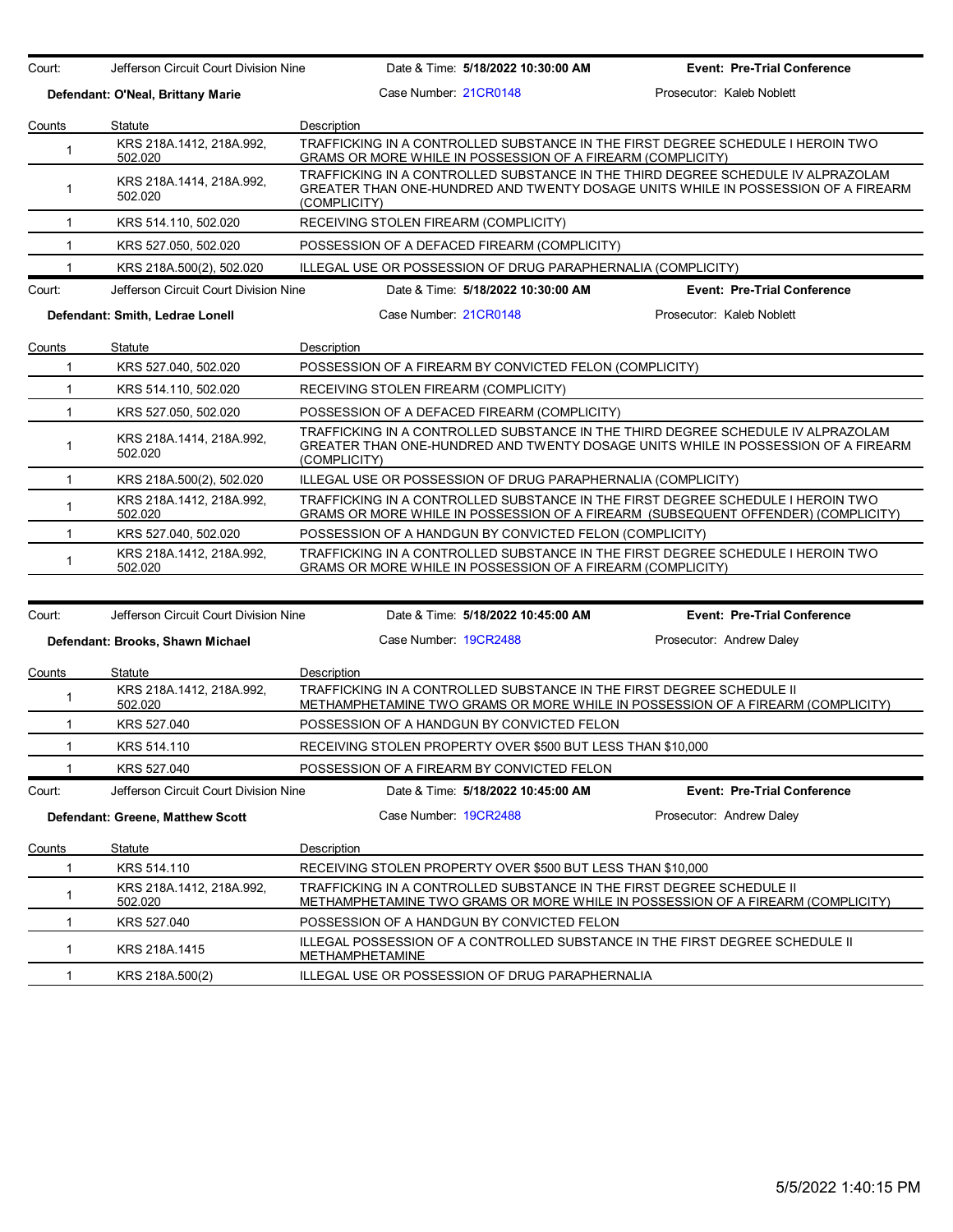| Court:       | Jefferson Circuit Court Division Nine  | Date & Time: 5/18/2022 10:45:00 AM                                                                                                                       | <b>Event: Pre-Trial Conference</b>                                                  |
|--------------|----------------------------------------|----------------------------------------------------------------------------------------------------------------------------------------------------------|-------------------------------------------------------------------------------------|
|              | Defendant: Hurtgen, Michael D.         | Case Number: 19CR2488                                                                                                                                    | Prosecutor: Andrew Daley                                                            |
| Counts       | Statute                                | Description                                                                                                                                              |                                                                                     |
| $\mathbf{1}$ | KRS 186.620(2)                         | SUSPENDED, CANCELLED OR DENIED                                                                                                                           | OPERATION OF A MOTOR VEHICLE BY A PERSON WHOSE OPERATOR'S LICENSE HAS BEEN REVOKED. |
| 1            | KRS 514.110                            | RECEIVING STOLEN PROPERTY OVER \$500 BUT LESS THAN \$10,000                                                                                              |                                                                                     |
| $\mathbf{1}$ | KRS 514.110                            | RECEIVING STOLEN PROPERTY OVER \$500 BUT LESS THAN \$10,000                                                                                              |                                                                                     |
| $\mathbf{1}$ | KRS 218A 1412, 502.020                 | TRAFFICKING IN A CONTROLLED SUBSTANCE IN THE FIRST DEGREE SCHEDULE II<br>METHAMPHETAMINE TWO GRAMS OR MORE (COMPLICITY)                                  |                                                                                     |
| 1            | KRS 218A.1412, 218A.992,<br>502.020    | TRAFFICKING IN A CONTROLLED SUBSTANCE IN THE FIRST DEGREE SCHEDULE II<br>METHAMPHETAMINE TWO GRAMS OR MORE WHILE IN POSSESSION OF A FIREARM (COMPLICITY) |                                                                                     |
| 1            | KRS 514.110                            | RECEIVING STOLEN PROPERTY OVER \$500 BUT LESS THAN \$10,000                                                                                              |                                                                                     |
|              | KRS 527.040                            | POSSESSION OF A HANDGUN BY CONVICTED FELON                                                                                                               |                                                                                     |
| Court:       | Jefferson Circuit Court Division Nine  | Date & Time: 5/18/2022 10:45:00 AM                                                                                                                       | <b>Event: Pre-Trial Conference</b>                                                  |
|              | Defendant: Williamson, Richard Matthew | Case Number 19CR2488                                                                                                                                     | Prosecutor: Andrew Daley                                                            |
| Counts       | Statute                                | Description                                                                                                                                              |                                                                                     |
| 1            | KRS 514.110                            | RECEIVING STOLEN PROPERTY OVER \$500 BUT LESS THAN \$10,000                                                                                              |                                                                                     |
| 1            | KRS 218A 1412, 218A 992,<br>502.020    | TRAFFICKING IN A CONTROLLED SUBSTANCE IN THE FIRST DEGREE SCHEDULE II<br>METHAMPHETAMINE TWO GRAMS OR MORE WHILE IN POSSESSION OF A FIREARM (COMPLICITY) |                                                                                     |
| 1            | KRS 514.030, 502.020                   | THEFT BY UNLAWFUL TAKING OVER \$500 BUT LESS THAN \$10,000 (COMPLICITY)                                                                                  |                                                                                     |
|              |                                        |                                                                                                                                                          |                                                                                     |
| Court:       | Jefferson Circuit Court Division Nine  | Date & Time: 5/18/2022 11:00:00 AM                                                                                                                       | <b>Event: Pre-Trial Conference</b>                                                  |
|              | Defendant: Cecil, Shayne Preston       | Case Number: 21CR2373                                                                                                                                    | Prosecutor: Kayla Crepps                                                            |
| Counts       | Statute                                | Description                                                                                                                                              |                                                                                     |
| 1            | KRS 218A.1415                          | ILLEGAL POSSESSION OF A CONTROLLED SUBSTANCE IN THE FIRST DEGREE SCHEDULE II<br><b>METHAMPHETAMINE</b>                                                   |                                                                                     |
| 1            | KRS 304.39-080                         | NO MOTOR VEHICLE INSURANCE - FIRST OFFENSE                                                                                                               |                                                                                     |
| Court:       | Jefferson Circuit Court Division Nine  | Date & Time: 5/18/2022 11:00:00 AM                                                                                                                       | <b>Event: Sentencing</b>                                                            |
|              | Defendant: Fugett, James A.            | Case Number: 19CR2313                                                                                                                                    | Prosecutor: Kaleb Noblett                                                           |
| Counts       | Statute                                | Description                                                                                                                                              |                                                                                     |
| 1            | KRS 218A.1412, 502.020                 | TRAFFICKING IN A CONTROLLED SUBSTANCE IN THE FIRST DEGREE SCHEDULE II COCAINE FOUR<br><b>GRAMS OR MORE (COMPLICITY)</b>                                  |                                                                                     |
| $\mathbf{1}$ | KRS 218A.1412, 502.020                 | TRAFFICKING IN A CONTROLLED SUBSTANCE IN THE FIRST DEGREE SCHEDULE II COCAINE FOUR<br>GRAMS OR MORE (COMPLICITY)                                         |                                                                                     |
| 1            | KRS 218A.1415, 502.020                 | ILLEGAL POSSESSION OF A CONTROLLED SUBSTANCE IN THE FIRST DEGREE SCHEDULE II<br>OXYCODONE (COMPLICITY)                                                   |                                                                                     |
| $\mathbf{1}$ | KRS 218A.1415, 502.020                 | ILLEGAL POSSESSION OF A CONTROLLED SUBSTANCE IN THE FIRST DEGREE SCHEDULE II<br>OXYCODONE (COMPLICITY)                                                   |                                                                                     |
| 1            | KRS 218A.500(2), 502.020               | ILLEGAL USE OR POSSESSION OF DRUG PARAPHERNALIA (COMPLICITY)                                                                                             |                                                                                     |
| 1            | KRS 218A.500(2), 502.020               | ILLEGAL USE OR POSSESSION OF DRUG PARAPHERNALIA (COMPLICITY)                                                                                             |                                                                                     |
| Court:       | Jefferson Circuit Court Division Nine  | Date & Time: 5/18/2022 11:00:00 AM                                                                                                                       | <b>Event: Review</b>                                                                |
|              | Defendant: Gaines, Tilashua M.         | Case Number 19CR2313                                                                                                                                     | Prosecutor: Kaleb Noblett                                                           |
| Counts       | Statute                                | Description                                                                                                                                              |                                                                                     |
| 1            | KRS 218A.1412, 502.020                 | TRAFFICKING IN A CONTROLLED SUBSTANCE IN THE FIRST DEGREE SCHEDULE II COCAINE FOUR<br><b>GRAMS OR MORE (COMPLICITY)</b>                                  |                                                                                     |
| 1            | KRS 218A.1415, 502.020                 | ILLEGAL POSSESSION OF A CONTROLLED SUBSTANCE IN THE FIRST DEGREE SCHEDULE II<br>OXYCODONE (COMPLICITY)                                                   |                                                                                     |
| 1            | KRS 218A.500(2), 502.020               | ILLEGAL USE OR POSSESSION OF DRUG PARAPHERNALIA (COMPLICITY)                                                                                             |                                                                                     |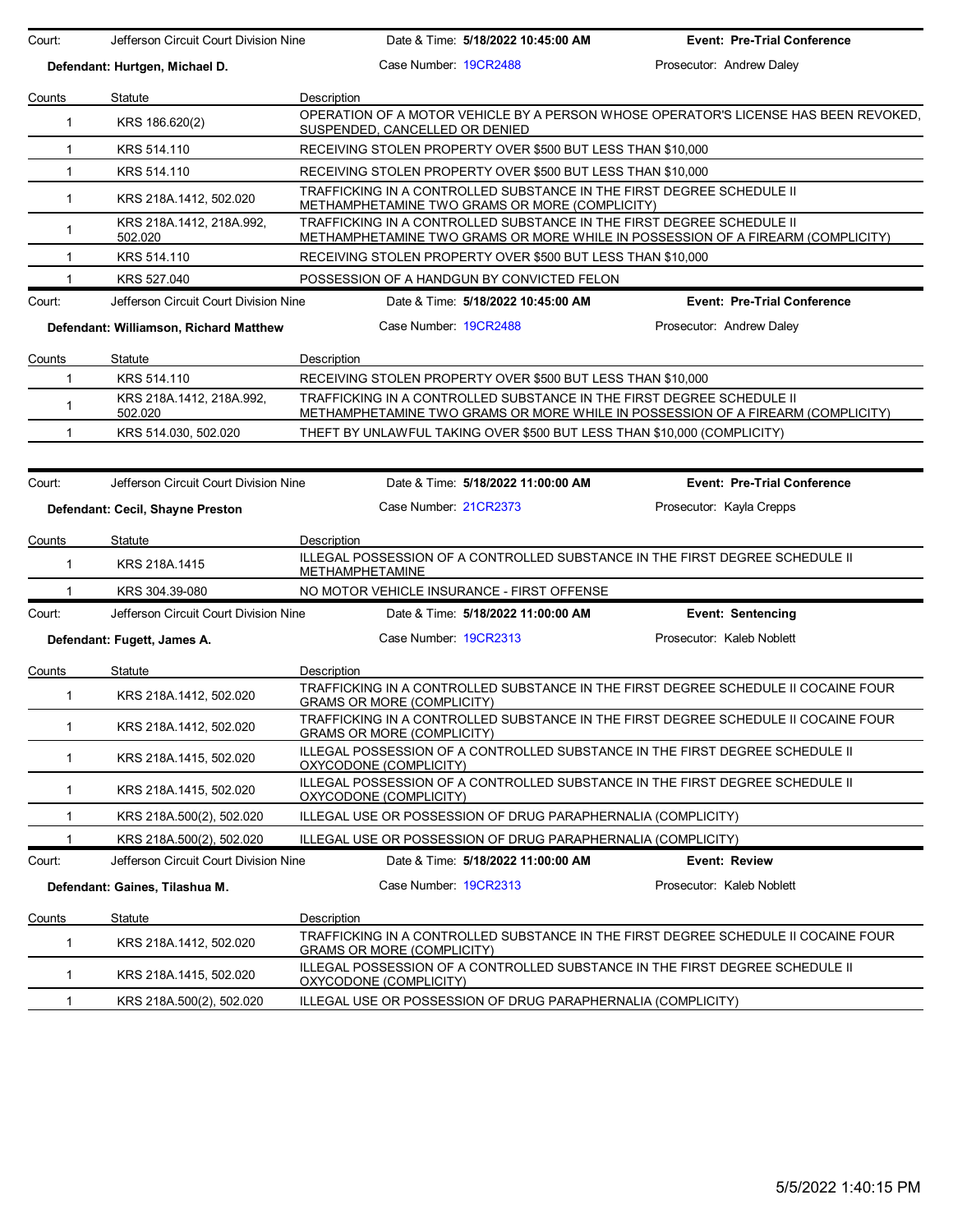| Court:       | Jefferson Circuit Court Division Nine |               | Date & Time: 5/18/2022 11:15:00 AM                          | <b>Event: Pre-Trial Conference</b>                                                 |
|--------------|---------------------------------------|---------------|-------------------------------------------------------------|------------------------------------------------------------------------------------|
|              | Defendant: Green, Kodey Bryant        |               | Case Number 21CR0420                                        | Prosecutor: Kathleen Reed                                                          |
| Counts       | Statute                               | Description   |                                                             |                                                                                    |
| 1            | KRS 514,030                           |               | THEFT BY UNLAWFUL TAKING OVER \$500 BUT LESS THAN \$10,000  |                                                                                    |
| 1            | KRS 186.410(1)                        |               | OPERATING A MOTOR VEHICLE WITHOUT AN OPERATOR'S LICENSE     |                                                                                    |
| 1            | KRS 512.020                           |               | CRIMINAL MISCHIEF IN THE FIRST DEGREE                       |                                                                                    |
| 1            | KRS 514.110                           |               | RECEIVING STOLEN PROPERTY OVER \$10,000                     |                                                                                    |
|              |                                       |               |                                                             |                                                                                    |
| Court:       | Jefferson Circuit Court Division Nine |               | Date & Time: 5/18/2022 11:30:00 AM                          | <b>Event: Pre-Trial Conference</b>                                                 |
|              | Defendant: Ethington, Michael Paul    |               | Case Number 21CR2256                                        | Prosecutor: James Alex Oliva                                                       |
| Counts       | Statute                               | Description   |                                                             |                                                                                    |
| 1            | KRS 515.020                           |               | ROBBERY IN THE FIRST DEGREE                                 |                                                                                    |
| 1            | KRS 512.020                           |               | CRIMINAL MISCHIEF IN THE FIRST DEGREE                       |                                                                                    |
| 1            | KRS 520.095                           |               | FLEEING OR EVADING POLICE IN THE FIRST DEGREE (PEDESTRIAN)  |                                                                                    |
|              |                                       |               |                                                             |                                                                                    |
| Court:       | Jefferson Circuit Court Division Ten  |               | Date & Time: 5/18/2022 9:00:00 AM                           | <b>Event: Pre-Trial Conference</b>                                                 |
|              | Defendant: Buford, Randall Paul       |               | Case Number: 22CR0152                                       | Prosecutor: Danielle M. Yannelli                                                   |
| Counts       | <b>Statute</b>                        | Description   |                                                             |                                                                                    |
| 1            | KRS 507.020                           | <b>MURDER</b> |                                                             |                                                                                    |
| $\mathbf{1}$ | KRS 515.020                           |               | ROBBERY IN THE FIRST DEGREE                                 |                                                                                    |
| 1            | KRS 527.040                           |               | POSSESSION OF A HANDGUN BY CONVICTED FELON                  |                                                                                    |
| 1            | KRS 524.100                           |               | TAMPERING WITH PHYSICAL EVIDENCE                            |                                                                                    |
|              |                                       |               |                                                             |                                                                                    |
| Court:       | Jefferson Circuit Court Division Ten  |               | Date & Time: 5/18/2022 9:15:00 AM                           | <b>Event: Sentencing</b>                                                           |
|              | Defendant: Bruce, Brittany Ann        |               | Case Number 21CR0517                                        | Prosecutor: Lashae Richie                                                          |
| Counts       | <b>Statute</b>                        | Description   |                                                             |                                                                                    |
| 1            | KRS 514.030                           |               | THEFT BY UNLAWFUL TAKING OVER \$500 BUT LESS THAN \$10,000  |                                                                                    |
| 1            | KRS 520.050                           |               | PROMOTING CONTRABAND IN THE FIRST DEGREE                    |                                                                                    |
| 1            | KRS 524.100                           |               | TAMPERING WITH PHYSICAL EVIDENCE                            |                                                                                    |
| 1            | KRS 218A.1415                         |               |                                                             | ILLEGAL POSSESSION OF A CONTROLLED SUBSTANCE IN THE FIRST DEGREE SCHEDULE I HEROIN |
| 1            | KRS 514.110                           |               | RECEIVING STOLEN PROPERTY OVER \$500 BUT LESS THAN \$10,000 |                                                                                    |
| 1            | KRS 514.110                           |               | RECEIVING STOLEN PROPERTY OVER \$10,000                     |                                                                                    |
| 1            | KRS 514.110                           |               | RECEIVING STOLEN PROPERTY OVER \$10,000                     |                                                                                    |
| 1            | KRS 514.110                           |               | RECEIVING STOLEN PROPERTY OVER \$500 BUT LESS THAN \$10,000 |                                                                                    |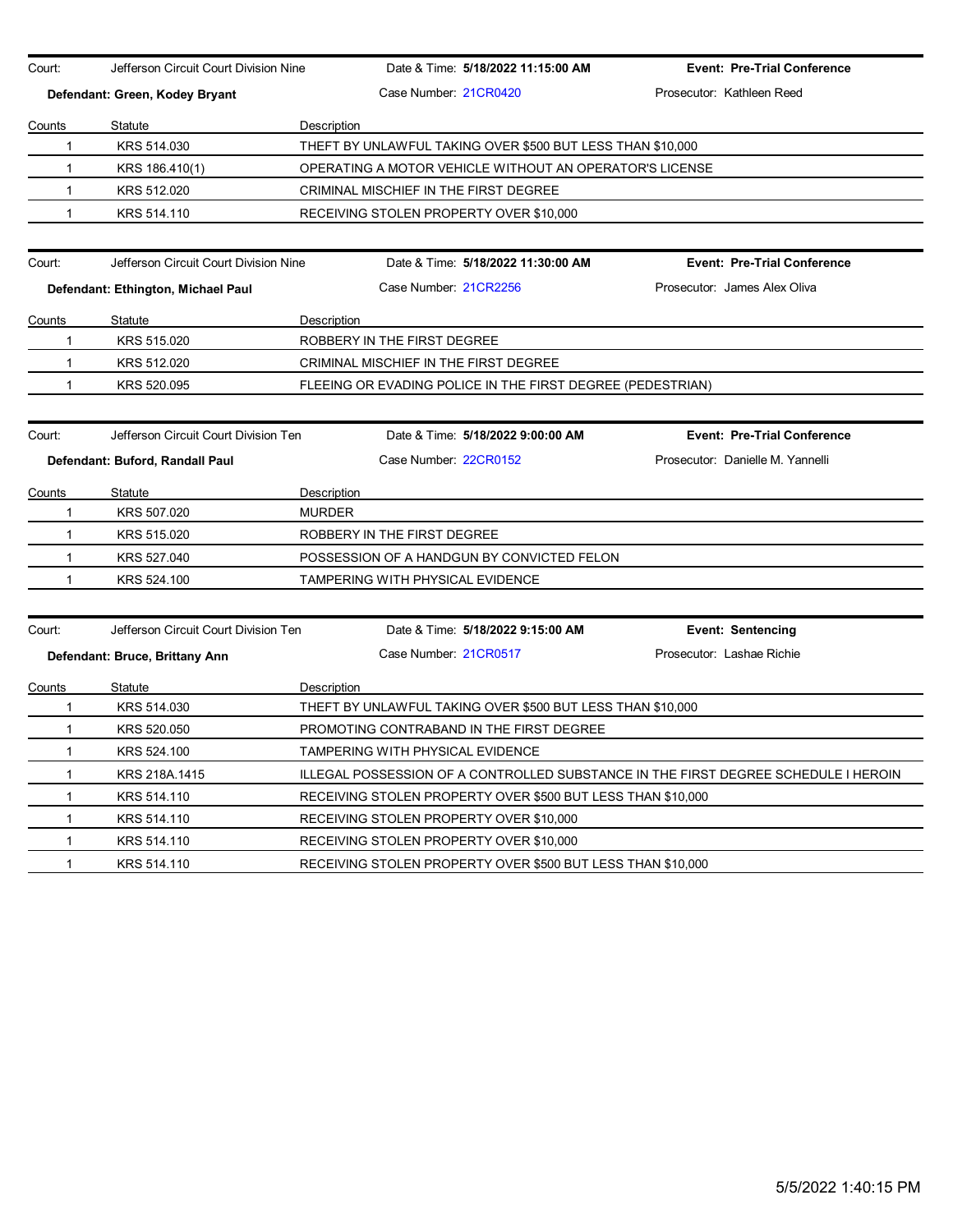| Court:        | Jefferson Circuit Court Division Ten |                                            | Date & Time: 5/18/2022 9:15:00 AM                                                  | <b>Event: Pre-Trial Conference</b>                                                                                                                  |  |
|---------------|--------------------------------------|--------------------------------------------|------------------------------------------------------------------------------------|-----------------------------------------------------------------------------------------------------------------------------------------------------|--|
|               | Defendant: Love, Atah Onassis        |                                            | Case Number 19CR1718                                                               | Prosecutor: Ebert Haegele                                                                                                                           |  |
| Counts        | Statute                              | Description                                |                                                                                    |                                                                                                                                                     |  |
| $\mathbf{1}$  | KRS 218A.1430, 502.020               |                                            | TRAFFICKING IN SYNTHETIC DRUGS (COMPLICITY)                                        |                                                                                                                                                     |  |
| $\mathbf{1}$  | KRS 218A.1412                        | THAN FOUR GRAMS                            | TRAFFICKING IN A CONTROLLED SUBSTANCE IN THE FIRST DEGREE SCHEDULE II COCAINE LESS |                                                                                                                                                     |  |
| $\mathbf{1}$  | KRS 218A.1412                        | METHAMPHETAMINE TWO GRAMS OR MORE          |                                                                                    | TRAFFICKING IN A CONTROLLED SUBSTANCE IN THE FIRST DEGREE SCHEDULE II                                                                               |  |
| $\mathbf{1}$  | KRS 218A.500(2)                      |                                            | ILLEGAL USE OR POSSESSION OF DRUG PARAPHERNALIA                                    |                                                                                                                                                     |  |
| $\mathbf{1}$  | KRS 218A.1412, 502.020               |                                            | METHAMPHETAMINE LESS THAN TWO GRAMS (COMPLICITY)                                   | TRAFFICKING IN A CONTROLLED SUBSTANCE IN THE FIRST DEGREE SCHEDULE II                                                                               |  |
| $\mathbf{1}$  | KRS 512.020                          | CRIMINAL MISCHIEF IN THE FIRST DEGREE      |                                                                                    |                                                                                                                                                     |  |
| -1            | KRS 511.030                          | BURGLARY IN THE SECOND DEGREE              |                                                                                    |                                                                                                                                                     |  |
| 1             | KRS 218A.1415                        |                                            |                                                                                    | ILLEGAL POSSESSION OF A CONTROLLED SUBSTANCE IN THE FIRST DEGREE SCHEDULE I HEROIN                                                                  |  |
| 1             | KRS 218A.500(2)                      |                                            | ILLEGAL USE OR POSSESSION OF DRUG PARAPHERNALIA                                    |                                                                                                                                                     |  |
| Court:        | Jefferson Circuit Court Division Ten |                                            | Date & Time: 5/18/2022 9:30:00 AM                                                  | Event: Status Hearing                                                                                                                               |  |
|               | Defendant: Sheckles, Norman Lewis    |                                            | Case Number 21CR2459                                                               | Prosecutor: Heather R. Humble                                                                                                                       |  |
|               |                                      |                                            |                                                                                    |                                                                                                                                                     |  |
| Counts        | Statute                              | Description                                |                                                                                    |                                                                                                                                                     |  |
| $\mathbf 1$   | KRS 520.095                          |                                            | FLEEING OR EVADING POLICE IN THE FIRST DEGREE (PEDESTRIAN)                         |                                                                                                                                                     |  |
| $\mathbf{1}$  | KRS 218A 1412, 502.020               |                                            |                                                                                    | TRAFFICKING IN A CONTROLLED SUBSTANCE IN THE FIRST DEGREE SCHEDULE II<br>METHAMPHETAMINE LESS THAN TWO GRAMS (SUBSEQUENT OFFENDER) (COMPLICITY)     |  |
| $\mathbf{1}$  | KRS 218A.1415                        | <b>UNSPECIFIED</b>                         |                                                                                    | ILLEGAL POSSESSION OF A CONTROLLED SUBSTANCE IN THE FIRST DEGREE SCHEDULE II                                                                        |  |
| $\mathbf{1}$  | KRS 218A.1422, 502.020               | (COMPLICITY)                               |                                                                                    | ILLEGAL POSSESSION OF A CONTROLLED SUBSTANCE, SCHEDULE I HALLUCINOGEN MARIJUANA                                                                     |  |
| 1             | KRS 520.090                          | <b>RESISTING ARREST</b>                    |                                                                                    |                                                                                                                                                     |  |
| $\mathbf{1}$  | KRS 508.010                          | ASSAULT IN THE FIRST DEGREE                |                                                                                    |                                                                                                                                                     |  |
| $\mathbf{1}$  | KRS 527.040, 502.020                 |                                            | POSSESSION OF A HANDGUN BY CONVICTED FELON (COMPLICITY)                            |                                                                                                                                                     |  |
| $\mathbf{1}$  | KRS 524.100                          | TAMPERING WITH PHYSICAL EVIDENCE           |                                                                                    |                                                                                                                                                     |  |
| $\mathbf{1}$  | KRS 532.080                          |                                            | PERSISTENT FELONY OFFENDER IN THE FIRST DEGREE                                     |                                                                                                                                                     |  |
| $\mathbf{1}$  | KRS 218A.1416, 502.020               |                                            |                                                                                    | ILLEGAL POSSESSION OF A CONTROLLED SUBSTANCE IN THE SECOND DEGREE SCHEDULE I NON-<br>NARCOTIC 3,4-METHYLENEDIOXYMETHAMPHETAMINE (MDMA) (COMPLICITY) |  |
| Court:        | Jefferson Circuit Court Division Ten |                                            | Date & Time: 5/18/2022 10:30:00 AM                                                 | <b>Event: Plea of Guilty</b>                                                                                                                        |  |
|               | Defendant: Mattingly, William Keith  |                                            | Case Number 22CR0490                                                               | Prosecutor: Philip Bronson                                                                                                                          |  |
|               |                                      |                                            |                                                                                    |                                                                                                                                                     |  |
| <u>Counts</u> | Statute                              | Description                                |                                                                                    |                                                                                                                                                     |  |
| 1             | KRS 520.030, 502.020                 | ESCAPE IN THE SECOND DEGREE (COMPLICITY)   |                                                                                    |                                                                                                                                                     |  |
| 1             | KRS 519.070, 502.020                 |                                            | TAMPERING WITH PRISONER MONITORING DEVICE (COMPLICITY)                             |                                                                                                                                                     |  |
| 1             | KRS 514.070, 502.020                 |                                            |                                                                                    | THEFT BY FAILURE TO MAKE REQUIRED DISPOSITION OF PROPERTY UNDER \$500 (COMPLICITY)                                                                  |  |
| Court:        | Jefferson Circuit Court Division Ten |                                            | Date & Time: 5/18/2022 1:30:00 PM                                                  | <b>Event: Arraignment</b>                                                                                                                           |  |
|               | Defendant: Cook, James M.            |                                            | Case Number: 22CR0860                                                              | Prosecutor: Amanda Hernandez                                                                                                                        |  |
| <u>Counts</u> | Statute                              | Description                                |                                                                                    |                                                                                                                                                     |  |
| 1             | KRS 218A.1415                        | <b>SECOND OFFENSE</b>                      |                                                                                    | ILLEGAL POSSESSION OF A CONTROLLED SUBSTANCE IN THE FIRST DEGREE SCHEDULE I HEROIN                                                                  |  |
| Court:        | Jefferson Circuit Court Division Ten |                                            | Date & Time: 5/18/2022 1:30:00 PM                                                  | <b>Event: Revocation Hearing</b>                                                                                                                    |  |
|               | Defendant: Jefferson, Antonio Will   |                                            | Case Number: 18CR3167                                                              | Prosecutor: Andrew Daley                                                                                                                            |  |
| <u>Counts</u> | Statute                              | Description                                |                                                                                    |                                                                                                                                                     |  |
| $\mathbf 1$   | KRS 218A.1412                        | <b>METHAMPHETAMINE LESS THAN TWO GRAMS</b> |                                                                                    | TRAFFICKING IN A CONTROLLED SUBSTANCE IN THE FIRST DEGREE SCHEDULE II                                                                               |  |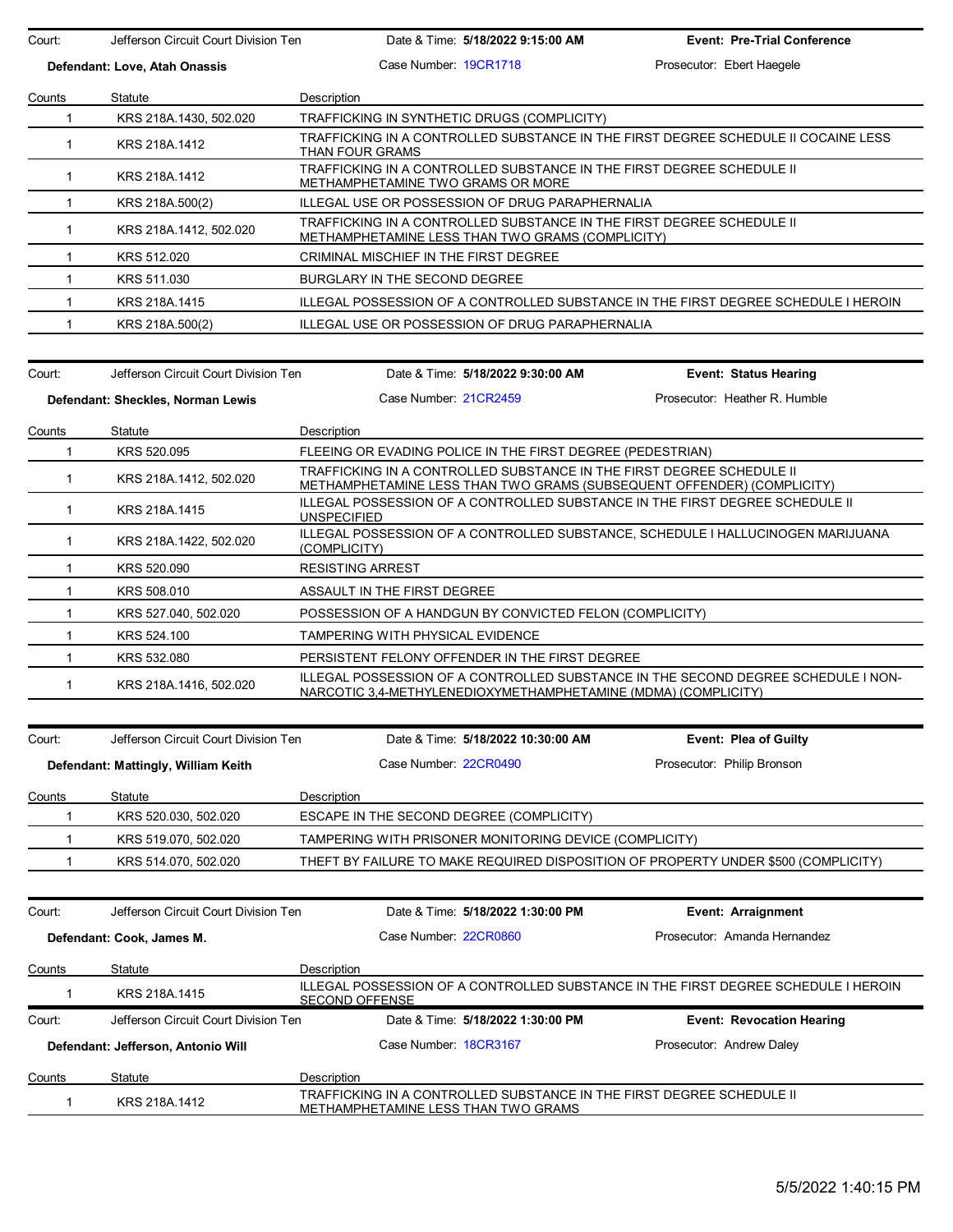| Court:       | Jefferson Circuit Court Division Ten    |             | Date & Time: 5/18/2022 1:30:00 PM                                                                      | <b>Event: Revocation Hearing</b>   |
|--------------|-----------------------------------------|-------------|--------------------------------------------------------------------------------------------------------|------------------------------------|
|              | Defendant: Kerr, Jordan Paige           |             | Case Number: 20CR1678                                                                                  | Prosecutor: Amanda Hernandez       |
| Counts       | Statute                                 | Description |                                                                                                        |                                    |
| 1            | KRS 218A.1415                           |             | ILLEGAL POSSESSION OF A CONTROLLED SUBSTANCE IN THE FIRST DEGREE SCHEDULE II<br><b>METHAMPHETAMINE</b> |                                    |
| 1            | KRS 514.030                             |             | THEFT BY UNLAWFUL TAKING FIREARM                                                                       |                                    |
| Court:       | Jefferson Circuit Court Division Ten    |             | Date & Time: 5/18/2022 1:30:00 PM                                                                      | <b>Event: Sentencing</b>           |
|              | Defendant: Schultz, Frederick J.        |             | Case Number. 22CR0541                                                                                  | Prosecutor: Amanda Hernandez       |
| Counts       | Statute                                 | Description |                                                                                                        |                                    |
|              | KRS 527.040                             |             | POSSESSION OF A FIREARM BY CONVICTED FELON                                                             |                                    |
| Court:       | Jefferson Circuit Court Division Ten    |             | Date & Time: 5/18/2022 1:30:00 PM                                                                      | <b>Event: Revocation Hearing</b>   |
|              | Defendant: Smith, Clarence R.           |             | Case Number 19CR1945                                                                                   | Prosecutor: Amanda Hernandez       |
| Counts       | Statute                                 | Description |                                                                                                        |                                    |
| 1            | KRS 218A.1415                           |             | ILLEGAL POSSESSION OF A CONTROLLED SUBSTANCE IN THE FIRST DEGREE SCHEDULE II<br><b>METHAMPHETAMINE</b> |                                    |
| Court:       | Jefferson Circuit Court Division Ten    |             | Date & Time: 5/18/2022 1:30:00 PM                                                                      | <b>Event: Sentencing</b>           |
|              | Defendant: Trowell, Don Antonio         |             | Case Number 22CR0437                                                                                   | Prosecutor: Amanda Hernandez       |
| Counts       | Statute                                 | Description |                                                                                                        |                                    |
|              | KRS 527.040                             |             | POSSESSION OF A FIREARM BY CONVICTED FELON                                                             |                                    |
| Court:       | Jefferson Circuit Court Division Ten    |             | Date & Time: 5/18/2022 1:30:00 PM                                                                      | Event: Arraignment                 |
|              | Defendant: Wagner, Candace Arlene       |             | Case Number: 22CR0778                                                                                  | Prosecutor: Amanda Hernandez       |
| Counts       | Statute                                 | Description |                                                                                                        |                                    |
| $\mathbf{1}$ | KRS 218A.1415                           |             | ILLEGAL POSSESSION OF A CONTROLLED SUBSTANCE IN THE FIRST DEGREE SCHEDULE II<br><b>METHAMPHETAMINE</b> |                                    |
| Court:       | Jefferson Circuit Court Division Eleven |             | Date & Time: 5/18/2022 10:15:00 AM                                                                     | <b>Event: Pre-Trial Conference</b> |
|              |                                         |             | Case Number: 22CR0188                                                                                  | Prosecutor: Lashae Richie          |
|              | Defendant: Guzman, Martin Daniel        |             |                                                                                                        |                                    |
| Counts       | Statute                                 | Description |                                                                                                        |                                    |
| 1            | KRS 520.030                             |             | ESCAPE IN THE SECOND DEGREE                                                                            |                                    |
| $\mathbf{1}$ | KRS 519.070                             |             | TAMPERING WITH PRISONER MONITORING DEVICE                                                              |                                    |
| 1            | KRS 512.020                             |             | CRIMINAL MISCHIEF IN THE FIRST DEGREE                                                                  |                                    |
| Court:       | Jefferson Circuit Court Division Twelve |             | Date & Time: 5/18/2022 9:00:00 AM                                                                      | <b>Event: Pre-Trial Conference</b> |
|              | Defendant: Burks, Cheryl Nichole        |             | Case Number 19CR2351                                                                                   | Prosecutor: Emily Wessel           |
| Counts       | Statute                                 | Description |                                                                                                        |                                    |
|              | KRS 514.030                             |             | THEFT BY UNLAWFUL TAKING OVER \$500 BUT LESS THAN \$10,000                                             |                                    |
| Court:       | Jefferson Circuit Court Division Twelve |             | Date & Time: 5/18/2022 9:00:00 AM                                                                      | <b>Event: Pre-Trial Conference</b> |
|              | Defendant: Richmond, Wesley M.          |             | Case Number: 22CR0507                                                                                  | Prosecutor: Corey Gagnon           |
| Counts       | Statute                                 | Description |                                                                                                        |                                    |
| 1            | KRS 513.030, 502.020                    |             | ARSON IN THE SECOND DEGREE (COMPLICITY)                                                                |                                    |
| Court:       | Jefferson Circuit Court Division Twelve |             | Date & Time: 5/18/2022 9:00:00 AM                                                                      | <b>Event: Pre-Trial Conference</b> |
|              | Defendant: Vance, Brittany Nichole      |             | Case Number: 21CR2742                                                                                  | Prosecutor: Heather R. Humble      |
| Counts       | Statute                                 | Description |                                                                                                        |                                    |
| 1            | KRS 508.010                             |             | ASSAULT IN THE FIRST DEGREE                                                                            |                                    |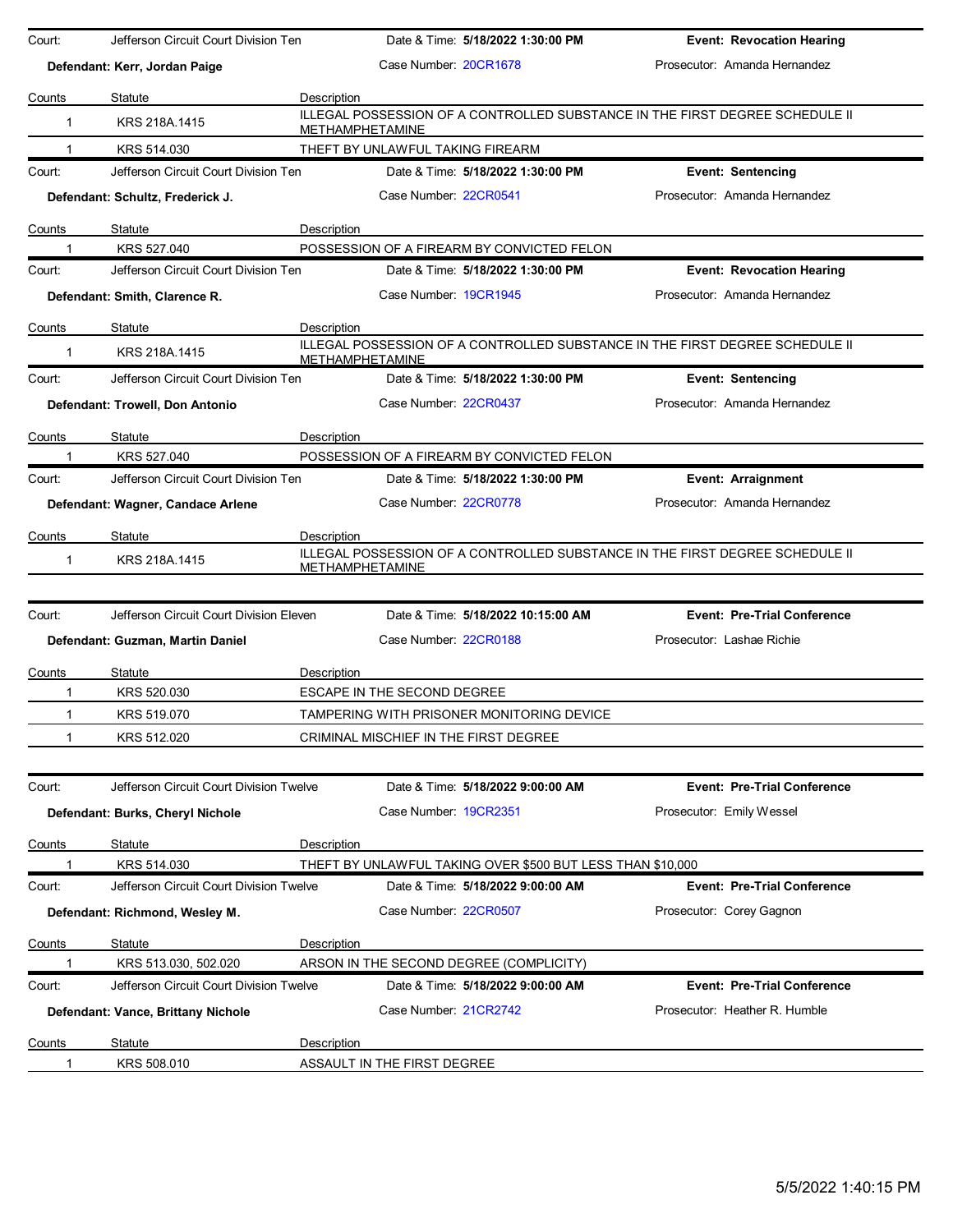Court: Jefferson Circuit Court Division Twelve Date & Time: 5/18/2022 9:15:00 AM **Event: Plea of Guilty Defendant: Doneghy, Richard Eugene** Case Number: 21CR2558 Prosecutor: Andrew S. Reinhardt Counts Statute **Description** 1 KRS 508.060 WANTON ENDANGERMENT IN THE FIRST DEGREE 1 KRS 508.060 WANTON ENDANGERMENT IN THE FIRST DEGREE (POLICE OFFICER) 1 KRS 512.020 CRIMINAL MISCHIEF IN THE FIRST DEGREE 1 KRS 520.095 FLEEING OR EVADING POLICE IN THE FIRST DEGREE (MOTOR VEHICLE) 1 KRS 189.290 RECKLESS DRIVING 1 KRS 508.080 TERRORISTIC THREATENING IN THE THIRD DEGREE 1 KRS 508.060 WANTON ENDANGERMENT IN THE FIRST DEGREE Court: Jefferson Circuit Court Division Twelve Date & Time: **5/18/2022 9:30:00 AM Event: Pre-Trial Conference Defendant: Stone, Joshua Travis Case Number: 21CR2504** Prosecutor: Kayla Crepps Counts Statute Description 1 KRS 514.030 THEFT BY UNLAWFUL TAKING OVER \$500 BUT LESS THAN \$10,000 1 KRS 514.030 THEFT BY UNLAWFUL TAKING OVER \$500 BUT LESS THAN \$10,000 1 KRS 514.030 THEFT BY UNLAWFUL TAKING OVER \$500 BUT LESS THAN \$10,000 1 KRS 514.110 RECEIVING STOLEN PROPERTY OVER \$10,000 1 KRS 532.080 PERSISTENT FELONY OFFENDER IN THE FIRST DEGREE Court: Jefferson Circuit Court Division Twelve Date & Time: **5/18/2022 10:00:00 AM Event: Sentencing Defendant: Langford, Thomas Lee** Case Number: 21CR2157 Prosecutor: Ebert Haegele Counts Statute **Description** 1 KRS 514.160 THEFT OF IDENTITY 1 KRS 520.030 ESCAPE IN THE SECOND DEGREE 1 KRS 218A.1430, 502.020 ILLEGAL POSSESSION OF SYNTHETIC DRUGS (COMPLICITY) 1 KRS 218A.1421, 502.020 TRAFFICKING IN MARIJUANA, SCHEDULE I HALLUCINOGEN (LESS THAN 8 OUNCES) (COMPLICITY) 1 KRS 218A.1415, 502.020 ILLEGAL POSSESSION OF A CONTROLLED SUBSTANCE IN THE FIRST DEGREE SCHEDULE II COCAINE (COMPLICITY) 1 KRS 218A.210 POSSESSION OF CONTROLLED SUBSTANCES NOT IN ORIGINAL CONTAINER 1 KRS 218A.210 POSSESSION OF CONTROLLED SUBSTANCES NOT IN ORIGINAL CONTAINER 1 KRS 218A.210 POSSESSION OF CONTROLLED SUBSTANCES NOT IN ORIGINAL CONTAINER 1 KRS 218A.500(2), 502.020 ILLEGAL USE OR POSSESSION OF DRUG PARAPHERNALIA (COMPLICITY) Court: Jefferson Circuit Court Division Thirteen Date & Time: **5/18/2022 9:03:00 AM Event: Sentencing Defendant: Morrison, Christian Matthew Case Number: 21CR0234 Prosecutor: Marit A. DeLozier Counts** Statute **Description** 1 KRS 508.010 ASSAULT IN THE FIRST DEGREE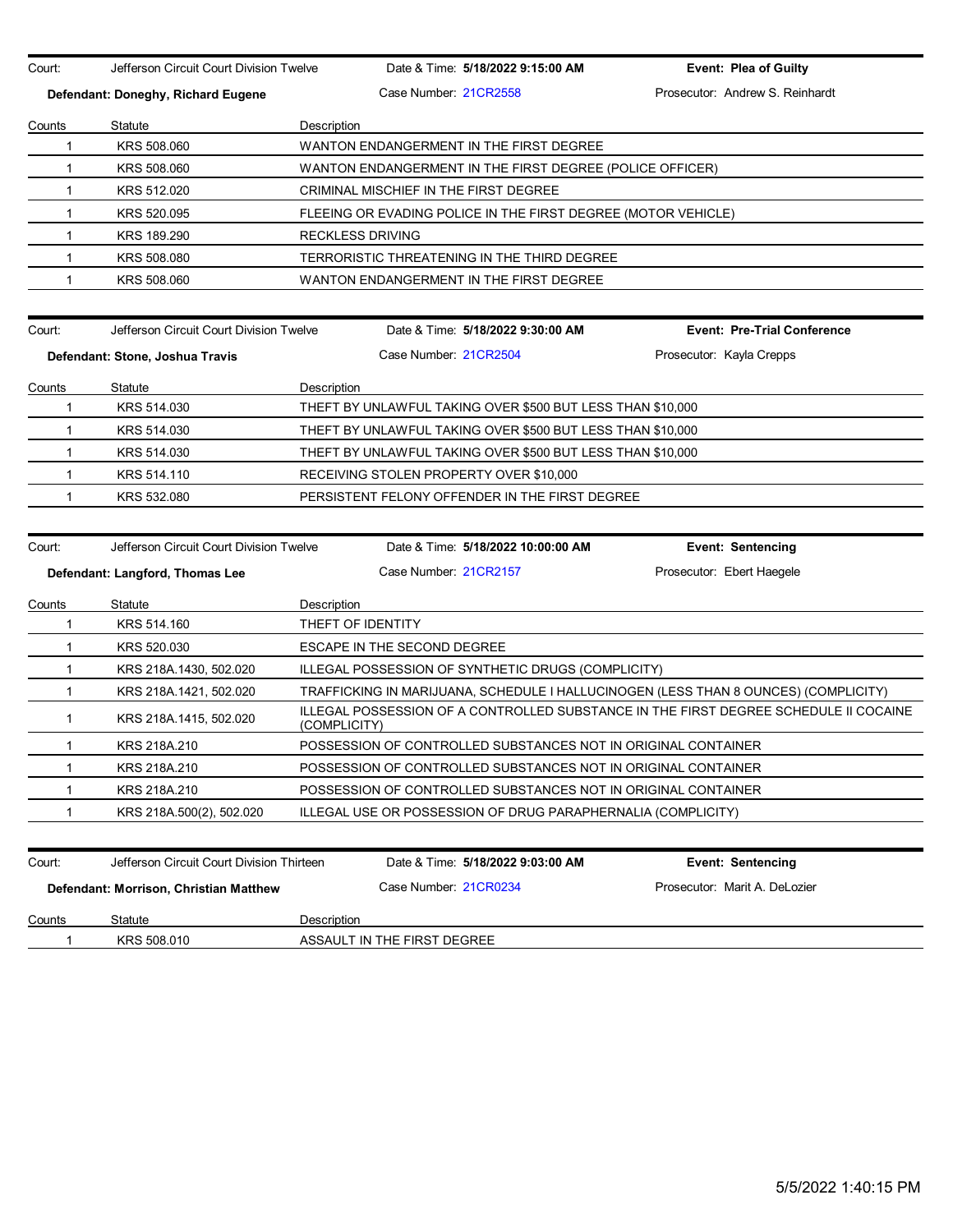| Court:       | Jefferson Circuit Court Division Thirteen |             | Date & Time: 5/18/2022 9:15:00 AM                                                                                                        | <b>Event: Pre-Trial Conference</b>                                                    |
|--------------|-------------------------------------------|-------------|------------------------------------------------------------------------------------------------------------------------------------------|---------------------------------------------------------------------------------------|
|              | Defendant: Beaty, Jacob Tyler             |             | Case Number 21CR1928                                                                                                                     | Prosecutor: Matthew Cody Hill                                                         |
| Counts       | Statute                                   | Description |                                                                                                                                          |                                                                                       |
| $\mathbf{1}$ | KRS 218A.1421, 218A.992,<br>502.020       |             | TRAFFICKING IN MARIJUANA SCHEDULE I HALLUCINOGEN (5 POUNDS OR MORE) WHILE IN<br>POSSESSION OF A FIREARM (COMPLICITY)                     |                                                                                       |
| $\mathbf{1}$ | KRS 218A 1415, 218A 992                   |             | ILLEGAL POSSESSION OF A CONTROLLED SUBSTANCE IN THE FIRST DEGREE SCHEDULE II<br>UNSPECIFIED WHILE IN POSSESSION OF A FIREARM             |                                                                                       |
| $\mathbf{1}$ | KRS 218A.500(2), 502.020                  |             | ILLEGAL USE OR POSSESSION OF DRUG PARAPHERNALIA (COMPLICITY)                                                                             |                                                                                       |
| $\mathbf{1}$ | KRS 527.020                               |             | CARRYING A CONCEALED DEADLY WEAPON                                                                                                       |                                                                                       |
| $\mathbf{1}$ | KRS 527.020                               |             | CARRYING A CONCEALED DEADLY WEAPON                                                                                                       |                                                                                       |
| $\mathbf{1}$ | KRS 304.39-080                            |             | NO MOTOR VEHICLE INSURANCE - FIRST OFFENSE                                                                                               |                                                                                       |
| $\mathbf{1}$ | KRS 189.290                               |             | <b>CARELESS DRIVING</b>                                                                                                                  |                                                                                       |
| $\mathbf{1}$ | KRS 189.125                               |             | <b>FAILURE TO WEAR SEAT BELT</b>                                                                                                         |                                                                                       |
| $\mathbf{1}$ | KRS 218A.1417, 218A.992,<br>502.020       |             | ILLEGAL POSSESSION OF A CONTROLLED SUBSTANCE IN THE THIRD DEGREE SCHEDULE IV<br>ALPRAZOLAM WHILE IN POSSESSION OF A FIREARM (COMPLICITY) |                                                                                       |
| $\mathbf{1}$ | KRS 218A.1421, 218A.992,<br>502.020       |             | POUNDS) WHILE IN POSSESSION OF A FIREARM (COMPLICITY)                                                                                    | TRAFFICKING IN MARIJUANA, SCHEDULE I HALLUCINOGEN (MORE THAN 8 OUNCES BUT LESS THAN 5 |
| Court:       | Jefferson Circuit Court Division Thirteen |             | Date & Time: 5/18/2022 9:45:00 AM                                                                                                        | <b>Event: Pre-Trial Conference</b>                                                    |
|              |                                           |             |                                                                                                                                          |                                                                                       |
|              | Defendant: O'Bannon, Quantavious          |             | Case Number 21CR2026                                                                                                                     | Prosecutor: Ebert Haegele                                                             |
| Counts       | Statute                                   | Description |                                                                                                                                          |                                                                                       |
| $\mathbf 1$  | KRS 514.110                               |             | RECEIVING STOLEN PROPERTY OVER \$10,000                                                                                                  |                                                                                       |
| $\mathbf{1}$ | KRS 520.095                               |             | FLEEING OR EVADING POLICE IN THE FIRST DEGREE (PEDESTRIAN)                                                                               |                                                                                       |
| $\mathbf{1}$ | KRS 514.110                               |             | RECEIVING STOLEN PROPERTY OVER \$500 BUT LESS THAN \$10,000                                                                              |                                                                                       |
| Court:       | Jefferson Circuit Court Division Thirteen |             | Date & Time: 5/18/2022 9:45:00 AM                                                                                                        | <b>Event: Pre-Trial Conference</b>                                                    |
|              | Defendant: Vittitow, Rachel Grace         |             | Case Number 21CR1868                                                                                                                     | Prosecutor: Ashley N. Adams                                                           |
| Counts       | Statute                                   | Description |                                                                                                                                          |                                                                                       |
| 1            | KRS 508.030                               |             | ASSAULT IN THE FOURTH DEGREE                                                                                                             |                                                                                       |
| $\mathbf{1}$ | KRS 515.020                               |             | ROBBERY IN THE FIRST DEGREE                                                                                                              |                                                                                       |
|              |                                           |             |                                                                                                                                          |                                                                                       |
| Court:       | Jefferson Circuit Court Division Thirteen |             | Date & Time: 5/18/2022 1:00:00 PM                                                                                                        | <b>Event: Revocation Hearing</b>                                                      |
|              | Defendant: Simmons, Josh J.               |             | Case Number: 19CR0793                                                                                                                    | Prosecutor: Philip Bronson                                                            |
| Counts       | Statute                                   | Description |                                                                                                                                          |                                                                                       |
| $\mathbf{1}$ | KRS 218A.1421, 502.020                    |             | OFFENDER) (COMPLICITY)                                                                                                                   | TRAFFICKING IN MARIJUANA, SCHEDULE I HALLUCINOGEN (LESS THAN 8 OUNCES) (SUBSEQUENT    |
| 1            | KRS 218A.1430, 502.020                    |             | TRAFFICKING IN SYNTHETIC DRUGS (SUBSEQUENT OFFENDER) (COMPLICITY)                                                                        |                                                                                       |
| $\mathbf{1}$ | KRS 218A.1412, 502.020                    |             | TRAFFICKING IN A CONTROLLED SUBSTANCE IN THE FIRST DEGREE SCHEDULE II<br>METHAMPHETAMINE LESS THAN TWO GRAMS (COMPLICITY)                |                                                                                       |
| $\mathbf{1}$ | KRS 218A 1412, 502.020                    |             | THAN FOUR GRAMS (COMPLICITY)                                                                                                             | TRAFFICKING IN A CONTROLLED SUBSTANCE IN THE FIRST DEGREE SCHEDULE II COCAINE LESS    |
| 1            | KRS 189.570                               |             | HITCHHIKING-DISREGARD TRAFFIC REGULATION BY PEDESTRIAN                                                                                   |                                                                                       |
| $\mathbf 1$  | KRS 218A.1421                             |             | TRAFFICKING IN MARIJUANA, SCHEDULE I HALLUCINOGEN (LESS THAN 8 OUNCES)                                                                   |                                                                                       |
| $\mathbf{1}$ | KRS 218A.1415, 506.010                    |             | SCHEDULE II METHAMPHETAMINE                                                                                                              | CRIMINAL ATTEMPT ILLEGAL POSSESSION OF A CONTROLLED SUBSTANCE IN THE FIRST DEGREE     |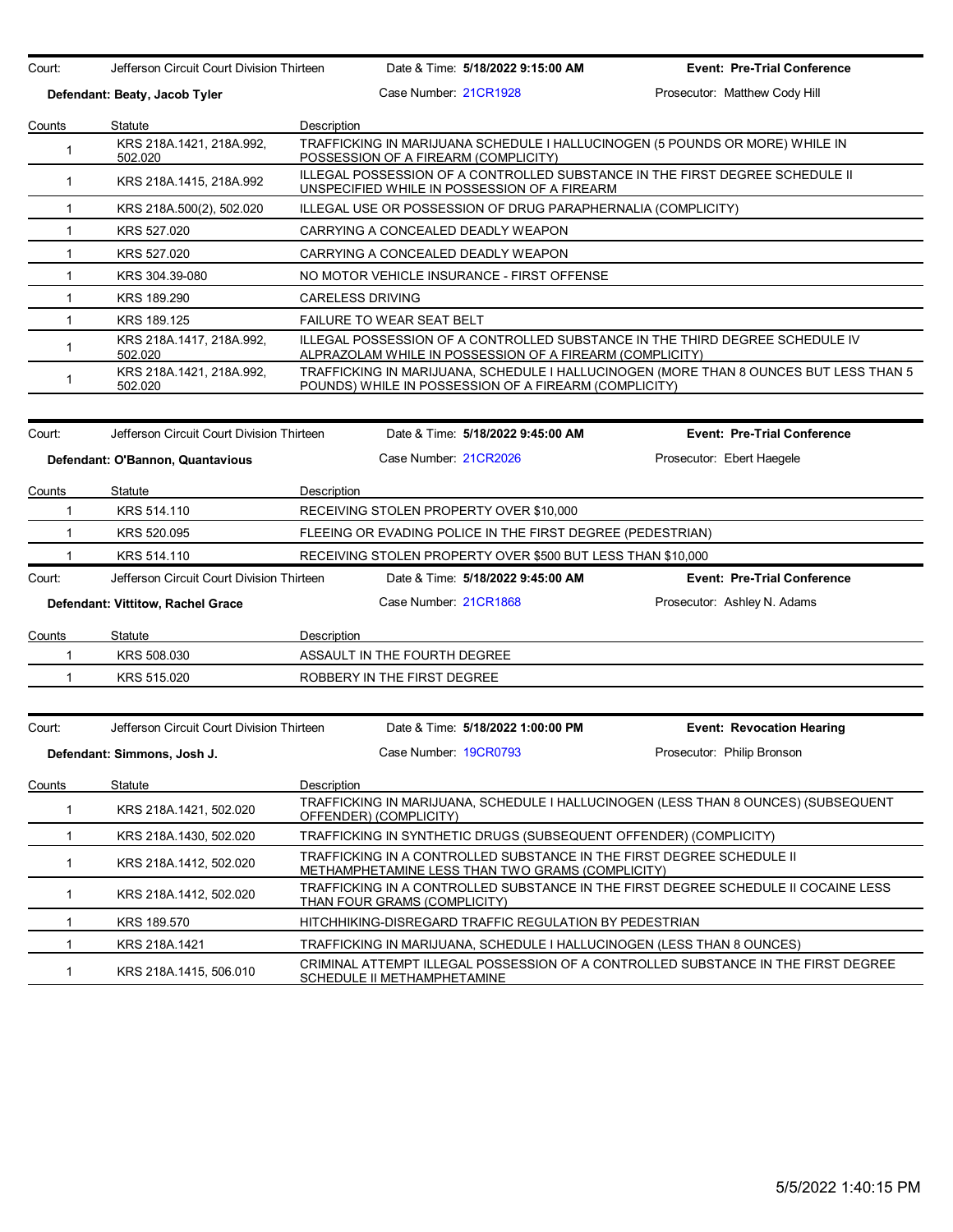| Court:       | Jefferson Circuit Court Division One |                              |                       | Date & Time: 5/19/2022 11:00:00 AM                           | <b>Event: Pre-Trial Conference</b>                                                  |
|--------------|--------------------------------------|------------------------------|-----------------------|--------------------------------------------------------------|-------------------------------------------------------------------------------------|
|              | Defendant: Wright, Cory Evan         |                              | Case Number 21CR2222  |                                                              | Prosecutor: Christie J. Foster                                                      |
| Counts       | Statute                              | Description                  |                       |                                                              |                                                                                     |
| $\mathbf{1}$ | KRS 511.020                          | BURGLARY IN THE FIRST DEGREE |                       |                                                              |                                                                                     |
| $\mathbf{1}$ | KRS 508.020                          | ASSAULT IN THE SECOND DEGREE |                       |                                                              |                                                                                     |
| $\mathbf{1}$ | KRS 532.080                          |                              |                       | PERSISTENT FELONY OFFENDER IN THE FIRST DEGREE               |                                                                                     |
| Court:       | Jefferson Circuit Court Division One |                              |                       | Date & Time: 5/19/2022 11:30:00 AM                           | <b>Event: Revocation Hearing</b>                                                    |
|              | Defendant: Hance, Tiffany Marie      |                              | Case Number: 14CR1066 |                                                              | Prosecutor: Erin Conklin                                                            |
| Counts       | Statute                              | Description                  |                       |                                                              |                                                                                     |
| $\mathbf{1}$ | KRS 218A.1421, 502.020               |                              |                       |                                                              | TRAFFICKING IN MARIJUANA, SCHEDULE I HALLUCINOGEN (LESS THAN 8 OUNCES) (COMPLICITY) |
| 1            | KRS 218A.500, 502.020                |                              |                       | ILLEGAL USE OR POSSESSION OF DRUG PARAPHERNALIA (COMPLICITY) |                                                                                     |
| $\mathbf{1}$ | KRS 218A.1412                        |                              |                       | <b>METHAMPHETAMINE TWO GRAMS OR MORE</b>                     | TRAFFICKING IN A CONTROLLED SUBSTANCE IN THE FIRST DEGREE SCHEDULE II               |
| $\mathbf{1}$ | KRS 218A.1412                        |                              |                       | METHAMPHETAMINE LESS THAN TWO GRAMS                          | TRAFFICKING IN A CONTROLLED SUBSTANCE IN THE FIRST DEGREE SCHEDULE II               |
|              |                                      |                              |                       |                                                              |                                                                                     |
| Court:       | Jefferson Circuit Court Division Two |                              |                       | Date & Time: 5/19/2022 9:45:00 AM                            | <b>Event: Sentencing</b>                                                            |
|              | Defendant: Boone, Howard Ray         |                              | Case Number 21CR0014  |                                                              | Prosecutor: LC Bates                                                                |
| Counts       | Statute                              | Description                  |                       |                                                              |                                                                                     |
| $\mathbf{1}$ | KRS 514.110                          |                              |                       | RECEIVING STOLEN PROPERTY OVER \$10,000                      |                                                                                     |
| $\mathbf{1}$ | KRS 511.030, 502.020                 |                              |                       | BURGLARY IN THE SECOND DEGREE (COMPLICITY)                   |                                                                                     |
| $\mathbf{1}$ | KRS 514.110                          |                              |                       | RECEIVING STOLEN PROPERTY OVER \$500 BUT LESS THAN \$10,000  |                                                                                     |
| $\mathbf{1}$ | KRS 514.110                          |                              |                       | RECEIVING STOLEN PROPERTY OVER \$500 BUT LESS THAN \$10,000  |                                                                                     |
| $\mathbf{1}$ | KRS 511.040, 502.020                 |                              |                       | BURGLARY IN THE THIRD DEGREE (COMPLICITY)                    |                                                                                     |
| Court:       | Jefferson Circuit Court Division Two |                              |                       | Date & Time: 5/19/2022 9:45:00 AM                            | <b>Event: Pre-Trial Conference</b>                                                  |
|              | Defendant: McKeehan, Zachary Alan    |                              | Case Number 20CR0998  |                                                              | Prosecutor: Jan Firkins Brightwell                                                  |
| Counts       | Statute                              | Description                  |                       |                                                              |                                                                                     |
| $\mathbf{1}$ | KRS 514.030                          |                              |                       |                                                              | THEFT BY UNLAWFUL TAKING OVER \$500 BUT LESS THAN \$10,000 (VEHICLE PARTS)          |
| $\mathbf{1}$ | KRS 527.040                          |                              |                       | POSSESSION OF A HANDGUN BY CONVICTED FELON                   |                                                                                     |
| $\mathbf{1}$ | KRS 514.110                          |                              |                       | RECEIVING STOLEN PROPERTY OVER \$10,000                      |                                                                                     |
| $\mathbf{1}$ | KRS 508.060                          |                              |                       | WANTON ENDANGERMENT IN THE FIRST DEGREE                      |                                                                                     |
| $\mathbf{1}$ | KRS 514.120(1)(a)                    |                              |                       | OBSCURING THE IDENTITY OF A MACHINE OVER \$10,000            |                                                                                     |
| $\mathbf{1}$ | KRS 508,080                          |                              |                       | TERRORISTIC THREATENING IN THE THIRD DEGREE                  |                                                                                     |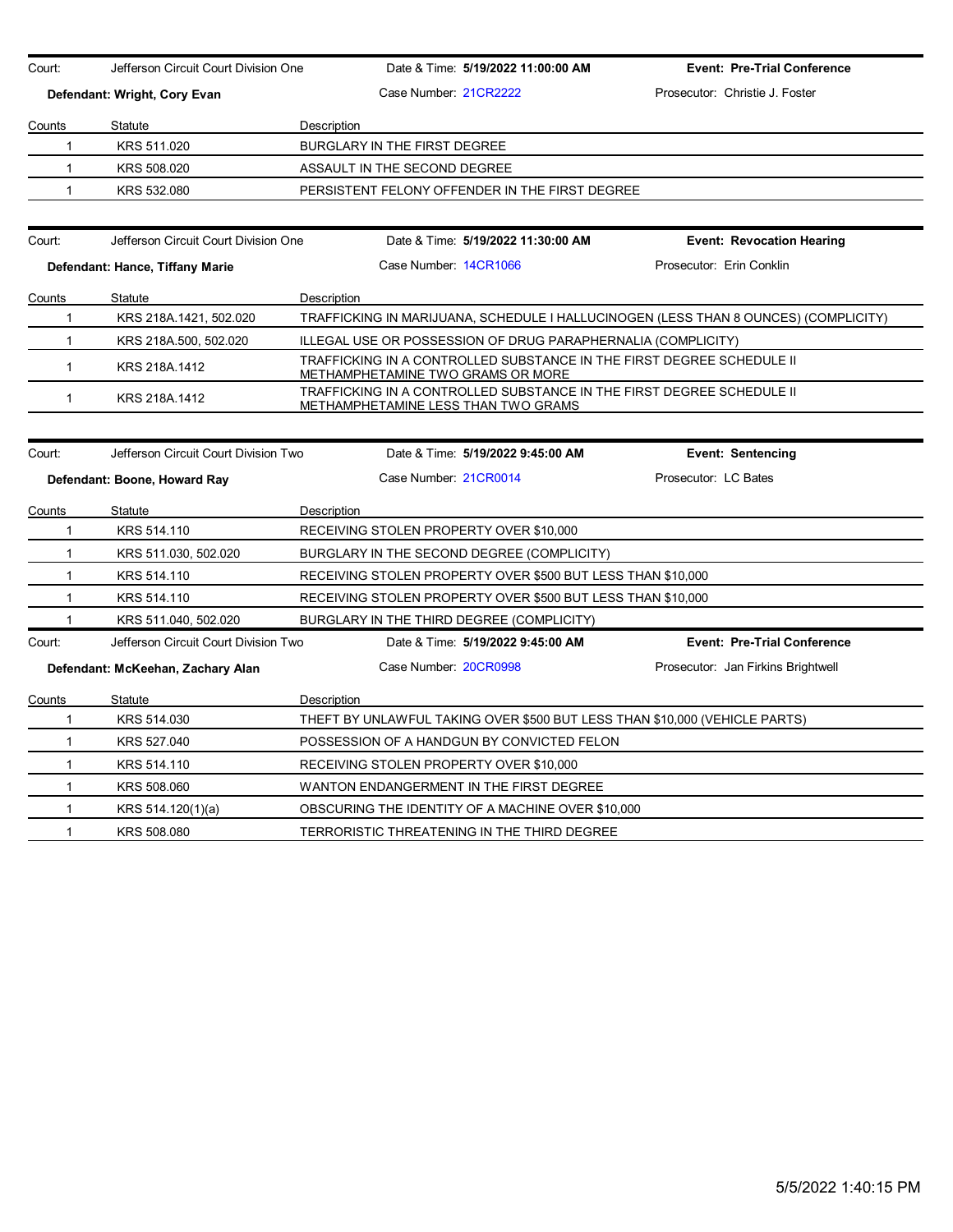Court: Jefferson Circuit Court Division Two Date & Time: **5/19/2022 10:00:00 AM Event: Pre-Trial Conference Defendant: Bigham, Marrquan Trevon** Case Number: 21CR2074 Prosecutor: Andrew Daley Counts Statute **Description** 1 KRS 527.040, 502.020 POSSESSION OF A HANDGUN BY CONVICTED FELON (COMPLICITY) 1 KRS 218A.1404(1), 218A.992 TRAFFICKING IN A CONTROLLED SUBSTANCE FIRST OFFENSE WHILE IN POSSESSION OF A FIREARM 1 KRS 218A.1412, 218A.992 TRAFFICKING IN A CONTROLLED SUBSTANCE IN THE FIRST DEGREE SCHEDULE II METHAMPHETAMINE LESS THAN TWO GRAMS WHILE IN POSSESSION OF A FIREARM 1 KRS 218A.1422, 218A.992 ILLEGAL POSSESSION OF A CONTROLLED SUBSTANCE SCHEDULE I HALLUCINOGEN MARIJUANA WHILE IN POSSESSION OF A FIREARM 1 KRS 218A.1415, 502.020 ILLEGAL POSSESSION OF A CONTROLLED SUBSTANCE IN THE FIRST DEGREE SCHEDULE II METHAMPHETAMINE (COMPLICITY) 1 KRS 218A.1422, 502.020 ILLEGAL POSSESSION OF A CONTROLLED SUBSTANCE, SCHEDULE I HALLUCINOGEN MARIJUANA (COMPLICITY) 1 KRS 218A.1415, 502.020 ILLEGAL POSSESSION OF A CONTROLLED SUBSTANCE IN THE FIRST DEGREE SCHEDULE II FENTANYL (COMPLICITY) 1 KRS 218A.1414, 502.020 TRAFFICKING IN A CONTROLLED SUBSTANCE IN THE THIRD DEGREE SCHEDULE IV ALPRAZOLAM TWENTY DOSAGE UNITS OR MORE BUT LESS THAN OR EQUAL TO ONE-HUNDRED AND TWENTY DOSAGE UNITS (COMPLICITY) Court: Jefferson Circuit Court Division Two Date & Time: **5/19/2022 10:00:00 AM Event: Pre-Trial Conference Defendant: Carter, Dominique Rontez** Case Number: 21CR1978 Prosecutor: Kaleb Noblett Counts Statute **Description** <sup>1</sup> KRS 218A.142, 218A.992, 502.020 AGGRAVATED TRAFFICKING IN A CONTROLLED SUBSTANCE IN THE FIRST DEGREE SCHEDULE II FENTANYL TWENTY EIGHT GRAMS OR MORE WHILE IN POSSESSION OF A FIREARM (COMPLICITY) 1 KRS 527.040, 502.020 POSSESSION OF A HANDGUN BY CONVICTED FELON (COMPLICITY) 1 KRS 189.290 CARELESS DRIVING 1 KRS 186.170(1) IMPROPER DISPLAY OF REGISTRATION PLATE Court: Jefferson Circuit Court Division Two Date & Time: **5/19/2022 10:00:00 AM Event: Pre-Trial Conference Defendant: Day, Davin Phillip Chris** Case Number: 21CR1128 Prosecutor: Kristi L. Gray Counts Statute Description 1 KRS 218A.1414, 218A.992 TRAFFICKING IN A CONTROLLED SUBSTANCE IN THE THIRD DEGREE UNSPECIFIED LESS THAN TWENTY DOSAGE UNITS WHILE IN POSSESSION OF A FIREARM 1 KRS 520.100 FLEEING OR EVADING POLICE IN THE SECOND DEGREE (PEDESTRIAN) 1 KRS 523.110(1) GIVING OFFICER FALSE IDENTIFYING INFORMATION 1 KRS 524.100 TAMPERING WITH PHYSICAL EVIDENCE <sup>1</sup> KRS 218A.1414, 218A.992, 502.020 TRAFFICKING IN A CONTROLLED SUBSTANCE IN THE THIRD DEGREE SCHEDULE IV ALPRAZOLAM TWENTY DOSAGE UNITS OR MORE BUT LESS THAN OR EQUAL TO ONE-HUNDRED AND TWENTY DOSAGE UNITS WHILE IN POSSESSION OF A FIREARM (COMPLICITY) Court: Jefferson Circuit Court Division Two Date & Time: **5/19/2022 10:00:00 AM Event: Pre-Trial Conference Defendant: Felker, George Lindsey Case Number: 21CR1128** Prosecutor: Kristi L. Gray Counts Statute Description 1 KRS 508.060 WANTON ENDANGERMENT IN THE FIRST DEGREE 1 KRS 508.060 WANTON ENDANGERMENT IN THE FIRST DEGREE 1 KRS 508.060 WANTON ENDANGERMENT IN THE FIRST DEGREE 1 KRS 508.060 WANTON ENDANGERMENT IN THE FIRST DEGREE 1 KRS 508.030 ASSAULT IN THE FOURTH DEGREE 1 KRS 520.095 FLEEING OR EVADING POLICE IN THE FIRST DEGREE (PEDESTRIAN) 1 KRS 512.040 CRIMINAL MISCHIEF IN THE THIRD DEGREE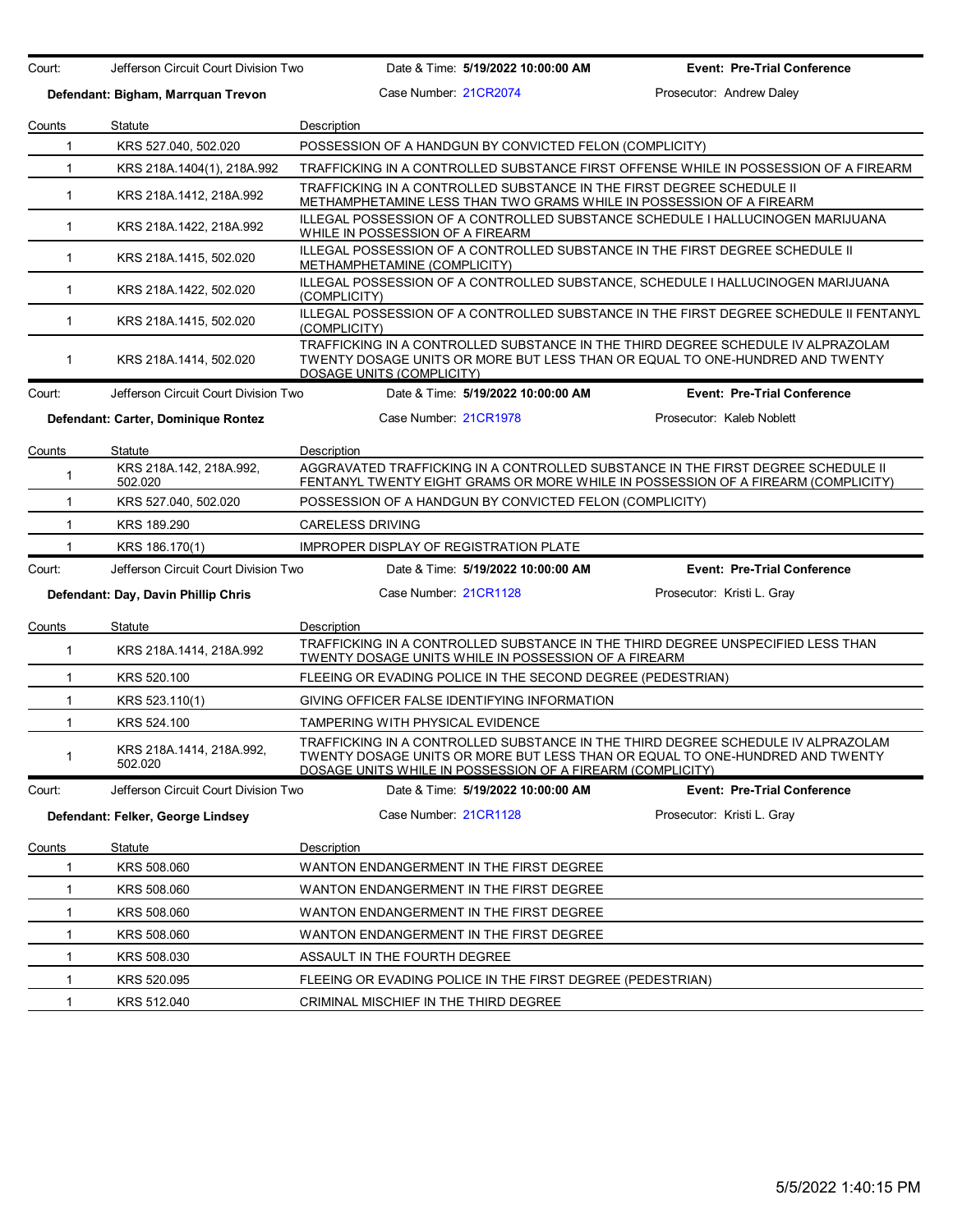| Court:        | Jefferson Circuit Court Division Two | Date & Time: 5/19/2022 10:00:00 AM                                                                                           | <b>Event: Pre-Trial Conference</b> |
|---------------|--------------------------------------|------------------------------------------------------------------------------------------------------------------------------|------------------------------------|
|               | Defendant: Maxie, Jahquan Lyndarion  | Case Number: 22CR0718                                                                                                        | Prosecutor: Jan Firkins Brightwell |
| Counts        | Statute                              | Description                                                                                                                  |                                    |
| 1             | KRS 527.040                          | POSSESSION OF A HANDGUN BY CONVICTED FELON                                                                                   |                                    |
| $\mathbf{1}$  | KRS 514.110                          | RECEIVING STOLEN FIREARM                                                                                                     |                                    |
| 1             | KRS 218A.1421, 218A.992              | TRAFFICKING IN MARIJUANA SCHEDULE I HALLUCINOGEN (LESS THAN 8 OUNCES) WHILE IN<br>POSSESSION OF A FIREARM                    |                                    |
| $\mathbf{1}$  | KRS 218A.1422, 218A.992              | ILLEGAL POSSESSION OF A CONTROLLED SUBSTANCE SCHEDULE I HALLUCINOGEN MARIJUANA<br>WHILE IN POSSESSION OF A FIREARM           |                                    |
| 1             | KRS 532.080                          | PERSISTENT FELONY OFFENDER IN THE SECOND DEGREE                                                                              |                                    |
| Court:        | Jefferson Circuit Court Division Two | Date & Time: 5/19/2022 10:45:00 AM                                                                                           | <b>Event: Pre-Trial Conference</b> |
|               | Defendant: Redmon, Kelly Denise      | Case Number 21CR2259                                                                                                         | Prosecutor: Erin Conklin           |
| <b>Counts</b> | Statute                              | Description                                                                                                                  |                                    |
| 1             | KRS 512.020                          | CRIMINAL MISCHIEF IN THE FIRST DEGREE                                                                                        |                                    |
| 1             | KRS 512.020                          | CRIMINAL MISCHIEF IN THE FIRST DEGREE                                                                                        |                                    |
| 1             | KRS 512.020                          | CRIMINAL MISCHIEF IN THE FIRST DEGREE                                                                                        |                                    |
|               |                                      |                                                                                                                              |                                    |
| Court:        | Jefferson Circuit Court Division Two | Date & Time: 5/19/2022 11:00:00 AM                                                                                           | <b>Event: Sentencing</b>           |
|               |                                      |                                                                                                                              |                                    |
|               | Defendant: Florence, Isaiah Devante  | Case Number 21CR2644                                                                                                         | Prosecutor: Milja Zgonjanin        |
| Counts        | Statute                              | Description                                                                                                                  |                                    |
| 1             | KRS 512.020                          | CRIMINAL MISCHIEF IN THE FIRST DEGREE                                                                                        |                                    |
| 1             | KRS 512.020                          | CRIMINAL MISCHIEF IN THE FIRST DEGREE                                                                                        |                                    |
| 1             | KRS 512.020                          | CRIMINAL MISCHIEF IN THE FIRST DEGREE                                                                                        |                                    |
| 1             | KRS 512.020                          | CRIMINAL MISCHIEF IN THE FIRST DEGREE                                                                                        |                                    |
| 1             | KRS 512.020                          | CRIMINAL MISCHIEF IN THE FIRST DEGREE                                                                                        |                                    |
| 1             | KRS 189A.010(1)(5)(a)                | OPERATING A MOTOR VEHICLE UNDER THE INFLUENCE OF INTOXICANTS - FIRST OFFENSE                                                 |                                    |
| 1             | KRS 508.060                          | WANTON ENDANGERMENT IN THE FIRST DEGREE                                                                                      |                                    |
| 1             | KRS 520.095                          | FLEEING OR EVADING POLICE IN THE FIRST DEGREE (MOTOR VEHICLE)                                                                |                                    |
| 1             | KRS 186.620(2)                       | OPERATION OF A MOTOR VEHICLE BY A PERSON WHOSE OPERATOR'S LICENSE HAS BEEN REVOKED.<br><u>SUSPENDED, CANCELLED OR DENIED</u> |                                    |
| 1             | KRS 189.290                          | <b>RECKLESS DRIVING</b>                                                                                                      |                                    |
| 1             | KRS 514.030, 502.020                 | THEFT BY UNLAWFUL TAKING FIREARM (COMPLICITY)                                                                                |                                    |
| 1             | KRS 520.030                          | ESCAPE IN THE SECOND DEGREE                                                                                                  |                                    |
| 1             | KRS 514.070                          | THEFT BY FAILURE TO MAKE REQUIRED DISPOSITION OF PROPERTY OVER \$500 BUT LESS THAN<br>\$10,000                               |                                    |
| 1             | KRS 511.030, 502.020                 | BURGLARY IN THE SECOND DEGREE (COMPLICITY)                                                                                   |                                    |
| 1             | KRS 514.030, 502.020                 | THEFT BY UNLAWFUL TAKING OVER \$500 BUT UNDER \$10,000 (COMPLICITY)                                                          |                                    |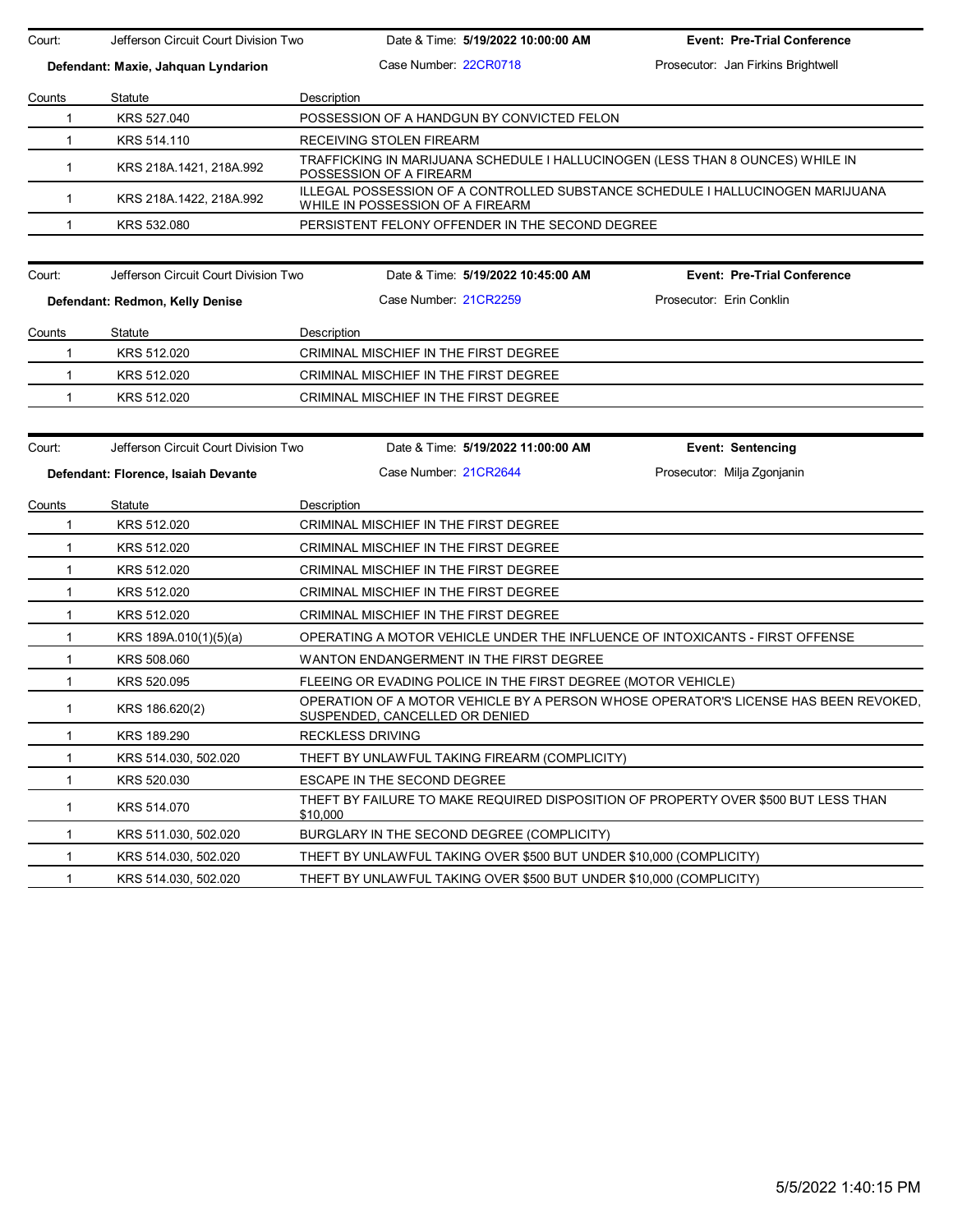Court: Jefferson Circuit Court Division Two Date & Time: **5/19/2022 11:15:00 AM Event: Pre-Trial Conference Defendant: Clarkson, Kelvin Jaleel Case Number: 21CR0869 Prosecutor: Kayla Crepps** Prosecutor: Kayla Crepps Counts Statute **Description** 1 KRS 514.110 RECEIVING STOLEN FIREARM 1 KRS 524.100 TAMPERING WITH PHYSICAL EVIDENCE 1 KRS 218A.1422 ILLEGAL POSSESSION OF A CONTROLLED SUBSTANCE, SCHEDULE I HALLUCINOGEN MARIJUANA 1 KRS 508.070 WANTON ENDANGERMENT IN THE SECOND DEGREE 1 KRS 186.410(1) OPERATING A MOTOR VEHICLE WITHOUT AN OPERATOR'S LICENSE 1 KRS 516.070 CRIMINAL POSSESSION OF A FORGED INSTRUMENT IN THE THIRD DEGREE 1 KRS 189.125(3) 189.990 FAILURE TO SECURE CHILD IN CHILD RESTRAINT DEVICE 1 KRS 189.330(4) DISREGARDING STOP SIGN 1 KRS 189.380(1)(3) FAILURE TO GIVE PROPER TRAFFIC SIGNAL 1 KRS 512.020, 502.020 CRIMINAL MISCHIEF IN THE FIRST DEGREE (COMPLICITY) 1 KRS 508.010, 502.020 ASSAULT IN THE FIRST DEGREE (COMPLICITY) 1 KRS 512.030, 502.020 CRIMINAL MISCHIEF IN THE SECOND DEGREE (COMPLICITY) Court: Jefferson Circuit Court Division Two Date & Time: **5/19/2022 11:30:00 AM Event: Pre-Trial Conference Defendant: House, Larry D.** Case Number: 19CR2220 Prosecutor: Jan Firkins Brightwell Counts Statute Description 1 KRS 511.020 BURGLARY IN THE FIRST DEGREE 1 KRS 511.040 BURGLARY IN THE THIRD DEGREE 1 KRS 520.040 ESCAPE IN THE THIRD DEGREE Court: Jefferson Circuit Court Division Two Date & Time: **5/19/2022 11:30:00 AM Event: Pre-Trial Conference Defendant: Knight, Jerry Lee Case Number: 19CR0814** Prosecutor: Jackson Rice Prosecutor: Jackson Rice Counts Statute **Description** 1 KRS 508.060 WANTON ENDANGERMENT IN THE FIRST DEGREE 1 KRS 189A.010(1)(5)(a)(11) OPERATING A MOTOR VEHICLE UNDER THE INFLUENCE OF INTOXICANTS - FIRST OFFENSE (AGGRAVATING CIRCUMSTANCES) 1 KRS 508.060 WANTON ENDANGERMENT IN THE FIRST DEGREE Court: Jefferson Circuit Court Division Two Date & Time: **5/19/2022 11:30:00 AM Event: Pre-Trial Conference Defendant: Robinson, Kendrick Rodriquez** Case Number: 21CR1759 Prosecutor: Heather R. Humble Counts Statute **Description** 1 KRS 508.020 ASSAULT IN THE SECOND DEGREE 1 KRS 527.040 POSSESSION OF A HANDGUN BY CONVICTED FELON 1 KRS 218A.1412, 218A.992, 502.020 TRAFFICKING IN A CONTROLLED SUBSTANCE IN THE FIRST DEGREE SCHEDULE I HEROIN WHILE IN POSSESSION OF A FIREARM (SUBSEQUENT OFFENDER) (COMPLICITY) <sup>1</sup> KRS 218A.1430, 218A.992, 502.020 TRAFFICKING IN SYNTHETIC DRUGS WHILE IN POSSESSION OF A FIREARM (SUBSEQUENT OFFENDER) (COMPLICITY) 1 KRS 218A.1412, 218A.992, 502.020 TRAFFICKING IN A CONTROLLED SUBSTANCE IN THE FIRST DEGREE SCHEDULE II METHAMPHETAMINE LESS THAN TWO GRAMS WHILE IN POSSESSION OF A FIREARM (SUBSEQUENT OFFENDER) (COMPLICITY) 1 KRS 218A.1415, 218A.992, 502.020 ILLEGAL POSSESSION OF A CONTROLLED SUBSTANCE IN THE FIRST DEGREE SCHEDULE II COCAINE WHILE IN POSSESSION OF A FIREARM (COMPLICITY) Court: Jefferson Circuit Court Division Three Date & Time: **5/19/2022 9:30:00 AM Event: Revocation Hearing Defendant: Robinson, Dylan <b>Case Number:** 18CR1029 Prosecutor: Joseph Abney **Counts** Statute **Description** 1 KRS 514.030 THEFT BY UNLAWFUL TAKING OVER \$500 BUT LESS THAN \$10,000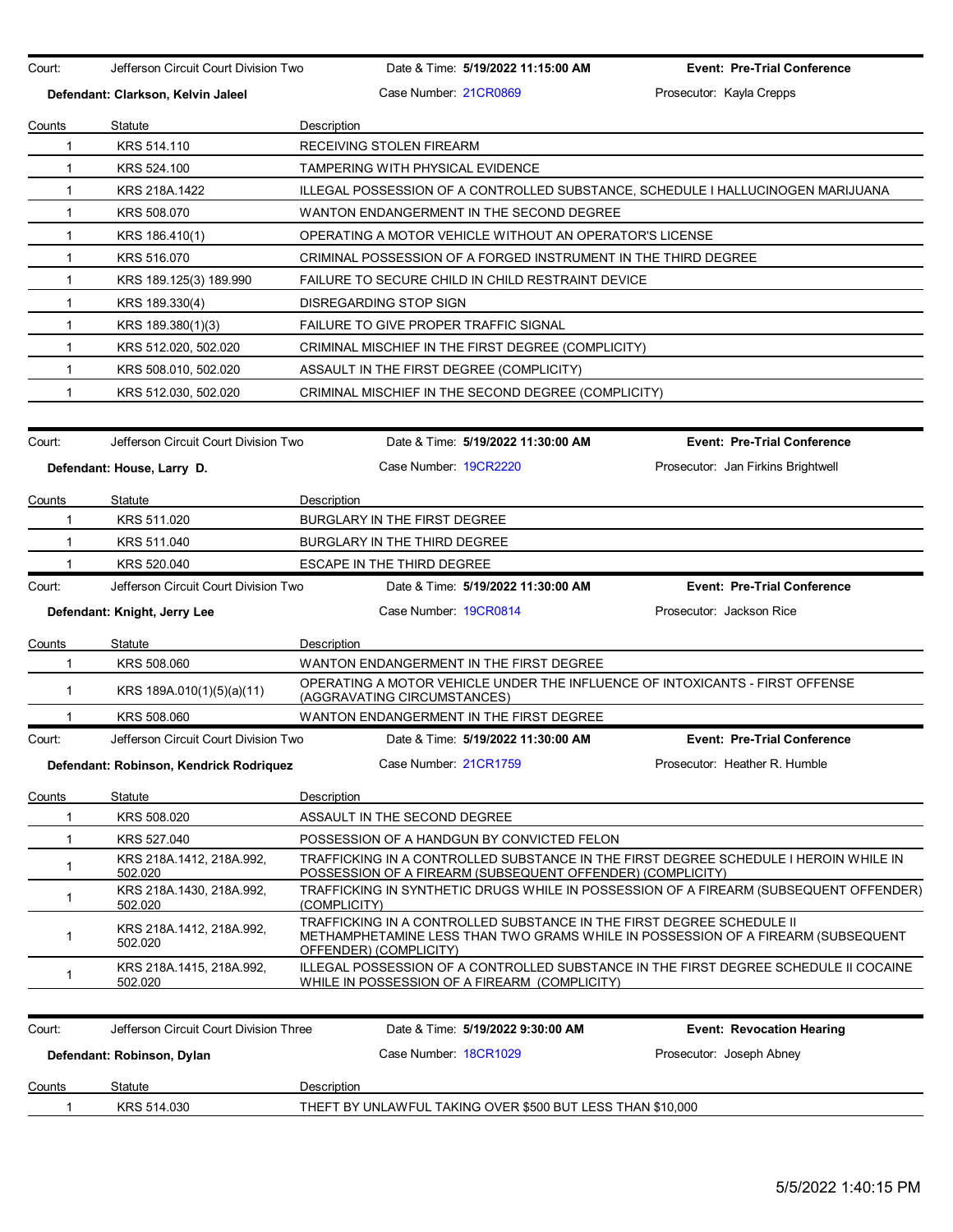Court: Jefferson Circuit Court Division Three Date & Time: **5/19/2022 10:45:00 AM Event: Revocation Hearing Defendant: Johnson, Christian Isaiah** Case Number: 18CR1244 Prosecutor: Jan Firkins Brightwell Counts Statute **Description** 1 KRS 514.030, 502.020 THEFT BY UNLAWFUL TAKING OVER \$500 BUT LESS THAN \$10,000 (COMPLICITY) 1 KRS 514.030, 502.020 THEFT BY UNLAWFUL TAKING OVER \$500 BUT LESS THAN \$10,000 (COMPLICITY) 1 KRS 514.030, 502.020 THEFT BY UNLAWFUL TAKING OVER \$500 BUT LESS THAN \$10,000 (COMPLICITY) 1 KRS 218A.1421, 218A.992, 502.020 TRAFFICKING IN MARIJUANA, SCHEDULE I HALLUCINOGEN (MORE THAN 8 OUNCES BUT LESS THAN 5 POUNDS) WHILE IN POSSESSION OF A FIREARM (COMPLICITY) Court: Jefferson Circuit Court Division Four Date & Time: **5/19/2022 10:00:00 AM Event: Pre-Trial Conference Defendant: Duncan, William Deron Case Number: 20CR0132** Prosecutor: Emily Wessel Counts Statute Description 1 KRS 527.040 POSSESSION OF A HANDGUN BY CONVICTED FELON 1 KRS 304.39-080 NO MOTOR VEHICLE INSURANCE - FIRST OFFENSE 1 KRS 186.410(1) OPERATING A MOTOR VEHICLE WITHOUT AN OPERATOR'S LICENSE 1 KRS 189.330(4) DISREGARDING STOP SIGN Court: Jefferson Circuit Court Division Four Date & Time: **5/19/2022 10:00:00 AM Event: Pre-Trial Conference Defendant: Fleming, Benjamin Alan** Case Number: 22CR0424 Prosecutor: Ebert Haegele Counts Statute Description 1 KRS 218A.142, 218A.992 AGGRAVATED TRAFFICKING IN A CONTROLLED SUBSTANCE IN THE FIRST DEGREE SCHEDULE I HEROIN ONE HUNDRED GRAMS OR MORE WHILE IN POSSESSION OF A FIREARM 1 KRS 527.040 POSSESSION OF A HANDGUN BY CONVICTED FELON 1 KRS 218A.1422, 218A.992 ILLEGAL POSSESSION OF A CONTROLLED SUBSTANCE SCHEDULE I HALLUCINOGEN MARIJUANA WHILE IN POSSESSION OF A FIREARM 1 KRS 218A.1412, 502.020 TRAFFICKING IN A CONTROLLED SUBSTANCE IN THE FIRST DEGREE SCHEDULE II FENTANYL (COMPLICITY) 1 KRS 218A.1412, 502.020 TRAFFICKING IN A CONTROLLED SUBSTANCE IN THE FIRST DEGREE SCHEDULE II METHAMPHETAMINE TWO GRAMS OR MORE (COMPLICITY) 1 KRS 218A.1413, 502.020 TRAFFICKING IN A CONTROLLED SUBSTANCE IN THE SECOND DEGREE SCHEDULE I 3,4 - METHYLENEDIOXYMETHAMPHETAMINE (MDMA) (ECSTASY) LESS THAN TEN DOSAGE UNITS (COMPLICITY) 1 KRS 218A.1422 ILLEGAL POSSESSION OF A CONTROLLED SUBSTANCE, SCHEDULE I HALLUCINOGEN MARIJUANA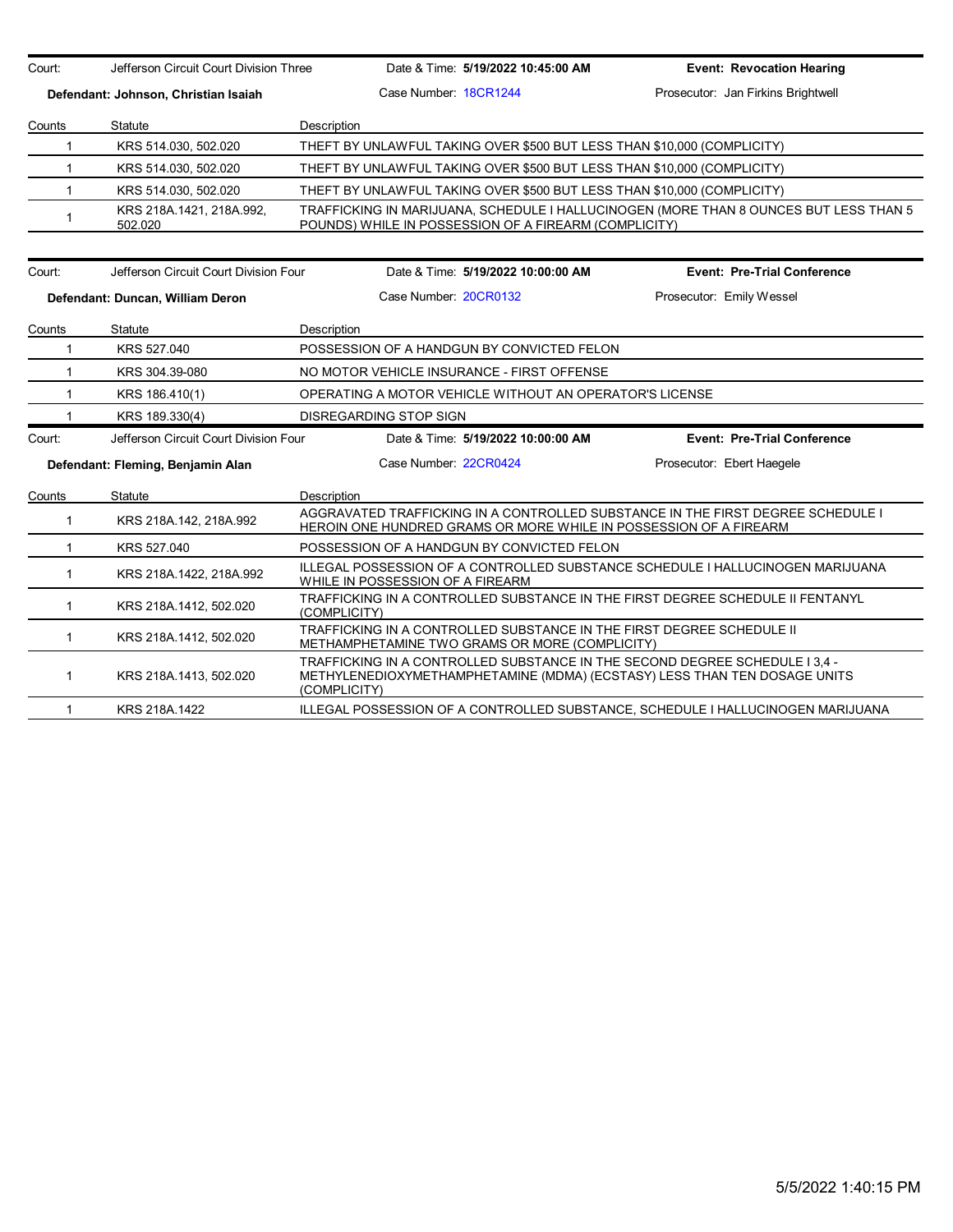| Court:       | Jefferson Circuit Court Division Four |                                         | Date & Time: 5/19/2022 10:15:00 AM                            | <b>Event: Pre-Trial Conference</b>                                                      |  |
|--------------|---------------------------------------|-----------------------------------------|---------------------------------------------------------------|-----------------------------------------------------------------------------------------|--|
|              | Defendant: Middleton, Donald Ray      | Case Number: 20CR0264                   |                                                               | Prosecutor: Kaleb Noblett                                                               |  |
| Counts       | Statute                               | Description                             |                                                               |                                                                                         |  |
| 1            | KRS 186.620(2)                        | SUSPENDED, CANCELLED OR DENIED          |                                                               | OPERATION OF A MOTOR VEHICLE BY A PERSON WHOSE OPERATOR'S LICENSE HAS BEEN REVOKED.     |  |
| 1            | KRS 218A.500(2)                       |                                         | ILLEGAL USE OR POSSESSION OF DRUG PARAPHERNALIA               |                                                                                         |  |
| $\mathbf{1}$ | KRS 218A.1415                         | <b>METHAMPHETAMINE</b>                  |                                                               | ILLEGAL POSSESSION OF A CONTROLLED SUBSTANCE IN THE FIRST DEGREE SCHEDULE II            |  |
| 1            | KRS 218A.1412                         |                                         |                                                               | TRAFFICKING IN A CONTROLLED SUBSTANCE IN THE FIRST DEGREE SCHEDULE I HEROIN             |  |
| 1            | KRS 520.095                           |                                         | FLEEING OR EVADING POLICE IN THE FIRST DEGREE (PEDESTRIAN)    |                                                                                         |  |
| 1            | KRS 520.095                           |                                         | FLEEING OR EVADING POLICE IN THE FIRST DEGREE (PEDESTRIAN)    |                                                                                         |  |
| 1            | KRS 512.020, 502.020                  |                                         | CRIMINAL MISCHIEF IN THE FIRST DEGREE (COMPLICITY)            |                                                                                         |  |
| 1            | KRS 218A.500(2), 502.020              |                                         | ILLEGAL USE OR POSSESSION OF DRUG PARAPHERNALIA (COMPLICITY)  |                                                                                         |  |
| 1            | KRS 514.030, 502.020                  |                                         |                                                               | THEFT BY UNLAWFUL TAKING OVER \$500 BUT LESS THAN \$10,000 (VEHICLE PARTS) (COMPLICITY) |  |
| 1            | KRS 514.030, 502.020                  |                                         |                                                               | THEFT BY UNLAWFUL TAKING OVER \$500 BUT LESS THAN \$10,000 (VEHICLE PARTS) (COMPLICITY) |  |
| 1            | KRS 512.020, 502.020                  |                                         | CRIMINAL MISCHIEF IN THE FIRST DEGREE (COMPLICITY)            |                                                                                         |  |
| 1            | KRS 218A.1412, 502.020                | (COMPLICITY)                            |                                                               | TRAFFICKING IN A CONTROLLED SUBSTANCE IN THE FIRST DEGREE SCHEDULE I HEROIN             |  |
| 1            | KRS 218A.1412                         | METHAMPHETAMINE LESS THAN TWO GRAMS     |                                                               | TRAFFICKING IN A CONTROLLED SUBSTANCE IN THE FIRST DEGREE SCHEDULE II                   |  |
| 1            | KRS 218A.1413                         | DOSAGE UNITS OR MORE                    |                                                               | TRAFFICKING IN A CONTROLLED SUBSTANCE IN THE SECOND DEGREE UNSPECIFIED TWENTY           |  |
| 1            | KRS 218A.500(2), 502.020              |                                         | ILLEGAL USE OR POSSESSION OF DRUG PARAPHERNALIA (COMPLICITY)  |                                                                                         |  |
| 1            | KRS 218A.1412, 502.020                |                                         | METHAMPHETAMINE TWO GRAMS OR MORE (COMPLICITY)                | TRAFFICKING IN A CONTROLLED SUBSTANCE IN THE FIRST DEGREE SCHEDULE II                   |  |
| Court:       | Jefferson Circuit Court Division Four |                                         | Date & Time: 5/19/2022 10:15:00 AM                            | <b>Event: Sentencing</b>                                                                |  |
|              | Defendant: Ray, Richard Allen         | Case Number 19CR0472                    |                                                               | Prosecutor: LC Bates                                                                    |  |
| Counts       | Statute                               | Description                             |                                                               |                                                                                         |  |
| 1            | KRS 514.030, 502.020                  |                                         |                                                               | THEFT BY UNLAWFUL TAKING OVER \$500 BUT LESS THAN \$10,000 (COMPLICITY)                 |  |
| 1            | KRS 532.080                           |                                         | PERSISTENT FELONY OFFENDER IN THE SECOND DEGREE               |                                                                                         |  |
| Court:       | Jefferson Circuit Court Division Four |                                         | Date & Time: 5/19/2022 10:15:00 AM                            | <b>Event: Pre-Trial Conference</b>                                                      |  |
|              | Defendant: Taylor, Lois Ann           | Case Number 22CR0035                    |                                                               | Prosecutor: Erin Conklin                                                                |  |
| Counts       | Statute                               | Description                             |                                                               |                                                                                         |  |
| 1            | KRS 508.060                           | WANTON ENDANGERMENT IN THE FIRST DEGREE |                                                               |                                                                                         |  |
| 1            | KRS 508.060                           | WANTON ENDANGERMENT IN THE FIRST DEGREE |                                                               |                                                                                         |  |
| 1            | KRS 186.170                           |                                         | OPERATING A MOTOR VEHICLE WITH AN EXPIRED LICENSE PLATE       |                                                                                         |  |
| 1            | KRS 508.060                           |                                         | WANTON ENDANGERMENT IN THE FIRST DEGREE (POLICE OFFICER)      |                                                                                         |  |
| 1            | KRS 508.060                           |                                         | WANTON ENDANGERMENT IN THE FIRST DEGREE (POLICE OFFICER)      |                                                                                         |  |
| 1            | KRS 508.060                           |                                         | WANTON ENDANGERMENT IN THE FIRST DEGREE (POLICE OFFICER)      |                                                                                         |  |
| 1            | KRS 514.120(1)(a)                     |                                         | OBSCURING THE IDENTITY OF A MACHINE OVER \$10,000             |                                                                                         |  |
| 1            | KRS 186.510                           | <b>DEMAND</b>                           |                                                               | FAILURE TO BE IN POSSESSION OF OPERATOR'S LICENSE AND/OR SHOW OPERATOR'S LICENSE ON     |  |
| 1            | KRS 218A.1422                         |                                         |                                                               | ILLEGAL POSSESSION OF A CONTROLLED SUBSTANCE, SCHEDULE I HALLUCINOGEN MARIJUANA         |  |
| 1            | KRS 520.095                           |                                         | FLEEING OR EVADING POLICE IN THE FIRST DEGREE (MOTOR VEHICLE) |                                                                                         |  |
| 1            | KRS 189A.010(1)(5)(a)                 |                                         |                                                               | OPERATING A MOTOR VEHICLE UNDER THE INFLUENCE OF INTOXICANTS - FIRST OFFENSE            |  |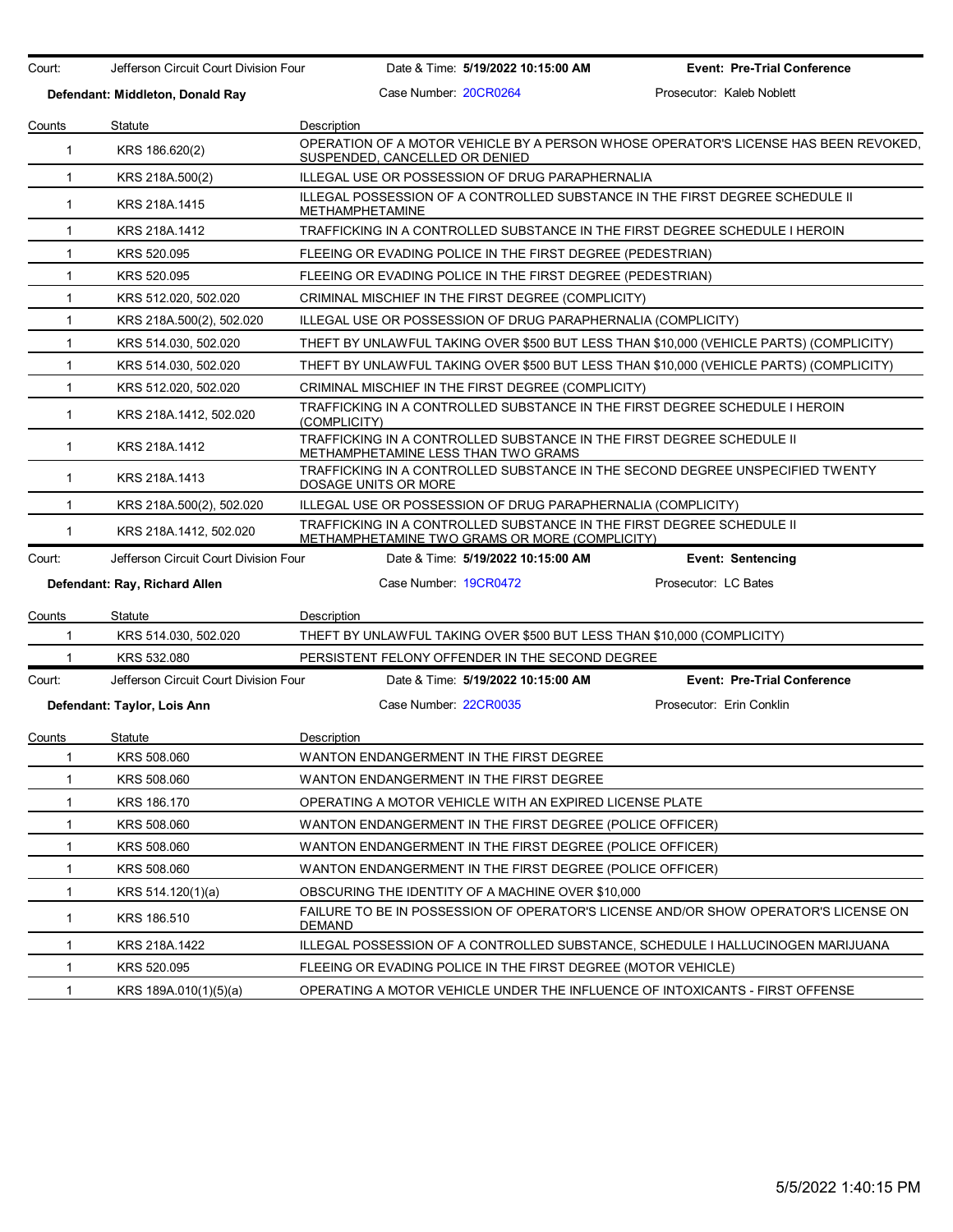| Court:        | Jefferson Circuit Court Division Four    |                    |                                       | Date & Time: 5/19/2022 10:30:00 AM                            | <b>Event: Pre-Trial Conference</b>                                                  |
|---------------|------------------------------------------|--------------------|---------------------------------------|---------------------------------------------------------------|-------------------------------------------------------------------------------------|
|               | Defendant: Badie, Richard                |                    | Case Number 20CR2032                  |                                                               | Prosecutor: Kristi L. Gray                                                          |
| Counts        | Statute                                  | Description        |                                       |                                                               |                                                                                     |
| 1             | KRS 511.030                              |                    | BURGLARY IN THE SECOND DEGREE         |                                                               |                                                                                     |
| 1             | KRS 520.095                              |                    |                                       | FLEEING OR EVADING POLICE IN THE FIRST DEGREE (MOTOR VEHICLE) |                                                                                     |
| 1             | KRS 186.620(2)                           |                    | <u>SUSPENDED, CANCELLED OR DENIED</u> |                                                               | OPERATION OF A MOTOR VEHICLE BY A PERSON WHOSE OPERATOR'S LICENSE HAS BEEN REVOKED. |
| Court:        | Jefferson Circuit Court Division Four    |                    |                                       | Date & Time: 5/19/2022 10:30:00 AM                            | <b>Event: Pre-Trial Conference</b>                                                  |
|               | Defendant: Bigham, Marrquan Trevon       |                    | Case Number 21CR1884                  |                                                               | Prosecutor: Emily Lantz                                                             |
| Counts        | Statute                                  | Description        |                                       |                                                               |                                                                                     |
| 1             | KRS 515.020, 502.020                     |                    |                                       | ROBBERY IN THE FIRST DEGREE (COMPLICITY)                      |                                                                                     |
|               | KRS 511.020, 502.020                     |                    |                                       | BURGLARY IN THE FIRST DEGREE (COMPLICITY)                     |                                                                                     |
| Court:        | Jefferson Circuit Court Division Four    |                    |                                       | Date & Time: 5/19/2022 10:30:00 AM                            | <b>Event: Pre-Trial Conference</b>                                                  |
|               | Defendant: Miles, J'Cora Monica Rochelle |                    | Case Number 21CR1884                  |                                                               | Prosecutor: Emily Lantz                                                             |
| Counts        | Statute                                  | Description        |                                       |                                                               |                                                                                     |
| 1             | KRS 515.020, 502.020                     |                    |                                       | ROBBERY IN THE FIRST DEGREE (COMPLICITY)                      |                                                                                     |
|               | KRS 511.020, 502.020                     |                    |                                       | BURGLARY IN THE FIRST DEGREE (COMPLICITY)                     |                                                                                     |
| Court:        | Jefferson Circuit Court Division Four    |                    |                                       | Date & Time: 5/19/2022 10:30:00 AM                            | <b>Event: Revocation Hearing</b>                                                    |
|               | Defendant: Robinson, Montae Lamont       |                    | Case Number 18CR1224                  |                                                               | Prosecutor: Philip Bronson                                                          |
| Counts        | Statute                                  | Description        |                                       |                                                               |                                                                                     |
| 1             | KRS 218A.1415, 502.020                   |                    | <b>HYDROCODONE (COMPLICITY)</b>       |                                                               | ILLEGAL POSSESSION OF A CONTROLLED SUBSTANCE IN THE FIRST DEGREE SCHEDULE II        |
| 1             | KRS 218A.1421, 502.020                   |                    |                                       |                                                               | TRAFFICKING IN MARIJUANA, SCHEDULE I HALLUCINOGEN (LESS THAN 8 OUNCES) (COMPLICITY) |
| $\mathbf{1}$  | KRS 218A.500(2), 502.020                 |                    |                                       | ILLEGAL USE OR POSSESSION OF DRUG PARAPHERNALIA (COMPLICITY)  |                                                                                     |
| $\mathbf{1}$  | KRS 218A.1412, 502.020                   | (COMPLICITY)       |                                       |                                                               | TRAFFICKING IN A CONTROLLED SUBSTANCE IN THE FIRST DEGREE SCHEDULE I HEROIN         |
| 1             | KRS 218A.1412                            |                    |                                       | <u>METHAMPHETAMINE TWO GRAMS OR MORE</u>                      | TRAFFICKING IN A CONTROLLED SUBSTANCE IN THE FIRST DEGREE SCHEDULE II               |
| Court:        | Jefferson Circuit Court Division Four    |                    |                                       | Date & Time: 5/19/2022 10:30:00 AM                            | <b>Event: Pre-Trial Conference</b>                                                  |
|               | Defendant: Wilson, David Allen           |                    | Case Number 21CR0356                  |                                                               | Prosecutor: Andrew S. Reinhardt                                                     |
| Counts        | Statute                                  | <b>Description</b> |                                       |                                                               |                                                                                     |
| 1             | KRS 509.040                              | <b>KIDNAPPING</b>  |                                       |                                                               |                                                                                     |
| 1             | KRS 524.040                              |                    |                                       | INTIMIDATING A PARTICIPANT IN THE LEGAL PROCESS               |                                                                                     |
| 1             | KRS 508.030                              |                    | ASSAULT IN THE FOURTH DEGREE          |                                                               |                                                                                     |
| 1             | KRS 508.080                              |                    |                                       | TERRORISTIC THREATENING IN THE THIRD DEGREE                   |                                                                                     |
| 1             | KRS 456.180                              |                    |                                       | VIOLATION OF INTERPERSONAL PROTECTIVE ORDER                   |                                                                                     |
| 1             | KRS 508.060, 502.020                     |                    |                                       | WANTON ENDANGERMENT IN THE FIRST DEGREE (COMPLICITY)          |                                                                                     |
|               | KRS 512.020, 502.020                     |                    |                                       | CRIMINAL MISCHIEF IN THE FIRST DEGREE (COMPLICITY)            |                                                                                     |
| Court:        | Jefferson Circuit Court Division Four    |                    |                                       | Date & Time: 5/19/2022 10:30:00 AM                            | <b>Event: Pre-Trial Conference</b>                                                  |
|               | Defendant: Wilson, Deondre Keshan        |                    | Case Number 21CR1884                  |                                                               | Prosecutor: Emily Lantz                                                             |
| <u>Counts</u> | Statute                                  | Description        |                                       |                                                               |                                                                                     |
| 1             | KRS 515.020, 502.020                     |                    |                                       | ROBBERY IN THE FIRST DEGREE (COMPLICITY)                      |                                                                                     |
| 1             | KRS 527.040                              |                    |                                       | POSSESSION OF A HANDGUN BY CONVICTED FELON                    |                                                                                     |
| 1             | KRS 511.020, 502.020                     |                    |                                       | BURGLARY IN THE FIRST DEGREE (COMPLICITY)                     |                                                                                     |
| 1             | KRS 532.080                              |                    |                                       | PERSISTENT FELONY OFFENDER IN THE SECOND DEGREE               |                                                                                     |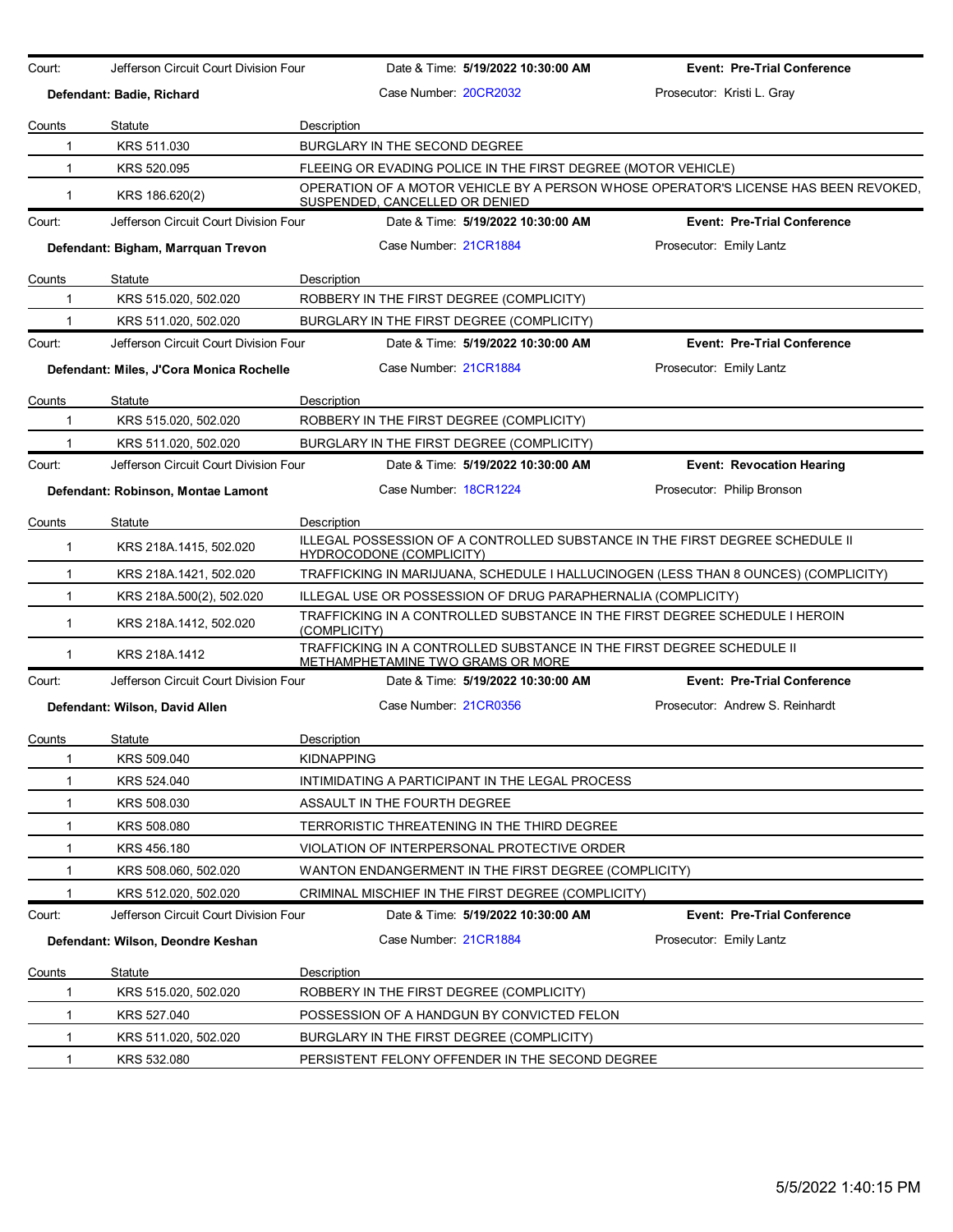| Court:        | Jefferson Circuit Court Division Four                         | Date & Time: 5/19/2022 10:30:00 AM                                                                                                                       | <b>Event: Pre-Trial Conference</b> |
|---------------|---------------------------------------------------------------|----------------------------------------------------------------------------------------------------------------------------------------------------------|------------------------------------|
|               | Defendant: Wilson, Justin Michael                             | Case Number 21CR0356                                                                                                                                     | Prosecutor: Andrew S. Reinhardt    |
|               |                                                               |                                                                                                                                                          |                                    |
| Counts        | Statute                                                       | Description                                                                                                                                              |                                    |
| 1             | KRS 508.060, 502.020                                          | WANTON ENDANGERMENT IN THE FIRST DEGREE (COMPLICITY)                                                                                                     |                                    |
| 1<br>Court:   | KRS 512.020, 502.020<br>Jefferson Circuit Court Division Four | CRIMINAL MISCHIEF IN THE FIRST DEGREE (COMPLICITY)<br>Date & Time: 5/19/2022 10:30:00 AM                                                                 | <b>Event: Pre-Trial Conference</b> |
|               |                                                               |                                                                                                                                                          |                                    |
|               | Defendant: Wright, Cory Evan                                  | Case Number 21CR0939                                                                                                                                     | Prosecutor: Ryan Olberding         |
| <b>Counts</b> | Statute                                                       | Description                                                                                                                                              |                                    |
| 1             | KRS 520.090                                                   | <b>RESISTING ARREST</b>                                                                                                                                  |                                    |
| $\mathbf 1$   | KRS 520.095                                                   | FLEEING OR EVADING POLICE IN THE FIRST DEGREE (PEDESTRIAN)                                                                                               |                                    |
| $\mathbf{1}$  | KRS 523.110(1)                                                | GIVING OFFICER FALSE IDENTIFYING INFORMATION                                                                                                             |                                    |
| $\mathbf{1}$  | KRS 508.025                                                   | ASSAULT IN THE THIRD DEGREE (POLICE/PROBATION OFFICER)                                                                                                   |                                    |
| $\mathbf{1}$  | KRS 511.080                                                   | CRIMINAL TRESPASS IN THE THIRD DEGREE                                                                                                                    |                                    |
| 1             | KRS 532.080                                                   | PERSISTENT FELONY OFFENDER IN THE FIRST DEGREE                                                                                                           |                                    |
| Court:        | Jefferson Circuit Court Division Four                         | Date & Time: 5/19/2022 11:00:00 AM                                                                                                                       | <b>Event: Plea of Guilty</b>       |
|               | Defendant: Fisher, Toni Ann                                   | Case Number 21CR0871                                                                                                                                     | Prosecutor: Philip Bronson         |
| Counts        | Statute                                                       | Description                                                                                                                                              |                                    |
| 1             | KRS 527.040, 502.020                                          | POSSESSION OF A HANDGUN BY CONVICTED FELON (COMPLICITY)                                                                                                  |                                    |
| $\mathbf 1$   | KRS 218A 1412, 218A 992,<br>502.020                           | TRAFFICKING IN A CONTROLLED SUBSTANCE IN THE FIRST DEGREE SCHEDULE II<br>METHAMPHETAMINE TWO GRAMS OR MORE WHILE IN POSSESSION OF A FIREARM (COMPLICITY) |                                    |
| $\mathbf{1}$  | KRS 218A.500(2), 502.020                                      | ILLEGAL USE OR POSSESSION OF DRUG PARAPHERNALIA (COMPLICITY)                                                                                             |                                    |
| $\mathbf{1}$  | KRS 218A.1415, 502.020                                        | ILLEGAL POSSESSION OF A CONTROLLED SUBSTANCE IN THE FIRST DEGREE SCHEDULE I HEROIN<br>(COMPLICITY)                                                       |                                    |
| -1            | KRS 218A.1415, 502.020                                        | ILLEGAL POSSESSION OF A CONTROLLED SUBSTANCE IN THE FIRST DEGREE SCHEDULE II FENTANYL<br>(COMPLICITY)                                                    |                                    |
| Court:        | Jefferson Circuit Court Division Four                         | Date & Time: 5/19/2022 11:00:00 AM                                                                                                                       | <b>Event: Sentencing</b>           |
|               | Defendant: French, Keith Anthony                              | Case Number 21CR1951                                                                                                                                     | Prosecutor: Emily Wessel           |
| Counts        | Statute                                                       | Description                                                                                                                                              |                                    |
| 1             | KRS 17.510(10)(a) & (11)                                      | FAILURE TO COMPLY WITH SEX OFFENDER REGISTRATION (SUBSEQUENT OFFENDER)                                                                                   |                                    |
|               | KRS 532.080                                                   | PERSISTENT FELONY OFFENDER IN THE FIRST DEGREE                                                                                                           |                                    |
| Court:        | Jefferson Circuit Court Division Four                         | Date & Time: 5/19/2022 11:00:00 AM                                                                                                                       | Event: Plea of Guilty              |
|               | Defendant: Harrison, Mikqua Alejandro                         | Case Number 21CR0871                                                                                                                                     | Prosecutor: Philip Bronson         |
| <u>Counts</u> | Statute                                                       | Description                                                                                                                                              |                                    |
| 1             | KRS 218A.142, 502.020                                         | AGGRAVATED TRAFFICKING IN A CONTROLLED SUBSTANCE IN THE FIRST DEGREE SCHEDULE II<br>FENTANYL TWENTY EIGHT GRAMS OR MORE (COMPLICITY)                     |                                    |
| 1             | KRS 218A.1415, 502.020                                        | ILLEGAL POSSESSION OF A CONTROLLED SUBSTANCE IN THE FIRST DEGREE SCHEDULE II<br>METHAMPHETAMINE (COMPLICITY)                                             |                                    |
|               |                                                               |                                                                                                                                                          |                                    |
| Court:        | Jefferson Circuit Court Division Four                         | Date & Time: 5/19/2022 11:30:00 AM                                                                                                                       | <b>Event: Revocation Hearing</b>   |
|               | Defendant: Hance, Tiffany Marie                               | Case Number 11CR2360                                                                                                                                     | Prosecutor: Erin Conklin           |
| Counts        | Statute                                                       | Description                                                                                                                                              |                                    |
| $\mathbf 1$   | KRS 218A.1412                                                 | TRAFFICKING IN A CONTROLLED SUBSTANCE IN THE FIRST DEGREE SCHEDULE II<br>METHAMPHETAMINE TWO GRAMS OR MORE                                               |                                    |
|               |                                                               |                                                                                                                                                          |                                    |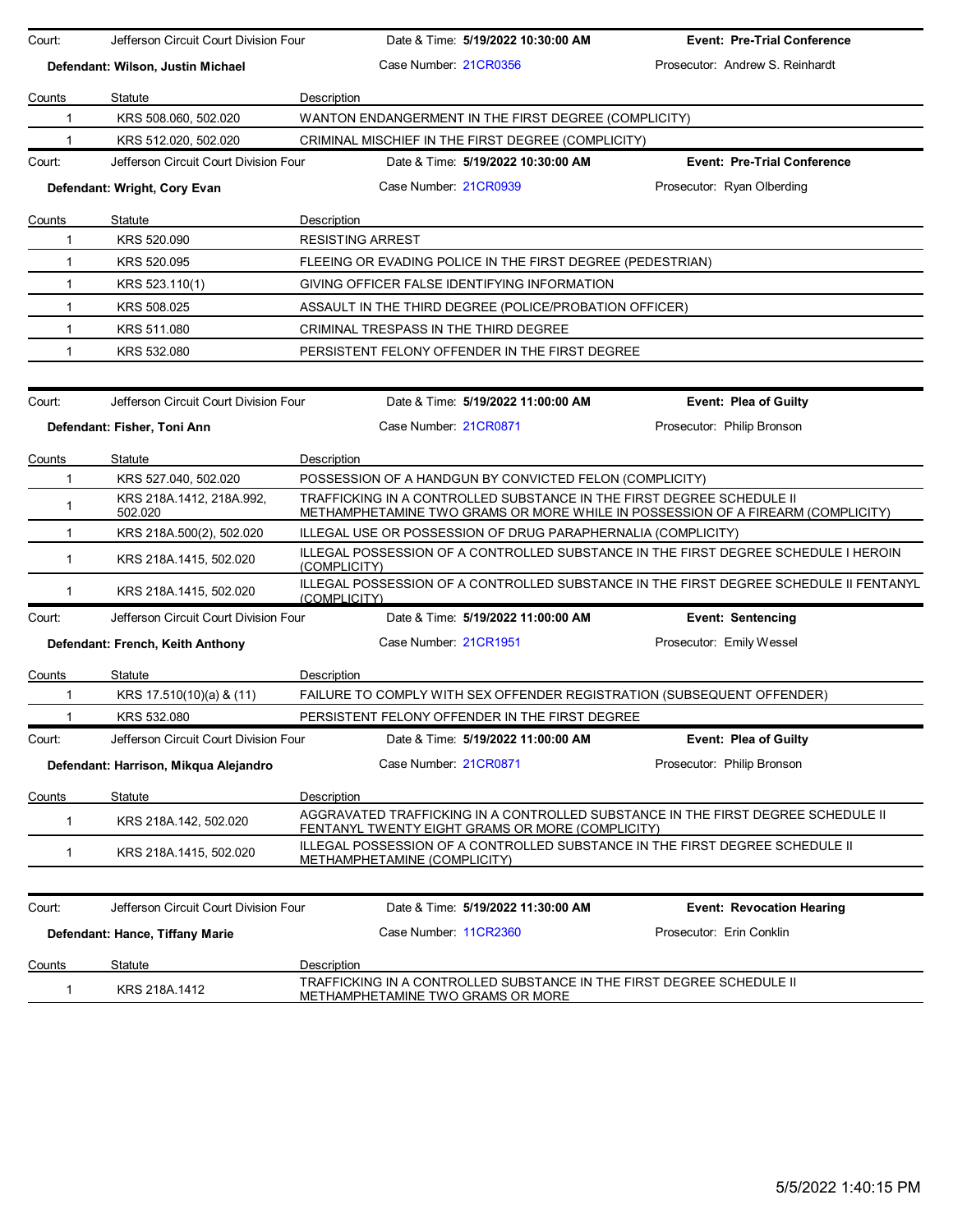| Court:       | Jefferson Circuit Court Division Four |             |                             | Date & Time: 5/19/2022 11:30:00 AM                            | <b>Event: Pre-Trial Conference</b>                                                      |
|--------------|---------------------------------------|-------------|-----------------------------|---------------------------------------------------------------|-----------------------------------------------------------------------------------------|
|              | Defendant: Stumler, Justin Blake      |             | Case Number: 20CR1743       |                                                               | Prosecutor: Philip Bronson                                                              |
| Counts       | Statute                               | Description |                             |                                                               |                                                                                         |
| 1            | KRS 527.040, 502.020                  |             |                             | POSSESSION OF A HANDGUN BY CONVICTED FELON (COMPLICITY)       |                                                                                         |
| 1            | KRS 218A.1412, 218A.992,<br>502.020   |             |                             | POSSESSION OF A FIREARM (COMPLICITY)                          | TRAFFICKING IN A CONTROLLED SUBSTANCE IN THE FIRST DEGREE SCHEDULE II FENTANYL WHILE IN |
| $\mathbf{1}$ | KRS 218A.1415, 218A.992,<br>502.020   |             |                             | METHAMPHETAMINE WHILE IN POSSESSION OF A FIREARM (COMPLICITY) | ILLEGAL POSSESSION OF A CONTROLLED SUBSTANCE IN THE FIRST DEGREE SCHEDULE II            |
| $\mathbf{1}$ | KRS 218A.1421, 218A.992,<br>502.020   |             |                             | POSSESSION OF A FIREARM (COMPLICITY)                          | TRAFFICKING IN MARIJUANA SCHEDULE I HALLUCINOGEN (LESS THAN 8 OUNCES) WHILE IN          |
| $\mathbf{1}$ | KRS 194A.505(3), 502.020              |             |                             | FRAUDULENT USE OF EBT CARD FOR BENEFITS (COMPLICITY)          |                                                                                         |
| 1            | KRS 194A 505(3), 502.020              |             |                             | FRAUDULENT USE OF EBT CARD FOR BENEFITS (COMPLICITY)          |                                                                                         |
| $\mathbf{1}$ | KRS 194A 505(3), 502.020              |             |                             | FRAUDULENT USE OF EBT CARD FOR BENEFITS (COMPLICITY)          |                                                                                         |
| $\mathbf{1}$ | KRS 194A 505(3), 502.020              |             |                             | FRAUDULENT USE OF EBT CARD FOR BENEFITS (COMPLICITY)          |                                                                                         |
| $\mathbf{1}$ | KRS 527.040 (b)                       |             |                             |                                                               | POSSESSION OF A HANDGUN BY CONVICTED FELON PERSISTENT FELONY OFFENDER                   |
| 1            | KRS 532.080                           |             |                             | PERSISTENT FELONY OFFENDER IN THE FIRST DEGREE                |                                                                                         |
| Court:       | Jefferson Circuit Court Division Five |             |                             | Date & Time: 5/19/2022 10:30:00 AM                            | <b>Event: Status Hearing</b>                                                            |
|              | Defendant: Alexander, Penny Jo        |             | Case Number 19CR2541        |                                                               | Prosecutor: Kayla Crepps                                                                |
|              |                                       |             |                             |                                                               |                                                                                         |
| Counts<br>1  | Statute<br>KRS 514.030                | Description |                             | THEFT BY UNLAWFUL TAKING OVER \$10,000                        |                                                                                         |
| Court:       | Jefferson Circuit Court Division Five |             |                             | Date & Time: 5/19/2022 10:30:00 AM                            | <b>Event: Revocation Hearing</b>                                                        |
|              |                                       |             | Case Number 18CR0987        |                                                               | Prosecutor: Milja Zgonjanin                                                             |
|              | Defendant: Mason, Clarence Marcus     |             |                             |                                                               |                                                                                         |
| Counts       | Statute                               | Description |                             |                                                               |                                                                                         |
| 1            | KRS 514.030                           |             |                             | THEFT BY UNLAWFUL TAKING OVER \$500 BUT LESS THAN \$10,000    |                                                                                         |
| 1            | KRS 515.020                           |             | ROBBERY IN THE FIRST DEGREE |                                                               |                                                                                         |
| Court:       | Jefferson Circuit Court Division Five |             |                             | Date & Time: 5/19/2022 10:30:00 AM                            | <b>Event: Pre-Trial Conference</b>                                                      |
|              | Defendant: Shepard, Majustic          |             | Case Number: 21CR2053       |                                                               | Prosecutor: Kayla Crepps                                                                |
| Counts       | Statute                               | Description |                             |                                                               |                                                                                         |
| 1            | KRS 515.020                           |             | ROBBERY IN THE FIRST DEGREE |                                                               |                                                                                         |
| $\mathbf{1}$ | KRS 515.020                           |             | ROBBERY IN THE FIRST DEGREE |                                                               |                                                                                         |
| 1            | KRS 515.020                           |             | ROBBERY IN THE FIRST DEGREE |                                                               |                                                                                         |
| Court:       | Jefferson Circuit Court Division Five |             |                             | Date & Time: 5/19/2022 10:30:00 AM                            | <b>Event: Pre-Trial Conference</b>                                                      |
|              | Defendant: Weit-Wood, Cheryl Allison  |             | Case Number: 22CR0583       |                                                               | Prosecutor: Ashley N. Adams                                                             |
| Counts       | Statute                               | Description |                             |                                                               |                                                                                         |
| 1            | KRS 516.060                           |             |                             |                                                               | CRIMINAL POSSESSION OF A FORGED INSTRUMENT IN THE SECOND DEGREE                         |
| 1            | KRS 514.040(1)(a)                     |             |                             |                                                               | THEFT BY DECEPTION OVER \$500 BUT LESS THAN \$10,000 (FALSE IMPRESSION)                 |
| 1            | KRS 516.060                           |             |                             |                                                               | CRIMINAL POSSESSION OF A FORGED INSTRUMENT IN THE SECOND DEGREE                         |
| 1            | KRS 514.040(1)(a)                     |             |                             |                                                               | THEFT BY DECEPTION OVER \$500 BUT LESS THAN \$10,000 (FALSE IMPRESSION)                 |
| Court:       | Jefferson Circuit Court Division Five |             |                             | Date & Time: 5/19/2022 10:30:00 AM                            | <b>Event: Revocation Hearing</b>                                                        |
|              | Defendant: Williams, Justin L.        |             | Case Number 18CR2038        |                                                               | Prosecutor: Philip Bronson                                                              |
| Counts       | Statute                               | Description |                             |                                                               |                                                                                         |
| 1            | KRS 218A 500(2), 502.020              |             |                             | ILLEGAL USE OR POSSESSION OF DRUG PARAPHERNALIA (COMPLICITY)  |                                                                                         |
| $\mathbf{1}$ | KRS 218A.1412, 502.020                |             |                             | METHAMPHETAMINE TWO GRAMS OR MORE (COMPLICITY)                | TRAFFICKING IN A CONTROLLED SUBSTANCE IN THE FIRST DEGREE SCHEDULE II                   |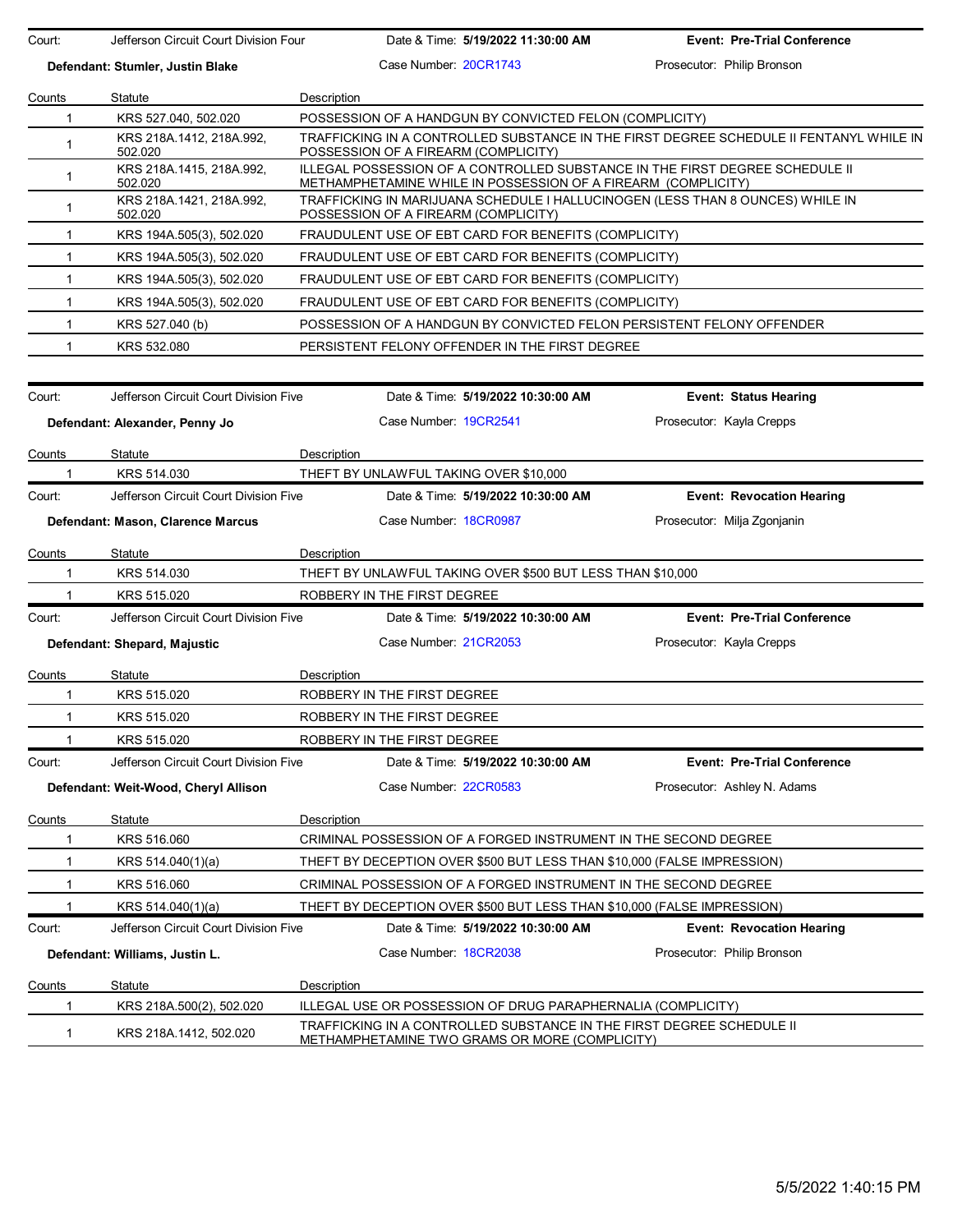| Court:       | Jefferson Circuit Court Division Five | Date & Time: 5/19/2022 10:45:00 AM                                                                                      | <b>Event: Pre-Trial Conference</b> |
|--------------|---------------------------------------|-------------------------------------------------------------------------------------------------------------------------|------------------------------------|
|              | Defendant: Clark, David Dwayne        | Case Number 22CR0600                                                                                                    | Prosecutor: Ajla Hakalovic         |
| Counts       | Statute                               | Description                                                                                                             |                                    |
| $\mathbf{1}$ | KRS 218A.1412, 502.020                | TRAFFICKING IN A CONTROLLED SUBSTANCE IN THE FIRST DEGREE SCHEDULE II<br>METHAMPHETAMINE TWO GRAMS OR MORE (COMPLICITY) |                                    |
| 1            | KRS 530.060                           | ENDANGERING THE WELFARE OF A MINOR                                                                                      |                                    |
| $\mathbf{1}$ | KRS 530.060                           | ENDANGERING THE WELFARE OF A MINOR                                                                                      |                                    |
| 1            | KRS 530.060                           | ENDANGERING THE WELFARE OF A MINOR                                                                                      |                                    |
| Court:       | Jefferson Circuit Court Division Five | Date & Time: 5/19/2022 10:45:00 AM                                                                                      | <b>Event: Pre-Trial Conference</b> |
|              | Defendant: Kirchner, John David       | Case Number: 22CR0576                                                                                                   | Prosecutor: Ajla Hakalovic         |
| Counts       | Statute                               | Description                                                                                                             |                                    |
| 1            | KRS 218A.1415, 502.020                | ILLEGAL POSSESSION OF A CONTROLLED SUBSTANCE IN THE FIRST DEGREE SCHEDULE II<br>METHAMPHETAMINE (COMPLICITY)            |                                    |
| $\mathbf{1}$ | KRS 218A.1415, 502.020                | ILLEGAL POSSESSION OF A CONTROLLED SUBSTANCE IN THE FIRST DEGREE SCHEDULE I HEROIN<br>(COMPLICITY)                      |                                    |
| $\mathbf{1}$ | KRS 218A.1415, 502.020                | ILLEGAL POSSESSION OF A CONTROLLED SUBSTANCE IN THE FIRST DEGREE SCHEDULE II FENTANYL<br>(COMPLICITY)                   |                                    |
| 1            | KRS 218A.500(2), 502.020              | ILLEGAL USE OR POSSESSION OF DRUG PARAPHERNALIA (COMPLICITY)                                                            |                                    |
| $\mathbf{1}$ | KRS 218A.1417, 502.020                | ILLEGAL POSSESSION OF A CONTROLLED SUBSTANCE IN THE THIRD DEGREE SCHEDULE IV<br>TRAMADOL (COMPLICITY)                   |                                    |
| 1            | KRS 514.030                           | THEFT BY UNLAWFUL TAKING UNDER \$500 (SHOPLIFTING)                                                                      |                                    |
| Court:       | Jefferson Circuit Court Division Five | Date & Time: 5/19/2022 10:45:00 AM                                                                                      | <b>Event: Sentencing</b>           |
|              | Defendant: Krahwinkel, Mark Anthony   | Case Number: 21CR1093                                                                                                   | Prosecutor: Kaleb Noblett          |
| Counts       | Statute                               | Description                                                                                                             |                                    |
| 1            | KRS 218A.1415                         | ILLEGAL POSSESSION OF A CONTROLLED SUBSTANCE IN THE FIRST DEGREE SCHEDULE II<br><b>METHAMPHETAMINE</b>                  |                                    |
| $\mathbf{1}$ | KRS 218A.1415                         | ILLEGAL POSSESSION OF A CONTROLLED SUBSTANCE IN THE FIRST DEGREE SCHEDULE II<br>METHAMPHETAMINE                         |                                    |
| $\mathbf{1}$ | KRS 520.095                           | FLEEING OR EVADING POLICE IN THE FIRST DEGREE (PEDESTRIAN)                                                              |                                    |
| $\mathbf{1}$ | KRS 516.060                           | CRIMINAL POSSESSION OF A FORGED INSTRUMENT IN THE SECOND DEGREE                                                         |                                    |
| 1            | KRS 514.040(1)(a)                     | THEFT BY DECEPTION UNDER \$500 (FALSE IMPRESSION)                                                                       |                                    |
| $\mathbf{1}$ | KRS 186.170                           | OPERATING A MOTOR VEHICLE WITH AN EXPIRED LICENSE PLATE                                                                 |                                    |
| $\mathbf{1}$ | KRS 218A.1412                         | TRAFFICKING IN A CONTROLLED SUBSTANCE IN THE FIRST DEGREE SCHEDULE II<br>METHAMPHETAMINE TWO GRAMS OR MORE              |                                    |
| 1            | KRS 508.080                           | TERRORISTIC THREATENING IN THE THIRD DEGREE                                                                             |                                    |
| 1            | KRS 218A.1415                         | ILLEGAL POSSESSION OF A CONTROLLED SUBSTANCE IN THE FIRST DEGREE SCHEDULE II<br>METHAMPHETAMINE                         |                                    |
| -1           | KRS 516.060                           | CRIMINAL POSSESSION OF A FORGED INSTRUMENT IN THE SECOND DEGREE                                                         |                                    |
| 1            | KRS 514.040(1)(a)                     | THEFT BY DECEPTION UNDER \$500 (FALSE IMPRESSION)                                                                       |                                    |
|              |                                       |                                                                                                                         |                                    |
| Court:       | Jefferson Circuit Court Division Five | Date & Time: 5/19/2022 11:00:00 AM                                                                                      | <b>Event: Revocation Hearing</b>   |
|              | Defendant: Hendricks, Dillon Tyler    | Case Number 20CR0804                                                                                                    | Prosecutor: Jan Firkins Brightwell |
| Counts       | Statute                               | Description                                                                                                             |                                    |
| 1            | KRS 511.030, 502.020                  | BURGLARY IN THE SECOND DEGREE (COMPLICITY)                                                                              |                                    |
|              | KRS 514.110, 502.020                  | RECEIVING STOLEN PROPERTY OVER \$10,000 (COMPLICITY)                                                                    |                                    |
| 1            | KRS 511.020, 502.020                  | BURGLARY IN THE FIRST DEGREE (COMPLICITY)                                                                               |                                    |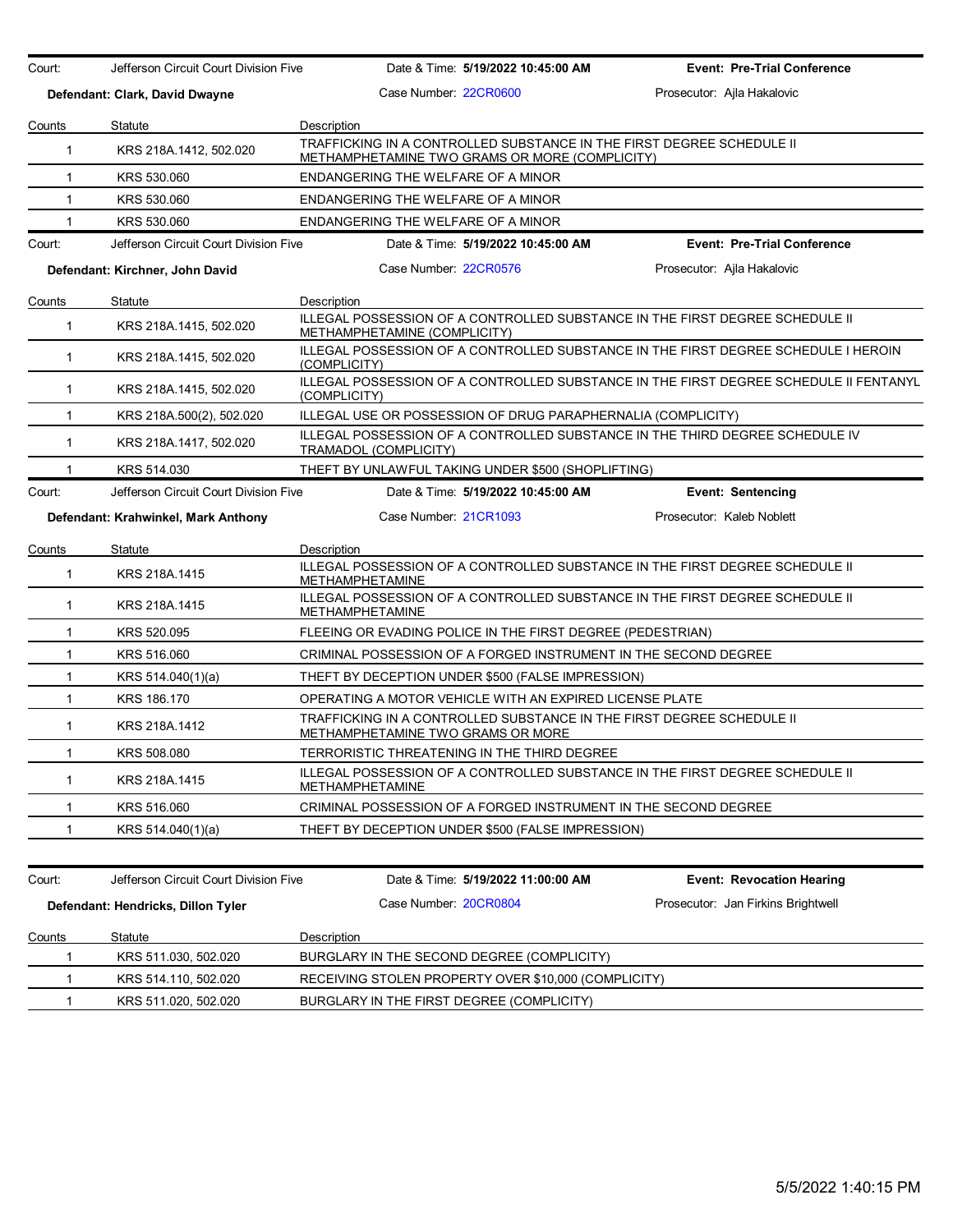| Court:       | Jefferson Circuit Court Division Five | Date & Time: 5/19/2022 11:15:00 AM                                                                                                            | <b>Event: Revocation Hearing</b>   |  |  |  |
|--------------|---------------------------------------|-----------------------------------------------------------------------------------------------------------------------------------------------|------------------------------------|--|--|--|
|              | Defendant: Lane, Christopher Joseph   | Case Number 19CR1180                                                                                                                          | Prosecutor: Andrew Daley           |  |  |  |
| Counts       | Statute                               | Description                                                                                                                                   |                                    |  |  |  |
| $\mathbf{1}$ | KRS 218A.1412, 502.020                | TRAFFICKING IN A CONTROLLED SUBSTANCE IN THE FIRST DEGREE SCHEDULE II<br>METHAMPHETAMINE TWO GRAMS OR MORE (SUBSEQUENT OFFENDER) (COMPLICITY) |                                    |  |  |  |
| $\mathbf{1}$ | KRS 218A.500(2)                       | ILLEGAL USE OR POSSESSION OF DRUG PARAPHERNALIA                                                                                               |                                    |  |  |  |
| $\mathbf{1}$ | KRS 218A.1412, 502.020                | TRAFFICKING IN A CONTROLLED SUBSTANCE IN THE FIRST DEGREE SCHEDULE II<br>METHAMPHETAMINE TWO GRAMS OR MORE (COMPLICITY)                       |                                    |  |  |  |
| 1            | KRS 218A.1415, 502.020                | ILLEGAL POSSESSION OF A CONTROLLED SUBSTANCE IN THE FIRST DEGREE SCHEDULE II<br>METHAMPHETAMINE (COMPLICITY)                                  |                                    |  |  |  |
| Court:       | Jefferson Circuit Court Division Five | Date & Time: 5/19/2022 10:30:00 PM                                                                                                            | <b>Event: Pre-Trial Conference</b> |  |  |  |
|              | Defendant: Muex, Jamaki Lee           | Case Number 20CR1309                                                                                                                          | Prosecutor: Lashae Richie          |  |  |  |
| Counts       | Statute                               | <b>Description</b>                                                                                                                            |                                    |  |  |  |
| 1            | KRS 508,060                           | WANTON ENDANGERMENT IN THE FIRST DEGREE                                                                                                       |                                    |  |  |  |
| $\mathbf{1}$ | KRS 520.100                           | FLEEING OR EVADING POLICE IN THE SECOND DEGREE (PEDESTRIAN)                                                                                   |                                    |  |  |  |
| 1            | KRS 512.030                           | CRIMINAL MISCHIEF IN THE SECOND DEGREE                                                                                                        |                                    |  |  |  |
| $\mathbf{1}$ | KRS 512.030                           | CRIMINAL MISCHIEF IN THE SECOND DEGREE                                                                                                        |                                    |  |  |  |
| $\mathbf{1}$ | KRS 508.060                           | WANTON ENDANGERMENT IN THE FIRST DEGREE                                                                                                       |                                    |  |  |  |
| $\mathbf{1}$ | KRS 508.060                           | WANTON ENDANGERMENT IN THE FIRST DEGREE                                                                                                       |                                    |  |  |  |
| $\mathbf{1}$ | KRS 508.060                           | WANTON ENDANGERMENT IN THE FIRST DEGREE                                                                                                       |                                    |  |  |  |
| 1            | KRS 514.030                           | THEFT BY UNLAWFUL TAKING OVER \$10,000 BUT LESS THAN \$1,000,000                                                                              |                                    |  |  |  |
| $\mathbf{1}$ | KRS 186.620(2)                        | OPERATION OF A MOTOR VEHICLE BY A PERSON WHOSE OPERATOR'S LICENSE HAS BEEN REVOKED.<br>SUSPENDED, CANCELLED OR DENIED                         |                                    |  |  |  |
| $\mathbf{1}$ | KRS 304.99-060                        | FAILURE OF NON-OWNER OPERATOR TO MAINTAIN REQUIRED INSURANCE                                                                                  |                                    |  |  |  |
| 1            | KRS 520.095                           | FLEEING OR EVADING POLICE IN THE FIRST DEGREE (MOTOR VEHICLE)                                                                                 |                                    |  |  |  |
| 1            | KRS 508.060                           | WANTON ENDANGERMENT IN THE FIRST DEGREE                                                                                                       |                                    |  |  |  |
| $\mathbf{1}$ | KRS 511.030                           | BURGLARY IN THE SECOND DEGREE                                                                                                                 |                                    |  |  |  |
| $\mathbf{1}$ | KRS 520.030                           | ESCAPE IN THE SECOND DEGREE                                                                                                                   |                                    |  |  |  |
| 1            | KRS 511.060                           | CRIMINAL TRESPASS IN THE FIRST DEGREE                                                                                                         |                                    |  |  |  |
| $\mathbf 1$  | KRS 512.040                           | CRIMINAL MISCHIEF IN THE THIRD DEGREE                                                                                                         |                                    |  |  |  |
|              |                                       |                                                                                                                                               |                                    |  |  |  |
| Court:       | Jefferson Circuit Court Division Six  | Date & Time: 5/19/2022 9:00:00 AM                                                                                                             | <b>Event: Pre-Trial Conference</b> |  |  |  |
|              | Defendant: Bean, Devyn Skyler         | Case Number: 21CR1355                                                                                                                         | Prosecutor: Ryan Olberding         |  |  |  |
| Counts       | Statute                               | Description                                                                                                                                   |                                    |  |  |  |
| 1            | KRS 189.390                           | SPEEDING                                                                                                                                      |                                    |  |  |  |
| 1            | KRS 189.231(2)                        | DISREGARDING OFFICIAL TRAFFIC CONTROL DEVICE                                                                                                  |                                    |  |  |  |
| 1            | KRS 189.330(4)                        | DISREGARDING STOP SIGN                                                                                                                        |                                    |  |  |  |
| 1            | KRS 520.095                           | FLEEING OR EVADING POLICE IN THE FIRST DEGREE (PEDESTRIAN)                                                                                    |                                    |  |  |  |
| 1            | KRS 508.060                           | WANTON ENDANGERMENT IN THE FIRST DEGREE (POLICE OFFICER)                                                                                      |                                    |  |  |  |
| 1            | KRS 508.060                           | WANTON ENDANGERMENT IN THE FIRST DEGREE (POLICE OFFICER)                                                                                      |                                    |  |  |  |
| 1            | KRS 186.510                           | FAILURE TO BE IN POSSESSION OF OPERATOR'S LICENSE AND/OR SHOW OPERATOR'S LICENSE ON<br>DEMAND                                                 |                                    |  |  |  |
| 1            | KRS 304.39-117                        | FAILURE TO PRODUCE INSURANCE CARD                                                                                                             |                                    |  |  |  |
|              | KRS 186.020                           | <b>IMPROPER REGISTRATION PLATE</b>                                                                                                            |                                    |  |  |  |
| 1            | KRS 520.095                           | FLEEING OR EVADING POLICE IN THE FIRST DEGREE (MOTOR VEHICLE)                                                                                 |                                    |  |  |  |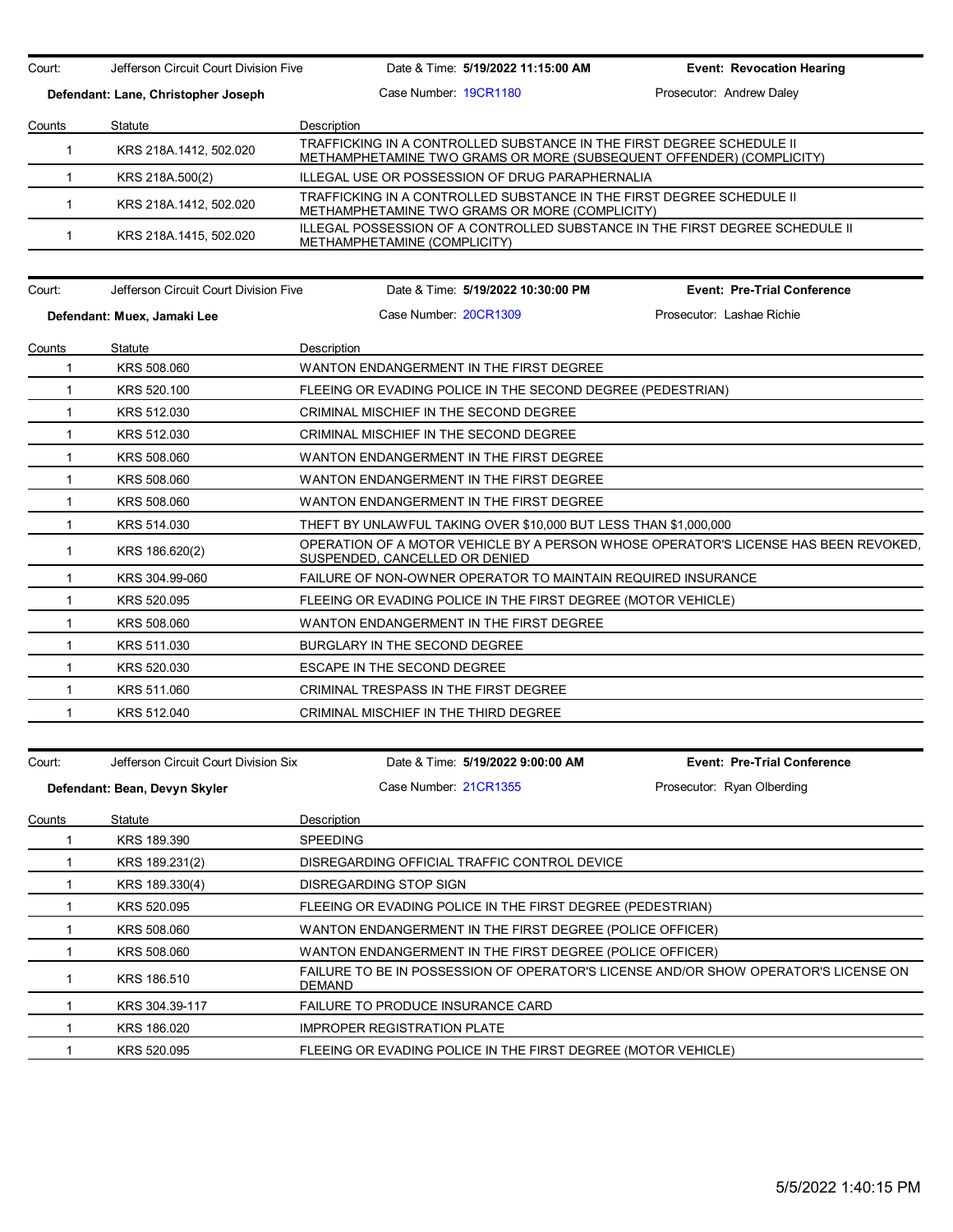| Court:       | Jefferson Circuit Court Division Six | Date & Time: 5/19/2022 9:00:00 AM                                                                                                  | <b>Event: Plea of Guilty</b>       |
|--------------|--------------------------------------|------------------------------------------------------------------------------------------------------------------------------------|------------------------------------|
|              | Defendant: Odneal, Byron Lavar       | Case Number 19CR1954                                                                                                               | Prosecutor: Philip Bronson         |
| Counts       | Statute                              | <b>Description</b>                                                                                                                 |                                    |
| 1            | KRS 189.380(1)(3)                    | <b>FAILURE TO GIVE PROPER TRAFFIC SIGNAL</b>                                                                                       |                                    |
| $\mathbf{1}$ | KRS 527,040                          | POSSESSION OF A HANDGUN BY CONVICTED FELON                                                                                         |                                    |
| 1            | KRS 527.020                          | CARRYING A CONCEALED DEADLY WEAPON                                                                                                 |                                    |
| $\mathbf{1}$ | KRS 186.410(1)                       | OPERATING A MOTOR VEHICLE WITHOUT AN OPERATOR'S LICENSE                                                                            |                                    |
| 1            | KRS 186.410(1)                       | OPERATING A MOTOR VEHICLE WITHOUT AN OPERATOR'S LICENSE                                                                            |                                    |
| $\mathbf{1}$ | KRS 189.380(1)(3)                    | FAILURE TO GIVE PROPER TRAFFIC SIGNAL                                                                                              |                                    |
| $\mathbf{1}$ | KRS 189.110(2)                       | OPERATING A MOTOR VEHICLE WITH EXCESSIVE WINDOW TINT                                                                               |                                    |
| 1            | KRS 218A.1415                        | ILLEGAL POSSESSION OF A CONTROLLED SUBSTANCE IN THE FIRST DEGREE SCHEDULE I HEROIN                                                 |                                    |
| $\mathbf{1}$ | KRS 218A.1412                        | TRAFFICKING IN A CONTROLLED SUBSTANCE IN THE FIRST DEGREE SCHEDULE II<br>METHAMPHETAMINE LESS THAN TWO GRAMS (SUBSEQUENT OFFENDER) |                                    |
| 1            | KRS 218A 1412, 502.020               | TRAFFICKING IN A CONTROLLED SUBSTANCE IN THE FIRST DEGREE SCHEDULE II OPIATES TEN<br>DOSAGE UNITS OR MORE (COMPLICITY)             |                                    |
| 1            | KRS 218A.1422                        | ILLEGAL POSSESSION OF A CONTROLLED SUBSTANCE, SCHEDULE I HALLUCINOGEN MARIJUANA                                                    |                                    |
| $\mathbf{1}$ | KRS 520.100                          | FLEEING OR EVADING POLICE IN THE SECOND DEGREE (PEDESTRIAN)                                                                        |                                    |
| 1            | KRS 218A 1412, 502.020               | TRAFFICKING IN A CONTROLLED SUBSTANCE IN THE FIRST DEGREE SCHEDULE II<br>METHAMPHETAMINE LESS THAN TWO GRAMS (COMPLICITY)          |                                    |
| Court:       | Jefferson Circuit Court Division Six | Date & Time: 5/19/2022 9:00:00 AM                                                                                                  | <b>Event: Pre-Trial Conference</b> |
|              | Defendant: Pressley, Courtney Beth   | Case Number 21CR2490                                                                                                               | Prosecutor: Philip Bronson         |
| Counts       | Statute                              | Description                                                                                                                        |                                    |
| 1            | KRS 218A.1412                        | TRAFFICKING IN A CONTROLLED SUBSTANCE IN THE FIRST DEGREE SCHEDULE I HEROIN                                                        |                                    |
| 1            | KRS 218A.1415, 502.020               | ILLEGAL POSSESSION OF A CONTROLLED SUBSTANCE IN THE FIRST DEGREE SCHEDULE II<br>METHAMPHETAMINE (COMPLICITY)                       |                                    |
| $\mathbf{1}$ | KRS 218A 500(2), 502.020             | ILLEGAL USE OR POSSESSION OF DRUG PARAPHERNALIA (COMPLICITY)                                                                       |                                    |
| $\mathbf{1}$ | KRS 189.380(1)(3)                    | FAILURE TO GIVE PROPER TRAFFIC SIGNAL                                                                                              |                                    |
| $\mathbf{1}$ | KRS 218A.1415, 502.020               | ILLEGAL POSSESSION OF A CONTROLLED SUBSTANCE IN THE FIRST DEGREE SCHEDULE II FENTANYL<br>(COMPLICITY)                              |                                    |
| Court:       | Jefferson Circuit Court Division Six | Date & Time: 5/19/2022 9:15:00 AM                                                                                                  | Event: Bond Hearing                |
|              | Defendant: Davis, Noah Immanuel      | Case Number 22CR0239                                                                                                               | Prosecutor: Kristi L. Gray         |
|              |                                      |                                                                                                                                    |                                    |
| Counts<br>1  | Statute<br>KRS 510.040(1)(a)         | Description<br>RAPE IN THE FIRST DEGREE                                                                                            |                                    |
|              | KRS 515.020                          | ROBBERY IN THE FIRST DEGREE                                                                                                        |                                    |
| 1            | KRS 514.030                          | THEFT BY UNLAWFUL TAKING FIREARM                                                                                                   |                                    |
|              | KRS 514.030                          | THEFT BY UNLAWFUL TAKING OVER \$1,000 BUT LESS THAN \$10,000                                                                       |                                    |
| Court:       | Jefferson Circuit Court Division Six | Date & Time: 5/19/2022 9:15:00 AM                                                                                                  | <b>Event: Pre-Trial Conference</b> |
|              | Defendant: Finch, Cleveland Devone   | Case Number 22CR0618                                                                                                               | Prosecutor: Kristi L. Gray         |
| Counts       | Statute                              | Description                                                                                                                        |                                    |
| 1            | KRS 510.040(1)(a)(2)                 | RAPE IN THE FIRST DEGREE                                                                                                           |                                    |
| -1           | KRS 508.170                          | STRANGULATION IN THE FIRST DEGREE                                                                                                  |                                    |
| 1            | KRS 509.020                          | UNLAWFUL IMPRISONMENT IN THE FIRST DEGREE                                                                                          |                                    |
|              |                                      |                                                                                                                                    |                                    |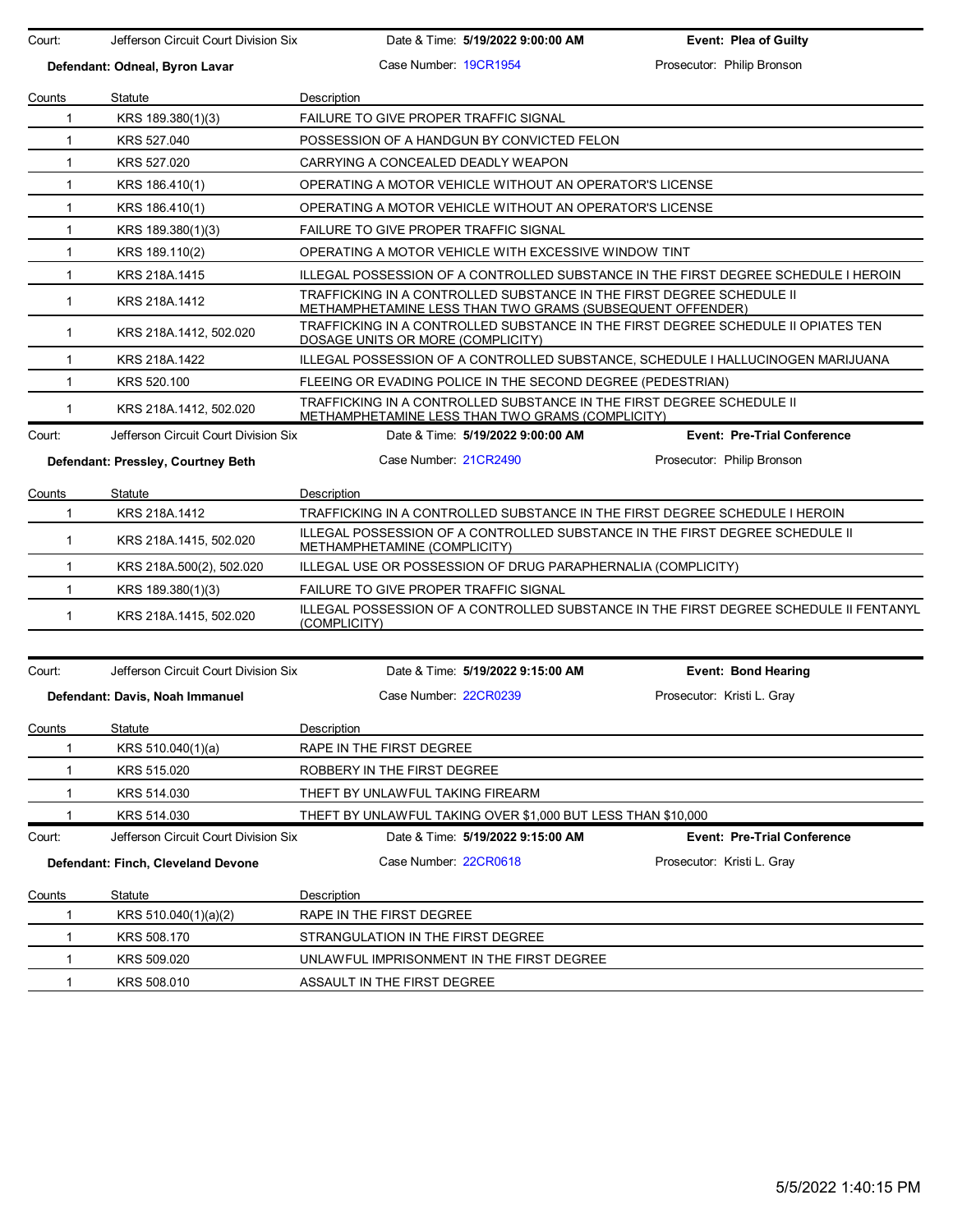| Court:       | Jefferson Circuit Court Division Six | Date & Time: 5/19/2022 9:15:00 AM                                                    | <b>Event: Pre-Trial Conference</b> |
|--------------|--------------------------------------|--------------------------------------------------------------------------------------|------------------------------------|
|              | Defendant: Spence, Kevin Deon        | Case Number 21CR2219                                                                 | Prosecutor: Heather R. Humble      |
| Counts       | Statute                              | Description                                                                          |                                    |
| $\mathbf 1$  | KRS 508.060                          | WANTON ENDANGERMENT IN THE FIRST DEGREE                                              |                                    |
| $\mathbf{1}$ | KRS 508.060                          | WANTON ENDANGERMENT IN THE FIRST DEGREE                                              |                                    |
| $\mathbf{1}$ | KRS 508.170                          | STRANGULATION IN THE FIRST DEGREE                                                    |                                    |
| $\mathbf{1}$ | KRS 520.095                          | FLEEING OR EVADING POLICE IN THE FIRST DEGREE (PEDESTRIAN)                           |                                    |
| $\mathbf{1}$ | KRS 508.030                          | ASSAULT IN THE FOURTH DEGREE                                                         |                                    |
| $\mathbf 1$  | KRS 509.020                          | UNLAWFUL IMPRISONMENT IN THE FIRST DEGREE                                            |                                    |
| 1            | KRS 508.080                          | TERRORISTIC THREATENING IN THE THIRD DEGREE                                          |                                    |
|              |                                      |                                                                                      |                                    |
| Court:       | Jefferson Circuit Court Division Six | Date & Time: 5/19/2022 9:30:00 AM                                                    | <b>Event: Motion to Revoke</b>     |
|              | Defendant: Coward, Todd W.           | Case Number 17CR3018                                                                 | Prosecutor: James Alex Oliva       |
| Counts       | Statute                              | Description                                                                          |                                    |
| 1            | KRS 514.030                          | THEFT BY UNLAWFUL TAKING OVER \$500 BUT LESS THAN \$10,000                           |                                    |
| -1           | KRS 520.100                          | FLEEING OR EVADING POLICE IN THE SECOND DEGREE (PEDESTRIAN)                          |                                    |
|              | KRS 218A.1415                        | ILLEGAL POSSESSION OF A CONTROLLED SUBSTANCE IN THE FIRST DEGREE SCHEDULE II COCAINE |                                    |
| Court:       | Jefferson Circuit Court Division Six | Date & Time: 5/19/2022 9:30:00 AM                                                    | <b>Event: Revocation Hearing</b>   |
|              | Defendant: Robinson, Dylan           | Case Number 17CR2956                                                                 | Prosecutor: Joseph Abney           |
| Counts       | Statute                              | Description                                                                          |                                    |
| 1            | KRS 514.030                          | THEFT BY UNLAWFUL TAKING OVER \$500 BUT LESS THAN \$10,000                           |                                    |
| 1            | KRS 514.030                          | THEFT BY UNLAWFUL TAKING OVER \$500 BUT LESS THAN \$10,000                           |                                    |
| $\mathbf{1}$ | KRS 514.030                          | THEFT BY UNLAWFUL TAKING OVER \$500 BUT LESS THAN \$10,000                           |                                    |
| $\mathbf{1}$ | KRS 514.030                          | THEFT BY UNLAWFUL TAKING OVER \$500 BUT LESS THAN \$10,000                           |                                    |
|              |                                      |                                                                                      |                                    |
| Court:       | Jefferson Circuit Court Division Six | Date & Time: 5/19/2022 11:00:00 AM                                                   | <b>Event: Revocation Hearing</b>   |
|              | Defendant: Hendricks, Dillon Tyler   | Case Number 20CR1376                                                                 | Prosecutor: Jan Firkins Brightwell |
| Counts       | Statute                              | Description                                                                          |                                    |
| 1            | KRS 514.110                          | RECEIVING STOLEN PROPERTY OVER \$500 BUT LESS THAN \$10,000                          |                                    |
| 1            | KRS 514.030                          | THEFT BY UNLAWFUL TAKING OVER \$500 BUT LESS THAN \$10,000                           |                                    |
| 1            | KRS 511.040                          | BURGLARY IN THE THIRD DEGREE                                                         |                                    |
| 1            | KRS 514.030                          | THEFT BY UNLAWFUL TAKING OVER \$500 BUT LESS THAN \$10,000                           |                                    |
| 1            | KRS 512.020                          | CRIMINAL MISCHIEF IN THE FIRST DEGREE                                                |                                    |
|              | KRS 186.410(1)                       | OPERATING A MOTOR VEHICLE WITHOUT AN OPERATOR'S LICENSE                              |                                    |
| 1            | KRS 189.290                          | <b>CARELESS DRIVING</b>                                                              |                                    |
| 1            | KRS 189.231(2)                       | DISREGARDING OFFICIAL TRAFFIC CONTROL DEVICE                                         |                                    |
| 1            | KRS 508.060                          | WANTON ENDANGERMENT IN THE FIRST DEGREE                                              |                                    |
| 1            | KRS 520.095                          | FLEEING OR EVADING POLICE IN THE FIRST DEGREE (MOTOR VEHICLE)                        |                                    |
|              | KRS 520.100                          | FLEEING OR EVADING POLICE IN THE SECOND DEGREE (PEDESTRIAN)                          |                                    |
| 1            | KRS 514.030                          | THEFT BY UNLAWFUL TAKING OVER \$10,000 BUT LESS THAN \$1,000,000                     |                                    |
| 1            | KRS 512.040                          | CRIMINAL MISCHIEF IN THE THIRD DEGREE                                                |                                    |
| $\mathbf{1}$ | KRS 514.030                          | THEFT BY UNLAWFUL TAKING OVER \$500 BUT LESS THAN \$10,000                           |                                    |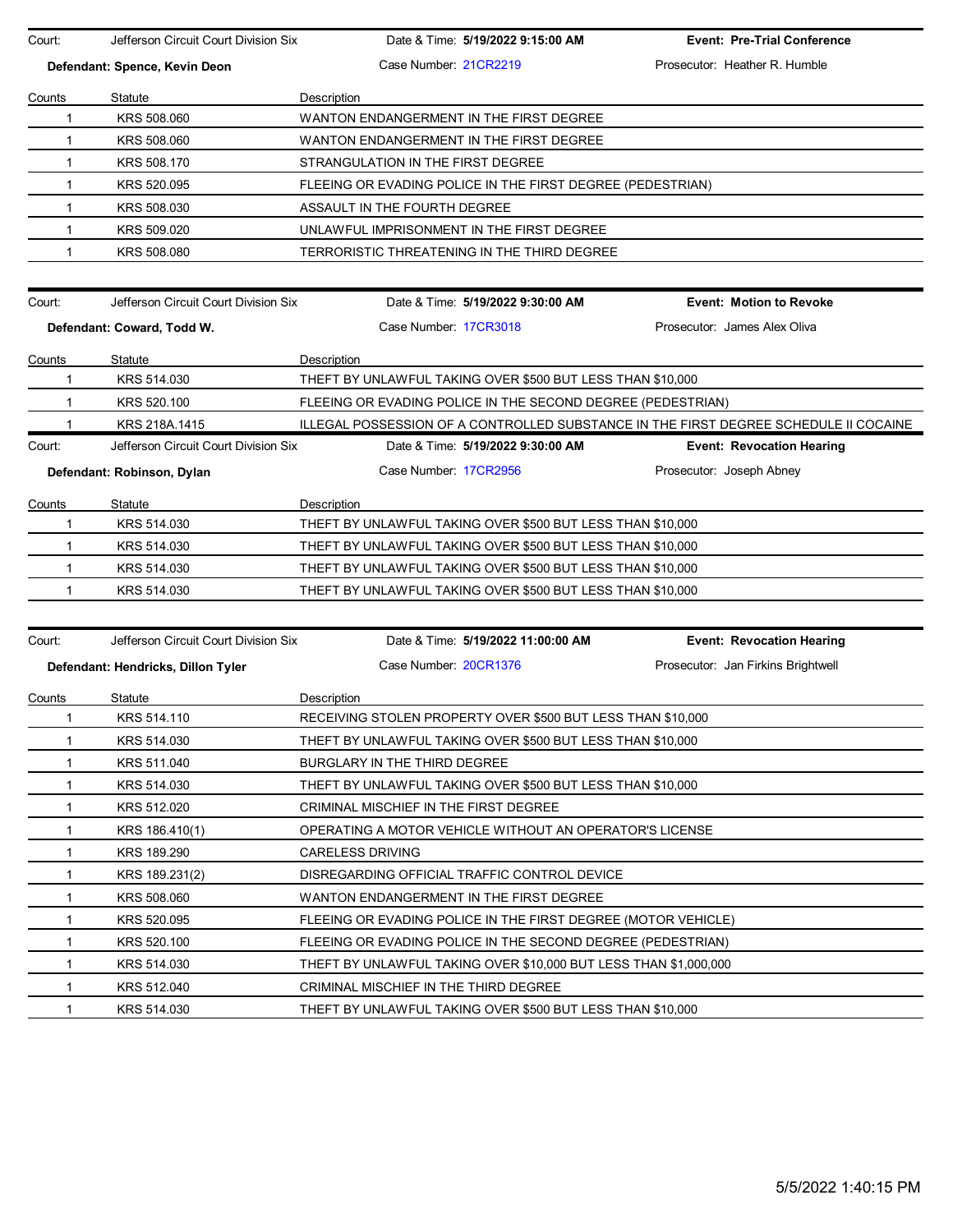| Court:       | Jefferson Circuit Court Division Seven |              | Date & Time: 5/19/2022 8:30:00 AM                                                                           | <b>Event: Pre-Trial Conference</b>                                                   |
|--------------|----------------------------------------|--------------|-------------------------------------------------------------------------------------------------------------|--------------------------------------------------------------------------------------|
|              | Defendant: Conover, Patrick Stewart    |              | Case Number 19CR2828                                                                                        | Prosecutor: Andrew Daley                                                             |
| Counts       | Statute                                | Description  |                                                                                                             |                                                                                      |
| $\mathbf{1}$ | KRS 514.110, 502.020                   |              | RECEIVING STOLEN FIREARM (COMPLICITY)                                                                       |                                                                                      |
| 1            | KRS 527,040                            |              | POSSESSION OF A HANDGUN BY CONVICTED FELON                                                                  |                                                                                      |
| $\mathbf{1}$ | KRS 508.060                            |              | WANTON ENDANGERMENT IN THE FIRST DEGREE                                                                     |                                                                                      |
| $\mathbf{1}$ | KRS 508,060                            |              | WANTON ENDANGERMENT IN THE FIRST DEGREE                                                                     |                                                                                      |
| 1            | KRS 508.060                            |              | WANTON ENDANGERMENT IN THE FIRST DEGREE                                                                     |                                                                                      |
| $\mathbf{1}$ | KRS 218A.1415, 502.020                 | (COMPLICITY) |                                                                                                             | ILLEGAL POSSESSION OF A CONTROLLED SUBSTANCE IN THE FIRST DEGREE SCHEDULE II COCAINE |
| $\mathbf{1}$ | KRS 520.095                            |              | FLEEING OR EVADING POLICE IN THE FIRST DEGREE (MOTOR VEHICLE)                                               |                                                                                      |
| $\mathbf{1}$ | KRS 520.100                            |              | FLEEING OR EVADING POLICE IN THE SECOND DEGREE (PEDESTRIAN)                                                 |                                                                                      |
| $\mathbf{1}$ | KRS 189.290                            |              | <b>RECKLESS DRIVING</b>                                                                                     |                                                                                      |
| $\mathbf{1}$ | KRS 189A.090(1)(2)(a)                  |              | THE INFLUENCE - FIRST OFFENSE (AGGRAVATING CIRCUMSTANCES)                                                   | OPERATING A MOTOR VEHICLE WHILE LICENSE IS REVOKED OR SUSPENDED FOR DRIVING UNDER    |
| 1            | KRS 189A.010(1)(5)(C)(11)              |              | OPERATING A MOTOR VEHICLE UNDER THE INFLUENCE OF INTOXICANTS - THIRD OFFENSE<br>(AGGRAVATING CIRCUMSTANCES) |                                                                                      |
| Court:       | Jefferson Circuit Court Division Seven |              | Date & Time: 5/19/2022 8:30:00 AM                                                                           | <b>Event: Arraignment</b>                                                            |
|              | Defendant: Easter, Julian C.           |              | Case Number 22CR0861                                                                                        | Prosecutor: Michael T. Rudicil                                                       |
| Counts       | Statute                                | Description  |                                                                                                             |                                                                                      |
| 1            | KRS 218A.1415                          |              |                                                                                                             | ILLEGAL POSSESSION OF A CONTROLLED SUBSTANCE IN THE FIRST DEGREE SCHEDULE I HEROIN   |
| 1            | KRS 514.030                            |              | THEFT BY UNLAWFUL TAKING OVER \$500 BUT LESS THAN \$10,000                                                  |                                                                                      |
| Court:       | Jefferson Circuit Court Division Seven |              | Date & Time: 5/19/2022 8:30:00 AM                                                                           | <b>Event: Pre-Trial Conference</b>                                                   |
|              | Defendant: James, Kevon Marcellus      |              | Case Number 21CR2002                                                                                        | Prosecutor: LC Bates                                                                 |
| Counts       | Statute                                | Description  |                                                                                                             |                                                                                      |
| 1            | KRS 515.020, 502.020                   |              | ROBBERY IN THE FIRST DEGREE (COMPLICITY)                                                                    |                                                                                      |
| 1            | KRS 507.020, 502.020                   |              | MURDER (COMPLICITY)                                                                                         |                                                                                      |
| Court:       | Jefferson Circuit Court Division Seven |              | Date & Time: 5/19/2022 8:30:00 AM                                                                           | <b>Event: Revocation Hearing</b>                                                     |
|              | Defendant: Thompson, Ryan              |              | Case Number 21CR0449                                                                                        | Prosecutor: Michael T. Rudicil                                                       |
| Counts       | Statute                                | Description  |                                                                                                             |                                                                                      |
| $\mathbf{1}$ | KRS 218A.1415                          |              | ILLEGAL POSSESSION OF A CONTROLLED SUBSTANCE IN THE FIRST DEGREE SCHEDULE II<br>METHAMPHETAMINE             |                                                                                      |
| Court:       | Jefferson Circuit Court Division Seven |              | Date & Time: 5/19/2022 8:30:00 AM                                                                           | <b>Event: Pre-Trial Conference</b>                                                   |
|              | Defendant: Triplett, Edtavion Da'Que   |              | Case Number: 21CR2002                                                                                       | Prosecutor: LC Bates                                                                 |
| Counts       | Statute                                | Description  |                                                                                                             |                                                                                      |
|              | KRS 507.020, 502.020                   |              | MURDER (COMPLICITY)                                                                                         |                                                                                      |
| 1            | KRS 515.020, 502.020                   |              | ROBBERY IN THE FIRST DEGREE (COMPLICITY)                                                                    |                                                                                      |
| Court:       | Jefferson Circuit Court Division Seven |              | Date & Time: 5/19/2022 8:45:00 AM                                                                           | <b>Event: Pre-Trial Conference</b>                                                   |
|              | Defendant: Brown, Antonia Lamont       |              | Case Number: 22CR0454                                                                                       | Prosecutor: Emily Lantz                                                              |
| Counts       | Statute                                | Description  |                                                                                                             |                                                                                      |
| 1            | KRS 507.020, 502.020                   |              | MURDER (COMPLICITY)                                                                                         |                                                                                      |
| 1            | KRS 507.020, 502.020                   |              | MURDER (COMPLICITY)                                                                                         |                                                                                      |
| 1            | KRS 515.020, 502.020                   |              | ROBBERY IN THE FIRST DEGREE (COMPLICITY)                                                                    |                                                                                      |
| 1            | KRS 17.510(10)(a) & (11)               |              | FAILURE TO COMPLY WITH SEX OFFENDER REGISTRATION                                                            |                                                                                      |
| 1            | KRS 532.080                            |              | PERSISTENT FELONY OFFENDER IN THE FIRST DEGREE                                                              |                                                                                      |
| 1            | KRS 527.040, 502.020                   |              | POSSESSION OF A HANDGUN BY CONVICTED FELON (COMPLICITY)                                                     |                                                                                      |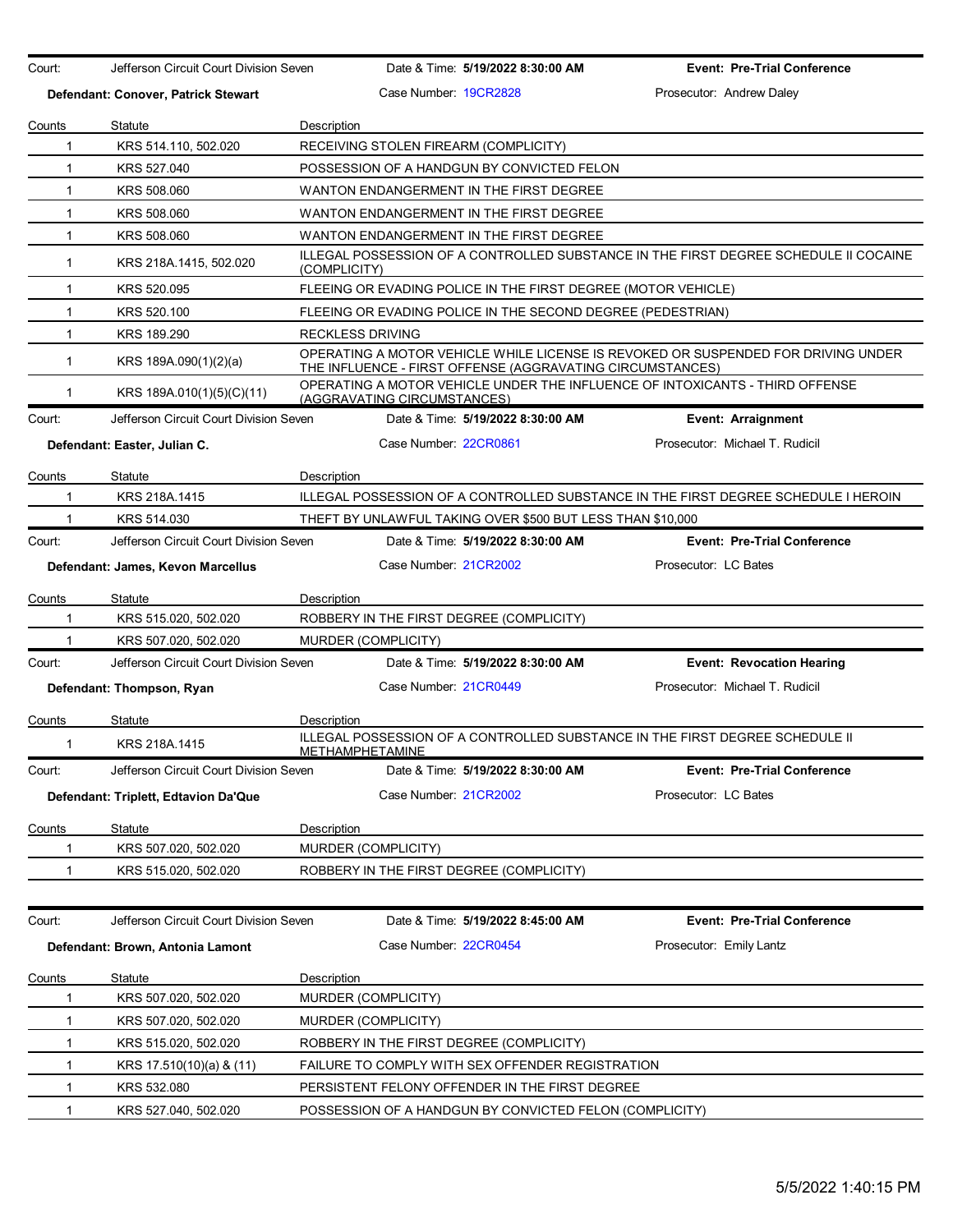| Court:       | Jefferson Circuit Court Division Seven |             | Date & Time: 5/19/2022 8:45:00 AM                                                                                                | <b>Event: Revocation Hearing</b>                                                |
|--------------|----------------------------------------|-------------|----------------------------------------------------------------------------------------------------------------------------------|---------------------------------------------------------------------------------|
|              | Defendant: Dickerson, LiQuesha R.      |             | Case Number 13CR2514                                                                                                             | Prosecutor: Kaleb Noblett                                                       |
| Counts       | Statute                                | Description |                                                                                                                                  |                                                                                 |
|              | KRS 511.030                            |             | BURGLARY IN THE SECOND DEGREE                                                                                                    |                                                                                 |
| 1            | KRS 511.040                            |             | BURGLARY IN THE THIRD DEGREE                                                                                                     |                                                                                 |
| Court:       | Jefferson Circuit Court Division Seven |             | Date & Time: 5/19/2022 8:45:00 AM                                                                                                | <b>Event: Pre-Trial Conference</b>                                              |
|              | Defendant: Sanderson, Antonio Deshawn  |             | Case Number 22CR0454                                                                                                             | Prosecutor: Emily Lantz                                                         |
| Counts       | Statute                                | Description |                                                                                                                                  |                                                                                 |
| 1            | KRS 507.020, 502.020                   |             | MURDER (COMPLICITY)                                                                                                              |                                                                                 |
| 1            | KRS 507.020, 502.020                   |             | MURDER (COMPLICITY)                                                                                                              |                                                                                 |
| $\mathbf 1$  | KRS 515.020, 502.020                   |             | ROBBERY IN THE FIRST DEGREE (COMPLICITY)                                                                                         |                                                                                 |
| $\mathbf{1}$ | KRS 532.080                            |             | PERSISTENT FELONY OFFENDER IN THE FIRST DEGREE                                                                                   |                                                                                 |
| 1            | KRS 527.040, 502.020                   |             | POSSESSION OF A HANDGUN BY CONVICTED FELON (COMPLICITY)                                                                          |                                                                                 |
| Court:       | Jefferson Circuit Court Division Seven |             | Date & Time: 5/19/2022 8:45:00 AM                                                                                                | <b>Event: Pre-Trial Conference</b>                                              |
|              | Defendant: Stewart, Harold Travis      |             | Case Number 21CR1419                                                                                                             | Prosecutor: Stacy K. Greive, Kayla Crepps                                       |
| Counts       | Statute                                | Description |                                                                                                                                  |                                                                                 |
| 1            | KRS 514.160, 502.020                   |             | THEFT OF IDENTITY (COMPLICITY)                                                                                                   |                                                                                 |
| 1            | KRS 514.160, 502.020                   |             | THEFT OF IDENTITY (COMPLICITY)                                                                                                   |                                                                                 |
| 1            | KRS 514.160, 502.020                   |             | THEFT OF IDENTITY (COMPLICITY)                                                                                                   |                                                                                 |
| 1            | KRS 514.040(1)(a), 502.020             |             | THEFT BY DECEPTION OVER \$10,000 (FALSE IMPRESSION) (COMPLICITY)                                                                 |                                                                                 |
| $\mathbf{1}$ | KRS 514.040(1)(a), 502.020             |             | THEFT BY DECEPTION OVER \$10,000 (FALSE IMPRESSION) (COMPLICITY)                                                                 |                                                                                 |
| $\mathbf 1$  | KRS 514.040(1)(a), 502.020             |             | THEFT BY DECEPTION OVER \$10,000 (FALSE IMPRESSION) (COMPLICITY)                                                                 |                                                                                 |
|              |                                        |             |                                                                                                                                  |                                                                                 |
| Court:       | Jefferson Circuit Court Division Seven |             | Date & Time: 5/19/2022 9:00:00 AM                                                                                                | <b>Event: Shock Probation Hearing</b>                                           |
|              | Defendant: Dedrick, Shawn Antonio      |             | Case Number: 21CR1561                                                                                                            | Prosecutor: Milja Zgonjanin                                                     |
| Counts       | Statute                                | Description |                                                                                                                                  |                                                                                 |
| 1            | KRS 186.170                            |             | REAR LICENSE NOT ILLUMINATED                                                                                                     |                                                                                 |
| $\mathbf{1}$ | KRS 218A.1422, 218A.992                |             | WHILE IN POSSESSION OF A FIREARM                                                                                                 | ILLEGAL POSSESSION OF A CONTROLLED SUBSTANCE SCHEDULE I HALLUCINOGEN MARIJUANA  |
| 1            | KRS 218A.1415, 218A.992                |             | ILLEGAL POSSESSION OF A CONTROLLED SUBSTANCE IN THE FIRST DEGREE SCHEDULE II<br>METHAMPHETAMINE WHILE IN POSSESSION OF A FIREARM |                                                                                 |
|              | KRS 527.040                            |             | POSSESSION OF A HANDGUN BY CONVICTED FELON                                                                                       |                                                                                 |
| 1            | KRS 218A.1415                          |             | ILLEGAL POSSESSION OF A CONTROLLED SUBSTANCE IN THE FIRST DEGREE SCHEDULE II<br><b>METHAMPHETAMINE</b>                           |                                                                                 |
| 1            | KRS 218A.1422                          |             |                                                                                                                                  | ILLEGAL POSSESSION OF A CONTROLLED SUBSTANCE, SCHEDULE I HALLUCINOGEN MARIJUANA |
| 1            | KRS 527.040                            |             | POSSESSION OF A FIREARM BY CONVICTED FELON                                                                                       |                                                                                 |
|              |                                        |             |                                                                                                                                  |                                                                                 |
| Court:       | Jefferson Circuit Court Division Seven |             | Date & Time: 5/19/2022 10:30:00 AM                                                                                               | <b>Event: Status Hearing</b>                                                    |
|              | Defendant: Alexander, Penny Jo         |             | Case Number: 20CR0935                                                                                                            | Prosecutor: Kayla Crepps                                                        |
| Counts       | Statute                                | Description |                                                                                                                                  |                                                                                 |
| 1            | KRS 516.060                            |             | CRIMINAL POSSESSION OF A FORGED INSTRUMENT IN THE SECOND DEGREE                                                                  |                                                                                 |
| 1            | KRS 516.060                            |             | CRIMINAL POSSESSION OF A FORGED INSTRUMENT IN THE SECOND DEGREE                                                                  |                                                                                 |
| 1            | KRS 514.040                            |             | THEFT BY DECEPTION UNDER \$500 (BAD CHECK)                                                                                       |                                                                                 |
| 1            | KRS 516.050                            |             | CRIMINAL POSSESSION OF A FORGED INSTRUMENT IN THE FIRST DEGREE                                                                   |                                                                                 |
| 1            | KRS 516.060                            |             | CRIMINAL POSSESSION OF A FORGED INSTRUMENT IN THE SECOND DEGREE                                                                  |                                                                                 |
|              |                                        |             |                                                                                                                                  |                                                                                 |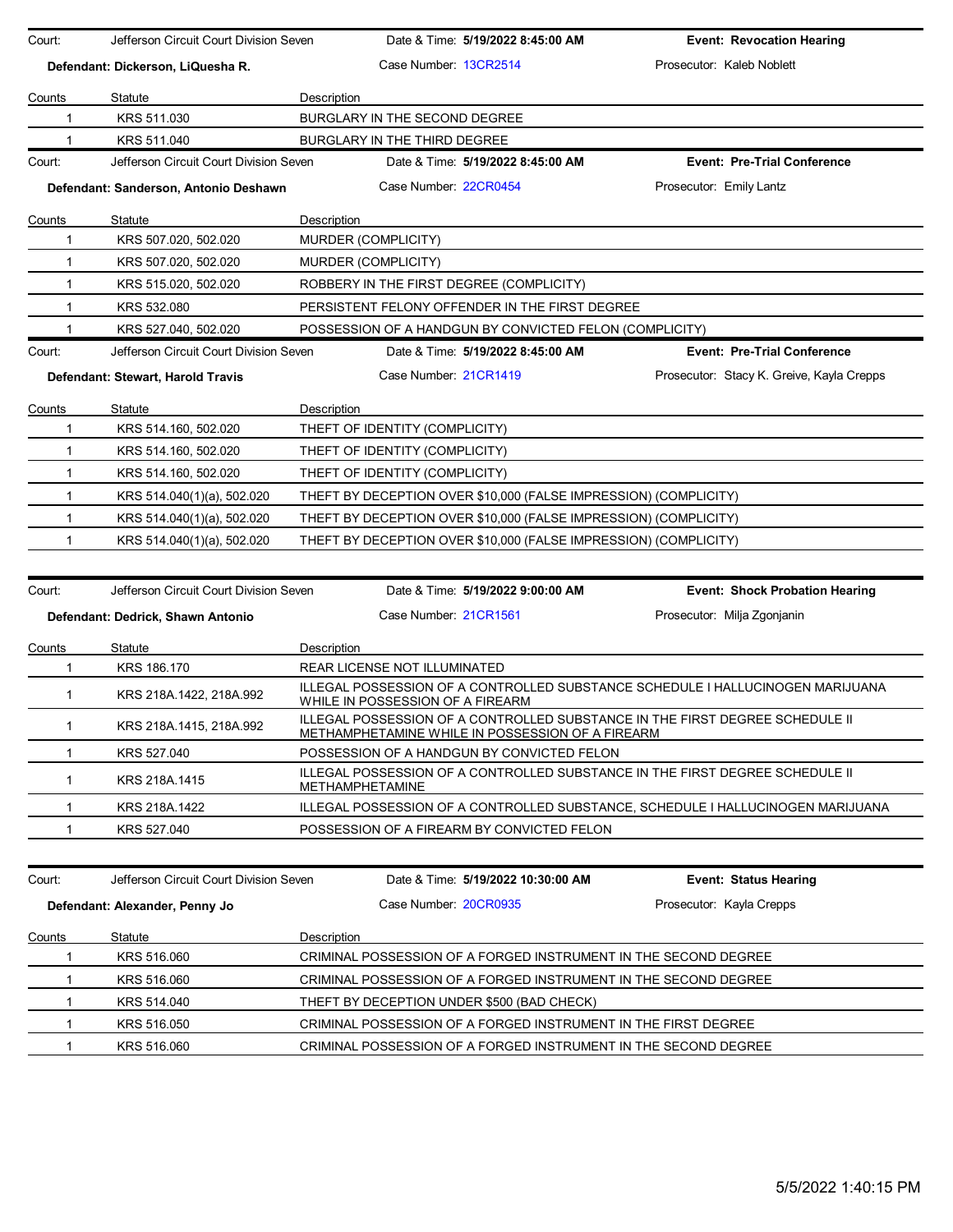| Court:        | Jefferson Circuit Court Division Eight | Date & Time: 5/19/2022 8:45:00 AM                                                                                           | <b>Event: Pre-Trial Conference</b> |
|---------------|----------------------------------------|-----------------------------------------------------------------------------------------------------------------------------|------------------------------------|
|               | Defendant: Brown, Monquall Jaquae      | Case Number 21CR2320                                                                                                        | Prosecutor: Scott B. Drabenstadt   |
| Counts        | Statute                                | Description                                                                                                                 |                                    |
| 1             | KRS 515.020, 502.020                   | ROBBERY IN THE FIRST DEGREE (COMPLICITY)                                                                                    |                                    |
| $\mathbf{1}$  | KRS 527.040                            | POSSESSION OF A HANDGUN BY CONVICTED FELON                                                                                  |                                    |
| 1             | KRS 527.040                            | POSSESSION OF A HANDGUN BY CONVICTED FELON                                                                                  |                                    |
| 1             | KRS 519.040                            | FALSELY REPORTING AN INCIDENT                                                                                               |                                    |
| Court:        | Jefferson Circuit Court Division Eight | Date & Time: 5/19/2022 8:45:00 AM                                                                                           | <b>Event: Pre-Trial Conference</b> |
|               | Defendant: Carpenter, Brice Alexander  | Case Number 21CR2320                                                                                                        | Prosecutor: Scott B. Drabenstadt   |
| Counts        | Statute                                | Description                                                                                                                 |                                    |
| 1             | KRS 515.020, 502.020                   | ROBBERY IN THE FIRST DEGREE (COMPLICITY)                                                                                    |                                    |
| 1             | KRS 527.040                            | POSSESSION OF A HANDGUN BY CONVICTED FELON                                                                                  |                                    |
| Court:        | Jefferson Circuit Court Division Eight | Date & Time: 5/19/2022 8:45:00 AM                                                                                           | <b>Event: Pre-Trial Conference</b> |
|               | Defendant: Thompson, Deondra Latrice   | Case Number 21CR2320                                                                                                        | Prosecutor: Scott B. Drabenstadt   |
| Counts        | Statute                                | Description                                                                                                                 |                                    |
| 1             | KRS 515.020, 502.020                   | ROBBERY IN THE FIRST DEGREE (COMPLICITY)                                                                                    |                                    |
| Court:        | Jefferson Circuit Court Division Eight | Date & Time: 5/19/2022 9:00:00 AM                                                                                           | <b>Event: Plea of Guilty</b>       |
|               | Defendant: Odneal, Byron Lavar         | Case Number: 22CR0283                                                                                                       | Prosecutor: Philip Bronson         |
| Counts        | Statute                                | Description                                                                                                                 |                                    |
| 1             | KRS 189.390                            | <b>SPEEDING</b>                                                                                                             |                                    |
| 1             | KRS 218A.1412, 502.020                 | TRAFFICKING IN A CONTROLLED SUBSTANCE IN THE FIRST DEGREE SCHEDULE II<br>METHAMPHETAMINE TWO GRAMS OR MORE (COMPLICITY)     |                                    |
| $\mathbf{1}$  | KRS 218A.1412, 502.020                 | TRAFFICKING IN A CONTROLLED SUBSTANCE IN THE FIRST DEGREE SCHEDULE I HEROIN<br>(COMPLICITY)                                 |                                    |
| 1             | KRS 218A.1413(1A)                      | TRAFFICKING IN A CONTROLLED SUBSTANCE IN THE SECOND DEGREE SCHEDULE I NON-NARCOTIC<br>(2,5B-NBOMe) TEN DOSAGE UNITS OR MORE |                                    |
| 1             | KRS 520.095                            | FLEEING OR EVADING POLICE IN THE FIRST DEGREE (MOTOR VEHICLE)                                                               |                                    |
| 1             | KRS 520.095                            | FLEEING OR EVADING POLICE IN THE FIRST DEGREE (PEDESTRIAN)                                                                  |                                    |
| 1             | KRS 512.020                            | CRIMINAL MISCHIEF IN THE FIRST DEGREE                                                                                       |                                    |
| 1             | KRS 189.580(1)                         | FAILURE TO STOP AND RENDER AID                                                                                              |                                    |
| 1             | KRS 186.620(2)                         | OPERATION OF A MOTOR VEHICLE BY A PERSON WHOSE OPERATOR'S LICENSE HAS BEEN REVOKED,<br>SUSPENDED, CANCELLED OR DENIED       |                                    |
| 1             | KRS 189.290                            | <b>RECKLESS DRIVING</b>                                                                                                     |                                    |
| 1             | KRS 304.99-060                         | FAILURE OF NON-OWNER OPERATOR TO MAINTAIN REQUIRED INSURANCE                                                                |                                    |
| 1             | KRS 218A.1412, 502.020                 | TRAFFICKING IN A CONTROLLED SUBSTANCE IN THE FIRST DEGREE SCHEDULE II OXYCODONE TEN<br>DOSAGE UNITS OR MORE (COMPLICITY)    |                                    |
|               |                                        |                                                                                                                             |                                    |
| Court:        | Jefferson Circuit Court Division Eight | Date & Time: 5/19/2022 9:45:00 AM                                                                                           | <b>Event: Revocation Hearing</b>   |
|               | Defendant: Stone, George               | Case Number 18CR0690                                                                                                        | Prosecutor: Ebert Haegele          |
| Counts        | Statute                                | Description                                                                                                                 |                                    |
| 1             | KRS 218A.1421, 502.020                 | TRAFFICKING IN MARIJUANA, SCHEDULE I HALLUCINOGEN (5 POUNDS OR MORE) (COMPLICITY)                                           |                                    |
| 1             | KRS 218A.1421                          | TRAFFICKING IN MARIJUANA, SCHEDULE I HALLUCINOGEN (MORE THAN 8 OUNCES BUT LESS THAN 5<br>POUNDS)                            |                                    |
| Court:        |                                        | Date & Time: 5/19/2022 11:00:00 AM                                                                                          | <b>Event: Pre-Trial Conference</b> |
|               | Jefferson Circuit Court Division Eight |                                                                                                                             |                                    |
|               | Defendant: Harrison, Mikqua Alejandro  | Case Number: 22CR0084                                                                                                       | Prosecutor: Corey Gagnon           |
| <b>Counts</b> | Statute                                | Description                                                                                                                 |                                    |
| 1             | KRS 527.040                            | POSSESSION OF A HANDGUN BY CONVICTED FELON                                                                                  |                                    |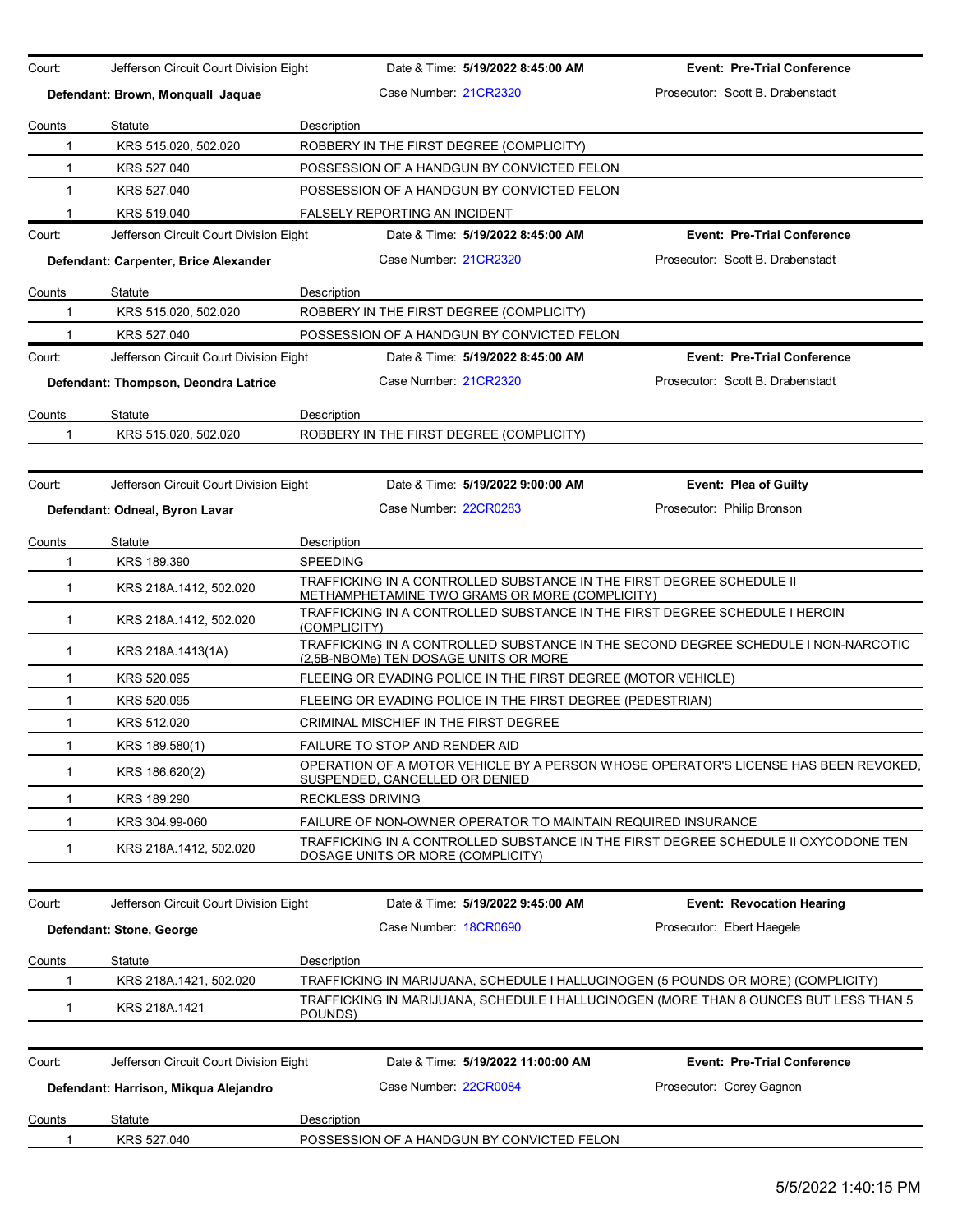| Court:       | Jefferson Circuit Court Division Eight   |             |                                           | Date & Time: 5/19/2022 1:15:00 PM                          | <b>Event: Revocation Hearing</b>                                               |
|--------------|------------------------------------------|-------------|-------------------------------------------|------------------------------------------------------------|--------------------------------------------------------------------------------|
|              | Defendant: Bell, Mark Alan               |             | Case Number 19CR3434                      |                                                            | Prosecutor: William D. Adams                                                   |
| Counts       | Statute                                  | Description |                                           |                                                            |                                                                                |
| 1            | KRS 520.030                              |             | ESCAPE IN THE SECOND DEGREE               |                                                            |                                                                                |
|              |                                          |             |                                           |                                                            |                                                                                |
| Court:       | Jefferson Circuit Court Division Nine    |             |                                           | Date & Time: 5/19/2022 9:30:00 AM                          | <b>Event: Pre-Trial Conference</b>                                             |
|              | Defendant: Frazier, Dayshawn Lance       |             | Case Number: 20CR1123                     |                                                            | Prosecutor: Ryane Conroy                                                       |
| Counts       | Statute                                  | Description |                                           |                                                            |                                                                                |
| 1            | KRS 507.020, 506.010                     |             | <b>CRIMINAL ATTEMPT MURDER</b>            |                                                            |                                                                                |
| 1            | KRS 527.040                              |             |                                           | POSSESSION OF A HANDGUN BY CONVICTED FELON                 |                                                                                |
| 1            | KRS 508.010                              |             | ASSAULT IN THE FIRST DEGREE               |                                                            |                                                                                |
| Court:       | Jefferson Circuit Court Division Nine    |             |                                           | Date & Time: 5/19/2022 9:30:00 AM                          | <b>Event: Revocation Hearing</b>                                               |
|              | Defendant: Lagantta, Edwane Antonyo      |             | Case Number: 18CR1565                     |                                                            | Prosecutor: Mark S. Baker                                                      |
|              | Statute                                  | Description |                                           |                                                            |                                                                                |
| Counts<br>1  | KRS 520.095                              |             |                                           | FLEEING OR EVADING POLICE IN THE FIRST DEGREE (PEDESTRIAN) |                                                                                |
| 1            | KRS 403.763                              |             | VIOLATION OF A PROTECTIVE ORDER           |                                                            |                                                                                |
| 1            | KRS 524.100                              |             | <b>TAMPERING WITH PHYSICAL EVIDENCE</b>   |                                                            |                                                                                |
| $\mathbf{1}$ | KRS 508.060                              |             |                                           | WANTON ENDANGERMENT IN THE FIRST DEGREE                    |                                                                                |
|              |                                          |             |                                           |                                                            |                                                                                |
| 1            | KRS 508.030                              |             | ASSAULT IN THE FOURTH DEGREE              |                                                            |                                                                                |
| $\mathbf{1}$ | KRS 527.080(2A)                          |             |                                           | USING RESTRICTED AMMUNITION DURING FELONY (NO SHOTS)       | ILLEGAL POSSESSION OF A CONTROLLED SUBSTANCE SCHEDULE I HALLUCINOGEN MARIJUANA |
| 1            | KRS 218A.1422, 218A.992                  |             | WHILE IN POSSESSION OF A FIREARM          |                                                            |                                                                                |
|              |                                          |             |                                           |                                                            |                                                                                |
| Court:       | Jefferson Circuit Court Division Nine    |             |                                           | Date & Time: 5/19/2022 10:30:00 AM                         | <b>Event: Pre-Trial Conference</b>                                             |
|              | Defendant: Miles, J'Cora Monica Rochelle |             | Case Number 20CR1889                      |                                                            | Prosecutor: Emily Lantz                                                        |
| Counts       | Statute                                  | Description |                                           |                                                            |                                                                                |
| 1            | KRS 515.020, 502.020                     |             | ROBBERY IN THE FIRST DEGREE (COMPLICITY)  |                                                            |                                                                                |
| Court:       | Jefferson Circuit Court Division Nine    |             |                                           | Date & Time: 5/19/2022 10:30:00 AM                         | <b>Event: Pre-Trial Conference</b>                                             |
|              | Defendant: Smith, Charles Ernest         |             | Case Number 21CR2684                      |                                                            | Prosecutor: Jackson Rice                                                       |
| Counts       | Statute                                  | Description |                                           |                                                            |                                                                                |
| 1            | KRS 527.040                              |             |                                           | POSSESSION OF A FIREARM BY CONVICTED FELON                 |                                                                                |
| 1            | KRS 511.070                              |             | CRIMINAL TRESPASS IN THE SECOND DEGREE    |                                                            |                                                                                |
| 1            | KRS 511.050                              |             | POSSESSION OF BURGLAR'S TOOLS             |                                                            |                                                                                |
| $\mathbf 1$  | KRS 514.030                              |             |                                           | THEFT BY UNLAWFUL TAKING OVER \$500 BUT LESS THAN \$10,000 |                                                                                |
| 1            | KRS 218A.1415                            |             | <b>METHAMPHETAMINE</b>                    |                                                            | ILLEGAL POSSESSION OF A CONTROLLED SUBSTANCE IN THE FIRST DEGREE SCHEDULE II   |
| Court:       | Jefferson Circuit Court Division Nine    |             |                                           | Date & Time: 5/19/2022 10:30:00 AM                         | <b>Event: Pre-Trial Conference</b>                                             |
|              | Defendant: Wilson, Deondre Keshan        |             | Case Number 20CR1889                      |                                                            | Prosecutor: Emily Lantz                                                        |
| Counts       | Statute                                  | Description |                                           |                                                            |                                                                                |
| 1            | KRS 515.020, 502.020                     |             | ROBBERY IN THE FIRST DEGREE (COMPLICITY)  |                                                            |                                                                                |
| 1            | KRS 527.040                              |             |                                           | POSSESSION OF A HANDGUN BY CONVICTED FELON                 |                                                                                |
| 1            | KRS 532.080                              |             |                                           | PERSISTENT FELONY OFFENDER IN THE SECOND DEGREE            |                                                                                |
| 1            | KRS 511.020, 502.020                     |             | BURGLARY IN THE FIRST DEGREE (COMPLICITY) |                                                            |                                                                                |
|              |                                          |             |                                           |                                                            |                                                                                |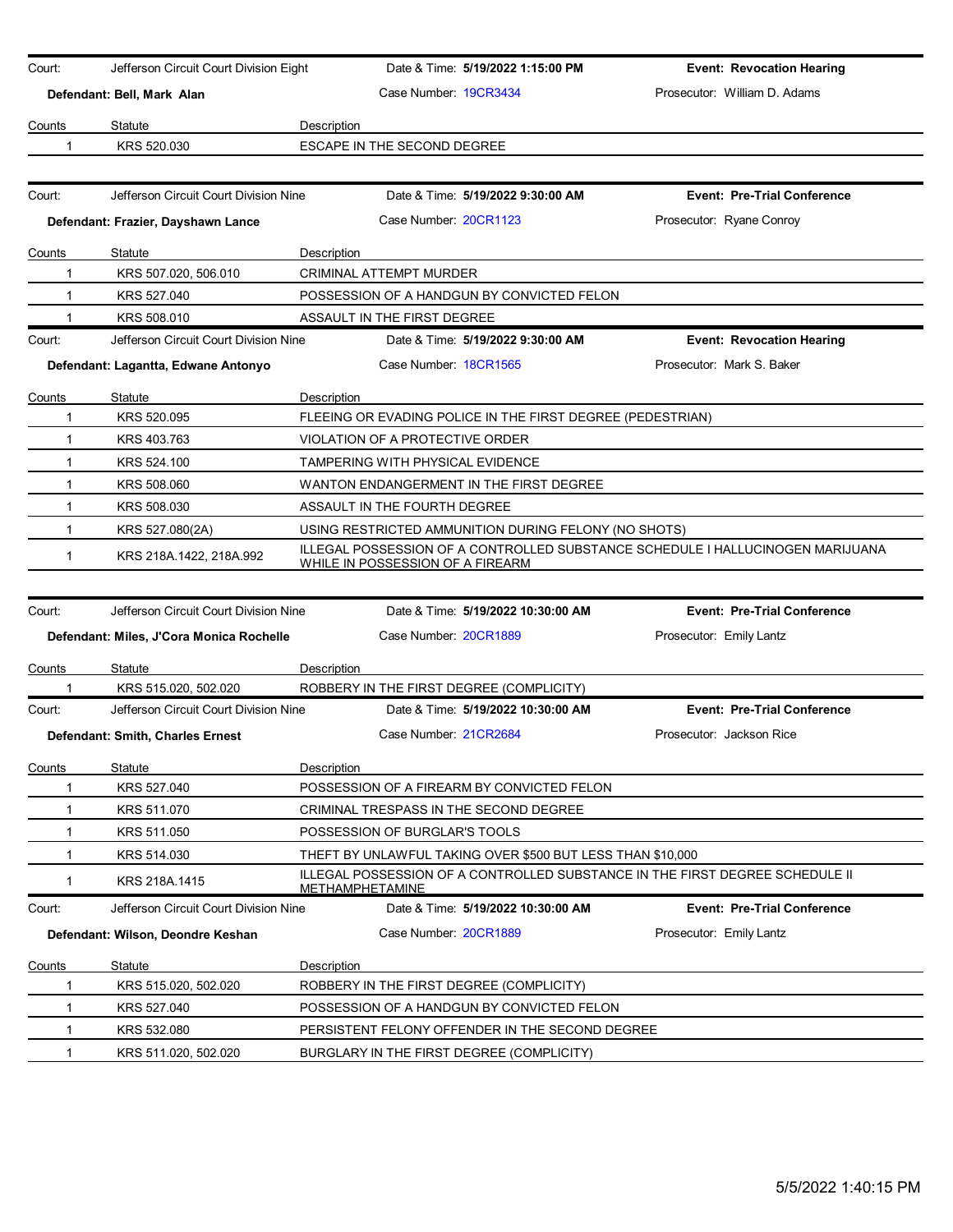| Court:                | Jefferson Circuit Court Division Nine | Date & Time: 5/19/2022 10:45:00 AM                                                                                                     | <b>Event: Pre-Trial Conference</b> |  |  |  |
|-----------------------|---------------------------------------|----------------------------------------------------------------------------------------------------------------------------------------|------------------------------------|--|--|--|
|                       | Defendant: Johnson, Christian Isaiah  | Case Number 21CR1377                                                                                                                   | Prosecutor: Jan Firkins Brightwell |  |  |  |
|                       | Statute                               | Description                                                                                                                            |                                    |  |  |  |
| Counts<br>$\mathbf 1$ | KRS 527.040                           | POSSESSION OF A HANDGUN BY CONVICTED FELON                                                                                             |                                    |  |  |  |
| $\mathbf{1}$          | KRS 218A.1422                         | ILLEGAL POSSESSION OF A CONTROLLED SUBSTANCE, SCHEDULE I HALLUCINOGEN MARIJUANA                                                        |                                    |  |  |  |
| 1                     | KRS 514.110                           | RECEIVING STOLEN PROPERTY OVER \$10,000                                                                                                |                                    |  |  |  |
| $\mathbf{1}$          | KRS 527.040                           | POSSESSION OF A HANDGUN BY CONVICTED FELON                                                                                             |                                    |  |  |  |
| 1                     | KRS 520.095                           | FLEEING OR EVADING POLICE IN THE FIRST DEGREE (MOTOR VEHICLE)                                                                          |                                    |  |  |  |
| $\mathbf{1}$          | KRS 520.095                           | FLEEING OR EVADING POLICE IN THE FIRST DEGREE (PEDESTRIAN)                                                                             |                                    |  |  |  |
| $\mathbf{1}$          | KRS 524.100                           | <b>TAMPERING WITH PHYSICAL EVIDENCE</b>                                                                                                |                                    |  |  |  |
| 1                     | KRS 508.060                           | WANTON ENDANGERMENT IN THE FIRST DEGREE (POLICE OFFICER)                                                                               |                                    |  |  |  |
| $\mathbf{1}$          | KRS 189.290                           | <b>RECKLESS DRIVING</b>                                                                                                                |                                    |  |  |  |
| 1                     | KRS 189.380(1)(3)                     | FAILURE TO GIVE PROPER TRAFFIC SIGNAL                                                                                                  |                                    |  |  |  |
| $\mathbf 1$           | KRS 189.050(1)                        | OPERATING A MOTOR VEHICLE WITHOUT REAR LIGHTS                                                                                          |                                    |  |  |  |
|                       |                                       |                                                                                                                                        |                                    |  |  |  |
| Court:                | Jefferson Circuit Court Division Nine | Date & Time: 5/19/2022 11:15:00 AM                                                                                                     | <b>Event: Revocation Hearing</b>   |  |  |  |
|                       | Defendant: Carrier, Eugene T.         | Case Number: 20CR0460                                                                                                                  | Prosecutor: Lashae Richie          |  |  |  |
| Counts                | Statute                               | Description                                                                                                                            |                                    |  |  |  |
| 1                     | KRS 218A.1415, 218A.992               | ILLEGAL POSSESSION OF A CONTROLLED SUBSTANCE IN THE FIRST DEGREE SCHEDULE II<br>METHAMPHETAMINE WHILE IN POSSESSION OF A FIREARM       |                                    |  |  |  |
| $\mathbf{1}$          | KRS 218A.1422, 218A.992               | ILLEGAL POSSESSION OF A CONTROLLED SUBSTANCE SCHEDULE I HALLUCINOGEN MARIJUANA<br>WHILE IN POSSESSION OF A FIREARM                     |                                    |  |  |  |
| $\mathbf{1}$          | KRS 218A.1415                         | ILLEGAL POSSESSION OF A CONTROLLED SUBSTANCE IN THE FIRST DEGREE SCHEDULE II<br><b>METHAMPHETAMINE</b>                                 |                                    |  |  |  |
| 1                     | KRS 218A.1422                         | ILLEGAL POSSESSION OF A CONTROLLED SUBSTANCE, SCHEDULE I HALLUCINOGEN MARIJUANA                                                        |                                    |  |  |  |
|                       |                                       |                                                                                                                                        |                                    |  |  |  |
| Court:                | Jefferson Circuit Court Division Nine | Date & Time: 5/19/2022 11:30:00 AM                                                                                                     | <b>Event: Sentencing</b>           |  |  |  |
|                       | Defendant: Smith, Cedric Marquez      | Case Number 15CR1984                                                                                                                   | Prosecutor: Philip Bronson         |  |  |  |
| Counts                | Statute                               | Description                                                                                                                            |                                    |  |  |  |
| 1                     | KRS 218A 1412, 502.020                | TRAFFICKING IN A CONTROLLED SUBSTANCE IN THE FIRST DEGREE SCHEDULE II COCAINE FOUR<br>GRAMS OR MORE (SUBSEQUENT OFFENDER) (COMPLICITY) |                                    |  |  |  |
| $\mathbf{1}$          | KRS 186.620(2)                        | OPERATION OF A MOTOR VEHICLE BY A PERSON WHOSE OPERATOR'S LICENSE HAS BEEN REVOKED,<br>SUSPENDED, CANCELLED OR DENIED                  |                                    |  |  |  |
| 1                     | KRS 189.125                           | <b>FAILURE TO WEAR SEAT BELT</b>                                                                                                       |                                    |  |  |  |
| 1                     | KRS 218A.1422, 502.020                | ILLEGAL POSSESSION OF A CONTROLLED SUBSTANCE, SCHEDULE I HALLUCINOGEN MARIJUANA<br>(COMPLICITY)                                        |                                    |  |  |  |
| 1                     | KRS 218A.1412                         | TRAFFICKING IN A CONTROLLED SUBSTANCE IN THE FIRST DEGREE UNSPECIFIED TEN DOSAGE<br>UNITS OR MORE                                      |                                    |  |  |  |
| 1                     | KRS 218A.1415                         | ILLEGAL POSSESSION OF A CONTROLLED SUBSTANCE IN THE FIRST DEGREE SCHEDULE II COCAINE                                                   |                                    |  |  |  |
| Court:                | Jefferson Circuit Court Division Nine | Date & Time: 5/19/2022 12:00:00 PM                                                                                                     | <b>Event: Arraignment</b>          |  |  |  |
|                       | Defendant: Lewis, James Michael       | Case Number: 22CR0863                                                                                                                  | Prosecutor: Amanda Hernandez       |  |  |  |
|                       |                                       |                                                                                                                                        |                                    |  |  |  |
| <u>Counts</u>         | Statute                               | <b>Description</b>                                                                                                                     |                                    |  |  |  |
| 1                     | KRS 218A.1415                         | ILLEGAL POSSESSION OF A CONTROLLED SUBSTANCE IN THE FIRST DEGREE SCHEDULE I HEROIN                                                     |                                    |  |  |  |
| Court:                | Jefferson Circuit Court Division Nine | Date & Time: 5/19/2022 12:00:00 PM                                                                                                     | Event: Arraignment                 |  |  |  |
|                       | Defendant: Ramirez Perez, Alexis      | Case Number: 22CR0393                                                                                                                  | Prosecutor: Amanda Hernandez       |  |  |  |
| Counts                | Statute                               | Description                                                                                                                            |                                    |  |  |  |
| 1                     | KRS 514.040                           | THEFT BY DECEPTION OVER \$500 BUT LESS THAN \$10,000 (BAD CHECK)                                                                       |                                    |  |  |  |
| 1                     | KRS 514.040                           | THEFT BY DECEPTION OVER \$500 BUT LESS THAN \$10,000 (BAD CHECK)                                                                       |                                    |  |  |  |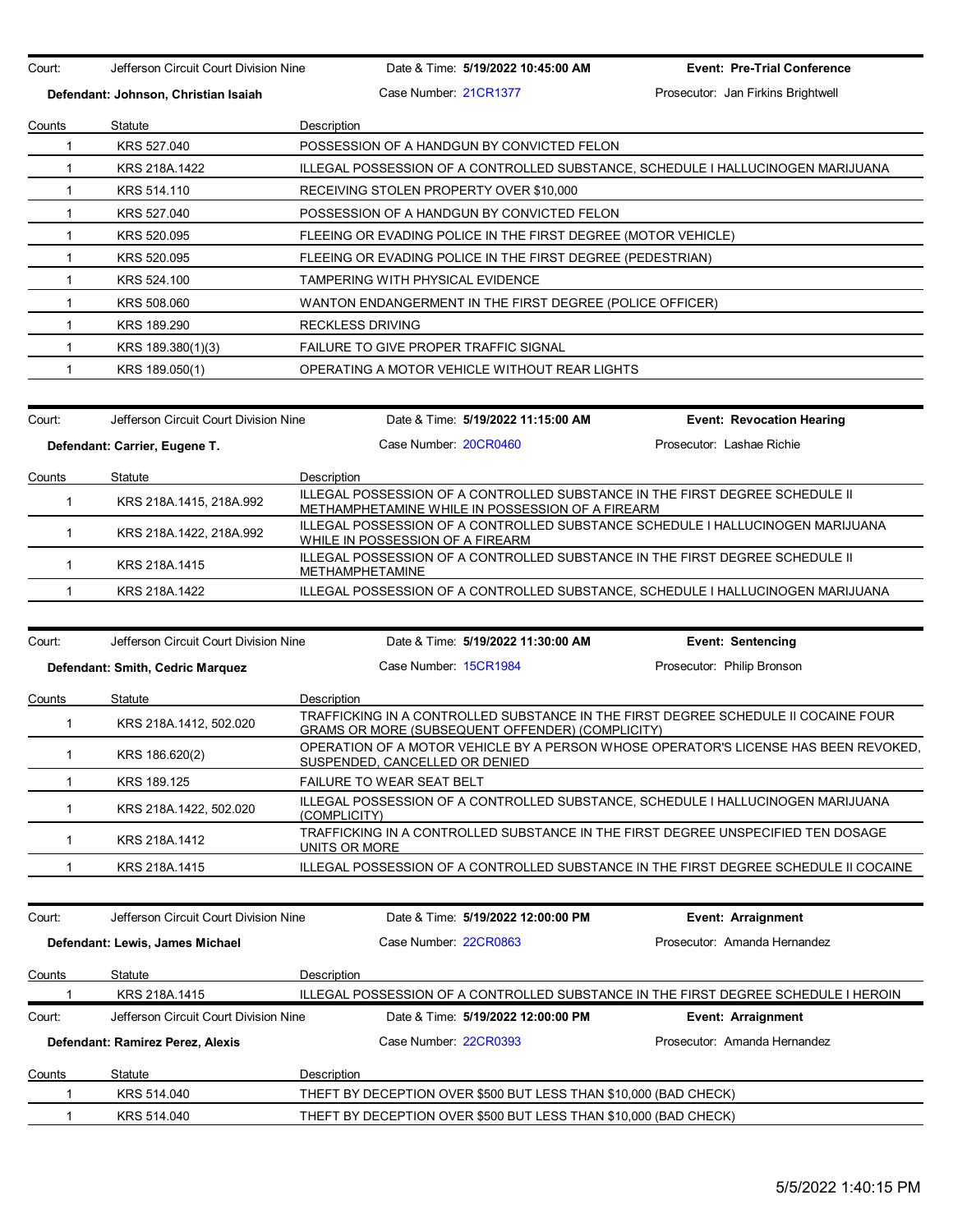| Court:        | Jefferson Circuit Court Division Ten  | Date & Time: 5/19/2022 9:00:00 AM                                                                                                                                      | <b>Event: Revocation Hearing</b>                                                    |
|---------------|---------------------------------------|------------------------------------------------------------------------------------------------------------------------------------------------------------------------|-------------------------------------------------------------------------------------|
|               | Defendant: Carter, Dominique Rontez   | Case Number: 16CR2012                                                                                                                                                  | Prosecutor: Kaleb Noblett                                                           |
| Counts        | Statute                               | Description                                                                                                                                                            |                                                                                     |
| $\mathbf{1}$  | KRS 514.040(1)(a)                     | THEFT BY DECEPTION OVER \$10,000 (FALSE IMPRESSION)                                                                                                                    |                                                                                     |
| 1             | KRS 304.47-020(1)(b)                  | FRAUDULENT INSURANCE ACTS OVER \$500                                                                                                                                   |                                                                                     |
| Court:        | Jefferson Circuit Court Division Ten  | Date & Time: 5/19/2022 9:00:00 AM                                                                                                                                      | <b>Event: Revocation Hearing</b>                                                    |
|               | Defendant: Smith, William Curtis      | Case Number 19CR3265                                                                                                                                                   | Prosecutor: James Alex Oliva                                                        |
| <b>Counts</b> | Statute                               | Description                                                                                                                                                            |                                                                                     |
| $\mathbf{1}$  | KRS 511.030, 502.020                  | BURGLARY IN THE SECOND DEGREE (COMPLICITY)                                                                                                                             |                                                                                     |
| $\mathbf{1}$  | KRS 523.110(1)                        | GIVING OFFICER FALSE IDENTIFYING INFORMATION                                                                                                                           |                                                                                     |
| $\mathbf{1}$  | KRS 511.040                           | BURGLARY IN THE THIRD DEGREE                                                                                                                                           |                                                                                     |
| Court:        | Jefferson Circuit Court Division Ten  | Date & Time: 5/19/2022 9:15:00 AM                                                                                                                                      | <b>Event: Pre-Trial Conference</b>                                                  |
|               | Defendant: Carby, Katye Joann         | Case Number: 21CR1847                                                                                                                                                  | Prosecutor: Ebert Haegele                                                           |
| Counts        | Statute                               | Description                                                                                                                                                            |                                                                                     |
| $\mathbf 1$   | KRS 218A 1412, 218A 992,<br>502.020   | TRAFFICKING IN A CONTROLLED SUBSTANCE IN THE FIRST DEGREE SCHEDULE II<br>METHAMPHETAMINE TWO GRAMS OR MORE WHILE IN POSSESSION OF A FIREARM (COMPLICITY)               |                                                                                     |
| $\mathbf 1$   | KRS 218A.1413, 218A.992,<br>502.020   | TRAFFICKING IN A CONTROLLED SUBSTANCE IN THE SECOND DEGREE SCHEDULE II AMPHETAMINE<br>TEN DOSAGE UNITS OR MORE WHILE IN POSSESSION OF A FIREARM (COMPLICITY)           |                                                                                     |
| $\mathbf 1$   | KRS 218A.210                          | POSSESSION OF CONTROLLED SUBSTANCES NOT IN ORIGINAL CONTAINER                                                                                                          |                                                                                     |
| 1             | KRS 218A.500(2), 218A.992,<br>502.020 | ILLEGAL USE OR POSSESSION OF DRUG PARAPHERNALIA WHILE IN POSSESSION OF A FIREARM<br>(COMPLICITY)                                                                       |                                                                                     |
| Court:        | Jefferson Circuit Court Division Ten  | Date & Time: 5/19/2022 9:15:00 AM                                                                                                                                      | <b>Event: Pre-Trial Conference</b>                                                  |
|               | Defendant: Sweet, Albert Ray          | Case Number 21CR1847                                                                                                                                                   | Prosecutor: Ebert Haegele                                                           |
| Counts        | Statute                               | Description                                                                                                                                                            |                                                                                     |
| 1             | KRS 527.040                           | POSSESSION OF A HANDGUN BY CONVICTED FELON                                                                                                                             |                                                                                     |
| $\mathbf{1}$  | KRS 218A.1412, 218A.992               | TRAFFICKING IN A CONTROLLED SUBSTANCE IN THE FIRST DEGREE SCHEDULE II<br>METHAMPHETAMINE LESS THAN TWO GRAMS WHILE IN POSSESSION OF A FIREARM (SUBSEQUENT<br>OFFENDER) |                                                                                     |
| 1             | KRS 218A.500(2), 218A.992,<br>502.020 | ILLEGAL USE OR POSSESSION OF DRUG PARAPHERNALIA WHILE IN POSSESSION OF A FIREARM<br>(COMPLICITY)                                                                       |                                                                                     |
| $\mathbf 1$   | KRS 514.120(1)(a)                     | OBSCURING THE IDENTITY OF A MACHINE OVER \$500 BUT LESS THAN \$10,000                                                                                                  |                                                                                     |
| $\mathbf{1}$  | KRS 186.510                           | FAILURE TO BE IN POSSESSION OF OPERATOR'S LICENSE AND/OR SHOW OPERATOR'S LICENSE ON<br><b>DEMAND</b>                                                                   |                                                                                     |
| $\mathbf{1}$  | KRS 186.620(2)                        | SUSPENDED, CANCELLED OR DENIED                                                                                                                                         | OPERATION OF A MOTOR VEHICLE BY A PERSON WHOSE OPERATOR'S LICENSE HAS BEEN REVOKED. |
| 1.            | KRS 186.170(1)                        | <b>IMPROPER DISPLAY OF REGISTRATION PLATE</b>                                                                                                                          |                                                                                     |
| $\mathbf{1}$  | KRS 218A 1412, 218A 992,<br>502.020   | TRAFFICKING IN A CONTROLLED SUBSTANCE IN THE FIRST DEGREE SCHEDULE II<br>METHAMPHETAMINE TWO GRAMS OR MORE WHILE IN POSSESSION OF A FIREARM (COMPLICITY)               |                                                                                     |
| $\mathbf{1}$  | KRS 218A.1412                         | TRAFFICKING IN A CONTROLLED SUBSTANCE IN THE FIRST DEGREE SCHEDULE II<br>METHAMPHETAMINE LESS THAN TWO GRAMS                                                           |                                                                                     |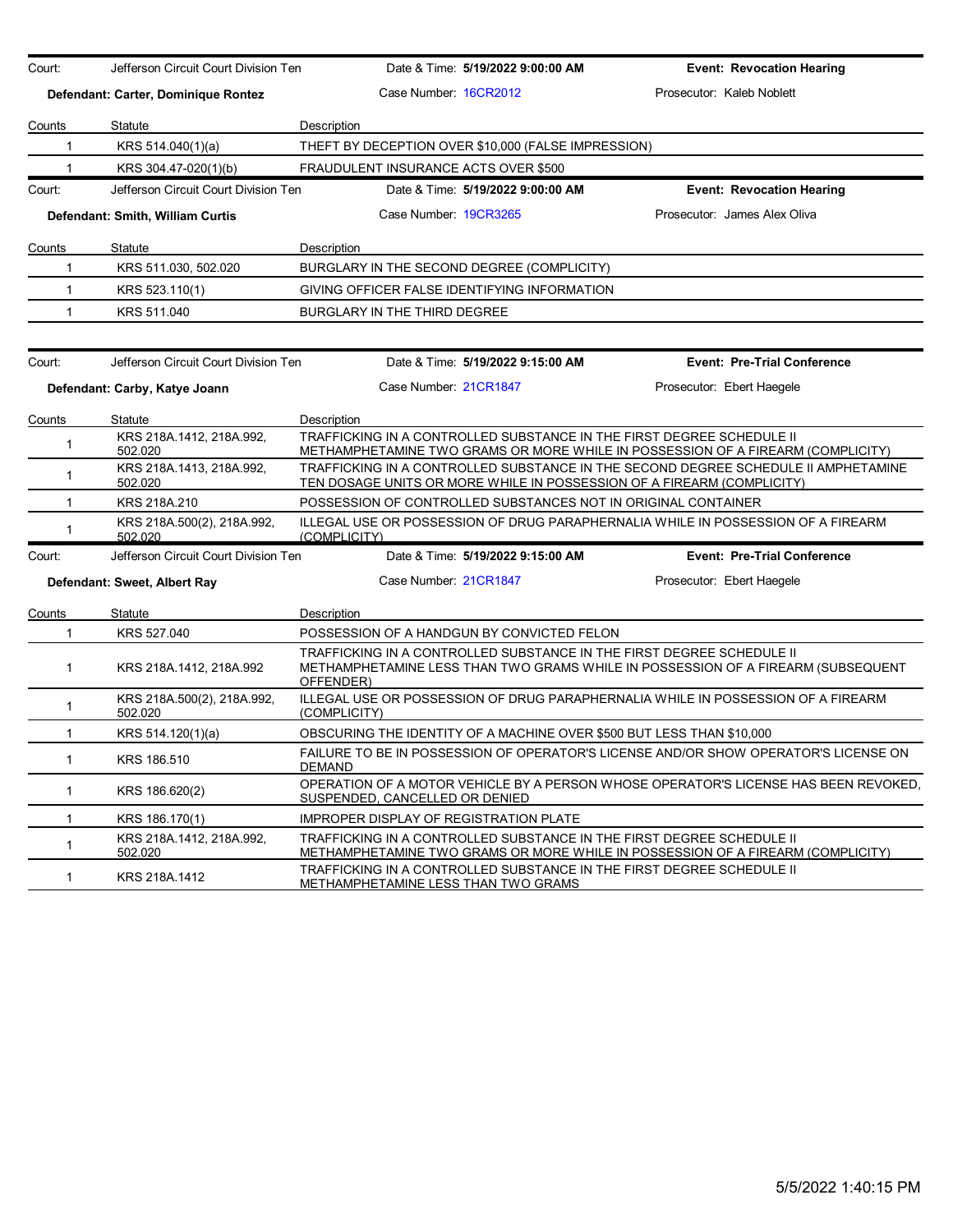Court: Jefferson Circuit Court Division Ten Date & Time: **5/19/2022 9:30:00 AM Event: Plea of Guilty**

**Defendant: Maouloud, Mohamed S.** Case Number: 21CR1900 Prosecutor: Corey Gagnon

| OPERATING A MOTOR VEHICLE WHILE LICENSE IS REVOKED OR SUSPENDED FOR DRIVING UNDER<br>KRS 189A.090(1)(2)(b)<br>THE INFLUENCE - SECOND OFFENSE (AGGRAVATING CIRCUMSTANCES) |  |
|--------------------------------------------------------------------------------------------------------------------------------------------------------------------------|--|
|                                                                                                                                                                          |  |
| OPERATING A MOTOR VEHICLE UNDER THE INFLUENCE OF INTOXICANTS - FOURTH OFFENSE<br>KRS 189A.010(1)(5)(d)(11)<br>(AGGRAVATING CIRCUMSTANCES)                                |  |
| KRS 512.020<br>CRIMINAL MISCHIEF IN THE FIRST DEGREE                                                                                                                     |  |
| OPERATION OF A MOTOR VEHICLE BY A PERSON WHOSE OPERATOR'S LICENSE HAS BEEN REVOKED.<br>KRS 186.620(2)<br>SUSPENDED, CANCELLED OR DENIED                                  |  |
| OPERATING A MOTOR VEHICLE UNDER THE INFLUENCE OF INTOXICANTS - FOURTH OFFENSE<br>KRS 189A.010(1)(5)(d)(11)<br>(AGGRAVATING CIRCUMSTANCES)                                |  |
| KRS 520.090<br><b>RESISTING ARREST</b>                                                                                                                                   |  |

| Court: | Jefferson Circuit Court Division Ten | Date & Time: 5/19/2022 9:45:00 AM                                                                      | <b>Event: Pre-Trial Conference</b>                                                   |
|--------|--------------------------------------|--------------------------------------------------------------------------------------------------------|--------------------------------------------------------------------------------------|
|        | Defendant: McKeehan, Zachary Alan    | Case Number: 21CR1704                                                                                  | Prosecutor: Jan Firkins Brightwell                                                   |
| Counts | Statute                              | Description                                                                                            |                                                                                      |
|        | KRS 514.030, 506.010                 | CRIMINAL ATTEMPT THEFT BY UNLAWFUL TAKING OVER \$10,000 BUT LESS THAN \$1,000,000                      |                                                                                      |
|        | KRS 514.110, 506.010                 | CRIMINAL ATTEMPT RECEIVING STOLEN PROPERTY OVER \$10,000                                               |                                                                                      |
|        | KRS 218A.1415                        |                                                                                                        | ILLEGAL POSSESSION OF A CONTROLLED SUBSTANCE IN THE FIRST DEGREE SCHEDULE II COCAINE |
|        | KRS 218A.1422                        | ILLEGAL POSSESSION OF A CONTROLLED SUBSTANCE, SCHEDULE I HALLUCINOGEN MARIJUANA                        |                                                                                      |
|        | KRS 514.030                          | THEFT BY UNLAWFUL TAKING OVER \$500 BUT LESS THAN \$10,000                                             |                                                                                      |
|        | KRS 514.110                          | RECEIVING STOLEN PROPERTY OVER \$10,000                                                                |                                                                                      |
|        | KRS 514,030                          | THEFT BY UNLAWFUL TAKING OVER \$10,000 BUT LESS THAN \$1,000,000                                       |                                                                                      |
|        | KRS 218A 1415                        | ILLEGAL POSSESSION OF A CONTROLLED SUBSTANCE IN THE FIRST DEGREE SCHEDULE II<br><b>METHAMPHETAMINE</b> |                                                                                      |

| Court: | Jefferson Circuit Court Division Ten | Date & Time: 5/19/2022 10:15:00 AM                                                            | <b>Event: Pre-Trial Conference</b> |
|--------|--------------------------------------|-----------------------------------------------------------------------------------------------|------------------------------------|
|        | Defendant: Middleton, Donald Ray     | Case Number 21CR2828                                                                          | Prosecutor: Kaleb Noblett          |
| Counts | Statute                              | Description                                                                                   |                                    |
|        | KRS 520.030                          | ESCAPE IN THE SECOND DEGREE                                                                   |                                    |
|        | KRS 519,070                          | TAMPERING WITH PRISONER MONITORING DEVICE                                                     |                                    |
|        | KRS 514.070                          | THEFT BY FAILURE TO MAKE REQUIRED DISPOSITION OF PROPERTY OVER \$500 BUT LESS THAN<br>\$1,000 |                                    |
|        |                                      |                                                                                               |                                    |

| Court: | Jefferson Circuit Court Division Eleven |                                                                | Date & Time: 5/19/2022 9:15:00 AM | <b>Event: Pre-Trial Conference</b>                                                                                                                               |
|--------|-----------------------------------------|----------------------------------------------------------------|-----------------------------------|------------------------------------------------------------------------------------------------------------------------------------------------------------------|
|        | Defendant: Bass, Tionna Lynae           | Case Number 18CR3822                                           |                                   | Prosecutor: Ebert Haegele                                                                                                                                        |
| Counts | Statute                                 | Description                                                    |                                   |                                                                                                                                                                  |
|        | KRS 506.120, 502.020                    | CRIMINAL SYNDICATION: ENGAGING IN ORGANIZED CRIME (COMPLICITY) |                                   |                                                                                                                                                                  |
|        | KRS 520.050, 502.020                    | PROMOTING CONTRABAND IN THE FIRST DEGREE (COMPLICITY)          |                                   |                                                                                                                                                                  |
|        | KRS 218A 1414, 502.020                  | DOSAGE UNITS (COMPLICITY)                                      |                                   | TRAFFICKING IN A CONTROLLED SUBSTANCE IN THE THIRD DEGREE SCHEDULE IV ALPRAZOLAM<br>TWENTY DOSAGE UNITS OR MORE BUT LESS THAN OR EQUAL TO ONE-HUNDRED AND TWENTY |
|        |                                         |                                                                |                                   |                                                                                                                                                                  |
| Court: | Jefferson Circuit Court Division Eleven |                                                                | Date & Time: 5/19/2022 9:15:00 AM | <b>Event: Pre-Trial Conference</b>                                                                                                                               |
|        | Defendant: Holt, Mickaela M.            | Case Number 18CR3822                                           |                                   | Prosecutor: Ebert Haegele                                                                                                                                        |
| Counts | Statute                                 | Description                                                    |                                   |                                                                                                                                                                  |
|        | KRS 506.120, 502.020                    | CRIMINAL SYNDICATION: ENGAGING IN ORGANIZED CRIME (COMPLICITY) |                                   |                                                                                                                                                                  |
|        | KRS 520.050, 502.020                    | PROMOTING CONTRABAND IN THE FIRST DEGREE (COMPLICITY)          |                                   |                                                                                                                                                                  |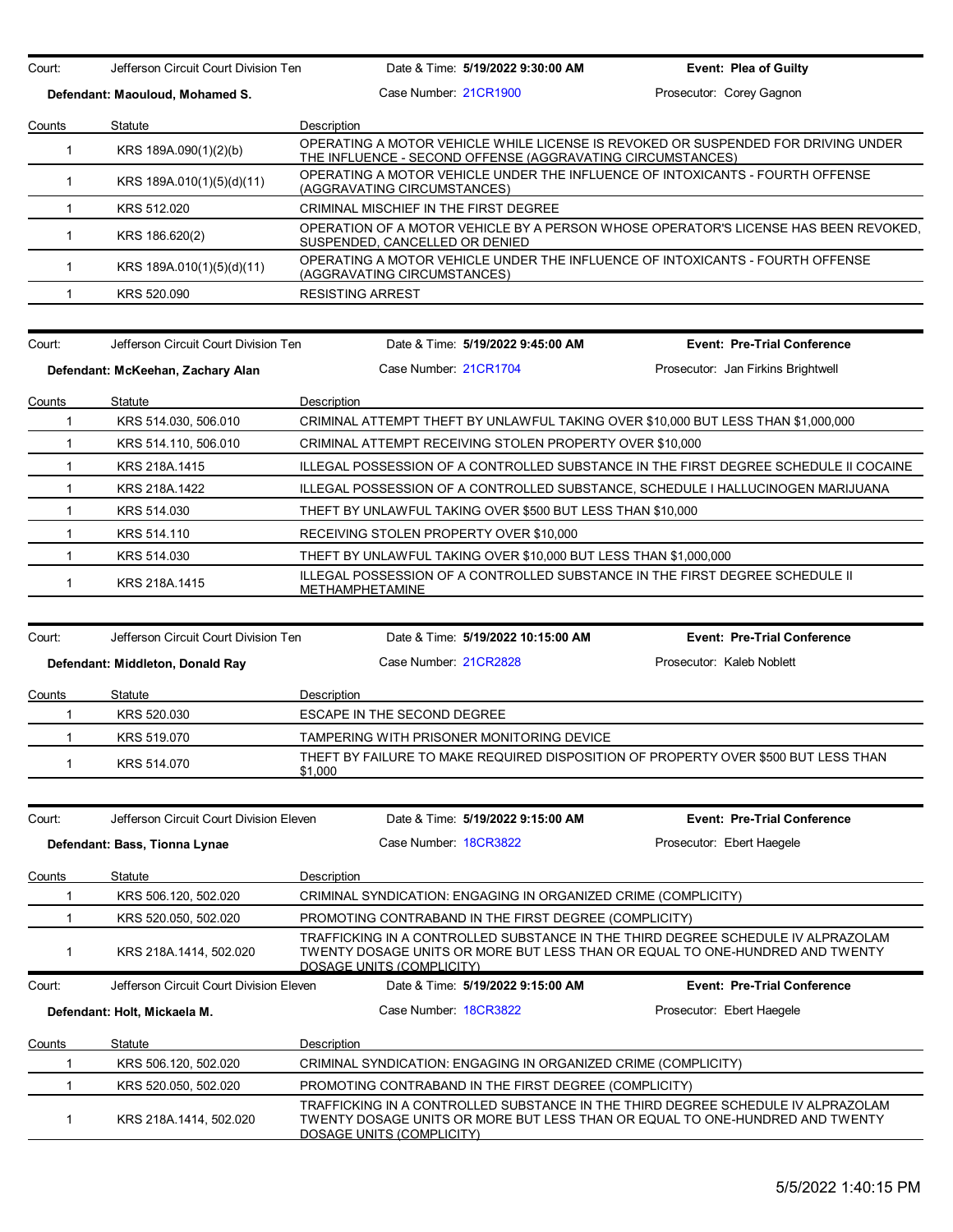| Court:        | Jefferson Circuit Court Division Eleven | Date & Time: 5/19/2022 9:15:00 AM                                                                                       | <b>Event: Pre-Trial Conference</b>                                                                                                                               |  |
|---------------|-----------------------------------------|-------------------------------------------------------------------------------------------------------------------------|------------------------------------------------------------------------------------------------------------------------------------------------------------------|--|
|               | Defendant: Pendergrass, Cannon Curtis   | Case Number 18CR3822                                                                                                    | Prosecutor: Ebert Haegele                                                                                                                                        |  |
| Counts        | Statute                                 | Description                                                                                                             |                                                                                                                                                                  |  |
| $\mathbf 1$   | KRS 506.120, 502.020                    | CRIMINAL SYNDICATION: ENGAGING IN ORGANIZED CRIME (COMPLICITY)                                                          |                                                                                                                                                                  |  |
| $\mathbf{1}$  | KRS 520.050, 502.020                    | PROMOTING CONTRABAND IN THE FIRST DEGREE (COMPLICITY)                                                                   |                                                                                                                                                                  |  |
| 1             | KRS 218A.1414, 502.020                  | DOSAGE UNITS (COMPLICITY)                                                                                               | TRAFFICKING IN A CONTROLLED SUBSTANCE IN THE THIRD DEGREE SCHEDULE IV ALPRAZOLAM<br>TWENTY DOSAGE UNITS OR MORE BUT LESS THAN OR EQUAL TO ONE-HUNDRED AND TWENTY |  |
| Court:        | Jefferson Circuit Court Division Eleven | Date & Time: 5/19/2022 9:15:00 AM                                                                                       | <b>Event: Pre-Trial Conference</b>                                                                                                                               |  |
|               | Defendant: Price, Christopher Jordan    | Case Number: 20CR0929                                                                                                   | Prosecutor: Critt Cunningham III                                                                                                                                 |  |
| Counts        | Statute                                 | Description                                                                                                             |                                                                                                                                                                  |  |
| 1             | KRS 508.060                             | WANTON ENDANGERMENT IN THE FIRST DEGREE (POLICE OFFICER)                                                                |                                                                                                                                                                  |  |
| $\mathbf{1}$  | KRS 508.060                             | WANTON ENDANGERMENT IN THE FIRST DEGREE (POLICE OFFICER)                                                                |                                                                                                                                                                  |  |
| $\mathbf{1}$  | KRS 512.020                             | CRIMINAL MISCHIEF IN THE FIRST DEGREE                                                                                   |                                                                                                                                                                  |  |
| $\mathbf{1}$  | KRS 520.090                             | <b>RESISTING ARREST</b>                                                                                                 |                                                                                                                                                                  |  |
| $\mathbf 1$   | KRS 514.110                             | RECEIVING STOLEN PROPERTY OVER \$10,000                                                                                 |                                                                                                                                                                  |  |
| 1             | KRS 520.095                             | FLEEING OR EVADING POLICE IN THE FIRST DEGREE (MOTOR VEHICLE)                                                           |                                                                                                                                                                  |  |
| 1             | KRS 189.290                             | <b>RECKLESS DRIVING</b>                                                                                                 |                                                                                                                                                                  |  |
|               |                                         |                                                                                                                         |                                                                                                                                                                  |  |
| Court:        | Jefferson Circuit Court Division Eleven | Date & Time: 5/19/2022 9:30:00 AM                                                                                       | Event: Plea of Guilty                                                                                                                                            |  |
|               | Defendant: Jecker, Robert Lee           | Case Number 21CR1833                                                                                                    | Prosecutor: Philip Bronson                                                                                                                                       |  |
| Counts        | Statute                                 | Description                                                                                                             |                                                                                                                                                                  |  |
| $\mathbf{1}$  | KRS 514.110, 502.020                    | RECEIVING STOLEN PROPERTY OVER \$500 BUT LESS THAN \$10,000 (COMPLICITY)                                                |                                                                                                                                                                  |  |
| $\mathbf{1}$  | KRS 218A.1412                           | TRAFFICKING IN A CONTROLLED SUBSTANCE IN THE FIRST DEGREE SCHEDULE II<br>METHAMPHETAMINE LESS THAN TWO GRAMS            |                                                                                                                                                                  |  |
| $\mathbf{1}$  | KRS 218A.500(2), 502.020                | ILLEGAL USE OR POSSESSION OF DRUG PARAPHERNALIA (COMPLICITY)                                                            |                                                                                                                                                                  |  |
| $\mathbf{1}$  | KRS 218A.1412, 502.020                  | TRAFFICKING IN A CONTROLLED SUBSTANCE IN THE FIRST DEGREE SCHEDULE II<br>METHAMPHETAMINE TWO GRAMS OR MORE (COMPLICITY) |                                                                                                                                                                  |  |
| 1             | KRS 218A.1412                           | THAN FOUR GRAMS                                                                                                         | TRAFFICKING IN A CONTROLLED SUBSTANCE IN THE FIRST DEGREE SCHEDULE II COCAINE LESS                                                                               |  |
| $\mathbf{1}$  | KRS 218A.1412                           | TRAFFICKING IN A CONTROLLED SUBSTANCE IN THE FIRST DEGREE SCHEDULE I HEROIN                                             |                                                                                                                                                                  |  |
| $\mathbf{1}$  | KRS 218A.1412, 502.020                  | TRAFFICKING IN A CONTROLLED SUBSTANCE IN THE FIRST DEGREE SCHEDULE II<br>METHAMPHETAMINE TWO GRAMS OR MORE (COMPLICITY) |                                                                                                                                                                  |  |
| $\mathbf{1}$  | KRS 218A.1415, 502.020                  | (COMPLICITY)                                                                                                            | ILLEGAL POSSESSION OF A CONTROLLED SUBSTANCE IN THE FIRST DEGREE SCHEDULE II FENTANYL                                                                            |  |
| 1             | KRS 218A.1415, 502.020                  | <u>(COMPLICITY)</u>                                                                                                     | ILLEGAL POSSESSION OF A CONTROLLED SUBSTANCE IN THE FIRST DEGREE SCHEDULE II FENTANYL                                                                            |  |
| Court:        | Jefferson Circuit Court Division Eleven | Date & Time: 5/19/2022 9:30:00 AM                                                                                       | <b>Event: Revocation Hearing</b>                                                                                                                                 |  |
|               | Defendant: Robinson, Dylan              | Case Number 17CR3619                                                                                                    | Prosecutor: Joseph Abney                                                                                                                                         |  |
| Counts        | Statute                                 | Description                                                                                                             |                                                                                                                                                                  |  |
| 1             | KRS 514.110                             | RECEIVING STOLEN PROPERTY OVER \$500 BUT LESS THAN \$10,000                                                             |                                                                                                                                                                  |  |
| 1             | KRS 523.110(1)                          | GIVING OFFICER FALSE IDENTIFYING INFORMATION                                                                            |                                                                                                                                                                  |  |
| Court:        | Jefferson Circuit Court Division Eleven | Date & Time: 5/19/2022 9:45:00 AM                                                                                       | <b>Event: Sentencing</b>                                                                                                                                         |  |
|               |                                         |                                                                                                                         |                                                                                                                                                                  |  |
|               | Defendant: Boone, Howard Ray            | Case Number 19CR2546                                                                                                    | Prosecutor: LC Bates                                                                                                                                             |  |
| <b>Counts</b> | Statute                                 | Description                                                                                                             |                                                                                                                                                                  |  |
| 1             | KRS 527.040                             | POSSESSION OF A HANDGUN BY CONVICTED FELON                                                                              |                                                                                                                                                                  |  |
| 1             | KRS 524.100                             | TAMPERING WITH PHYSICAL EVIDENCE                                                                                        |                                                                                                                                                                  |  |
| 1             | KRS 532.080                             | PERSISTENT FELONY OFFENDER IN THE FIRST DEGREE                                                                          |                                                                                                                                                                  |  |
| $\mathbf{1}$  | KRS 527.040                             | POSSESSION OF A FIREARM BY CONVICTED FELON                                                                              |                                                                                                                                                                  |  |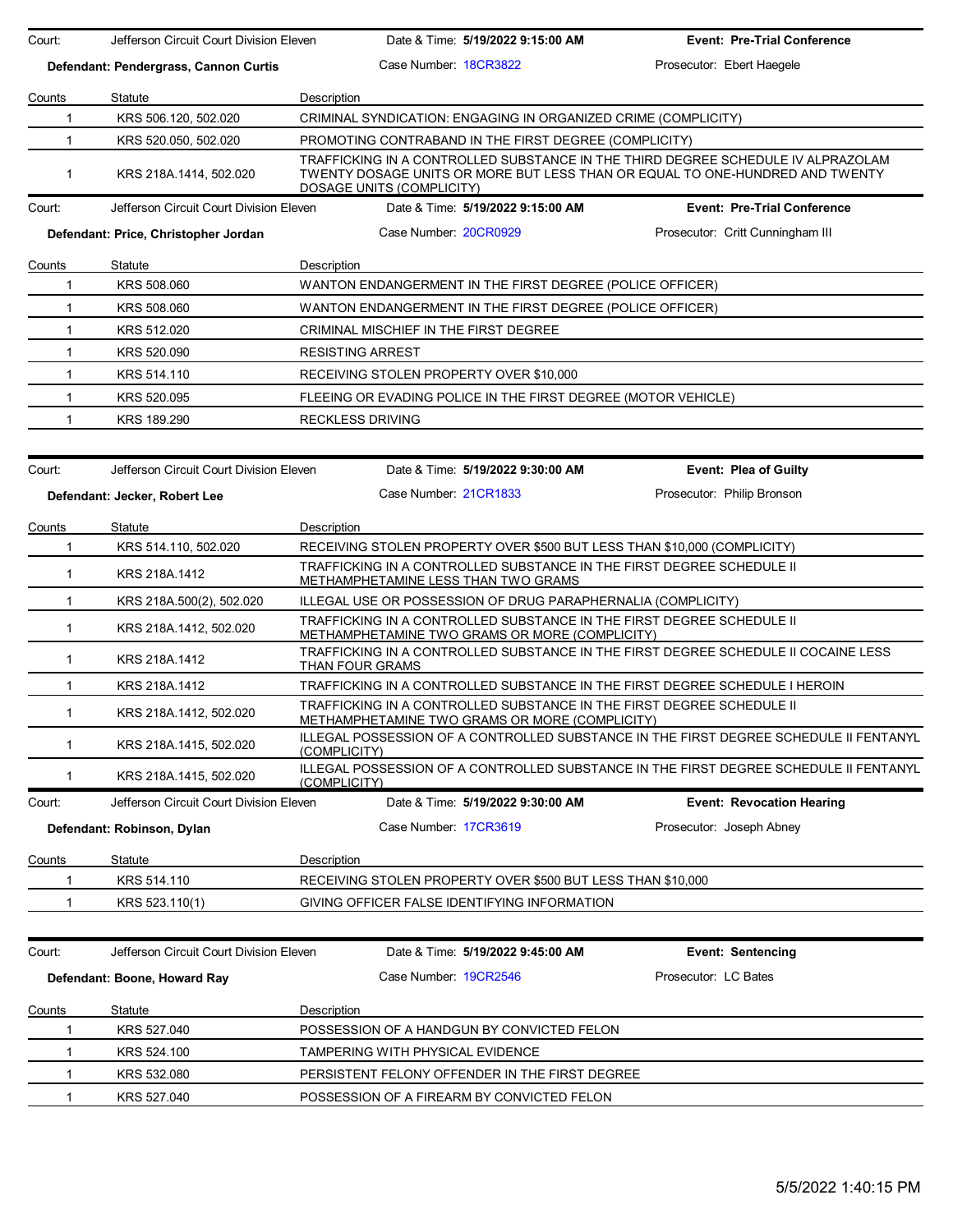| Court:       | Jefferson Circuit Court Division Eleven |              |                             | Date & Time: 5/19/2022 9:45:00 AM                            | <b>Event: Pre-Trial Conference</b>                                                    |
|--------------|-----------------------------------------|--------------|-----------------------------|--------------------------------------------------------------|---------------------------------------------------------------------------------------|
|              | Defendant: Carpenter, Brice Alexander   |              | Case Number: 22CR0544       |                                                              | Prosecutor: Scott B. Drabenstadt                                                      |
| Counts       | Statute                                 | Description  |                             |                                                              |                                                                                       |
| 1            | KRS 515.020                             |              | ROBBERY IN THE FIRST DEGREE |                                                              |                                                                                       |
| 1            | KRS 515.020                             |              | ROBBERY IN THE FIRST DEGREE |                                                              |                                                                                       |
| Court:       | Jefferson Circuit Court Division Eleven |              |                             | Date & Time: 5/19/2022 9:45:00 AM                            | <b>Event: Pre-Trial Conference</b>                                                    |
|              | Defendant: Simon, Kameron Malik         |              | Case Number 21CR1079        |                                                              | Prosecutor: Philip Bronson                                                            |
| Counts       | Statute                                 | Description  |                             |                                                              |                                                                                       |
| 1            | KRS 218A.1412, 502.020                  | (COMPLICITY) |                             |                                                              | TRAFFICKING IN A CONTROLLED SUBSTANCE IN THE FIRST DEGREE SCHEDULE I HEROIN           |
| 1            | KRS 218A.500(2), 502.020                |              |                             | ILLEGAL USE OR POSSESSION OF DRUG PARAPHERNALIA (COMPLICITY) |                                                                                       |
| $\mathbf{1}$ | KRS 189.231(2)                          |              |                             | DISREGARDING OFFICIAL TRAFFIC CONTROL DEVICE                 |                                                                                       |
| 1            | KRS 189.380(1)(3)                       |              |                             | FAILURE TO GIVE PROPER TRAFFIC SIGNAL                        |                                                                                       |
| Court:       | Jefferson Circuit Court Division Eleven |              |                             | Date & Time: 5/19/2022 9:45:00 AM                            | <b>Event: Pre-Trial Conference</b>                                                    |
|              | Defendant: Vincent, Justin Wayne        |              | Case Number 19CR3076        |                                                              | Prosecutor: Milja Zgonjanin                                                           |
| Counts       | Statute                                 | Description  |                             |                                                              |                                                                                       |
| 1            | KRS 514.110                             |              |                             | RECEIVING STOLEN PROPERTY OVER \$500 BUT LESS THAN \$10,000  |                                                                                       |
| 1            | KRS 508.060                             |              |                             | WANTON ENDANGERMENT IN THE FIRST DEGREE                      |                                                                                       |
| $\mathbf{1}$ | KRS 515.020                             |              | ROBBERY IN THE FIRST DEGREE |                                                              |                                                                                       |
|              |                                         |              |                             |                                                              |                                                                                       |
| Court:       | Jefferson Circuit Court Division Eleven |              |                             | Date & Time: 5/19/2022 10:00:00 AM                           | <b>Event: Pre-Trial Conference</b>                                                    |
|              |                                         |              | Case Number 21CR0946        |                                                              | Prosecutor: Elizabeth Jones Brown                                                     |
|              | Defendant: Elders, Quenton Lamont       |              |                             |                                                              |                                                                                       |
| Counts       | Statute                                 | Description  |                             |                                                              |                                                                                       |
|              | KRS 527.040                             |              |                             | POSSESSION OF A HANDGUN BY CONVICTED FELON                   |                                                                                       |
| Court:       | Jefferson Circuit Court Division Eleven |              |                             | Date & Time: 5/19/2022 10:00:00 AM                           | <b>Event: Pre-Trial Conference</b>                                                    |
|              | Defendant: Lohden, Joshua Isaac         |              | Case Number: 22CR0272       |                                                              | Prosecutor: Ashley N. Adams                                                           |
| Counts       | Statute                                 | Description  |                             |                                                              |                                                                                       |
| 1            | KRS 514.110                             |              |                             | RECEIVING STOLEN PROPERTY OVER \$10,000                      |                                                                                       |
| 1            | KRS 218A.1421, 502.020                  |              | POUNDS)(COMPLICITY)         |                                                              | TRAFFICKING IN MARIJUANA, SCHEDULE I HALLUCINOGEN (MORE THAN 8 OUNCES BUT LESS THAN 5 |
|              |                                         |              |                             |                                                              |                                                                                       |
| Court:       | Jefferson Circuit Court Division Eleven |              |                             | Date & Time: 5/19/2022 10:15:00 AM                           | <b>Event: Pre-Trial Conference</b>                                                    |
|              | Defendant: Carter, Melvin               |              | Case Number 19CR1958        |                                                              | Prosecutor: Emily Lantz                                                               |
| Counts       | Statute                                 | Description  |                             |                                                              |                                                                                       |
| 1            | KRS 508.060                             |              |                             | WANTON ENDANGERMENT IN THE FIRST DEGREE (POLICE OFFICER)     |                                                                                       |
| 1            | KRS 508.060                             |              |                             | WANTON ENDANGERMENT IN THE FIRST DEGREE                      |                                                                                       |
| $\mathbf 1$  | KRS 508.060                             |              |                             | WANTON ENDANGERMENT IN THE FIRST DEGREE                      |                                                                                       |
| 1            | KRS 508.060                             |              |                             | WANTON ENDANGERMENT IN THE FIRST DEGREE                      |                                                                                       |
| 1            | KRS 508.060                             |              |                             | WANTON ENDANGERMENT IN THE FIRST DEGREE                      |                                                                                       |
| 1            | KRS 508.060                             |              |                             | WANTON ENDANGERMENT IN THE FIRST DEGREE                      |                                                                                       |
| 1            | KRS 520.095                             |              |                             | FLEEING OR EVADING POLICE IN THE FIRST DEGREE (PEDESTRIAN)   |                                                                                       |
|              |                                         |              |                             |                                                              |                                                                                       |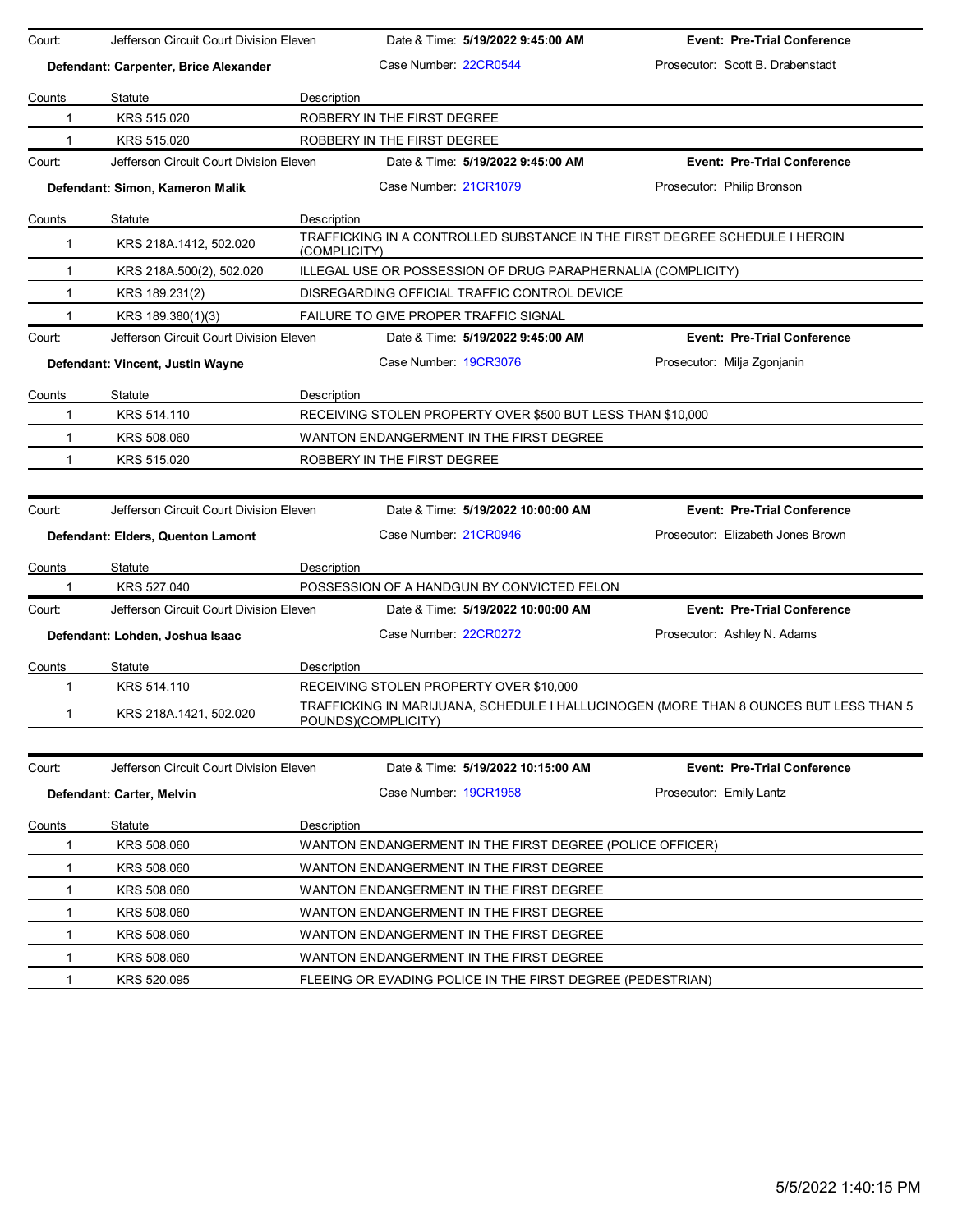Court: Jefferson Circuit Court Division Eleven Date & Time: **5/19/2022 10:15:00 AM Event: Plea of Guilty**

**Defendant: Floyd, Joshua David** Case Number: 21CR2366 Prosecutor: Philip Bronson

| Counts | Statute                             | Description                                                                                                                                       |
|--------|-------------------------------------|---------------------------------------------------------------------------------------------------------------------------------------------------|
|        | KRS 218A.1412, 218A.992,<br>502.020 | TRAFFICKING IN A CONTROLLED SUBSTANCE IN THE FIRST DEGREE SCHEDULE II COCAINE FOUR<br>GRAMS OR MORE WHILE IN POSSESSION OF A FIREARM (COMPLICITY) |
|        | KRS 527.040, 502.020                | POSSESSION OF A HANDGUN BY CONVICTED FELON (COMPLICITY)                                                                                           |
|        | KRS 218A.500(2), 502.020            | ILLEGAL USE OR POSSESSION OF DRUG PARAPHERNALIA (COMPLICITY)                                                                                      |
|        | KRS 186.620(2)                      | OPERATION OF A MOTOR VEHICLE BY A PERSON WHOSE OPERATOR'S LICENSE HAS BEEN REVOKED.<br>SUSPENDED, CANCELLED OR DENIED                             |
|        | KRS 218A 1412, 218A 992,<br>502.020 | TRAFFICKING IN A CONTROLLED SUBSTANCE IN THE FIRST DEGREE SCHEDULE I HEROIN WHILE IN<br>POSSESSION OF A FIREARM (COMPLICITY)                      |
|        | KRS 218A.1412, 218A.992,<br>502.020 | TRAFFICKING IN A CONTROLLED SUBSTANCE IN THE FIRST DEGREE SCHEDULE II FENTANYL WHILE IN<br>POSSESSION OF A FIREARM (COMPLICITY)                   |

| Court:                             | Jefferson Circuit Court Division Eleven |                                                               | Date & Time: 5/19/2022 10:30:00 AM                                                                                                            | <b>Event: Revocation Hearing</b>                                                                                                                                        |  |
|------------------------------------|-----------------------------------------|---------------------------------------------------------------|-----------------------------------------------------------------------------------------------------------------------------------------------|-------------------------------------------------------------------------------------------------------------------------------------------------------------------------|--|
| Defendant: Robinson, Montae Lamont |                                         | Case Number: 18CR0319                                         |                                                                                                                                               | Prosecutor: Philip Bronson                                                                                                                                              |  |
| Counts                             | Statute                                 | Description                                                   |                                                                                                                                               |                                                                                                                                                                         |  |
| 1                                  | KRS 218A.142, 218A.992,<br>502.020      |                                                               |                                                                                                                                               | AGGRAVATED TRAFFICKING IN A CONTROLLED SUBSTANCE IN THE FIRST DEGREE SCHEDULE I<br>HEROIN ONE HUNDRED GRAMS OR MORE WHILE IN POSSESSION OF A FIREARM (COMPLICITY)       |  |
| 1                                  | KRS 218A.1412, 218A.992,<br>502.020     |                                                               |                                                                                                                                               | TRAFFICKING IN A CONTROLLED SUBSTANCE IN THE FIRST DEGREE SCHEDULE II<br>METHAMPHETAMINE TWO GRAMS OR MORE WHILE IN POSSESSION OF A FIREARM (COMPLICITY)                |  |
| 1                                  | KRS 218A.1412, 218A.992,<br>502.020     | GRAMS OR MORE WHILE IN POSSESSION OF A FIREARM (COMPLICITY)   |                                                                                                                                               | TRAFFICKING IN A CONTROLLED SUBSTANCE IN THE FIRST DEGREE SCHEDULE II COCAINE FOUR                                                                                      |  |
| $\mathbf 1$                        | KRS 218A.1412, 218A.992,<br>502.020     | POSSESSION OF A FIREARM (COMPLICITY)                          |                                                                                                                                               | TRAFFICKING IN A CONTROLLED SUBSTANCE IN THE FIRST DEGREE SCHEDULE I HEROIN WHILE IN                                                                                    |  |
| $\mathbf{1}$                       | KRS 218A.1412, 218A.992,<br>502.020     | THAN FOUR GRAMS WHILE IN POSSESSION OF A FIREARM (COMPLICITY) |                                                                                                                                               | TRAFFICKING IN A CONTROLLED SUBSTANCE IN THE FIRST DEGREE SCHEDULE II COCAINE LESS                                                                                      |  |
| 1                                  | KRS 218A.1413(1A), 218A.992,<br>502.020 |                                                               |                                                                                                                                               | TRAFFICKING IN A CONTROLLED SUBSTANCE IN THE SECOND DEGREE SCHEDULE III CODEINE FIRST<br>OFFENSE TEN DOSAGE UNITS OR MORE WHILE IN POSSESSION OF A FIREARM (COMPLICITY) |  |
| $\mathbf{1}$                       | KRS 218A.1421, 218A.992,<br>502.020     | POUNDS) WHILE IN POSSESSION OF A FIREARM (COMPLICITY)         |                                                                                                                                               | TRAFFICKING IN MARIJUANA, SCHEDULE I HALLUCINOGEN (MORE THAN 8 OUNCES BUT LESS THAN 5                                                                                   |  |
| 1                                  | KRS 218A.1421, 218A.992,<br>502.020     | POUNDS) WHILE IN POSSESSION OF A FIREARM (COMPLICITY)         |                                                                                                                                               | TRAFFICKING IN MARIJUANA, SCHEDULE I HALLUCINOGEN (MORE THAN 8 OUNCES BUT LESS THAN 5                                                                                   |  |
| $\mathbf 1$                        | KRS 218A.500(2), 218A.992,<br>502.020   | (COMPLICITY)                                                  |                                                                                                                                               | ILLEGAL USE OR POSSESSION OF DRUG PARAPHERNALIA WHILE IN POSSESSION OF A FIREARM                                                                                        |  |
| $\mathbf 1$                        | KRS 218A.500(2), 218A.992,<br>502.020   | (COMPLICITY)                                                  | ILLEGAL USE OR POSSESSION OF DRUG PARAPHERNALIA WHILE IN POSSESSION OF A FIREARM                                                              |                                                                                                                                                                         |  |
| 1                                  | KRS 520.100                             |                                                               | FLEEING OR EVADING POLICE IN THE SECOND DEGREE (PEDESTRIAN)                                                                                   |                                                                                                                                                                         |  |
| $\mathbf{1}$                       | KRS 218A.1415                           |                                                               | ILLEGAL POSSESSION OF A CONTROLLED SUBSTANCE IN THE FIRST DEGREE SCHEDULE I HEROIN                                                            |                                                                                                                                                                         |  |
| 1                                  | KRS 218A.1412, 218A.992                 |                                                               | TRAFFICKING IN A CONTROLLED SUBSTANCE IN THE FIRST DEGREE SCHEDULE II<br>METHAMPHETAMINE LESS THAN TWO GRAMS WHILE IN POSSESSION OF A FIREARM |                                                                                                                                                                         |  |
| $\mathbf{1}$                       | KRS 218A.500(2)                         | ILLEGAL USE OR POSSESSION OF DRUG PARAPHERNALIA               |                                                                                                                                               |                                                                                                                                                                         |  |
| Court:                             | Jefferson Circuit Court Division Eleven |                                                               | Date & Time: 5/19/2022 10:30:00 AM                                                                                                            | <b>Event: Status Hearing</b>                                                                                                                                            |  |
|                                    | Defendant: Smith, Brandon K.            | Case Number 19CR0391                                          |                                                                                                                                               | Prosecutor: Emily Wessel                                                                                                                                                |  |
| Counts                             | Statute                                 | Description                                                   |                                                                                                                                               |                                                                                                                                                                         |  |
| 1.                                 | KRS 508.010, 502.020                    | ASSAULT IN THE FIRST DEGREE (COMPLICITY)                      |                                                                                                                                               |                                                                                                                                                                         |  |
| $\mathbf{1}$                       | KRS 508.010, 506.080                    | CRIMINAL FACILITATION TO ASSAULT IN THE FIRST DEGREE          |                                                                                                                                               |                                                                                                                                                                         |  |
| Court:                             | Jefferson Circuit Court Division Eleven |                                                               | Date & Time: 5/19/2022 10:45:00 AM                                                                                                            | <b>Event: Pre-Trial Conference</b>                                                                                                                                      |  |
|                                    | Defendant: Gellhaus, Dwayne Michael     | Case Number 20CR1013                                          |                                                                                                                                               | Prosecutor: Mark S. Baker                                                                                                                                               |  |
| Counts                             | Statute                                 | Description                                                   |                                                                                                                                               |                                                                                                                                                                         |  |
| 1                                  | KRS 514.110                             | RECEIVING STOLEN FIREARM                                      |                                                                                                                                               |                                                                                                                                                                         |  |
| 1                                  | KRS 524.100                             | TAMPERING WITH PHYSICAL EVIDENCE                              |                                                                                                                                               |                                                                                                                                                                         |  |
| 1.                                 | KRS 527.040                             | POSSESSION OF A FIREARM BY CONVICTED FELON                    |                                                                                                                                               |                                                                                                                                                                         |  |
| 1                                  | KRS 527.040                             | POSSESSION OF A HANDGUN BY CONVICTED FELON                    |                                                                                                                                               |                                                                                                                                                                         |  |
| $\mathbf{1}$                       | KRS 532.080                             | PERSISTENT FELONY OFFENDER IN THE FIRST DEGREE                |                                                                                                                                               |                                                                                                                                                                         |  |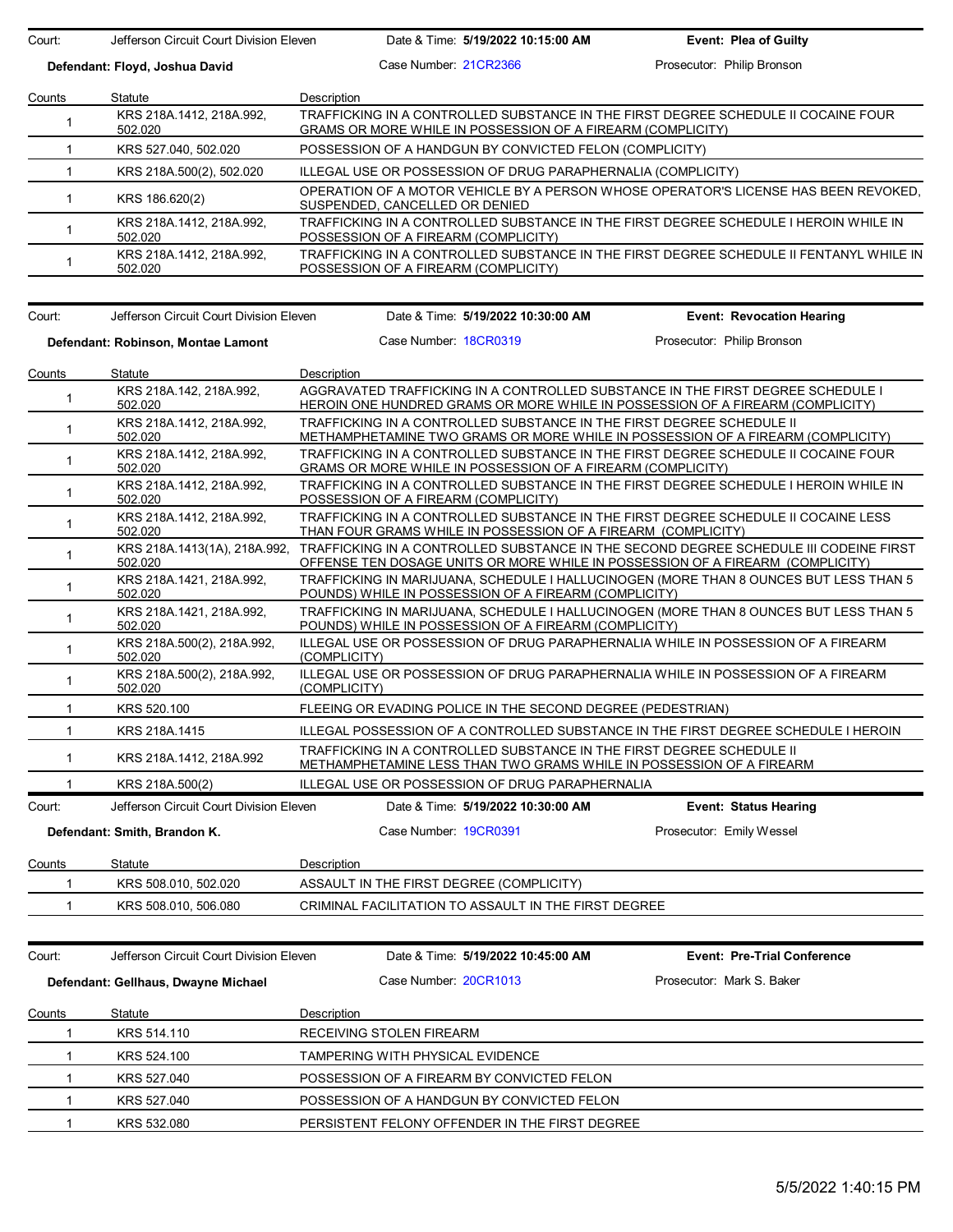| Court:<br>Jefferson Circuit Court Division Eleven |                                         | Date & Time: 5/19/2022 10:45:00 AM                                                                                      | <b>Event: Pre-Trial Conference</b> |
|---------------------------------------------------|-----------------------------------------|-------------------------------------------------------------------------------------------------------------------------|------------------------------------|
|                                                   | Defendant: Heflin, Kenny Joe            | Case Number: 22CR0067                                                                                                   | Prosecutor: Matthew Cody Hill      |
| Counts                                            | Statute                                 | Description                                                                                                             |                                    |
| $\mathbf{1}$                                      | KRS 218A.1412                           | TRAFFICKING IN A CONTROLLED SUBSTANCE IN THE FIRST DEGREE SCHEDULE I HEROIN                                             |                                    |
| $\mathbf{1}$                                      | KRS 218A.1412, 502.020                  | TRAFFICKING IN A CONTROLLED SUBSTANCE IN THE FIRST DEGREE SCHEDULE II FENTANYL<br>(COMPLICITY)                          |                                    |
| Court:                                            | Jefferson Circuit Court Division Eleven | Date & Time: 5/19/2022 11:00:00 AM                                                                                      | <b>Event: Pre-Trial Conference</b> |
| Defendant: Fisher, Toni Ann                       |                                         | Case Number: 22CR0608                                                                                                   | Prosecutor: Philip Bronson         |
| Counts                                            | Statute                                 | Description                                                                                                             |                                    |
| $\mathbf{1}$                                      | KRS 218A.1412, 502.020                  | TRAFFICKING IN A CONTROLLED SUBSTANCE IN THE FIRST DEGREE SCHEDULE II FENTANYL<br>(COMPLICITY)                          |                                    |
| $\mathbf{1}$                                      | KRS 218A.1412, 502.020                  | TRAFFICKING IN A CONTROLLED SUBSTANCE IN THE FIRST DEGREE SCHEDULE I HEROIN<br>(COMPLICITY)                             |                                    |
| $\mathbf{1}$                                      | KRS 218A.1412, 502.020                  | TRAFFICKING IN A CONTROLLED SUBSTANCE IN THE FIRST DEGREE SCHEDULE II<br>METHAMPHETAMINE TWO GRAMS OR MORE (COMPLICITY) |                                    |
| $\mathbf{1}$                                      | KRS 520.050, 502.020                    | PROMOTING CONTRABAND IN THE FIRST DEGREE (COMPLICITY)                                                                   |                                    |
| $\mathbf 1$                                       | KRS 218A.1417, 502.020                  | ILLEGAL POSSESSION OF A CONTROLLED SUBSTANCE IN THE THIRD DEGREE SCHEDULE IV<br>ALPRAZOLAM (COMPLICITY)                 |                                    |
| Court:                                            | Jefferson Circuit Court Division Twelve | Date & Time: 5/19/2022 9:00:00 AM                                                                                       | <b>Event: Revocation Hearing</b>   |
|                                                   | Defendant: Daugherty, Joseph Dennis     | Case Number 19CR2654                                                                                                    | Prosecutor: Caroline Bruenderman   |
| Counts                                            | Statute                                 | Description                                                                                                             |                                    |
| $\mathbf{1}$                                      | KRS 514.110, 502.020                    | RECEIVING STOLEN PROPERTY OVER \$500 BUT LESS THAN \$10,000 (COMPLICITY)                                                |                                    |
| $\mathbf{1}$                                      | KRS 218A.1415, 502.020                  | ILLEGAL POSSESSION OF A CONTROLLED SUBSTANCE IN THE FIRST DEGREE SCHEDULE II COCAINE<br>(COMPLICITY)                    |                                    |
| $\mathbf{1}$                                      | KRS 218A.1415, 502.020                  | ILLEGAL POSSESSION OF A CONTROLLED SUBSTANCE IN THE FIRST DEGREE SCHEDULE II<br>METHAMPHETAMINE (COMPLICITY)            |                                    |
| $\mathbf{1}$                                      | KRS 514.110, 502.020                    | RECEIVING STOLEN PROPERTY OVER \$10,000 (COMPLICITY)                                                                    |                                    |
| $\mathbf 1$                                       | KRS 218A.1415, 502.020                  | ILLEGAL POSSESSION OF A CONTROLLED SUBSTANCE IN THE FIRST DEGREE SCHEDULE II<br>METHAMPHETAMINE (COMPLICITY)            |                                    |
| 1                                                 | KRS 514.110, 502.020                    | RECEIVING STOLEN PROPERTY OVER \$500 BUT LESS THAN \$10,000 (COMPLICITY)                                                |                                    |
| Court:                                            | Jefferson Circuit Court Division Twelve | Date & Time: 5/19/2022 9:00:00 AM                                                                                       | <b>Event: Pre-Trial Conference</b> |
|                                                   | Defendant: Williamson, Tanner Wayne     | Case Number 21CR1301                                                                                                    | Prosecutor: Emily Wessel           |
| Counts                                            | Statute                                 | Description                                                                                                             |                                    |
| 1                                                 | KRS 511.030                             | BURGLARY IN THE SECOND DEGREE                                                                                           |                                    |
| 1                                                 | KRS 524.040                             | INTIMIDATING A PARTICIPANT IN THE LEGAL PROCESS                                                                         |                                    |
| 1.                                                | KRS 514.040(1)(a)                       | THEFT BY DECEPTION UNDER \$500 (FALSE IMPRESSION)                                                                       |                                    |
| 1                                                 | KRS 514.030                             | THEFT BY UNLAWFUL TAKING UNDER \$500                                                                                    |                                    |
| 1                                                 | KRS 511.030, 506.010                    | CRIMINAL ATTEMPT BURGLARY IN THE SECOND DEGREE                                                                          |                                    |
| $\mathbf{1}$                                      | KRS 532.080                             | PERSISTENT FELONY OFFENDER IN THE FIRST DEGREE                                                                          |                                    |
|                                                   |                                         |                                                                                                                         |                                    |
| Court:                                            | Jefferson Circuit Court Division Twelve | Date & Time: 5/19/2022 9:15:00 AM                                                                                       | <b>Event: Revocation Hearing</b>   |
|                                                   | Defendant: Fisher, Toni Ann             | Case Number 17CR1068                                                                                                    | Prosecutor: Philip Bronson         |
| Counts                                            | Statute                                 | Description                                                                                                             |                                    |
| 1                                                 | KRS 218A.1415                           | ILLEGAL POSSESSION OF A CONTROLLED SUBSTANCE IN THE FIRST DEGREE SCHEDULE I HEROIN                                      |                                    |
| 1                                                 | KRS 218A.1415                           | ILLEGAL POSSESSION OF A CONTROLLED SUBSTANCE IN THE FIRST DEGREE SCHEDULE I HEROIN                                      |                                    |
| 1                                                 | KRS 218A.1412, 502.020                  | TRAFFICKING IN A CONTROLLED SUBSTANCE IN THE FIRST DEGREE SCHEDULE II<br>METHAMPHETAMINE TWO GRAMS OR MORE (COMPLICITY) |                                    |
| 1                                                 | KRS 218A.500(2), 502.020                | ILLEGAL USE OR POSSESSION OF DRUG PARAPHERNALIA (COMPLICITY)                                                            |                                    |
| 1                                                 | KRS 514.070                             | THEFT BY FAILURE TO MAKE REQUIRED DISPOSITION OF PROPERTY UNDER \$500                                                   |                                    |
| $\mathbf{1}$                                      | KRS 519.070                             | TAMPERING WITH PRISONER MONITORING DEVICE                                                                               |                                    |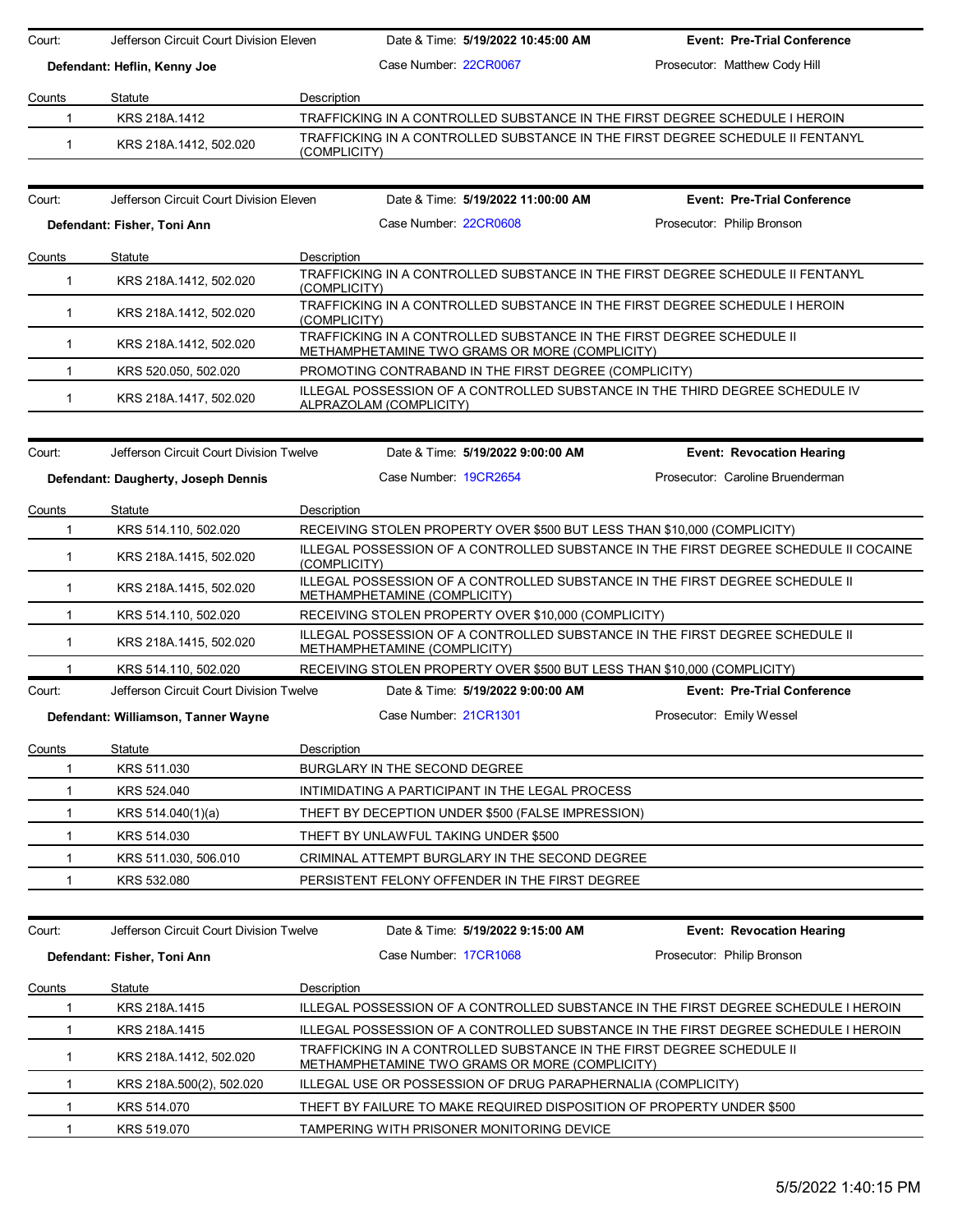| Court: | Jefferson Circuit Court Division Twelve |                                                                                                                                  | Date & Time: 5/19/2022 9:30:00 AM | <b>Event: Revocation Hearing</b>                                                   |
|--------|-----------------------------------------|----------------------------------------------------------------------------------------------------------------------------------|-----------------------------------|------------------------------------------------------------------------------------|
|        | Defendant: Fisher, Toni Ann             |                                                                                                                                  | Case Number 19CR3340              | Prosecutor: Philip Bronson                                                         |
| Counts | Description<br>Statute                  |                                                                                                                                  |                                   |                                                                                    |
|        | KRS 218A.1412                           | TRAFFICKING IN A CONTROLLED SUBSTANCE IN THE FIRST DEGREE SCHEDULE II<br>METHAMPHETAMINE TWO GRAMS OR MORE (SUBSEQUENT OFFENDER) |                                   |                                                                                    |
|        | KRS 218A 1412                           | TRAFFICKING IN A CONTROLLED SUBSTANCE IN THE FIRST DEGREE SCHEDULE I HEROIN<br>(SUBSEQUENT OFFENDER)                             |                                   |                                                                                    |
|        | KRS 218A.1412                           | TRAFFICKING IN A CONTROLLED SUBSTANCE IN THE FIRST DEGREE UNSPECIFIED TEN DOSAGE<br>UNITS OR MORE                                |                                   |                                                                                    |
|        | KRS 218A.500(2)                         | ILLEGAL USE OR POSSESSION OF DRUG PARAPHERNALIA                                                                                  |                                   |                                                                                    |
|        | KRS 218A.1412, 502.020                  | (COMPLICITY)                                                                                                                     |                                   | TRAFFICKING IN A CONTROLLED SUBSTANCE IN THE FIRST DEGREE SCHEDULE I HEROIN        |
|        | KRS 218A 1412, 502.020                  | TRAFFICKING IN A CONTROLLED SUBSTANCE IN THE FIRST DEGREE SCHEDULE II<br>METHAMPHETAMINE TWO GRAMS OR MORE (COMPLICITY)          |                                   |                                                                                    |
|        | KRS 218A 1415                           |                                                                                                                                  |                                   | ILLEGAL POSSESSION OF A CONTROLLED SUBSTANCE IN THE FIRST DEGREE SCHEDULE I HEROIN |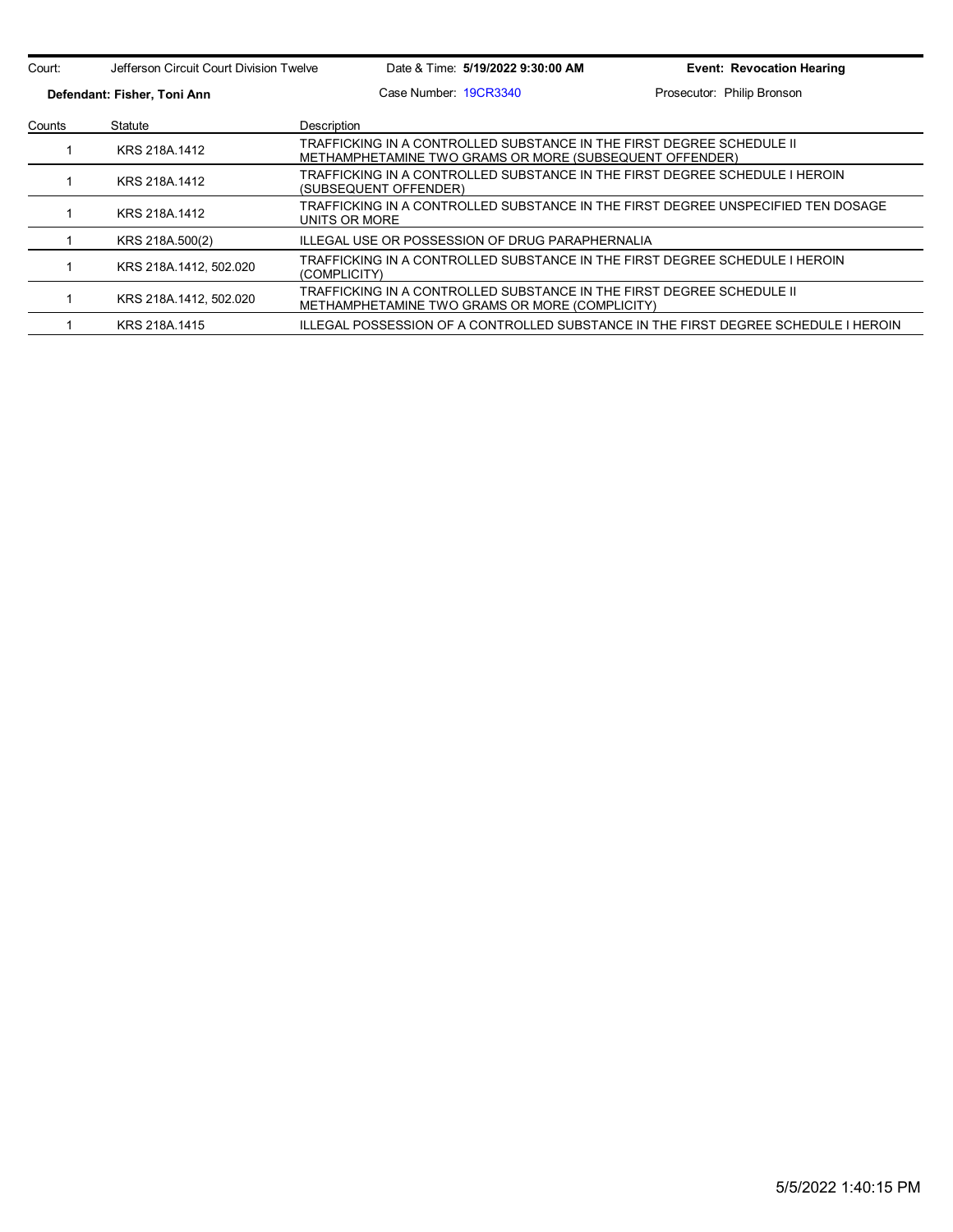Court: Jefferson Circuit Court Division Twelve Date & Time: **5/19/2022 9:30:00 AM Event: Pre-Trial Conference**

**Defendant: Willis, Lee Bland Case Number: 22CR0052** Prosecutor: Kathleen Reed

| Counts       | Statute                                   | <b>Description</b>                                                                  |                                                                                      |  |  |  |
|--------------|-------------------------------------------|-------------------------------------------------------------------------------------|--------------------------------------------------------------------------------------|--|--|--|
| 1            | KRS 511,040                               | BURGLARY IN THE THIRD DEGREE                                                        |                                                                                      |  |  |  |
| $\mathbf{1}$ | KRS 434.650                               | FRAUDULENT USE OF A CREDIT CARD UNDER \$500                                         |                                                                                      |  |  |  |
| $\mathbf{1}$ | KRS 434.650                               |                                                                                     | FRAUDULENT USE OF A CREDIT CARD OVER \$500 BUT LESS THAN \$10,000                    |  |  |  |
| $\mathbf{1}$ | KRS 434.650                               | FRAUDULENT USE OF A CREDIT CARD OVER \$500 BUT LESS THAN \$10,000                   |                                                                                      |  |  |  |
| 1            | KRS 434.580                               | THEFT OR RECEIPT OF STOLEN CREDIT OR DEBIT CARD                                     |                                                                                      |  |  |  |
| $\mathbf{1}$ | KRS 434.650                               | FRAUDULENT USE OF A CREDIT CARD OVER \$500 BUT LESS THAN \$10,000                   |                                                                                      |  |  |  |
| $\mathbf{1}$ | KRS 434.580                               | THEFT OR RECEIPT OF STOLEN CREDIT OR DEBIT CARD                                     |                                                                                      |  |  |  |
| $\mathbf{1}$ | KRS 434.580                               | THEFT OR RECEIPT OF STOLEN CREDIT OR DEBIT CARD                                     |                                                                                      |  |  |  |
| 1            | KRS 514.160                               | THEFT OF IDENTITY                                                                   |                                                                                      |  |  |  |
| 1            | KRS 434.650                               | FRAUDULENT USE OF A CREDIT CARD OVER \$500 BUT LESS THAN \$10,000                   |                                                                                      |  |  |  |
| $\mathbf{1}$ | KRS 434.650                               | FRAUDULENT USE OF A CREDIT CARD OVER \$500 BUT LESS THAN \$10,000                   |                                                                                      |  |  |  |
| $\mathbf{1}$ | KRS 434.580                               | THEFT OR RECEIPT OF STOLEN CREDIT OR DEBIT CARD                                     |                                                                                      |  |  |  |
| $\mathbf{1}$ | KRS 434.650                               | FRAUDULENT USE OF A CREDIT CARD OVER \$500 BUT LESS THAN \$10,000                   |                                                                                      |  |  |  |
| 1            | KRS 434.650                               | FRAUDULENT USE OF A CREDIT CARD OVER \$500 BUT LESS THAN \$10,000                   |                                                                                      |  |  |  |
| 1            | KRS 434.580                               | THEFT OR RECEIPT OF STOLEN CREDIT OR DEBIT CARD                                     |                                                                                      |  |  |  |
| $\mathbf{1}$ | KRS 434.650                               | FRAUDULENT USE OF A CREDIT CARD OVER \$500 BUT LESS THAN \$10,000                   |                                                                                      |  |  |  |
| $\mathbf{1}$ | KRS 514.030                               | THEFT BY UNLAWFUL TAKING UNDER \$500                                                |                                                                                      |  |  |  |
| $\mathbf{1}$ | KRS 434.580                               |                                                                                     | THEFT OR RECEIPT OF STOLEN CREDIT OR DEBIT CARD                                      |  |  |  |
| 1            | KRS 434.650                               |                                                                                     | FRAUDULENT USE OF A CREDIT CARD OVER \$500 BUT LESS THAN \$10,000                    |  |  |  |
| 1            | KRS 514.030                               | THEFT BY UNLAWFUL TAKING UNDER \$500                                                |                                                                                      |  |  |  |
| 1            | KRS 434.655(1)                            | \$10,000                                                                            | FRAUDULENT USE OF A CREDIT CARD AFTER REPORTING LOST/STOLEN OVER \$500 BUT LESS THAN |  |  |  |
| $\mathbf{1}$ | KRS 434.650                               | FRAUDULENT USE OF A CREDIT CARD OVER \$500 BUT LESS THAN \$10,000                   |                                                                                      |  |  |  |
| 1            | KRS 434.580                               | THEFT OR RECEIPT OF STOLEN CREDIT OR DEBIT CARD                                     |                                                                                      |  |  |  |
| 1            | KRS 434.650                               | FRAUDULENT USE OF A CREDIT CARD OVER \$500 BUT LESS THAN \$10,000                   |                                                                                      |  |  |  |
| 1            | KRS 434.580                               | THEFT OR RECEIPT OF STOLEN CREDIT OR DEBIT CARD                                     |                                                                                      |  |  |  |
| $\mathbf{1}$ | KRS 434.580                               | THEFT OR RECEIPT OF STOLEN CREDIT OR DEBIT CARD                                     |                                                                                      |  |  |  |
| $\mathbf{1}$ | KRS 434.650                               | FRAUDULENT USE OF A CREDIT CARD OVER \$500 BUT LESS THAN \$10,000                   |                                                                                      |  |  |  |
| 1            | KRS 434.580                               | THEFT OR RECEIPT OF STOLEN CREDIT OR DEBIT CARD                                     |                                                                                      |  |  |  |
| 1            | KRS 434.650                               | FRAUDULENT USE OF A CREDIT CARD OVER \$500 BUT LESS THAN \$10,000                   |                                                                                      |  |  |  |
| 1            | KRS 514.030                               | THEFT BY UNLAWFUL TAKING OVER \$500 BUT LESS THAN \$10,000                          |                                                                                      |  |  |  |
| 1            | KRS 514.030                               | THEFT BY UNLAWFUL TAKING OVER \$500 BUT LESS THAN \$10,000                          |                                                                                      |  |  |  |
| 1            | KRS 514.030                               | THEFT BY UNLAWFUL TAKING UNDER \$500                                                |                                                                                      |  |  |  |
| 1            | KRS 434.650                               | FRAUDULENT USE OF A CREDIT CARD OVER \$500 BUT LESS THAN \$10,000                   |                                                                                      |  |  |  |
| 1            | KRS 434.580                               | THEFT OR RECEIPT OF STOLEN CREDIT OR DEBIT CARD                                     |                                                                                      |  |  |  |
| 1            | KRS 434.650                               | FRAUDULENT USE OF A CREDIT CARD OVER \$500 BUT LESS THAN \$10,000                   |                                                                                      |  |  |  |
|              |                                           |                                                                                     |                                                                                      |  |  |  |
| Court:       | Jefferson Circuit Court Division Thirteen | Date & Time: 5/19/2022 9:15:00 AM                                                   | <b>Event: Revocation Hearing</b>                                                     |  |  |  |
|              | Defendant: Cunningham, Tessa M.           | Case Number 16CR1959                                                                | Prosecutor: Milja Zgonjanin                                                          |  |  |  |
| Counts       | Statute                                   | Description                                                                         |                                                                                      |  |  |  |
| 1            | KRS 194.505(6)                            | FRAUDULENT SCHEME OR PLAN TO OBTAIN PUBLIC ASSISTANCE BENEFITS (LESS THAN \$10,000) |                                                                                      |  |  |  |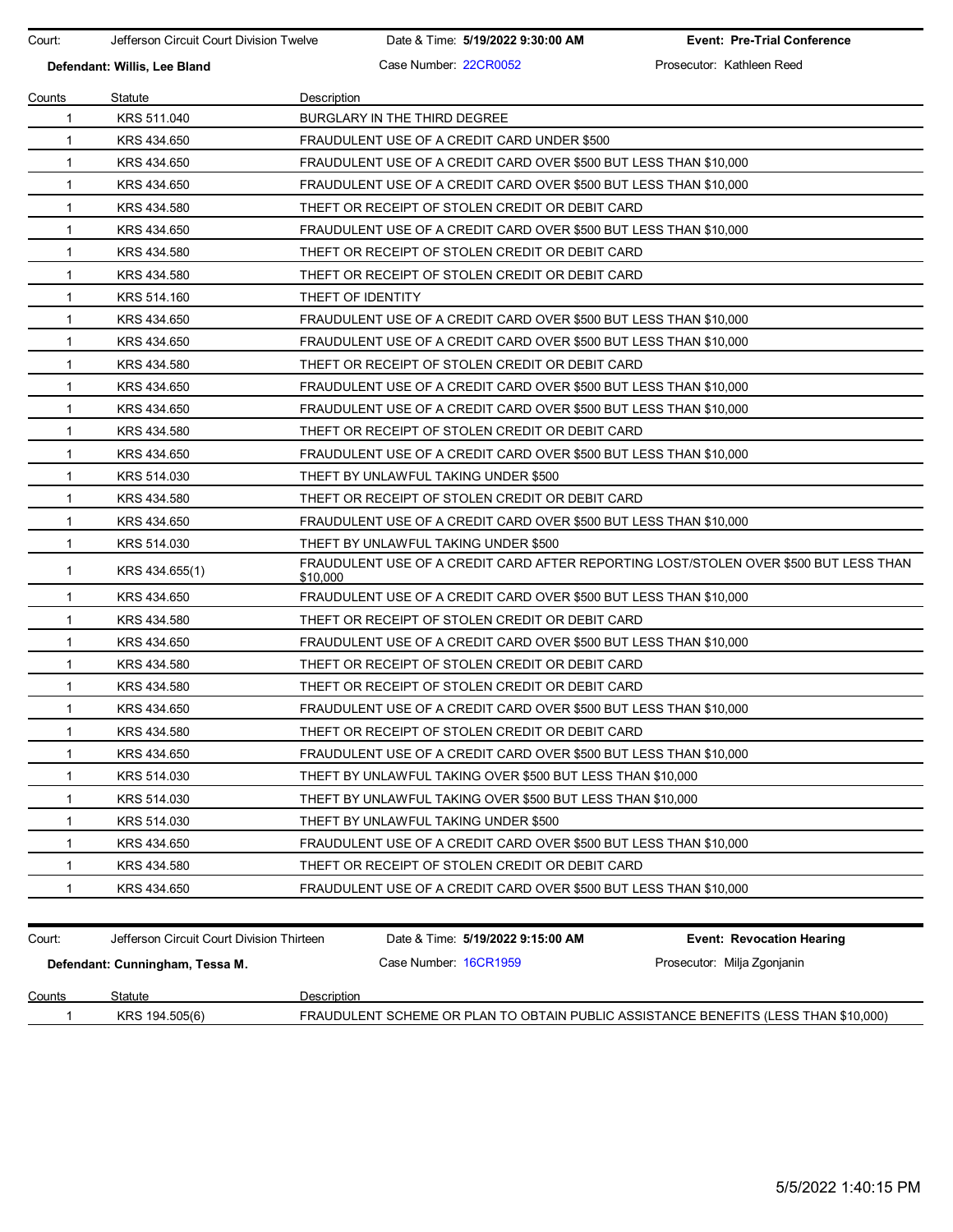| Court:       | Jefferson Circuit Court Division Thirteen |               | Date & Time: 5/19/2022 9:15:00 AM                                                                           | <b>Event: Pre-Trial Conference</b> |
|--------------|-------------------------------------------|---------------|-------------------------------------------------------------------------------------------------------------|------------------------------------|
|              | Defendant: Splunge, Kenneth Deshawn       |               | Case Number 21CR2337                                                                                        | Prosecutor: James Alex Oliva       |
|              |                                           |               |                                                                                                             |                                    |
| Counts       | Statute                                   | Description   |                                                                                                             |                                    |
| 1            | KRS 511.070                               |               | CRIMINAL TRESPASS IN THE SECOND DEGREE                                                                      |                                    |
| $\mathbf{1}$ | KRS 512.020                               |               | CRIMINAL MISCHIEF IN THE FIRST DEGREE                                                                       |                                    |
| $\mathbf{1}$ | KRS 513.030                               |               | ARSON IN THE SECOND DEGREE                                                                                  |                                    |
| $\mathbf{1}$ | KRS 525.080                               |               | HARASSING COMMUNICATIONS                                                                                    |                                    |
| $\mathbf{1}$ | KRS 508.080                               |               | TERRORISTIC THREATENING IN THE THIRD DEGREE                                                                 |                                    |
| Court:       | Jefferson Circuit Court Division Thirteen |               | Date & Time: 5/19/2022 9:15:00 AM                                                                           | <b>Event: Pre-Trial Conference</b> |
|              | Defendant: Turner, Faith Ladrea           |               | Case Number 21CR1950                                                                                        | Prosecutor: Andrew Daley           |
| Counts       | Statute                                   | Description   |                                                                                                             |                                    |
| $\mathbf{1}$ | KRS 507.020                               | <b>MURDER</b> |                                                                                                             |                                    |
| $\mathbf{1}$ | KRS 508.010                               |               | ASSAULT IN THE FIRST DEGREE                                                                                 |                                    |
| $\mathbf{1}$ | KRS 508.010                               |               | ASSAULT IN THE FIRST DEGREE                                                                                 |                                    |
| $\mathbf{1}$ | KRS 508.010                               |               | ASSAULT IN THE FIRST DEGREE                                                                                 |                                    |
| $\mathbf{1}$ | KRS 189A.010(1)(5)(a)(11)                 |               | OPERATING A MOTOR VEHICLE UNDER THE INFLUENCE OF INTOXICANTS - FIRST OFFENSE<br>(AGGRAVATING CIRCUMSTANCES) |                                    |
| $\mathbf{1}$ | KRS 507.020                               | <b>MURDER</b> |                                                                                                             |                                    |
| $\mathbf{1}$ | KRS 508.060                               |               | WANTON ENDANGERMENT IN THE FIRST DEGREE                                                                     |                                    |
| $\mathbf{1}$ | KRS 508.060                               |               | WANTON ENDANGERMENT IN THE FIRST DEGREE                                                                     |                                    |
|              |                                           |               |                                                                                                             |                                    |
| Court:       | Jefferson Circuit Court Division Thirteen |               | Date & Time: 5/19/2022 9:30:00 AM                                                                           | <b>Event: Motion to Revoke</b>     |
|              | Defendant: Dermody, Angela M.             |               | Case Number: 17CR3701                                                                                       | Prosecutor: James Alex Oliva       |
| Counts       | Statute                                   | Description   |                                                                                                             |                                    |
| 1            | KRS 209.990(5)                            |               | KNOWING EXPLOITATION OF AN ADULT OVER \$300                                                                 |                                    |
| Court:       | Jefferson Circuit Court Division Thirteen |               | Date & Time: 5/19/2022 9:30:00 AM                                                                           | <b>Event: Revocation Hearing</b>   |
|              | Defendant: Dunn, Johnny Alvin             |               | Case Number: 17CR2727                                                                                       | Prosecutor: Corey Gagnon           |
| Counts       | Statute                                   | Description   |                                                                                                             |                                    |
| $\mathbf{1}$ | KRS 516.060                               |               | CRIMINAL POSSESSION OF A FORGED INSTRUMENT IN THE SECOND DEGREE                                             |                                    |
| 1            | KRS 514.030, 502.020                      |               | THEFT BY UNLAWFUL TAKING OVER \$500 BUT LESS THAN \$10,000 (COMPLICITY)                                     |                                    |
| $\mathbf{1}$ | KRS 524.100                               |               | TAMPERING WITH PHYSICAL EVIDENCE                                                                            |                                    |
| $\mathbf{1}$ | KRS 520.100                               |               | FLEEING OR EVADING POLICE IN THE SECOND DEGREE (PEDESTRIAN)                                                 |                                    |
| $\mathbf{1}$ | KRS 514.040(1)(a)                         |               | THEFT BY DECEPTION OVER \$500 BUT LESS THAN \$10,000 (FALSE IMPRESSION)                                     |                                    |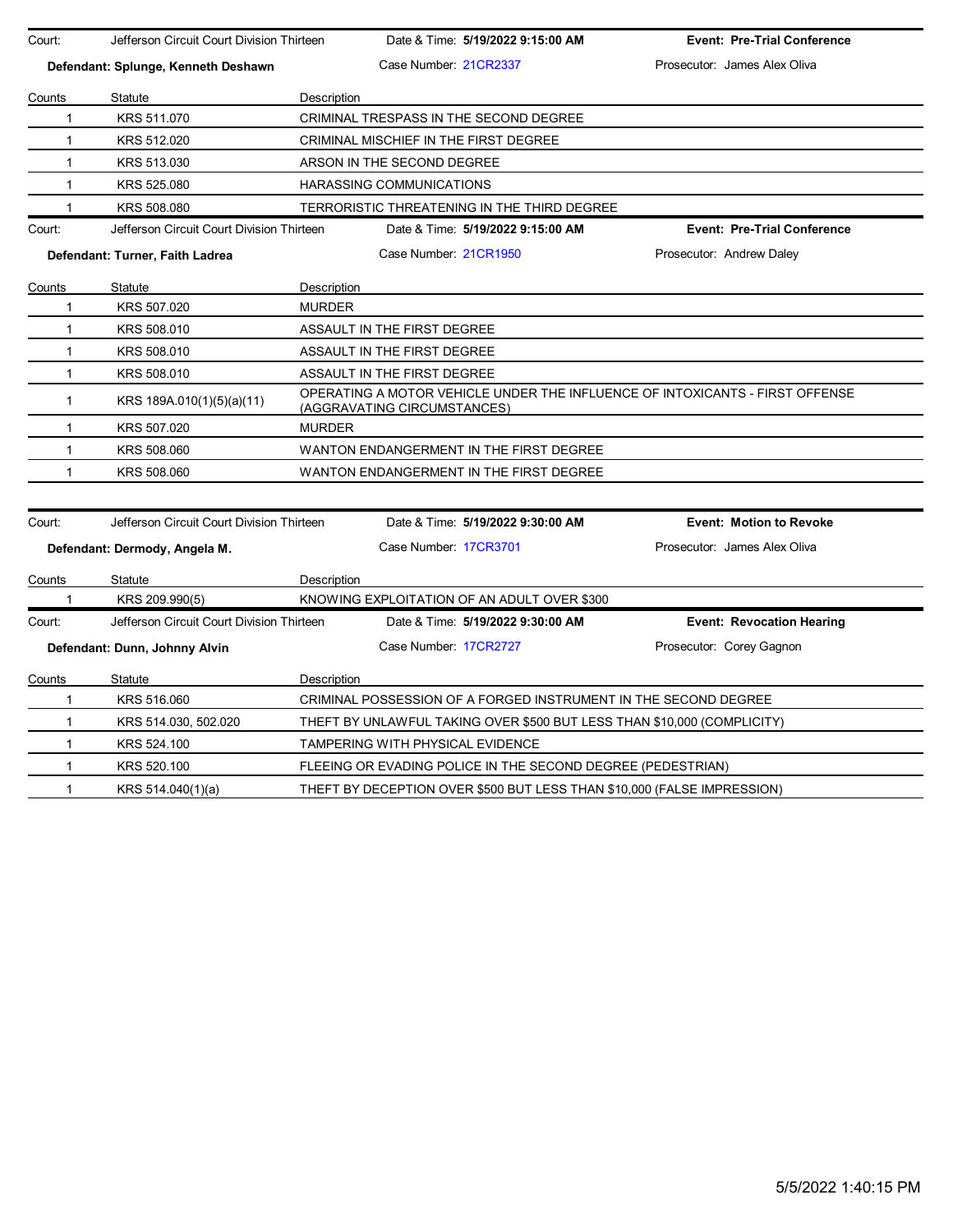| Court:       | Jefferson Circuit Court Division Thirteen |                         | Date & Time: 5/19/2022 9:45:00 AM |                                                             | <b>Event: Pre-Trial Conference</b>                                             |
|--------------|-------------------------------------------|-------------------------|-----------------------------------|-------------------------------------------------------------|--------------------------------------------------------------------------------|
|              | Defendant: Bailey, Richard Lee            |                         | Case Number 21CR0529              |                                                             | Prosecutor: Emily Wessel                                                       |
| Counts       | Statute                                   | Description             |                                   |                                                             |                                                                                |
| 1            | KRS 513.020, 506.010                      |                         |                                   | CRIMINAL ATTEMPT ARSON IN THE FIRST DEGREE                  |                                                                                |
| 1            | KRS 508.030                               |                         | ASSAULT IN THE FOURTH DEGREE      |                                                             |                                                                                |
| 1            | KRS 508.060                               |                         |                                   | WANTON ENDANGERMENT IN THE FIRST DEGREE                     |                                                                                |
| $\mathbf{1}$ | KRS 508.080                               |                         |                                   | TERRORISTIC THREATENING IN THE THIRD DEGREE                 |                                                                                |
| $\mathbf{1}$ | KRS 508.080                               |                         |                                   | TERRORISTIC THREATENING IN THE THIRD DEGREE                 |                                                                                |
| $\mathbf{1}$ | KRS 508.080                               |                         |                                   | TERRORISTIC THREATENING IN THE THIRD DEGREE                 |                                                                                |
| 1            | KRS 508.080                               |                         |                                   | TERRORISTIC THREATENING IN THE THIRD DEGREE                 |                                                                                |
| 1            | KRS 341.990(5)                            |                         | BENEFITS OVER \$100               |                                                             | MAKING FALSE STATEMENTS TO PREVENT REDUCTION OF UNEMPLOYMENT COMPENSATION      |
| $\mathbf 1$  | KRS 341.990(5)                            |                         | BENEFITS OVER \$100               |                                                             | MAKING FALSE STATEMENTS TO PREVENT REDUCTION OF UNEMPLOYMENT COMPENSATION      |
| $\mathbf{1}$ | KRS 341.990(5)                            |                         | BENEFITS OVER \$100               |                                                             | MAKING FALSE STATEMENTS TO PREVENT REDUCTION OF UNEMPLOYMENT COMPENSATION      |
| $\mathbf{1}$ | KRS 341.990(5)                            |                         | BENEFITS OVER \$100               |                                                             | MAKING FALSE STATEMENTS TO PREVENT REDUCTION OF UNEMPLOYMENT COMPENSATION      |
| 1            | KRS 341.990(5)                            |                         | BENEFITS OVER \$100               |                                                             | MAKING FALSE STATEMENTS TO PREVENT REDUCTION OF UNEMPLOYMENT COMPENSATION      |
| $\mathbf 1$  | KRS 341.990(5)                            |                         | BENEFITS OVER \$100               |                                                             | MAKING FALSE STATEMENTS TO PREVENT REDUCTION OF UNEMPLOYMENT COMPENSATION      |
| $\mathbf{1}$ | KRS 341.990(5)                            |                         | BENEFITS OVER \$100               |                                                             | MAKING FALSE STATEMENTS TO PREVENT REDUCTION OF UNEMPLOYMENT COMPENSATION      |
| 1            | KRS 341.990(5)                            |                         | BENEFITS OVER \$100               |                                                             | MAKING FALSE STATEMENTS TO PREVENT REDUCTION OF UNEMPLOYMENT COMPENSATION      |
| 1            | KRS 341.990(5)                            |                         | BENEFITS OVER \$100               |                                                             | MAKING FALSE STATEMENTS TO PREVENT REDUCTION OF UNEMPLOYMENT COMPENSATION      |
| $\mathbf 1$  | KRS 341.990(5)                            |                         | BENEFITS OVER \$100               |                                                             | MAKING FALSE STATEMENTS TO PREVENT REDUCTION OF UNEMPLOYMENT COMPENSATION      |
| $\mathbf{1}$ | KRS 341.990(5)                            |                         | BENEFITS OVER \$100               |                                                             | MAKING FALSE STATEMENTS TO PREVENT REDUCTION OF UNEMPLOYMENT COMPENSATION      |
| 1            | KRS 341.990(5)                            |                         | BENEFITS OVER \$100               |                                                             | MAKING FALSE STATEMENTS TO PREVENT REDUCTION OF UNEMPLOYMENT COMPENSATION      |
| Court:       | Jefferson Circuit Court Division Thirteen |                         |                                   | Date & Time: 5/19/2022 10:00:00 AM                          | <b>Event: Revocation Hearing</b>                                               |
|              | Defendant: Smith, Charles Ernest          |                         | Case Number 19CR3128              |                                                             | Prosecutor: Jackson Rice                                                       |
| Counts       | Statute                                   | Description             |                                   |                                                             |                                                                                |
| 1            | KRS 218A.1417                             |                         |                                   |                                                             | ILLEGAL POSSESSION OF A CONTROLLED SUBSTANCE IN THE THIRD DEGREE UNSPECIFIED   |
| 1            | KRS 511.040                               |                         | BURGLARY IN THE THIRD DEGREE      |                                                             |                                                                                |
| 1            | KRS 218A.1416                             | <b>BUPRENORPHINE</b>    |                                   |                                                             | ILLEGAL POSSESSION OF A CONTROLLED SUBSTANCE IN THE SECOND DEGREE SCHEDULE III |
|              |                                           |                         |                                   |                                                             |                                                                                |
| Court:       | Jefferson Circuit Court Division One      |                         |                                   | Date & Time: 5/20/2022 10:00:00 AM                          | <b>Event: Pre-Trial Conference</b>                                             |
|              | Defendant: Bell, Jennifer Lee             |                         | Case Number 21CR2194              |                                                             | Prosecutor: Marit A. DeLozier                                                  |
| Counts       | Statute                                   | Description             |                                   |                                                             |                                                                                |
| 1            | KRS 511.080                               |                         |                                   | CRIMINAL TRESPASS IN THE THIRD DEGREE                       |                                                                                |
| 1            | KRS 514.110                               |                         |                                   | RECEIVING STOLEN PROPERTY OVER \$500 BUT LESS THAN \$10,000 |                                                                                |
| 1            | KRS 520.095                               |                         |                                   | FLEEING OR EVADING POLICE IN THE FIRST DEGREE (PEDESTRIAN)  |                                                                                |
| 1            | KRS 520.090                               | <b>RESISTING ARREST</b> |                                   |                                                             |                                                                                |
| 1            | KRS 523.110(1)                            |                         |                                   | GIVING OFFICER FALSE IDENTIFYING INFORMATION                |                                                                                |
| 1            | KRS 508.060                               |                         |                                   |                                                             | WANTON ENDANGERMENT IN THE FIRST DEGREE (POLICE OFFICER)                       |
|              |                                           |                         |                                   |                                                             |                                                                                |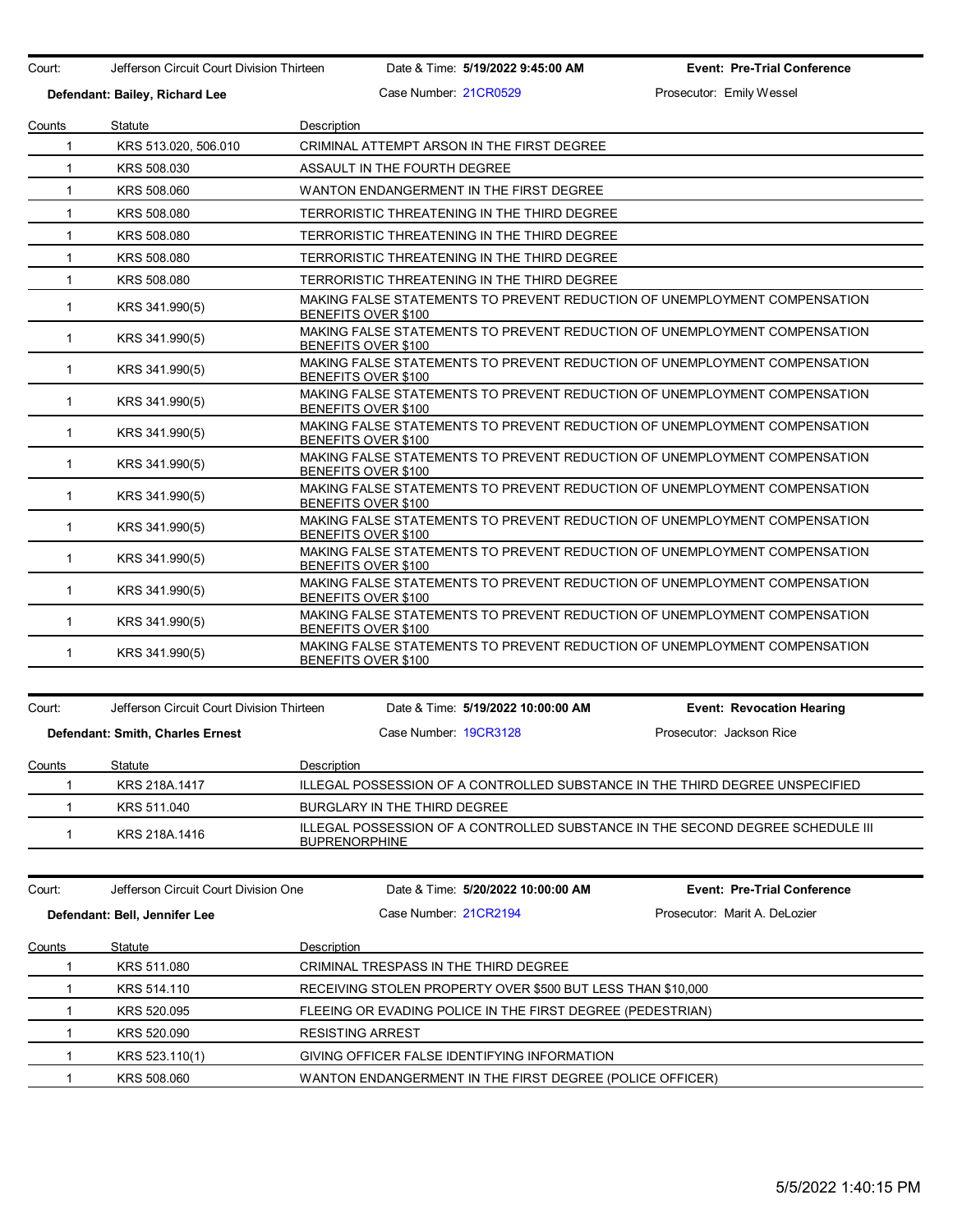| Court:       | Jefferson Circuit Court Division One  | Date & Time: 5/20/2022 10:00:00 AM                                                                                                    | <b>Event: Sentencing</b>           |
|--------------|---------------------------------------|---------------------------------------------------------------------------------------------------------------------------------------|------------------------------------|
|              | Defendant: Lyles, Douglas Bradford    | Case Number 20CR1835                                                                                                                  | Prosecutor: LC Bates               |
| Counts       | Statute                               | Description                                                                                                                           |                                    |
| 1            | KRS 513.020                           | ARSON IN THE FIRST DEGREE                                                                                                             |                                    |
| $\mathbf{1}$ | KRS 508,060                           | WANTON ENDANGERMENT IN THE FIRST DEGREE                                                                                               |                                    |
| $\mathbf{1}$ | KRS 508.060                           | WANTON ENDANGERMENT IN THE FIRST DEGREE                                                                                               |                                    |
| 1            | KRS 508.060                           | WANTON ENDANGERMENT IN THE FIRST DEGREE                                                                                               |                                    |
|              |                                       |                                                                                                                                       |                                    |
| Court:       | Jefferson Circuit Court Division One  | Date & Time: 5/20/2022 11:00:00 AM                                                                                                    | <b>Event: Revocation Hearing</b>   |
|              | Defendant: Laubheimer, Lindsey N.     | Case Number 17CR0628                                                                                                                  | Prosecutor: Mark S. Baker          |
| Counts       | Statute                               | Description                                                                                                                           |                                    |
| 1            | KRS 511.040                           | BURGLARY IN THE THIRD DEGREE                                                                                                          |                                    |
| 1            | KRS 209.990(5)                        | KNOWING EXPLOITATION OF AN ADULT OVER \$300                                                                                           |                                    |
|              | KRS 434.650, 502.020                  | FRAUDULENT USE OF A CREDIT CARD UNDER \$500 (COMPLICITY)                                                                              |                                    |
| Court:       | Jefferson Circuit Court Division One  | Date & Time: 5/20/2022 11:00:00 AM                                                                                                    | <b>Event: Pre-Trial Conference</b> |
|              | Defendant: Marrow, Anson Matthias     | Case Number: 21CR1346                                                                                                                 | Prosecutor: Jackson Rice           |
| Counts       | Statute                               | Description                                                                                                                           |                                    |
| 1            | KRS 519.055                           | <b>IMPERSONATING A PEACE OFFICER</b>                                                                                                  |                                    |
| 1            | KRS 189.950                           | IMPROPER USE OF FLASHING LIGHT/SIREN                                                                                                  |                                    |
|              |                                       |                                                                                                                                       |                                    |
| Court:       | Jefferson Circuit Court Division Two  | Date & Time: 5/20/2022 10:00:00 AM                                                                                                    | <b>Event: Pre-Trial Conference</b> |
|              | Defendant: Sykes, Tyrone Alexander    | Case Number: 22CR0694                                                                                                                 | Prosecutor: Philip Bronson         |
| Counts       | Statute                               | Description                                                                                                                           |                                    |
| 1            | KRS 520.095                           | FLEEING OR EVADING POLICE IN THE FIRST DEGREE (MOTOR VEHICLE)                                                                         |                                    |
| $\mathbf{1}$ | KRS 527.040, 502.020                  | POSSESSION OF A HANDGUN BY CONVICTED FELON (COMPLICITY)                                                                               |                                    |
| $\mathbf{1}$ | KRS 218A.1412, 218A.992               | TRAFFICKING IN A CONTROLLED SUBSTANCE IN THE FIRST DEGREE SCHEDULE I HEROIN WHILE IN<br>POSSESSION OF A FIREARM (SUBSEQUENT OFFENDER) |                                    |
| 1            | KRS 218A.1421, 218A.992,<br>502.020   | TRAFFICKING IN MARIJUANA SCHEDULE I HALLUCINOGEN (LESS THAN 8 OUNCES) WHILE IN<br>POSSESSION OF A FIREARM (COMPLICITY)                |                                    |
| $\mathbf{1}$ | KRS 524.100                           | <b>TAMPERING WITH PHYSICAL EVIDENCE</b>                                                                                               |                                    |
| $\mathbf{1}$ | KRS 218A.500(2), 218A.992,<br>502.020 | ILLEGAL USE OR POSSESSION OF DRUG PARAPHERNALIA WHILE IN POSSESSION OF A FIREARM<br>(COMPLICITY)                                      |                                    |
| $\mathbf 1$  | KRS 512.040                           | CRIMINAL MISCHIEF IN THE THIRD DEGREE                                                                                                 |                                    |
| $\mathbf{1}$ | KRS 512.040                           | CRIMINAL MISCHIEF IN THE THIRD DEGREE                                                                                                 |                                    |
| $\mathbf 1$  | KRS 512.040                           | CRIMINAL MISCHIEF IN THE THIRD DEGREE                                                                                                 |                                    |
| $\mathbf{1}$ | KRS 512.040                           | CRIMINAL MISCHIEF IN THE THIRD DEGREE                                                                                                 |                                    |
| $\mathbf{1}$ | KRS 527.040, 502.020                  | POSSESSION OF A FIREARM BY CONVICTED FELON (COMPLICITY)                                                                               |                                    |
| $\mathbf 1$  | KRS 218A.1412, 218A.992,<br>502.020   | TRAFFICKING IN A CONTROLLED SUBSTANCE IN THE FIRST DEGREE SCHEDULE I HEROIN WHILE IN<br>POSSESSION OF A FIREARM (COMPLICITY)          |                                    |
|              |                                       |                                                                                                                                       |                                    |
| Court:       | Jefferson Circuit Court Division Two  | Date & Time: 5/20/2022 10:15:00 AM                                                                                                    | <b>Event: Pre-Trial Conference</b> |
|              | Defendant: Dejesus, Amoni Lavelle     | Case Number: 22CR0693                                                                                                                 | Prosecutor: Philip Bronson         |
| Counts       | Statute                               | Description                                                                                                                           |                                    |
| 1            | KRS 527.040, 502.020                  | POSSESSION OF A HANDGUN BY CONVICTED FELON (COMPLICITY)                                                                               |                                    |
| -1           | KRS 218A.1421, 218A.992,<br>502.020   | TRAFFICKING IN MARIJUANA SCHEDULE I HALLUCINOGEN (5 POUNDS OR MORE) WHILE IN<br>POSSESSION OF A FIREARM (COMPLICITY)                  |                                    |
| $\mathbf{1}$ | KRS 527.080(2A), 502.020              | USING RESTRICTED AMMUNITION DURING FELONY (NO SHOTS) (COMPLICITY)                                                                     |                                    |
| $\mathbf{1}$ | KRS 218A.500(2), 218A.992,<br>502.020 | ILLEGAL USE OR POSSESSION OF DRUG PARAPHERNALIA WHILE IN POSSESSION OF A FIREARM<br>(COMPLICITY)                                      |                                    |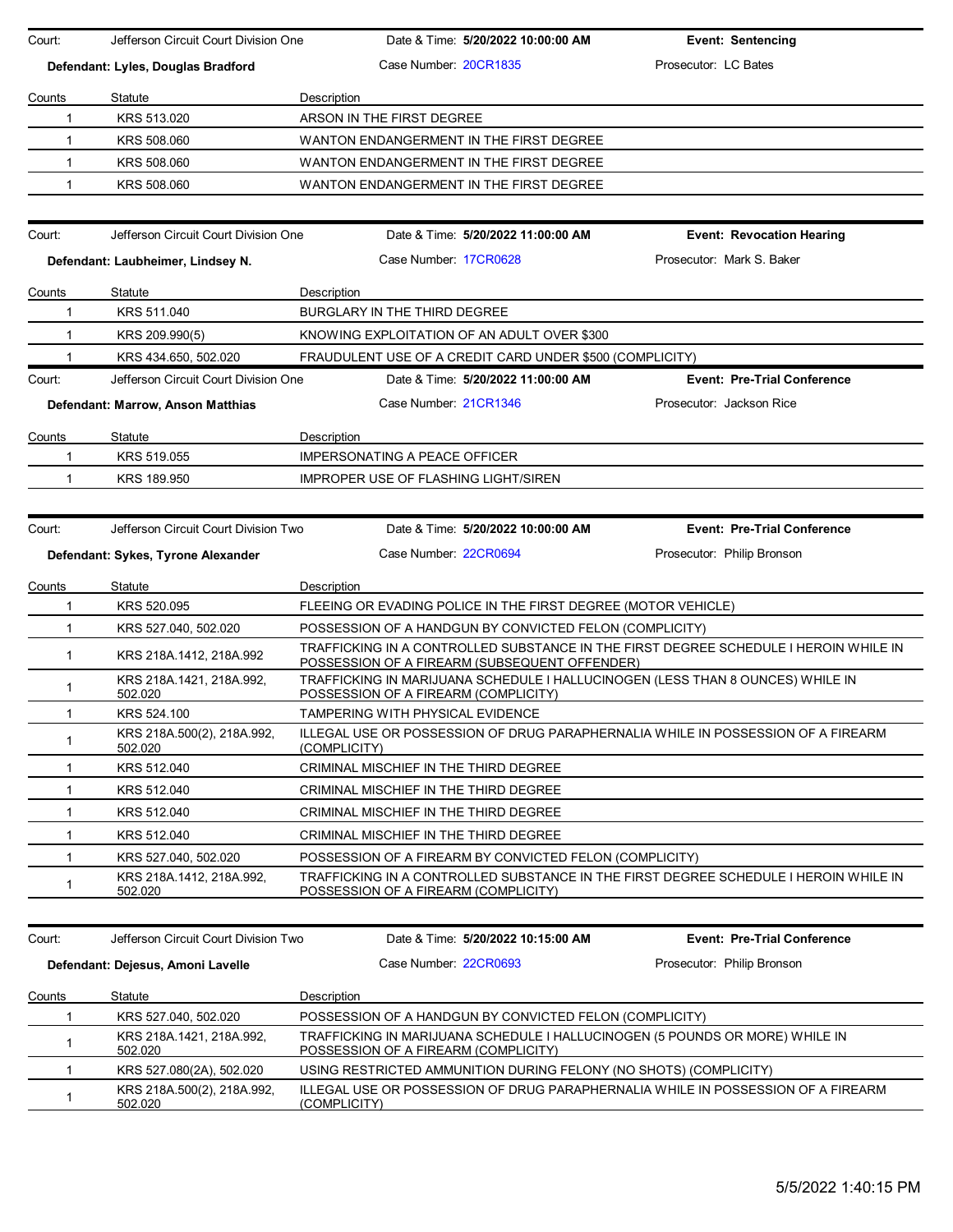| Court:       | Jefferson Circuit Court Division Two     | Date & Time: 5/20/2022 10:15:00 AM                                                                                                                       | <b>Event: Pre-Trial Conference</b> |
|--------------|------------------------------------------|----------------------------------------------------------------------------------------------------------------------------------------------------------|------------------------------------|
|              | Defendant: Dickman, Keith Bryant         | Case Number 22CR0693                                                                                                                                     | Prosecutor: Philip Bronson         |
| Counts       | Statute                                  | Description                                                                                                                                              |                                    |
| -1           | KRS 218A.1421, 502.020                   | TRAFFICKING IN MARIJUANA, SCHEDULE I HALLUCINOGEN (5 POUNDS OR MORE) (COMPLICITY)                                                                        |                                    |
| 1            | KRS 431.064                              | VIOLATION OF CONDITIONS OF RELEASE                                                                                                                       |                                    |
|              |                                          |                                                                                                                                                          |                                    |
| Court:       | Jefferson Circuit Court Division Two     | Date & Time: 5/20/2022 10:30:00 AM                                                                                                                       | <b>Event: Revocation Hearing</b>   |
|              | Defendant: Clark, Darrell Preston Taylor | Case Number 21CR2759                                                                                                                                     | Prosecutor: Lashae Richie          |
| Counts       | Statute                                  | Description                                                                                                                                              |                                    |
| 1            | KRS 514.110, 502.020                     | RECEIVING STOLEN PROPERTY OVER \$10,000 (COMPLICITY)                                                                                                     |                                    |
| 1            | KRS 511.040                              | BURGLARY IN THE THIRD DEGREE                                                                                                                             |                                    |
| $\mathbf 1$  | KRS 514.110                              | RECEIVING STOLEN PROPERTY OVER \$1,000 BUT LESS THAN \$10,000                                                                                            |                                    |
|              |                                          |                                                                                                                                                          |                                    |
| Court:       | Jefferson Circuit Court Division Two     | Date & Time: 5/20/2022 10:45:00 AM                                                                                                                       | <b>Event: Revocation Hearing</b>   |
|              | Defendant: Johnson, Christopher Paul     | Case Number: 19CR0802                                                                                                                                    | Prosecutor: Erin Conklin           |
| Counts       | Statute                                  | Description                                                                                                                                              |                                    |
| -1           | KRS 527,040                              | POSSESSION OF A HANDGUN BY CONVICTED FELON                                                                                                               |                                    |
| 1            | KRS 527.040                              | POSSESSION OF A FIREARM BY CONVICTED FELON                                                                                                               |                                    |
| 1            | KRS 186.170                              | REAR LICENSE NOT ILLUMINATED                                                                                                                             |                                    |
| Court:       | Jefferson Circuit Court Division Two     | Date & Time: 5/20/2022 10:45:00 AM                                                                                                                       | <b>Event: Pre-Trial Conference</b> |
|              | Defendant: Martin, Timothy Joseph        | Case Number 22CR0622                                                                                                                                     | Prosecutor: LC Bates               |
| Counts       | Statute                                  | Description                                                                                                                                              |                                    |
| 1            | KRS 189.390                              | <b>SPEEDING</b>                                                                                                                                          |                                    |
| $\mathbf{1}$ | KRS 218A.1421                            | TRAFFICKING IN MARIJUANA, SCHEDULE I HALLUCINOGEN (MORE THAN 8 OUNCES BUT LESS THAN 5<br>POUNDS)                                                         |                                    |
| 1            | KRS 527.040                              | POSSESSION OF A HANDGUN BY CONVICTED FELON                                                                                                               |                                    |
| 1            | KRS 304.99-060                           | FAILURE OF NON-OWNER OPERATOR TO MAINTAIN REQUIRED INSURANCE                                                                                             |                                    |
| 1            | KRS 218A.1422                            | ILLEGAL POSSESSION OF A CONTROLLED SUBSTANCE, SCHEDULE I HALLUCINOGEN MARIJUANA                                                                          |                                    |
| 1            | KRS 189.290                              | <b>RECKLESS DRIVING</b>                                                                                                                                  |                                    |
|              |                                          |                                                                                                                                                          |                                    |
| Court:       | Jefferson Circuit Court Division Two     | Date & Time: 5/20/2022 11:00:00 AM                                                                                                                       | <b>Event: Revocation Hearing</b>   |
|              | Defendant: Hassan, Mohamed Ali           | Case Number 16CR3349                                                                                                                                     | Prosecutor: Scott B. Drabenstadt   |
| Counts       | Statute                                  | Description                                                                                                                                              |                                    |
| 1            | KRS 515.020, 502.020                     | ROBBERY IN THE FIRST DEGREE (COMPLICITY)                                                                                                                 |                                    |
| 1            | KRS 515.020, 502.020                     | ROBBERY IN THE FIRST DEGREE (COMPLICITY)                                                                                                                 |                                    |
| 1            | KRS 515.030, 502.020                     | ROBBERY IN THE SECOND DEGREE (COMPLICITY)                                                                                                                |                                    |
| 1            | KRS 515.030, 502.020                     | ROBBERY IN THE SECOND DEGREE (COMPLICITY)                                                                                                                |                                    |
| Court:       | Jefferson Circuit Court Division Two     | Date & Time: 5/20/2022 11:00:00 AM                                                                                                                       | <b>Event: Sentencing</b>           |
|              | Defendant: Wren, Carmen Alyse            | Case Number 21CR2152                                                                                                                                     | Prosecutor: Ebert Haegele          |
| Counts       | Statute                                  | Description                                                                                                                                              |                                    |
| 1            | KRS 218A 1412, 218A 992,<br>502.020      | TRAFFICKING IN A CONTROLLED SUBSTANCE IN THE FIRST DEGREE SCHEDULE II<br>METHAMPHETAMINE TWO GRAMS OR MORE WHILE IN POSSESSION OF A FIREARM (COMPLICITY) |                                    |
| 1            | KRS 527.040                              | POSSESSION OF A HANDGUN BY CONVICTED FELON                                                                                                               |                                    |
| 1            | KRS 218A 500(2), 502.020                 | ILLEGAL USE OR POSSESSION OF DRUG PARAPHERNALIA (COMPLICITY)                                                                                             |                                    |
| 1            | KRS 218A 500(2), 502.020                 | ILLEGAL USE OR POSSESSION OF DRUG PARAPHERNALIA (COMPLICITY)                                                                                             |                                    |
| 1            | KRS 218A 500(2), 502.020                 | ILLEGAL USE OR POSSESSION OF DRUG PARAPHERNALIA (COMPLICITY)                                                                                             |                                    |
| 1            | KRS 514.110(3)                           | RECEIVING STOLEN PROPERTY UNDER \$500                                                                                                                    |                                    |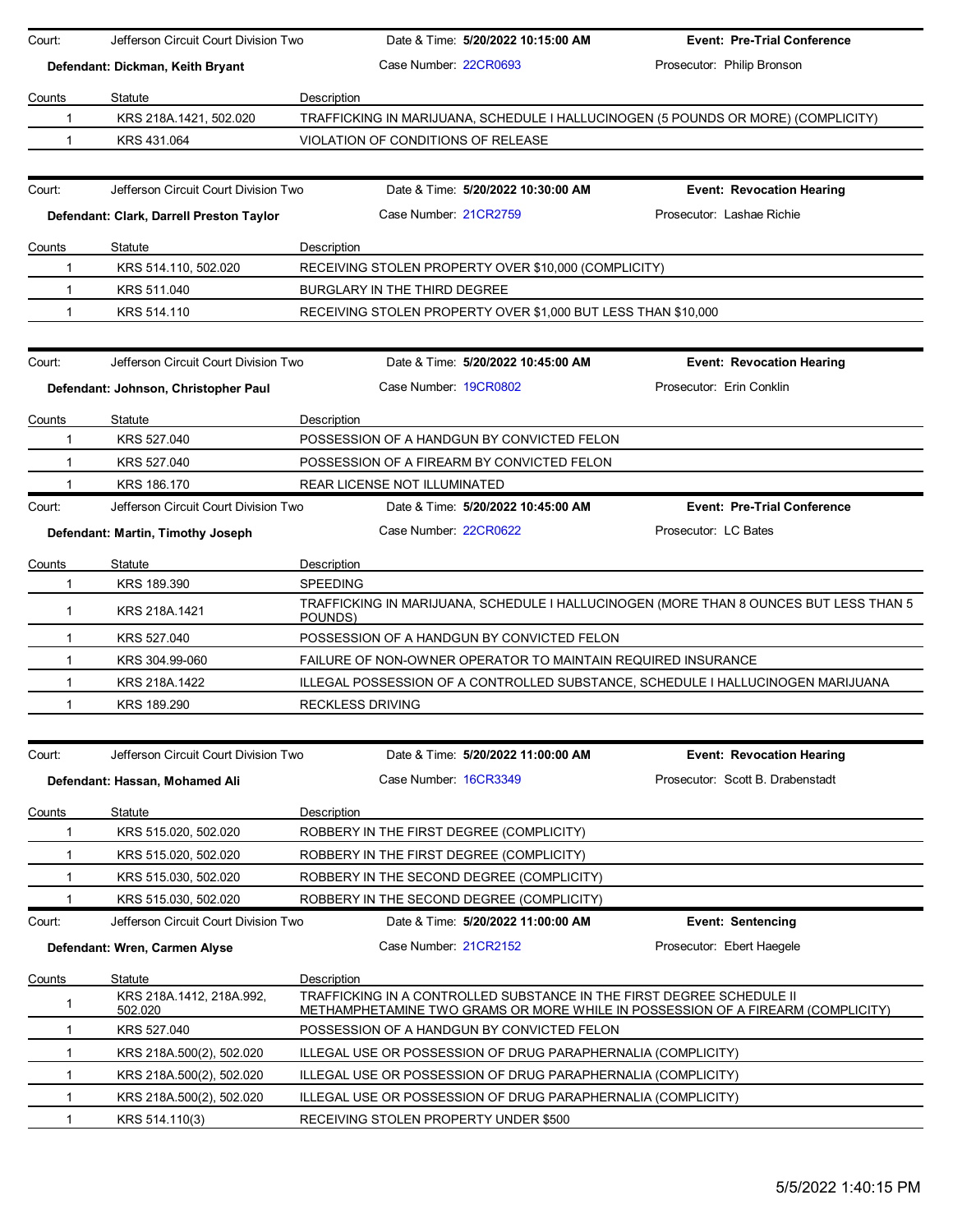| Court:        | Jefferson Circuit Court Division Two  | Date & Time: 5/20/2022 11:15:00 AM                                                                                                                       | <b>Event: Pre-Trial Conference</b> |
|---------------|---------------------------------------|----------------------------------------------------------------------------------------------------------------------------------------------------------|------------------------------------|
|               | Defendant: Lowe, Kortney Michelle     | Case Number 21CR1974                                                                                                                                     | Prosecutor: Philip Bronson         |
| Counts        | Statute                               | Description                                                                                                                                              |                                    |
| $\mathbf{1}$  | KRS 515.020, 502.020                  | ROBBERY IN THE FIRST DEGREE (COMPLICITY)                                                                                                                 |                                    |
| $\mathbf{1}$  | KRS 515,020                           | ROBBERY IN THE FIRST DEGREE                                                                                                                              |                                    |
|               | KRS 508.060                           | WANTON ENDANGERMENT IN THE FIRST DEGREE                                                                                                                  |                                    |
| Court:        | Jefferson Circuit Court Division Two  | Date & Time: 5/20/2022 11:15:00 AM                                                                                                                       | <b>Event: Pre-Trial Conference</b> |
|               | Defendant: Muex, Jamaki Lee           | Case Number 21CR1974                                                                                                                                     | Prosecutor: Philip Bronson         |
| Counts        | Statute                               | Description                                                                                                                                              |                                    |
| $\mathbf{1}$  | KRS 527.040, 502.020                  | POSSESSION OF A HANDGUN BY CONVICTED FELON (COMPLICITY)                                                                                                  |                                    |
| 1             | KRS 218A.1412, 218A.992,<br>502.020   | TRAFFICKING IN A CONTROLLED SUBSTANCE IN THE FIRST DEGREE SCHEDULE II<br>METHAMPHETAMINE TWO GRAMS OR MORE WHILE IN POSSESSION OF A FIREARM (COMPLICITY) |                                    |
| $\mathbf{1}$  | KRS 218A.1430, 218A.992,<br>502.020   | TRAFFICKING IN SYNTHETIC DRUGS WHILE IN POSSESSION OF A FIREARM (COMPLICITY)                                                                             |                                    |
| $\mathbf{1}$  | KRS 218A.500(2), 218A.992,<br>502.020 | ILLEGAL USE OR POSSESSION OF DRUG PARAPHERNALIA WHILE IN POSSESSION OF A FIREARM<br>(COMPLICITY)                                                         |                                    |
| $\mathbf{1}$  | KRS 515.020, 502.020                  | ROBBERY IN THE FIRST DEGREE (COMPLICITY)                                                                                                                 |                                    |
| $\mathbf 1$   | KRS 527.040, 502.020                  | POSSESSION OF A HANDGUN BY CONVICTED FELON (COMPLICITY)                                                                                                  |                                    |
|               |                                       |                                                                                                                                                          |                                    |
| Court:        | Jefferson Circuit Court Division Six  | Date & Time: 5/20/2022 9:00:00 AM                                                                                                                        | <b>Event: Pre-Trial Conference</b> |
|               | Defendant: Durham, Jesse Thomas       | Case Number: 21CR2615                                                                                                                                    | Prosecutor: Ryan Olberding         |
| <u>Counts</u> | Statute                               | Description                                                                                                                                              |                                    |
| 1             | KRS 507.040                           | MANSLAUGHTER IN THE SECOND DEGREE                                                                                                                        |                                    |
| 1             | KRS 508.020                           | ASSAULT IN THE SECOND DEGREE                                                                                                                             |                                    |
| Court:        | Jefferson Circuit Court Division Six  | Date & Time: 5/20/2022 9:00:00 AM                                                                                                                        | <b>Event: Pre-Trial Conference</b> |
|               | Defendant: Isenhoward, Melvin Ray     | Case Number 22CR0553                                                                                                                                     | Prosecutor: James Alex Oliva       |
| Counts        | Statute                               | Description                                                                                                                                              |                                    |
| 1             | KRS 514.110                           | RECEIVING STOLEN PROPERTY OVER \$10,000                                                                                                                  |                                    |
| 1             | KRS 514.110                           | RECEIVING STOLEN PROPERTY OVER \$1,000 BUT LESS THAN \$10,000                                                                                            |                                    |
| Court:        | Jefferson Circuit Court Division Six  | Date & Time: 5/20/2022 9:00:00 AM                                                                                                                        | <b>Event: Pre-Trial Conference</b> |
|               | Defendant: Nichols, Sheila Higdon     | Case Number: 22CR0575                                                                                                                                    | Prosecutor: Jackson Rice           |
| Counts        | Statute                               | Description                                                                                                                                              |                                    |
| 1             | KRS 514.110                           | RECEIVING STOLEN PROPERTY OVER \$1,000 BUT LESS THAN \$10,000                                                                                            |                                    |
| $\mathbf{1}$  | KRS 218A.1415                         | ILLEGAL POSSESSION OF A CONTROLLED SUBSTANCE IN THE FIRST DEGREE SCHEDULE II<br>METHAMPHETAMINE THIRD OR GREATER OFFENSE                                 |                                    |
|               | KRS 218A.500(2)                       | ILLEGAL USE OR POSSESSION OF DRUG PARAPHERNALIA                                                                                                          |                                    |
| Court:        | Jefferson Circuit Court Division Six  | Date & Time: 5/20/2022 9:00:00 AM                                                                                                                        | <b>Event: Pre-Trial Conference</b> |
|               | Defendant: Wade, Lamar Jerome         | Case Number 22CR0627                                                                                                                                     | Prosecutor: Scott B. Drabenstadt   |
| Counts        | Statute                               | <b>Description</b>                                                                                                                                       |                                    |
| 1             | KRS 527.040                           | POSSESSION OF A HANDGUN BY CONVICTED FELON                                                                                                               |                                    |
| 1             | KRS 514.110                           | RECEIVING STOLEN FIREARM                                                                                                                                 |                                    |
| 1             | KRS 218A.1422, 218A.992               | ILLEGAL POSSESSION OF A CONTROLLED SUBSTANCE SCHEDULE I HALLUCINOGEN MARIJUANA<br>WHILE IN POSSESSION OF A FIREARM                                       |                                    |
| 1             | KRS 520.100                           | FLEEING OR EVADING POLICE IN THE SECOND DEGREE (PEDESTRIAN)                                                                                              |                                    |
| $\mathbf{1}$  | KRS 186.410(1)                        | OPERATING A MOTOR VEHICLE WITHOUT AN OPERATOR'S LICENSE                                                                                                  |                                    |
| $\mathbf{1}$  | KRS 304.39-080                        | NO MOTOR VEHICLE INSURANCE - FIRST OFFENSE                                                                                                               |                                    |
| $\mathbf 1$   | KRS 186.170                           | OPERATING A MOTOR VEHICLE WITH AN EXPIRED LICENSE PLATE                                                                                                  |                                    |
| 1             | KRS 189.380(1)(3)                     | FAILURE TO GIVE PROPER TRAFFIC SIGNAL                                                                                                                    |                                    |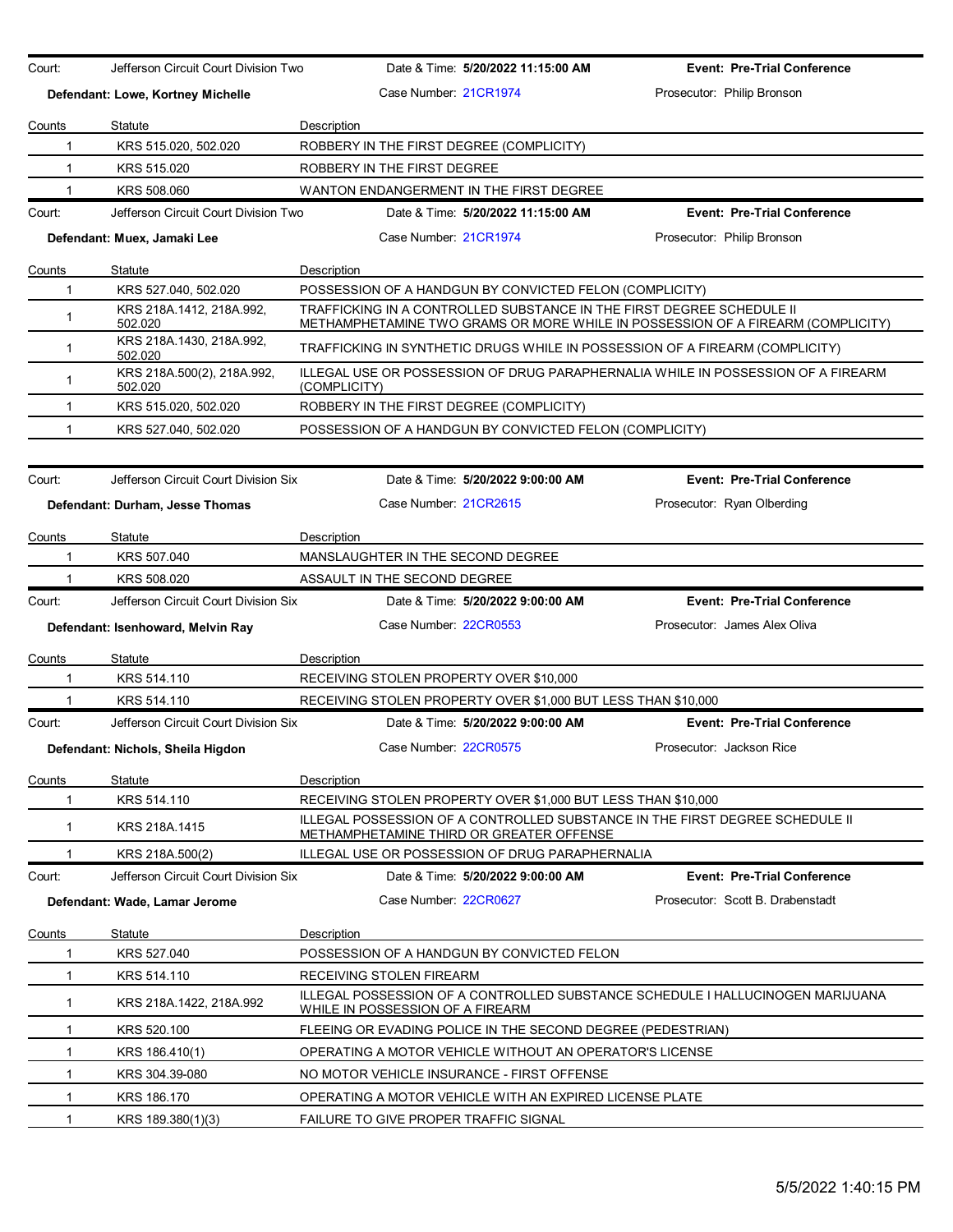| Court:        | Jefferson Circuit Court Division Six | Date & Time: 5/20/2022 9:15:00 AM                                                                                                                        | <b>Event: Bond Hearing</b>         |  |  |
|---------------|--------------------------------------|----------------------------------------------------------------------------------------------------------------------------------------------------------|------------------------------------|--|--|
|               |                                      |                                                                                                                                                          |                                    |  |  |
|               | Defendant: Major, Allen Daquan       | Case Number: 22CR0696                                                                                                                                    | Prosecutor: Milja Zgonjanin        |  |  |
| Counts        | Statute                              | Description                                                                                                                                              |                                    |  |  |
| 1             | KRS 511.030                          | BURGLARY IN THE SECOND DEGREE                                                                                                                            |                                    |  |  |
| 1             | KRS 512.020                          | CRIMINAL MISCHIEF IN THE FIRST DEGREE                                                                                                                    |                                    |  |  |
| Court:        | Jefferson Circuit Court Division Six | Date & Time: 5/20/2022 9:15:00 AM                                                                                                                        | <b>Event: Pre-Trial Conference</b> |  |  |
|               | Defendant: Mills, Deno Dameachi      | Case Number 21CR2268                                                                                                                                     | Prosecutor: Andrew S. Reinhardt    |  |  |
| <b>Counts</b> | Statute                              | Description                                                                                                                                              |                                    |  |  |
| 1             | KRS 508.170                          | STRANGULATION IN THE FIRST DEGREE                                                                                                                        |                                    |  |  |
| $\mathbf{1}$  | KRS 508.170                          | STRANGULATION IN THE FIRST DEGREE                                                                                                                        |                                    |  |  |
| $\mathbf{1}$  | KRS 508.170                          | STRANGULATION IN THE FIRST DEGREE                                                                                                                        |                                    |  |  |
| 1             | KRS 508.030                          | ASSAULT IN THE FOURTH DEGREE                                                                                                                             |                                    |  |  |
| Court:        | Jefferson Circuit Court Division Six | Date & Time: 5/20/2022 9:15:00 AM                                                                                                                        | <b>Event: Pre-Trial Conference</b> |  |  |
|               | Defendant: Pemberton, Michael        | Case Number: 21CR2758                                                                                                                                    | Prosecutor: Erin Conklin           |  |  |
| Counts        | Statute                              | Description                                                                                                                                              |                                    |  |  |
| 1             | KRS 511.030                          | BURGLARY IN THE SECOND DEGREE                                                                                                                            |                                    |  |  |
| 1             | KRS 514.030                          | THEFT BY UNLAWFUL TAKING OVER \$10,000 BUT LESS THAN \$1,000,000                                                                                         |                                    |  |  |
| Court:        | Jefferson Circuit Court Division Six | Date & Time: 5/20/2022 9:15:00 AM                                                                                                                        | <b>Event: Revocation Hearing</b>   |  |  |
|               | Defendant: Unseld, Chad Damone       | Case Number: 16CR1238                                                                                                                                    | Prosecutor: Matthew Cody Hill      |  |  |
| Counts        | Statute                              | Description                                                                                                                                              |                                    |  |  |
| 1             | KRS 218A.1415                        | ILLEGAL POSSESSION OF A CONTROLLED SUBSTANCE IN THE FIRST DEGREE SCHEDULE I HEROIN                                                                       |                                    |  |  |
| $\mathbf 1$   | KRS 186.170                          | OPERATING A MOTOR VEHICLE WITH AN EXPIRED LICENSE PLATE                                                                                                  |                                    |  |  |
|               |                                      |                                                                                                                                                          |                                    |  |  |
| Court:        | Jefferson Circuit Court Division Six | Date & Time: 5/20/2022 9:30:00 AM                                                                                                                        | <b>Event: Sentencing</b>           |  |  |
|               | Defendant: Buckler, David A.         | Case Number 18CR2207                                                                                                                                     | Prosecutor: Philip Bronson         |  |  |
| <b>Counts</b> | Statute                              | Description                                                                                                                                              |                                    |  |  |
| 1             | KRS 218A.1412, 218A.992,<br>502.020  | TRAFFICKING IN A CONTROLLED SUBSTANCE IN THE FIRST DEGREE SCHEDULE I HEROIN WHILE IN<br>POSSESSION OF A FIREARM (COMPLICITY)                             |                                    |  |  |
| 1             | KRS 218A.1412, 218A.992,<br>502.020  | TRAFFICKING IN A CONTROLLED SUBSTANCE IN THE FIRST DEGREE SCHEDULE II<br>METHAMPHETAMINE TWO GRAMS OR MORE WHILE IN POSSESSION OF A FIREARM (COMPLICITY) |                                    |  |  |
| 1             | KRS 218A.1412, 218A.992,<br>502.020  | TRAFFICKING IN A CONTROLLED SUBSTANCE IN THE FIRST DEGREE SCHEDULE II COCAINE LESS<br>THAN FOUR GRAMS WHILE IN POSSESSION OF A FIREARM (COMPLICITY)      |                                    |  |  |
| 1             | KRS 527.040, 502.020                 | POSSESSION OF A HANDGUN BY CONVICTED FELON (COMPLICITY)                                                                                                  |                                    |  |  |
| Court:        | Jefferson Circuit Court Division Six | Date & Time: 5/20/2022 9:30:00 AM                                                                                                                        | <b>Event: Revocation Hearing</b>   |  |  |
|               | Defendant: Spurgeon, Thomas E.       | Case Number 19CR2085                                                                                                                                     | Prosecutor: Andrew Daley           |  |  |
| Counts        | Statute                              | Description                                                                                                                                              |                                    |  |  |
| 1             | KRS 218A 1415, 218A 992              | ILLEGAL POSSESSION OF A CONTROLLED SUBSTANCE IN THE FIRST DEGREE SCHEDULE II<br>METHAMPHETAMINE WHILE IN POSSESSION OF A FIREARM                         |                                    |  |  |
| 1             | KRS 218A.500(2), 218A.992            | ILLEGAL USE OR POSSESSION OF DRUG PARAPHERNALIA WHILE IN POSSESSION OF A FIREARM                                                                         |                                    |  |  |
| 1             | KRS 527.020                          | CARRYING A CONCEALED DEADLY WEAPON                                                                                                                       |                                    |  |  |
| 1             | KRS 527.040                          | POSSESSION OF A HANDGUN BY CONVICTED FELON                                                                                                               |                                    |  |  |
| $\mathbf{1}$  | KRS 218A.1413                        | TRAFFICKING IN A CONTROLLED SUBSTANCE IN THE SECOND DEGREE SCHEDULE III ANABOLIC<br>STEROID:                                                             |                                    |  |  |
| 1             | KRS 218A.500(2), 502.020             | ILLEGAL USE OR POSSESSION OF DRUG PARAPHERNALIA (COMPLICITY)                                                                                             |                                    |  |  |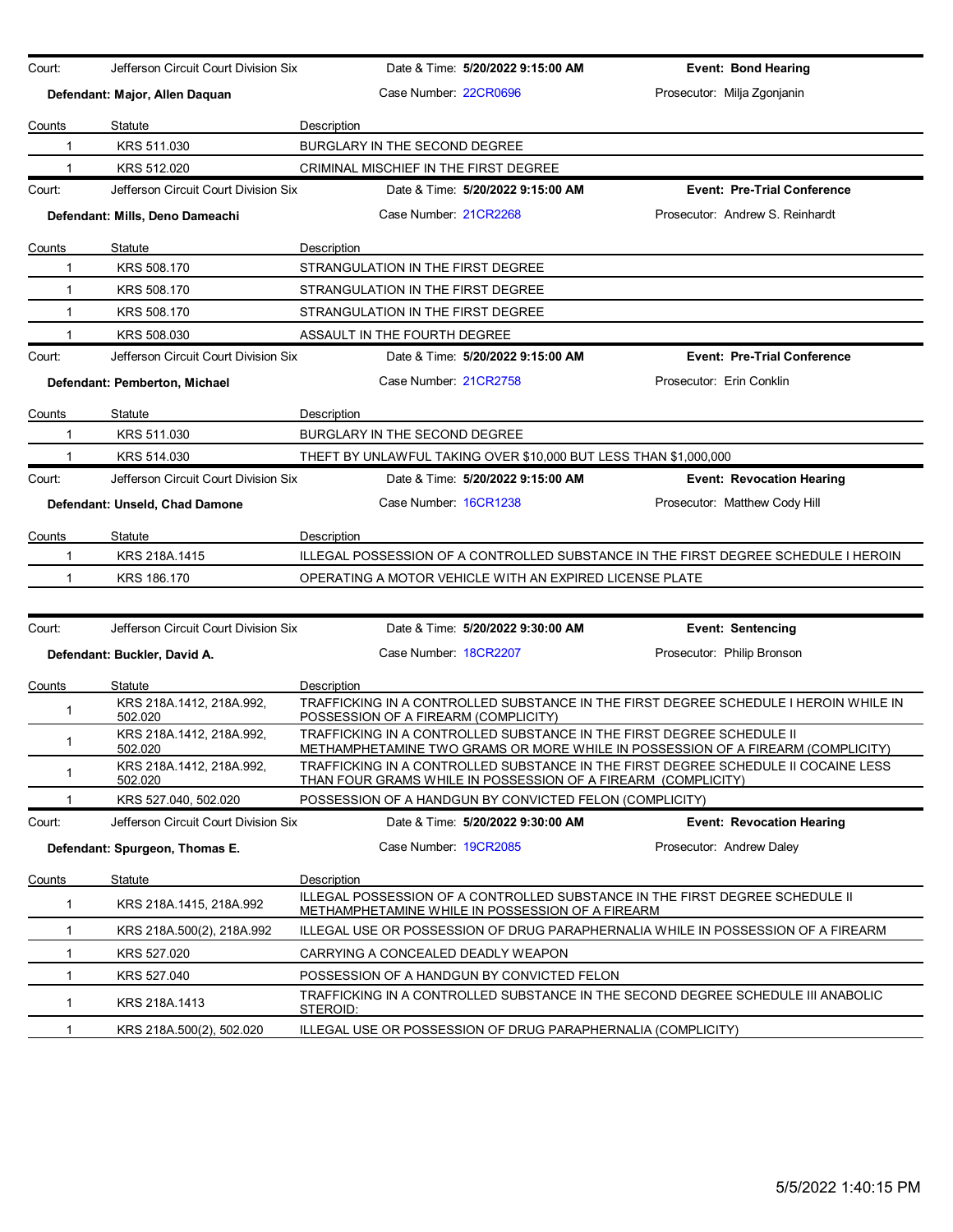| Court:       | Jefferson Circuit Court Division Six    |             | Date & Time: 5/20/2022 11:00:00 AM                                                                                                            | <b>Event: Suppression Hearing</b>                                                     |
|--------------|-----------------------------------------|-------------|-----------------------------------------------------------------------------------------------------------------------------------------------|---------------------------------------------------------------------------------------|
|              | Defendant: Bracey, Ashley Patricia      |             | Case Number: 19CR1192                                                                                                                         | Prosecutor: Matthew Cody Hill                                                         |
| Counts       | Statute                                 | Description |                                                                                                                                               |                                                                                       |
| 1            | KRS 189.050(1)                          |             | OPERATING A MOTOR VEHICLE WITHOUT REAR LIGHTS                                                                                                 |                                                                                       |
| $\mathbf{1}$ | KRS 218A.1412, 502.020                  |             | TRAFFICKING IN A CONTROLLED SUBSTANCE IN THE FIRST DEGREE SCHEDULE II<br>METHAMPHETAMINE TWO GRAMS OR MORE (SUBSEQUENT OFFENDER) (COMPLICITY) |                                                                                       |
| 1            | KRS 218A.500(2), 502.020                |             | ILLEGAL USE OR POSSESSION OF DRUG PARAPHERNALIA (COMPLICITY)                                                                                  |                                                                                       |
|              |                                         |             |                                                                                                                                               |                                                                                       |
| Court:       | Jefferson Circuit Court Division Eight  |             | Date & Time: 5/20/2022 9:30:00 AM                                                                                                             | Event: Bond Hearing                                                                   |
|              | Defendant: O'Hara, Anthony Roy          |             | Case Number 22CR0481                                                                                                                          | Prosecutor: Corey Gagnon                                                              |
| Counts       | Statute                                 | Description |                                                                                                                                               |                                                                                       |
| 1            | KRS 511.040, 502.020                    |             | BURGLARY IN THE THIRD DEGREE (COMPLICITY)                                                                                                     |                                                                                       |
|              |                                         |             |                                                                                                                                               |                                                                                       |
| Court:       | Jefferson Circuit Court Division Eight  |             | Date & Time: 5/20/2022 1:00:00 PM                                                                                                             | <b>Event: Pre-Trial Conference</b>                                                    |
|              | Defendant: Keys, Antwain Shavare        |             | Case Number 21CR0620                                                                                                                          | Prosecutor: Matthew Cody Hill                                                         |
| Counts       | Statute                                 | Description |                                                                                                                                               |                                                                                       |
| 1            | KRS 527.040                             |             | POSSESSION OF A HANDGUN BY CONVICTED FELON                                                                                                    |                                                                                       |
| 1            | KRS 218A.1421, 218A.992,<br>502.020     |             | POUNDS) WHILE IN POSSESSION OF A FIREARM (COMPLICITY)                                                                                         | TRAFFICKING IN MARIJUANA, SCHEDULE I HALLUCINOGEN (MORE THAN 8 OUNCES BUT LESS THAN 5 |
| 1            | KRS 511.080                             |             | CRIMINAL TRESPASS IN THE THIRD DEGREE                                                                                                         |                                                                                       |
| 1            | KRS 508.025                             |             | ASSAULT IN THE THIRD DEGREE (POLICE/PROBATION OFFICER)                                                                                        |                                                                                       |
|              |                                         |             |                                                                                                                                               |                                                                                       |
| Court:       | Jefferson Circuit Court Division Eight  |             | Date & Time: 5/20/2022 2:00:00 PM                                                                                                             | <b>Event: Suppression Hearing</b>                                                     |
|              | Defendant: Austin, Harry James          |             | Case Number 21CR0564                                                                                                                          | Prosecutor: Ryan Olberding                                                            |
| Counts       | Statute                                 | Description |                                                                                                                                               |                                                                                       |
| 1            | KRS 515.020, 502.020                    |             | ROBBERY IN THE FIRST DEGREE (COMPLICITY)                                                                                                      |                                                                                       |
|              |                                         |             |                                                                                                                                               |                                                                                       |
| Court:       | Jefferson Circuit Court Division Eleven |             | Date & Time: 5/20/2022 9:15:00 AM                                                                                                             | <b>Event: Revocation Hearing</b>                                                      |
|              | Defendant: Fitch, Jrome Oneal Ray       |             | Case Number 21CR0961                                                                                                                          | Prosecutor: Kathleen Reed                                                             |
| Counts       | Statute                                 | Description |                                                                                                                                               |                                                                                       |
| 1            | KRS 514.030                             |             | THEFT BY UNLAWFUL TAKING OVER \$500 BUT LESS THAN \$10,000                                                                                    |                                                                                       |
| 1            | KRS 514.110                             |             | RECEIVING STOLEN FIREARM                                                                                                                      |                                                                                       |
| 1            | KRS 527.020                             |             | CARRYING A CONCEALED DEADLY WEAPON                                                                                                            |                                                                                       |
| 1            | KRS 527.020                             |             | CARRYING A CONCEALED DEADLY WEAPON                                                                                                            |                                                                                       |
| 1            | KRS 514.030                             |             | THEFT BY UNLAWFUL TAKING UNDER \$500                                                                                                          |                                                                                       |
| Court:       | Jefferson Circuit Court Division Eleven |             | Date & Time: 5/20/2022 9:30:00 AM                                                                                                             | <b>Event: Revocation Hearing</b>                                                      |
|              | Defendant: Brown, Austin T.             |             | Case Number 20CR1564                                                                                                                          | Prosecutor: Amanda Hernandez                                                          |
|              |                                         |             |                                                                                                                                               |                                                                                       |
| Counts       | Statute                                 | Description |                                                                                                                                               |                                                                                       |
|              | KRS 520.030                             |             | ESCAPE IN THE SECOND DEGREE                                                                                                                   |                                                                                       |
| Court:       | Jefferson Circuit Court Division Eleven |             | Date & Time: 5/20/2022 9:30:00 AM                                                                                                             | <b>Event: Revocation Hearing</b><br>Prosecutor: Amanda Hernandez                      |
|              | Defendant: Evans, George Anthony        |             | Case Number: 18CR2953                                                                                                                         |                                                                                       |
| Counts       | Statute                                 | Description |                                                                                                                                               |                                                                                       |
| 1            | KRS 218A.140(1A)                        |             | OBTAINING OR ATTEMPTING TO OBTAIN A CONTROLLED SUBSTANCE BY FRAUD OR DECEIT                                                                   |                                                                                       |
| 1            | KRS 218A.140(1A)                        |             | OBTAINING OR ATTEMPTING TO OBTAIN A CONTROLLED SUBSTANCE BY FRAUD OR DECEIT                                                                   |                                                                                       |